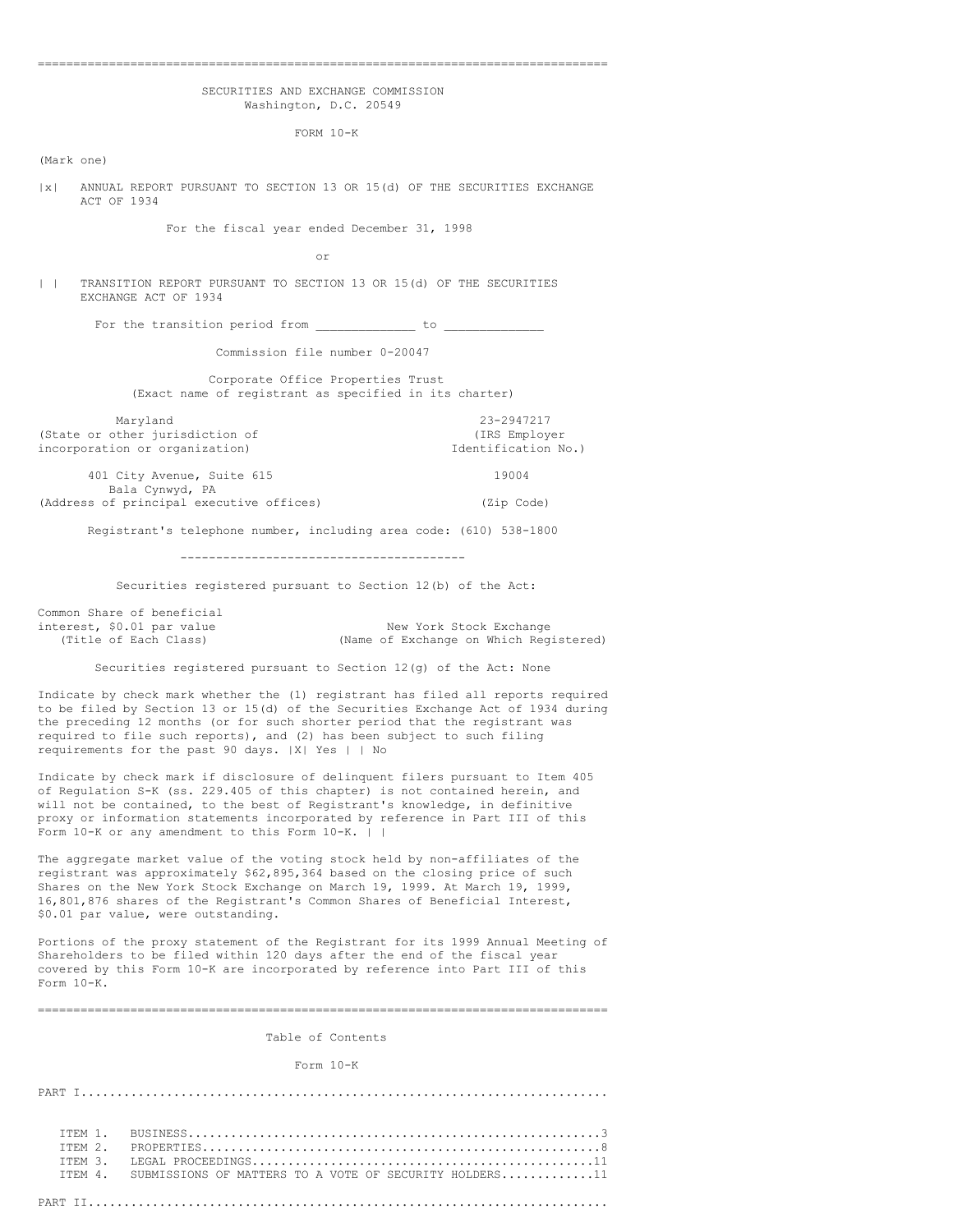| TTEM 5.         | MARKET FOR REGISTRANT'S COMMON EOUITY AND RELATED               |
|-----------------|-----------------------------------------------------------------|
|                 |                                                                 |
| TTEM 6.         |                                                                 |
| TTEM 7.         | MANAGEMENT'S DISCUSSION AND ANALYSIS OF FINANCIAL               |
|                 | CONDITION AND RESULTS OF OPERATIONS15                           |
| TTEM 7A.        | OUANTITATIVE AND OUALITATIVE DISCLOSURES ABOUT MARKET RISK21    |
| TTEM 8.         | FINANCIAL STATEMENTS AND SUPPLEMENTARY DATA22                   |
| TTEM 9.         | CHANGES IN AND DISAGREEMENTS WITH ACCOUNTANTS ON                |
|                 | ACCOUNTING AND FINANCIAL DISCLOSURE22                           |
|                 |                                                                 |
|                 |                                                                 |
|                 |                                                                 |
| TTEM 10.        | TRUSTEES AND EXECUTIVE OFFICERS OF THE REGISTRANT22             |
| <b>TTEM 11.</b> |                                                                 |
| <b>TTEM 12.</b> | SECURITY OWNERSHIP OF CERTAIN BENEFICIAL OWNERS AND             |
|                 |                                                                 |
|                 | ITEM 13. CERTAIN RELATIONSHIPS AND RELATED TRANSACTIONS22       |
|                 |                                                                 |
|                 |                                                                 |
|                 |                                                                 |
|                 | ITEM 14. EXHIBITS, FINANCIAL STATEMENT SCHEDULES AND REPORTS ON |
|                 |                                                                 |

### FORWARD-LOOKING STATEMENTS

This Form 10-K contains "forward-looking" statements within the meaning of Section 27A of the Securities Act of 1933, as amended, and Section 21E of the Securities Exchange Act of 1934, as amended. Such statements are based on our current expectations, estimates and projections. Statements that are not historical facts, including statements about our beliefs and expectations, are forward-looking statements. These statements are not guarantees of future performance, events or results and involve potential risks and uncertainties. Accordingly, actual performance, events or results may differ materially from such forward-looking statements. We undertake no obligation to update publicly any forward-looking statements, whether as a result of new information, future events or otherwise.

Important facts that may affect these forward-looking statements include, but are not limited to: our ability to borrow on favorable terms; general economic and business conditions, which will affect, among other things, demand for office properties, availability and creditworthiness of tenants, lease rents and the availability of financing; adverse changes in the real estate markets including, among other things, competition with other companies; risks of real estate acquisition and development; governmental actions and initiatives; environmental requirements; and other risks identified in this filing or our other reports filed with the Securities Exchange Commission.

 $\overline{2}$ 

# PART I

### Item 1. Business

### Our Company

Corporate Office Properties Trust ("COPT") and subsidiaries is a full-service real estate investment trust ("REIT"). We focus principally on the acquisition, development, management and ownership of suburban office buildings in targeted suburban submarkets mostly in the Mid-Atlantic region of the United States. As of December 31, 1998:

- o we owned 48 suburban office properties in Maryland, Pennsylvania and New Jersey containing approximately 4.3 million rentable square feet,
- o we owned nine retail properties containing approximately 639,000 rentable square feet,
- o our properties were 98.0% leased,
- o we owned three parcels of land, two of which were under development, and
- o we owned options to purchase from related parties 156 acres of land contiguous to certain of our office properties.

We conduct almost all of our operations through our Operating Partnership, Corporate Office Properties, L.P., a Delaware limited partnership, of which we are the managing general partner. Our Operating Partnership owns real estate both directly and through subsidiaries. Interests in our Operating Partnership are in the form of Common and Preferred Units. As of December 31, 1998, we owned approximately 85% of the outstanding Common Units and approximately 32% of the outstanding Preferred Units. The remaining Common and Preferred Units in our Operating Partnership were owned by third parties, which included certain officers and trustees. If all Preferred Units were converted into Common Units, we would have owned approximately 62% of the Common Units as of December 31,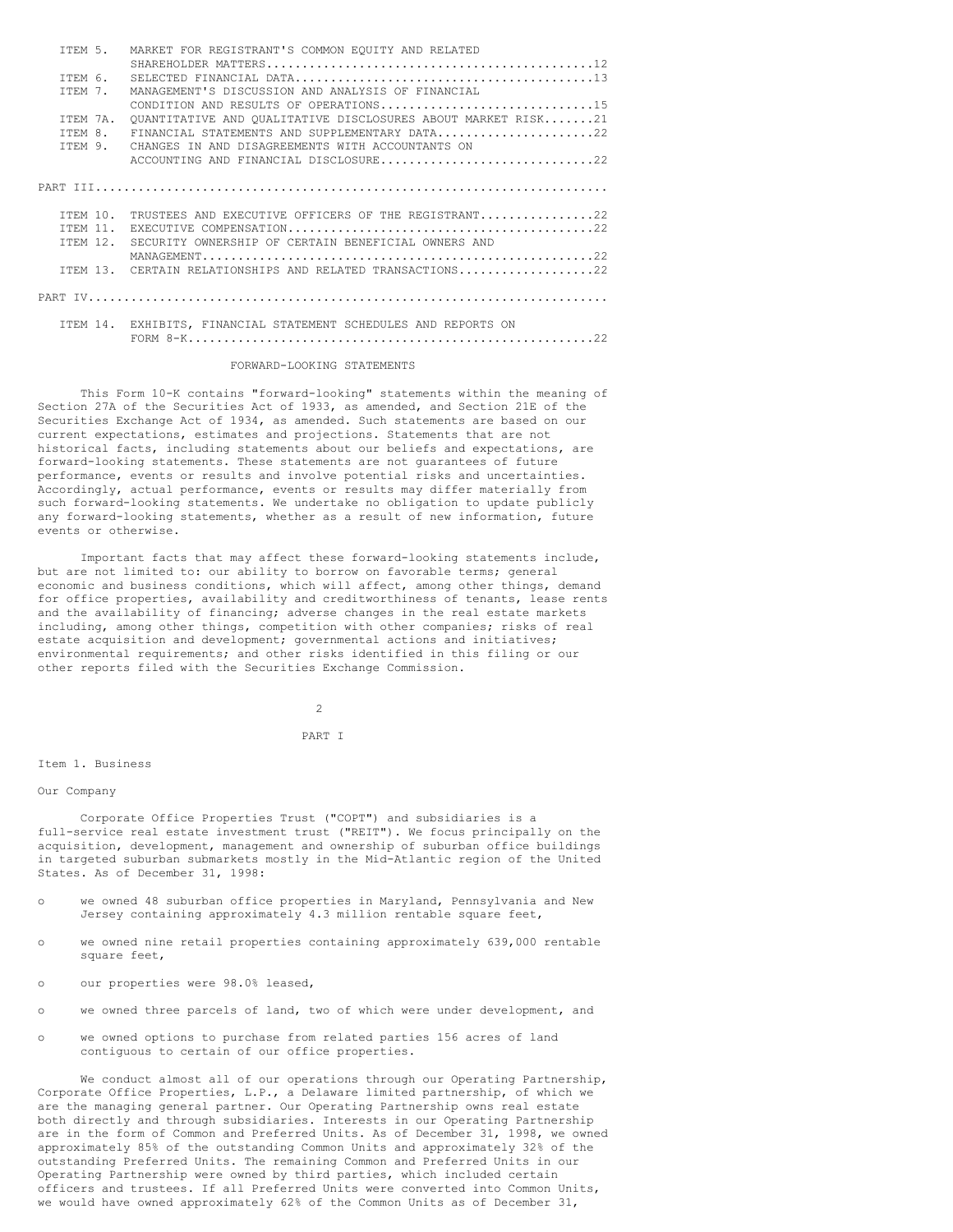The Operating Partnership also owns the principal economic interest and, collectively with our Chief Executive Officer and Chief Operating Officer, 49.5% of the voting stock of Corporate Office Management, Inc. ("COMI"). COMI provides us with asset management and managerial, financial and legal support. COMI also has two subsidiaries: Corporate Realty Management, LLC ("CRM") and Corporate Development Services, LLC ("CDS"). CRM manages approximately 18 million square feet for us and for third parties as of December 31, 1998 and also provides corporate facilities management. CDS provides construction and development services predominantly to us. COMI owns 75% of CRM and 100% of CDS.

We believe that we are organized and have operated in a manner that permits us to satisfy the requirements for taxation as a REIT under the Internal Revenue Code of 1986, as amended, and we intend to continue to operate in such a manner. If we qualify for taxation as a REIT, we generally will not be subject to federal income tax on our taxable income that is distributed to our shareholders. A REIT is subject to a number of organizational and operational requirements, including a requirement that it currently distribute to its shareholders at least 95% of its annual taxable income (excluding net capital gains).

Our executive offices are located at 401 City Avenue, Suite 615, Bala Cynwyd, PA 19004 and our telephone number is (610) 538-1800.

### Significant 1998 Developments

On January 1, 1998, we changed our name from Royale Investments, Inc. to Corporate Office Properties Trust, Inc. On March 16, 1998, we were reformed as a Maryland REIT and changed our name to Corporate Office Properties Trust. In connection with the reformation, we adopted our Declaration of Trust which authorized for issuance up to 45,000,000 Common Shares of beneficial interest ("Common Shares") and 5,000,000 Preferred Shares. Each share of common stock in Corporate Office Properties Trust, Inc. was exchanged for one Common Share in our trust.

3

During 1998, we completed a substantial number of operating property acquisitions, increasing our rentable square feet by 169%. A summary of the operating properties acquired during 1998 follows:

### $<$ TABLE> <CAPTION>

| Investment                                      |                               |                |                                     |          |     |
|-------------------------------------------------|-------------------------------|----------------|-------------------------------------|----------|-----|
|                                                 |                               | Properties     |                                     | Date     |     |
| Rentable<br>(in<br>Transaction<br>Ft. millions) | Location                      | Acquired       | Property Type                       | Acquired | Sq. |
|                                                 |                               |                |                                     |          |     |
| $<$ S $>$<br><<>                                | <<                            | <<             | <<                                  | <<       | <<  |
| Airport Square Portfolio<br>812,616 \$ 72.6     | Linthicum, MD                 | 12             | 9 Office and 3 Office/Flex          | 04/30/98 |     |
| Fairfield Portfolio<br>262.417<br>29.4          | Fairfield, NJ                 | $\overline{c}$ | Office                              | 05/28/98 |     |
| Constellation Portfolio<br>1,466,722 177.0      | Baltimore/Washington Corridor | 14             | 12 Office and 2 Retail              | Various  |     |
| Riverwood Property<br>160,000<br>20.3           | Columbia, MD                  | 1              | Office                              | 10/13/98 |     |
| Centerpoint Portfolio<br>269.222<br>31.7        | Middlesex County, NJ          | 8              | 6 Office and 2 Office/Flex 10/30/98 |          |     |
| Gateway Portfolio<br>148,804<br>17.3            | Columbia, MD                  | 3              | Office                              | 12/31/98 |     |
|                                                 |                               |                |                                     |          |     |

# of

#### ---- ----------

### 3,119,781 \$348.3

40 ==========

---------- -----

### =====================

</TABLE>

During 1998, we also acquired three parcels of land that are contiguous to certain of our operating properties. In addition, we acquired options and rights of first refusal to purchase 93 acres, estimated to yield nearly 1.6 million square feet of new buildings in locations adjacent to certain of our operating properties.

We had various construction and development projects underway in 1998. We began construction of two buildings that are estimated to total 198,000 square feet upon completion. We completed a substantial portion of a \$7.8 million project to convert a 170,000 square foot property we own into a first-class,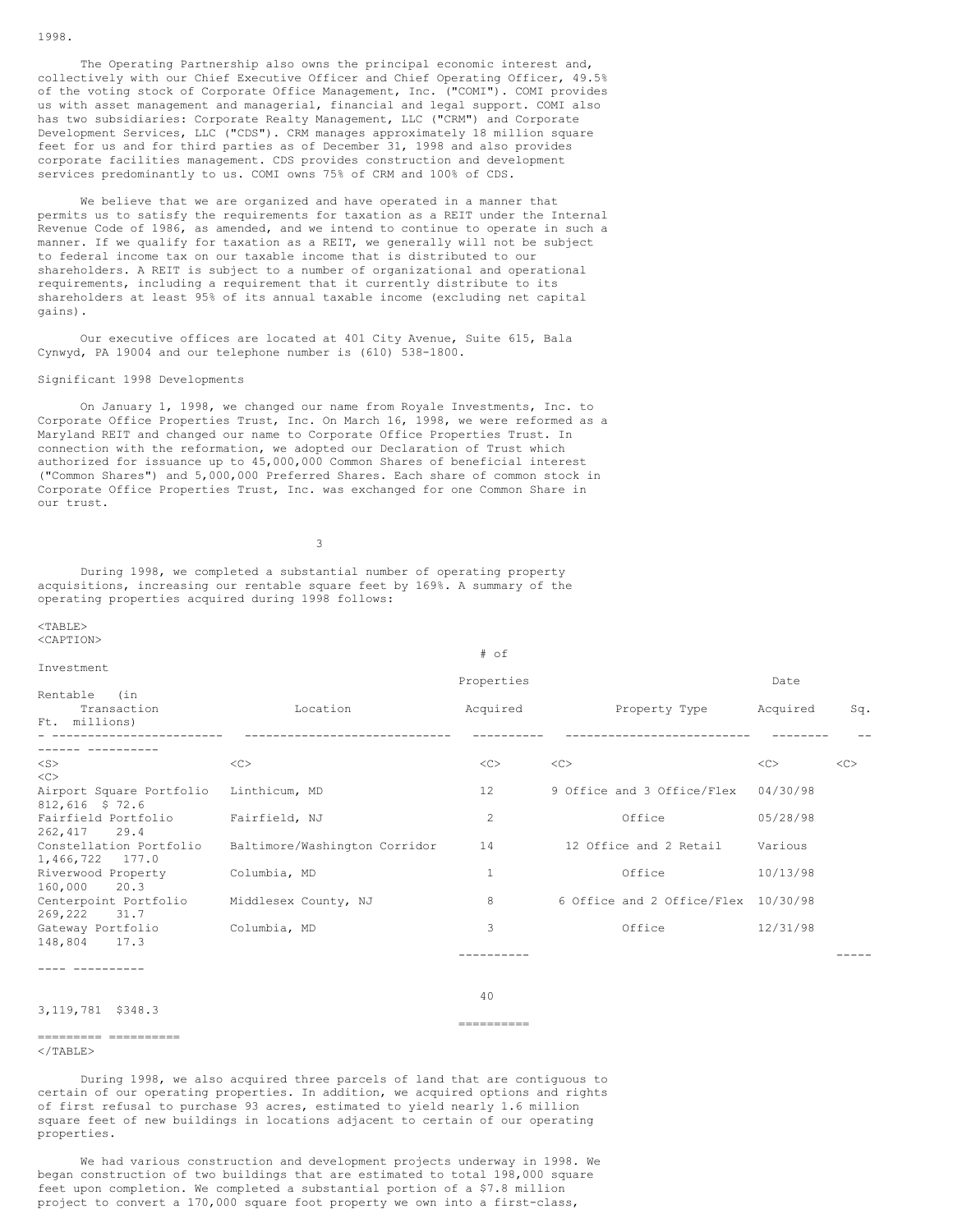high technology office building.

We also acquired a 75% interest in CRM and certain equipment, furniture and other assets for \$2.5 million which we, in turn, contributed into COMI in exchange for 95% of COMI's capital stock and a \$2.0 million note receivable. We then entered into a management relationship with COMI in order to further expand our capabilities and support our growing portfolio of properties. We also entered into contracts with COMI's subsidiaries, CRM and CDS, for property management, construction and development services for our properties.

We financed our acquisitions and construction and development activities using a combination of new debt and equity issuances. During 1998, we

- o completed the sale of 7,500,000 Common Shares to the public at a price of \$10.50 per share,
- o issued 7,030,793 of our Common Shares, valued at \$73.8 million (\$10.50 per share), less \$505,000 in share issuance costs, in connection with the Constellation Portfolio acquisition,
- o issued 984,308 of our Preferred Shares, valued at \$24.6 million (\$25 per share), in connection with the Constellation Portfolio acquisition,
- o obtained a \$100.0 million recourse revolving credit facility from Bankers Trust Company bearing interest at a variable rate of LIBOR + 1.75%,
- o obtained an \$85.0 million loan from Teachers Insurance and Annuity Association of America bearing interest at a fixed rate of 6.89%, and
- o issued 148,381 Common Units in our Operating Partnership, valued at \$1.6 million (\$10.50 per share), in connection with the Riverwood Property acquisition.

# Our Operating Strategy

Our primary business objectives are to achieve sustainable long-term growth in funds from operations per share and to maximize long-term shareholder value. We intend to achieve these objectives primarily through acquisitions and property development and through internal growth. We intend to focus our activities on acquiring, owning and operating suburban office properties in strong and growing submarkets throughout the United States. We plan to sell our remaining retail properties and redeploy the proceeds into suburban office properties.

We believe we have certain competitive advantages that will promote our growth strategies, including:

4

- o our multiple market expertise in identifying, creatively structuring and closing acquisitions,
- o our experience in successfully growing public real estate companies utilizing a centralized/decentralized organizational structure,
- o our long-standing relationships with tenants, real estate brokers and institutional and other owners of commercial real estate that collectively help us to identify acquisition opportunities, and
- o our property management and development experience.

Suburban Office Focus. We believe office buildings currently offer the strongest fundamentals of any real estate property type, and suburban office properties provide us very attractive investment opportunities. The three key factors driving the strong fundamentals of suburban office properties are (i) increasing rental rates, (ii) declining vacancy rates, and (iii) a limited new supply of office product. We believe that many companies are relocating to, and expanding in, suburban locations because of lower operating costs, proximity to residential housing and better quality of life.

Acquisition Strategies. We are actively pursuing the acquisition of suburban office properties in submarkets in the United States with strong fundamentals. Our three-part acquisition strategy includes targeting:

- o entity transactions in which we enter new markets or increase our penetration in existing markets by acquiring significant portfolios along with their management which will also enable us to enhance our management infrastructure and local expertise,
- o portfolio purchases in these markets, and
- o opportunistic acquisitions of individual properties in submarkets in which we already have a presence.

We will seek to make acquisitions at attractive yields and below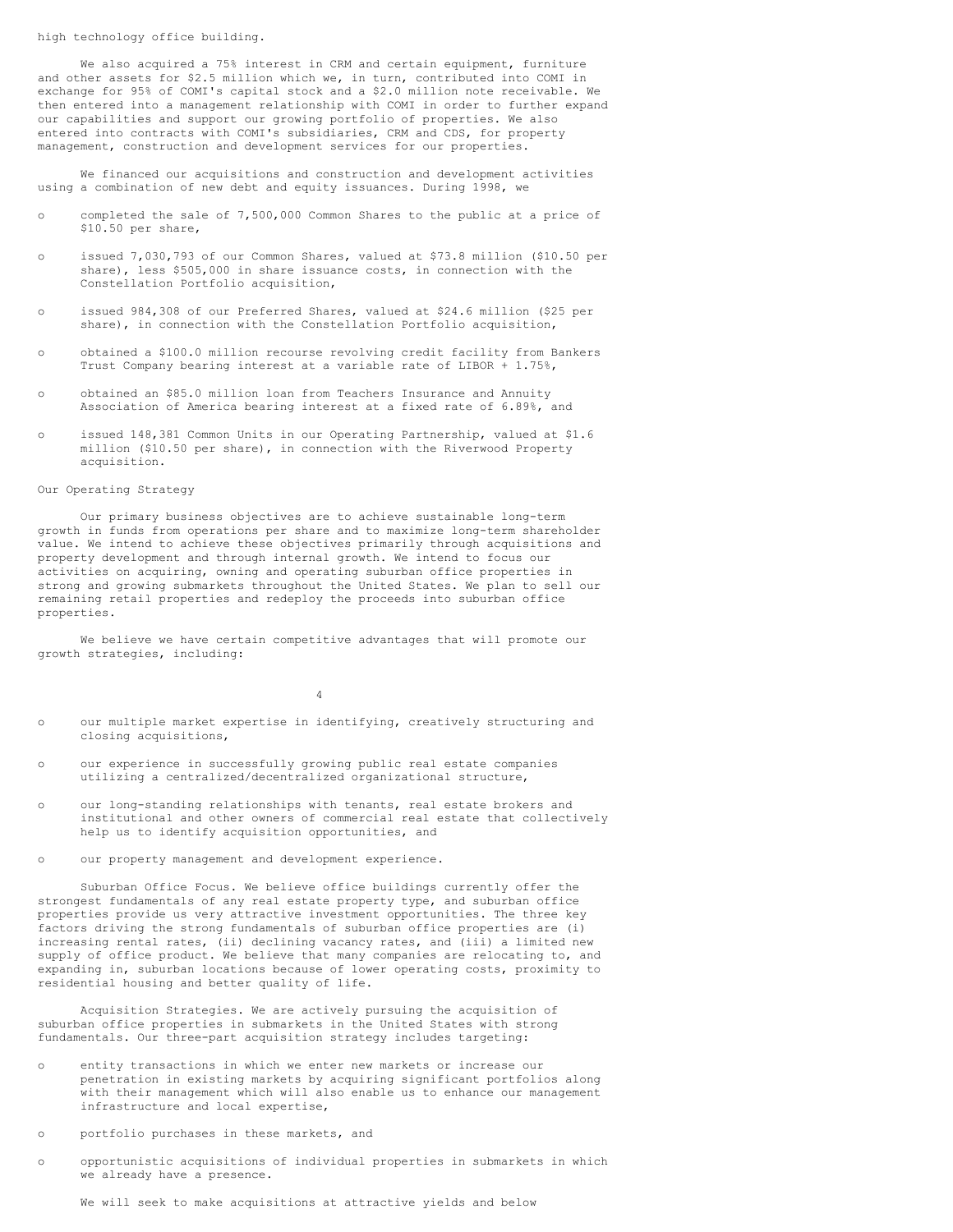### replacement costs.

Property Development Strategies. We believe that the significant experience of our management in property development, redevelopment, construction, management and leasing provides us with the expertise necessary to build, upgrade, renovate and reposition suburban office properties. We are developing suburban office properties generally to meet the needs of our existing tenants. We will selectively explore additional development when market fundamentals support a favorable risk-adjusted return on such development. We currently do not intend to develop or redevelop any properties outside of submarkets in which we operate.

Internal Growth Strategies. We believe that our internal growth will come from (i) proactive property management and leasing , (ii) operating efficiencies achieved through increasing economies of scale, (iii) tenant retention and rollovers at increased rents where market conditions permit and (iv) expansion of the third party management business of CRM. These strategies are designed to promote tenant satisfaction, resulting in tenant retention and the attraction of new tenants.

### Subsequent Events

On January 5, 1999, we entered into an interest rate swap agreement with Bankers Trust Company. This swap agreement fixes our one-month LIBOR base to 5.085% per annum on a notional amount of \$30.0 million through May 2001.

On January 13, 1999, we entered into a \$9.8 million construction loan with FMB Bank to finance the construction of an office building. This loan has an interest rate of LIBOR plus 1.6%. This loan matures on February 1, 2001 and may be extended for a one-year period, subject to certain conditions.

On January 22, 1999, we sold a retail property located in Westminster, Maryland ("Cranberry Square"). We sold the property for \$18.9 million, of which \$9.5 million was used to pay off the mortgage loan payable on the property, \$283,000 was placed in escrow, \$272,000 was paid to the buyer for operating pro-rations, \$144,000 was used to pay our closing costs and \$8.7 million was used to repay a portion of our Revolving Credit Facility. We recognized no gain or loss on the sale of Cranberry Square.

5

On February 8, 1999, we entered into a \$10.9 million construction loan with Provident Bank of Maryland to finance the construction of a building. This loan has an interest rate of LIBOR plus 1.75%. This loan matures on February 8, 2001 and may be extended for a one-year period, subject to certain conditions.

On February 26, 1999, we acquired an office building located in Linthicum, Maryland. We acquired the property for \$6.8 million, including \$201,000 in transaction costs, using \$6.7 million in borrowings under our Revolving Credit Facility and using cash reserves for the balance.

### Industry Segments

We have five segments: Baltimore/Washington office, Greater Philadelphia office, Northern/Central New Jersey office, Greater Harrisburg office and retail. For information relating to these segments, you should refer to Note 13 of our Consolidated Financial Statements included with this Form 10-K.

### Employees

We, together with COMI and its subsidiaries, employed 120 persons as of December 31, 1998.

### Competition

The commercial real estate market is highly competitive. Numerous commercial properties compete for tenants with our properties, and our competitors are building additional properties in the markets in which our properties are located. Some of these competing properties may be newer or have more desirable locations than our properties. If the market does not absorb newly constructed space, market vacancies will increase and market rents may decline. As a result, we may have difficulty leasing space at our properties and may be forced to lower the rents we charge on leases to compete effectively.

We also compete for the purchase of commercial property with many entities, including other publicly-traded commercial REITs. Many of our competitors have substantially greater financial resources than ours. In addition, our competitors may be willing to accept lower returns on their investments. If our competitors prevent us from buying the amount of properties that we have targeted for acquisition, we may not be able to meet our property acquisition and development goals.

# Major Tenants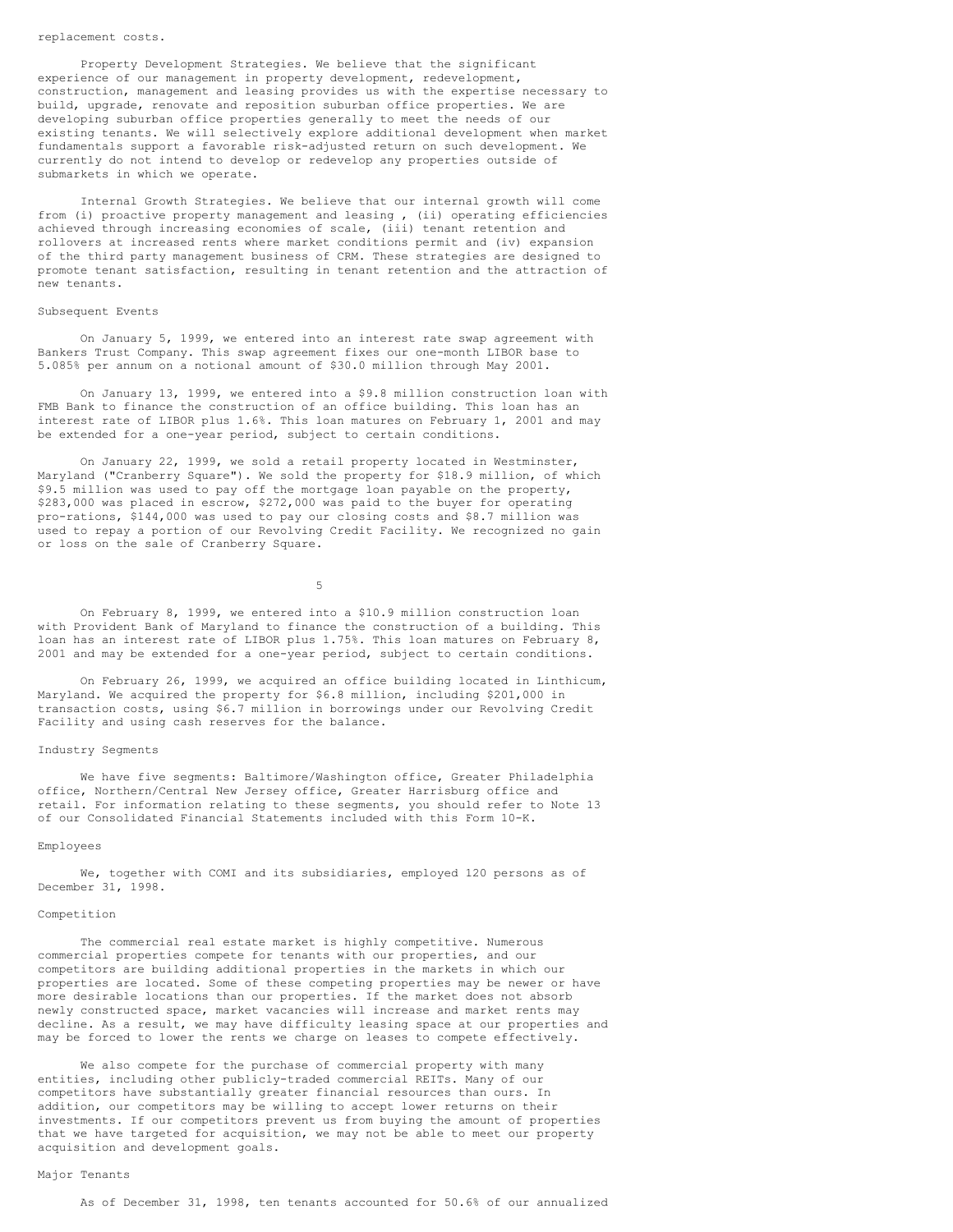office rents. Two of these tenants accounted for approximately 27.0% of our total annualized office rents. Our largest tenant is the United States federal government, two agencies of which lease space in nine of our office properties. These leases represented approximately 17.0% of our total annualized office rents as of December 31, 1998. Generally, these government leases provide for one-year terms or provide for one-year termination rights. The government may terminate its leases if, among other reasons, the Congress of the United States fails to provide funding. The Congress of the United States has appropriated funds for these leases through September of 1999. The second largest tenant, Unisys Corporation, represented 10.0% of our annualized office rents as of December 31, 1998 and a larger percentage of our net operating income since Unisys pays all of its property operating expenses directly. Unisys occupies space in three of our office properties. If either the federal government or Unisys fails to make rental payments to us, or if the federal government elects to terminate several of its leases and the space cannot be re-leased on satisfactory terms, our financial performance and ability to make expected distributions to shareholders would be materially adversely affected.

# Geographical Concentration

All of our office properties are located in the Mid-Atlantic region of the United States, and 58.7% of our total annualized office rents as of December 31, 1998 is earned from our office properties located in the Baltimore/Washington Corridor. Consequently, we do not have a broad geographical distribution of our

6

properties. As a result, a decline in the real estate market or economic conditions generally in the Mid-Atlantic region would adversely affect us.

### Environmental Matters

We are subject to various federal, state and local environmental laws. These laws can impose liability on property owners or operators for the costs of removal or remediation of certain hazardous substances released on a property, even if the property owner was not responsible for the release of the hazardous substances. The presence of hazardous substances on our properties may adversely affect occupancy and our ability to sell or borrow against those properties. In addition to the costs of government claims under environmental laws, private plaintiffs may bring claims for personal injury or similar reasons. Various laws also impose liability for the costs of removal or remediation of hazardous substances at the disposal or treatment facility. Anyone who arranges for the disposal or treatment of hazardous substances at such a facility is potentially liable under such laws. These laws often impose liability whether or not the facility is or ever was owned or operated by such person. To date, the impact of these laws has not been materially adverse to our operations.

# Financing Policies

In conjunction with our growth strategies, we have developed a capitalization strategy. To promote growth in funds from operations per share, we intend to utilize a minimum cash flow to debt service coverage ratio of approximately 1.6 to 1.0, which we anticipate will equate to a ratio of debt to total market capitalization of between 40% and 60%. We believe a 1.6 times cash flow coverage ratio is conservative for a seasoned pool of suburban office buildings and is a more appropriate measure of entity leverage than the conventional REIT measure of total debt outstanding to total market capitalization. We intend to emphasize the issuance of Common Units and Preferred Units in our Operating Partnership as tax-deferred compensation to sellers in entity and portfolio acquisitions. We also intend to utilize both Common and Convertible Preferred Shares when capital market conditions appear advantageous.

We operate with higher debt levels than most other REITs. Our organizational documents do not limit the amount of indebtedness that we may incur. Most of our properties have been mortgaged to collateralize indebtedness. We favor long-term fixed rate debt over variable rate debt for permanent financings. In addition, we will rely on borrowings to fund some or all of the costs of new property acquisitions, capital expenditures and other items.

# Mortgage Loans Payable

For information relating to future maturities of our mortgage loans payable, you should refer to the Management's Discussion and Analysis of Financial Condition and Results of Operations section and Note 7 to our Consolidated Financial Statements included with this Form 10-K.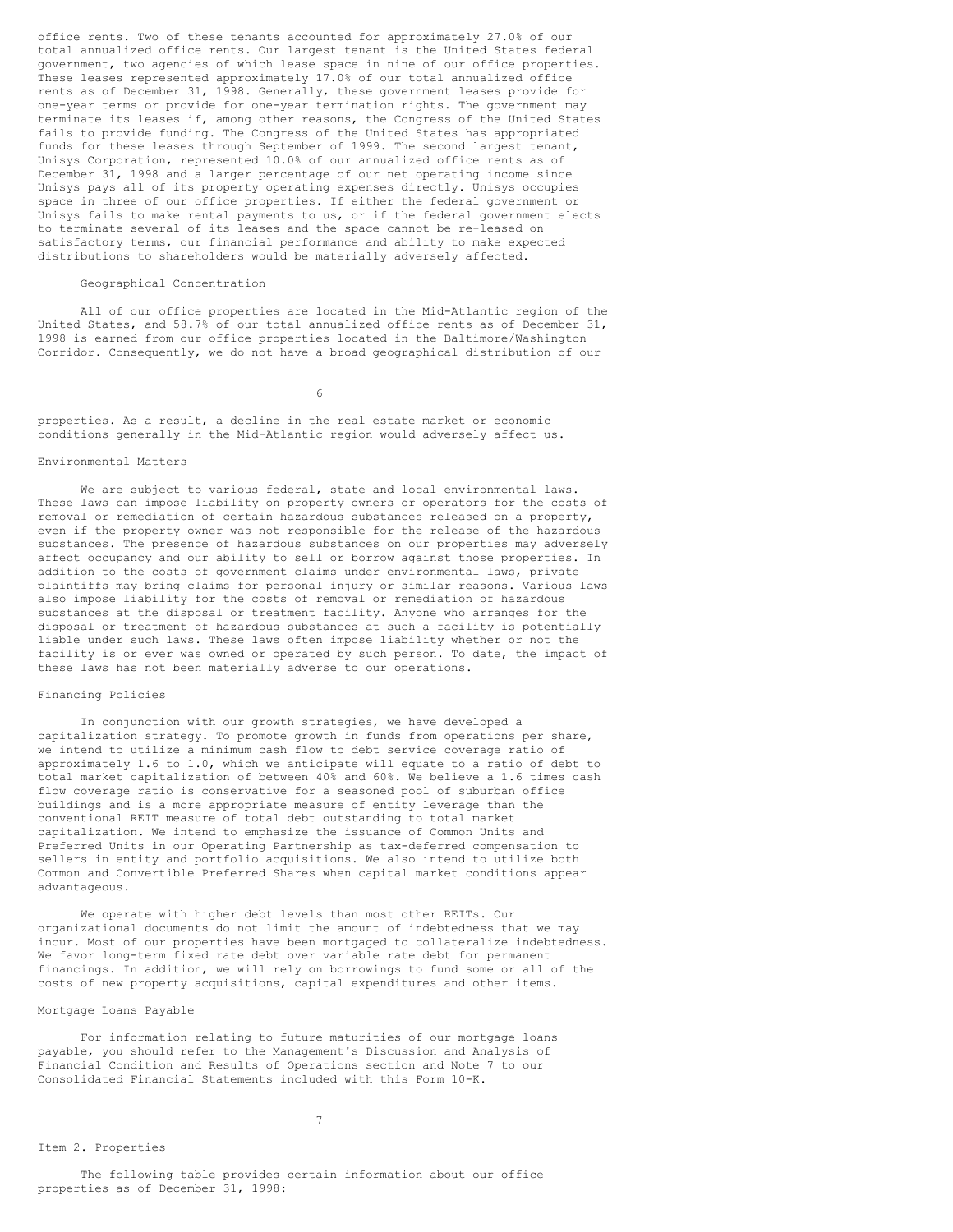| Property Location                           | Year<br>Built/<br>Renovated<br>------ | Feet<br>-------------   | Rentable Percentage Total<br>Square Leased as of                                                              | Rental                   | Percentage of<br>Total Rental<br>12/31/98 (1) Revenue (2) Revenue (3) | Total Rental<br>Revenue per<br>Occupied<br>Square Foot (4) |
|---------------------------------------------|---------------------------------------|-------------------------|---------------------------------------------------------------------------------------------------------------|--------------------------|-----------------------------------------------------------------------|------------------------------------------------------------|
| $<$ S $>$<br>Baltimore/Washington Corridor: | $<<$ $<$ $>$                          | $<<$ $>$                | <<>                                                                                                           | <<>                      | <<>                                                                   | <<                                                         |
| 2730 Hercules Rd.                           | 1990                                  | 240,336                 | 100.00%                                                                                                       | \$4,575,360              | 6.52%                                                                 | \$19.04                                                    |
| 6009 - 6011 Oxon Hill Rd.                   | 1990                                  | 181,236                 | 98.78%                                                                                                        | 3,420,225                | 4.87%                                                                 | 19.10                                                      |
| 7200 Riverwood Dr.                          | 1986                                  | 160,000                 | 100.00%                                                                                                       | 2,826,640                | 4.03%                                                                 | 17.67                                                      |
| 6950 Columbia Gateway Dr.                   | 1998                                  | 107,778                 | 100.00%                                                                                                       | 2,184,998                | 3.11%                                                                 | 20.27                                                      |
| 1615 - 1629 Thames St.                      | 1989                                  | 103,670                 | 96.85%                                                                                                        | 1,569,422                | 2.24%                                                                 | 15.63                                                      |
| 900 Elkridge Landing Rd.                    | 1982                                  | 97,139                  | 100.00%                                                                                                       | 1,645,193                | 2.34%                                                                 | 16.94                                                      |
| 1199 Winterson Rd.                          | 1988                                  | 96,636                  | 100.00%                                                                                                       | 1,534,245                | 2.19%                                                                 | 15.88                                                      |
| 133 National Business Pkwy.                 | 1997                                  | 88,666                  | 100.00%                                                                                                       | 1,522,876                | 2.17%                                                                 | 17.18                                                      |
| 141 National Business Pkwy.                 | 1990                                  | 86,964                  | 100.00%                                                                                                       | 1,445,347                | 2.06%                                                                 | 16.62                                                      |
| 135 National Business Pkwy.                 | 1998                                  | 86,832                  | 100.00%                                                                                                       | 1,614,374                | 2.30%                                                                 | 18.59                                                      |
| 881 Elkridge Landing Rd.                    | 1986                                  | 73,572                  | 100.00%                                                                                                       | 879,912                  | 1.25%                                                                 | 11.96                                                      |
| 14502 Greenview Dr.                         | 1988                                  | 71,870                  | 95.28%                                                                                                        | 1,182,537                | 1.68%                                                                 | 17.27                                                      |
| 1099 Winterson Rd.                          | 1988                                  | 69,738                  | 87.69%                                                                                                        | 961,580                  | 1.37%                                                                 | 15.72                                                      |
| 14504 Greenview Dr.                         | 1985                                  | 69,194                  | 93.62%                                                                                                        | 1,099,052                | 1.57%                                                                 | 16.97                                                      |
| 131 National Business Pkwy.                 | 1990                                  | 68,900                  | 100.00%                                                                                                       | 1,215,582                | 1.73%                                                                 | 17.64                                                      |
| 1190 Winterson Rd.                          | 1987                                  | 68,567                  | 100.00%                                                                                                       | 1,060,976                | 1.51%                                                                 | 15.47                                                      |
| 911 Elkridge Landing Rd.                    | 1985                                  | 68,162                  | 73.50%                                                                                                        | 804,168                  | 1.15%                                                                 | 16.05                                                      |
| 1201 Winterson Rd.                          | 1985                                  | 67,903                  | 100.00%                                                                                                       | 675,635                  | 0.96%                                                                 | 9.95                                                       |
| 6740 Alexander Bell Dr.                     | 1992                                  | 59,576                  | 100.00%                                                                                                       | 1,260,644                | 1.80%                                                                 | 21.16                                                      |
| 930 International Dr.                       | 1986                                  | 57,140                  | 100.00%                                                                                                       | 689,108                  | 0.98%                                                                 | 12.06                                                      |
| 900 International Dr.                       | 1986                                  | 57,140                  | 100.00%                                                                                                       | 622,826                  | 0.89%                                                                 | 10.90                                                      |
| 921 Elkridge Landing Rd.                    | 1983                                  | 54,057                  | 100.00%                                                                                                       | 851,398                  | 1.21%                                                                 | 15.75                                                      |
| 8815 Centre Park Dr.                        | 1987                                  | 53,635                  | 100.00%                                                                                                       | 956,461                  | 1.36%                                                                 | 17.83                                                      |
| 6716 Alexander Bell Dr.                     | 1989                                  | 51,980                  | 100.00%                                                                                                       | 903,119                  | 1.29%                                                                 | 17.37                                                      |
| 939 Elkridge Landing Rd.                    | 1983                                  | 51,953                  | 100.00%                                                                                                       | 778,143                  | 1.11%                                                                 | 14.98                                                      |
| 800 International Dr.                       | 1988                                  | 50,609                  | 100.00%                                                                                                       | 775,939                  | 1.11%                                                                 | 15.33                                                      |
| 7609 Energy Parkway Dr.                     | 1982                                  | 38,513                  | 97.42%                                                                                                        | 213,458                  | 0.30%                                                                 | 5.69                                                       |
| 6760 Alexander Bell Dr.                     | 1989                                  | 37,248<br>---------     | 100.00%<br>$\begin{tabular}{cccccc} - & - & - & - & - \\ & - & - & - & - \\ & - & - & - & - \\ \end{tabular}$ | 692,102<br>-----------   | 0.99%<br>$------$                                                     | 18.58<br>$------$                                          |
| Total Baltimore/Washington                  |                                       |                         |                                                                                                               |                          |                                                                       |                                                            |
| Corridor                                    |                                       | 2,319,014<br>---------- | 98.23%<br>------                                                                                              | 37,961,320<br>---------- | 54.07%<br>$\qquad \qquad - - - - -$                                   | 16.66<br>$- - - - -$                                       |
| <caption></caption>                         |                                       |                         |                                                                                                               |                          |                                                                       |                                                            |
|                                             |                                       |                         |                                                                                                               |                          |                                                                       |                                                            |
|                                             |                                       |                         | Major Tenants                                                                                                 |                          |                                                                       |                                                            |

| Property Location                              | ria   VI Lenanto<br>$(10)$ or more<br>Rentable Sq. Ft.)                                                             |
|------------------------------------------------|---------------------------------------------------------------------------------------------------------------------|
| $<$ S $>$<br>Baltimore/Washington Corridor:    | <<>                                                                                                                 |
| 2730 Hercules Rd.<br>6009 - 6011 Oxon Hill Rd. | (6) U.S. Department of Defense (100%)<br>U.S. Department of Treasury (47%)<br>Constellation Real Estate, Inc. (24%) |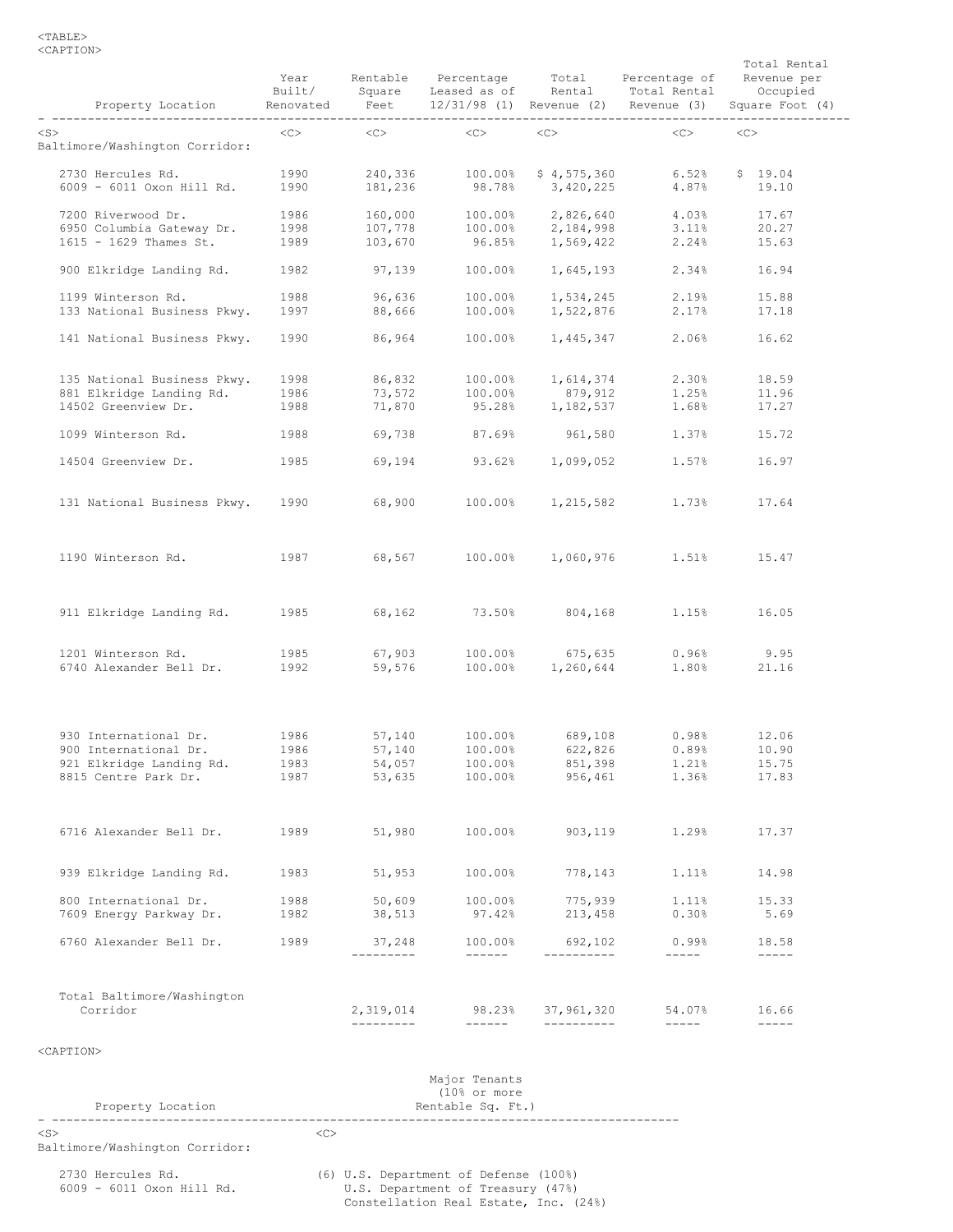| 7200 Riverwood Dr.          | (6) U.S. Department of Defense (100%)           |
|-----------------------------|-------------------------------------------------|
| 6950 Columbia Gateway Dr.   | Magellan Health Services, Inc. (100%)           |
| 1615 - 1629 Thames St.      | JHIEPGO Corporation (27%)                       |
|                             | Lista's $(14)$                                  |
| 900 Elkridge Landing Rd.    | First Annapolis (51%)                           |
|                             | Booz*Allen Hamilton (38%)                       |
| 1199 Winterson Rd.          | (6) U.S. Department of Defense (100%)           |
| 133 National Business Pkwy. | e.spire Communications (67%)                    |
|                             | (5) Applied Signal Technology (33%)             |
| 141 National Business Pkwy. | Stanford Telecommunications (46%)               |
|                             | J.G. Van Dyke & Associates (20%)                |
|                             | Harris Data Services Corp (14%)                 |
| 135 National Business Pkwy. | Credit Management Solutions, Inc. (82%)         |
| 881 Elkridge Landing Rd.    | (6) U.S. Department of Defense (100%)           |
| 14502 Greenview Dr.         |                                                 |
|                             | Sky Alland Research, Inc. (22%)                 |
|                             | Greenman-Pedersen, Inc. (15%)                   |
| 1099 Winterson Rd.          | Preferred Health Network (34%)                  |
|                             | McDonald's Corporation (29%)                    |
| 14504 Greenview Dr.         | Great West Life & Annuity (17%)                 |
|                             | Laurel Consulting Group (15%)                   |
|                             | Moore USA, Inc. (11%)                           |
| 131 National Business Pkwy. | e.spire Communications (35%)                    |
|                             | TASC, Inc. (28%)                                |
|                             | Lockheed Martin Technical (23%)                 |
|                             | Intel Corporation (14%)                         |
| 1190 Winterson Rd.          | Chesapeake Appraisal (39%)                      |
|                             | Domino's Pizza, Inc. (18%)                      |
|                             | (6) U.S. Department of Defense (15%)            |
|                             | Motorola, Inc. (14%)                            |
| 911 Elkridge Landing Rd.    | Optacor Financial Services (25%)                |
|                             | (6) U.S. Department of Defense (23%)            |
|                             | Nationwide Mutual Insurance (21%)               |
| 1201 Winterson Rd.          | Ciena Corporation (100%)                        |
| 6740 Alexander Bell Dr.     |                                                 |
|                             | (5) Johns Hopkins University (42%)              |
|                             | Sky Alland Research, Inc. (21%)                 |
|                             | Science Applications International Corporation  |
|                             | (20%)                                           |
|                             | Atmel Corporation (16%)                         |
| 930 International Dr.       | Ciena Corporation (100%)                        |
| 900 International Dr.       | Ciena Corporation (100%)                        |
| 921 Elkridge Landing Rd.    | Aerotek, Inc. (100%)                            |
| 8815 Centre Park Dr.        | COMI (25%)                                      |
|                             | National Association of Credit Management (20%) |
|                             | Reap/REMAX, Inc. (16%)                          |
|                             | H.C. Copeland Associates, Inc. (11%)            |
| 6716 Alexander Bell Dr.     | Sun Microsystems, Inc. (81%)                    |
|                             | Science Applications International Corporation  |
|                             | $(10\%)$                                        |
| 939 Elkridge Landing Rd.    | Agency Holding (68%)                            |
|                             | (6) U.S. Department of Defense (24%)            |
| 800 International Dr.       | Ciena Corporation (100%)                        |
| 7609 Energy Parkway Dr.     | Rapid Response (50%)                            |
|                             | Baltimore Gas and Electric (19%)                |
| 6760 Alexander Bell Dr.     |                                                 |
|                             | (5) Cadence Design Systems, Inc. (65%)          |
|                             |                                                 |

Total Baltimore/Washington Corridor  $<$ /TABLE>

| $<$ TABLE>                 |            |         |         |                   |               |       |
|----------------------------|------------|---------|---------|-------------------|---------------|-------|
| $<$ S>                     | <<         | <<      | <<      | <<                | < <sub></sub> | <<    |
| Greater Philadelphia:      |            |         |         |                   |               |       |
| 753 Jolly Rd.              | 1960/92-94 | 419,472 | 100.00% | 2,971,968         | 4.23%         | 7.09  |
| 785 Jolly Rd.              | 1970/1996  | 219,065 | 100.00% | 2, 123, 513       | 3.02%         | 9.69  |
| 760 Jolly Rd.              | 1974/1994  | 208,854 | 100.00% | 2,567,264         | 3.66%         | 12.29 |
| 751 Jolly Rd.              | 1960/1991  | 112,958 | 100.00% | 1,459,176         | 2.08%         | 12.92 |
|                            |            |         |         |                   |               |       |
| Total Greater Philadelphia |            | 960,349 |         | 100.00% 9,121,921 | 12.99%        | 9.50  |
|                            |            |         |         |                   |               |       |
| Greater Harrisburg:        |            |         |         |                   |               |       |
| 2605 Interstate Dr.        | 1990       | 84,268  | 100.00% | 1,103,704         | 1.57%         | 13.10 |
|                            |            |         |         |                   |               |       |
| 2601 Market Pl.            | 1989       | 67,753  | 100.00% | 1,118,109         | 1.59%         | 16.50 |
|                            |            |         |         |                   |               |       |
| 6385 Flank Dr.             | 1995       | 32,800  | 100.00% | 438,162           | 0.62%         | 13.36 |
|                            |            |         |         |                   |               |       |
|                            |            |         |         |                   |               |       |
|                            |            |         |         |                   |               |       |
| Total Greater Harrisburg   |            | 184,821 | 100.00% | 2,659,975         | 3.79%         | 14.39 |
|                            |            |         |         |                   |               |       |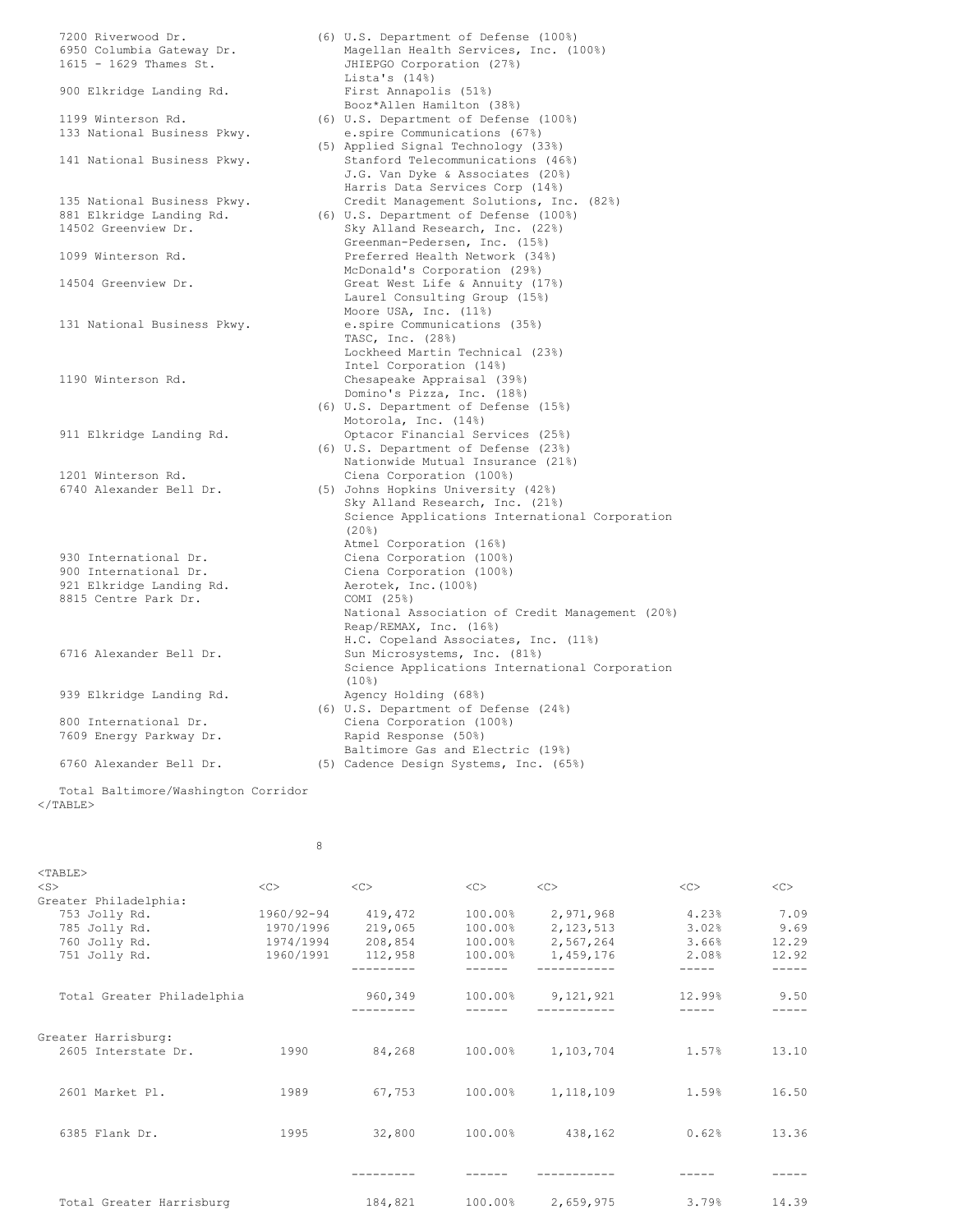|                                                                                                        |                                        | ---------                                                                                                                              |                                                              | -----------                                           |                                             |                                  |
|--------------------------------------------------------------------------------------------------------|----------------------------------------|----------------------------------------------------------------------------------------------------------------------------------------|--------------------------------------------------------------|-------------------------------------------------------|---------------------------------------------|----------------------------------|
| Northern/Central<br>New Jersey:                                                                        |                                        |                                                                                                                                        |                                                              |                                                       |                                             |                                  |
| 431 Ridge Rd.<br>695 Route 46                                                                          | 1958/1998<br>1990                      | 170,000<br>158,273                                                                                                                     |                                                              | 100.00% 3,087,379<br>77.25% 2,231,824                 | $4.40\,$<br>3.18%                           | 18.16<br>18.25                   |
| 429 Ridge Rd.<br>710 Route 46                                                                          | 1966/1996<br>1985                      |                                                                                                                                        |                                                              | 142,385 100.00% 2,580,016<br>104,144 92.83% 1,669,415 | 3.67%<br>2.38%                              | 18.12<br>17.27                   |
| 19 Commerce<br>104 Interchange Plaza                                                                   | 1989<br>1990                           |                                                                                                                                        |                                                              | 65,277 100.00% 1,251,780<br>47,142 100.00% 999,179    | 1.78%<br>1.42%                              | 19.18<br>21.20                   |
| 101 Interchange Plaza 1985                                                                             |                                        | 43,886                                                                                                                                 |                                                              | $92.19$ <sup>8</sup> 685,597                          | 0.98%                                       | 16.95                            |
| 47 Commerce<br>437 Ridge Rd.<br>3 Centre Dr.<br>7 Centre Dr.                                           | 1992/1998<br>1962/1996<br>1987<br>1989 | 40,686<br>30,000<br>20,436<br>19,464                                                                                                   | $100.00\%$<br>$100.00\%$<br>100.00%<br>100.00%<br>$100.00\%$ | 476,498<br>582,867<br>312,382<br>310,921              | 0.68%<br>0.83%<br>0.44%<br>0.44%            | 11.71<br>19.43<br>15.29<br>15.97 |
| 8 Centre Dr.<br>2 Centre Dr.                                                                           | 1986<br>1989                           | 16,199<br>16,132<br>----------                                                                                                         | 100.00%<br>100.00%<br>_______                                | 348,249<br>448,676<br>___________                     | 0.50%<br>0.64%<br>$\qquad \qquad - - - - -$ | 21.50<br>27.81<br>$------$       |
| Total Northern/Central New Jersey                                                                      |                                        | 874,024<br>----------                                                                                                                  |                                                              | 94.43% 14,984,783<br>___________                      | 21.34%                                      | 18.16<br>$- - - - -$             |
| Total Office Properties                                                                                |                                        | 4,338,208                                                                                                                              | ______                                                       | 97.93% \$64,727,999                                   | $92.20\%$<br>$==-=-+$                       | \$15.24                          |
| $\langle$ /TABLE>                                                                                      |                                        |                                                                                                                                        |                                                              |                                                       |                                             |                                  |
| $<$ TABLE $>$                                                                                          |                                        |                                                                                                                                        |                                                              |                                                       |                                             |                                  |
| $<$ S $>$<br>Greater Philadelphia:<br>753 Jolly Rd.<br>785 Jolly Rd.<br>760 Jolly Rd.<br>751 Jolly Rd. | <<                                     | (5) Unisys (100%)<br>(5) Unisys with 100% sublease to Merck<br>(5) Unisys (100%)<br>(5) Unisys (100%)                                  |                                                              |                                                       |                                             |                                  |
| Total Greater Philadelphia                                                                             |                                        |                                                                                                                                        |                                                              |                                                       |                                             |                                  |
| Greater Harrisburg:<br>2605 Interstate Dr.                                                             |                                        | Commonwealth of Pennsylvania (56%)<br>United States Fidelity & Guaranty (24%)                                                          |                                                              |                                                       |                                             |                                  |
| 2601 Market Pl.                                                                                        |                                        | Health Central, Inc. (15%)<br>Penn State Geisinger Systems (38%)<br>Ernst & Young LLP (26%)                                            |                                                              |                                                       |                                             |                                  |
| 6385 Flank Dr.                                                                                         |                                        | Texas Eastern Pipeline Company (26%)<br>(5) Cowles Enthusiast Media (34%)<br>Orion Capital Companies (26%)<br>Pitney Bowes, Inc. (21%) |                                                              |                                                       |                                             |                                  |
| Total Greater Harrisburg                                                                               |                                        |                                                                                                                                        |                                                              |                                                       |                                             |                                  |
| Northern/Central<br>New Jersey:                                                                        |                                        |                                                                                                                                        |                                                              |                                                       |                                             |                                  |
| 431 Ridge Rd.<br>695 Route 46                                                                          |                                        | Pearson, Inc. (22%)                                                                                                                    |                                                              | IBM with 84% sublease to AT&T Local Services          |                                             |                                  |

United Healthcare Services (15%) The Museum Company (12%)

Dean Witter Reynolds, Inc. (12%)

Radian International, LLC (12%) Continental Casualty (12%) Lincoln Financial Group (10%)

429 Ridge Rd. AT&T Local Services (100%) 710 Route 46 Midsco, Inc. (18%)

19 Commerce The Associated Press (100%) 104 Interchange Plaza S.M.I.P.A. LLC (24%)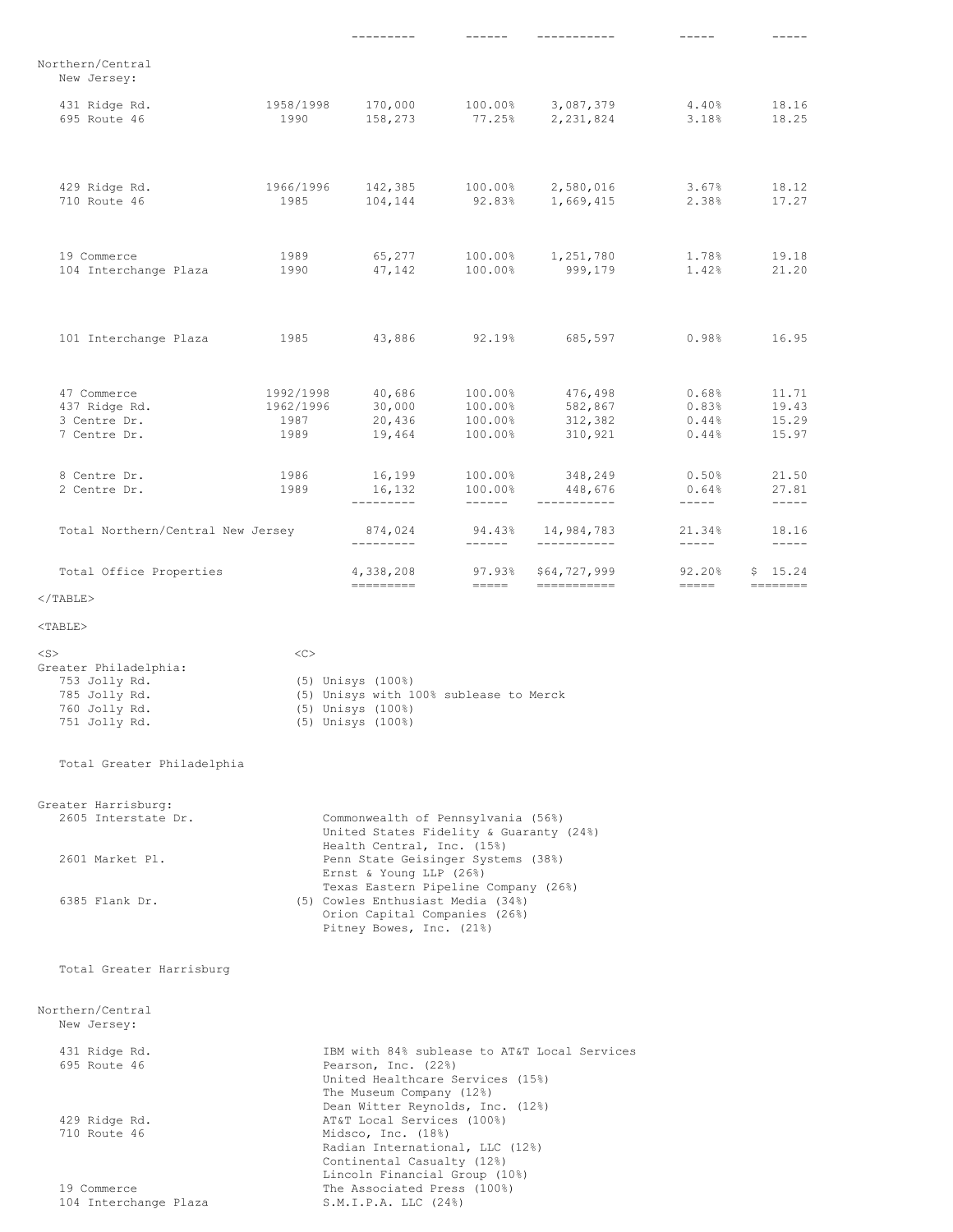|                       | Utica Mutual Insurance Company (15%)          |
|-----------------------|-----------------------------------------------|
|                       | Laborer's International Union (13%)           |
|                       | Lanier Worldwide, Inc. (12%)                  |
|                       | Somerset Real Estate Management, Inc. (10%)   |
| 101 Interchange Plaza | Ford Motor Credit Company (33%)               |
|                       | Arquest, Inc. (16%)                           |
|                       | Middlesex County Improvement Authority (13%)  |
|                       | Trans Union Corporation (11%)                 |
| 47 Commerce           | Somfy Systems, Inc. (100%)                    |
| 437 Ridge Rd.         | IBM with 100% sublease to AT&T Local Services |
| 3 Centre Dr.          | Matrix Development Group (100%)               |
| 7 Centre Dr.          | Paradise Software, Inc. (17%)                 |
|                       | System Freight, Inc. (14%)                    |
|                       | Compugen, Inc. (7%)                           |
| 8 Centre Dr.          | AON Risk Services, Inc. (100%)                |
| 2 Centre Dr.          | Summit Bancorp (100%)                         |

Total Northern/Central New Jersy

Total Office Properties </TABLE>

- (1) This percentage is based upon all leases signed as of December 31, 1998.
- (2) Total Rental Revenue is the monthly contractual base rent as of December 31, 1998 multiplied by 12 plus the estimated annualized expense reimbursements under existing leases.
- (3) This percentage represents the individual property's rental revenue to our total rental revenue as of December 31, 1998.
- (4) This total rent per occupied square foot is the property's total rental revenue divided by that property's occupied square feet as of December 31, 1998.
- (5) This property contains substantial leases remitting rental revenue on a triple net lease basis.
- (6) The U.S. Department of Defense leases contain estimated monthly expense reimbursements that are reconciled each lease year to ensure that the lease functions as a triple net lease. Accordingly, the total rental revenues above include \$2,750,159 estimated annualized expense reimbursements.

9

The following table provides certain information about our retail properties as of December 31, 1998:

<TABLE> <CAPTION>

|                                                                       |           | Percentage<br>Percentage |                 |             |          |  |  |
|-----------------------------------------------------------------------|-----------|--------------------------|-----------------|-------------|----------|--|--|
|                                                                       | Year      | Rentable                 | Leased          | Total       | of Total |  |  |
|                                                                       | Built/    |                          | Square as of    | Rental      | Rental   |  |  |
| Property Location Renovated Feet 12/31/98 (1) Revenue (2) Revenue (3) |           | --------                 |                 |             |          |  |  |
| $<$ S $>$                                                             | <<        | $<<$ $>>$                | $<<$ $>$        | <<          | <<       |  |  |
| 305 Center St.                                                        | 1991/1998 |                          | 139,988 100.00% | \$2,267,486 | 3.23%    |  |  |
| 322 Marlboro St.                                                      | 1977/1997 | 129.140                  | 92.09%          | 761,651     | 1.08%    |  |  |
| 5835 West 10th St.                                                    | 1991      | 67,541                   | 100.00%         | 548,196     | 0.78%    |  |  |
| 3550 Vicksburg Ln.                                                    | 1991      | 67,510                   | 100.00%         | 522,813     | 0.74%    |  |  |
| 1351 38th St. North                                                   | 1993      | 60.232                   | 100.00%         | 341,823     | 0.49%    |  |  |
| 3265 Golf Rd.                                                         | 1994      | 52,800                   | 100.00%         | 312,201     | 0.44%    |  |  |
| 2100 S. Broadway                                                      | 1993      | 46.134                   | 100.00%         | 305.774     | 0.44%    |  |  |
| 630 E. Wisconsin Ave.                                                 | 1994      | 39,272                   | 100.00%         | 249,125     | 0.35%    |  |  |
| 7601 N. Port Washington Rd.                                           | 1992      | 36,248                   | 100.00%         | 168,300     | 0.24%    |  |  |
|                                                                       |           |                          |                 | ----------- |          |  |  |
| TOTAL RETAIL PROPERTIES                                               |           | 638,865                  | 98.40%          | \$5.477.369 | 7.80%    |  |  |
|                                                                       |           | =======                  | =====           | =========== | ====     |  |  |

<CAPTION>

| Property Location                | Total Rental<br>Revenue per<br>Occupied<br>Square Feet (4) | Major Tenants<br>$(10)$ or more<br>Rentable Sq. Ft.) |
|----------------------------------|------------------------------------------------------------|------------------------------------------------------|
| < <sub><br/>305 Center St.</sub> | < <sub><br/>\$16.20</sub>                                  | < <sub><br/>Giant Food (40%)</sub>                   |
| 322 Marlboro St.                 | 6.40                                                       | Staples, Inc. (17%)<br>Peebles (27%)                 |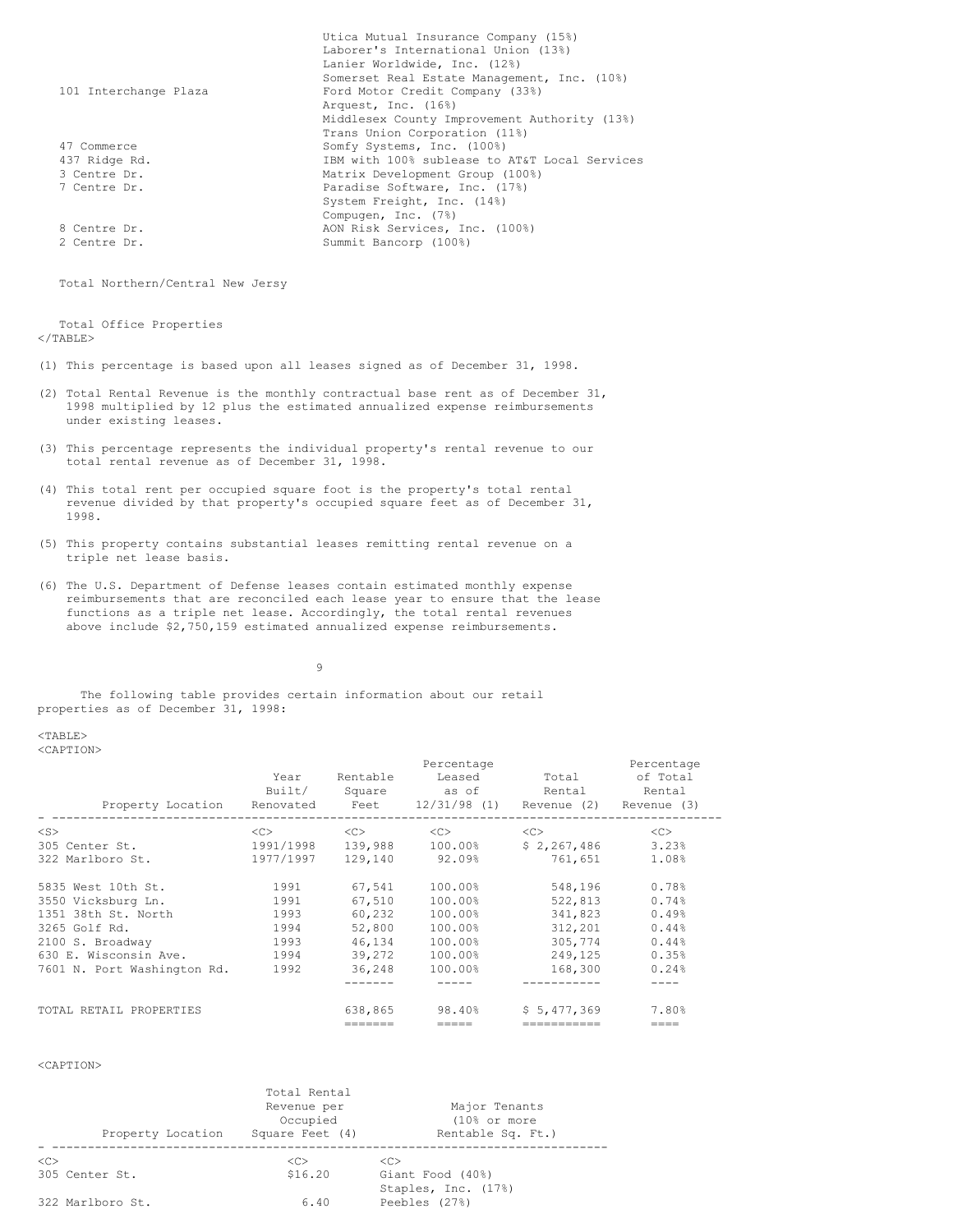|                             |        | Acme Markets (22%)             |
|-----------------------------|--------|--------------------------------|
| 5835 West 10th St.          | 8.12   | SV Ventures (100%)             |
| 3550 Vicksburg Ln.          | 7.74   | Innsbruck Investments (100%)   |
| 1351 38th St. North         | 5.68   | Nash-Finch Company (100%)      |
| 3265 Golf Rd.               | 5.91   | Fleming Companies, Inc. (100%) |
| 2100 S. Broadway            | 6.63   | Nash-Finch Company (100%)      |
| 630 E. Wisconsin Ave.       | 6.34   | Fleming Companies, Inc. (100%) |
| 7601 N. Port Washington Rd. | 4.64   | Fleming Companies, Inc. (100%) |
|                             |        |                                |
|                             |        |                                |
| TOTAL RETAIL PROPERTIES     | \$8.71 |                                |

 $<$ /TABLE>

(1) This percentage is based upon all leases signed as of December 31, 1998.

 $=$ 

- (2) Total Rental Revenue is the monthly contractual base rent as of December 31, 1998 multiplied by 12 plus the estimated annualized expense reimbursements under existing leases.
- (3) This percentage represents the individual property's rental revenue to our total rental revenue as of December 31, 1998.
- (4) This total rent per occupied square foot is the property's total rental revenue divided by that property's occupied square feet as of December 31, 1998.

Each of these properties contain substantial leases remitting rental revenue on a triple net lease basis.

10

The following table provides a summary schedule of the lease expirations for leases in place as of December 31, 1998, assuming that none of the tenants exercise renewal options:

Office and Retail Lease Expiration Analysis by Year

 $<$ TABLE> <CAPTION>

| Year of<br>Expiration | Number<br>of Leases<br>Expiring | Square<br>Footage<br>of Leases<br>Expiring | Percentage of<br>Total Leased | (1)<br>Total Rental<br>Revenue of Revenue<br>Square Feet Expiring Leases | Percentage<br>of Total<br>Rental<br>Expiring | Total Rental<br>Revenue of<br>Expiring Leases<br>per Leased<br>Square Foot |
|-----------------------|---------------------------------|--------------------------------------------|-------------------------------|--------------------------------------------------------------------------|----------------------------------------------|----------------------------------------------------------------------------|
| $<$ S $>$             | <<                              | $<<$ $<$ $<$ $>$                           | <<                            | <<                                                                       | <<                                           | <<                                                                         |
| 1999                  | 50                              | 291,761                                    | 5.98%                         | \$4,444,052                                                              | 6.33%                                        | \$15.23                                                                    |
| 2000                  | 51                              | 403,927                                    | 8.28%                         | 6,412,934                                                                | 9.13%                                        | 15.88                                                                      |
| 2001                  | 52                              | 411,239                                    | 8.43%                         | 6,513,355                                                                | 9.28%                                        | 15.84                                                                      |
| 2002                  | 37                              | 631,494                                    | 12.94%                        | 10,015,518                                                               | 14.27%                                       | 15.86                                                                      |
| 2003                  | 44                              | 598,385                                    | 12.26%                        | 10,567,191                                                               | 15.05%                                       | 17.66                                                                      |
| 2004                  | $\,8\,$                         | 97,804                                     | 2.01%                         | 1,830,015                                                                | 2.61%                                        | 18.71                                                                      |
| 2005                  | $\overline{c}$                  | 42,394                                     | 0.87%                         | 748,839                                                                  | 1.07%                                        | 17.66                                                                      |
| 2006                  | $\overline{4}$                  | 159,286                                    | 3.27%                         | 2,028,413                                                                | 2.89%                                        | 12.73                                                                      |
| 2007                  | $\overline{4}$                  | 121,715                                    | 2.50%                         | 1,675,016                                                                | 2.39%                                        | 13.76                                                                      |
| 2008(2)               | $\overline{7}$                  | 581,243                                    | 11.92%                        | 10,238,111                                                               | 14.58%                                       | 17.61                                                                      |
| 2009                  | $\overline{7}$                  | 1,174,760                                  | 24.09%                        | 12,815,599                                                               | 18.25%                                       | 10.91                                                                      |
| 2010                  | $\mathbf{1}$                    | 36,248                                     | 0.74%                         | 168,300                                                                  | 0.24%                                        | 4.64                                                                       |
| 2011                  | $\overline{3}$                  | 72,713                                     | 1.49%                         | 770,529                                                                  | 1.10%                                        | 10.60                                                                      |
| 2012                  |                                 |                                            | 0.00%                         |                                                                          | 0.00%                                        |                                                                            |
| 2013                  |                                 |                                            | 0.00%                         |                                                                          | 0.00%                                        |                                                                            |
| 2014                  | $\overline{4}$                  | 198,438                                    | 4.07%                         | 1,208,923                                                                | 1.72%                                        | 6.09                                                                       |
| 2015                  |                                 |                                            | 0.00%                         |                                                                          | 0.00%                                        |                                                                            |
| $2016+$               | $\mathbf{1}$                    | 56,139                                     | 1.15%                         | 768,573                                                                  | 1.09%                                        | 13.69                                                                      |
|                       | 275                             | 4,877,546                                  | 100.00%                       | \$70,205,368                                                             | 100.00%                                      | \$14.39                                                                    |

</TABLE>

- (1) Total rental revenue is the monthly contractual base rent as of December 31, 1998 multiplied by 12, plus the estimated annualized expense reimbursements under existing leases.
- (2) One tenant (with 240,336 square feet and remitting \$4,575,360 of annualized December 31, 1998 total rental revenue) leases space under a one-year lease with consecutive one-year renewals through 2007. This lease carries a penalty should the tenant not renew and, accordingly, has been reflected as expiring in the year 2008 in the above table.

# Item 3. Legal Proceedings

We are not currently involved in any material litigation nor, to the Company's knowledge, is any material litigation currently threatened against the Company (other than routine litigation arising in the ordinary course of business, substantially all of which is expected to be covered by liability insurance).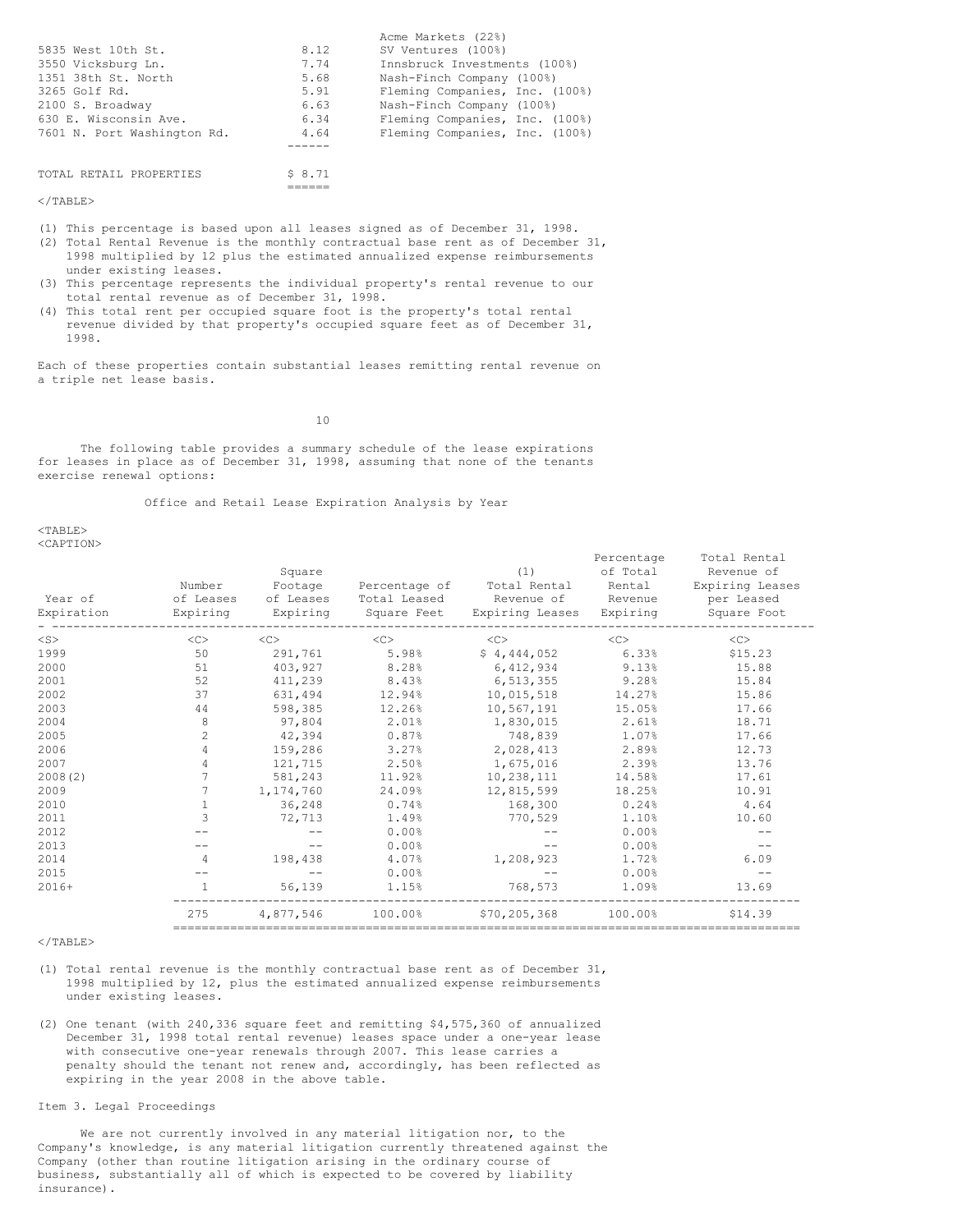No matters were submitted to a vote of our security holders during the fourth quarter of 1998.

### 11

# PART II

Item 5. Market for Registrant's Common Equity and Related Shareholder Matters

Our Common Shares began trading on the NYSE on April 27, 1998, under the symbol "OFC". During the first quarter of 1998 and through April 26, 1998, our Common Shares traded on the Nasdaq(R) under the symbols "COPT" and "COPTD". Prior to January 1, 1998, the common stock of our predecessor corporation was traded on the Nasdaq under the symbol "RLIN". The table below shows the range of the high and low sale prices as reported on the NYSE and the Nasdaq, as well as the quarterly dividends per share declared. The quotations shown represent interdealer prices without adjustment for retail markups, markdowns or commissions, and may not reflect actual transactions.

<TABLE>

<CAPTION>

|                                     | Price Range   |               |               |
|-------------------------------------|---------------|---------------|---------------|
|                                     |               |               | Dividends     |
| 1998                                | <b>Tiow</b>   | High          | Per Share     |
| $<$ S>                              | < <sub></sub> | < <sub></sub> | < <sub></sub> |
| First Quarter                       | 9.7500        | 14.1250       | 0.150         |
| Second Quarter                      | 8.6250        | 14,0000       | 0.150         |
| Third Quarter                       | 6.4375        | 9.9375        | 0.180         |
| Fourth Quarter                      | 6.3750        | 8.0625        | 0.180         |
| 1997                                |               |               |               |
| First Quarter                       | 4.5000        | 6.0000        | 0.125         |
| Second Quarter                      | 4.5000        | 5.6250        | 0.125         |
| Third Quarter                       | 5.0000        | 7.8750        | 0.125         |
| Fourth Quarter<br>$\langle$ /TABLE> | 6.8130        | 11,7500       | 0.125         |

On March 19, 1999, the last reported sales price of our Common Shares on the NYSE was \$7.00. The approximate number of holders of record of our shares was approximately 216 as of February 17, 1999. This number does not include shareholders whose shares are held of record by a brokerage house or clearing agency, but does include any such brokerage house or clearing agency as one record holder.

We will pay future dividends at the discretion of our Board of Trustees. Our ability to pay cash dividends in the future will be dependent upon (i) the income and cash flow generated from our operations, (ii) cash generated or used by our financing and investing activities and (iii) the annual distribution requirements under the REIT provisions of the Code described above and such other factors as the Board of Trustees deems relevant. Our ability to make cash dividends will also be limited by the terms of our Operating Partnership Agreement and our financing arrangements as well as limitations imposed by state law and the agreements governing any future indebtedness.

During 1998, we issued 984,308 of our Preferred Shares to Constellation Real Estate, Inc. in connection with our acquisition of interests in 12 office and two retail properties, a 75% interest in CRM and certain equipment, furniture and other assets as follows:

 $<$ TABLE> <CAPTION>

| Date Issued        | No. of Shares<br>Issued | Value of Share Issuance<br>(in millions) |
|--------------------|-------------------------|------------------------------------------|
|                    |                         |                                          |
| $<$ S $>$          | くC>                     | <c></c>                                  |
| September 28, 1998 | 865,566                 | 21.6                                     |
| October 21, 1998   | 72,509                  | 1.8                                      |
| December 30, 1998  | 46,233                  | 1.2                                      |

 $<$ /TABLE>

These Preferred Share issuances were exempt from registration under Section 4 (2) of the Securities Act of 1933, as amended. Our Preferred Shares are convertible after two years of issuance, subject to certain conditions, into Common Shares on the basis of 1.8748 Common Shares for each Preferred Share.

12

On October 13, 1998, we issued 148,381 Common Units in our Operating Partnership valued at \$1.6 million to M.O.R. XXIX Associates Limited Partnership in connection with our acquisition of an office building. The issuance of these Common Units is exempt from registration under Section 4 (2) of the Securities Act of 1933, as amended. These Common Units are exchangeable into our Common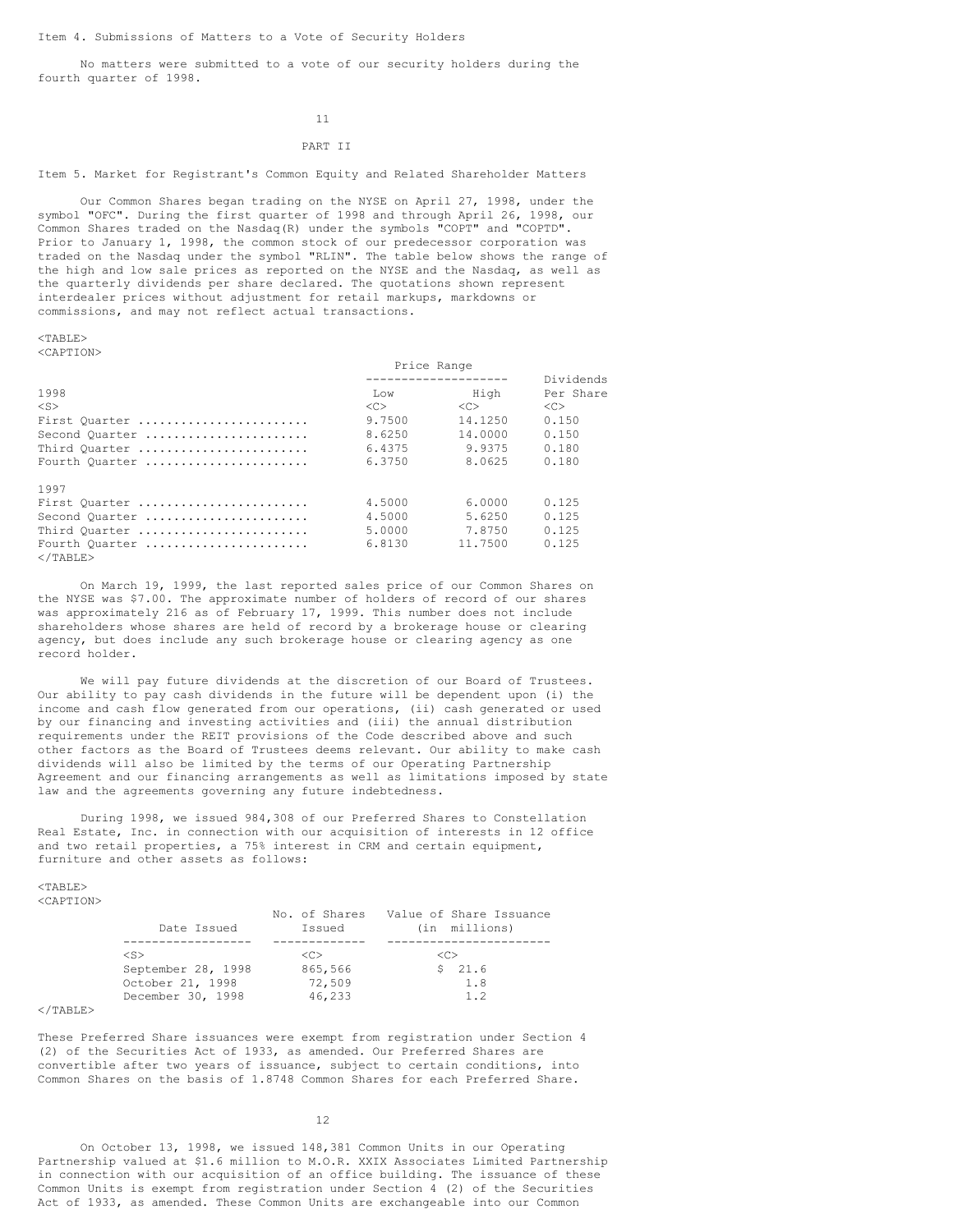### Items 6. Selected Financial Data

The following table contains selected financial data for each of the years ended December 31, 1994 through 1998. Since this information is only a summary, you should refer to our consolidated financial statements and the section of this report entitled "Management's Discussion and Analysis of Financial Condition and Results of Operations" for additional information.

Corporate Office Properties Trust (Dollar and share information in thousands, except ratios and per share data)

### <TABLE> <CAPTION>

|                                                              | 1998(1)                                                                                                                                                                                                                                                                                                                                                                                                                                                                                  | 1997(1)                 | 1996                                       | 1995                                                                                                                                                                                                                                                                                                                                                                                                                                              | 1994                  |
|--------------------------------------------------------------|------------------------------------------------------------------------------------------------------------------------------------------------------------------------------------------------------------------------------------------------------------------------------------------------------------------------------------------------------------------------------------------------------------------------------------------------------------------------------------------|-------------------------|--------------------------------------------|---------------------------------------------------------------------------------------------------------------------------------------------------------------------------------------------------------------------------------------------------------------------------------------------------------------------------------------------------------------------------------------------------------------------------------------------------|-----------------------|
| $<$ S>                                                       | --------<br><<                                                                                                                                                                                                                                                                                                                                                                                                                                                                           | <<                      | $<<$ $>$                                   | $<<$ $>$                                                                                                                                                                                                                                                                                                                                                                                                                                          | <<>                   |
| Operating Data (for the year ended):                         |                                                                                                                                                                                                                                                                                                                                                                                                                                                                                          |                         |                                            |                                                                                                                                                                                                                                                                                                                                                                                                                                                   |                       |
| Revenues                                                     |                                                                                                                                                                                                                                                                                                                                                                                                                                                                                          |                         |                                            |                                                                                                                                                                                                                                                                                                                                                                                                                                                   |                       |
| Rental income                                                | \$35,676                                                                                                                                                                                                                                                                                                                                                                                                                                                                                 | \$6,122                 | \$2,477                                    | \$2,436                                                                                                                                                                                                                                                                                                                                                                                                                                           | \$2,038               |
| Tenant recoveries and other income                           | 4,538<br>---------                                                                                                                                                                                                                                                                                                                                                                                                                                                                       | 496<br>---------        | 32<br>---------                            | 48<br>---------                                                                                                                                                                                                                                                                                                                                                                                                                                   | 217<br>---------      |
| Total revenues                                               | 40,214<br>---------                                                                                                                                                                                                                                                                                                                                                                                                                                                                      | 6,618<br>---------      | 2,509<br>---------                         | 2,484<br>--------                                                                                                                                                                                                                                                                                                                                                                                                                                 | 2,255<br>---------    |
| Expenses                                                     |                                                                                                                                                                                                                                                                                                                                                                                                                                                                                          |                         |                                            |                                                                                                                                                                                                                                                                                                                                                                                                                                                   |                       |
| Property operating                                           | 9,632                                                                                                                                                                                                                                                                                                                                                                                                                                                                                    | 728                     | 31                                         | 42                                                                                                                                                                                                                                                                                                                                                                                                                                                | 43                    |
| General and administrative                                   | 1,890                                                                                                                                                                                                                                                                                                                                                                                                                                                                                    | 533                     | 372                                        | 336                                                                                                                                                                                                                                                                                                                                                                                                                                               | 337                   |
|                                                              | 12,207                                                                                                                                                                                                                                                                                                                                                                                                                                                                                   | 2,855                   | 1,246                                      | 1,267                                                                                                                                                                                                                                                                                                                                                                                                                                             | 1,098                 |
| Amortization of deferred financing costs                     | 423                                                                                                                                                                                                                                                                                                                                                                                                                                                                                      | 64                      | 13                                         | - 13                                                                                                                                                                                                                                                                                                                                                                                                                                              | - 9                   |
| Depreciation and other amortization                          | 6,285                                                                                                                                                                                                                                                                                                                                                                                                                                                                                    | 1,267                   | 554                                        | 554                                                                                                                                                                                                                                                                                                                                                                                                                                               | 467                   |
| Reformation costs (2)                                        | 637                                                                                                                                                                                                                                                                                                                                                                                                                                                                                      | $ -$                    | $- -$                                      | $ -$                                                                                                                                                                                                                                                                                                                                                                                                                                              | $ -$                  |
| Termination of advisory agreement (3)                        | $\sim$ $-$<br>---------                                                                                                                                                                                                                                                                                                                                                                                                                                                                  | 1,353<br>________       | and the state of the state of<br>_________ | $- -$<br>---------                                                                                                                                                                                                                                                                                                                                                                                                                                | $- -$<br>---------    |
| Total expenses                                               | 31,074<br>---------                                                                                                                                                                                                                                                                                                                                                                                                                                                                      | 6,800<br>---------      | 2,216<br>---------                         | 2,212<br>---------                                                                                                                                                                                                                                                                                                                                                                                                                                | 1,954                 |
| Income (loss) before equity in income of Service             |                                                                                                                                                                                                                                                                                                                                                                                                                                                                                          |                         |                                            |                                                                                                                                                                                                                                                                                                                                                                                                                                                   |                       |
| Companies and minority interests                             | 9,140                                                                                                                                                                                                                                                                                                                                                                                                                                                                                    | (182)                   | 293                                        | 272                                                                                                                                                                                                                                                                                                                                                                                                                                               | 301                   |
| Equity in income of Service Companies                        | 139                                                                                                                                                                                                                                                                                                                                                                                                                                                                                      | $--$                    | $ -$                                       | $- -$                                                                                                                                                                                                                                                                                                                                                                                                                                             | $ -$                  |
|                                                              | ---------                                                                                                                                                                                                                                                                                                                                                                                                                                                                                | ---------               | ---------                                  | ---------                                                                                                                                                                                                                                                                                                                                                                                                                                         | $- - - - - - - -$     |
| Income (loss) before minority interests                      | 9,279                                                                                                                                                                                                                                                                                                                                                                                                                                                                                    | (182)                   | 293                                        | 272                                                                                                                                                                                                                                                                                                                                                                                                                                               | 301                   |
| Minority interests                                           | (4, 583)                                                                                                                                                                                                                                                                                                                                                                                                                                                                                 | (785)                   | $- -$                                      | $-$                                                                                                                                                                                                                                                                                                                                                                                                                                               | $- -$                 |
|                                                              | --------                                                                                                                                                                                                                                                                                                                                                                                                                                                                                 | ---------               | ---------                                  | ---------                                                                                                                                                                                                                                                                                                                                                                                                                                         | $- - - - - - - -$     |
| Net income (loss)                                            | 4,696                                                                                                                                                                                                                                                                                                                                                                                                                                                                                    | (967)                   | 293                                        | 2.72                                                                                                                                                                                                                                                                                                                                                                                                                                              | 301                   |
| Preferred Share dividends                                    | (327)                                                                                                                                                                                                                                                                                                                                                                                                                                                                                    | $---$                   | $- -$                                      | $-$                                                                                                                                                                                                                                                                                                                                                                                                                                               | $\sim$ $-$            |
|                                                              | ---------                                                                                                                                                                                                                                                                                                                                                                                                                                                                                | ---------               | ---------                                  | ---------                                                                                                                                                                                                                                                                                                                                                                                                                                         | $- - - - - - - -$     |
| Net income (loss) available to Common Shareholders           | \$4,369<br>========                                                                                                                                                                                                                                                                                                                                                                                                                                                                      | (967)<br>S.<br>======== | 293<br>Ŝ.<br>========                      | 2.72<br>Ŝ.<br>========                                                                                                                                                                                                                                                                                                                                                                                                                            | 301<br>Ŝ.<br>======== |
| Earnings (loss) per Common Share                             |                                                                                                                                                                                                                                                                                                                                                                                                                                                                                          |                         |                                            |                                                                                                                                                                                                                                                                                                                                                                                                                                                   |                       |
|                                                              | 0.48<br>S.                                                                                                                                                                                                                                                                                                                                                                                                                                                                               | \$ (0.60)               | 0.21<br>S.                                 | S.<br>0.19                                                                                                                                                                                                                                                                                                                                                                                                                                        | 0.21<br>S.            |
|                                                              | $\begin{tabular}{ll} \multicolumn{3}{l}{} & \multicolumn{3}{l}{} & \multicolumn{3}{l}{} \\ \multicolumn{3}{l}{} & \multicolumn{3}{l}{} & \multicolumn{3}{l}{} \\ \multicolumn{3}{l}{} & \multicolumn{3}{l}{} & \multicolumn{3}{l}{} \\ \multicolumn{3}{l}{} & \multicolumn{3}{l}{} & \multicolumn{3}{l}{} \\ \multicolumn{3}{l}{} & \multicolumn{3}{l}{} & \multicolumn{3}{l}{} \\ \multicolumn{3}{l}{} & \multicolumn{3}{l}{} & \multicolumn{3}{l}{} \\ \multicolumn{3}{l}{} & \multic$ | ========                |                                            |                                                                                                                                                                                                                                                                                                                                                                                                                                                   | ========              |
|                                                              | \$0.47<br>--------                                                                                                                                                                                                                                                                                                                                                                                                                                                                       | \$ (0.60)<br>========   | 0.21<br>S.                                 | 0.19<br>S.<br>$\begin{array}{cccccc} \texttt{m} & \texttt{m} & \texttt{m} & \texttt{m} & \texttt{m} & \texttt{m} & \texttt{m} & \texttt{m} & \texttt{m} & \texttt{m} & \texttt{m} & \texttt{m} & \texttt{m} & \texttt{m} & \texttt{m} & \texttt{m} & \texttt{m} & \texttt{m} & \texttt{m} & \texttt{m} & \texttt{m} & \texttt{m} & \texttt{m} & \texttt{m} & \texttt{m} & \texttt{m} & \texttt{m} & \texttt{m} & \texttt{m} & \texttt{m} & \text$ | 0.21<br>S<br>======== |
| Weighted average shares outstanding $-$ basic                | 9,099                                                                                                                                                                                                                                                                                                                                                                                                                                                                                    | 1,601                   | 1,420                                      | 1,420                                                                                                                                                                                                                                                                                                                                                                                                                                             | 1,420                 |
| Weighted average shares outstanding - diluted<br>$<$ /TABLE> | 19,237                                                                                                                                                                                                                                                                                                                                                                                                                                                                                   | 1,601                   | 1,420                                      | 1,420                                                                                                                                                                                                                                                                                                                                                                                                                                             | 1,420                 |

13

 $<$ TABLE $>$ <CAPTION>

| NUAL LIUNZ                                    | 1998(1)<br>--------- | 1997(1)<br>--------- | 1996<br>----------    | 1995<br>----------    | 1994<br>--------- |
|-----------------------------------------------|----------------------|----------------------|-----------------------|-----------------------|-------------------|
| $\langle S \rangle$                           | <<                   | <<                   | <<                    | <<                    | <<                |
| Balance Sheet Data (as of period end):        |                      |                      |                       |                       |                   |
| Commercial real estate properties, net        | \$546,887            | \$188,625            | \$23,070              | \$23,624              | \$24,179          |
|                                               | \$563.677            | \$193.534            | 24,197<br>S.          | 24,779<br>S.          | 25,647<br>\$      |
| Mortgage loans payable                        | \$306,824            | \$114,375            | 14,658<br>S.          | \$14,916              | 15,153<br>S.      |
| Total liabilities                             | \$317,700            | \$117,008            | 15,026<br>S.          | \$15,191              | 15,620<br>S.      |
| Minority interests                            | \$77,196             | \$64,862             | \$<br>$- -$           | \$<br>$- -$           | \$<br>$- -$       |
| Shareholders' equity                          | \$168,781            | \$11,664             | $\mathsf{S}$<br>9,171 | $\mathsf{S}$<br>9,588 | Ŝ.<br>10,026      |
| Debt to market capitalization                 | 58.7%                | 53.1%                | 66.3%                 | 68.9%                 | 60.4%             |
| Debt to undepreciated real estate assets      | 55.1%                | 59.6%                | 58.6%                 | 59.6%                 | 60.5%             |
| Other Financial Data (for the year ended):    |                      |                      |                       |                       |                   |
| Cash flows provided by (used in):             |                      |                      |                       |                       |                   |
| Operating activities                          | \$13,141             | 3,216<br>S.          | 840<br>\$             | 678<br>\$             | \$<br>690         |
| Investing activities                          | \$(183, 928)         | Ŝ.<br>973            | \$<br>127             | Ŝ<br>(551)            | (9, 511)<br>\$    |
| Financing activities                          | \$169,741            | Ŝ.<br>(1, 052)       | \$<br>(967)           | Ŝ.<br>(1,001)         | 6,357<br>\$       |
| Funds from operations - basic $(4)$           | \$12,415             | 1,718<br>S.          | \$<br>847             | 827                   | \$<br>768         |
| Funds from operations - diluted $(4)$         | \$16,154             | \$<br>2,438          | \$<br>847             | \$<br>827             | \$<br>768         |
| Adjusted funds from operations - diluted (5). | \$13,831             | \$<br>2,143          | \$<br>780             | \$<br>760             | 717               |
| Cash dividends declared per Common Share      | 0.66<br>S.           | Ŝ.<br>0.50           | Ŝ.<br>0.50            | Ŝ<br>0.50             | Š.<br>0.85        |
| Payout ratio $(6)$                            | 74.63%               | 74.20%               | 83.83%                | 85.85%                | 157.16%           |
| Interest coverage $(7)$                       | 2.36                 | 1.88                 | 1.69                  | 1.66                  | 1.71              |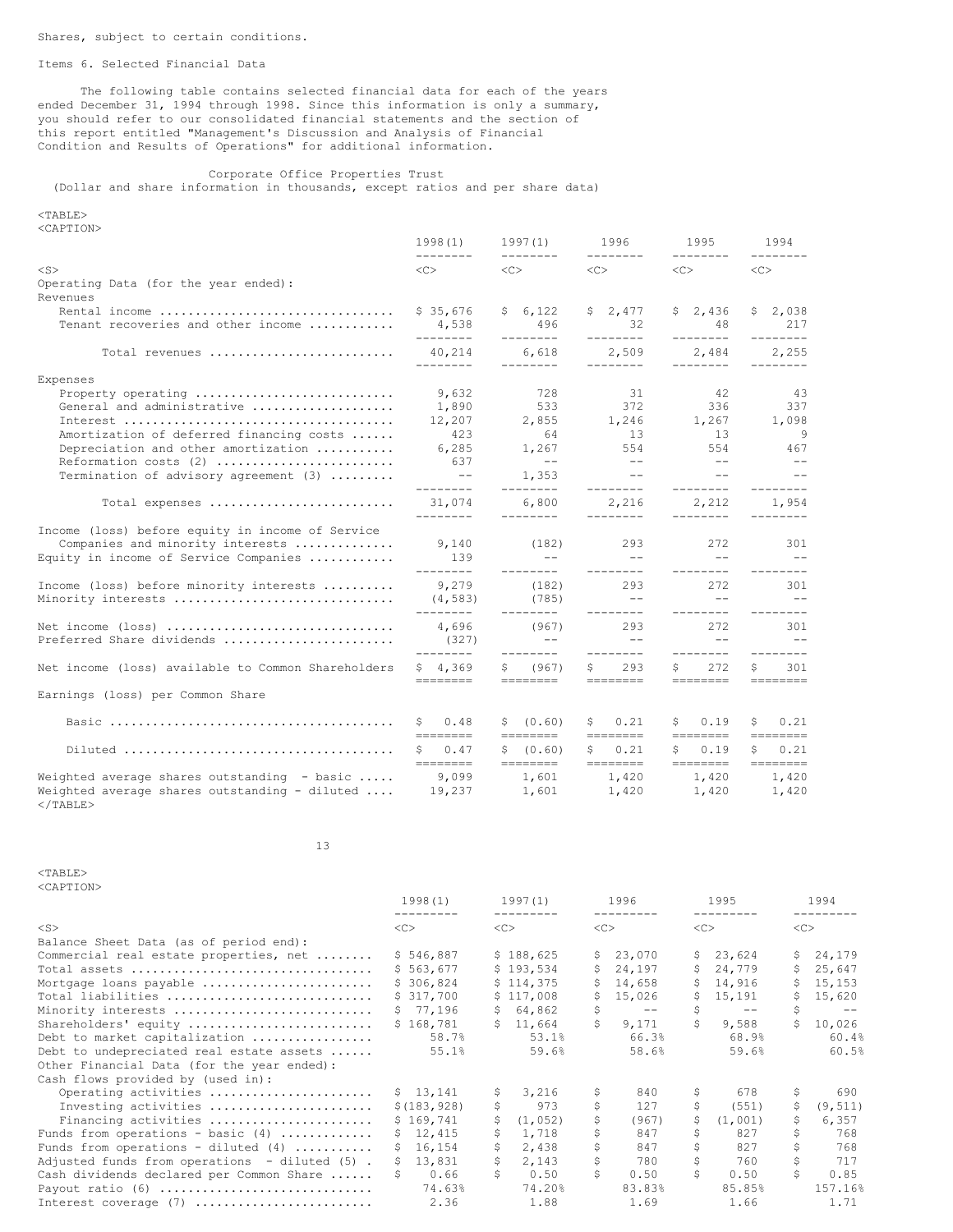| Ratio of earnings to combined fixed charges and |       |       |      |      |      |
|-------------------------------------------------|-------|-------|------|------|------|
| Preferred Share dividends                       | 1.33  | 0.75  | 1.23 | 1.21 | 1.27 |
| Property Data (as of period end):               |       |       |      |      |      |
| Number of properties owned                      | 57    |       |      |      |      |
| Total rentable square feet owned (in thousands) | 4.977 | 1,852 | 370  | 37 N | 370  |
|                                                 |       |       |      |      |      |

- (1) Our selected financial data reported for 1998 and 1997 is not comparative to the other years reported due to our growth resulting from property acquisitions and other changes in our organization (see Overview in "Management's Discussion and Analysis of Financial Condition and Results of Operations").
- (2) Reflects a non-recurring expense of \$637 associated with our reformation as a Maryland REIT during the first quarter of 1998. We have eliminated this transaction in determining funds from operations since it is not expected to have a continuing impact.
- (3) Reflects a non-recurring expense of \$1,353 associated with the termination of an advisory agreement during the fourth quarter of 1997. We have eliminated this transaction in determining funds from operations since it is not expected to have a continuing impact.
- (4) We consider Funds from Operations ("FFO") to be meaningful to investors as a measure of the financial performance of an equity REIT when considered with the financial data presented under generally accepted accounting principles ("GAAP"). Under the National Association of Real Estate Investment Trusts' ("NAREIT") definition, FFO means net income (loss) computed using generally accepted accounting principles, excluding gains (or losses) from debt restructuring and sales of property, plus real estate-related depreciation and amortization and after adjustments for unconsolidated partnerships and joint ventures. Further, if the conversion of securities into Common Shares is dilutive, we exclude any GAAP income allocated to these securities in computing FFO. The FFO we present may not be comparable to the FFO of other REITs since they may interpret the current NAREIT definition of FFO differently or they may not use the current NAREIT definition of FFO. FFO is not the same as cash generated from operating activities or net income determined in accordance with GAAP. FFO is not necessarily an indication of our cash flow available to fund cash needs. Additionally, it should not be used as an alternative to net income when evaluating our financial performance or to cash flow from operating, investing and financing when evaluating our liquidity or ability to make cash distributions or pay debt service.
- (5) We compute adjusted funds from operations-diluted by subtracting straight-line rent adjustments and recurring capital improvements from funds from operations-diluted.
- (6) We compute payout ratio by dividing totaling dividends and distributions reported for the year by funds from operations-diluted.
- (7) We compute interest coverage by dividing earnings before interest, depreciation and amortization by interest expense. We compute earnings before interest, depreciation and amortization by subtracting property operating and general and administrative expenses from the sum of total revenues and equity in income of Service Companies.

14

Item 7. Management's Discussion and Analysis of Financial Condition and Results of Operations

# Overview

Over the last two years, we completed a significant number of acquisitions. Our portfolio consisted of seven retail properties as of December 31, 1996. At that time, we relied on an external advisory agreement for all of our management and administrative needs. In October 1997, we acquired ten office properties from the Shidler Group and terminated the external advisory agreement. During 1998, we acquired 38 office and two retail properties, including 12 office and two retail properties from Constellation. We financed these acquisitions using debt and issuing Common Shares, Preferred Shares and ownership interests in Corporate Office Properties, L.P., our Operating Partnership. To accommodate our growth and changing needs as an organization, we hired management and other staff. Our geographical and product concentration also changed substantially as a result of these acquisitions. In 1996, we derived all of our rental revenue from our retail properties in the Midwest region of the United States. In 1998, we derived 93% of our rental revenue from our properties in the Mid-Atlantic region of the United States, most of which are office properties. As of December 31, 1998, our portfolio included 57 commercial real estate properties leased for office and retail purposes. Due to these significant changes, our results of operations changed dramatically.

We conduct almost all of our operations through our Operating Partnership, of which we are the managing general partner. The Operating Partnership owns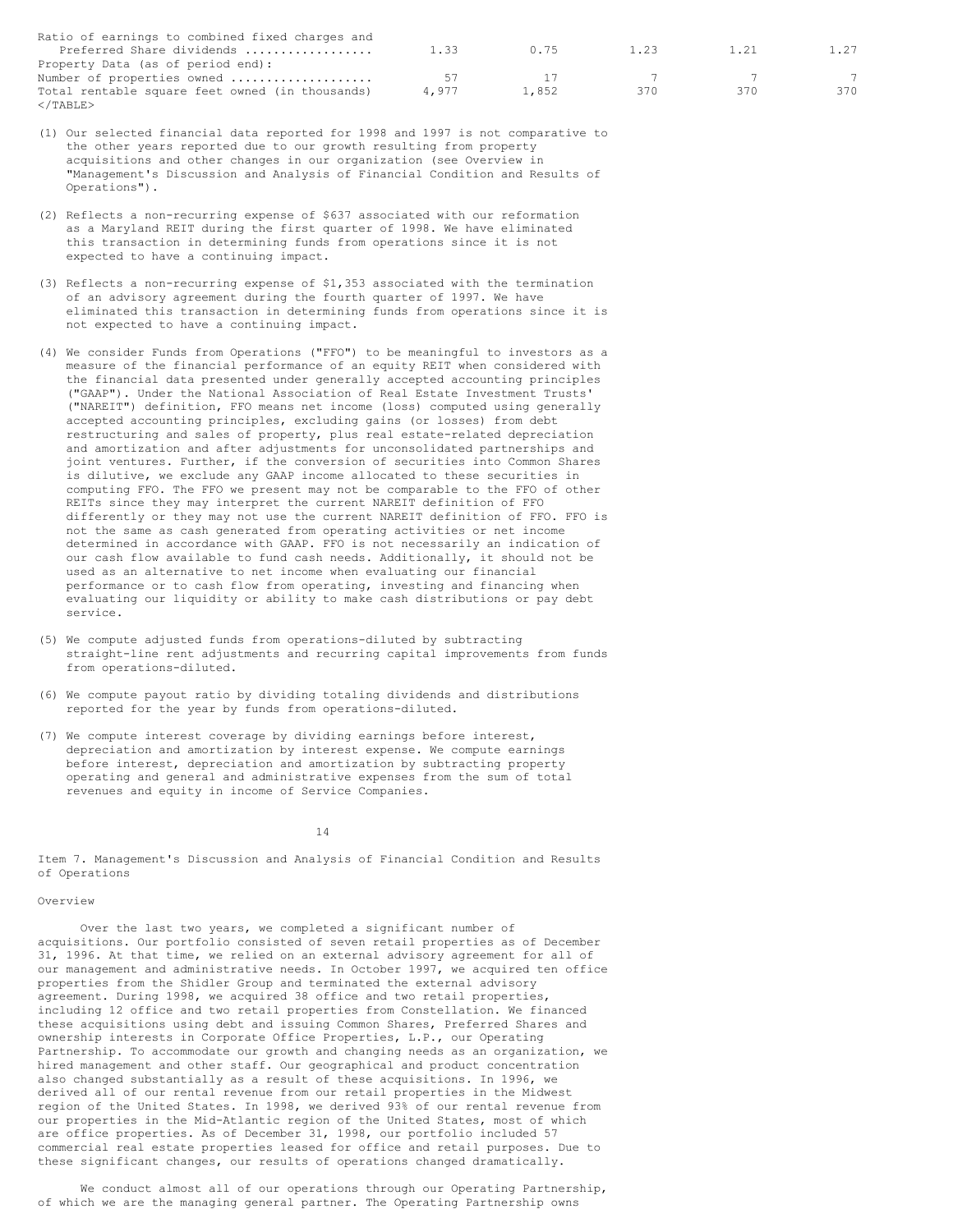real estate both directly and through subsidiaries. The Operating Partnership also owns the principal economic interest and, collectively with our Chief Executive Officer and Chief Operating Officer, 49.5% of the voting common stock of Corporate Office Management, Inc. ("COMI"). We refer to COMI and its subsidiaries as the "Service Companies". Interests in our Operating Partnership are in the form of Common and Preferred Units. As of December 31, 1998, we owned approximately 85% of the outstanding Common Units and approximately 32% of the outstanding Preferred Units. The remaining Common and Preferred Units in our Operating Partnership were owned by third parties, which included certain of our officers and Trustees. If all Preferred Units were converted into Common Units, we would have owned approximately 62% of the Common Units as of December 31, 1998. In 1998, we increased our ownership of the Operating Partnership substantially by contributing proceeds from our Common Share offering on April 27, 1998 and assets acquired from Constellation into the Operating Partnership in exchange for Common and Preferred Units.

In this section, we discuss our financial condition and results of operations for 1998 and 1997. This section includes discussions on:

- o why various components of our Consolidated Statements of Operations changed from 1997 to 1998 and from 1996 to 1997,
- o what our primary sources and uses of cash were in 1998,
- o how we raised cash for acquisitions and other capital expenditures during 1998,
- o how we intend to generate cash for future capital expenditures, and
- o the computation of our funds from operations for 1998, 1997 and 1996.

It may be helpful as you read this section to refer to our consolidated financial statements and selected financial data table.

This section contains "forward-looking" statements, as defined in the Private Securities Litigation Reform Act of 1995, that are based on our current expectations, estimates and projections. Statements that are not historical facts, including statements about our beliefs and expectations, are forward-looking statements. These statements are not guarantees of future performance, events or results and involve potential risks and uncertainties. Accordingly, actual results may differ materially. We undertake no obligation to update publicly any forward-looking statements, whether as a result of new information, future events or otherwise.

Important facts that may affect these expectations, estimates or projections include, but are not limited to: our ability to borrow on favorable terms; general economic and business conditions, which will, among other

15

things affect office property demand and rents, tenant creditworthiness and financing availability; adverse changes in the real estate markets including, among other things, competition with other companies; risks of real estate acquisition and development; governmental actions and initiatives and environmental requirements.

#### Results of Operations

Comparison of the Years Ended December 31, 1998 and 1997:

Our 1998 total revenues increased \$33.6 million or 508% from 1997. Of this increase, \$29.6 million was generated by rental income and \$4.0 million by tenant recoveries and other income. Tenant recovery income includes payments from tenants as reimbursement for property taxes, insurance and other property operating expenses. Our growth in revenues was due mostly to our property acquisitions in 1998 and the impact of a full year of operations for the properties we acquired from the Shidler Group in October 1997.

Our 1998 property operating expenses and depreciation and amortization increased \$13.9 million or 698% from 1997 due mostly to our property acquisitions. Our 1998 interest expense and amortization of deferred financing costs increased \$9.7 million or 333% from 1997 because of our borrowings and assumptions of debt needed to finance property acquisitions.

Our 1998 general and administrative expenses increased \$1.4 million or 255% from 1997. Of this increase, \$282,000 are costs we expensed in exploring possible property acquisitions that did not occur. The remaining increase is due mostly to our property acquisitions and our conversion from an externally-advised REIT to a full-service REIT. During 1996 and through September 1997, we functioned operationally as an externally-advised REIT. When we completed the property acquisitions from the Shidler Group in October 1997, we hired management and other staff so that we could operate as a full-service REIT. In September 1998, we entered into a management relationship with COMI in connection with our acquisition of properties from Constellation. As a result of this relationship, we added management and other staffing functions to further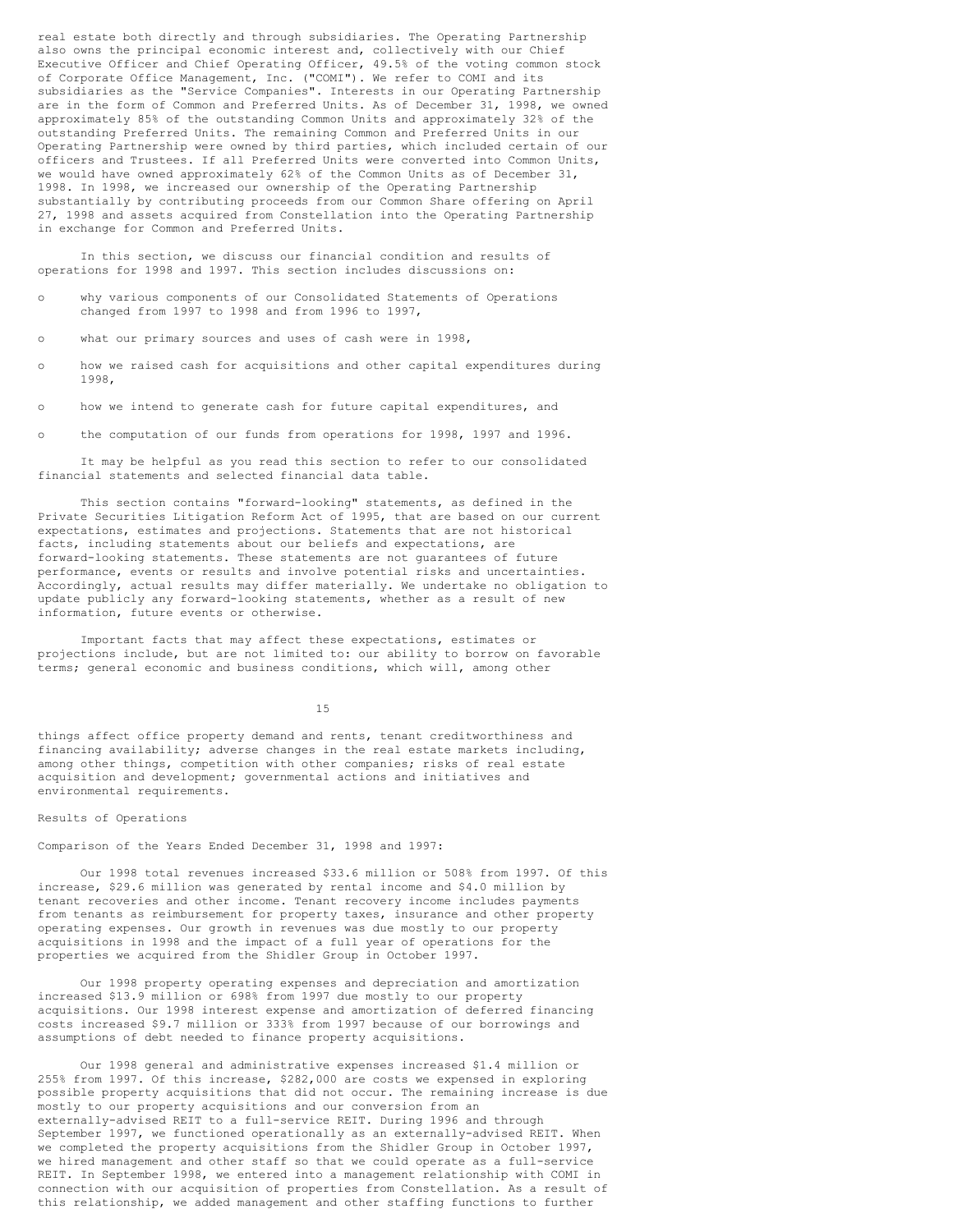expand our capabilities and support our growing portfolio of properties.

Our 1998 total expenses increased \$24.3 million or 357% from 1997 due mostly to the effects of the increases in property operating expenses and depreciation and amortization, interest expense and amortization of deferred finance costs and general and administrative expenses described above. In addition to these items, our 1998 expenses included \$637,000 in costs associated with our reformation into a Maryland REIT in March 1998. Our 1997 expenses included \$1.4 million in costs to terminate an advisory agreement in connection with our conversion from an externally-advised REIT to a full-service REIT.

Our 1998 income before minority interests also includes our equity in income from the Service Companies, which were established in 1998. These Service Companies are not included as consolidated subsidiaries in our financial statements.

As a result of the above factors, our 1998 income before minority interests increased by \$9.5 million from 1997. Our 1998 income allocation to minority interests increased \$3.8 million or 484% from 1997. The amounts reported for minority interests on our Consolidated Statements of Operations represent the portion of the Operating Partnership's net income not allocated to us. Minority interests resulted from our creation of the Operating Partnership in October 1997. The percentage of income allocated to minority interests decreased during 1998 as our percentage ownership of the Operating Partnership increased. The increase in income allocated to minority interests in 1998 from 1997 is due to the effects of the minority interests being in place for the entire year, offset by the decreased percentage of income allocated to minority interests later in the year.

Our 1998 income available to Common Shareholders increased \$5.3 million from 1997 due to the factors discussed above partially offset by \$327,000 in dividends declared on our Series A Convertible Preferred Shares of beneficial interest ("Preferred Shares") issued in 1998. Our 1998 diluted earnings per Common Share increased \$1.07 per share from 1997 due to the effect of the increase in net income being proportionately greater than the effects of the issuance of our Common Shares and Preferred and Common Units in the Operating

16

Partnership in October 1997, our share offering in April 1998, the issuance of our Common Shares in connection with the Constellation Transaction and the issuance of Common Units in our Operating Partnership in October 1998.

Comparison of the Years Ended December 31, 1997 and 1996:

Our 1997 total revenues increased \$4.1 million or 164% from 1996. Of this increase, \$3.6 million was generated by rental income and \$464,000 by tenant recoveries and other income. Our growth in revenues was due mostly to the ten office properties we acquired from the Shidler Group in October 1997.

Our 1997 property operating expenses and depreciation and amortization increased by \$1.4 million or 241% from 1996 due mostly to our property acquisitions. Our 1997 interest expense and amortization of deferred financing costs increased \$1.7 million or 132% from 1996 because of our assumption of debt needed to finance property acquisitions.

Our 1997 general and administrative expenses increased \$161,000 or 43% from 1996 due mostly to our property acquisitions and our conversion from an externally-advised REIT to a full-service REIT.

Our 1997 total expenses increased \$4.6 million or 207% from 1996 due mostly to the effects of the increases in property operating expenses and depreciation and amortization, interest expense and amortization of deferred finance costs and increases in general and administrative expenses described above. In addition to these items, our 1997 expenses included \$1.4 million in costs to terminate the advisory agreement.

As a result of the above factors, we incurred a \$182,000 loss before minority interests in 1997.

We incurred a \$967,000 net loss available to Common Shareholders in 1997 due to the factors discussed above and the allocation of income to minority interests resulting from our creation of the Operating Partnership in October 1997. We incurred a \$0.60 diluted loss per Common Share in 1997 due to the factors discussed above and the issuance of our Common Shares and Preferred Units and Common Units in the Operating Partnership in October 1997.

Liquidity and Capital Resources

# Capitalization

Historically, cash provided from operations represented our primary source of liquidity to fund distributions, pay debt service and fund working capital requirements. We expect to continue to meet our short-term capital needs from property cash flow, including all property expenses, general and administrative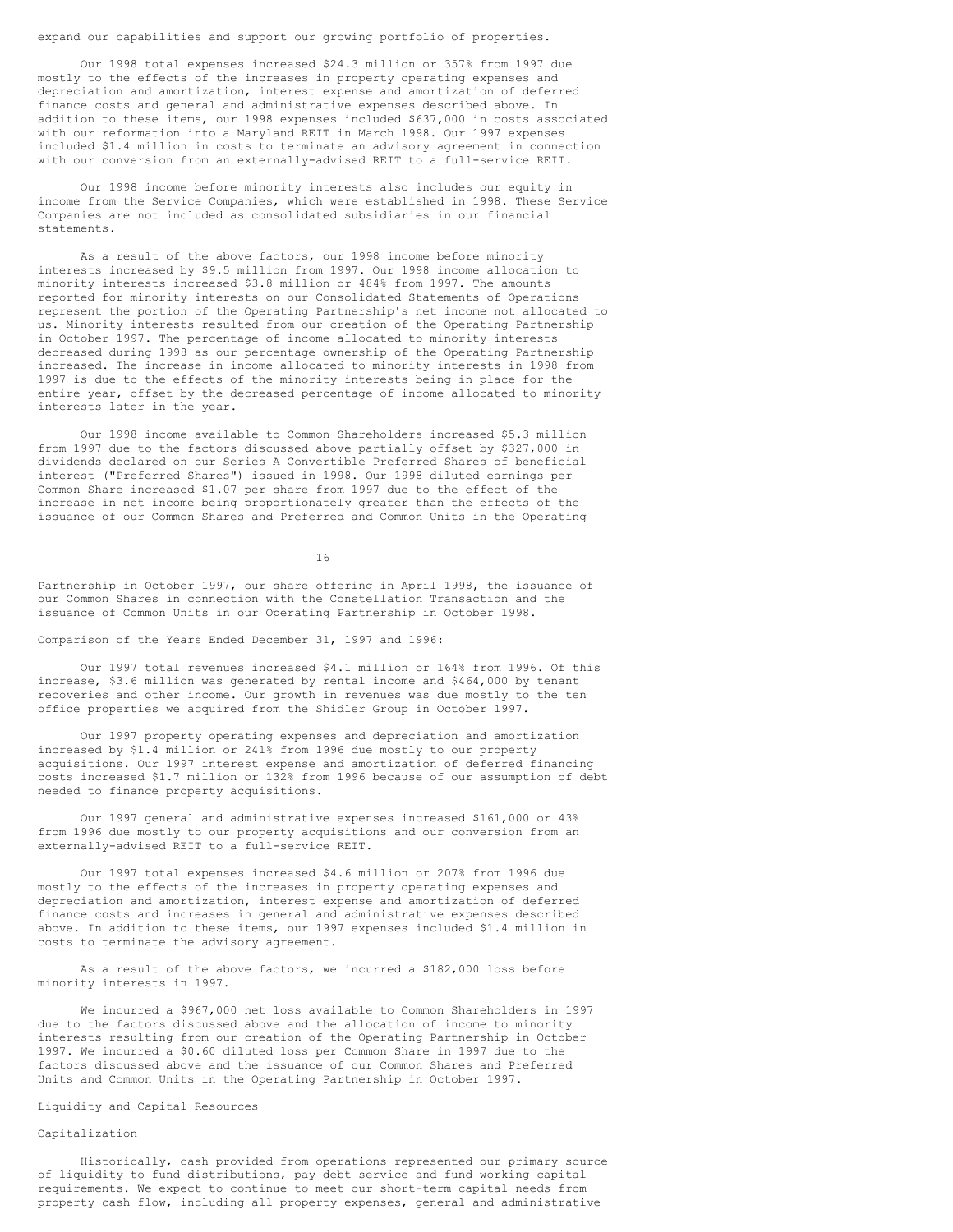expenses, dividend and distribution requirements and recurring capital improvements and leasing commissions. We do not anticipate borrowing to meet these requirements.

On April 27, 1998, we completed the sale of 7,500,000 Common Shares to the public at a price of \$10.50 per share. In connection with the share offering, our Common Shares were listed on the New York Stock exchange under the symbol "OFC". Our net proceeds from the share offering totaled \$72.7 million. We used the net proceeds to acquire 7,500,000 Common Units in our Operating Partnership.

On May 28, 1998, we obtained a \$100.0 million recourse revolving credit facility from Bankers Trust Company. We used proceeds from the revolving credit facility throughout 1998 to fund property acquisitions. This loan bears interest at a variable rate of LIBOR plus 1.75% and provides for monthly payments of interest only. The loan also requires that we pay a quarterly fee of 0.25% per annum on the difference between \$100.0 million and the outstanding balance. This loan matures on May 28, 2000 and may be extended one year. We have mortgaged 22 of our properties as collateral for this loan. This loan and our term credit facility with Bankers Trust Company are cross-defaulted, which means that a default on the terms of one of the loans triggers

17

a default of the other loan. The terms of the revolving credit facility require that we comply with a number of restrictive financial covenants. At February 23, 1999, the maximum amount available under this loan was \$100.0 million, of which \$12.1 million was unused.

On October 22, 1998, we obtained an \$85.0 million loan from Teachers Insurance and Annuity Association of America ("TIAA"). TIAA advanced \$76.2 million of this loan on October 22, 1998 and \$8.8 million on December 31, 1998. The proceeds from this loan were used mostly to repay certain debt assumed in our property acquisitions and a portion of the revolving credit facility. This loan bears interest at a fixed rate of 6.89% per annum and provides for monthly payments of principal and interest of \$595,000. This loan matures on November 1, 2008 and may not be prepaid prior to November 30, 2003. We have mortgaged nine of our properties as collateral for this loan.

During 1998, we acquired 40 operating properties and three land parcels for an aggregate acquisition cost of \$357.3 million. Of the 40 operating properties acquired, 30 are located in the Baltimore/Washington Corridor and ten in New Jersey. The land parcels are located in the Baltimore/Washington Corridor. The operating property acquisitions increased our rentable square footage by approximately 3.1 million. We also acquired a 75% interest in a real estate management services entity and certain equipment, furniture, and other assets related to Constellation Real Estate, Inc. for \$2.5 million. These acquisitions were financed by:

o assuming \$66.5 million in mortgage loans,

- o issuing 7,030,793 of our Common Shares, valued at \$73.8 million (\$10.50 per share), less \$505,000 in share issuance costs,
- o issuing 984,308 of our Preferred Shares, valued at \$24.6 million (\$25.00 per share),
- o issuing 148,381 Common Units in our Operating Partnership, valued at \$1.6 million (\$10.50 per share), and
- o using \$193.3 million in cash.

Our April 1998 share offering, the revolving credit facility and the loan from TIAA provided the cash used for our acquisitions.

During 1998, we began construction of new buildings on two of the land parcels we acquired that are estimated upon completion to total 198,000 square feet. We also began a project that is expected to expand the rentable square footage of one of our properties by 6,300 square feet.

On January 5, 1999, we entered into an interest rate swap agreement with Bankers Trust Company. This swap agreement fixes our one-month LIBOR base to 5.085% per annum on a notional amount of \$30.0 million through May 2001.

On January 13, 1999, we entered into a \$9.8 million construction loan with FMB Bank to finance the construction of a building. This loan has an interest rate of LIBOR plus 1.6%. This loan matures on February 1, 2001 and may be extended for a one-year period, subject to certain conditions.

On January 22, 1999, we sold a retail property located in Westminster, Maryland. We sold the property for \$18.9 million, of which \$9.5 million was used to pay off the mortgage loan payable on the property, \$283,000 was placed in escrow, \$272,000 was paid to the buyer for operating pro rations, \$144,000 was used to pay our closing costs and \$8.7 million was used to pay down our revolving credit facility. We recognized no gain or loss on the sale.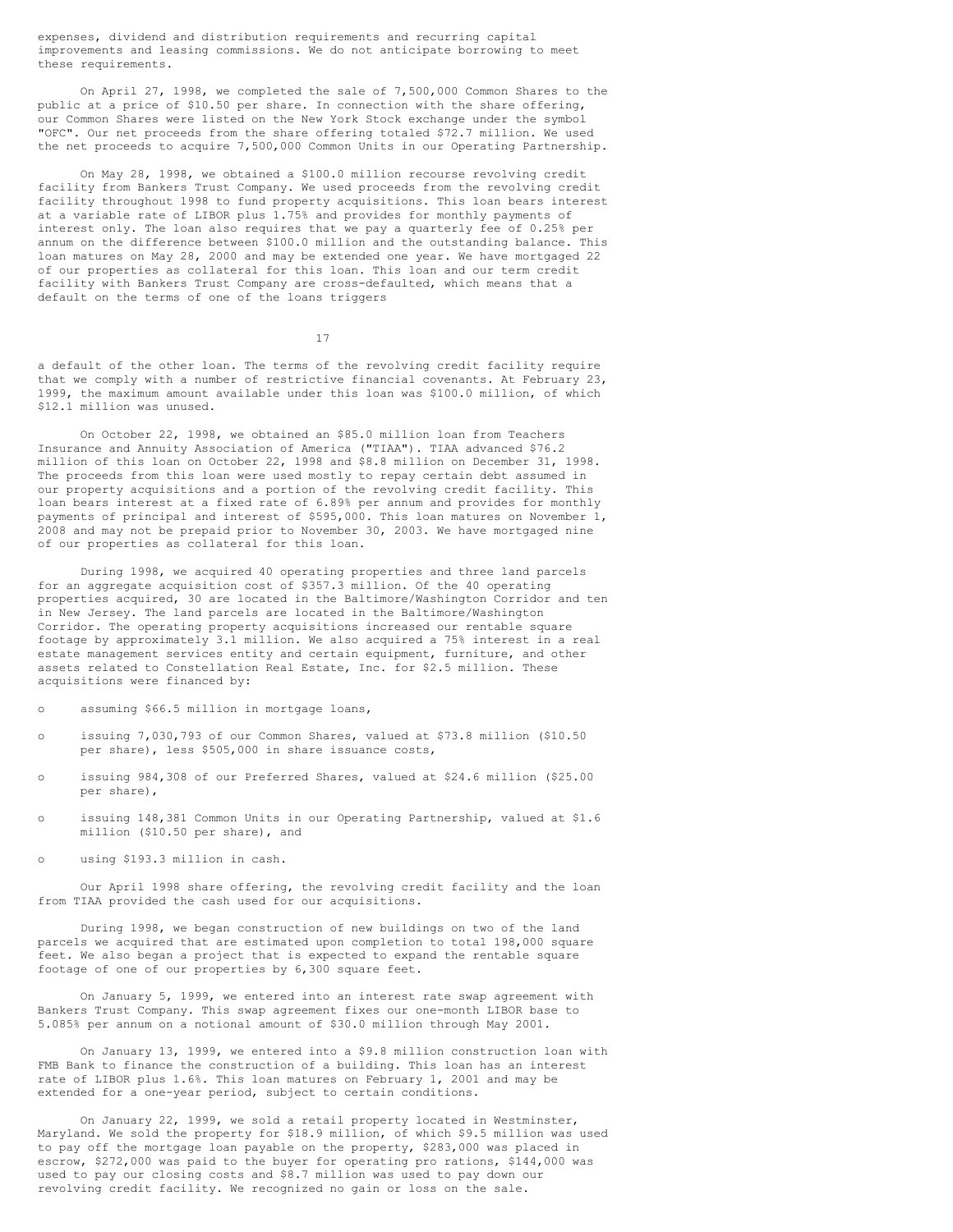On February 8, 1999, we entered into a \$10.9 million construction loan with Provident Bank of Maryland to finance the construction of a building. This loan has an interest rate of LIBOR plus 1.75%. This loan matures on February 8, 2001 and may be extended for a one-year period, subject to certain conditions.

18

On February 26, 1999, we acquired a 68,000 square foot office building located in Linthicum, Maryland. We acquired the property for \$6.8 million, including \$201,000 in transaction costs, using \$6.7 million in borrowings under our revolving credit facility and using cash reserves for the balance.

We have no contractual obligations for property acquisitions or material capital costs, other than completing the two development projects mentioned above and tenant improvements in the ordinary course of business. We expect to meet our long-term capital needs through a combination of cash from operations, additional borrowings and additional equity issuances of Common Shares, Preferred Shares, Common Units and/or Preferred Units.

We are under contract to sell three of our retail properties. The contracted sale price for these properties is \$14.5 million.

### Statement of Cash Flows

We generated net cash flow from operations of \$13.1 million in 1998, an increase of \$9.9 million from 1997. Our increase in cash flows from operations is due mostly to income generated from our newly-acquired properties. Our 1998 net cash flow used in investing activities increased \$184.9 million from 1997 due mostly to the larger volume of property acquisitions. Our 1998 net cash flow provided by financing activities increased \$170.8 million from 1997 due mostly to borrowings obtained or assumed to finance property acquisitions and proceeds from the April 1998 stock offering.

# Funds From Operations

We consider Funds from Operations ("FFO") to be meaningful to investors as a measure of the financial performance of an equity REIT when considered with the financial data presented under generally accepted accounting principles ("GAAP"). Under the National Association of Real Estate Investment Trusts' ("NAREIT") definition, FFO means net income (loss) computed using generally accepted accounting principles, excluding gains (or losses) from debt restructuring and sales of property, plus real estate-related depreciation and amortization and after adjustments for unconsolidated partnerships and joint ventures. Further, if the conversion of securities into common shares is dilutive, we exclude any GAAP income allocated to these securities in computing FFO. The FFO we present may not be comparable to the FFO of other REITs since they may interpret the current NAREIT definition of FFO differently or they may not use the current NAREIT definition of FFO. FFO is not the same as cash generated from operating activities or net income determined in accordance with GAAP. FFO is not necessarily an indication of our cash flow available to fund cash needs. Additionally, it should not be used as an alternative to net income when evaluating our financial performance or to cash flow from operating, investing and financing when evaluating our liquidity or ability to make cash distributions or pay debt service. Our FFO for 1998, 1997 and 1996 are summarized in the following table.

19

For the year ended December 31,

 $<$ TABLE> <CAPTION>

|                                                                                  |                   | (Dollars and shares in thousands)       |           |
|----------------------------------------------------------------------------------|-------------------|-----------------------------------------|-----------|
|                                                                                  |                   | 1998 1997 1996<br>$- - - - - - - -$     |           |
| $<$ S $>$                                                                        | $<<$ $>>$         | $\langle C \rangle$ $\langle C \rangle$ |           |
| Income (loss) before minority interests  \$ 9,279<br>Add: Nonrecurring charges   |                   | S<br>(182)                              | S.<br>293 |
| Reformation costs                                                                | 637               |                                         |           |
| Advisory Agreement termination cost<br>Add: Real estate related depreciation and | $- -$             | 1,353                                   |           |
| amortization                                                                     | 6,238             | 1,267                                   | 554       |
| Less: Preferred Unit distributions                                               | (3, 412)          | (720)                                   |           |
| Less: Preferred Share dividends                                                  | (327)<br>-------- | ---------                               |           |
| Funds from operations                                                            | 12,415            | 1,718                                   | 847       |
| Add: Preferred Unit distributions                                                | 3,412             | 720                                     |           |
| Add: Preferred Share dividends                                                   | 327               | $\sim$ $-$<br>---------                 |           |
| Funds from operations - diluted $\ldots$                                         |                   | 16,154 2,438                            | 847       |
| Less: Straight line rent adjustments                                             |                   | $(1, 785)$ (295)                        | (67)      |
| Less: Recurring capital improvements                                             | (538)             |                                         |           |
|                                                                                  |                   |                                         |           |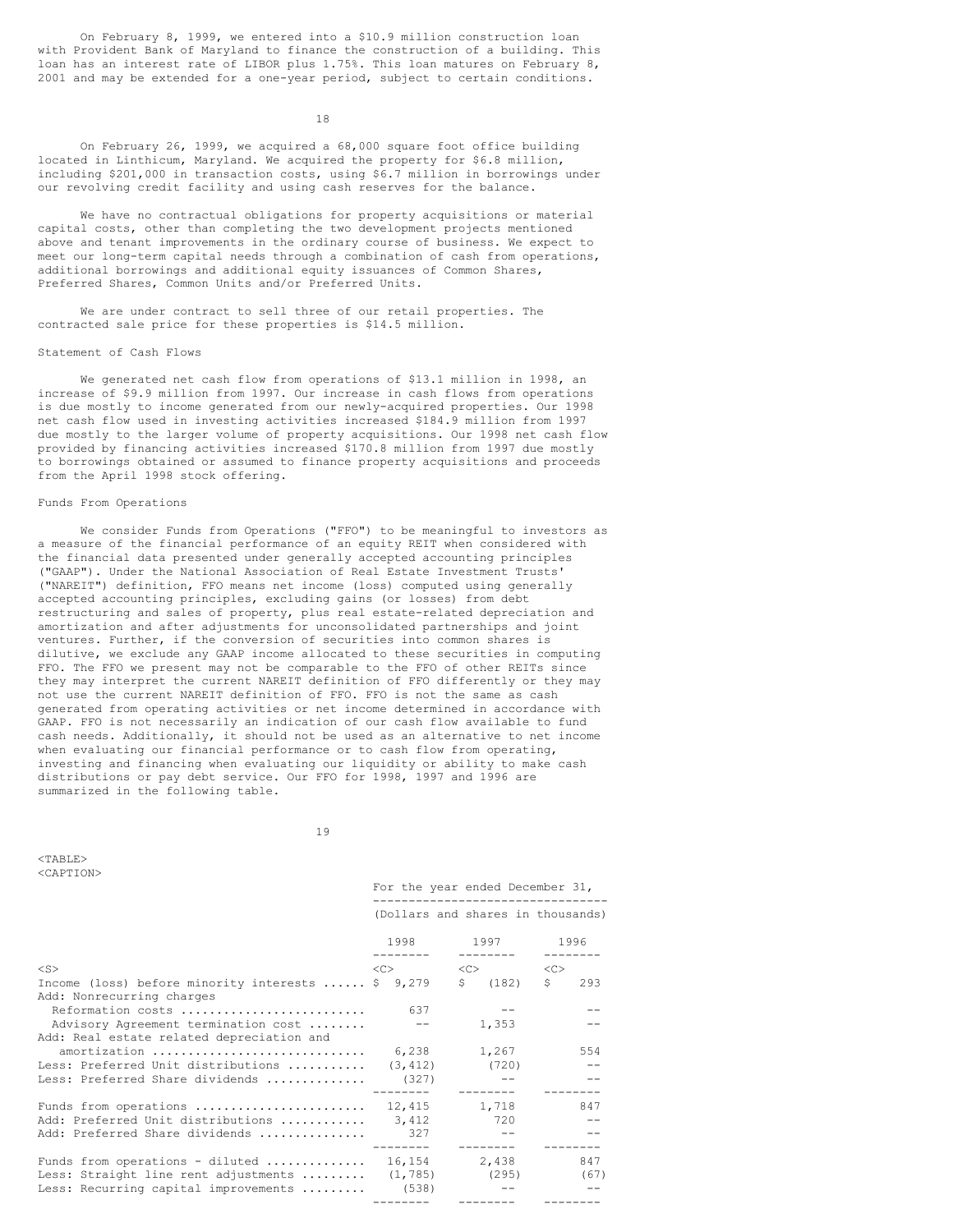| Adjusted funds from operations - diluted  \$ 13,831 |        | \$2.143 | S<br>780 |
|-----------------------------------------------------|--------|---------|----------|
|                                                     |        |         |          |
|                                                     |        |         |          |
| Weighted average Common Shares                      | 9,099  | 1,601   | 1,420    |
| Conversion of Common Units                          | 2.614  | 552     |          |
|                                                     |        |         |          |
| Weighted average Common Shares/Units - basic.       | 11,713 | 2.153   | 1,420    |
| Assumed conversion of share options                 | 2.4    |         |          |
| Conversion of Preferred Shares                      | 449    |         |          |
| Conversion of Preferred Units                       | 7.500  | 1,602   |          |
|                                                     |        |         |          |
| Weighted average Common Shares/Units - diluted      | 19.686 | 3,755   | 1,420    |
|                                                     |        |         |          |

# $\langle$ /TABLE>

# Inflation

We have not been significantly impacted by inflation during the periods presented in this report. This is mostly because of the relatively low inflation rates in our markets. Most of our tenants are contractually obligated to pay their share of operating expenses, thereby reducing exposure to increases in such costs resulting from inflation.

### Impact of the Year 2000 Issue

Many older computer software programs refer to years in terms of their final two digits only. Such programs may interpret the year 2000 to mean the year 1900 instead. If not corrected, this could result in a system failure or miscalculations causing disruption of operations, including a temporary inability to process transactions, prepare financial statements, send invoices or engage in similar normal business activity.

Our accounting software package was certified as Year 2000 compliant by its manufacturer. Accordingly, we do not anticipate problems in processing the billing and collection of revenue, the payment of expenditures, the recording of financial transactions, the preparation of financial statements and maintaining and generating system driven managerial information. Our information technology and accounting groups are conducting internal tests to ensure compliance. This testing process is estimated to be completed by the second quarter of 1999. Our accounting department has developed a plan that will enable a certain amount of manual processing to take place in the unlikely event that problems arise with our accounting software.

20

Our property management team has been continually evaluating the impact of the Year 2000 Issue on the various facets of property operating systems since the beginning of 1998. This evaluation process will continue through the second quarter of 1999. Based on the current status of this evaluation process, we do not anticipate any material adverse consequences on property operations. Our property management team has alternative plans in place to address unexpected problems that may arise with the property operating systems. Additional property management staff will also be on-call to respond to any such problems on January 1, 2000.

We rely on third party suppliers for a number of key services. Interruption of supplier operations due to the Year 2000 Issue could affect our operations. We also are dependent upon our tenants for revenue and cash flow. Interruptions in tenant operations due to the Year 2000 Issue could result in reduced revenue, increased receivable levels and cash flow reductions. Our property management team is in the process of contacting significant tenants and suppliers to discuss Year 2000 readiness. Management is being continually updated on the status of this process, which is estimated to be completed by the second quarter of 1999.

Based on information currently available from our internal assessment, management does not expect significant incremental costs associated with our Year 2000 activities during 1999. We will also evaluate Year 2000 issues for all future property acquisitions and development.

# Recent Accounting Pronouncements

In March 1998, the FASB's Emerging Issues Task Force reached consensus on Emerging Issues Task Force Issue No. 97-11, "Accounting for Internal Costs Relating to Real Estate Property Acquisitions" ("EITF 97-11"). EITF 97-11, effective March 19, 1998, requires that internal costs of pre-acquisition activities incurred in connection with the acquisition of an operating property should be expensed as incurred. We do not incur significant internal costs from pre-acquisition activities; therefore the adoption of EITF 97-11 did not have a material effect on our Consolidated Statements of Operations.

In June 1998, the FASB issued Statement of Financial Accounting Standards No. 133 ("SFAS 133"), "Accounting for Derivative Instruments and Hedging Activities". This statement is effective for financial statements for all fiscal quarters of fiscal years beginning after June 15, 1999. Accordingly, we plan to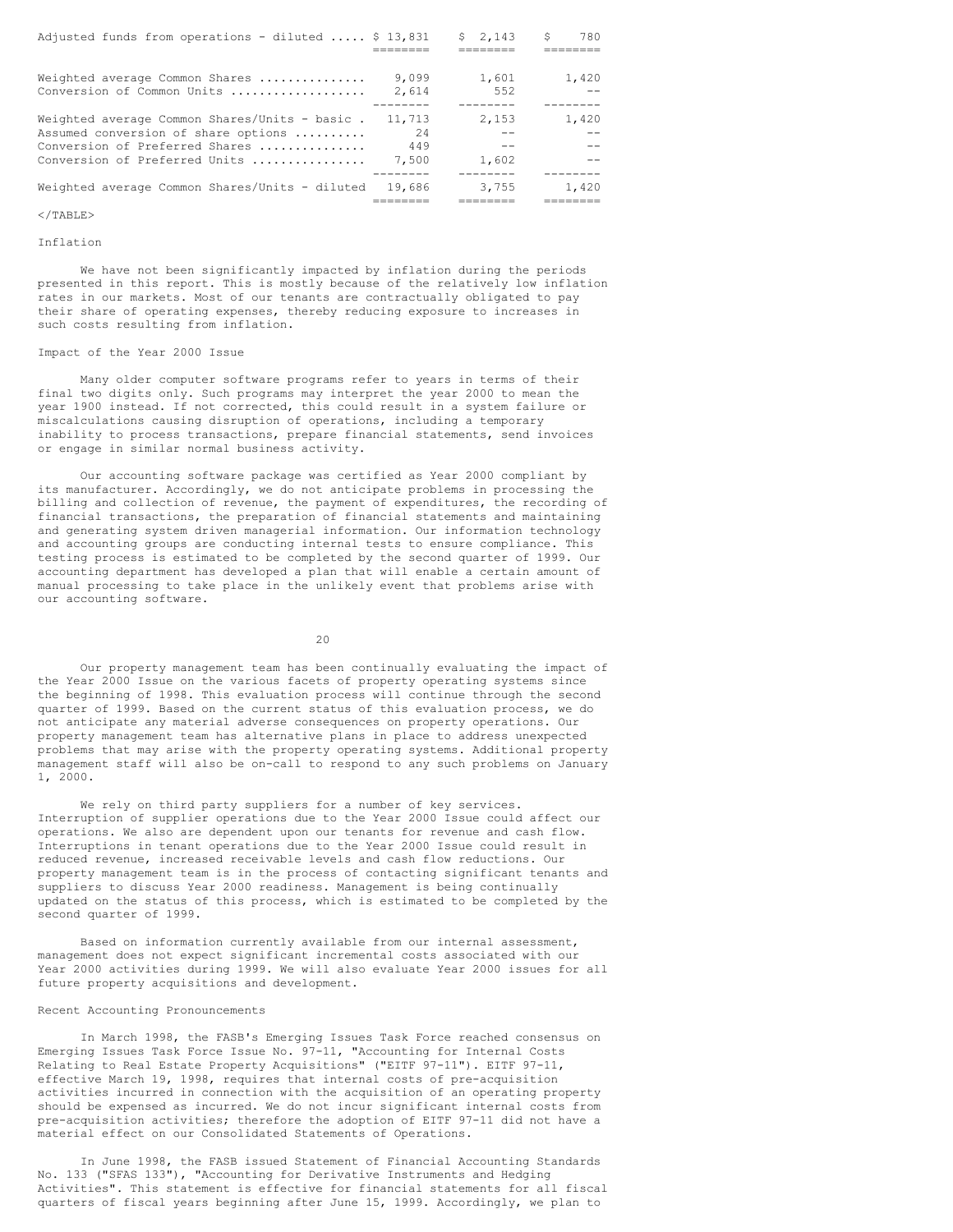adopt this standard beginning January 1, 2000. SFAS 133 establishes accounting and reporting standards for derivative financial instruments and for hedging activities. It requires that an entity recognize all derivatives as assets or liabilities in the balance sheet and measure those instruments at fair value, unless certain conditions are met that allow the entity to designate certain derivatives as a hedge. We have not yet determined the impact of the adoption of this standard.

### Item 7A. Quantitative and Qualitative Disclosures about Market Risk

We are exposed to certain market risks, the most predominant of which is changes in interest rates. Increases in interest rates can result in increased interest expense under our revolving credit facility and our other mortgage loans payable carrying variable interest rate terms. Increases in interest rates can also result in increased interest expense when our mortgage loans payable carrying fixed interest rate terms mature and need to be refinanced.

Based on our variable rate debt balances during the year ended December 31, 1998, our interest expense would have increased \$246,000 if interest rates were 1% higher.

On January 5, 1999, we entered into an interest rate swap agreement with Bankers Trust Company that fixes our one-month LIBOR base to 5.085% per annum on a notional amount of \$30.0 million through May 2001. While this swap agreement reduces the impact of an increase in interest rates, the nonperformance of Bankers Trust Company in this swap agreement, while remote, could result in material losses. We expect to continue to use such swap agreements to reduce the impact of interest rate changes.

21

Item 8. Financial Statements and Supplementary Data

Financial statements required by this Item can be found beginning on page F-2 of this Form 10-K and are deemed incorporated herein by reference.

Item 9. Changes in and Disagreements with Accountants on Accounting and Financial Disclosure

After our acquisition of properties from the Shidler Group, we changed our certifying accountant from Lurie, Besikof, Lapidus & Co., LLP ("Lurie") to Coopers & Lybrand LLP ("C&L"). On October 31, 1997, our Board of Directors appointed C&L as our independent public accountant for the year ending December 31, 1997.

We are not aware of any disagreements with Lurie during our two most recent fiscal years and through October 31, 1997 on any matters of accounting principles or practices, financial statement disclosures, or auditing scope and procedures.

During 1998, C&L merged with Price Waterhouse LLP to become PricewaterhouseCoopers LLP ("PwC"). We retained PwC as our certifying accountant.

### PART III

Item 10, 11, 12 & 13. Trustees and Executive Officers of the Registrant, Executive Compensation, Security Ownership of Certain Beneficial Owners and Management and Certain Relationships and Related Transactions

For the information required by Item 10, Item 11, Item 12 and Item 13, you should refer to our definitive proxy statement relating to the 1998 Annual Meeting of our Shareholders to be filed with the Securities and Exchange Commission no later than 120 days after the end of the fiscal year covered by this Form 10-K.

### PART IV

Item 14. Exhibits, Financial Statement Schedules and Reports on Form 8-K

(a) The following documents are filed as part of this Form 10-K:

- 1. Financial Statements. Audited balance sheets as of December 31, 1998 and 1997, and the related statements of operations, of shareholders' equity, and of cash flows for each of the three years in the period ended December 31, 1998 are filed as part of this Form 10-K. See Index to Consolidated Financial Statements on Page F-1.
- 2. Financial Statement Schedule. Audited Schedule III Real Estate and Accumulated Depreciation is filed as part of this Form 10-K. See Index to Financial Statements on Page F-1.
- (b) We filed the following Current Reports on Form 8-K in the last quarter of the year ended December 31, 1998: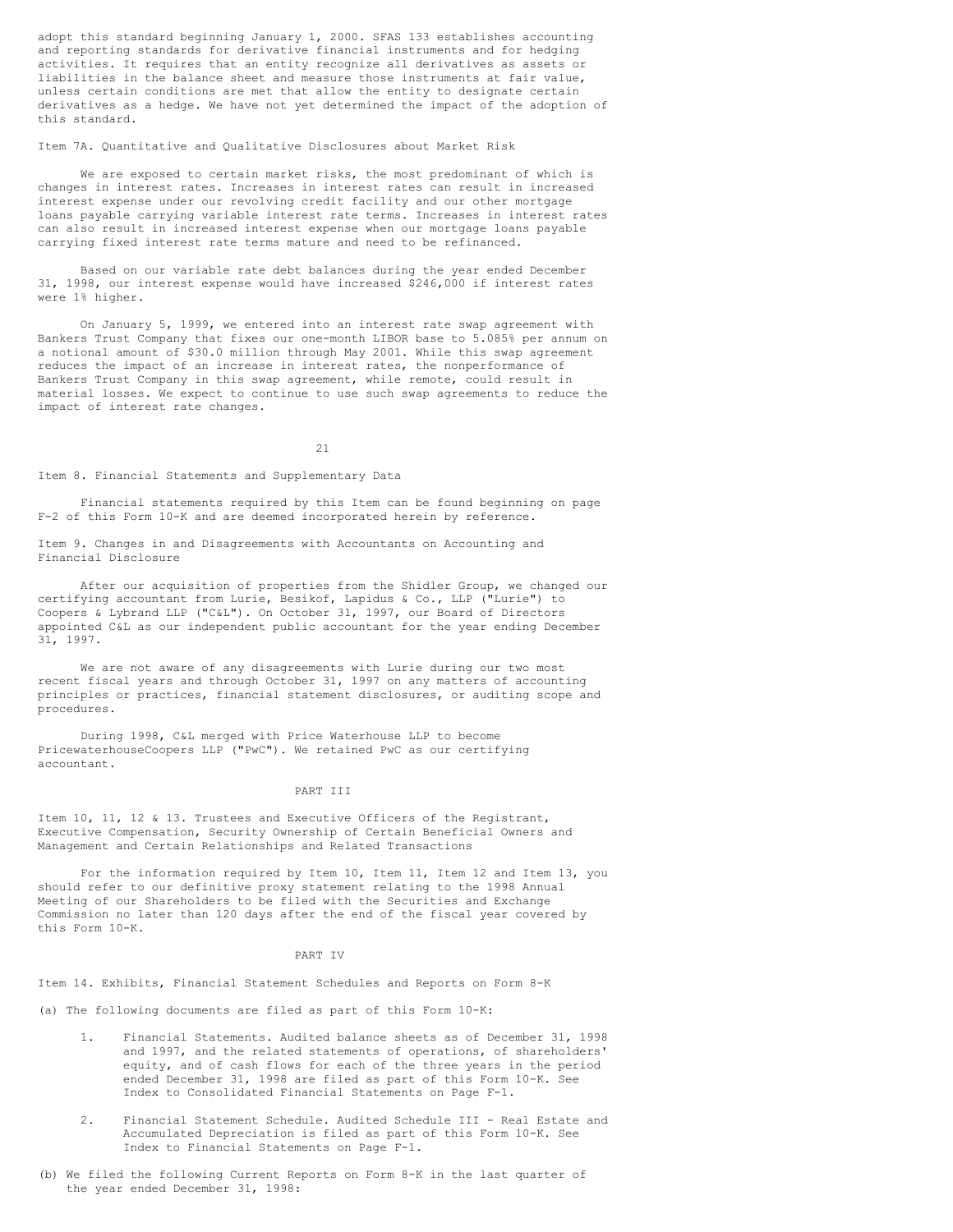- 1. Item 2 and Item 5 in connection with acquisition of real estate properties and service businesses from Constellation dated October 13, 1998 and amended December 11, 1998 to include relevant financial statements and pro forma financial information.
- 2. Item 2 in connection with acquisition of Riverwood building dated October 28, 1998 and amended December 11, 1998 to include relevant financial statements and pro forma financial information.
- 3. Item 2 in connection with acquisition of Centerpoint Properties dated November 16, 1998 and amended January 14, 1999 to include relevant financial statements and pro forma financial information.

(c) Exhibits. Refer to the Exhibit Index that follows.

|                | 22                                                                                                                                                                                                                                                                                                                                                 |
|----------------|----------------------------------------------------------------------------------------------------------------------------------------------------------------------------------------------------------------------------------------------------------------------------------------------------------------------------------------------------|
| EXHIBIT<br>NO. | DESCRIPTION                                                                                                                                                                                                                                                                                                                                        |
| 2.1            | Agreement and Plan of Merger, dated January 31, 1998, among the<br>Registrant, the Maryland Company and the Company (filed with the<br>Trust's Registration Statement on Form S-4 (Commission File No.<br>333-45649) and incorporated herein by reference).                                                                                        |
| 2, 2           | Assignment of Partnership Interests, dated April 30, 1998, between<br>Airport Square Limited Partnership, Airport Square Corporation, Camp<br>Meade Corporation and COPT Airport Square One LLC and COPT Airport<br>Square Two LLC. (filed with the Company's Current Report on Form 8-K<br>on May 14, 1998 and incorporated herein by reference). |
| 2.3            | Assignment of Purchase and Sale Agreement, dated April 30, 1998,<br>between Aetna Life Insurance Company and the Operating Partnership.<br>(filed with the Company's Current Report on Form 8-K on May 14, 1998<br>and incorporated herein by reference).                                                                                          |
| 2.4            | Assignment of Loan Purchase and Sale Agreement, dated April 30,<br>1998, between Constellation Real Estate, Inc. and the Operating<br>Partnership. (filed with the Company's Current Report on Form 8-K on<br>May 14, 1998 and incorporated herein by reference).                                                                                  |
| 2.5            | Purchase and Sale Agreement, dated April 1, 1998, between Aetna Life<br>Insurance Company and Airport Square Limited Partnership (filed<br>with the Company's Current Report on Form 8-K on May 14, 1998 and<br>incorporated herein by reference).                                                                                                 |
| 2.6.1          | Loan Purchase and Sale Agreement, dated March 13, 1998, between<br>Aetna Life Insurance Company and Constellation Real Estate,<br>Inc. (filed with the Company's Current Report on Form 8-K on May $14$ ,<br>1998 and incorporated herein by reference).                                                                                           |
| 2.6.2          | Amendment to Loan Purchase and Sale Agreement, dated April 16, 1998,<br>between Aetna Life Insurance Company and Constellation Real Estate,<br>Inc. (filed with the Company's Current Report on Form 8-K on May 14,<br>1998 and incorporated herein by reference).                                                                                 |
| 2.7.1          | Purchase and Sale Agreement, dated March 4, 1998, between 695 Rt. 46<br>Realty, LLC, 710 Rt. 46 Realty, LLC and COPT Acquisitions, Inc.<br>(filed with the Company's Current Report on Form 8-K on June 10,<br>1998 and incorporated herein by reference).                                                                                         |
| 2.7.2          | Letter Amendment to Purchase and Sale Agreement, dated March 26,<br>1998, between 695 Rt. 46 Realty, LLC, 710 Rt. 46 Realty, LLC and<br>COPT Acquisitions, Inc. (filed with the Company's Current Report on<br>Form 8-K on June 10, 1998 and incorporated herein by reference).                                                                    |
| 2.8.1          | Contribution Agreement between the Company and the Operating<br>Partnership and certain Constellation affiliates (filed as<br>Exhibit A of the Company's Schedule 14A Information on June 26, 1998<br>and incorporated herein by reference).                                                                                                       |
| 2.8.2          | First Amendment to Contribution Agreement, dated July 16, 1998,<br>between Constellation Properties, Inc. and certain entities<br>controlled by Constellation Properties, Inc. (filed with the<br>Company's Current Report on Form 8-K on October 13, 1998 and<br>incorporated herein by reference).                                               |
| 2.8.3          | Second Amendment to Contribution Agreement, dated September 28,<br>1998, between Constellation Properties, Inc. and certain entities<br>controlled by Constellation Properties, Inc. (filed with the<br>Company's Current Report on Form 8-K on October 13, 1998 and                                                                               |

incorporated herein by reference).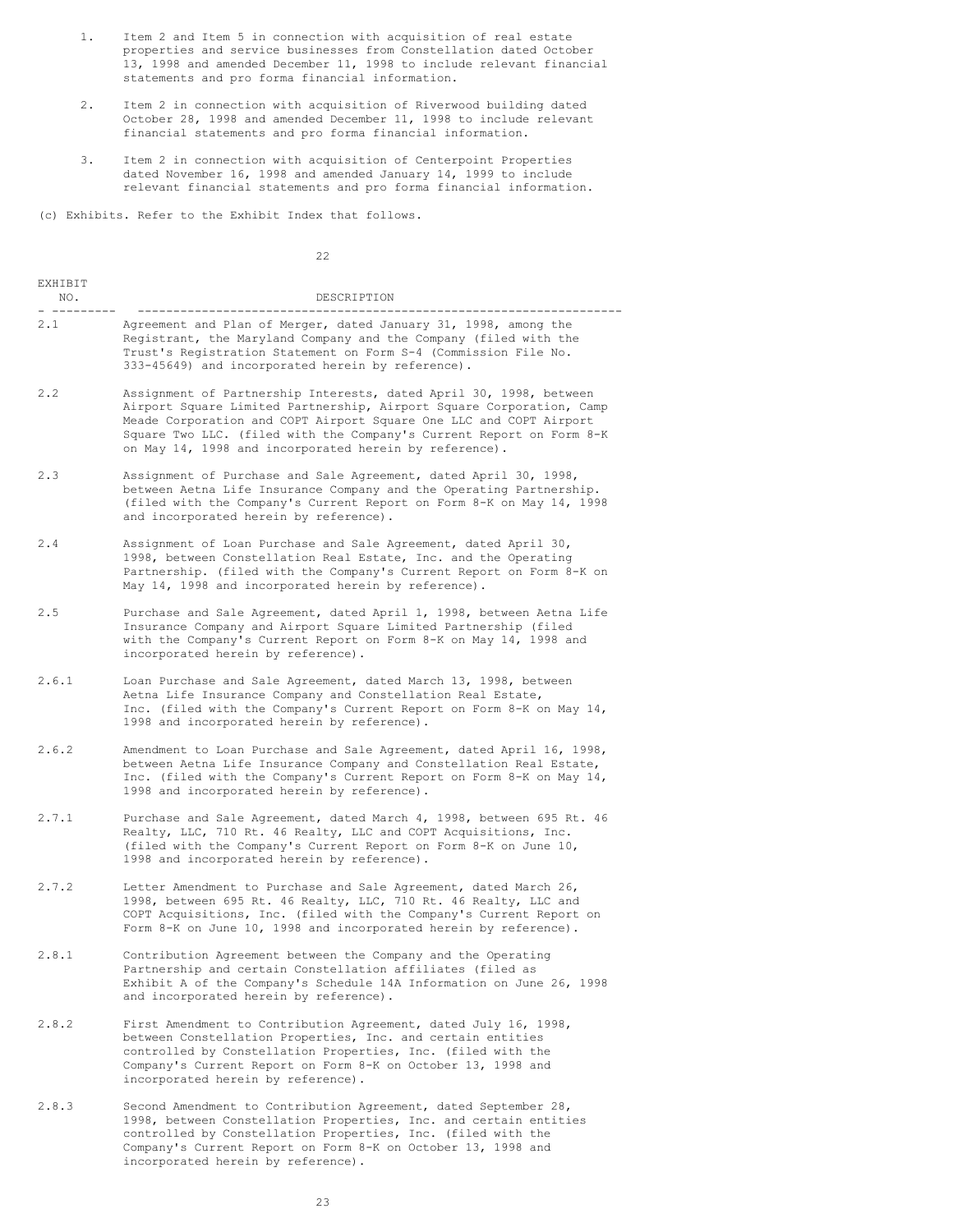EXHIBIT NO. DESCRIPTION - --------- -------------------------------------------------------------------- Service Company Asset Contribution Agreement between the Company and

- the Operating Partnership and certain Constellation affiliates (filed as Exhibit B of the Company's Schedule 14A Information on June 26, 1998 and incorporated herein by reference).
- 2.10.1 Option Agreement, dated May 14, 1998, between the Operating Partnership and NBP-III, LLC (a Constellation affiliate) (filed as Exhibit C of the Company's Schedule 14A Information on June 26, 1998 and incorporated herein by reference).
- 2.10.2 First Amendment to Option Agreement, dated June 22, 1998, between the Operating Partnership and NBP-III, LLC (a Constellation affiliate) (filed as Exhibit E of the Company's Schedule 14A Information on June 26, 1998 and incorporated herein by reference).
- 2.11.1 Option Agreement, dated May 14, 1998, between the Operating Partnership and Constellation Gatespring II, LLC (a Constellation affiliate) (filed as Exhibit D of the Company's Schedule 14A Information on June 26, 1998 and incorporated herein by reference).
- 2.11.2 First Amendment to Option Agreement, dated June 22, 1998, between the Operating Partnership and Constellation Gatespring II, LLC (a Constellation affiliate) (filed as Exhibit F of the Company's Schedule 14A Information on June 26, 1998 and incorporated herein by reference).
- 2.12 Option Agreement, dated September 28, 1998, between Jolly Acres Limited Partnership, Arbitrage Land Limited Partnership and the Operating Partnership (filed with the Company's Current Report on Form 8-K on October 13, 1998 and incorporated herein by reference).
- 2.13 Right of First Refusal Agreement, dated September 28, 1998, between Constellation Properties, Inc. and the Operating Partnership (filed with the Company's Current Report on Form 8-K on October 13, 1998 and incorporated herein by reference).
- 2.14 Right of First Refusal Agreement, dated September 28, 1998, between 257 Oxon, LLC and the Operating Partnership (filed with the Company's Current Report on Form 8-K on October 13, 1998 and incorporated herein by reference).
- 2.15 Development Property Acquisition Agreement, dated May 14, 1998, between the Operating Partnership and CPI Piney Orchard Village Center, Inc. (a Constellation affiliate) (filed as Exhibit H of the Company's Schedule 14A Information on June 26, 1998 and incorporated herein by reference).
- 2.16 Contribution Agreement, dated September 30, 1998, between COPT Acquisitions, Inc. and M.O.R. XXIX Associates Limited Partnership (filed with the Company's Current Report on Form 8-K on October 28, 1998 and incorporated herein by reference).
- 2.17 Purchase and Sale Agreement, dated September 30, 1998, between New England Life Pension Properties II: A Real Estate Limited Partnership and COPT Acquisitions, Inc. (filed with the Company's Current Report on Form 8-K on October 28, 1998 and incorporated herein by reference).

| <b>EXHIBIT</b><br>NO. | DESCRIPTION                                                                                                                                                                                                                                                                                                          |
|-----------------------|----------------------------------------------------------------------------------------------------------------------------------------------------------------------------------------------------------------------------------------------------------------------------------------------------------------------|
| 2.18.1                | Sale-Purchase Agreement, dated August 20, 1998 between South<br>Middlesex Industrial Park Associates, L.P. and SM Monroe Associates<br>and COPT Acquisitions, Inc. (filed with the Company's Current Report<br>on Form 8-K on October 28, 1998 and incorporated herein by<br>reference).                             |
| 2.18.2                | First Amendment to Sale-Purchase Agreement, dated October 30, 1998,<br>between South Middlesex Industrial Park Associates, L.P. and SM<br>Monroe Associates, L.P. and COPT Acquisitions, Inc. (filed with the<br>Company's Current Report on Form 8-K on November 16, 1998 and<br>incorporated herein by reference). |
| 2.19                  | Contribution Agreement, dated December 31, 1998, between the<br>Operating Partnership and M.O.R. 44 Gateway Associates L.P., RA &                                                                                                                                                                                    |

- DM, Inc. and M.R.U. L.P. (filed with the Company's Current Report on Form 8-K on January 14, 1999 and incorporated herein by reference).
- 2.20.1 Purchase and Sale Agreement, dated December 31, 1998, between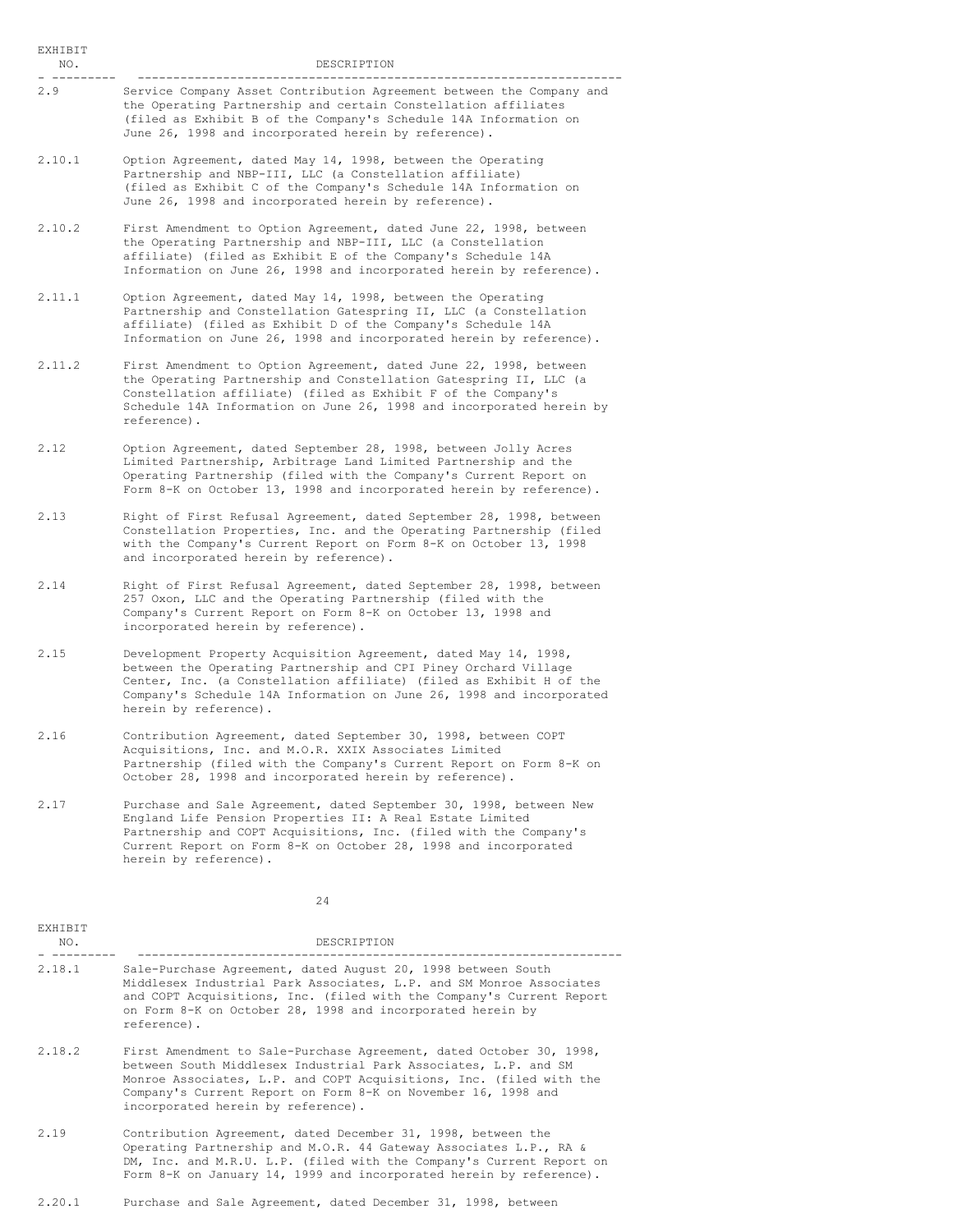Metropolitan Life Insurance Company and Corporate Office Acquisitions, Inc. (filed with the Company's Current Report on Form 8-K on January 14, 1999 and incorporated herein by reference).

- 2.20.2 Amendment to Purchase and Sale Agreement, dated December 31, 1998, between Metropolitan Life Insurance Company, DPA/Gateway L.P., Corporate Office Acquisitions, Inc., COPT Gateway, LLC and the Operating Partnership (filed with the Company's Current Report on Form 8-K on January 14, 1999 and incorporated herein by reference).
- 3.1 Amended and Restated Declaration of Trust of Registrant (filed with the Registrant's Registration Statement on Form S-4 (Commission File No. 333-45649) and incorporated herein by reference).
- 3.2 Bylaws of Registrant (filed with the Registrant's Registration Statement on Form S-4 (Commission File No. 333-45649) and incorporated herein by reference).
- 4.1 Form of certificate for the Registrant's Common Shares of Beneficial Interest, \$0.01 par value per share (filed with the Registrant's Registration Statement on Form S-4 (Commission File No. 333-45649) and incorporated herein by reference).
- 4.2 Amended and Restated Registration Rights Agreement, dated March 16, 1998, for the benefit of certain shareholders of the Company (filed with the Company's Quarterly Report on Form 10-Q on August 12, 1998 and incorporated herein by reference).
- 4.3 Articles Supplementary of Corporate Office Properties Trust Series A Convertible Preferred Shares, dated September 28, 1998 (filed with the Company's Current Report on Form 8-K on October 13, 1998 and incorporated herein by reference).
- 4.4.1 Amended and Restated Limited Partnership Agreement of the Operating Partnership, dated March 16, 1998 (filed with the Company's Quarterly Report on Form 10-Q on August 12, 1998 and incorporated herein by reference).
- 4.4.2 First Amendment to Amended and Restated Limited Partnership Agreement of the Operating Partnership, dated September 28, 1998 (filed with the Company's Current Report on Form 8-K on October 13, 1998 and incorporated herein by reference).

| EXHIBIT<br>NO. | DESCRIPTION                                                                                                                                                                                                                                          |
|----------------|------------------------------------------------------------------------------------------------------------------------------------------------------------------------------------------------------------------------------------------------------|
| 4.4.3          | Second Amendment to Amended and Restated Limited Partnership<br>Agreement of the Operating Partnership, dated October 13, 1998<br>(filed with the Company's Current Report on Form 8-K on October 28,<br>1998 and incorporated herein by reference). |
| 4.4.4          | Third Amendment to Amended and Restated Limited Partnership<br>Agreement of the Operating Partnership, dated December 31,<br>1998 (filed with the Company's Current Report on Form 8-K on January<br>14, 1999 and incorporated herein by reference). |
| 4.5            | Registration Rights Agreement, dated September 28, 1998, for the<br>benefit of certain shareholders of the Company.                                                                                                                                  |
| 10.1           | Clay W. Hamlin III Employment Agreement, dated October 14, 1997,<br>with the Operating Partnership (filed with the Company's Current<br>Report on Form 8-K on October 29, 1997, and incorporated herein by<br>reference).                            |
| 10.2           | Employment Agreement, dated October 20, 1997, between the Operating<br>Partnership and Thomas D. Cassel (filed with the Company's Annual<br>Report on Form 10-K on March 25, 1998 and incorporated herein by<br>reference).                          |
| 10.3           | Employment Agreement, dated September 28, 1998, between Corporate<br>Office Management, Inc. and Randall M. Griffin (filed with the<br>Company's Current Report on Form 8-K on October 13, 1998 and<br>incorporated herein by reference).            |
| 10.4           | Employment Agreement, dated September 28, 1998, between Corporate<br>Office Management, Inc. and Roger A. Waesche, Jr. (filed with the<br>Company's Current Report on Form 8-K on October 13, 1998 and<br>incorporated herein by reference).         |
| 10.5           | Management Agreement between Registrant and Glacier Realty, LLC<br>(filed with the Company's Current Report on Form 8-K on October 29,<br>1997, and incorporated herein by reference).                                                               |
|                |                                                                                                                                                                                                                                                      |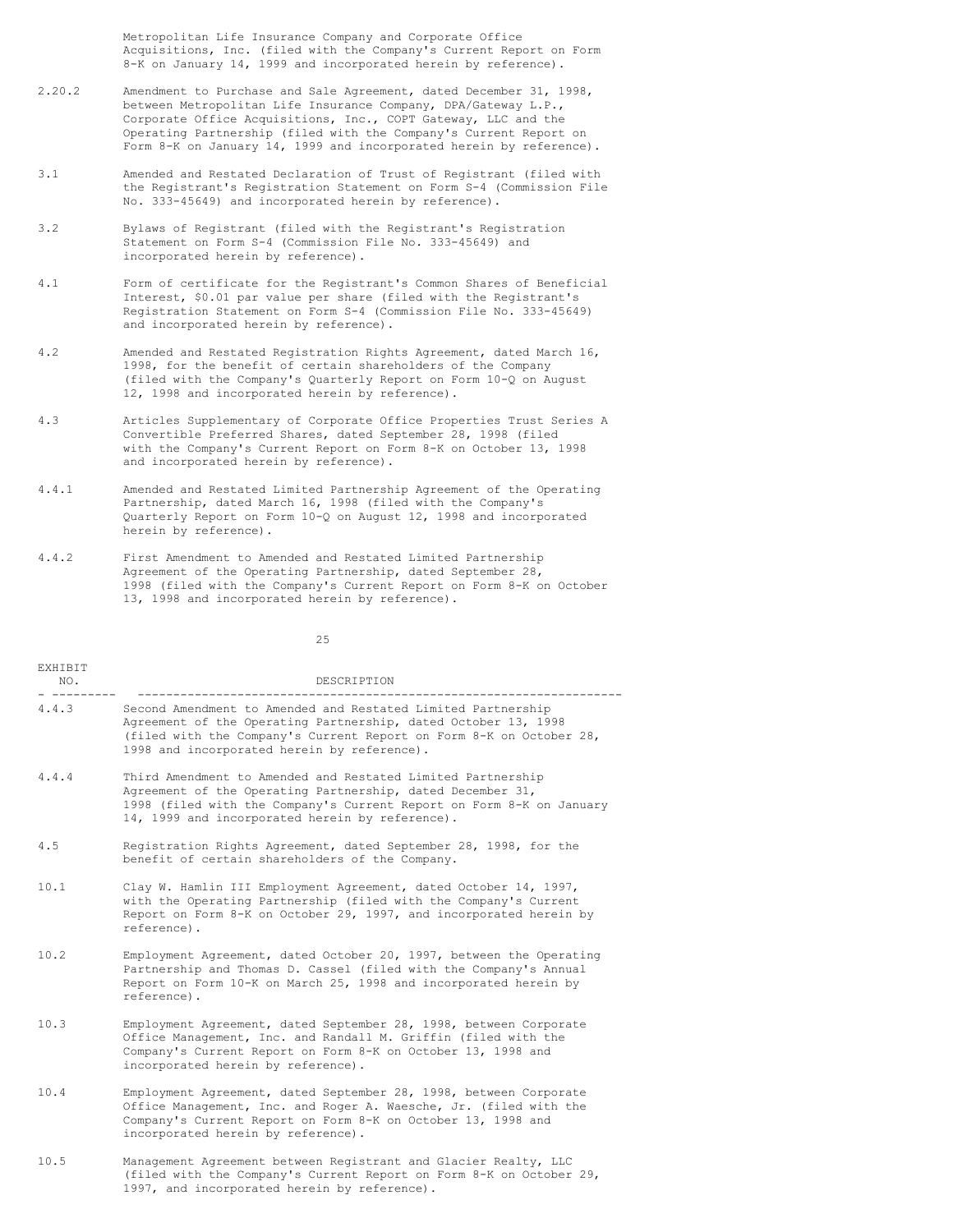- 10.6 Senior Secured Credit Agreement, dated October 13, 1997, (filed with the Company's Current Report on Form 8-K on October 29, 1997, and incorporated herein by reference).
- 10.7 Corporate Office Properties Trust 1998 Long Term Incentive Plan (filed with the Registrant's Registration Statement on Form S-4 (Commission File No. 333-45649) and incorporated herein by reference).
- 10.8 Stock Option Plan for Directors (filed with Royale Investments, Inc.'s Form 10-KSB for the year ended December 31, 1993 (Commission File No. 0-20047) and incorporated herein by reference).
- 10.9 Lease Agreement between Blue Bell Investment Company, L.P. and Unisys Corporation dated March 12, 1997 with respect to lot A (filed with the Registrant's Registration Statement on Form S-4 (Commission File No. 333-45649) and incorporated herein by reference).
- 10.10 Lease Agreement between Blue Bell Investment Company, L.P. and Unisys Corporation, dated March 12, 1997, with respect to lot B (filed with the Registrant's Registration Statement on Form S-4 (Commission File No. 333-45649) and incorporated herein by reference).
- 10.11 Lease Agreement between Blue Bell Investment Company, L.P. and Unisys Corporation, dated March 12, 1997, with respect to lot C (filed with the Registrant's Registration Statement on Form S-4 (Commission File No. 333-45649) and incorporated herein by

| FYHTRTT |             |
|---------|-------------|
| NO.     | DESCRIPTION |
| __      |             |
|         | reference). |

- 10.12 Senior Secured Revolving Credit Agreement, dated May 28, 1998, between the Company, the Operating Partnership, Any Mortgaged Property Subsidiary and Bankers Trust Company (filed with the Company's Current Report on Form 8-K on June 10, 1998 and incorporated herein by reference).
- 10.13 Secured Promissory Note, dated April 29, 1997, between 710 Rt. 46 Realty, LLC and Life Investors Insurance Company of America (filed with the Company's Current Report on Form 8-K on June 10, 1998 and incorporated herein by reference).
- 10.14 Mortgage and Security Agreement, dated April 29, 1997, between 710 Rt. 46 Realty, LLC and Life Investors Insurance Company of America (filed with the Company's Current Report on Form 8-K on June 10, 1998 and incorporated herein by reference).
- 10.15 Amended and Restated Deed of Trust Note, dated October 6, 1995, between Cranberry-140 Limited Partnership and Security Life of Denver Insurance Company (filed with the Company's Current Report on Form 8-K on October 13, 1998 and incorporated herein by reference).
- 10.16.1 Promissory Note, dated September 15, 1995, between Tred Lightly Limited Liability Company and Provident Bank of Maryland (filed with the Company's Current Report on Form 8-K on October 13, 1998 and incorporated herein by reference).
- 10.16.2 Allonge to Promissory Note, dated September 28, 1998, between Tred Lightly Limited Liability Company and Provident Bank of Maryland (filed with the Company's Current Report on Form 8-K on October 13, 1998 and incorporated herein by reference).
- 10.17.1 Third Loan Modification and Extension Agreeement, dated November 12, 1997, between St. Barnabus Limited Partnership, Constellation Properties, Inc. and NationsBank, N.A. (filed with the Company's Current Report on Form 8-K on October 13, 1998 and incorporated herein by reference).
- 10.17.2 Fourth Loan Modification Agreement, dated September 28, 1998, between St. Barnabus Limited Partnership, Constellation Properties, Inc. and NationsBank, N.A. (filed with the Company's Current Report on Form 8-K on October 13, 1998 and incorporated herein by reference).
- 10.18.1 Deed of Trust Note, dated September 20, 1988, between Brown's Wharf Limited Partnership and Mercantile-Safe Deposit and Trust Company (filed with the Company's Current Report on Form 8-K on October 13, 1998 and incorporated herein by reference).
- 10.18.2 Extension Agreement and Allonge to Deed of Trust Note, dated July 1,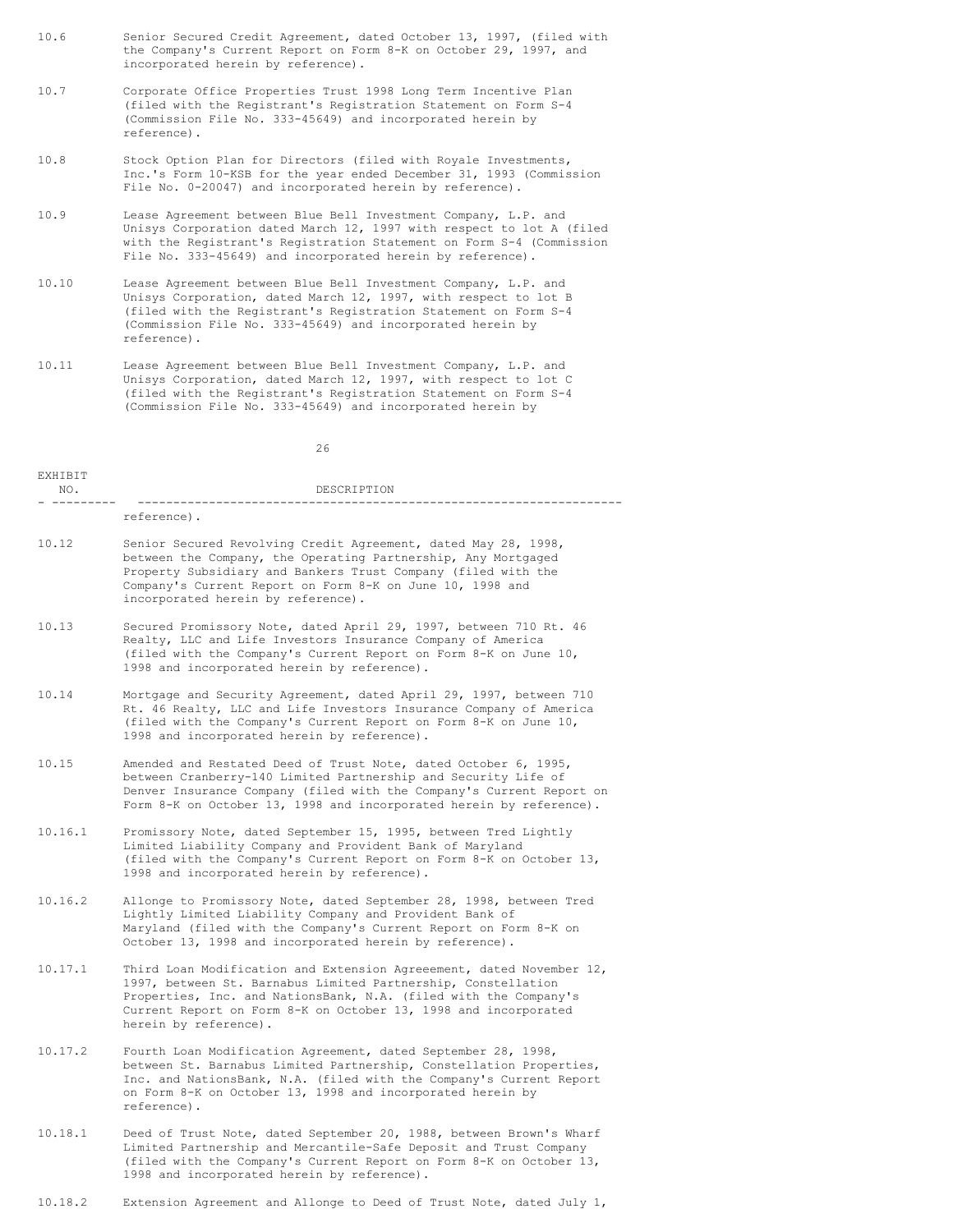1994, between Brown's Wharf Limited Partnership and Mercantile-Safe Deposit and Trust Company (filed with the Company's Current Report on Form 8-K on October 13, 1998 and incorporated herein by reference).

10.19 Consulting Services Agreement, dated April 28, 1998, between the Company and Net Lease Finance Corp., doing business as Corporate Office Services (filed with the Company's Current Report on Form 8-K on October 13, 1998 and incorporated herein by reference).

27

| EXHIBIT<br>NO.       | DESCRIPTION                                                                                                                                                                                                                                                                                                                                                      |
|----------------------|------------------------------------------------------------------------------------------------------------------------------------------------------------------------------------------------------------------------------------------------------------------------------------------------------------------------------------------------------------------|
| 10.20                | Project Consulting and Management Agreement, dated September 28,<br>1998, between Constellation Properties, Inc. and COMI (filed<br>with the Company's Current Report on Form 8-K on October 13, 1998<br>and incorporated herein by reference).                                                                                                                  |
| 10.21                | Promissory Note, dated October 22, 1998, between Teachers Insurance<br>and Annuity Association of America and the Operating Partnership<br>(filed with the Company's Quarterly Report on Form 10-Q on November<br>13, 1998 and incorporated herein by reference).                                                                                                |
| 10.22                | Indemnity Deed of Trust, Assignment of Leases and Rents and Security<br>Agreement, dated October 22, 1998, by affiliates of the Operating<br>Partnership for the benefit of Teachers Insurance and Annuity<br>Association of America (filed with the Company's Quarterly Report on<br>Form $10-Q$ on November 13, 1998 and incorporated herein by<br>reference). |
| 10.23                | Agreement for Services, dated September 28, 1998, between the<br>Company and Corporate Office Management, Inc.                                                                                                                                                                                                                                                   |
| 10.24.1              | Lease Agreement, dated September 28,1998, between St. Barnabus<br>Limited Partnership and Constellation Properties, Inc.                                                                                                                                                                                                                                         |
| 10.24.2              | First Amendment to Lease, dated December 31, 1998, between St.<br>Barnabus, LLC and Constellation Properties, Inc.                                                                                                                                                                                                                                               |
| 10.25.1              | Lease Agreement, dated August 3, 1998, between Constellation Real<br>Estate, Inc. and Constellation Properties, Inc.                                                                                                                                                                                                                                             |
| 10.25.2              | First Amendment to Lease, dated December 30, 1998, between Three<br>Centre Park, LLC and Constellation Properties, Inc.                                                                                                                                                                                                                                          |
| 10.26.1              | Lease Agreement, dated April 27, 1993, between Constellation<br>Properties, Inc. and Baltimore Gas and Electric Company.                                                                                                                                                                                                                                         |
| 10.26.2              | First Amendment to Lease, dated December 9, 1998, between COPT<br>Brandon, LLC and Baltimore Gas and Electric Company.                                                                                                                                                                                                                                           |
| 21.1                 | Subsidiaries of Registrant                                                                                                                                                                                                                                                                                                                                       |
| 23                   | Consent of Independent Accountants                                                                                                                                                                                                                                                                                                                               |
| 27                   | Financial Data Schedule.                                                                                                                                                                                                                                                                                                                                         |
|                      | 28                                                                                                                                                                                                                                                                                                                                                               |
| SIGNATURES           |                                                                                                                                                                                                                                                                                                                                                                  |
|                      | Pursuant to the requirements of Section 13 or 15(d) of the Securities Act of<br>1934, the Registrant has duly caused this report to be signed on its behalf by<br>the undersigned, thereunto duly authorized.                                                                                                                                                    |
|                      | CORPORATE OFFICE PROPERTIES TRUST                                                                                                                                                                                                                                                                                                                                |
| Date: March 30, 1999 | By: /s/ Randall M. Griffin                                                                                                                                                                                                                                                                                                                                       |
|                      |                                                                                                                                                                                                                                                                                                                                                                  |

|                      | Randall M. Griffin<br>President and Chief Operating Officer                   |
|----------------------|-------------------------------------------------------------------------------|
| Date: March 30, 1999 | By: /s/ Roger A. Waesche, Jr.                                                 |
|                      | Roger A. Waesche, Jr.<br>Senior Vice President and Chief Financial<br>Officer |

Pursuant to the requirements of the Securities Act of 1934, this report has been signed below by the following persons on behalf of the Registrant and in the capacities and on the dates indicated: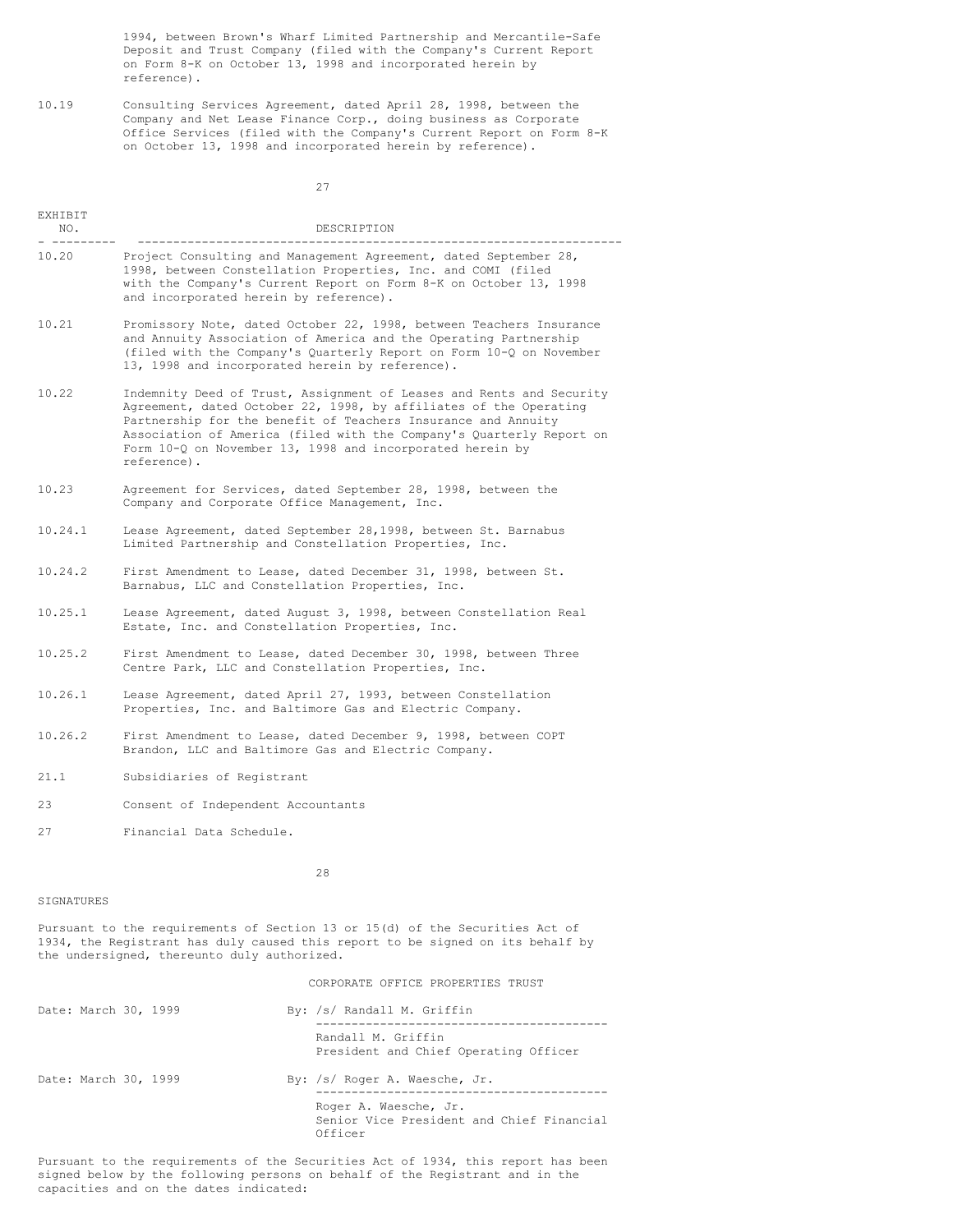| Signatures                                                                       | Title                                                               | Date           |
|----------------------------------------------------------------------------------|---------------------------------------------------------------------|----------------|
|                                                                                  |                                                                     |                |
| /s/ Jay H. Shidler Chairman of the Board<br>------------------------ and Trustee |                                                                     | March 30, 1999 |
| (Jay H. Shidler)                                                                 |                                                                     |                |
| - --------------------------                                                     | /s/ Clay W. Hamlin, III Chief Executive Officer                     | March 30, 1999 |
| (Clay W. Hamlin, III)                                                            |                                                                     |                |
|                                                                                  | /s/ Randall M. Griffin Fresident and Chief Operating March 30, 1999 |                |
| (Randall M. Griffin)                                                             | Officer                                                             |                |
| - --------------------------                                                     | /s/ Roger A. Waesche, Jr. Senior Vice President and                 | March 30, 1999 |
| (Roger A. Waesche, Jr.)                                                          | Chief Financial Officer                                             |                |
| - --------------------------                                                     | /s/ Vernon R. Beck Wice Chairman of the Board and March 30, 1999    |                |
| (Vernon R. Beck)                                                                 | Trustee                                                             |                |
| /s/ Kenneth D. Wethe<br>- --------------------------                             | Trustee                                                             | March 30, 1999 |
| (Kenneth D. Wethe)                                                               |                                                                     |                |
| /s/ Allen C. Gehrke<br>- -------------------------                               | Trustee                                                             | March 30, 1999 |
| (Allen C. Gehrke)                                                                |                                                                     |                |
| /s/ William H. Walton                                                            | Trustee                                                             | March 30, 1999 |
| (William H. Walton)                                                              |                                                                     |                |
| /s/ Kenneth S. Sweet, Jr. Trustee<br>- --------------------------                |                                                                     | March 30, 1999 |
| (Kenneth S. Sweet, Jr.)                                                          |                                                                     |                |
| /s/ Steven D. Kesler                                                             | Trustee                                                             | March 30, 1999 |
| (Steven D. Kesler)                                                               |                                                                     |                |
| /s/ Edward A. Crooke<br>-------------------------                                | Trustee                                                             | March 30, 1999 |
| (Edward A. Crooke)                                                               |                                                                     |                |

29

### CORPORATE OFFICE PROPERTIES TRUST

# INDEX TO FINANCIAL STATEMENTS

| Consolidated Balance Sheets as of December 31, 1998 and 1997F-3     |
|---------------------------------------------------------------------|
| Consolidated Statements of Operations for the years ended           |
|                                                                     |
| Consolidated Statements of Shareholders' Equity for the years ended |
|                                                                     |
| Consolidated Statements of Cash Flows for the years ended           |
|                                                                     |
| Notes to Consolidated Financial StatementsF-7                       |
| Schedule III - Real Estate and Accumulated DepreciationF-26         |

 $F-1$ 

# Report of Independent Accountants

To the Board of Trustees and Shareholders of Corporate Office Properties Trust

In our opinion, the accompanying consolidated financial statements listed in the index appearing on page F-1 present fairly, in all material respects, the financial position of Corporate Office Properties Trust (the "Company") at December 31, 1998 and 1997, and the results of its operations and its cash flows for each of the three years in the period ended December 31, 1998, in conformity with generally accepted accounting principles. These financial statements are the responsibility of the Company's management; our responsibility is to express an opinion on these financial statements based on our audits. We conducted our audits of these statements in accordance with generally accepted auditing standards which require that we plan and perform the audit to obtain reasonable assurance about whether the financial statements are free of material misstatement. An audit includes examining, on a test basis, evidence supporting the amounts and disclosures in the financial statements, assessing the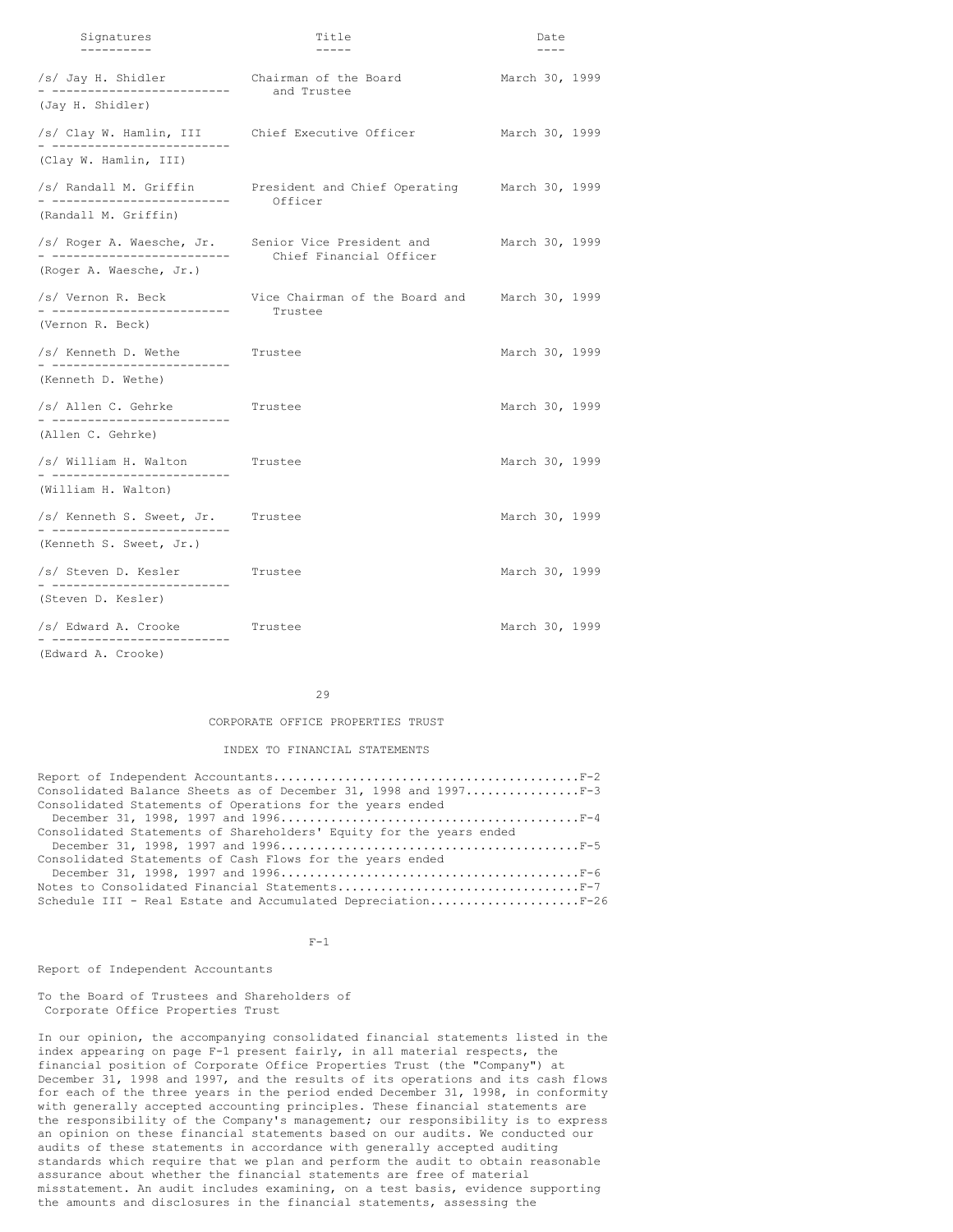accounting principles used and significant estimates made by management, and evaluating the overall financial statement presentation. We believe that our audits provide a reasonable basis for the opinion expressed above.

[PricewaterhouseCoopers LLP (signed)]

1301 K Street NW, 800W Washington, DC February 24, 1999

 $F-2$ 

# Corporate Office Properties Trust Consolidated Balance Sheets (Dollars in thousands)

December 31,

<TABLE> <CAPTION>

|                                                                                                                    | 1998     | 1997                    |
|--------------------------------------------------------------------------------------------------------------------|----------|-------------------------|
| $<$ S $>$                                                                                                          | $<<$ $>$ | <<                      |
| Assets                                                                                                             |          |                         |
| Commercial real estate properties:<br>Operating properties, net                                                    |          | $$536, 228$ $$188, 625$ |
| Projects under construction                                                                                        | 10,659   |                         |
|                                                                                                                    |          |                         |
| Total commercial real estate properties, net                                                                       |          | 546,887 188,625         |
| Cash and cash equivalents                                                                                          | 2,349    | 3,395                   |
| Accounts receivable, net                                                                                           | 2,986    | -78                     |
| Investment in and advances to Service Companies                                                                    | 2,351    | $\sim$ $-$              |
| Deferred rent receivable                                                                                           | 2,263    | 479                     |
| Deferred charges, net                                                                                              | 3,542    | 857                     |
| Prepaid and other assets                                                                                           | 3,299    | 100                     |
| Total assets                                                                                                       |          | $$563,677$ $$193,534$   |
| Liabilities and shareholders' equity                                                                               |          |                         |
| Liabilities:                                                                                                       |          |                         |
| Mortgage loans payable                                                                                             |          | $$306,824$ $$114,375$   |
| Accounts payable and accrued expenses                                                                              | 3,395    | 932                     |
| Rents received in advance and security deposits                                                                    | 2,789    | 425                     |
| Dividends/distributions payable<br>____________________                                                            | 4,692    | 1,276                   |
| Total liabilities                                                                                                  |          | 317,700 117,008         |
|                                                                                                                    |          |                         |
| Minority interests:                                                                                                |          |                         |
| Preferred Units                                                                                                    | 52,500   | 52,500                  |
| Common Units                                                                                                       | 24,696   | 12,362                  |
| Total minority interests                                                                                           |          | 77,196 64,862           |
| Commitments and contingencies (Note 14)                                                                            |          |                         |
|                                                                                                                    |          |                         |
| Shareholders' equity:                                                                                              |          |                         |
| Preferred Shares (\$0.01 par value; 5,000,000 authorized);                                                         |          |                         |
| 1,025,000 designated as Series A Convertible Preferred<br>Shares of beneficial interest (\$0.01 par value, 984,308 |          |                         |
| shares issued and outstanding at December 31, 1998)                                                                | 10       |                         |
| Common Shares of beneficial interest (\$0.01 par value;                                                            |          |                         |
| 45,000,000 authorized, shares issued and outstanding                                                               |          |                         |
| of 16,801,876 at December 31, 1998 and 2,266,083 at                                                                |          |                         |
| December 31, 1997)                                                                                                 | 168      | 23                      |
| Additional paid-in capital                                                                                         | 175,802  | 16,620                  |
| Accumulated deficit                                                                                                | (7, 199) | (4, 979)                |
| Total shareholders'<br>equity                                                                                      | 168,781  | 11,664                  |

======================================================================================  $<$ /TABLE>

Total shareholders' equity

Total liabilities and shareholders' equity

See accompanying notes to financial statements.

- --------------------------------------------------------------------------------------

 $F-3$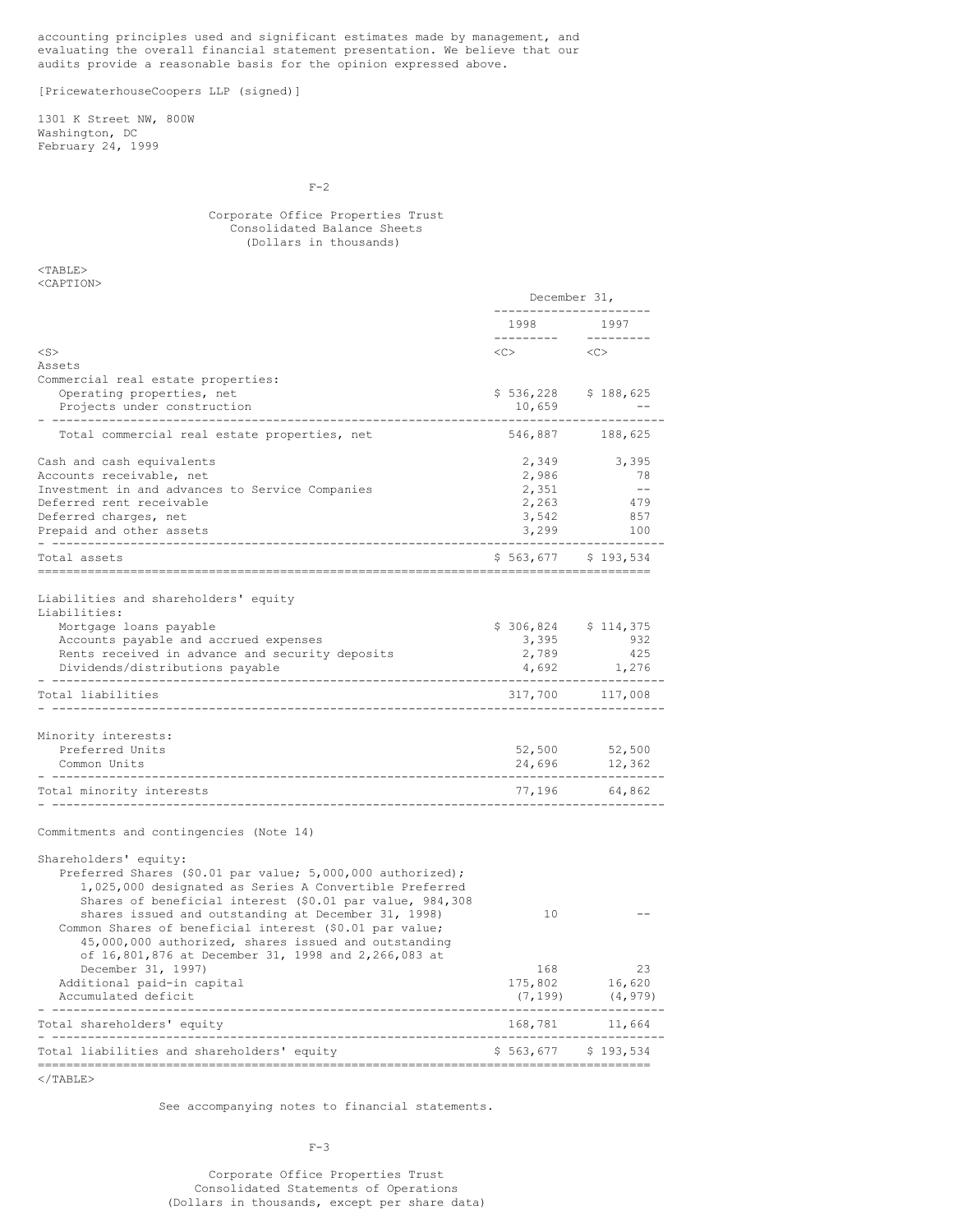# <TABLE> <CAPTION>

|                                                                                      |              |                                             | For the years ended December 31,<br>--------------------------- |           |       |
|--------------------------------------------------------------------------------------|--------------|---------------------------------------------|-----------------------------------------------------------------|-----------|-------|
|                                                                                      |              |                                             | 1998 1997 1996<br>--------------------------------              |           |       |
| $<$ S $>$                                                                            |              | $\langle C \rangle$ and $\langle C \rangle$ | $\langle C \rangle$                                             | < <c></c> |       |
| Revenues                                                                             |              |                                             |                                                                 |           |       |
| Rental income<br>Tenant recoveries and other income<br>________________              |              |                                             | \$35,676 \$6,122 \$2,477<br>4,538 496                           |           | 32    |
| Total revenues                                                                       |              |                                             | 40,214 6,618 2,509                                              |           |       |
| Expenses                                                                             |              |                                             |                                                                 |           |       |
| Property operating                                                                   |              | 9,632                                       | 728                                                             |           | 31    |
| General and administrative                                                           |              | 1,890                                       | 533                                                             |           | 372   |
| Interest                                                                             |              |                                             | $12,207$ 2,855 1,246                                            |           |       |
| Amortization of deferred financing costs                                             |              |                                             | $423$ $64$ $13$<br>$6,285$ $1,267$ $554$                        |           |       |
| Depreciation and other amortization                                                  |              |                                             |                                                                 |           |       |
| Reformation costs                                                                    |              | 637                                         | $ -$                                                            |           | $- -$ |
| Termination of advisory agreement                                                    |              | $ -$                                        | 1,353                                                           |           | $ -$  |
| Total expenses                                                                       |              |                                             | 31,074 6,800                                                    |           | 2,216 |
| ______________________________                                                       |              |                                             |                                                                 |           |       |
| Income (loss) before equity in income of<br>Service Companies and minority interests |              |                                             | 9,140 (182)                                                     |           | 293   |
| Equity in income of Service Companies                                                |              | 139                                         |                                                                 |           |       |
| Income (loss) before minority interests                                              |              |                                             | 9,279 (182)                                                     |           | 293   |
| Minority interests                                                                   |              |                                             |                                                                 |           |       |
| Preferred Units                                                                      |              | $(3, 412)$ (720)                            |                                                                 |           |       |
| Common Units                                                                         |              | (1, 171)                                    | (65)                                                            |           |       |
|                                                                                      |              |                                             |                                                                 |           |       |
| Net income (loss)                                                                    |              |                                             | 4,696 (967)                                                     |           | 293   |
| Preferred Share dividends                                                            |              | (327)                                       |                                                                 |           |       |
| Net income (loss) available to Common Shareholders \$ 4,369 \$ (967)                 |              |                                             |                                                                 | S         | 293   |
|                                                                                      |              |                                             |                                                                 |           |       |
|                                                                                      |              |                                             |                                                                 |           |       |
| Earnings (loss) per Common Share<br>Basic<br>Diluted                                 | $\mathsf{S}$ | \$0.48<br>0.47                              | \$ (0.60) \$ \$ 0.21<br>\$ (0.60)                               | S         | 0.21  |
|                                                                                      |              |                                             |                                                                 |           |       |

# $<$ /TABLE>

See accompanying notes to financial statements.

# $F-4$

Corporate Office Properties Trust Consolidated Statements of Shareholders' Equity (Dollars in thousands)

<TABLE> <CAPTION>

| <b>SUAPIIUNA</b>                                                                                                 | Preferred<br>Shares | Common<br>Shares         |    | Additional<br>Paid-in<br>Capital | Accumulated<br>Deficit | Total      |  |
|------------------------------------------------------------------------------------------------------------------|---------------------|--------------------------|----|----------------------------------|------------------------|------------|--|
| $---$                                                                                                            |                     |                          |    |                                  |                        |            |  |
| $<$ S $>$                                                                                                        | <<                  | <<                       |    | <<                               | <<>                    | $<<$ C $>$ |  |
| Balance at December 31, 1995<br>9,588                                                                            | $\mathsf{S}$        | $- $\tilde{\mathsf{S}}$$ | 14 |                                  | $$12,353$ $$(2,779)$   | \$         |  |
| Net income<br>293                                                                                                |                     |                          |    |                                  | 293                    |            |  |
| Dividends<br>(710)                                                                                               |                     |                          |    | $- -$                            | (710)                  |            |  |
| Balance at December 31, 1996<br>9,171<br>그 사람들은 그 사람들은 그 사람들은 그 사람들을 만들고 있다. 그 사람들은 그 사람들은 그 사람들은 그 사람들을 만들고 있다. |                     |                          | 14 | 12,353                           | (3, 196)               |            |  |

Common Shares issued in connection with property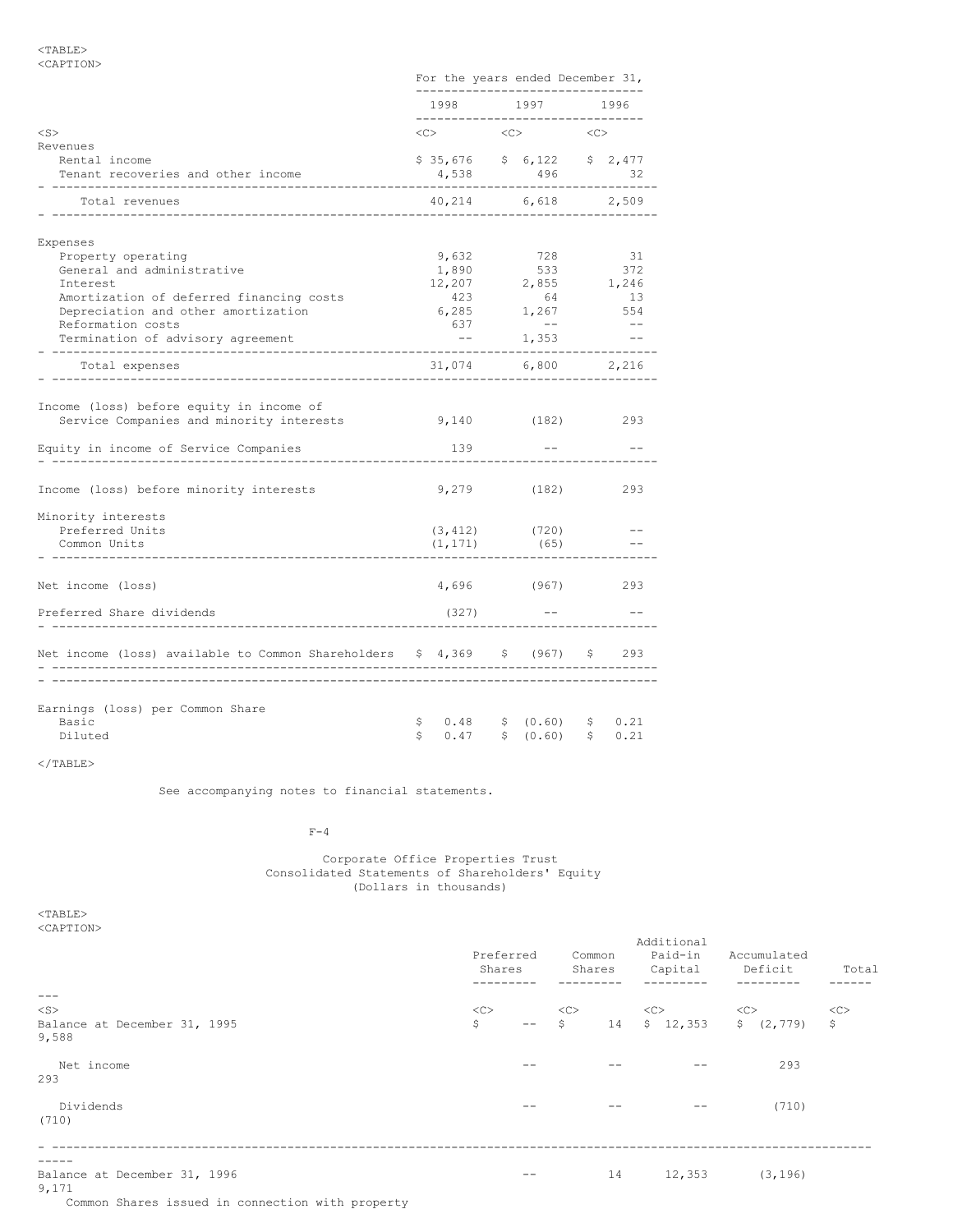| -\$ |
|-----|
|     |
|     |
|     |

</TABLE>

See accompanying notes to financial statements.

# $F-5$

Corporate Office Properties Trust Consolidated Statements of Cash Flows (Dollars in thousands)

<TABLE> <CAPTION>

|                                                                                                                                                                                  | For the years ended December 31,<br>----------------------------- |                                                                                                                                                                                                                                                                                                                                                                                                       |      |  |  |
|----------------------------------------------------------------------------------------------------------------------------------------------------------------------------------|-------------------------------------------------------------------|-------------------------------------------------------------------------------------------------------------------------------------------------------------------------------------------------------------------------------------------------------------------------------------------------------------------------------------------------------------------------------------------------------|------|--|--|
|                                                                                                                                                                                  |                                                                   | 1998 1997 1996                                                                                                                                                                                                                                                                                                                                                                                        |      |  |  |
| $<$ S>                                                                                                                                                                           |                                                                   | $\langle C \rangle$ $\langle C \rangle$ $\langle C \rangle$                                                                                                                                                                                                                                                                                                                                           |      |  |  |
| Cash flows from operating activities                                                                                                                                             |                                                                   |                                                                                                                                                                                                                                                                                                                                                                                                       |      |  |  |
| Net income (loss)                                                                                                                                                                |                                                                   | $$4,696$ \$ (967) \$                                                                                                                                                                                                                                                                                                                                                                                  | 293  |  |  |
| Adjustments to reconcile net income (loss) to net cash<br>provided by operating activities:                                                                                      |                                                                   |                                                                                                                                                                                                                                                                                                                                                                                                       |      |  |  |
| Minority interests                                                                                                                                                               | 4,583                                                             | 785                                                                                                                                                                                                                                                                                                                                                                                                   |      |  |  |
| Depreciation and amortization                                                                                                                                                    |                                                                   | 6,285 1,267                                                                                                                                                                                                                                                                                                                                                                                           | 554  |  |  |
| Amortization of deferred financing costs                                                                                                                                         | 423                                                               | 64                                                                                                                                                                                                                                                                                                                                                                                                    | 13   |  |  |
| Equity in net income of Service Companies                                                                                                                                        | 139                                                               | $\sim$ $-$                                                                                                                                                                                                                                                                                                                                                                                            | $-$  |  |  |
| Termination of advisory agreement                                                                                                                                                |                                                                   | 1,353<br>$\frac{1}{2} \frac{1}{2} \frac{1}{2} \frac{1}{2} \frac{1}{2} \frac{1}{2} \frac{1}{2} \frac{1}{2} \frac{1}{2} \frac{1}{2} \frac{1}{2} \frac{1}{2} \frac{1}{2} \frac{1}{2} \frac{1}{2} \frac{1}{2} \frac{1}{2} \frac{1}{2} \frac{1}{2} \frac{1}{2} \frac{1}{2} \frac{1}{2} \frac{1}{2} \frac{1}{2} \frac{1}{2} \frac{1}{2} \frac{1}{2} \frac{1}{2} \frac{1}{2} \frac{1}{2} \frac{1}{2} \frac{$ | $-$  |  |  |
| Amortization of marketable securities                                                                                                                                            | $- -$                                                             | $- -$                                                                                                                                                                                                                                                                                                                                                                                                 | (26) |  |  |
| Increase in deferred rent receivable<br>Increase in accounts receivable and prepaid and                                                                                          | (1, 784)                                                          | (295)                                                                                                                                                                                                                                                                                                                                                                                                 | (67) |  |  |
| other assets<br>Increase in accounts payable, accrued expenses, rents                                                                                                            |                                                                   | $(4, 286)$ (158)                                                                                                                                                                                                                                                                                                                                                                                      | (19) |  |  |
| received in advance and security deposits                                                                                                                                        |                                                                   | 3,085 1,167                                                                                                                                                                                                                                                                                                                                                                                           | 92   |  |  |
| Net cash provided by operating activities                                                                                                                                        |                                                                   | 13, 141 3, 216                                                                                                                                                                                                                                                                                                                                                                                        | 840  |  |  |
| Cash flows from investing activities<br>Purchases of and additions to commercial real estate properties (180,649) (506)<br>Cash proceeds received from acquisition of properties |                                                                   | 1,000                                                                                                                                                                                                                                                                                                                                                                                                 |      |  |  |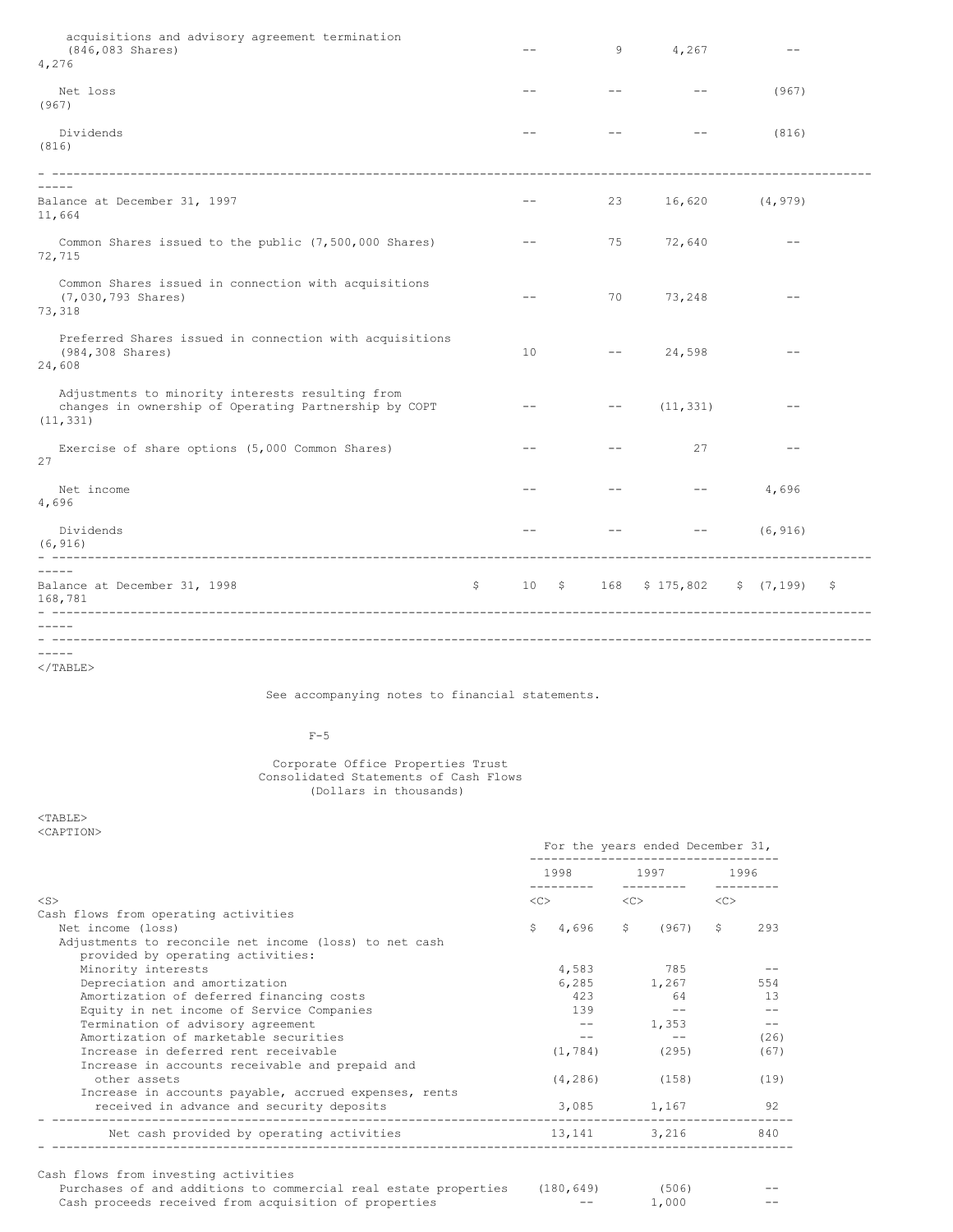| Purchase of marketable securities<br>Proceeds from maturity of marketable securities |          | (1, 375)                 | (999)<br>1,854 1,126 |
|--------------------------------------------------------------------------------------|----------|--------------------------|----------------------|
| Investments in and advances from Service Companies                                   | 10       |                          |                      |
| Leasing commissions paid                                                             | (1, 468) |                          |                      |
| Increase in prepaid and other assets<br>------------------                           | (1, 821) |                          |                      |
| Net cash (used in) provided by investing activities (183,928) 973                    |          |                          | 127                  |
| Cash flows from financing activities                                                 |          |                          |                      |
| Proceeds from mortgage loans payable                                                 | 117,962  |                          |                      |
| Repayments of mortgage loans payable                                                 |          | $(10, 192)$ (283)        | (257)                |
| Deferred financing costs paid                                                        | (1, 627) | $- -$                    |                      |
| Net proceeds from issuance of Common Shares                                          | 72,742   | $\sim$ $-$               |                      |
| Costs attributable to Common Shares issued                                           |          | $(505)$ (59)             |                      |
| Dividends paid                                                                       |          | $(3,848)$ $(710)$        | (710)                |
| Distributions paid                                                                   | (4, 791) |                          |                      |
| Net cash provided by (used in) financing activities 169,741 (1,052) (967)            |          |                          |                      |
| Net (decrease) increase in cash and cash equivalents                                 |          | $(1, 046)$ 3, 137        |                      |
| Cash and cash equivalents                                                            |          |                          |                      |
| Beginning of year                                                                    |          | 3,395 258                | 258                  |
| End of year                                                                          |          | $$2,349$ $$3,395$ $$258$ |                      |
| ノ / Ͳ ⊼ א ד כד                                                                       |          |                          |                      |

</TABLE>

See accompanying notes to financial statements.

### $F-6$

### Corporate Office Properties Trust

Notes to Consolidated Financial Statements (Dollars in thousands, except per share data)

# 1. Organization

Corporate Office Properties Trust ("COPT") and subsidiaries (the "Company") is a full-service Real Estate Investment Trust ("REIT"). We focus principally on the acquisition, development, management and ownership of suburban office buildings in targeted suburban submarkets mostly in the Mid-Atlantic region of the United States. COPT is qualified as a REIT as defined in the Internal Revenue Code and is the successor to a corporation organized in 1988. As of December 31, 1998, our portfolio included 57 commercial real estate properties leased for office and retail purposes.

We conduct almost all of our operations through our operating partnership, Corporate Office Properties, L.P. (the "Operating Partnership"), for which we are the managing general partner. The Operating Partnership owns real estate both directly and through subsidiary partnerships and limited liability companies ("LLCs"). The Operating Partnership also owns the principal economic interest and, collectively with our Chief Executive Officer and Chief Operating Officer, 49.5% of the voting stock of Corporate Office Management, Inc. ("COMI") (together with its subsidiaries defined as the "Service Companies"). See Note 5 for a description of the activities of the Service Companies. A summary of our Operating Partnership's forms of ownership and the percentage of those ownership forms owned by COPT follows:

#### $<$ TABLE>  $\sim$   $\lambda$  DMT $\cap$   $\lambda$

|  | KUAPTIUN 2 |  |  |  |
|--|------------|--|--|--|
|  |            |  |  |  |

|                                       | % Owned by<br>COPT |  |
|---------------------------------------|--------------------|--|
|                                       |                    |  |
| $<$ S $>$                             | <c></c>            |  |
| Common Units (see Note 3)             | 8.5%               |  |
| Series A Preferred Units (see Note 8) | 100%               |  |
| Initial Preferred Units (see Note 3)  | 0%                 |  |
|                                       |                    |  |

  |  ||  |  |  |
Throughout these consolidated financial statements, we use the term "Preferred Units" to define the combination of both Series A Preferred Units and Initial Preferred Units of our Operating Partnership. All Preferred Units are convertible into Common Units in the Operating Partnership.

### 2. Basis of Presentation

We use two different accounting methods to report our investments in entities: the consolidation method and the equity method.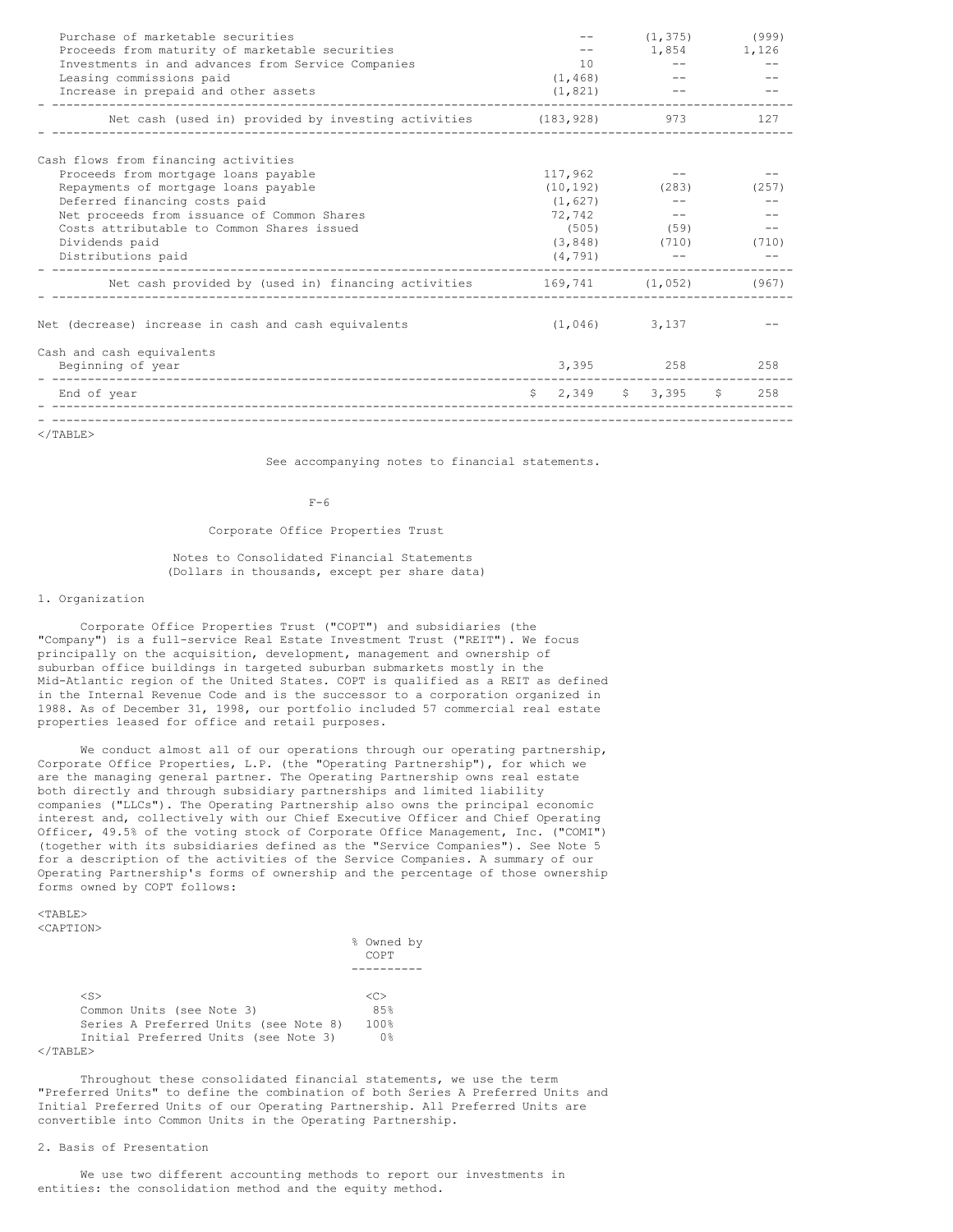Consolidation Method

We use the consolidation method when we own most of the outstanding voting interests in an entity and can control its operations. This means the accounts of the entity are combined with our accounts. We eliminate balances and transactions between companies when we consolidate these accounts. Our consolidated financial statements include the accounts of:

o COPT,

- o the Operating Partnership and its subsidiary partnerships and LLCs, and
- o Corporate Office Properties Holdings, Inc. (we own 100%).

 $F-7$ 

Equity Method

We use the equity method of accounting to report our investment in the Service Companies. Under the equity method, we report:

- O our ownership interest in the Service Companies' capital as an investment on our Consolidated Balance Sheets and
- O our percentage share of the earnings or losses from the Service Companies in our Consolidated Statements of Operations.

3. Summary of Significant Accounting Policies

Use of Estimates in the Preparation of Financial Statements

Management makes estimates and assumptions when preparing financial statements under generally accepted accounting principles. These estimates and assumptions affect various matters, including:

- o our reported amounts of assets and liabilities in our Consolidated Balance Sheets at the dates of the financial statements,
- o our disclosure of contingent assets and liabilities at the dates of the financial statements, and
- o our reported amounts of revenues and expenses in our Consolidated Statements of Operations during the reporting periods.

These estimates involve judgements with respect to, among other things, future economic factors that are difficult to predict and are often beyond management's control. As a result, actual amounts could differ from these estimates.

Commercial Real Estate Properties

We report commercial real estate properties at our depreciated cost. The amounts reported for our commercial real estate properties include our costs of:

o acquisitions,

- o development and construction,
- o building and land improvements, and
- o tenant improvements paid by us.

We capitalize interest expense, real estate taxes and other costs associated with real estate under construction to the cost of the real estate. We start depreciating newly-constructed properties when we place them in service.

We depreciate our assets evenly over their estimated useful lives as follows:

| $<$ TABLE $>$     |                                            |
|-------------------|--------------------------------------------|
| $<$ S $>$         | -10                                        |
| $\circ$           | Building and building improvements40 years |
| $\circ$           | Land improvements20 years                  |
| $\circ$ $\circ$   | Tenant improvementsRelated lease terms     |
| $\circ$           | Equipment and personal property3-5 years   |
| $\langle$ /TABLE> |                                            |

We also apply the valuation requirements of Statement of Financial Accounting Standard ("SFAS") No. 121, "Accounting for the Impairment of Long-Lived Assets and for Long-Lived Assets to be Disposed of", to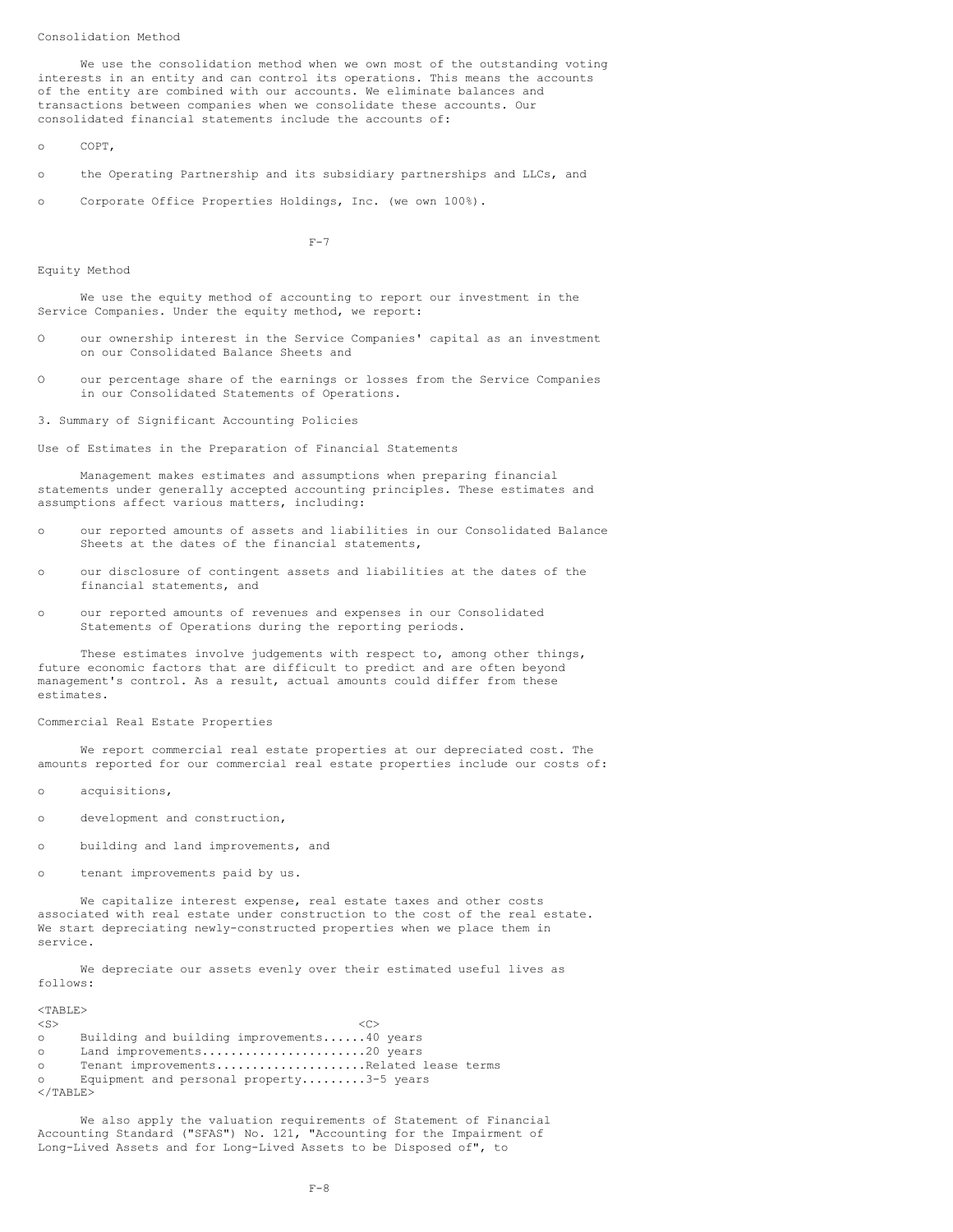our real estate assets. Under these requirements, we recognize an impairment loss on a real estate asset if its undiscounted expected future cash flows are less than its depreciated cost. We have not recognized impairment losses on our real estate assets to date.

We expense property maintenance and repair costs when incurred.

### Cash and Cash Equivalents

Cash and cash equivalents include all cash and liquid investments that mature three months or less from when they are purchased. Cash equivalents are reported at cost, which almost equals their fair value. We maintain our cash in bank accounts which may exceed federally insured limits at times. We have not experienced any losses in these accounts in the past and believe we are not exposed to significant credit risk.

# Accounts Receivable

Our accounts receivable are reported net of an allowance for bad debts of \$50 at December 31, 1998 and \$0 at December 31, 1997.

### Revenue Recognition

We recognize rental revenue evenly over the term of tenant leases. Many of our leases include contractual rent increases. For these leases, we average the rents over the lease term to evenly recognize revenues. We report revenues recognized in advance of payments received as deferred rent receivable on our Consolidated Balance Sheets. We report prepaid tenant rents as rents received in advance on our Consolidated Balance Sheets.

Some of our retail tenants' leases provide for additional rental payments if the tenants meet certain sales targets. We do not recognize additional rental revenue under these leases in interim periods until the tenants meet the sales targets.

We recognize tenant recovery income as revenue in the same period we incur the related expenses. Tenant recovery income includes payments from tenants as reimbursement for property taxes, insurance and other property operating expenses.

### Major Tenants

During 1998, 44% of our total rental revenue was earned from four major tenants, 25% of which was earned from our single largest tenant, Unisys Corporation. During 1997, 64% of our total rental revenue was earned from four major tenants, each contributing 10% or more. During 1996, all of our total rental revenue was earned from four major tenants, each contributing 20% or more.

### Geographical Concentration

From 1996 to 1998, our geographical concentration changed from the Midwest region of the United States to the Mid-Atlantic region of the United States. In 1998, 93% of our rental revenue was derived from the Mid-Atlantic region of the United States. In 1997, 59% of our rental revenue was derived from the Mid-Atlantic region of the United States. In 1996, all of our rental revenue was derived from our retail properties in the Midwest region of the United States.

### Deferred Charges

We capitalize costs that we incur to obtain new tenant leases or extend existing tenant leases. We amortize these costs evenly over the lease terms. When tenant leases are terminated early, we expense any unamortized deferred leasing costs associated with those leases.

### $F-Q$

We also capitalize costs for long-term financing arrangements and amortize these costs over the loan terms.

# Minority Interests

As discussed previously, we consolidate the accounts of our Operating Partnership into our financial statements. However, we do not own 100% of the Operating Partnership. The amounts reported for minority interests on our Consolidated Balance Sheets represent the portion of the Operating Partnership's equity that we do not own. The amounts reported for minority interests on our Consolidated Statements of Operations represent the portion of the Operating Partnership's net income not allocated to us.

Common Units of the Operating Partnership are substantially similar economically to our Common Shares of beneficial interest ("Common Shares"). The Common Units are also convertible into our Common Shares, subject to certain conditions. We have accrued distributions related to Common Units owned by minority interests of \$488 at December 31, 1998 and \$272 at December 31, 1997.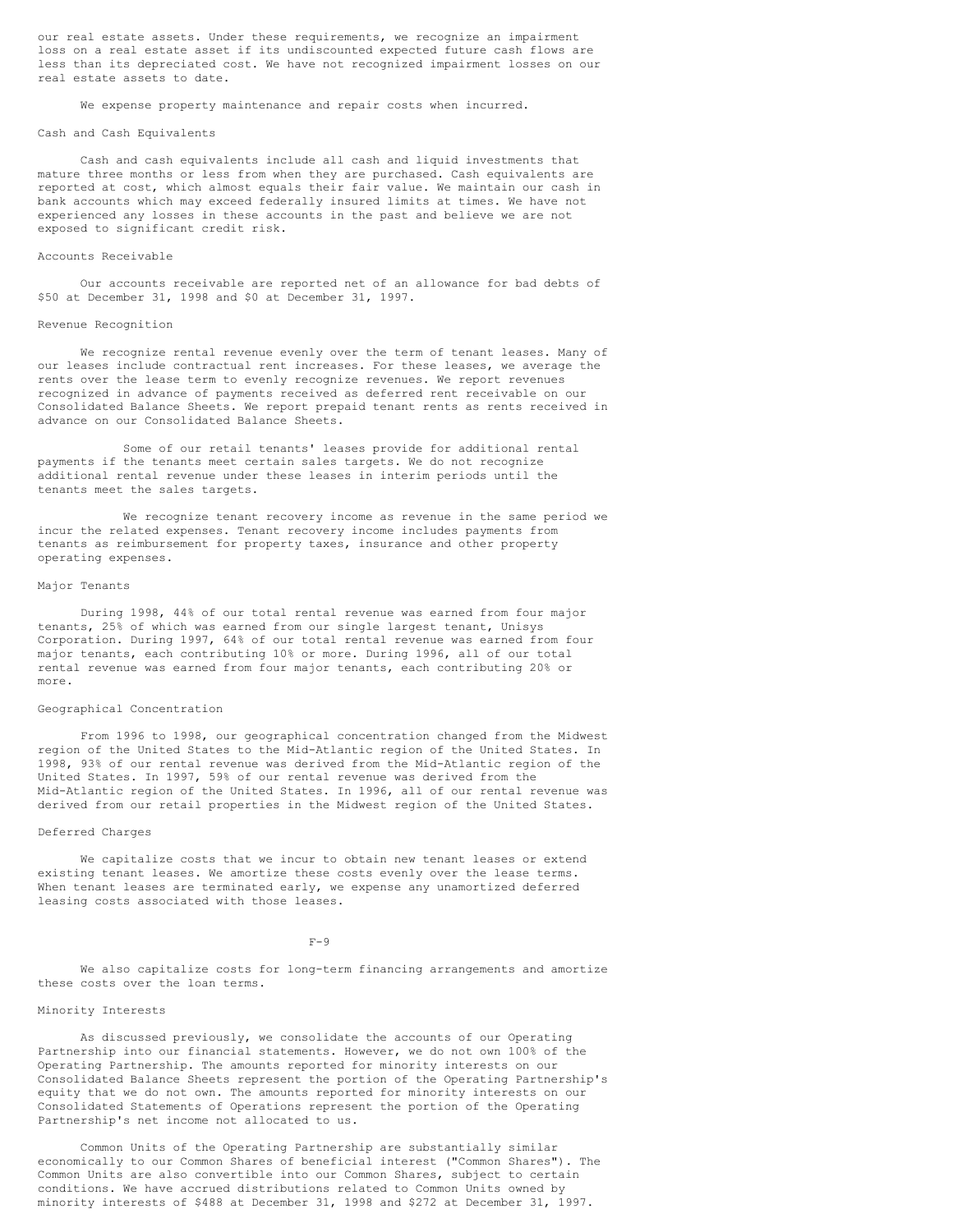The owners of our Operating Partnership's Initial Preferred Units are entitled to a 6.5% priority annual return. Income of our Operating Partnership is also allocated to holders of Initial Preferred Units using the 6.5% priority annual return. These units are convertible by unitholders at their option on or after October 1, 1999, into Common Units on the basis of 3.5714 Common Units for each Initial Preferred Unit, plus any accrued return. We have accrued distributions related to Preferred Units owned by minority interests of \$853 at December 31, 1998 and \$720 at December 31, 1997.

# Income Taxes

We have elected to be treated as a REIT under Sections 856 through 860 of the Internal Revenue Code. As a REIT, we generally will not be subject to federal income tax if we distribute at least 95% of our REIT taxable income to our shareholders and satisfy certain other requirements. As a result, we do not report income tax expense on our Consolidated Statements of Operations. If we fail to qualify as a REIT in any tax year, we will be subject to federal income tax on our taxable income at regular corporate rates.

For federal income tax purposes, dividends to shareholders may be characterized as ordinary income, return of capital (which is generally non-taxable) or capital gains. The characterization of dividends declared during each of the last three years was as follows:

### $<sub>TART.E></sub>$ </sub> <CAPTION>

|                                                          | 1998             | 1997             | 1996             |
|----------------------------------------------------------|------------------|------------------|------------------|
| $<$ S $>$                                                | < <sub></sub>    | < <sub></sub>    | < <sub></sub>    |
| Ordinary income per share<br>Return of capital per share | \$0.511<br>0.149 | \$0.225<br>0.275 | \$0.200<br>0.300 |
| Total dividends per share                                | \$0.660          | \$0.500          | \$0.500          |
|                                                          |                  |                  |                  |

# $\langle$ /TABLE>

We are subject to certain state and local income and franchise taxes. The expense associated with these state and local taxes is included in general and administrative expense on our Consolidated Statements of Operations. We did not separately state these amounts on our Consolidated Statements of Operations because they are insignificant.

### Earnings Per Share ("EPS")

We present both basic and diluted EPS. We compute basic earnings per share by dividing income available to common shareholders by the weighted-average number of Common Shares outstanding during the period. Our computation of diluted EPS is similar except that:

# $F-10$

- o the denominator is increased to include the weighted average number of potential additional Common Shares that would have been outstanding if securities that are convertible into our Common Shares were converted and
- o the numerator is adjusted to add back any convertible preferred dividends and any other changes in income or loss that would result from the assumed conversion into Common Shares.

Our computation of diluted EPS does not assume conversion of securities into our Common Shares if conversion of those securities would increase our diluted EPS in a given period. A summary of the numerator and denominator for purposes of basic and diluted EPS calculations is as follows (dollars and shares in thousands):

 $<$ TABLE> <CAPTION>

| Numerator:                                         | 1998          | 1997       | 1996      |  |
|----------------------------------------------------|---------------|------------|-----------|--|
|                                                    |               |            |           |  |
| $<$ S>                                             | < <sub></sub> | <<         | <<        |  |
| Net income (loss) available to Common Shareholders | \$4.369       | S<br>(967) | \$<br>293 |  |
| Preferred Share dividends                          |               |            |           |  |
| Minority interests - Preferred Units               | 3,412         |            |           |  |
| Minority interests - Common Units                  | 1,171         |            |           |  |
|                                                    |               |            |           |  |
| Net income (loss) adjusted for dilution of         |               |            |           |  |
| Common Shares                                      | \$8.952       | \$ (967)   | S.<br>293 |  |
|                                                    |               |            |           |  |
| Denominator:                                       |               |            |           |  |
| Weighted average Common Shares - basic             | 9,099         | 1,601      | 1,420     |  |
| Assumed conversion of share options                | 2.4           |            |           |  |
| Conversion of Preferred Shares                     | --            |            |           |  |
| Conversion of Initial Preferred Units              | 7,500         |            |           |  |
| Conversion of Common Units                         | 2,614         |            |           |  |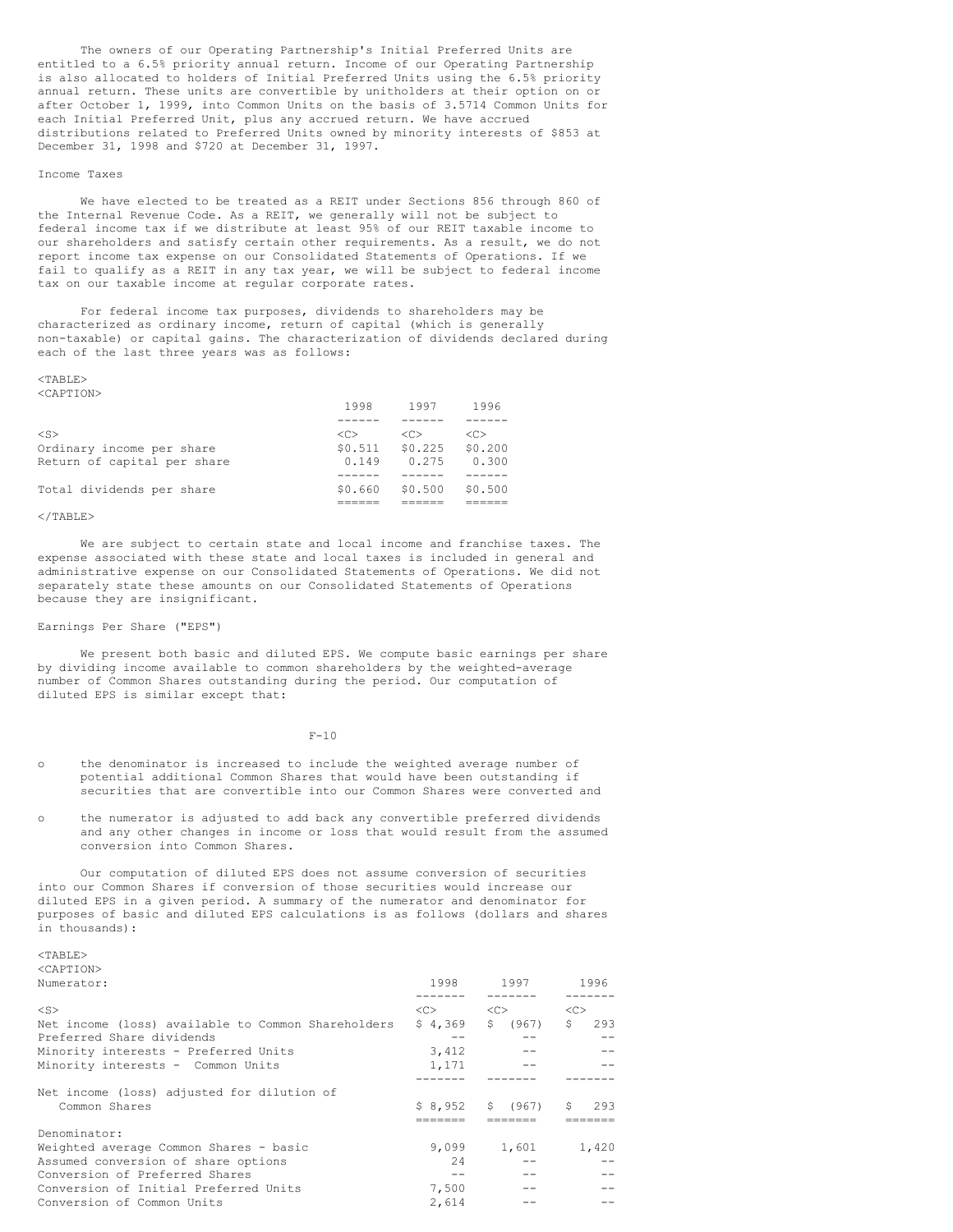|                                          |  |  | ------- |       |       |
|------------------------------------------|--|--|---------|-------|-------|
| Weighted average Common Shares - diluted |  |  | 19,237  | 1,601 | 1,420 |
|                                          |  |  |         |       |       |

# $<$ /TABLE>

Our diluted EPS computation for 1998 does not assume conversion of Preferred Shares since this conversion would increase diluted EPS in that period. Our diluted EPS computation for 1997 does not assume conversion of Initial Preferred Units or Common Units since these conversions would increase diluted EPS in that period.

### Fair Value of Financial Instruments

Our financial instruments include primarily notes receivable and mortgage loans payable. The fair values of these financial instruments were not materially different from their carrying or contract values at December 31, 1998 and 1997.

# Reclassification

We reclassified certain amounts from prior periods to conform to the current year presentation of our consolidated financial statements. These reclassifications did not affect consolidated net income or shareholders' equity.

# Recent Accounting Pronouncements

In March 1998, the FASB's Emerging Issues Task Force reached consensus on Emerging Issues Task Force Issue No. 97-11, "Accounting for Internal Costs Relating to Real Estate Property Acquisitions" ("EITF 97-11"). EITF 97-11, effective March 19, 1998, requires that internal costs of pre-acquisition activities incurred in connection with the acquisition of an operating property should be expensed as incurred. We do not incur significant internal costs from pre-acquisition activities; therefore the adoption of EITF 97-11 did not have a material effect on our Consolidated Statements of Operations.

### $F-11$

In June 1998, the FASB issued Statement of Financial Accounting Standards No. 133 ("SFAS 133"), "Accounting for Derivative Instruments and Hedging Activities". This statement is effective for financial statements for all fiscal quarters of fiscal years beginning after June 15, 1999. Accordingly, we plan to adopt this standard beginning January 1, 2000. SFAS 133 establishes accounting and reporting standards for derivative financial instruments and for hedging activities. It requires that an entity recognize all derivatives as assets or liabilities in the balance sheet and measure those instruments at fair value, unless certain conditions are met that allow the entity to designate certain derivatives as a hedge. We have not yet determined the impact of the adoption of this standard.

# 4. Commercial Real Estate Properties and Acquisitions

## Operating properties consisted of the following:

 $<$ TABLE> <CAPTION>

|                                   | December 31,  |               |  |
|-----------------------------------|---------------|---------------|--|
|                                   | 1998          | 1997          |  |
|                                   |               |               |  |
| $<$ S $>$                         | < <sub></sub> | < <sub></sub> |  |
| Land                              | \$108,433     | \$.<br>38,764 |  |
| Buildings and improvements        | 436,932       | 152,945       |  |
| Furniture, fixtures and equipment | 332           | 140           |  |
|                                   |               |               |  |
|                                   | 545,697       | 191,849       |  |
| Less: accumulated depreciation    | (9, 469)      | (3, 224)      |  |
|                                   |               |               |  |
|                                   | \$536,228     | \$188,625     |  |
|                                   |               |               |  |

# $<$ /TABLE>

Projects we had under development at December 31, 1998 consisted of the following:

### <TABLE>

|                          | \$10,659 |
|--------------------------|----------|
|                          |          |
| Construction in progress | 1,718    |
| Land                     | \$8,941  |
| $<$ S>                   | <c></c>  |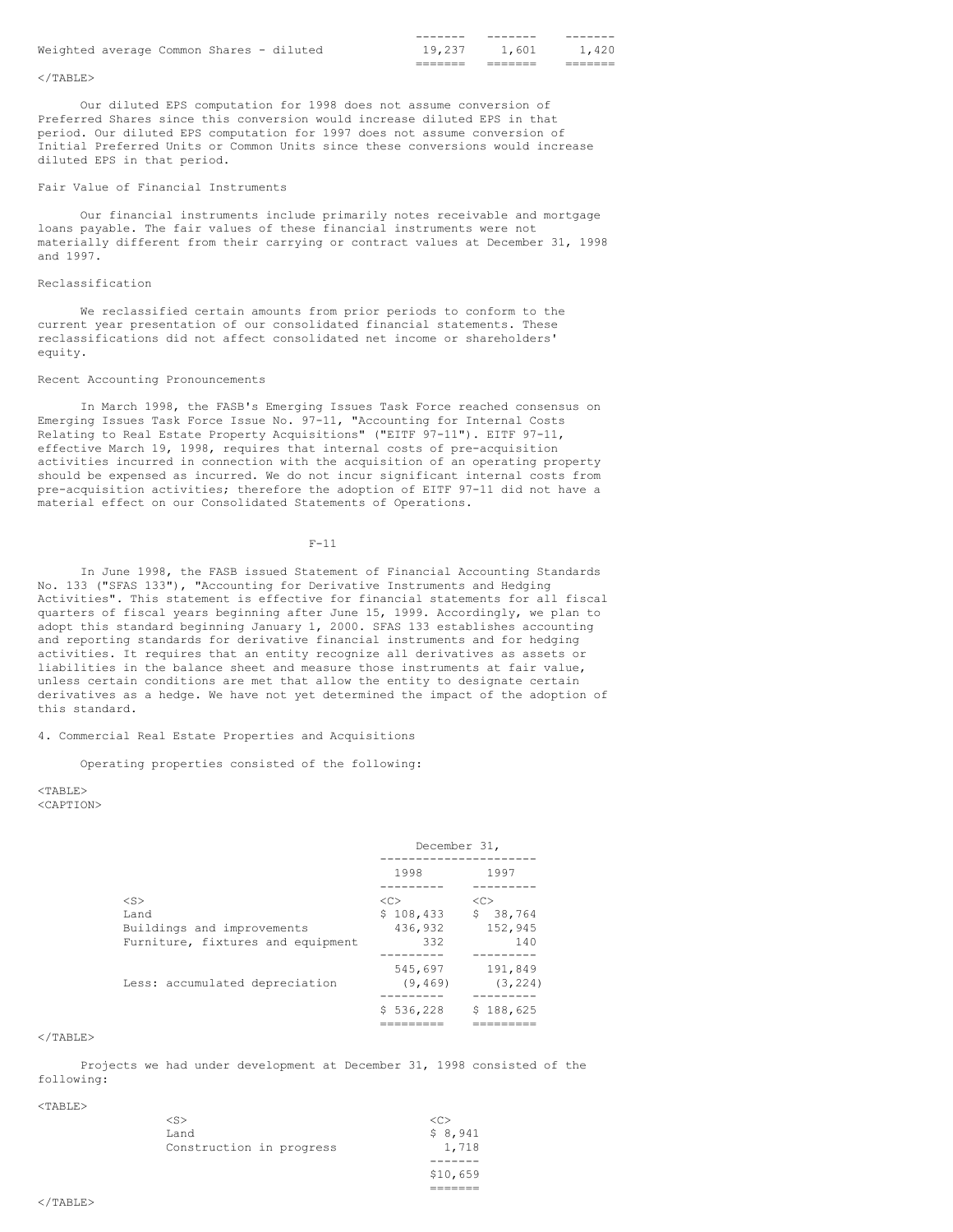# 1998 Acquisitions

On April 30, 1998, we acquired nine multistory office buildings and three office/flex buildings in Linthicum, Maryland (the "Airport Square Properties"). We acquired these properties for \$72,618, including \$1,139 in transaction costs, using cash made available from our April 1998 share offering.

On May 28, 1998, we acquired two multistory office buildings located in Fairfield, New Jersey (the "Fairfield Properties"). We acquired these properties for \$29,405, including \$605 in transaction costs, by assuming \$6,465 in debt and borrowing from our Revolving Credit Facility (defined in Note 7).

In 1998, we completed a number of transactions (collectively, the "Constellation Transaction") with affiliates of Constellation Real Estate Group (collectively, "Constellation") to acquire real estate properties and service businesses. In connection with this transaction, we acquired:

- interests in 12 office and two retail properties located in the Baltimore/Washington Corridor (the "Constellation Properties"),
- o two land parcels contiguous to certain Constellation Properties (the "Constellation Land"), and
- o a 75% interest in Corporate Realty Management, LLC ("CRM"), a real estate management services entity, and certain equipment, furniture and other assets related to Constellation Real Estate, Inc. ("CRE") (collectively, the "Constellation Service Companies").

### F-12

We acquired the Constellation Properties and Constellation Land for \$184,225 including \$3,711 in transaction costs. We acquired the Constellation Service Companies for \$2,500. We financed the Constellation Transaction by:

- o issuing 7,030,793 of our Common Shares, valued at \$73,823 (\$10.50 per share), less \$505 in share issuance costs,
- o issuing 984,308 of our Series A Convertible Preferred Shares ("Preferred Shares"), valued at \$24,608 (\$25 per share),
- o assuming \$60,081 in debt (see Note 7),
- o using \$16,658 in proceeds from the TIAA Loan (defined in Note 7),
- o using \$7,289 in proceeds from our Revolving Credit Facility, and
- o using \$4,266 from our cash reserves.

In connection with the Constellation Transaction, Constellation granted us certain options and rights of first refusal to purchase undeveloped land in three locations adjacent to certain of the Constellation Properties. In addition, a significant number of persons previously employed by CRE who were engaged in the operation of the Constellation Properties became employees of COMI and CDS (defined in Note 5).

On October 13, 1998, we acquired an office building located in Columbia, Maryland ("Riverwood"). We acquired the property for \$20,333, including \$324 in transaction costs, using \$18,775 in borrowings under our Revolving Credit Facility and issuing 148,381 Common Units in our Operating Partnership valued at \$1,558 (\$10.50 per unit).

On October 30, 1998, we acquired six office buildings and two office/flex buildings located in Middlesex County, New Jersey. We acquired these properties for \$31,656, including \$406 in transaction costs, using \$31,000 in borrowings under our Revolving Credit Facility and using cash reserves for the balance.

On December 31, 1998, we acquired three office buildings and a contiguous parcel of land located in Columbia, Maryland. We purchased these properties for \$19,100, including \$250 in transaction costs, using borrowings under our Revolving Credit Facility.

### 1997 Acquisitions

On October 14, 1997, we acquired a portfolio of 10 properties, representing the Mid-Atlantic suburban office operations of The Shidler Group, a national real estate investment firm (the "Shidler Transaction"). In connection with this acquisition, we:

- o issued 600,000 Common Shares (valued at \$5.50 per share, or an aggregate of \$3,300),
- o issued approximately 2.6 million Common Units in our Operating Partnership valued at \$14,200 (\$5.50 per unit),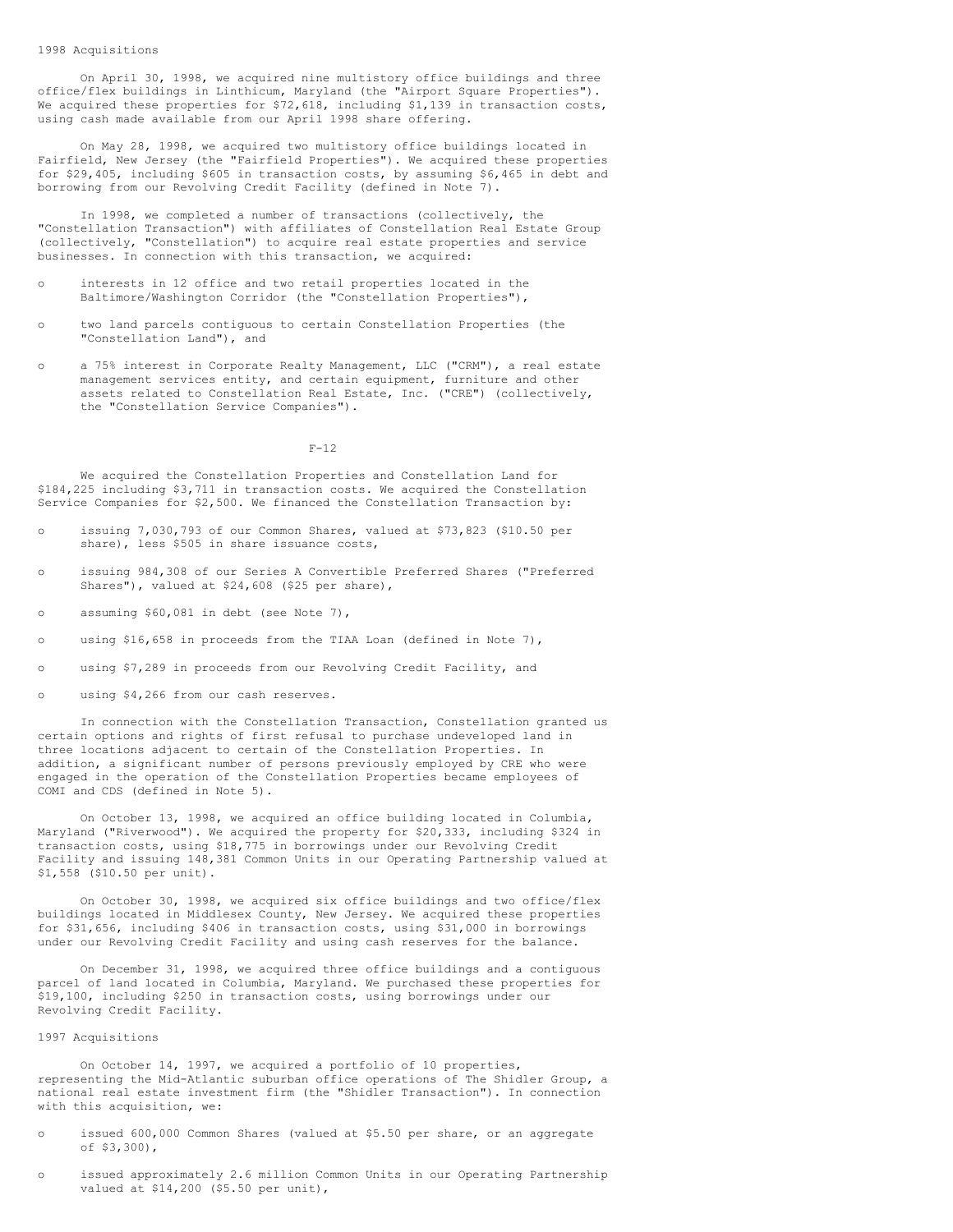o issued 2.1 million Initial Preferred Units in our Operating Partnership valued at \$52,500 (\$25.00 per unit), and

assumed debt of \$100,000.

1998 Construction in Progress

At December 31, 1998, we had construction of new buildings underway on each of the land parcels acquired from Constellation. We also had a project underway that will expand the rentable square footage of one of our properties.

F-13

Note 5 Investment in and Advances to Service Companies

On September 28, 1998, we acquired from Constellation a 75% interest in CRM and certain equipment, furniture and other assets related to CRE (see Note 4). Upon completion of the Constellation Transaction, we contributed these assets into COMI, an entity that provides us with asset management, managerial, financial and legal support. In exchange for this contribution of assets, we received 95% of the capital stock in COMI, including 1% of the voting common stock, and a \$2,005 note receivable carrying an interest rate of 10% for one year and Prime plus 2% thereafter through its maturity on September 28, 2003. Also on September 28, 1998, our Chief Executive Officer and Chief Operating Officer collectively acquired 48.5% of the voting common stock in COMI.

COMI contributed certain equipment, furniture and other assets into Corporate Development Services, LLC ("CDS"), a limited liability company that provides construction and development services predominantly to us. In exchange for this contribution of assets, COMI received 100% of the membership interests in CDS.

In November 1998, CDS acquired a parcel of land located near the Airport Square Properties. CDS acquired this property for \$1,162, including \$53 in transaction costs, using cash and proceeds from a \$1,200 loan payable to our Operating Partnership. This loan is evidenced by a note that carries an interest rate of LIBOR + 2.25%. CDS is developing an office building on this parcel of land.

We account for our investment in COMI and its subsidiaries, CRM and CDS, using the equity method of accounting. Our investment in and advances to the Service Companies at December 31, 1998 included the following:

<TABLE>

| $<$ S>                                 | <€       |
|----------------------------------------|----------|
| Notes receivable                       | \$3,205  |
| Equity investment in Service Companies | 609      |
| Advances payable                       | (1, 463) |
|                                        |          |
| Total                                  | \$2.351  |
|                                        |          |

### $\langle$ /TABLE>

# Note 6 Deferred Charges

Deferred charges consisted of the following:

 $<sub>TART.E></sub>$ </sub>

<CAPTION>

| 1998<br>$<$ S><br><<<br><<<br>\$2,611<br>S<br>Deferred financing costs<br>Deferred leasing costs<br>1,468<br>Deferred other<br>2.4<br>4,103<br>Accumulated amortization<br>(561)<br>Deferred charges, net<br>\$3.542 | necelliner of' |      |  |
|----------------------------------------------------------------------------------------------------------------------------------------------------------------------------------------------------------------------|----------------|------|--|
|                                                                                                                                                                                                                      |                | 1997 |  |
|                                                                                                                                                                                                                      |                |      |  |
|                                                                                                                                                                                                                      |                | 955  |  |
|                                                                                                                                                                                                                      |                |      |  |
|                                                                                                                                                                                                                      |                |      |  |
|                                                                                                                                                                                                                      |                |      |  |
|                                                                                                                                                                                                                      |                | 955  |  |
|                                                                                                                                                                                                                      |                | (98) |  |
|                                                                                                                                                                                                                      |                |      |  |
|                                                                                                                                                                                                                      |                | 857  |  |
|                                                                                                                                                                                                                      |                |      |  |

December 31,

</TABLE>

# F-14

### 7. Mortgage Loans Payable

Mortgage loans payable consisted of the following: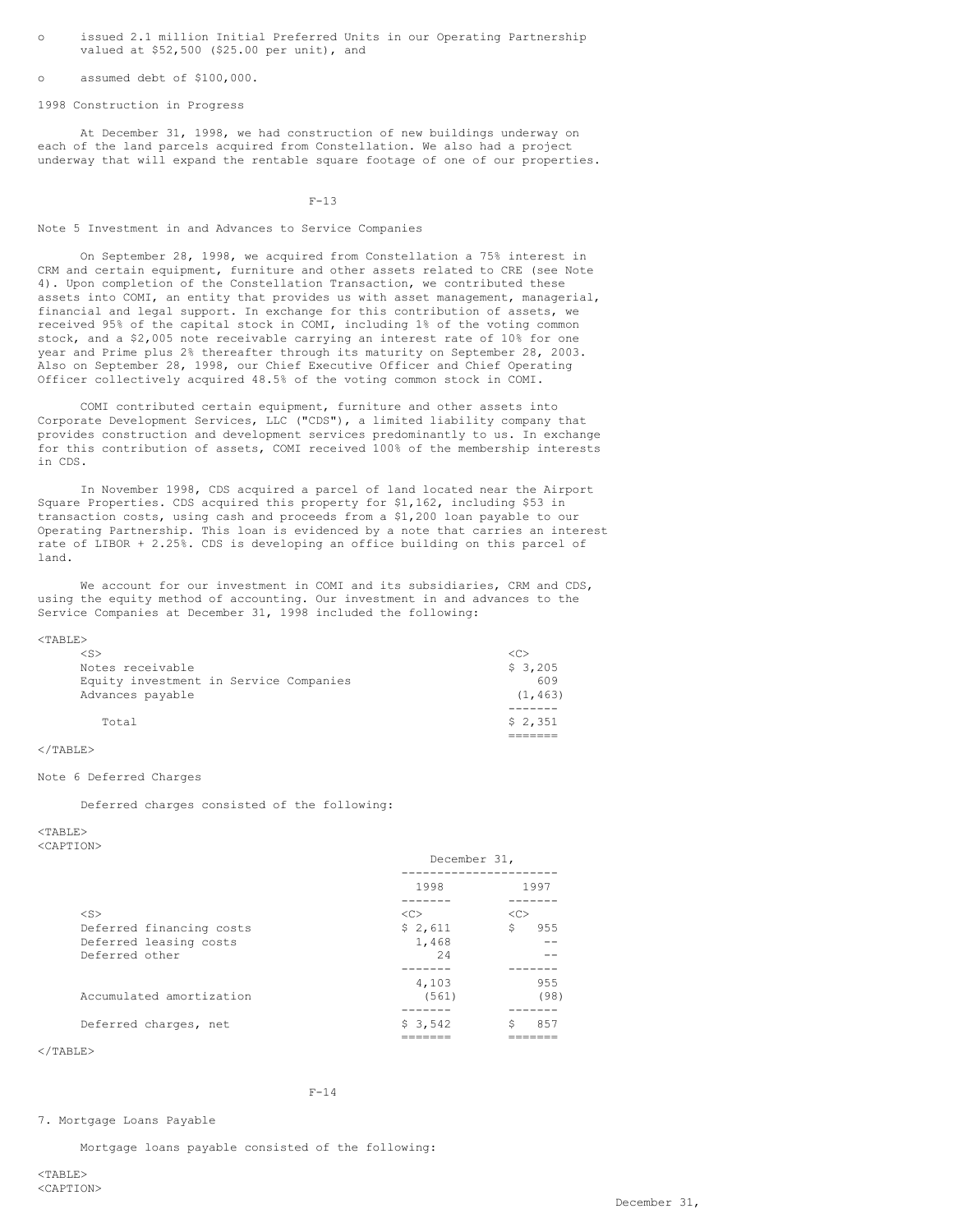|                                                                            | 1998      | 1997          |
|----------------------------------------------------------------------------|-----------|---------------|
| $<$ S>                                                                     | <<        | < <sub></sub> |
| Term Credit Facility, 7.50%, maturing October 2000(1)                      | \$100,000 | \$100,000     |
| TIAA Mortgage, 6.89%, maturing November 2008                               | 84,808    |               |
| Revolving Credit Facility, LIBOR + $1.75$ %, maturing May 2000(2)          | 76,800    |               |
| Bank of America, LIBOR + 2%, maturing January 1999(3)                      | 9,877     |               |
| Security Life of Denver, 7.5%, maturing October 2005(4)                    | 9,513     |               |
| Aegon USA Realty Advisors, Inc., 8.29%, maturing May 2007                  | 6,369     |               |
| Provident Bank of Maryland, LIBOR + 1.75%, maturing                        |           |               |
| September 2000                                                             | 2,907     |               |
| Howard Research and Development Corporation, 8%, maturing                  |           |               |
| January 1999 (5)                                                           | 1,996     |               |
| Mercantile-Safe Deposit and Trust Co., Prime + 0.5%, maturing July 1999(6) | 500       |               |
| Other Mortgages - Retail Properties, fixed rates ranging from 7.63% to     |           |               |
| 9.5%, maturities ranging from 2002 to 2014                                 | 14,054    | 14,375        |
|                                                                            | \$306,824 | \$114,375     |
|                                                                            |           |               |

 $<$ /TABLE>

- (1) May be extended for two one-year periods, subject to certain conditions.
- (2) May be extended for a one-year period, subject to certain conditions.
- (3) Extended to February 1999 and was subsequently repaid using borrowings from our Revolving Credit Facility.
- (4) Repaid in January 1999 using proceeds from the Cranberry Square sale (see Note 17).
- (5) Repaid in January 1999 using cash reserves.
- (6) Repaid in February 1999 using borrowings from our Revolving Credit Facility.

In the case of each of our mortgage loans, we have pledged certain of our real estate assets as collateral to the financial institutions. We use the term collateralize to describe this arrangement. As of December 31, 1998, substantially all of our real estate properties were collateralized on loan obligations.

In October 1997, we assumed a \$100,000 loan (the "Term Credit Facility") with Bankers Trust Company in connection with the Shidler Transaction. The loan is a non-recourse mortgage loan collateralized by the ten real estate properties acquired in the transaction. The loan provides for monthly payments of interest only. The terms of the Term Credit Facility require that we comply with a number of restrictive financial covenants, including adjusted consolidated net worth, minimum property interest coverage, minimum property hedged interest coverage, minimum consolidated interest coverage, maximum consolidated unhedged floating rate debt and maximum consolidated total indebtedness.

In May 1998, we obtained a \$100,000 recourse revolving credit facility (the "Revolving Credit Facility") from Bankers Trust Company. This loan provides for monthly payments of interest only. In addition, a fee of 0.25% per annum on the unused amount of the loan is payable quarterly. This loan is collateralized by 22 of our properties. The terms of this loan require that we comply with a number of the same restrictive financial covenants required under the Term Credit Facility. At December 31, 1998, the maximum amount available under this loan was \$89,050, of which \$12,250 was unused.

The Term Credit Facility and the Revolving Credit Facility are cross-defaulted, which means that a default on the terms of one of the loans triggers the default of the other loan. The Term Credit Facility is also cross-collateralized by the 22 properties collateralizing the Revolving Credit Facility.

F-15

In May 1998, we assumed \$6,465 in debt owed to Aegon USA Realty Advisors, Inc. in connection with the acquisition of the Fairfield Properties. The loan provides for monthly payments of principal and interest of \$56. The loan is collateralized by one of the Fairfield Properties.

During 1998, we assumed 11 mortgage loans in connection with the Constellation Transaction totaling \$60,081, net of \$18,133 which was repaid at settlement. We repaid all but five of these assumed loans prior to December 31, 1998. Payment information on the remaining five loans is as follows:

<TABLE> <CAPTION>

|           | --<br>------<br>$- - -$ |       |  |
|-----------|-------------------------|-------|--|
| Lender    | Assumed                 | Terms |  |
|           | Amount                  |       |  |
| SUAPIIUNZ |                         |       |  |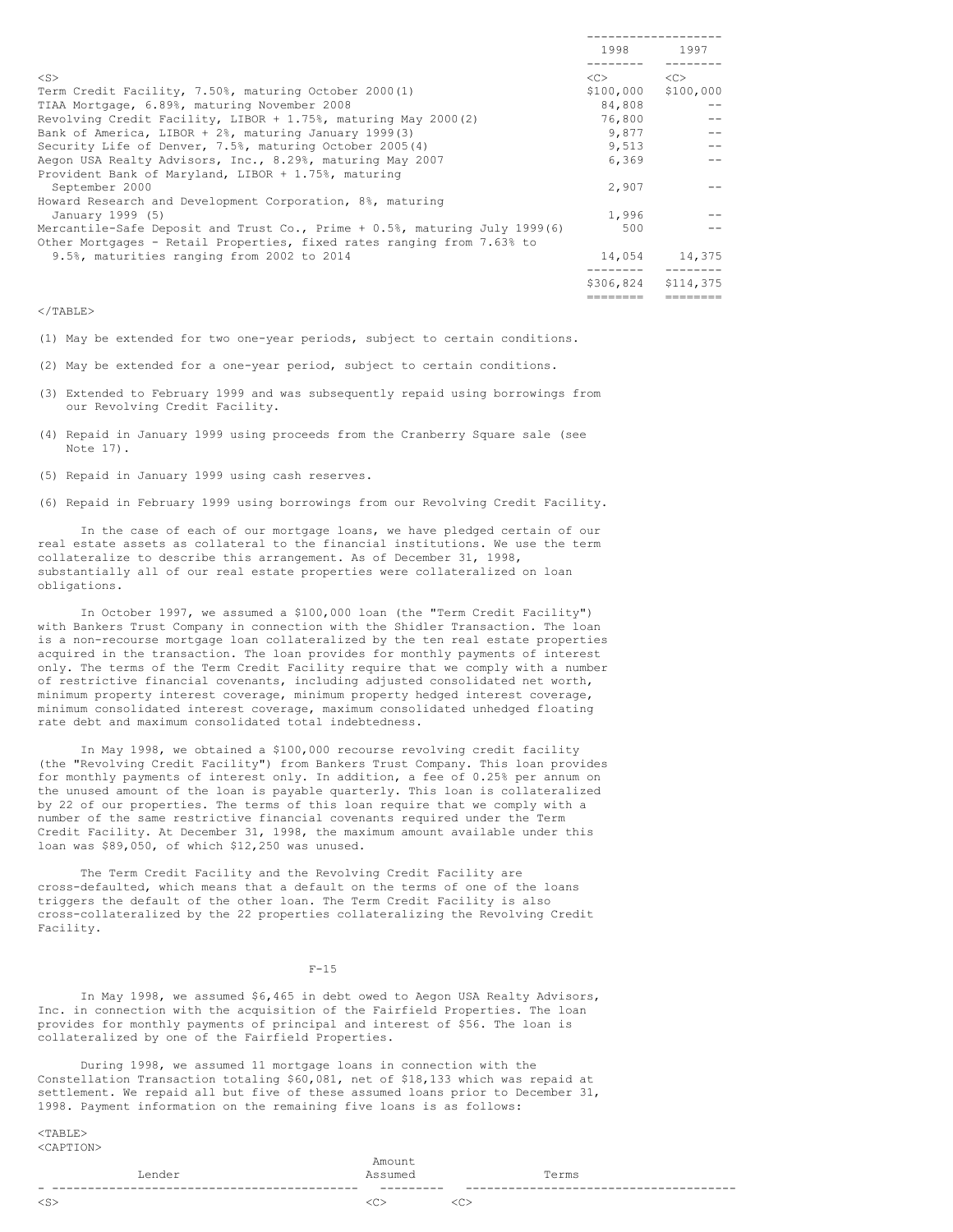| Security Life of Denver Insurance Co.       | \$9,556  | Monthly principal and interest of \$74  |
|---------------------------------------------|----------|-----------------------------------------|
| Bank of America                             | 9.982(1) | Monthly principal of \$37 plus interest |
| Mercantile-Safe Deposit and Trust Co.       | 8.438(2) | Monthly principal of \$66 plus interest |
| Provident Bank of Maryland                  | 2,928(3) | Monthly principal of \$7 plus interest  |
| Howard Research and Development Corporation | 1,996    | Monthly interest only                   |
| $\langle$ /TABLE>                           |          |                                         |

(1) Net of \$1,000, which was repaid upon assumption.

(2) This loan was paid down by \$7,806 in December 1998 using proceeds from the Revolving Credit Facility.

(3) Net of \$475, which was repaid upon assumption.

In October 1998, we obtained an \$85,000, non-recourse loan from Teachers Insurance and Annuity Association of America ("TIAA"). In connection with this loan, TIAA advanced us \$76,200 in October 1998 and \$8,800 in December 1998. This loan provides for monthly payments of principal and interest of \$595 and may not be prepaid prior to November 2003. The loan is collateralized by nine of our properties.

Our mortgage loans mature on the following schedule (excluding extension options):

| $<$ TARLE $>$ |                     |
|---------------|---------------------|
| $<$ S>        | $\langle C \rangle$ |
|               | \$14.338            |
|               | 179,035             |
|               | 5,102               |
|               | 6.871               |
|               | 2.624               |
| Thereafter    | 98,854              |
|               |                     |
|               | \$306.824           |
|               |                     |

 $\langle$ /TABLE>

We capitalized interest costs of \$77 during 1998.

## 8. Shareholders' Equity

On January 1, 1998, COPT changed its name from Royale Investments, Inc. to Corporate Office Properties Trust, Inc. On March 16, 1998, COPT was reformed as a Maryland REIT and changed its name to Corporate Office Properties Trust (the "Reformation"). In connection with the Reformation, we authorized 45,000,000 Common Shares and 5,000,000 Preferred Shares. Each share of common stock in Corporate Office Properties Trust, Inc. was exchanged for one Common Share in COPT.

 $F-16$ 

In April 1998, COPT completed the sale of 7,500,000 Common Shares to the public at a price of \$10.50 per share. COPT contributed the net proceeds to our Operating Partnership in exchange for 7,500,000 Common Units. Our Operating Partnership used the proceeds to fund acquisitions.

In 1998, in connection with the Constellation Transaction, COPT issued 7,030,793 Common Shares and 984,308 Preferred Shares. COPT contributed the assets it received in the Constellation Transaction to our Operating Partnership in exchange for 7,030,793 Common Units and 984,308 Series A Preferred Units. The Series A Preferred Units carry terms which are identical to the Preferred Shares issued to Constellation.

Our Preferred Shares are nonvoting and are convertible after 2 years of issuance, subject to certain conditions, into Common Shares on the basis of 1.8748 Common Shares for each Preferred Share. Holders of our Preferred Shares are entitled to cumulative dividends, payable quarterly (as and if declared by the Board of Trustees). Dividends accrue from the date of issue at the annual rate of \$1.375 per share, which is equal to 5.5% of the \$25.00 per share liquidation preference of the Preferred Shares.

## 9. Share Options

In 1993, we adopted a share option plan for directors under which we have 75,000 Common Shares reserved for issuance. These options become exercisable beginning on the first anniversary of their grant and expire ten years after the date of grant.

In March 1998, we adopted a share option plan for employees and directors under which we have 1,680,188 Common Shares reserved for issuance. Director options under this plan become exercisable beginning on the first anniversary of their grant. Employee options under this plan become exercisable over a three-year period beginning on the first anniversary of their grant. These options expire ten years after the date of grant.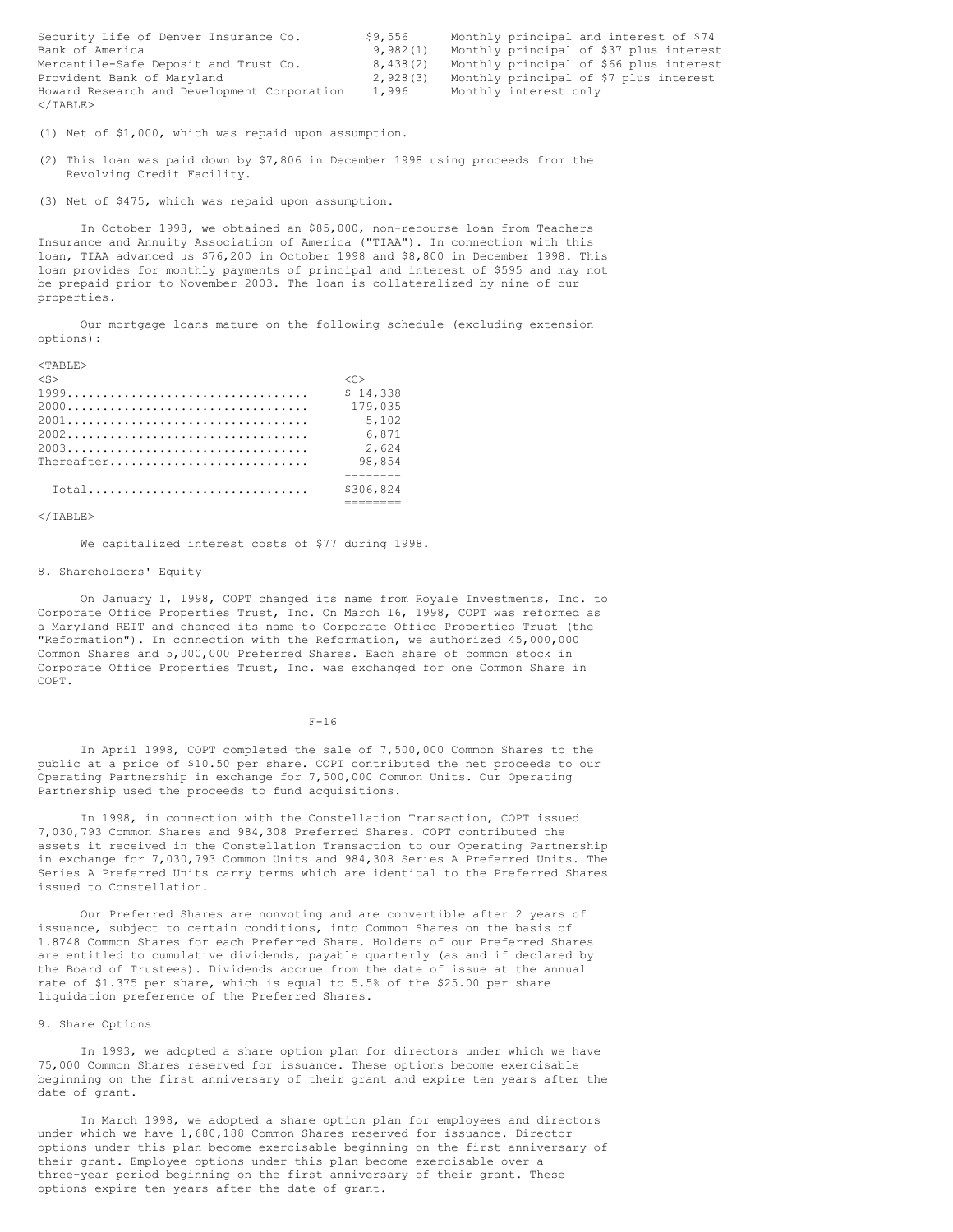The following table summarizes share option transactions under the plans described above:

### <TABLE> <CAPTION>

|                                                                                                                           |                                         | Range of Exercise Exercise<br>Shares Price per Share Price per Share | Weighted<br>Average        |
|---------------------------------------------------------------------------------------------------------------------------|-----------------------------------------|----------------------------------------------------------------------|----------------------------|
| $<$ S>                                                                                                                    | $\langle C \rangle$ $\langle C \rangle$ | ------------                                                         | <<>                        |
| Outstanding at December 31, 1995 42,500 \$5.38 - \$10.38 \$8.21<br>Granted - 1996                                         | 15,000                                  | \$5.63                                                               | \$5.63                     |
| Outstanding at December 31, 1996 57,500 \$5.38 - \$10.38 \$7.53<br>Granted - $1997$<br>Forfeited - 1997                   | (7, 500)                                | $25,000$ $55.25 - 57.59$ \$6.19<br>\$5.25                            | \$5.25                     |
| Outstanding at December 31, 1997 75,000 \$5.25 - \$10.38 \$7.31<br>Granted - 1998<br>Forfeited - 1998<br>Exercised - 1998 | (6, 050)                                | $712,825$ $$9.25 - $12.25$<br>\$9.25<br>$(5,000)$ \$5.38 - \$5.63    | \$9.33<br>\$9.25<br>\$5.51 |
| Outstanding at December 31, 1998                                                                                          |                                         | $776, 775$ \$5.25 - \$12.25                                          | \$9.17                     |
| Exercisable at December 31, 1998 $-70,000$ \$5.25 - \$10.38                                                               | =======                                 |                                                                      | \$7.77                     |
| Available for future grant at<br>December 31, 1998                                                                        | 973, 413<br>=======                     |                                                                      |                            |

 $<$ /TABLE>

The weighted average remaining contractual life of the options at December 31, 1998 was approximately nine years.

F-17

A summary of the weighted average grant-date fair value per option granted is as follows:

 $<$ TABLE> <CAPTION>

|                                        | 1998   | 1997            | 1996          |
|----------------------------------------|--------|-----------------|---------------|
|                                        |        |                 |               |
| $<$ S>                                 | <<     | < <sub></sub>   | < <sub></sub> |
| Weighted average grant-date fair value | \$0.98 | \$1.25          | \$0.63        |
| Weighted average grant-date            |        |                 |               |
| fair value - exercise price equals     |        |                 |               |
| market price on grant-date             |        | $$2.03$ $$1.25$ | \$0.63        |
| Weighted average grant-date            |        |                 |               |
| fair value - exercise price exceeds    |        |                 |               |
| market price on grant-date             | \$0.95 |                 |               |
| $<$ /TABLE>                            |        |                 |               |

We estimated the fair values using the Black-Scholes option-pricing model using the following assumptions:

 $<$ TABLE $>$ 

|                         | 1998    | 1997    | 1996    |
|-------------------------|---------|---------|---------|
|                         |         |         |         |
| $<$ S>                  | <c></c> | <c></c> | <c></c> |
| Risk free interest rate | 4.65%   | 6.32%   | 6.25%   |
| Expected life - years   | 5.75    | 8.00    | 8.00    |
| Expected volatility     | 30.00%  | 34.00%  | 31.00%  |
| Expected dividend yield | 6.80%   | 6.70%   | 9.70%   |
| $<$ /TABLE>             |         |         |         |

We do not record compensation expense for share option grants. The following table summarizes results as if we elected to account for share options based on Statement of Financial Accounting Standards No. 123:

<TABLE> <CAPTION>

| 10232 220211                                                    | 1998          | 1997          | 1996          |
|-----------------------------------------------------------------|---------------|---------------|---------------|
|                                                                 |               |               |               |
| $<$ S>                                                          | < <sub></sub> | < <sub></sub> | < <sub></sub> |
| Net income (loss) available to Common Shareholders, as reported | 4,369<br>S    | (967)<br>S    | 293<br>\$     |
| Net income (loss) available to Common Shareholders, pro forma   | 3,671         | (998)         | 284           |
| Earnings (loss) per share, as reported                          | 0.48          | (0.60)        | 0.21          |
| Earnings (loss) per share, pro forma                            | 0.40          | (0.61)        | 0.19          |
| Diluted earnings (loss) per share, as reported                  | 0.47          | (0.60)        | 0.21          |
| Diluted earnings (loss) per share, pro forma                    | 0.40          | (0.61)        | 0.19          |
| $<$ /TABLE>                                                     |               |               |               |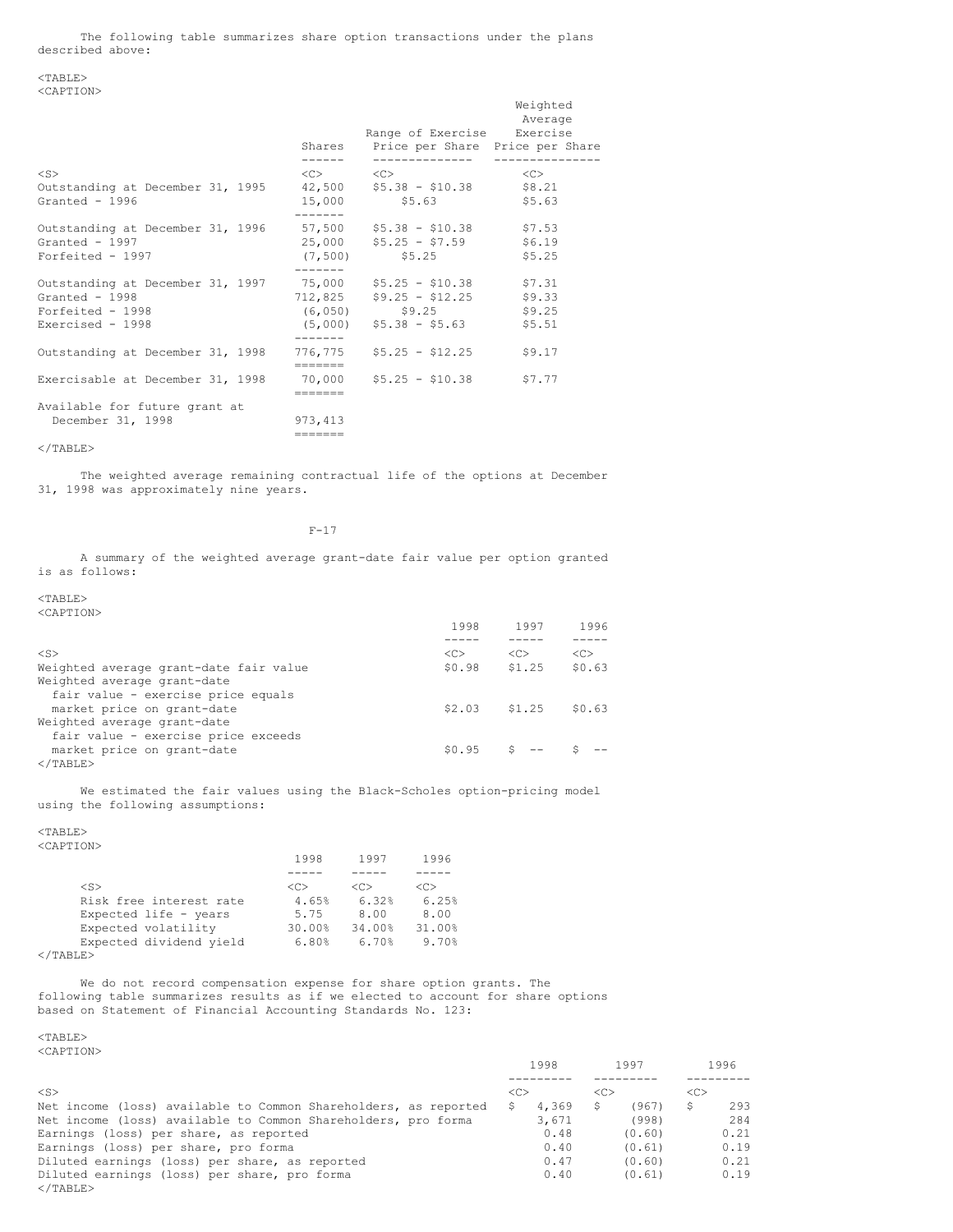#### 10. Related Party Transactions

#### Management

In September 1998, we entered into a contract with COMI under which COMI provides asset management, managerial, financial and legal support. Under the terms of this contract, we reimburse COMI for a defined percentage of personnel and other overhead-related expenses. During 1998, we incurred management fees and related costs of \$545 under this contract.

In 1998, we entered into a management agreement with CRM under which CRM provides property management services to most of our properties. Under the terms of this arrangement, CRM is entitled to a fee equal to 3.5% of property cash collections. CRM is also entitled to reimbursement for direct labor and out-of-pocket costs. We incurred property management fees and related costs of \$557 with CRM in 1998.

We have a management agreement with Glacier Realty LLC ("Glacier"). Glacier is partially owned by one of our Trustees. Under the management agreement, Glacier is responsible for the management of our retail properties. The management agreement provides that Glacier will receive an annual fee of \$250 plus a percentage of Average Invested Assets (as defined in the management agreement) and will pay third party

F-18

expenses associated with owning these retail properties. In addition, Glacier will receive a fee of 1% of the purchase price or the sale price upon our acquisition or sale of any net-leased retail real estate assets. Under the Management Agreement, this percentage is increased to 3% in the event that all or substantially all of the net-leased retail real estate properties are sold. The management agreement, entered into on October 14, 1997, has a term of five years and is terminable thereafter on 180 days prior written notice. In the event that the management agreement is terminated, including for non-renewal, a fee equal to 3% of the Invested Real Estate Assets (defined in the Management Agreement to exclude our current net-leased retail real estate assets as of October 14, 1997) would be due to Glacier. We incurred management fees under the contract with Glacier of \$250 in 1998 and \$52 in 1997.

We also have a management agreement with a company, for which one of our Trustees serves on the Board of Directors. We incurred management fees and related costs under this contract of \$87 in 1998 and \$22 in 1997.

Prior to 1998, we had an advisory agreement with Crown Advisors, Inc. ("Crown"), a company owned by one of our Trustees. Under this agreement, Crown acted as investment advisor to the Company and assisted in the management of the day-to-day operations for a base annual fee of \$250 plus incentives based upon performance. We incurred advisory fees under this agreement of \$198 in 1997 and \$250 in 1996. No performance fees were incurred under this agreement. When the Shidler Transaction was completed, we issued 246,083 Common Shares (net of 27,646 Common Shares owned by Crown that were retired) valued at \$1,353 (\$5.50 per share) in exchange for the assets of Crown, which resulted in the termination of the advisory agreement with Crown. We reported these costs of terminating the advisory agreement as an expense in our Consolidated Statements of Operations.

### Construction Costs

In September 1998, we entered into a contract with CDS under which CDS provides construction and development services. Under the terms of this contract, we reimburse CDS for these services based on actual time incurred at market rates. During 1998, we incurred \$214 under this contract, substantially all of which was capitalized into the cost of the related activities.

#### Legal Costs

We incurred fees with a law firm in which an officer and former Trustee of ours is a partner. We incurred fees with this firm of \$2 in 1998, \$69 in 1997 and \$9 in 1996.

### Rental Income

During 1998, we recognized revenue of \$92 on office space leased to COMI and CRM. During 1998, we recognized revenue of \$256 on office space leased to Constellation.

### Interest Income

During 1998, we earned interest income of \$66 on notes receivable from the Service Companies.

### Construction Fees

During 1998, we earned construction management fees of \$60 from an entity owned by an officer and Trustee of ours.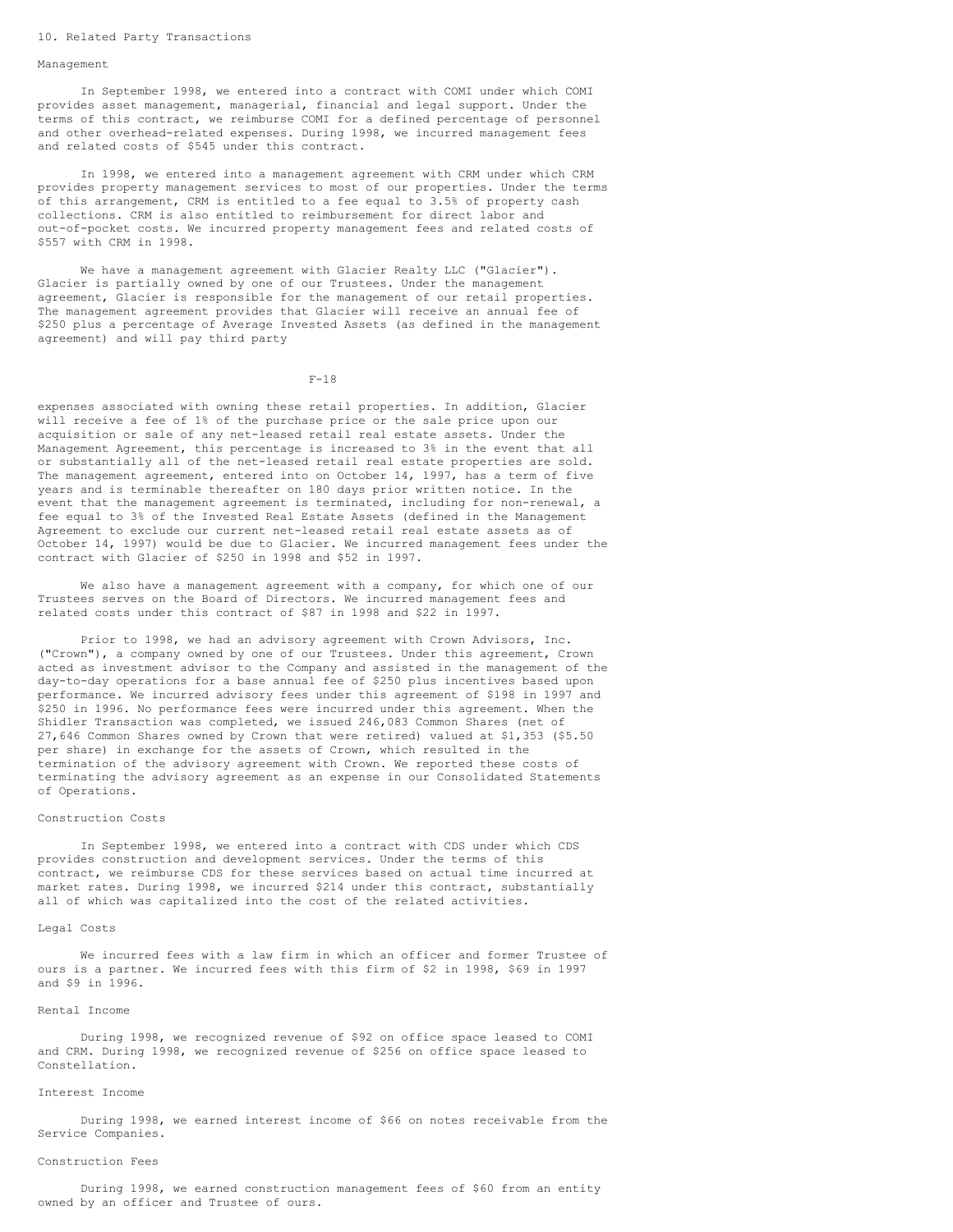### Fees Earned from Constellation

During 1998, the Service Companies earned \$750 from a project consulting and management agreement with Constellation. The Service Companies also earned \$206 in fees and expense reimbursements under a property management agreement with Baltimore Gas and Electric ("BGE"), which owns 100% of Constellation.

### Utilities Expense

During 1998, BGE provided utility services to most of our properties in the Baltimore/Washington Corridor.

### 11. Operating Leases

We lease our properties to tenants under operating leases with various expiration dates extending to the year 2016. Gross minimum future rentals on noncancelable leases at December 31, 1998 are as follows:

| $<$ S>                                                                |                 |  |  |  |  |  |  |  |  |  |  |        |  |
|-----------------------------------------------------------------------|-----------------|--|--|--|--|--|--|--|--|--|--|--------|--|
|                                                                       |                 |  |  |  |  |  |  |  |  |  |  |        |  |
| 2000  50,001                                                          |                 |  |  |  |  |  |  |  |  |  |  |        |  |
| 2001                                                                  |                 |  |  |  |  |  |  |  |  |  |  | 42,801 |  |
| 2002                                                                  |                 |  |  |  |  |  |  |  |  |  |  | 39.443 |  |
| 2003                                                                  |                 |  |  |  |  |  |  |  |  |  |  | 34,267 |  |
| Thereafter $\ldots \ldots \ldots \ldots \ldots \ldots \ldots 144,889$ |                 |  |  |  |  |  |  |  |  |  |  |        |  |
|                                                                       |                 |  |  |  |  |  |  |  |  |  |  |        |  |
|                                                                       | Total  5369,284 |  |  |  |  |  |  |  |  |  |  |        |  |
|                                                                       |                 |  |  |  |  |  |  |  |  |  |  |        |  |

### </TABLE>

The United States Government is the sole tenant of one office property, the lease for which is structured as a one-year lease commencing in 1993, with 14 consecutive automatic one-year renewals. The lease also carries a penalty should the tenant not renew for all 14 years. Total base rent from this lease of \$37,377, with annual base rents ranging from \$3,524 to \$4,115, is included in future minimum rentals disclosed above.

 $F-20$ 

12. Supplemental Information to Statements of Cash Flows

 $<$ TABLE> <CAPTION>

|                                                                                                      | For the Years Ended December 31,                                       |                                                                                                                                                                                                                                                                                                                                             |                                 |  |  |
|------------------------------------------------------------------------------------------------------|------------------------------------------------------------------------|---------------------------------------------------------------------------------------------------------------------------------------------------------------------------------------------------------------------------------------------------------------------------------------------------------------------------------------------|---------------------------------|--|--|
|                                                                                                      |                                                                        | 1998 1997 1996                                                                                                                                                                                                                                                                                                                              | ----------                      |  |  |
| $<$ S>                                                                                               |                                                                        | $\text{}\qquad \qquad \text{}\qquad \qquad \text{}\qquad \qquad$                                                                                                                                                                                                                                                                            |                                 |  |  |
| Interest paid, net of capitalized interest                                                           |                                                                        | $$12,876$ $$2,220$ $$1,210$                                                                                                                                                                                                                                                                                                                 |                                 |  |  |
| Supplemental schedule of non-cash investing and<br>financing activities:                             |                                                                        |                                                                                                                                                                                                                                                                                                                                             |                                 |  |  |
| The following assets and liabilities were assumed in<br>connection with various acquisitions:        |                                                                        |                                                                                                                                                                                                                                                                                                                                             |                                 |  |  |
| Purchase of real estate                                                                              |                                                                        | $$(182, 116)$ $$(166, 316)$                                                                                                                                                                                                                                                                                                                 | S                               |  |  |
| Purchase of Constellation Service Companies                                                          |                                                                        | $(2, 500)$ --                                                                                                                                                                                                                                                                                                                               |                                 |  |  |
| Deferred financing costs                                                                             |                                                                        | $(29)$ (735)                                                                                                                                                                                                                                                                                                                                |                                 |  |  |
| Other deferred charges                                                                               | (24)                                                                   | <b>Service State</b>                                                                                                                                                                                                                                                                                                                        |                                 |  |  |
| Mortgage loans                                                                                       |                                                                        | 84,679 100,000                                                                                                                                                                                                                                                                                                                              |                                 |  |  |
| Minority interest                                                                                    |                                                                        | 1,559 65,070                                                                                                                                                                                                                                                                                                                                |                                 |  |  |
| Preferred Shares                                                                                     | 10                                                                     | $ -$                                                                                                                                                                                                                                                                                                                                        |                                 |  |  |
| Common Shares                                                                                        | 70                                                                     | $6\overline{6}$                                                                                                                                                                                                                                                                                                                             |                                 |  |  |
| Additional paid-in capital                                                                           |                                                                        | 98,351 2,975<br>_________                                                                                                                                                                                                                                                                                                                   |                                 |  |  |
| Proceeds from acquisitions                                                                           | S in<br>$\frac{1}{2}$ and $\frac{1}{2}$ and $\frac{1}{2}$<br>========= | \$1,000<br>=========                                                                                                                                                                                                                                                                                                                        | S                               |  |  |
| Adjustments to minority interests resulting from<br>changes in ownership of Operating Partnership by |                                                                        |                                                                                                                                                                                                                                                                                                                                             |                                 |  |  |
| COPT                                                                                                 | \$11,331<br>_________                                                  | $\mathsf{S}$ $\qquad$ $\qquad$ $\qquad$ $\qquad$ $\qquad$ $\qquad$ $\qquad$ $\qquad$ $\qquad$ $\qquad$ $\qquad$ $\qquad$ $\qquad$ $\qquad$ $\qquad$ $\qquad$ $\qquad$ $\qquad$ $\qquad$ $\qquad$ $\qquad$ $\qquad$ $\qquad$ $\qquad$ $\qquad$ $\qquad$ $\qquad$ $\qquad$ $\qquad$ $\qquad$ $\qquad$ $\qquad$ $\qquad$ $\qquad$ $\qquad$ $\$ | \$                              |  |  |
| Increase in accrued capital improvements                                                             | \$1,742<br>=========                                                   | $S$ .<br>====================                                                                                                                                                                                                                                                                                                               | Ŝ                               |  |  |
| Dividends/distributions payable                                                                      | S.<br>4,692<br>=========                                               | \$1,276<br>=====================                                                                                                                                                                                                                                                                                                            | Ŝ<br>178                        |  |  |
| Advisory contract termination fee for Common Shares:<br>Advisory contract termination fee            | \$<br>$\qquad \qquad -$                                                | \$ (1, 353)                                                                                                                                                                                                                                                                                                                                 | Ŝ<br>and the state of the state |  |  |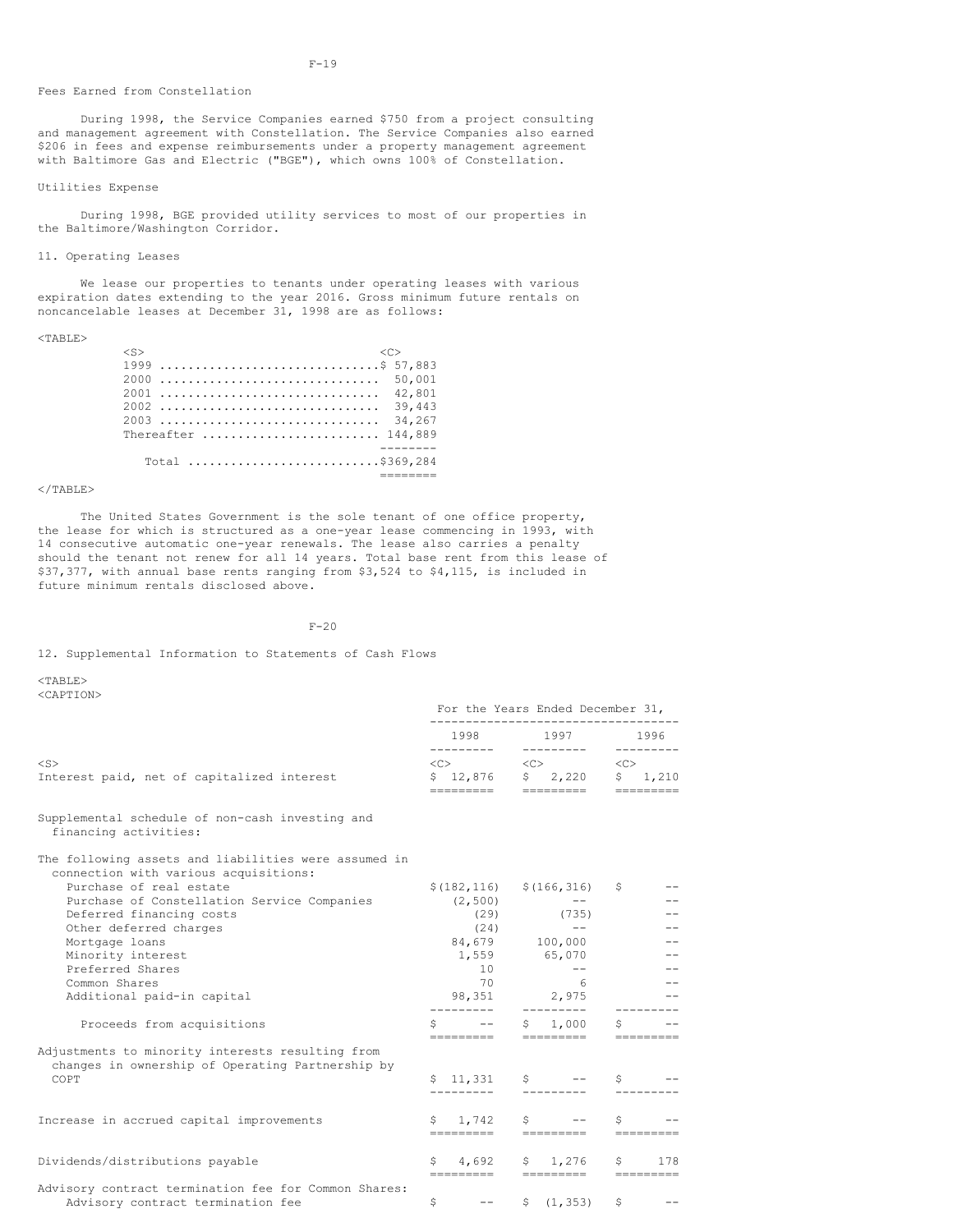| Common Shares                               | $- -$ |               |       |
|---------------------------------------------|-------|---------------|-------|
| Additional paid-in capital                  | $- -$ | 1.351         |       |
|                                             |       |               |       |
| Proceeds from advisory contract termination |       | $--$ S $--$ S | $- -$ |
|                                             |       |               |       |

## $\langle$ /TABLE>

### 13. Information by Business Segment

We have five segments: Baltimore/Washington office, Greater Philadelphia office, Northern/Central New Jersey office, Greater Harrisburg office and Retail. Our office properties represent our core-business. We manage our retail properties as a single segment since they are considered outside of our core-business.

The table below reports segment financial information. Our Greater Harrisburg and Retail segments are not separately reported since they do not meet the reporting thresholds. We measure the performance of our

## F-21

segments based on total revenues less property operating expenses. Accordingly, we do not report other expenses by segment in the table below.

### <TABLE> <CAPTION>

|                                                 | Baltimore/<br>Washington<br>Office<br>---------                                                                                                                                                                                                                                                                                                                                                                                                                                                                                                            | Greater<br>Philadelphia<br>Office<br>--------                                                                                                                                                                                                                                                                                                                                                                                                                                                                                                              | Northern/<br>Central New<br>Jersey<br>Office<br>--------- | Other                                  | Total<br>--------                                                                                                                                                                                                                                                                                                                                                                                                                                                                                                                                          |
|-------------------------------------------------|------------------------------------------------------------------------------------------------------------------------------------------------------------------------------------------------------------------------------------------------------------------------------------------------------------------------------------------------------------------------------------------------------------------------------------------------------------------------------------------------------------------------------------------------------------|------------------------------------------------------------------------------------------------------------------------------------------------------------------------------------------------------------------------------------------------------------------------------------------------------------------------------------------------------------------------------------------------------------------------------------------------------------------------------------------------------------------------------------------------------------|-----------------------------------------------------------|----------------------------------------|------------------------------------------------------------------------------------------------------------------------------------------------------------------------------------------------------------------------------------------------------------------------------------------------------------------------------------------------------------------------------------------------------------------------------------------------------------------------------------------------------------------------------------------------------------|
| $<$ S $>$                                       | $<<$ $>$                                                                                                                                                                                                                                                                                                                                                                                                                                                                                                                                                   | $\langle C \rangle$                                                                                                                                                                                                                                                                                                                                                                                                                                                                                                                                        | $\langle C \rangle$                                       | --------<br><<>                        | <<>                                                                                                                                                                                                                                                                                                                                                                                                                                                                                                                                                        |
| Year Ended December 31, 1998:                   |                                                                                                                                                                                                                                                                                                                                                                                                                                                                                                                                                            |                                                                                                                                                                                                                                                                                                                                                                                                                                                                                                                                                            |                                                           |                                        |                                                                                                                                                                                                                                                                                                                                                                                                                                                                                                                                                            |
| Revenues<br>Property operating expenses         | \$13,548                                                                                                                                                                                                                                                                                                                                                                                                                                                                                                                                                   | \$10,024                                                                                                                                                                                                                                                                                                                                                                                                                                                                                                                                                   | \$9,997                                                   | \$6,645                                | \$40,214                                                                                                                                                                                                                                                                                                                                                                                                                                                                                                                                                   |
|                                                 | 4,293<br>---------                                                                                                                                                                                                                                                                                                                                                                                                                                                                                                                                         | 15<br>--------                                                                                                                                                                                                                                                                                                                                                                                                                                                                                                                                             | 3,914<br>---------                                        | 1,410<br>$- - - - - - - -$             | 9,632<br>--------                                                                                                                                                                                                                                                                                                                                                                                                                                                                                                                                          |
| Income from operations                          | \$9,255                                                                                                                                                                                                                                                                                                                                                                                                                                                                                                                                                    | \$10,009                                                                                                                                                                                                                                                                                                                                                                                                                                                                                                                                                   | \$6,083                                                   | \$5,235                                | \$30,582                                                                                                                                                                                                                                                                                                                                                                                                                                                                                                                                                   |
|                                                 | =========                                                                                                                                                                                                                                                                                                                                                                                                                                                                                                                                                  | $=$ ========                                                                                                                                                                                                                                                                                                                                                                                                                                                                                                                                               | ========                                                  | ========                               |                                                                                                                                                                                                                                                                                                                                                                                                                                                                                                                                                            |
| Commercial real estate property                 | \$264,843                                                                                                                                                                                                                                                                                                                                                                                                                                                                                                                                                  | $S \t - -$                                                                                                                                                                                                                                                                                                                                                                                                                                                                                                                                                 | \$64,571                                                  | \$35,093                               | \$364,507                                                                                                                                                                                                                                                                                                                                                                                                                                                                                                                                                  |
| expenditures                                    | =========                                                                                                                                                                                                                                                                                                                                                                                                                                                                                                                                                  | ========                                                                                                                                                                                                                                                                                                                                                                                                                                                                                                                                                   | ========                                                  | ========                               |                                                                                                                                                                                                                                                                                                                                                                                                                                                                                                                                                            |
| Segment assets at December 31, 1998             | \$267,092                                                                                                                                                                                                                                                                                                                                                                                                                                                                                                                                                  | \$108,894                                                                                                                                                                                                                                                                                                                                                                                                                                                                                                                                                  | \$97,035                                                  | \$90,656                               | \$563,677                                                                                                                                                                                                                                                                                                                                                                                                                                                                                                                                                  |
|                                                 | =========                                                                                                                                                                                                                                                                                                                                                                                                                                                                                                                                                  | ========                                                                                                                                                                                                                                                                                                                                                                                                                                                                                                                                                   | ========                                                  | ========                               |                                                                                                                                                                                                                                                                                                                                                                                                                                                                                                                                                            |
| Year Ended December 31, 1997:                   | $S$ and $S$<br>$--$                                                                                                                                                                                                                                                                                                                                                                                                                                                                                                                                        | \$2,100                                                                                                                                                                                                                                                                                                                                                                                                                                                                                                                                                    | \$1,359                                                   | \$3,159                                |                                                                                                                                                                                                                                                                                                                                                                                                                                                                                                                                                            |
| Revenues<br>Property operating expenses         | $\qquad \qquad -$                                                                                                                                                                                                                                                                                                                                                                                                                                                                                                                                          | -3                                                                                                                                                                                                                                                                                                                                                                                                                                                                                                                                                         | 455                                                       | 270                                    | \$6,618<br>728                                                                                                                                                                                                                                                                                                                                                                                                                                                                                                                                             |
|                                                 | ---------                                                                                                                                                                                                                                                                                                                                                                                                                                                                                                                                                  | --------                                                                                                                                                                                                                                                                                                                                                                                                                                                                                                                                                   | ---------                                                 | --------                               | --------                                                                                                                                                                                                                                                                                                                                                                                                                                                                                                                                                   |
| Income from operations                          | S.<br>$\qquad \qquad -$                                                                                                                                                                                                                                                                                                                                                                                                                                                                                                                                    | \$2,097                                                                                                                                                                                                                                                                                                                                                                                                                                                                                                                                                    | 904<br>$S$ and $S$                                        | \$2,889                                | \$5,890                                                                                                                                                                                                                                                                                                                                                                                                                                                                                                                                                    |
|                                                 | =========                                                                                                                                                                                                                                                                                                                                                                                                                                                                                                                                                  | $=$ ========                                                                                                                                                                                                                                                                                                                                                                                                                                                                                                                                               | ========                                                  | $=$ ========                           | $=$ =======                                                                                                                                                                                                                                                                                                                                                                                                                                                                                                                                                |
| Commercial real estate property<br>expenditures | $S$ and $S$<br>$-  \,$                                                                                                                                                                                                                                                                                                                                                                                                                                                                                                                                     | \$110,401                                                                                                                                                                                                                                                                                                                                                                                                                                                                                                                                                  | \$32,144                                                  | \$24,277                               | \$166,822                                                                                                                                                                                                                                                                                                                                                                                                                                                                                                                                                  |
|                                                 | =========                                                                                                                                                                                                                                                                                                                                                                                                                                                                                                                                                  |                                                                                                                                                                                                                                                                                                                                                                                                                                                                                                                                                            | $=$ ========                                              | ========                               | $\begin{tabular}{ll} \multicolumn{3}{l}{{\color{red}\boldsymbol{=}}} & \multicolumn{3}{l}{\color{blue}\boldsymbol{=}} & \multicolumn{3}{l}{\color{blue}\boldsymbol{=}} & \multicolumn{3}{l}{\color{blue}\boldsymbol{=}} & \multicolumn{3}{l}{\color{blue}\boldsymbol{=}} & \multicolumn{3}{l}{\color{blue}\boldsymbol{=}} & \multicolumn{3}{l}{\color{blue}\boldsymbol{=}} & \multicolumn{3}{l}{\color{blue}\boldsymbol{=}} & \multicolumn{3}{l}{\color{blue}\boldsymbol{=}} & \multicolumn{3}{l}{\color{blue}\boldsymbol{=}} & \multicolumn{3}{l}{\color$ |
| Segment assets at December 31, 1997             | $S$ and $S$<br>$--$                                                                                                                                                                                                                                                                                                                                                                                                                                                                                                                                        | \$110,111                                                                                                                                                                                                                                                                                                                                                                                                                                                                                                                                                  | \$32,123                                                  | \$51,300                               | \$193,534                                                                                                                                                                                                                                                                                                                                                                                                                                                                                                                                                  |
|                                                 | $\begin{tabular}{ll} \multicolumn{3}{l}{{\color{red}\boldsymbol{=}}} & \multicolumn{3}{l}{\color{blue}\boldsymbol{=}} & \multicolumn{3}{l}{\color{blue}\boldsymbol{=}} & \multicolumn{3}{l}{\color{blue}\boldsymbol{=}} & \multicolumn{3}{l}{\color{blue}\boldsymbol{=}} & \multicolumn{3}{l}{\color{blue}\boldsymbol{=}} & \multicolumn{3}{l}{\color{blue}\boldsymbol{=}} & \multicolumn{3}{l}{\color{blue}\boldsymbol{=}} & \multicolumn{3}{l}{\color{blue}\boldsymbol{=}} & \multicolumn{3}{l}{\color{blue}\boldsymbol{=}} & \multicolumn{3}{l}{\color$ | $\begin{tabular}{ll} \multicolumn{3}{l}{{\color{red}\boldsymbol{z}}}\\ \multicolumn{3}{l}{\color{blue}\boldsymbol{z}}\\ \multicolumn{3}{l}{\color{blue}\boldsymbol{z}}\\ \multicolumn{3}{l}{\color{blue}\boldsymbol{z}}\\ \multicolumn{3}{l}{\color{blue}\boldsymbol{z}}\\ \multicolumn{3}{l}{\color{blue}\boldsymbol{z}}\\ \multicolumn{3}{l}{\color{blue}\boldsymbol{z}}\\ \multicolumn{3}{l}{\color{blue}\boldsymbol{z}}\\ \multicolumn{3}{l}{\color{blue}\boldsymbol{z}}\\ \multicolumn{3}{l}{\color{blue}\boldsymbol{z}}\\ \multicolumn{3}{l}{\color$ | ========                                                  | $=$ ========                           | $=$ ========                                                                                                                                                                                                                                                                                                                                                                                                                                                                                                                                               |
| Year Ended December 31, 1996:<br>Revenues       | $S \t - -$                                                                                                                                                                                                                                                                                                                                                                                                                                                                                                                                                 | $S \qquad \qquad$<br>$--$                                                                                                                                                                                                                                                                                                                                                                                                                                                                                                                                  | $S \t - -$                                                | \$2,509                                | \$2,509                                                                                                                                                                                                                                                                                                                                                                                                                                                                                                                                                    |
| Property operating expenses                     | $- -$                                                                                                                                                                                                                                                                                                                                                                                                                                                                                                                                                      | $\qquad \qquad -$                                                                                                                                                                                                                                                                                                                                                                                                                                                                                                                                          | $--$                                                      | 31                                     | 31                                                                                                                                                                                                                                                                                                                                                                                                                                                                                                                                                         |
|                                                 |                                                                                                                                                                                                                                                                                                                                                                                                                                                                                                                                                            | $- - - - - - - -$                                                                                                                                                                                                                                                                                                                                                                                                                                                                                                                                          | ---------                                                 | ---------                              | ---------                                                                                                                                                                                                                                                                                                                                                                                                                                                                                                                                                  |
| Income from operations                          | $\qquad \qquad -$                                                                                                                                                                                                                                                                                                                                                                                                                                                                                                                                          | \$                                                                                                                                                                                                                                                                                                                                                                                                                                                                                                                                                         | S.<br>$--$                                                | \$2,478                                | \$2,478                                                                                                                                                                                                                                                                                                                                                                                                                                                                                                                                                    |
| Commercial real estate property                 | =========                                                                                                                                                                                                                                                                                                                                                                                                                                                                                                                                                  |                                                                                                                                                                                                                                                                                                                                                                                                                                                                                                                                                            | ========                                                  | ========                               | $\begin{tabular}{ll} \multicolumn{3}{l}{{\color{red}\textbf{m}}} & \multicolumn{3}{l}{\color{blue}\textbf{m}} & \multicolumn{3}{l}{\color{blue}\textbf{m}} & \multicolumn{3}{l}{\color{blue}\textbf{m}} & \multicolumn{3}{l}{\color{blue}\textbf{m}} & \multicolumn{3}{l}{\color{blue}\textbf{m}} & \multicolumn{3}{l}{\color{blue}\textbf{m}} & \multicolumn{3}{l}{\color{blue}\textbf{m}} & \multicolumn{3}{l}{\color{blue}\textbf{m}} & \multicolumn{3}{l}{\color{blue}\textbf{m}} & \multicolumn{3}{l}{\color$                                         |
| expenditures                                    | S.<br>$---$                                                                                                                                                                                                                                                                                                                                                                                                                                                                                                                                                | $\mathsf{S}^-$<br>$--$                                                                                                                                                                                                                                                                                                                                                                                                                                                                                                                                     | $S$ and $S$<br>$--$                                       | $\mathsf{S}$ and $\mathsf{S}$<br>$---$ | S.<br>$- -$                                                                                                                                                                                                                                                                                                                                                                                                                                                                                                                                                |
|                                                 | =========                                                                                                                                                                                                                                                                                                                                                                                                                                                                                                                                                  | --------                                                                                                                                                                                                                                                                                                                                                                                                                                                                                                                                                   | --------                                                  |                                        |                                                                                                                                                                                                                                                                                                                                                                                                                                                                                                                                                            |
| Segment assets at December 31, 1996             | \$<br>$- -$                                                                                                                                                                                                                                                                                                                                                                                                                                                                                                                                                | \$<br>$- -$                                                                                                                                                                                                                                                                                                                                                                                                                                                                                                                                                | $- \,$<br>$S$ and $S$                                     | \$24,197                               | \$24,197                                                                                                                                                                                                                                                                                                                                                                                                                                                                                                                                                   |
|                                                 | =========                                                                                                                                                                                                                                                                                                                                                                                                                                                                                                                                                  |                                                                                                                                                                                                                                                                                                                                                                                                                                                                                                                                                            | ========                                                  | $=$ ========                           |                                                                                                                                                                                                                                                                                                                                                                                                                                                                                                                                                            |

 $<$ /TABLE>

The following table reconciles our income from operations for reportable segments to total income (loss) from operations as reported in our Consolidated Statements of Operations.

## <TABLE>

<CAPTION>

|                                                | Years Ended December 31, |               |               |  |
|------------------------------------------------|--------------------------|---------------|---------------|--|
|                                                | 1998                     | 1997          | 1996          |  |
| $<$ S>                                         | < <sub></sub>            | < <sub></sub> | < <sub></sub> |  |
| Income from operations for reportable segments | \$30,582                 | \$5,890       | \$2,478       |  |
| Less:                                          |                          |               |               |  |
| General and administrative                     | 1,890                    | 533           | 372           |  |
| Interest                                       | 12,207                   | 2,855         | 1,246         |  |
| Amortization of deferred financing costs       | 423                      | 64            | 13            |  |
| Depreciation and amortization                  | 6,285                    | 1,267         | 554           |  |
| Reformation costs                              | 637                      |               |               |  |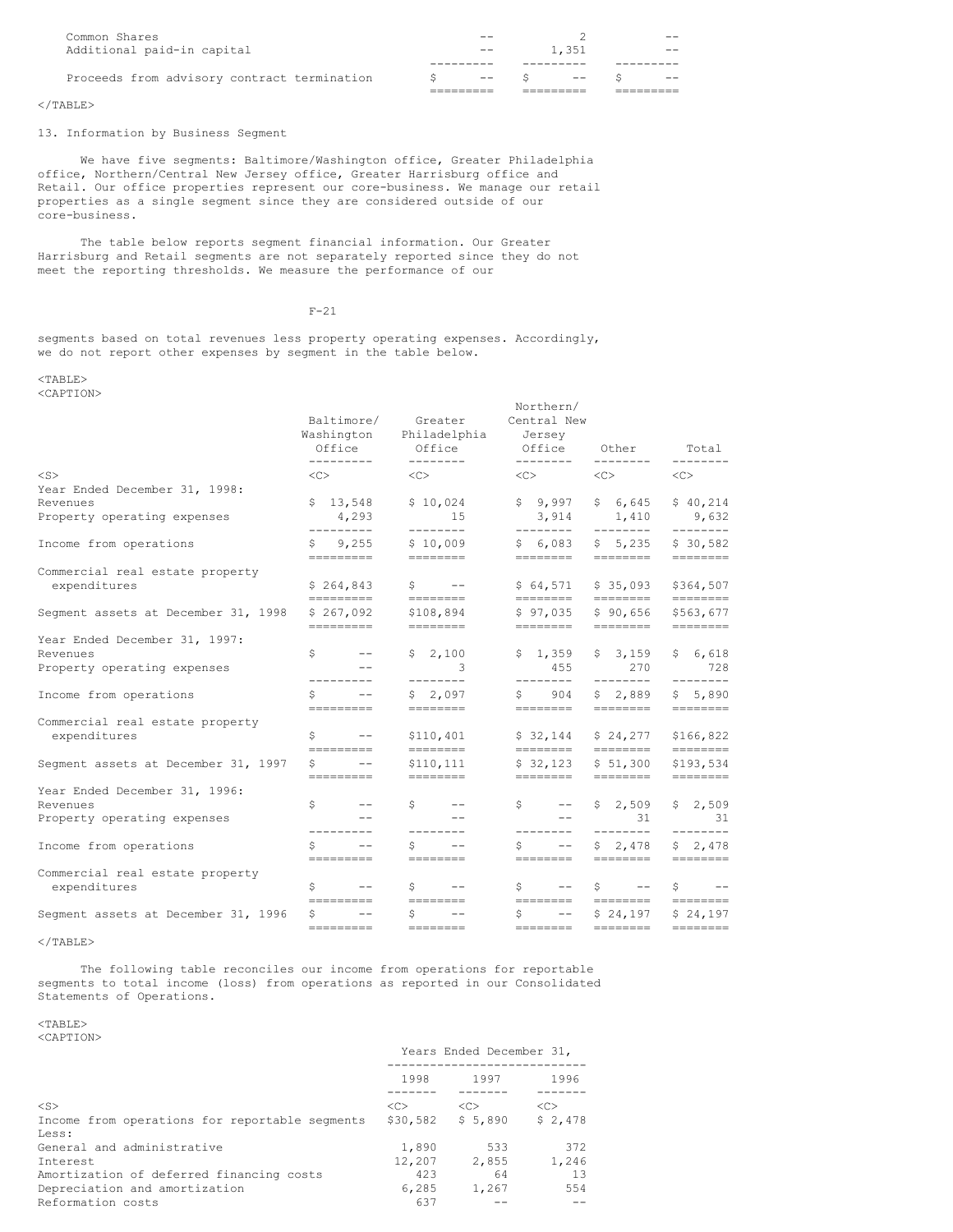| Termination of advisory agreement | $- -$                   | 1,353 | $- -$ |
|-----------------------------------|-------------------------|-------|-------|
|                                   |                         |       |       |
| Income (loss) from operations     | \$9,140 \$ (182) \$ 293 |       |       |
|                                   |                         |       |       |

</TABLE>

We did not allocate interest expense, amortization of deferred financing costs and depreciation and other amortization to segments since they are not included in the measure of segment profit reviewed by management. We also did not allocate general and administrative, reformation costs and termination of advisory agreement costs since these items represent general corporate expenses not attributable to segments.

 $F-22$ 

### 14. Commitments and Contingencies

In the normal course of business, we are involved in legal actions arising from our ownership and administration of properties. In management's opinion, any liabilities that may result are not expected to have a materially adverse effect on our financial position, operations or liquidity. We are subject to various federal, state and local environmental regulations related to our property ownership and operation. We have performed environment assessments of our properties, the results of which have not revealed any environmental liability that we believe would have a materially adverse effect on our financial position, operations or liquidity.

We are under contract to sell four of our retail properties. The contracted sale price for these properties is \$33,403. We sold one of these properties on January 22, 1999 (as discussed in Note 17) and we estimate that the other property sales will occur in the first quarter of 1999.

We have an office lease for our corporate headquarters in Bala Cynwyd, Pennsylvania. The monthly rent under this lease is subject to an annual increase based on the Consumer Price Index. Future minimum rental payments due under the term of this lease are as follows:

### $<$ TABLE>

| $\langle S \rangle$ |     |
|---------------------|-----|
| 1999                |     |
| 2000                | 171 |
| 2001                | 171 |
| 2002                | 171 |
|                     | 128 |
|                     |     |
|                     |     |
|                     |     |

### $<$ /TABLE>

15. Quarterly data (Unaudited)

## $<$ TABLE>

<CAPTION>

|                                                          | Year Ended December 31, 1998 |                              |                                                                                                                                                     |                    |  |  |  |
|----------------------------------------------------------|------------------------------|------------------------------|-----------------------------------------------------------------------------------------------------------------------------------------------------|--------------------|--|--|--|
|                                                          | ---------                    | --------                     | First Second Third<br>Quarter Quarter Quarter Quarter<br>--------                                                                                   | Fourth<br>-------- |  |  |  |
| $<$ S><br>Revenues                                       | ========                     | ========                     | $\langle C \rangle$ $\langle C \rangle$ $\langle C \rangle$ $\langle C \rangle$ $\langle C \rangle$<br>\$5,525 \$7,842 \$9,812 \$17,035<br>======== | ========           |  |  |  |
| Income before minority interest<br>Minority interests    |                              | --------                     | $\frac{1}{2}$ 490 $\frac{1}{2}$ , 058 $\frac{1}{2}$ , 493 $\frac{1}{2}$ 4, 238<br>$(989)$ $(1, 129)$ $(1, 154)$ $(1, 311)$                          |                    |  |  |  |
| Net (loss) income<br>Preferred Share Dividends           |                              |                              | $(499)$ 929 1,339 2,927                                                                                                                             | $(10)$ $(317)$     |  |  |  |
| Net (loss) income available to<br>Common Shareholders    | ========                     | $$ (499)$ \$ 929<br>======== | $$1,329$ $$2,610$<br>========                                                                                                                       | $=$ = = = = = = =  |  |  |  |
| Basic (loss) earnings per share                          | \$ (0.22)<br>========        | $S = 0.12$<br><b>HEEFEEE</b> | $S = 0.13$<br>========                                                                                                                              | $S = 0.16$         |  |  |  |
| Diluted (loss) earnings per share                        | \$ (0.22)                    | $S = 0.12$<br>========       | $\sin 0.12$<br>========                                                                                                                             | $S = 0.15$         |  |  |  |
| Weighted average Common<br>Shares-basic (in thousands)   | ---------                    |                              | 2,268 7,628 9,973 16,361<br>========                                                                                                                |                    |  |  |  |
| Weighted average Common<br>Shares-diluted (in thousands) | ========                     |                              | 2,294 17,731 20,065 23,868<br>========                                                                                                              | ========           |  |  |  |

 $\langle$ /TABLE>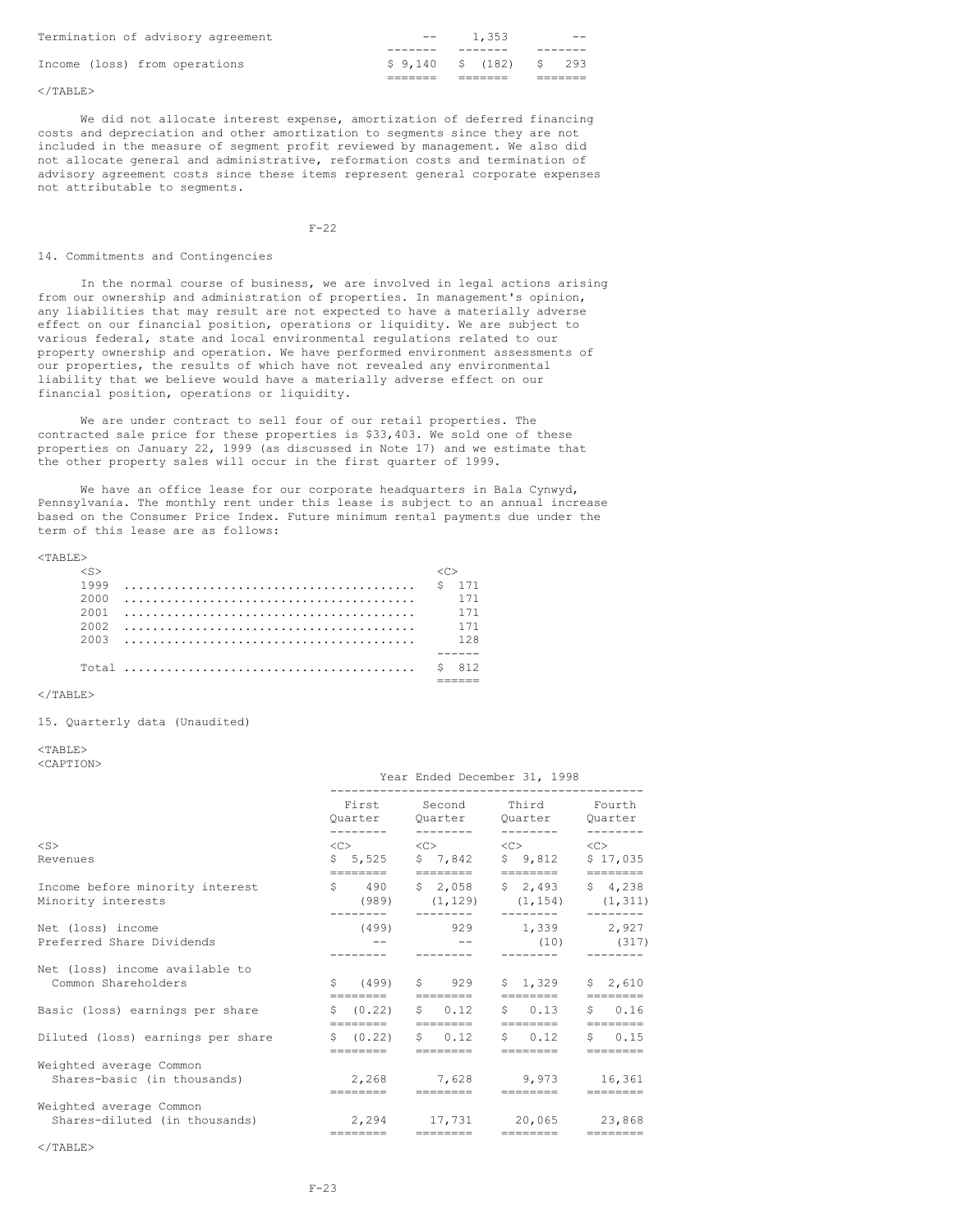|                                                              | First<br>Ouarter |                 | Second<br>Ouarter |                                     | Third<br>Ouarter<br>-------- |                   | Fourth<br>Ouarter |                     |
|--------------------------------------------------------------|------------------|-----------------|-------------------|-------------------------------------|------------------------------|-------------------|-------------------|---------------------|
| $<$ S><br>Revenues                                           | $<<$ $>>$<br>Ŝ.  | 633<br>======== | <<<br>S           | 633                                 | <<>                          | \$633<br>======== | $<<$ $>$          | \$4,719<br>======== |
| Income (loss) before minority interest<br>Minority interests | S.               | - 91<br>------- | $S \qquad \qquad$ | 87                                  | $S$ and $S$                  | 85<br>$- -$       |                   | \$ (445)<br>(785)   |
| Net income (loss)<br>Preferred Share Dividends               |                  | 91              |                   | 87                                  |                              | 85                |                   | (1, 230)            |
| Net income (loss) available to<br>Common Shareholders        | Ŝ.               | 91              |                   | $\mathsf{S}$ 87                     |                              | $\mathsf{S}$ 8.5  |                   | \$(1, 230)          |
| Basic and diluted earnings (loss)<br>per share               | S.               | 0.06            |                   | \$ 0.06 \$ 0.06<br>--------         |                              |                   |                   | S(0.58)             |
| Weighted average Common<br>Shares-basic (in thousands)       |                  |                 |                   | 1,420 1,420 1,420 2,137             |                              |                   |                   |                     |
| Weighted average Common<br>Shares-diluted (in thousands)     |                  | ========        |                   | 1,420 1,420 1,427 2,137<br>-------- |                              | <u>www.www.</u>   |                   |                     |

Year Ended December 31, 1997

 $\langle$ /TABLE>

16. Pro Forma Financial Information (Unaudited)

We accounted for our 1998 and 1997 acquisitions using the purchase method of accounting. We included the results of operations for the acquisitions in our Consolidated Statements of Operations from their respective purchase dates through December 31, 1998.

We prepared our pro forma condensed consolidated financial information presented below as if all of our 1998 and 1997 acquisitions had occurred on January 1, 1997. Accordingly, we were required to make pro forma adjustments where deemed necessary. The pro forma financial information is unaudited and is not necessarily indicative of the results which actually would have occurred if these acquisitions had occurred on January 1, 1997, nor does it intend to represent our results of operations for future periods.

#### <TABLE> <CAPTION>

|                                                       | Year Ended December 31, |                     |            |             |
|-------------------------------------------------------|-------------------------|---------------------|------------|-------------|
|                                                       | 1998                    |                     | 1997       |             |
|                                                       |                         | (Unaudited)         |            | (Unaudited) |
| $<$ S>                                                |                         | $\langle C \rangle$ | $<<$ C $>$ |             |
| Pro forma total revenues                              | \$                      | $67,607$ \$         |            | 59,636      |
| Pro forma net income available to Common Shareholders | S.                      | 8.185               | S,         | 2,862       |
| Pro forma earnings per Common Share                   |                         |                     |            |             |
| Basic                                                 | Ŝ                       | 0.49 S              |            | 0.17        |
|                                                       |                         |                     |            |             |
| Diluted                                               | Ŝ                       | 0.48                | \$         | 0.17        |
|                                                       |                         |                     |            |             |
| $<$ /TABLE>                                           |                         |                     |            |             |

17. Subsequent Events

On January 5, 1999, we entered into an interest rate swap agreement with Bankers Trust Company. This swap agreement fixes our one-month LIBOR base to 5.085% per annum on a notional amount of \$30,000 through May 2001.

### $F-24$

On January 13, 1999, we entered into a \$9,825 construction loan with FMB Bank to finance the construction of a building. This loan has an interest rate of LIBOR plus 1.6%. This loan matures on February 1, 2001 and may be extended for a one-year period, subject to certain conditions.

On January 22, 1999, we sold a retail property located in Westminster, Maryland ("Cranberry Square"). We sold the property for \$18,900, of which \$9,513 was used to pay off the mortgage loan payable on the property, \$283 was placed in escrow, \$272 was paid to the buyer for operating pro-rations, \$144 was used to pay our closing costs and \$8,688 was used to repay a portion of our Revolving Credit Facility. We recognized no gain or loss on the sale of Cranberry Square.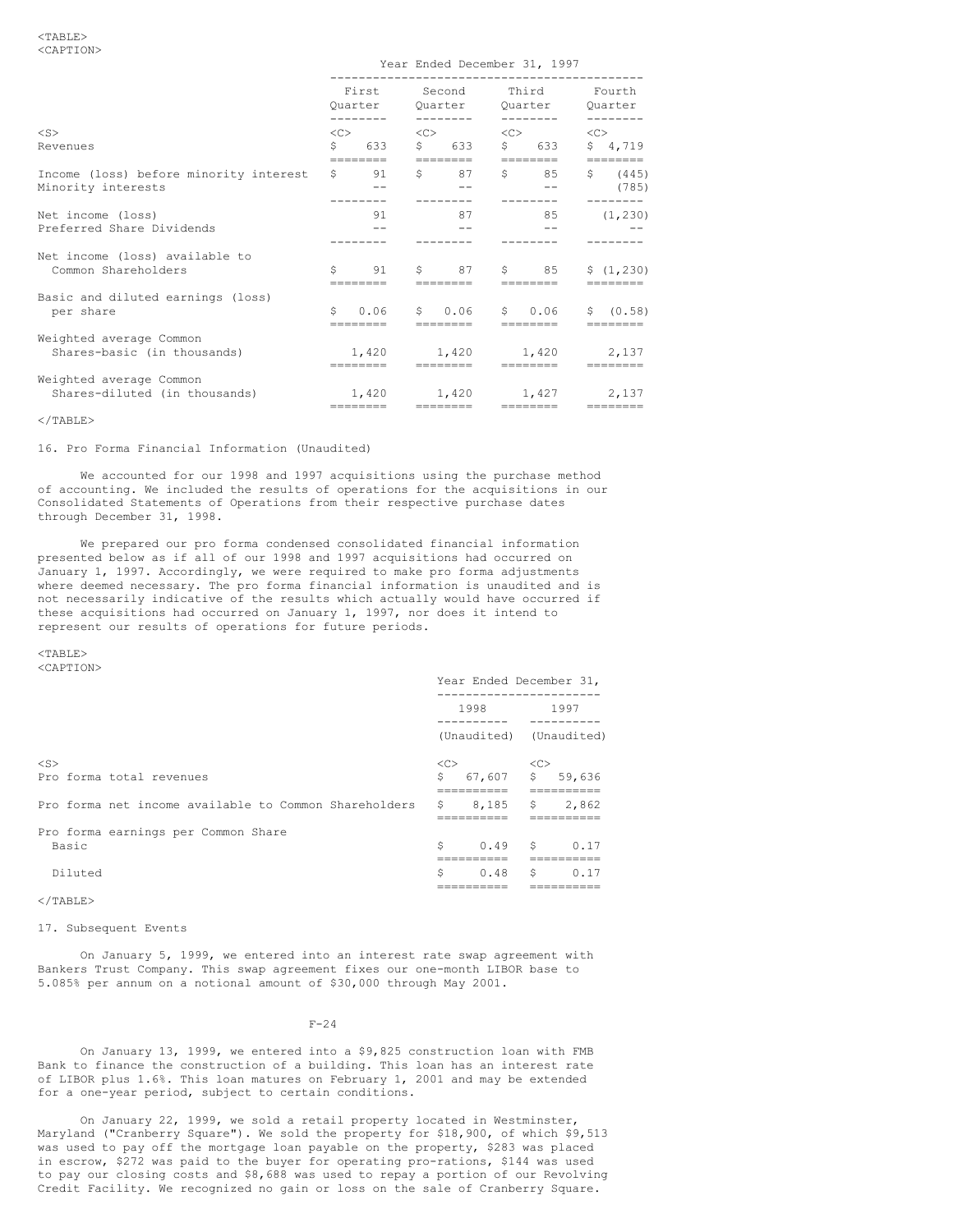On February 8, 1999, we entered into a \$10,875 construction loan with Provident Bank of Maryland to finance the construction of a building. This loan has an interest rate of LIBOR plus 1.75%. This loan matures on February 8, 2001 and may be extended for a one-year period, subject to certain conditions.

In February 1999, we acquired an office building located in Linthicum, Maryland. We acquired the property for \$6,751, including \$201 in transaction costs, using \$6,650 in borrowings under our Revolving Credit Facility and using cash reserves for the balance.

F-25

## Corporate Office Properties Trust Schedule III-Real Estate and Accumulated Depreciation (Dollars in thousands)

 $<$ TABLE $>$ <CAPTION>

Building and

| Land                                                           |                           |           |              |           |  |
|----------------------------------------------------------------|---------------------------|-----------|--------------|-----------|--|
| Property<br>Improvements                                       | Location                  | Type      | Encumbrances | Land      |  |
| ------------------------------                                 | ------------------------- | --------- | ------------ | --------- |  |
|                                                                |                           |           |              |           |  |
| $<$ S $>$<br><<                                                | <<                        | <<>       | <<>          | <<>       |  |
| 751, 753 760, 785 Jolly Road Blue Bell, PA<br>\$88,320         |                           | Office    | \$66,232     | \$22,080  |  |
| 2730 Hercules Road<br>31,520                                   | Annapolis Junction, MD    | Office    | 26,843       | 7,880     |  |
| 7200 Riverwood Drive<br>16,266                                 | Columbia, MD              | Office    | 11,212       | 4,067     |  |
| 695 Route 46<br>14,919                                         | Fairfield, NJ             | Office    | 10,147       | 3,730     |  |
| 305 Center Street<br>14,367                                    | Westminster, MD           | Retail    | 9,513        | 3,592     |  |
| 6950 Columbia Gateway Drive<br>14,343                          | Columbia, MD              | Office    | 12,216       | 3,586     |  |
| 6009 - 6011 Oxon Hill Road<br>13,699                           | Oxon Hill, MD             | Office    | 9,877        | 3,425     |  |
| 431 Ridge Road<br>11,128                                       | Dayton, NJ                | Office    | 8,351        | 2,782     |  |
| 429 Ridge Road<br>11,719                                       | Dayton, NJ                | Office    | 8,794        | 2,930     |  |
| 133 National Business Parkway Annapolis Junction, MD<br>10,038 |                           | Office    | 8,549        | 2,510     |  |
| 135 National Business Parkway Annapolis Junction, MD<br>9,907  |                           | Office    | 8,438        | 2,477     |  |
| 141 National Business Parkway Annapolis Junction, MD<br>9,563  |                           | Office    | 8,145        | 2,391     |  |
| 710 Route 46<br>8,605                                          | Fairfield, NJ             | Office    | 6,369        | 2,151     |  |
| 1615 and 1629 Thames Street Baltimore, MD<br>8,298             |                           | Office    | 500          | 2,075     |  |
| 2605 Interstate Drive<br>8,355                                 | Harrisburg, PA            | Office    | 6,242        | 2,089     |  |
| 900 Elkridge Landing Road Linthicum, MD<br>7,960               |                           | Office    | 5,326        | 1,990     |  |
| 131 National Business Parkway Annapolis Junction, MD<br>7,602  |                           | Office    | 6,474        | 1,900     |  |
| 2601 Market Place<br>7,713                                     | Harrisburg, PA            | Office    | 5,802        | 1,928     |  |
| 1199 Winterson Road<br>6,389                                   | Linthicum, MD             | Office    | 4,933        | 1,597     |  |
| 14502 Greenview Drive<br>5,700                                 | Laurel, MD                | Office    | 5,033        | 1,425     |  |
| 14504 Greenview Drive<br>5,909                                 | Laurel, MD                | Office    | 4,855        | 1,477     |  |
| 6740 Alexander Bell Drive<br>5,556                             | Columbia, MD              | Office    | $--$         | 1,389     |  |
| 1190 Winterson Road<br>5,334                                   | Linthicum, MD             | Office    | 3,307        | 1,334     |  |
| 1099 Winterson Road<br>5,287                                   | Linthicum, MD             | Office    | 3,420        | 1,322     |  |
| 104 Interchange Plaza<br>5,267                                 | Cranbury, NJ              | Office    | 3,364        | 1,317     |  |
| 1201 Winterson Road<br>5,149                                   | Linthicum, MD             | Office    | 3,588        | 1,287     |  |
| 19 Commerce<br>5,105                                           | Cranbury, NJ              | Office    | 3,924        | 1,276     |  |
| 8815 Centre Park Drive<br>4,992                                | Columbia, MD              | Office    | 4,252        | 1,248     |  |

Building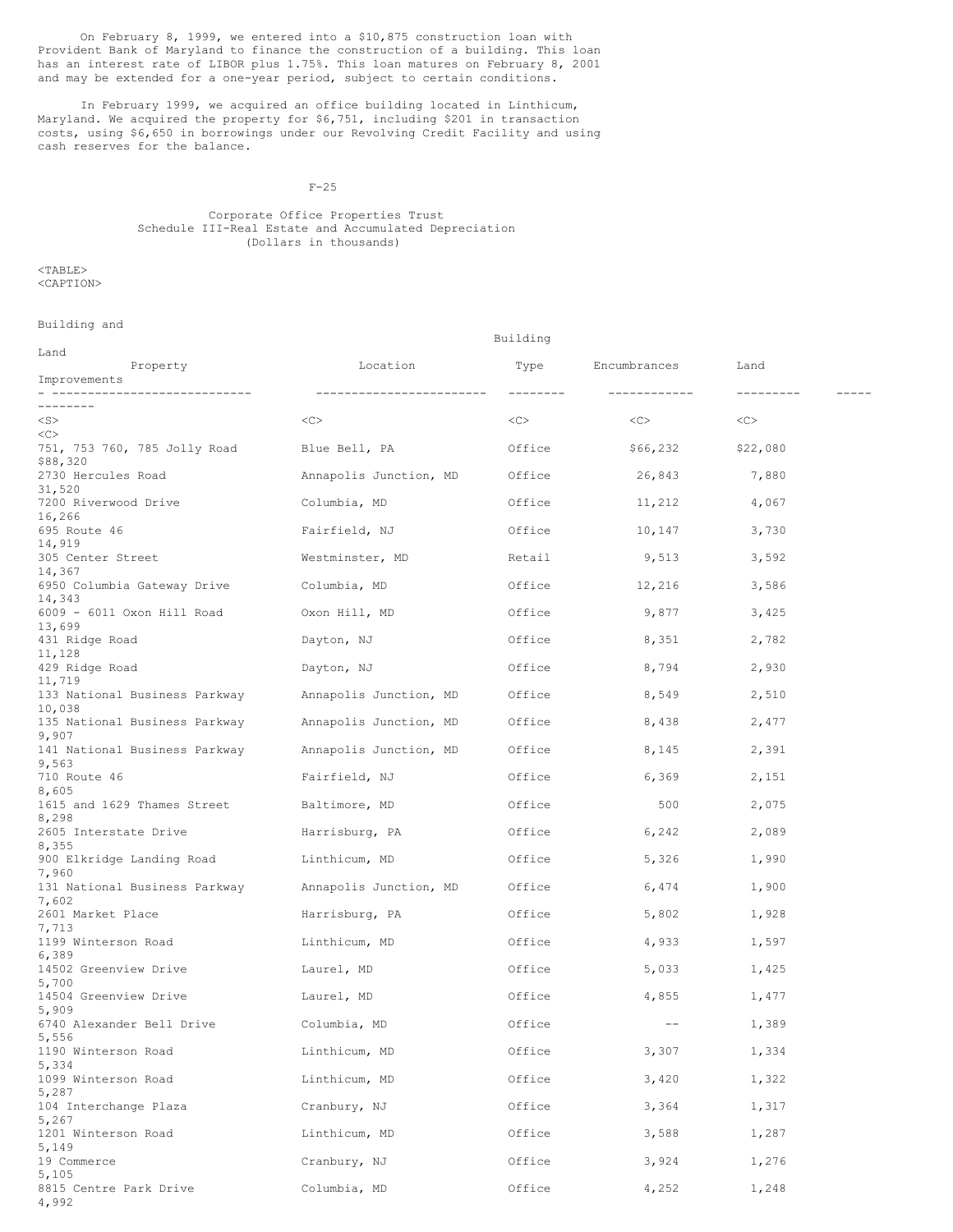| 911 Elkridge Landing Road<br>4,856        | Linthicum, MD          | Office | 3,139 | 1,214 |
|-------------------------------------------|------------------------|--------|-------|-------|
| 6716 Alexander Bell Drive<br>4,847        | Columbia, MD           | Office |       | 1,212 |
| 101 Interchange Plaza<br>4,619            | Cranbury, NJ           | Office | 2,579 | 1,155 |
| 322 Marlboro Street<br>4,618              | Easton, MD             | Retail | 2,907 | 1,154 |
| 5835 West 10th Street<br>4,003            | Indianapolis, IN       | Retail |       | 1,270 |
| 881 Elkridge Landing Road<br>4,133        | Linthicum, MD          | Office | 2,803 | 1,033 |
| 921 Elkridge Landing Road<br>4,172        | Linthicum, MD          | Office | 2,803 | 1,043 |
| 930 International Drive<br>4,049          | Linthicum, MD          | Office | 2,421 | 1,012 |
| 900 International Drive<br>3,918          | Linthicum, MD          | Office | 2,344 | 980   |
| 3550 Vicksburg Lane<br>4,020              | Plymouth, MN           | Retail | 4,606 | 764   |
| 134 National Business Parkwy (1)<br>$- -$ | Annapolis Junction, MD | Office |       | 3,661 |
| 939 Elkridge Landing Road<br>3,752        | Linthicum, MD          | Office | 2,467 | 938   |
| 6760 Alexander Bell Drive<br>3,473        | Columbia, MD           | Office |       | 868   |

<CAPTION>

| Depreciation                              |    | Costs<br>Capitalized | Gross Amounts<br>Subsequent to Carried at Close Accumulated |                        | Year Built<br>or                                                                                                                                                                                                                | Date              |
|-------------------------------------------|----|----------------------|-------------------------------------------------------------|------------------------|---------------------------------------------------------------------------------------------------------------------------------------------------------------------------------------------------------------------------------|-------------------|
| Property                                  |    | Acquisition          |                                                             | of Period Depreciation | Renovated Acquired                                                                                                                                                                                                              |                   |
| Life<br>- -----------------------------   |    | ______________       | ________________                                            |                        | ----------                                                                                                                                                                                                                      | $- - - - - - - -$ |
| ------------                              |    |                      |                                                             |                        |                                                                                                                                                                                                                                 |                   |
| <<                                        | << |                      | <<                                                          | $<<$ $>$               | $<<$ $>$                                                                                                                                                                                                                        | <<                |
| <<<br>751, 753 760, 785 Jolly Road        | \$ | $--$                 | \$110,400                                                   | \$2,680                | 1960-74/                                                                                                                                                                                                                        | 10/14/97          |
| 40 Years                                  |    |                      |                                                             |                        |                                                                                                                                                                                                                                 |                   |
|                                           |    |                      |                                                             |                        | 1991-96                                                                                                                                                                                                                         |                   |
| 2730 Hercules Road                        |    | $--$                 | 39,400                                                      | 167                    | 1990                                                                                                                                                                                                                            | 9/28/98           |
| 40 Years                                  |    |                      |                                                             |                        |                                                                                                                                                                                                                                 |                   |
| 7200 Riverwood Drive<br>40 Years          |    | $--$                 | 20,333                                                      | 85                     | 1986 1990                                                                                                                                                                                                                       | 10/13/98          |
| 695 Route 46                              |    | 259                  | 18,908                                                      | 222                    | 1990                                                                                                                                                                                                                            | 5/28/98           |
| 40 Years                                  |    |                      |                                                             |                        |                                                                                                                                                                                                                                 |                   |
| 305 Center Street                         |    | 492                  | 18,451                                                      | 93                     | 1991/1998                                                                                                                                                                                                                       | 9/28/98           |
| 40 Years                                  |    |                      |                                                             |                        |                                                                                                                                                                                                                                 |                   |
| 6950 Columbia Gateway Drive               |    | $--$                 | 17,929                                                      | 60                     | 1998 — 1998 — 1998 — 1998 — 1998 — 1998 — 1998 — 1998 — 1998 — 1998 — 1998 — 1998 — 1998 — 1998 — 1998 — 1998 — 199                                                                                                             | 10/21/98          |
| 40 Years<br>6009 - 6011 Oxon Hill Road    |    | 309                  | 17,433                                                      | 91                     | 1990                                                                                                                                                                                                                            | 9/28/98           |
| 40 Years                                  |    |                      |                                                             |                        |                                                                                                                                                                                                                                 |                   |
| 431 Ridge Road                            |    | 3,095                | 17,005                                                      | 342                    | 1958/1998                                                                                                                                                                                                                       | 10/14/97          |
| 40 Years                                  |    |                      |                                                             |                        |                                                                                                                                                                                                                                 |                   |
| 429 Ridge Road                            |    | 90                   | 14,739                                                      | 358                    | 1966/1996                                                                                                                                                                                                                       | 10/14/97          |
| 40 Years                                  |    | 221                  |                                                             | 64                     | 1997                                                                                                                                                                                                                            |                   |
| 133 National Business Parkway<br>40 Years |    |                      | 12,769                                                      |                        |                                                                                                                                                                                                                                 | 9/28/98           |
| 135 National Business Parkway             |    | $--$                 | 12,384                                                      | $--$                   | 1998 - 1998 - 1999 - 1999 - 1999 - 1998 - 1998 - 1998 - 1998 - 1998 - 1998 - 1998 - 1998 - 1999 - 1999 - 1999 - 1999 - 1999 - 1999 - 1999 - 1999 - 1999 - 1999 - 1999 - 1999 - 1999 - 1999 - 1999 - 1999 - 1999 - 1999 - 1999 - | 12/30/98          |
| 40 Years                                  |    |                      |                                                             |                        |                                                                                                                                                                                                                                 |                   |
| 141 National Business Parkway             |    | 69                   | 12,023                                                      | 60                     | 1990                                                                                                                                                                                                                            | 9/28/98           |
| 40 Years                                  |    |                      |                                                             |                        |                                                                                                                                                                                                                                 |                   |
| 710 Route 46<br>40 Years                  |    | 20                   | 10,776                                                      | 126                    | 1985                                                                                                                                                                                                                            | 5/28/98           |
| 1615 and 1629 Thames Street               |    | 101                  | 10,474                                                      | 53                     | 1989                                                                                                                                                                                                                            | 9/28/98           |
| 40 Years                                  |    |                      |                                                             |                        |                                                                                                                                                                                                                                 |                   |
| 2605 Interstate Drive                     |    | -2                   | 10,446                                                      | 254                    | 1990 - 1990 - 1990 - 1990 - 1990 - 1990 - 1990 - 1991 - 1991 - 1991 - 1992 - 1992 - 1992 - 1992 - 1994 - 1994 - 1994 - 1994 - 1994 - 1994 - 1994 - 1994 - 1994 - 1994 - 1994 - 1994 - 1994 - 1994 - 1994 - 1994 - 1994 - 1994 - | 10/14/97          |
| 40 Years                                  |    |                      |                                                             |                        | 1982                                                                                                                                                                                                                            |                   |
| 900 Elkridge Landing Road<br>40 Years     |    | 101                  | 10,051                                                      | 151                    |                                                                                                                                                                                                                                 | 4/30/98           |
| 131 National Business Parkway             |    | 175                  | 9,677                                                       | -49                    | 1990                                                                                                                                                                                                                            | 9/28/98           |
| 40 Years                                  |    |                      |                                                             |                        |                                                                                                                                                                                                                                 |                   |
| 2601 Market Place                         |    | 16                   | 9,657                                                       | 234                    | 1989                                                                                                                                                                                                                            | 10/14/97          |
| 40 Years                                  |    |                      |                                                             |                        |                                                                                                                                                                                                                                 |                   |
| 1199 Winterson Road<br>40 Years           |    | 30                   | 8,016                                                       | 107                    | 1988                                                                                                                                                                                                                            | 4/30/98           |
| 14502 Greenview Drive                     |    | 63                   | 7,188                                                       | 36                     | 1988                                                                                                                                                                                                                            | 9/28/98           |
| 40 Years                                  |    |                      |                                                             |                        |                                                                                                                                                                                                                                 |                   |
| 14504 Greenview Drive                     |    | 101                  | 7,487                                                       | 39                     | 1985                                                                                                                                                                                                                            | 9/28/98           |
| 40 Years                                  |    |                      |                                                             |                        |                                                                                                                                                                                                                                 |                   |
| 6740 Alexander Bell Drive<br>40 Years     |    | $\qquad \qquad -$    | 6,945                                                       | $- -$                  | 1992                                                                                                                                                                                                                            | 12/31/98          |
| 1190 Winterson Road                       |    | 46                   | 6,714                                                       | 89                     | 1987                                                                                                                                                                                                                            | 4/30/98           |
| 40 Years                                  |    |                      |                                                             |                        |                                                                                                                                                                                                                                 |                   |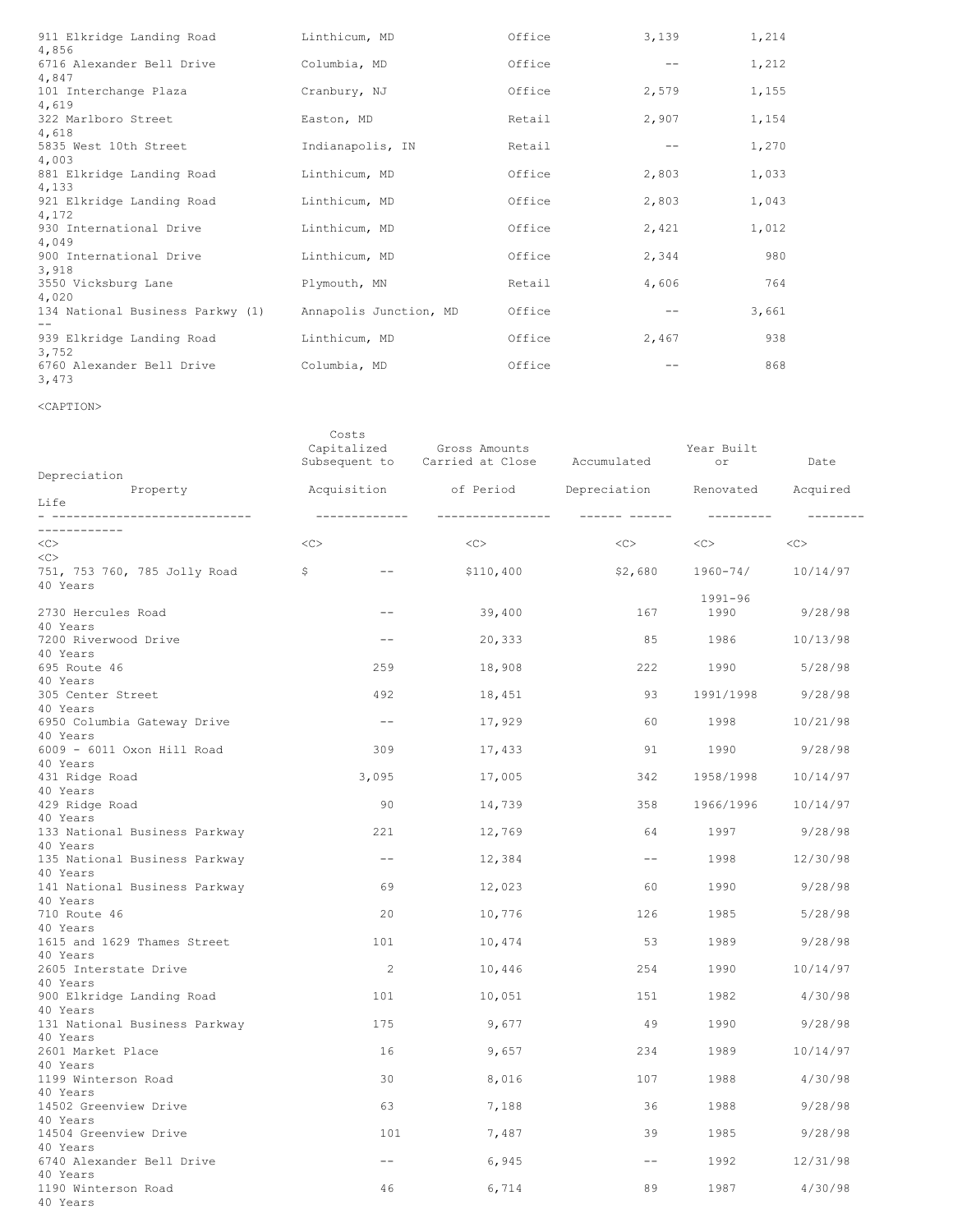| 1099 Winterson Road              | 20                | 6,629 | 89                | 1988      | 4/30/98  |
|----------------------------------|-------------------|-------|-------------------|-----------|----------|
| 40 Years                         |                   |       |                   |           |          |
| 104 Interchange Plaza            | $\mathbf{1}$      | 6,585 | 22                | 1990      | 10/30/98 |
| 40 Years                         |                   |       |                   |           |          |
| 1201 Winterson Road              | 13                | 6,449 | 86                | 1985      | 4/30/98  |
| 40 Years                         |                   |       |                   |           |          |
| 19 Commerce                      | $\qquad \qquad -$ | 6,381 | 21                | 1989      | 10/30/98 |
| 40 Years                         |                   |       |                   |           |          |
| 8815 Centre Park Drive           | 1                 | 6,241 | 31                | 1987      | 9/28/98  |
| 40 Years                         |                   |       |                   |           |          |
| 911 Elkridge Landing Road        | 23                | 6,093 | 81                | 1985      | 4/30/98  |
| 40 Years                         |                   |       |                   |           |          |
| 6716 Alexander Bell Drive        | $-\,-$            | 6,059 | $\qquad \qquad -$ | 1989      | 12/31/98 |
| 40 Years                         |                   |       |                   |           |          |
| 101 Interchange Plaza            | $- -$             | 5,774 | 19                | 1985      | 10/30/98 |
| 40 Years                         |                   |       |                   |           |          |
| 322 Marlboro Street              | $- -$             | 5,772 | 29                | 1977/1997 | 9/28/98  |
| 40 Years                         |                   |       |                   |           |          |
| 5835 West 10th Street            | $- -$             | 5,273 | 788               | 1991      | 11/30/93 |
| 40 Years                         |                   |       |                   |           |          |
| 881 Elkridge Landing Road        | 63                | 5,229 | 69                | 1986      | 4/30/98  |
| 40 Years                         |                   |       |                   |           |          |
| 921 Elkridge Landing Road        | $- -$             | 5,215 | 70                | 1983      | 4/30/98  |
| 40 Years                         |                   |       |                   |           |          |
| 930 International Drive          | $- -$             | 5,061 | 67                | 1986      | 4/30/98  |
| 40 Years                         |                   |       |                   |           |          |
| 900 International Drive          | $- -$             | 4,898 | 65                | 1986      | 4/30/98  |
| 40 Years                         |                   |       |                   |           |          |
| 3550 Vicksburg Lane              | $ -$              | 4,784 | 784               | 1991      | 6/1/92   |
| 40 Years                         |                   |       |                   |           |          |
| 134 National Business Parkwy (1) | 1,044             | 4,705 | $\qquad \qquad -$ | N/A       | 11/13/98 |
| N/A                              |                   |       |                   |           |          |
| 939 Elkridge Landing Road        |                   | 4,690 | 63                | 1983      | 4/30/98  |
| 40 Years                         |                   |       |                   |           |          |
| 6760 Alexander Bell Drive        |                   | 4,341 | $ -$              | 1989      | 12/31/98 |
| 40 Years                         |                   |       |                   |           |          |
| $<$ /TABLE>                      |                   |       |                   |           |          |

F-26

<TABLE> <CAPTION>

# Building and

|                                             | pullully                  |                   |                   |            |    |
|---------------------------------------------|---------------------------|-------------------|-------------------|------------|----|
| Land<br>Property                            | Location                  |                   | Type Encumbrances | Land       |    |
| Improvements                                |                           |                   |                   |            |    |
|                                             | _________________________ | $- - - - - - - -$ | ____________      | ---------- |    |
| ---------                                   |                           |                   |                   |            |    |
| $<$ S $>$                                   | <<                        | $<<$ $>$          | $<\infty$         | <<         | << |
| 6940 Columbia Gateway Dr. (1)               | Columbia, MD              | Office            | 1,996             | 3,525      |    |
| 6385 Flank Drive                            | Harrisburg, PA            | Office            | 2,429             | 811        |    |
| 3,242                                       |                           |                   |                   |            |    |
| 800 International Drive                     | Linthicum, MD             | Office            | 1,850             | 774        |    |
| 3,096                                       |                           |                   |                   |            |    |
| 47 Commerce                                 | Cranbury, NJ              | Office            | 1,906             | 750        |    |
| 2,999                                       |                           |                   |                   |            |    |
| 1351 38th St. North                         | Peru, IL                  | Retail            | 2,363             | 426        |    |
| 3,226                                       |                           |                   |                   |            |    |
| 437 Ridge Road<br>2,866                     | Dayton, NJ                | Office            | 2,151             | 717        |    |
| 3265 Golf Road                              | Delafield, WI             | Retail            | 1,807             | 903        |    |
| 2,540                                       |                           |                   |                   |            |    |
| 2100 S. Broadway                            | Minot, ND                 | Retail            | 2,559             | 842        |    |
| 2,503                                       |                           |                   |                   |            |    |
| 630 E. Wisconsin Avenue                     | Oconowomac, WI            | Retail            | 1,714             | 595        |    |
| 2,150                                       |                           |                   |                   |            |    |
| 3 Centre Drive                              | Cranbury, NJ              | Office            | 1,514             | 506        |    |
| 2,026                                       |                           |                   |                   |            |    |
| 2 Centre Drive                              | Cranbury, NJ              | Office            | 1,401             | 476        |    |
| 1,904                                       |                           |                   |                   |            |    |
| 7 Centre Drive                              | Cranbury, NJ              | Office            | 1,121             | 466        |    |
| 1,864                                       |                           |                   |                   | 384        |    |
| 8 Centre Drive<br>1,540                     | Cranbury, NJ              | Office            | 1,233             |            |    |
| 7601 N. Port Washington Road                | Glendale, WI              | Retail            | 1,005             | 627        |    |
| 1,157                                       |                           |                   |                   |            |    |
| 6750 Alexander Bell Drive (2)               | Columbia, MD              | Office            | $- -$             | 1,755      |    |
| $\qquad \qquad -$                           |                           |                   |                   |            |    |
| 7609 Energy Parkway Drive Niviera Beach, MD |                           | Office            | $--$              | 258        |    |
| 1,033                                       |                           |                   |                   |            |    |
| Furniture, Fixtures and Equip. Various      |                           | N/A               | $- -$             |            |    |
| $- -$                                       |                           |                   |                   |            |    |

Building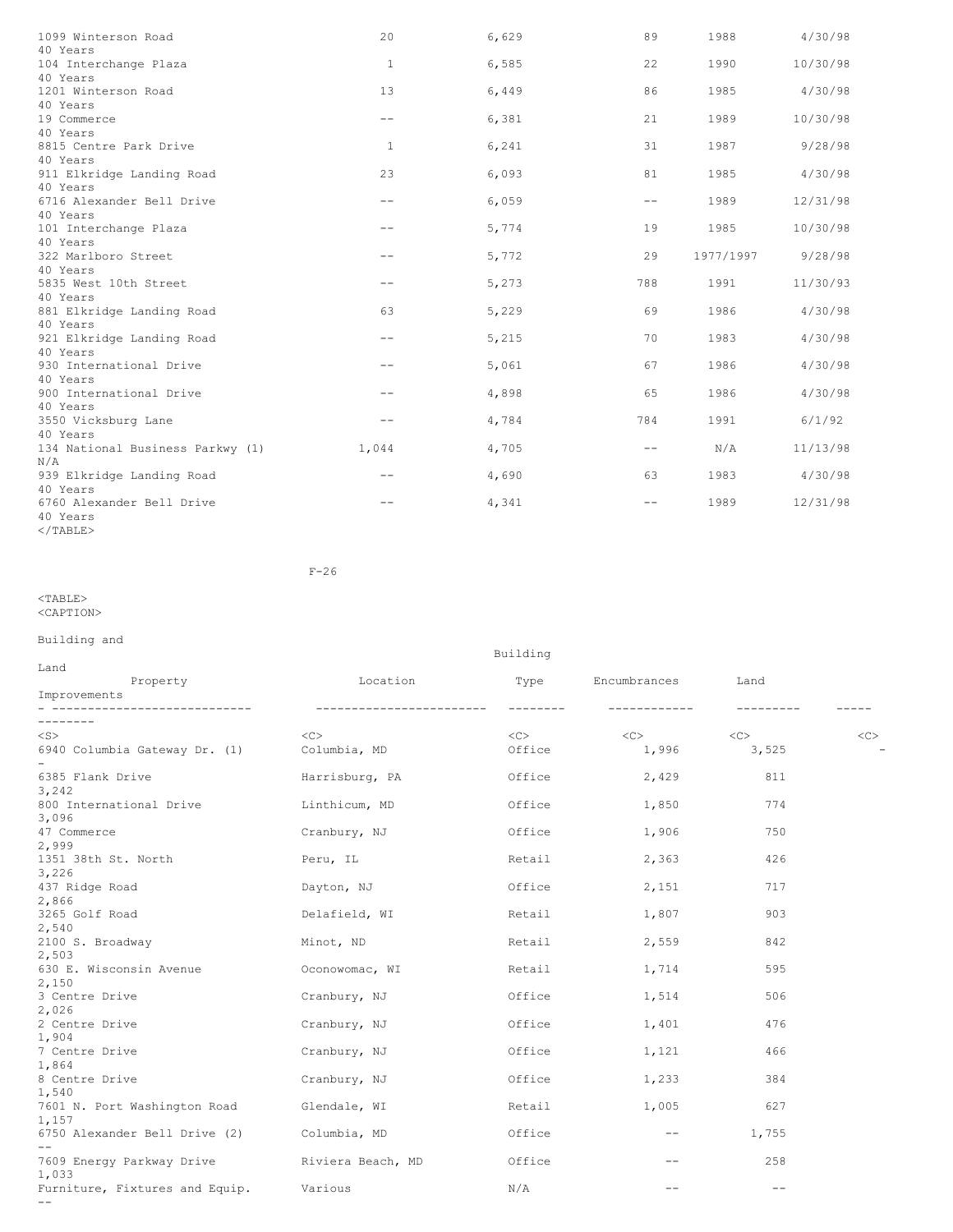| \$306,824 \$117,374 |
|---------------------|

-------- -------- --

# \$431,616

------

# ========

<CAPTION>

|                                | Costs<br>Capitalized | Gross Amounts<br>Subsequent to Carried at Close                                                                                                                                                                                                                                                                                                                                                                                                                                                                                                            | Accumulated                                                               | Year Built<br>or | Date     |
|--------------------------------|----------------------|------------------------------------------------------------------------------------------------------------------------------------------------------------------------------------------------------------------------------------------------------------------------------------------------------------------------------------------------------------------------------------------------------------------------------------------------------------------------------------------------------------------------------------------------------------|---------------------------------------------------------------------------|------------------|----------|
| Depreciation                   |                      |                                                                                                                                                                                                                                                                                                                                                                                                                                                                                                                                                            |                                                                           |                  |          |
| Property                       |                      | Acquisition of Period Depreciation Renovated Acquired                                                                                                                                                                                                                                                                                                                                                                                                                                                                                                      |                                                                           |                  |          |
| Life                           |                      |                                                                                                                                                                                                                                                                                                                                                                                                                                                                                                                                                            |                                                                           |                  |          |
|                                | -------------        | -----------------                                                                                                                                                                                                                                                                                                                                                                                                                                                                                                                                          | ------- ------                                                            | ----------       |          |
| ------------                   |                      |                                                                                                                                                                                                                                                                                                                                                                                                                                                                                                                                                            |                                                                           |                  |          |
| <<<br><<                       | <<>                  | <<                                                                                                                                                                                                                                                                                                                                                                                                                                                                                                                                                         | <<>                                                                       | < <c></c>        | <<       |
| 6940 Columbia Gateway Dr. (1)  | 632                  | 4,157                                                                                                                                                                                                                                                                                                                                                                                                                                                                                                                                                      | $--$                                                                      | N/A              | 11/13/98 |
| N/A                            |                      |                                                                                                                                                                                                                                                                                                                                                                                                                                                                                                                                                            |                                                                           |                  |          |
| 6385 Flank Drive               | $ -$                 | 4,053                                                                                                                                                                                                                                                                                                                                                                                                                                                                                                                                                      | 98                                                                        | 1995             | 10/14/97 |
| 40 Years                       |                      |                                                                                                                                                                                                                                                                                                                                                                                                                                                                                                                                                            |                                                                           |                  |          |
| 800 International Drive        | $ -$                 | 3,870                                                                                                                                                                                                                                                                                                                                                                                                                                                                                                                                                      | 52                                                                        | 1988             | 4/30/98  |
| 40 Years                       |                      |                                                                                                                                                                                                                                                                                                                                                                                                                                                                                                                                                            |                                                                           |                  |          |
| 47 Commerce                    | 41                   | 3,790                                                                                                                                                                                                                                                                                                                                                                                                                                                                                                                                                      | 12                                                                        | 1992/1998        | 10/30/98 |
| 40 Years                       |                      |                                                                                                                                                                                                                                                                                                                                                                                                                                                                                                                                                            |                                                                           |                  |          |
| 1351 38th St. North            | $- -$                | 3,652                                                                                                                                                                                                                                                                                                                                                                                                                                                                                                                                                      | 441                                                                       | 1993             | 11/30/93 |
| 40 Years                       |                      |                                                                                                                                                                                                                                                                                                                                                                                                                                                                                                                                                            |                                                                           |                  |          |
| 437 Ridge Road                 | 6                    | 3,589                                                                                                                                                                                                                                                                                                                                                                                                                                                                                                                                                      | 87                                                                        | 1962/1996        | 10/14/97 |
| 40 Years                       |                      |                                                                                                                                                                                                                                                                                                                                                                                                                                                                                                                                                            |                                                                           |                  |          |
| 3265 Golf Road                 | $- -$                | 3,443                                                                                                                                                                                                                                                                                                                                                                                                                                                                                                                                                      | 286                                                                       | 1994             | 11/2/94  |
| 40 Years                       |                      |                                                                                                                                                                                                                                                                                                                                                                                                                                                                                                                                                            |                                                                           |                  |          |
| 2100 S. Broadway<br>40 Years   | $\qquad \qquad -$    | 3,345                                                                                                                                                                                                                                                                                                                                                                                                                                                                                                                                                      | 333                                                                       | 1993             | 2/1/94   |
| 630 E. Wisconsin Avenue        | $- -$                | 2,745                                                                                                                                                                                                                                                                                                                                                                                                                                                                                                                                                      | 267                                                                       | 1994             | 5/17/94  |
| 40 Years                       |                      |                                                                                                                                                                                                                                                                                                                                                                                                                                                                                                                                                            |                                                                           |                  |          |
| 3 Centre Drive                 | $- -$                | 2,532                                                                                                                                                                                                                                                                                                                                                                                                                                                                                                                                                      | 8                                                                         | 1987             | 10/30/98 |
| 40 Years                       |                      |                                                                                                                                                                                                                                                                                                                                                                                                                                                                                                                                                            |                                                                           |                  |          |
| 2 Centre Drive                 | $-$                  | 2,380                                                                                                                                                                                                                                                                                                                                                                                                                                                                                                                                                      | 8                                                                         | 1989             | 10/30/98 |
| 40 Years                       |                      |                                                                                                                                                                                                                                                                                                                                                                                                                                                                                                                                                            |                                                                           |                  |          |
| 7 Centre Drive                 | $- -$                | 2,330                                                                                                                                                                                                                                                                                                                                                                                                                                                                                                                                                      | 8                                                                         | 1989             | 10/30/98 |
| 40 Years                       |                      |                                                                                                                                                                                                                                                                                                                                                                                                                                                                                                                                                            |                                                                           |                  |          |
| 8 Centre Drive                 | $\qquad \qquad -$    | 1,924                                                                                                                                                                                                                                                                                                                                                                                                                                                                                                                                                      | 6                                                                         | 1986             | 10/30/98 |
| 40 Years                       |                      |                                                                                                                                                                                                                                                                                                                                                                                                                                                                                                                                                            |                                                                           |                  |          |
| 7601 N. Port Washington Road   | $ -$                 | 1,784                                                                                                                                                                                                                                                                                                                                                                                                                                                                                                                                                      | 168                                                                       | 1992             | 9/29/93  |
| 40 Years                       |                      |                                                                                                                                                                                                                                                                                                                                                                                                                                                                                                                                                            |                                                                           |                  |          |
| 6750 Alexander Bell Drive (2)  | $- -$                | 1,755                                                                                                                                                                                                                                                                                                                                                                                                                                                                                                                                                      | $--$                                                                      | N/A              | 12/31/98 |
| N/A                            |                      |                                                                                                                                                                                                                                                                                                                                                                                                                                                                                                                                                            |                                                                           |                  |          |
| 7609 Energy Parkway Drive      | $--$                 | 1,291                                                                                                                                                                                                                                                                                                                                                                                                                                                                                                                                                      | 6                                                                         | 1982             | 9/28/98  |
| 40 Years                       |                      |                                                                                                                                                                                                                                                                                                                                                                                                                                                                                                                                                            |                                                                           |                  |          |
| Furniture, Fixtures and Equip. | 332                  | 332                                                                                                                                                                                                                                                                                                                                                                                                                                                                                                                                                        | 45                                                                        | N/A              | Various  |
| 3-5 Years                      | --------             |                                                                                                                                                                                                                                                                                                                                                                                                                                                                                                                                                            |                                                                           |                  |          |
|                                |                      | --------<br>\$556,356                                                                                                                                                                                                                                                                                                                                                                                                                                                                                                                                      | $- - - - - -$<br>\$9,469                                                  |                  |          |
|                                | \$7,366              | $\begin{tabular}{ll} \multicolumn{3}{l}{{\color{red}\boldsymbol{=}}} & \multicolumn{3}{l}{\color{blue}\boldsymbol{=}} & \multicolumn{3}{l}{\color{blue}\boldsymbol{=}} & \multicolumn{3}{l}{\color{blue}\boldsymbol{=}} & \multicolumn{3}{l}{\color{blue}\boldsymbol{=}} & \multicolumn{3}{l}{\color{blue}\boldsymbol{=}} & \multicolumn{3}{l}{\color{blue}\boldsymbol{=}} & \multicolumn{3}{l}{\color{blue}\boldsymbol{=}} & \multicolumn{3}{l}{\color{blue}\boldsymbol{=}} & \multicolumn{3}{l}{\color{blue}\boldsymbol{=}} & \multicolumn{3}{l}{\color$ | $\qquad \qquad \displaystyle =\qquad \qquad \displaystyle =\qquad \qquad$ |                  |          |

## $<$ /TABLE>

(1) Under development at December 31, 1998.

(2) Held for future development at December 31, 1998.

## F-27

The following table summarizes our changes in cost of properties (in thousands):

## <TABLE>

| $<$ S>                         |           |
|--------------------------------|-----------|
| Balance at December 31, 1997   | \$191,849 |
| Property acquisitions          | 357,283   |
| Building and land improvements | 7.032     |
| Other                          | 192       |
|                                |           |
| Balance at December 31, 1998   | \$556,356 |
|                                |           |

### $<$ /TABLE>

The following table summarizes our changes in accumulated depreciation (in thousands):

## <TABLE>

| $\langle S \rangle$          |         |
|------------------------------|---------|
| Balance at December 31, 1997 | \$3,224 |
| Depreciation expense         | 6.245   |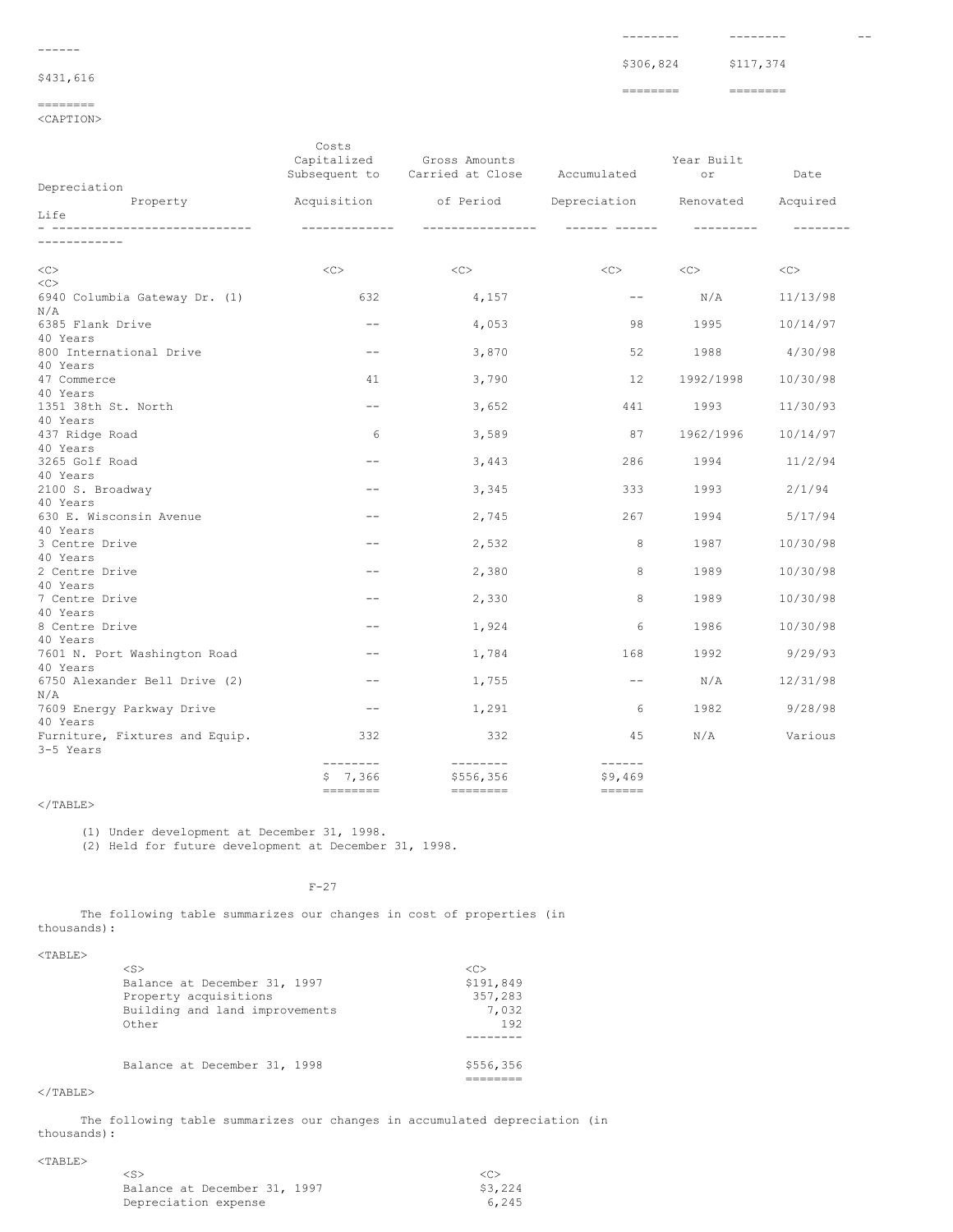$<$ /TABLE>

F-28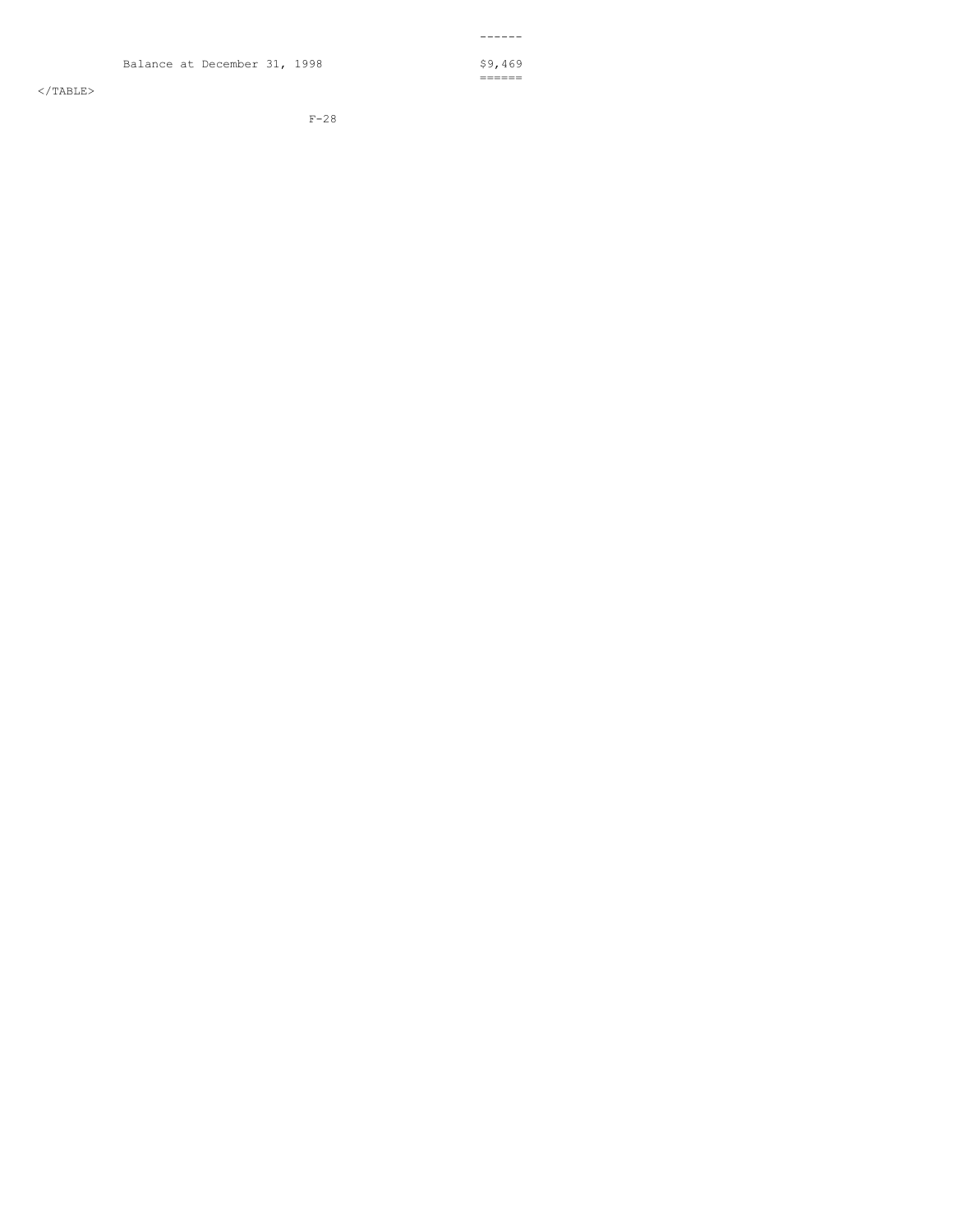### REGISTRATION RIGHTS AGREEMENT

THIS REGISTRATION RIGHTS AGREEMENT (this "Agreement") is made and entered into as of September 28, 1998 by Corporate Office Properties Trust, a Maryland real estate investment trust (the "Company"), for the benefit of  $(x)$ persons issued shares of Common Stock of the Company ("Common Stock") pursuant to the Contribution Agreement, the Asset Contribution Agreement and the Development Agreements (each, as defined below), (y) persons issued shares of Convertible Preferred Stock of the Company ("Preferred Stock") pursuant to the Contribution Agreement, the Asset Contribution Agreement and the Development Agreements, and (z) the respective successors, assigns, transferees and estates of the persons identified in clauses (x) and (y) (herein referred to collectively as the "Holders" and individually as a "Holder"). The Common Stock and Preferred Stock issued and to be issued to the Holders pursuant to the Contribution Agreement, the Asset Contribution Agreement and the Development Agreements are herein sometimes collectively called the "Stock."

WHEREAS, on the date hereof certain Holders have become the owner of Stock upon the transfer of certain partnership interests and other assets pursuant to the Contribution Agreement dated as of May 14, 1998 by and among the Company, Corporate Office Properties, L.P. ("COP") and the Persons identified therein as "Sellers", as the same may at any time be amended, modified and supplemented and in effect (the "Contribution Agreement");

WHEREAS, on the date hereof certain Holders have become the owner of Stock upon the transfer of certain membership interests and other assets pursuant to the Service Company Asset Contribution Agreement dated as of May 14, 1998 by and among COP and the Persons identified therein as "Seller" and "Shareholders", as the same may at any time be amended, modified and supplemented and in effect (the "Asset Contribution Agreement");

WHEREAS, after the date hereof certain Holders may become the owner of Stock upon the transfer of certain partnership interests and other assets pursuant to two Development Properties Acquisition Agreements each dated as of May 14, 1998 by and among the Company, COP and the Persons identified therein as "Sellers", as the same may at any time be amended, modified and supplemented and in effect (the "Development Agreements");

WHEREAS, pursuant to the Company's Amended and Restated Declaration of Trust, the Holders of shares of Preferred Stock have the right to convert them into shares of Common Stock;

WHEREAS, on the date hereof, the Common Stock is publicly held and traded and the Company is an issuer which is subject to the reporting requirements of the Securities Exchange Act of 1934, as amended from time to time (the "Exchange Act");

WHEREAS, in connection with the foregoing, the Company has agreed, subject to the terms, conditions and limitations set forth in this Agreement, to provide the Holders with certain registration rights in respect of shares of Common Stock issued either (x) pursuant to the Contribution Agreement, the Asset Contribution Agreement or the Development Agreements, or (y) upon conversion of shares of Preferred Stock issued pursuant to the Contribution Agreement, the Asset Contribution Agreement or the Development Agreements.

NOW, THEREFORE, the Company for the benefit of the Holders agrees as follows:

SECTION 1. DEFINITIONS.

As used in this Agreement, the following capitalized defined terms shall have the following meanings:

ASSET CONTRIBUTION AGREEMENT: As set forth in the preamble.

COMMISSION: The Securities and Exchange Commission.

COMMON STOCK: Shares of common stock, \$.01 par value, of the Company.

CONTRIBUTION AGREEMENT: As set forth in the preamble.

DEVELOPMENT AGREEMENTS: As set forth in the preamble.

EXCHANGE ACT: As set forth in the preamble.

HOLDER OR HOLDERS: As set forth in the preamble.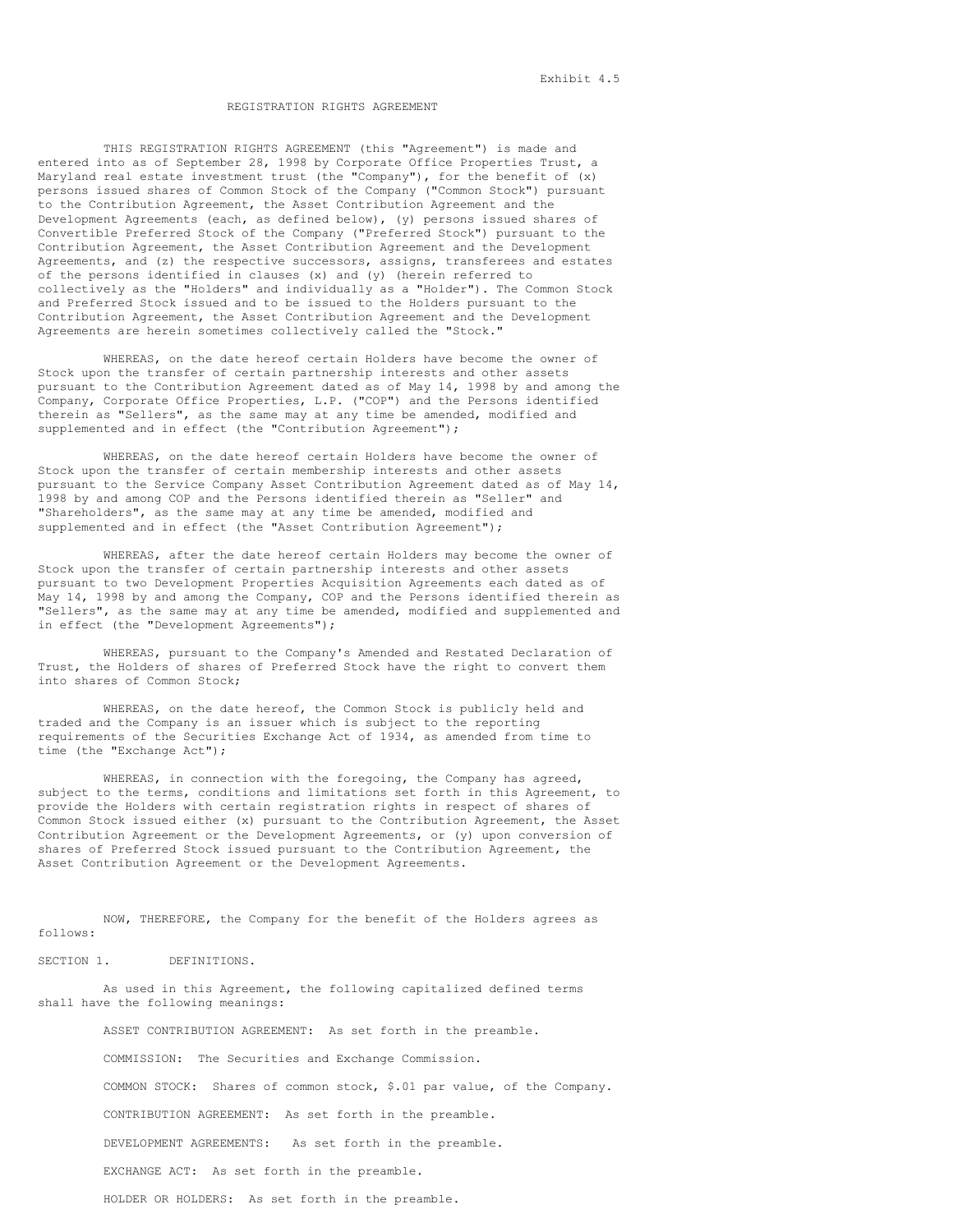MAJORITY HOLDERS: At any time, Holders of Registrable Securities and shares of Preferred Stock then convertible into Registrable Securities who, if all such Preferred Stock were converted, would then hold a majority of the Registrable Securities.

MINIMUM REGISTRABLE AMOUNT: At any date of determination, Registrable Securities having an aggregate fair market value of at least \$3 million.

NASD: The National Association of Securities Dealers, Inc.

PERSON: Any individual, partnership, corporation, trust or other legal entity.

PREFERRED STOCK: Shares of Convertible Preferred Stock, par value \$25.00, of the Company.

PROSPECTUS: A prospectus included in a Registration Statement, including any preliminary prospectus, and any such prospectus as amended or supplemented by any prospectus supplement with respect to the terms of the offering of any portion of the Registrable Securities covered by such Registration Statement, and by all other amendments and supplements to such prospectus, including post-effective amendments, and in each case including all material incorporated by reference therein.

REGISTRABLE SECURITIES: The shares of Common Stock (i) issued pursuant to the terms of the Contribution Agreement, the Asset Contribution Agreement and the Development Agreements, and (ii) issued and issuable upon conversion of the shares of Preferred Stock issued pursuant to the terms of the Contribution Agreement, the Asset Contribution Agreement and the Development Agreements. Registrable Securities shall not include (x) Common Stock as to which a Registration Statement shall have become effective under the Securities Act pursuant to Section 2, 3 or 4 of this Agreement and which shall have been disposed of under such Registration Statement, (ii)

 $-2-$ 

Common Stock sold or otherwise distributed pursuant to Rule 144 under the Securities Act and (iii) Common Stock as to which registration under the Securities Act is not required to permit the sale thereof to the public by a Holder at any time and without application of any volume or other limitations imposed by Rule 144 under the Securities Act.

SALE PERIOD: The 60-day period immediately following the filing with the Commission by the Company of an annual report of the Company on Form 10-K or a quarterly report of the Company on Form 10-Q or such other period as the Company may determine.

SECURITIES ACT: The Securities Act of 1933, as amended from time to time.

SHELF REGISTRATION STATEMENT: shall mean a "shelf" registration statement of the Company and any other entity required to be a registrant with respect to such shelf registration statement pursuant to the requirements of the Securities Act which covers all of the Registrable Securities then issued and outstanding or which may thereafter be issued pursuant to the Contribution Agreement, the Asset Contribution Agreement or the Development Agreements on an appropriate form under Rule 415 under the Securities Act, or any similar rule that may be adopted by the Commission, and all amendments and supplements to such registration statement, including post-effective amendments, in each case including the Prospectus contained therein, all exhibits thereto and all materials incorporated by reference therein.

### SECTION 2. SHELF REGISTRATION UNDER THE SECURITIES ACT.

(A) FILING OF SHELF REGISTRATION STATEMENT. Within six months following, the date hereof, the Company shall cause to be filed a Shelf Registration Statement providing for the sale by the Holders of all of the Registrable Securities in accordance with the terms hereof and will use its reasonable best efforts to cause such Shelf Registration Statement to be declared effective by the SEC as soon as reasonably practicable. The Company agrees to use its reasonable best efforts to keep the Shelf Registration Statement continuously effective under the Securities Act until such time as the aggregate number of Registrable Securities outstanding (computed for this purpose as if all outstanding shares of Preferred Stock have been converted into Common Stock) is less than 5% of the aggregate number of Registrable Securities outstanding on the date hereof (assuming all Stock issuable pursuant to the Development Agreements has been issued), and further agrees to supplement or amend the Shelf Registration Statement, if and as required by the rules, regulations or instructions applicable to the registration form used by the Company for such Shelf Registration Statement or by the Securities Act or by any other rules and regulations thereunder for Shelf Registration. Each Holder who sells shares of Common Stock as part of the Shelf Registration shall be deemed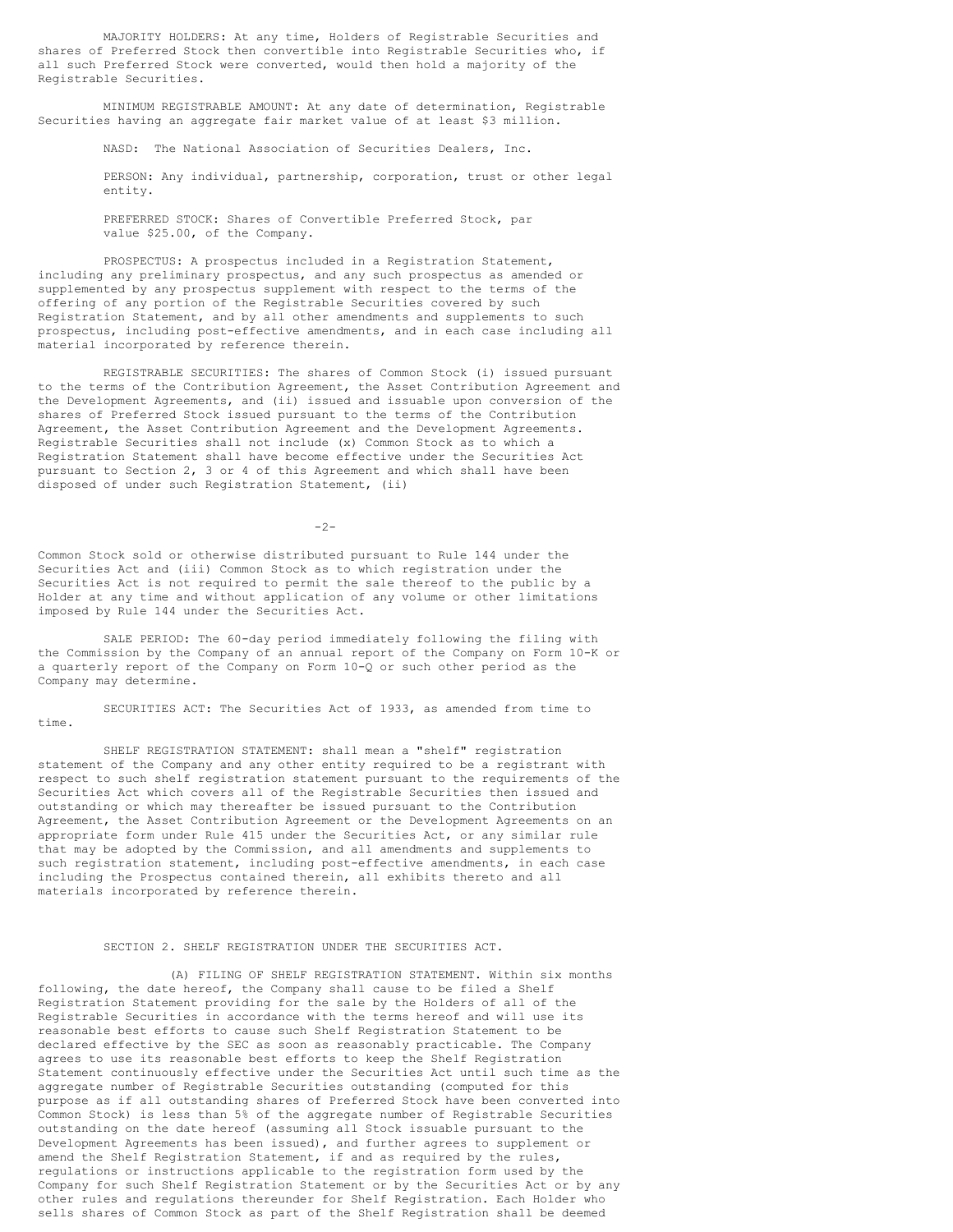to have agreed to all of the terms and conditions of this Agreement and to have agreed to perform any and all obligations of a Holder hereunder.

(B) INCLUSION IN SHELF REGISTRATION STATEMENT. Not later than 30 days prior to filing the Shelf Registration Statement with the Commission, the Company shall notify each Holder of its intention to make such filing and request advice from each such Holder as to whether such Holder desires to have Registrable Securities held by it or which it is entitled to receive not later than the last day of the first Sale Period occurring in whole or in part after the date of such notice included in the Shelf Registration Statement at such time. Any such Holder

-3-

who does not provide the information reasonably requested by the Company in connection with the Shelf Registration Statement as promptly as practicable after receipt of such notice, but in no event later than 20 days thereafter, shall not be entitled to have its Registrable Securities included in the Shelf Registration Statement at the time it becomes effective, but shall have the right thereafter to deliver to the Company a Registration Notice as contemplated by Section 3(b) to have such Registrable Securities included in the Shelf Registration Statement by post effective amendment.

SECTION 3. SHELF REGISTRATION PROCEDURES.

In connection with the obligations of the Company with respect to the Shelf Registration Statement pursuant to Section 2 hereof, the Company shall:

(a) prepare and file with the SEC, within the time period set forth in Section 2(a) hereof, a Shelf Registration Statement, which Shelf Registration Statement (i) shall be available for the sale of the Registrable Securities in accordance with the intended method or methods of distribution by the selling Holders thereof and (ii) shall comply as to form in all material respects with the requirements of the applicable form.

(b) subject to the last three sentences of this Section 3(b) and to Section 3(i) hereof, (i) prepare and file with the Commission such amendments and post-effective amendments to the Shelf Registration Statement as may be necessary to keep the Shelf Registration Statement effective for the applicable period; (ii) cause each Prospectus to be supplemented by any required prospectus supplement, and as so supplemented to be filed pursuant to Rule 424 or any similar rule that may be adopted under the Securities Act, (iii) respond promptly to any comments received from the Commission with respect to the Shelf Registration Statement, or any amendment, post-effective amendment or supplement relating thereto; and (iv) comply with the provisions of the Securities Act with respect to the disposition of all securities covered by the Shelf Registration Statement during the applicable period in accordance with the intended method or methods of distribution by the selling Holders thereof. Notwithstanding anything to the contrary contained herein, the Company shall not be required to take any of the actions described in clauses (i), (ii) or (iii) above with respect to each particular Holder of Registrable Securities unless and until the Company has received either a written notice (a "Registration Notice") from a Holder that such Holder intends to make offers or sales under the Shelf Registration Statement as specified in such Registration Notice or a written response from such Holder of the type contemplated by Section 2(b); provided, however, that the Company shall have 7 business days to prepare and file any such amendment or supplement after receipt of a Registration Notice. Once a Holder has delivered such a written response or a Registration Notice to the Company, such Holder shall promptly provide to the Company such information as the Company reasonably requests in order to identify such Holder and the method of distribution in a post-effective amendment to the Shelf Registration Statement or a supplement to a Prospectus. Unless otherwise approved in writing by the Company in its sole discretion, offers or sales under the Shelf Registration Statement may be made only during a Sale Period. Such Holder also shall notify the Company in writing upon completion of such offer or sale or at such time as such Holder no longer intends to make offers or sales under the Shelf Registration Statement.

(c) furnish to each Holder of Registrable Securities that has delivered a Registration Notice to the Company, without charge, as many copies of each applicable

 $-4-$ 

Prospectus, including each preliminary Prospectus, and any amendment or supplement thereto and such other documents as such Holder may reasonably request, in order to facilitate the public sale or other disposition of the Registrable Securities; the Company consents to the use of such Prospectus, including each preliminary Prospectus, by each such Holder of Registrable Securities in connection with the offering and sale of the Registrable Securities covered by such Prospectus or the preliminary Prospectus.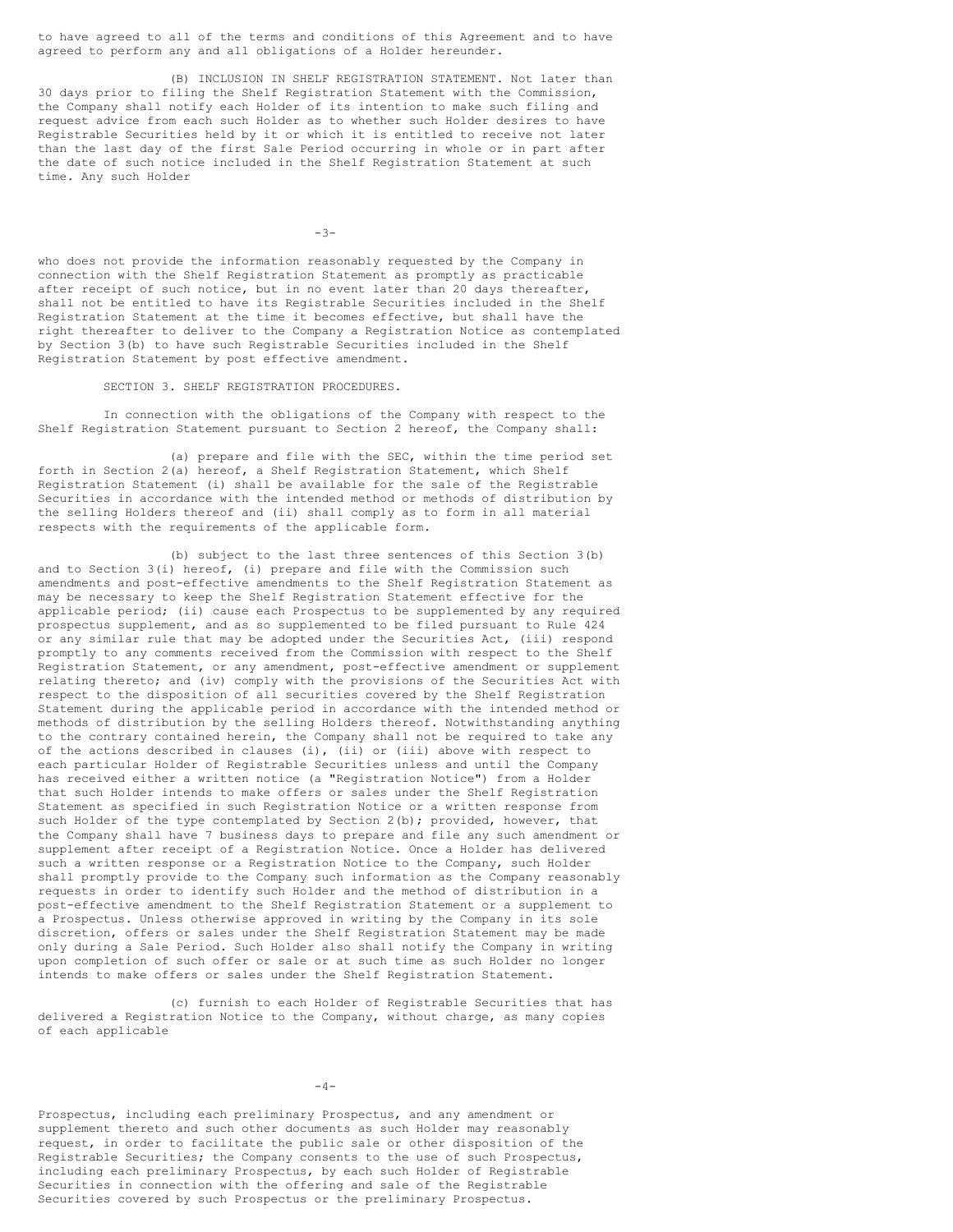(d) use its reasonable best efforts to register or qualify the Registrable Securities by the time the Shelf Registration Statement is declared effective by the SEC under all applicable state securities or "blue sky" laws of such jurisdictions as any Holder of Registrable Securities covered by the Shelf Registration Statement shall reasonably request in writing, keep each such registration or qualification effective during the period the Shelf Registration Statement is required to be kept effective or during the period offers or sales are being made by a Holder that has delivered a Registration Notice to the Company, whichever is shorter, and do any and all other acts and things may be reasonably necessary or advisable to enable such Holder to consummate the disposition in each such jurisdiction of such Registrable Securities owned by such Holder, provided, however, that the Company not be required (i) to qualify generally to do business in any jurisdiction or to register as a broker or dealer in such jurisdiction where it would not be required so to qualify or register but for this Section  $3(d)$ , (ii) to subject itself to taxation in any such jurisdiction or (iii) to submit to the general service of process in any such jurisdiction.

(e) notify each Holder when the shelf Registration Statement has become effective and notify each Holder that has delivered a Registration Notice to the Company promptly and, if requested by such Holder, confirm such advice in writing (i) when any post-effective amendments and supplements to the Shelf Registration Statement become effective, (ii) of the issuance by the Commission or any state securities authority of any stop order suspending the effectiveness of the Shelf Registration Statement or the initiation of any proceedings for that purpose, (iii) if the Company receives any notification with respect to the suspension of the qualification of the Registrable Securities for sale in any jurisdiction or the initiation of any proceeding for such purpose and (iv) of the happening of any event during the period the Shelf Registration Statement is effective as a result of which the Shelf Registration Statement or a related Prospectus contains any untrue statement of a material fact or omits to state any material fact required to be stated therein or necessary to make the statements therein (in the case of the Prospectus, in light of the circumstances under which they were made) not misleading.

(f) make every reasonable effort to obtain the withdrawal of any order suspending the effectiveness of the Shelf Registration Statement at the carried possible moment.

(g) furnish to each Holder that has delivered a Registration Notice to the Company, without charge, at least one conformed copy of the Shelf Registration Statement and any post-effective amendment thereto (without documents incorporated therein by reference or exhibits thereto, unless requested).

(h) cooperate with the selling Holders to facilitate the timely preparation and delivery of certificates representing Registrable Securities to be sold and not bearing any Securities Act legend; and enable certificates for such Registrable Securities to be issued for

-5-

such numbers of shares and registered in such names as the selling Holders may reasonably request at least two business days prior to any sale of Registrable Securities.

(i) subject to the last three sentences of Section 3(b) hereof, upon the occurrence of any event contemplated by Section  $3(e)(iv)$ hereof, use its reasonable best efforts promptly to prepare and file a supplement or prepare, file and obtain effectiveness of a post-effective amendment to the Shelf Registration Statement or a related Prospectus or any document incorporated therein by reference or file any other required document so that, as thereafter delivered to the purchasers of the Registrable Securities, such Prospectus will not contain any untrue statement of a material fact or omit to state a material fact required to be stated therein or necessary to make the statements therein, in the light of the circumstances under which they were made, not misleading.

(j) make available for inspection by representatives of the selling Holders and any counsel or accountant retained by such Holders, all financial and other records, pertinent corporate documents and properties of the Company, and cause the respective officers, directors and employees of the Company to supply all information reasonably requested by any such representative, counsel or accountant in connection with the Shelf Registration Statement; provided, however, that such records, documents or information which the Company determines in good faith to be confidential and notifies such representatives, counsel or accountants in writing that such records, documents or information are confidential, shall not be disclosed by the representatives, counsel or accountants unless (i) the disclosure of such records, documents or information is necessary to avoid or correct a material misstatement or omission in the Shelf Registration Statement, (ii) the release of such records, documents or information is ordered pursuant to a subpoena or outer order from a court of competent jurisdiction or (iii) such records, documents or information have been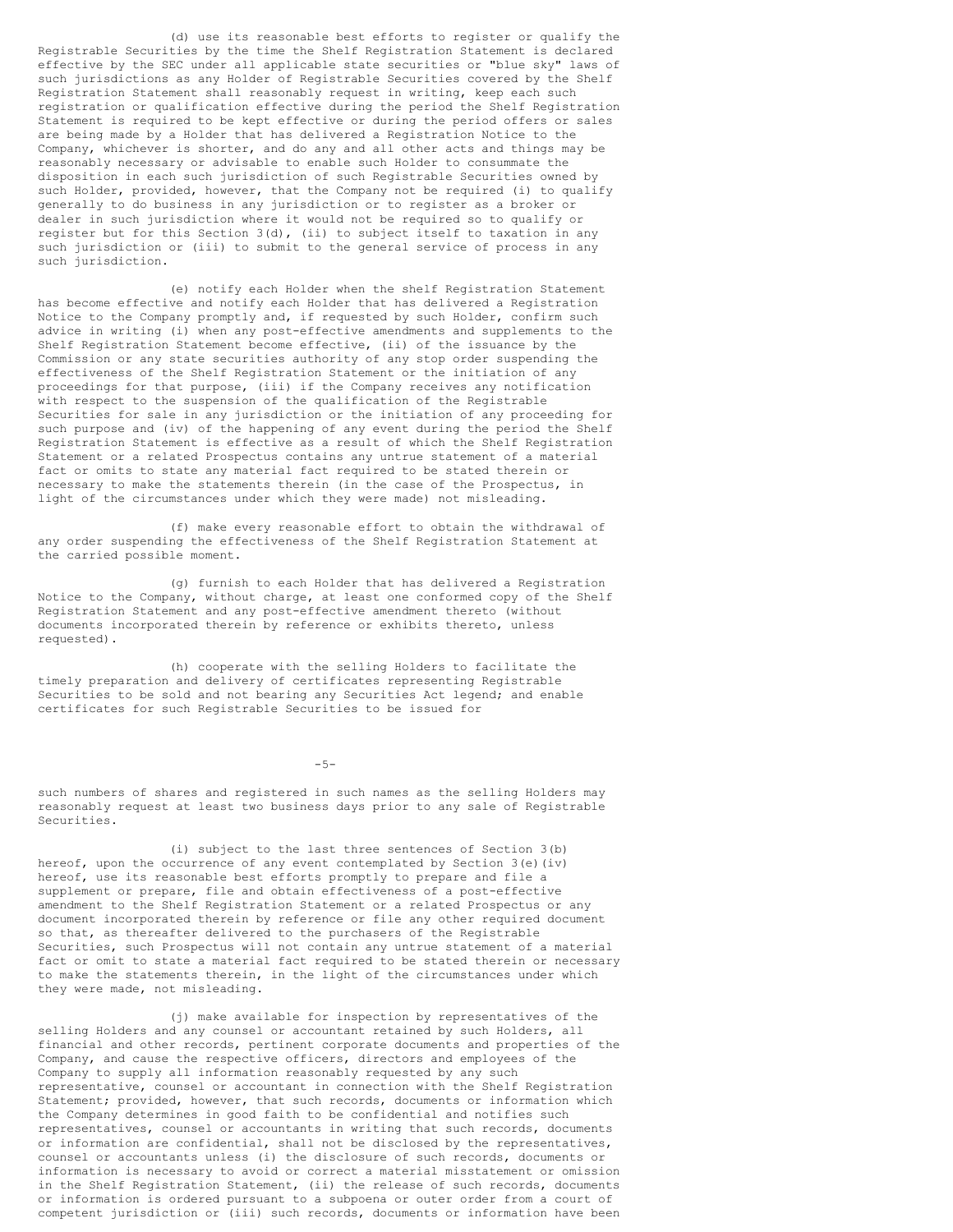generally made available to the public otherwise than in violation of this Agreement.

(k) within a reasonable time prior to the filing of any Prospectus, any amendment to the Shelf Registration Statement or amendment or supplement to a Prospectus, provide copies of such document (not including any documents incorporated by reference therein unless requested) to the Holders of Registrable Securities that have provided a Registration Notice to the Company.

(l) use its reasonable best efforts to cause all Registrable Securities to be listed on any securities exchange on which similar securities issued by the Company are then listed.

(m) obtain a CUSIP number for all Registrable Securities, not later than the effective date of the Shelf Registration Statement.

(n) otherwise use its reasonable efforts to comply with all applicable rules and regulations of the Commission and make available to its security holders, as soon as reasonably practicable, an earnings statement covering at least 12 months which shall satisfy the provisions of Section 11(a) of the Securities Act and Rule 158 thereunder.

(o) use its reasonable best efforts to cause the Registrable Securities covered by the Shelf Registration Statement to be registered with or approved by such other governmental agencies or authorities as may be necessary by virtue of the business and

 $-6-$ 

operations of the Company to enable Holders that have delivered Registration Notices to the Company to consummate the disposition of such Registrable Securities.

The Company may require each Holder to furnish to the Company in writing such information regarding the proposed distribution by such Holder of such Registrable Securities as the Company may from time to time reasonably request in writing.

In connection with and as a condition to the Company's obligations with respect to the Shelf Registration Statement pursuant to Section 2 hereof and this Section 3, each Holder agrees that (i) it will not offer or sell its Registrable Securities under the Shelf Registration Statement until (A) it has either (1) provided a Registration Notice pursuant to Section 3(b) hereof or (2) had Registrable Securities included in the Shelf Registration Statement at the time it became effective pursuant to Section 2(b) hereof and (B) it has received copies of the supplemented or amended Prospectus contemplated by Section 3(b) hereof and receives notice that any required post-effective amendment has become effective; (ii) upon receipt of any notice from the Company of the happening of any event of the kind described in Section 3(e)(iv) hereof, such Holder will forthwith discontinue disposition of Registrable Securities pursuant to the Shelf Registration Statement until such Holder receives copies of the supplemented or amended Prospectus contemplated by Section 3(i) hereof and receives notice that any post-effective amendment has become effective, and, if so directed by the Company, such Holder will deliver to the Company (at the expense of the Company) all copies in its possession, other than permanent file copies then in such Holder's possession, of the Prospectus covering such registrable Securities current at the time of receipt of such notice; and (iii) all offers and sales under the Shelf Registration Statement shall be completed during the first available Sale Period when offers or sales can be made pursuant to clause (i) above, and upon expiration of such Sale Period the Holder will not offer or sell its Registrable Securities under the Shelf Registration Statement until it has again complied with the provisions of clauses (i)(A)(1) and (B) above, provided, however, that if the entirety of a Sale Period is for any reason not available to the Holder, the Holder shall also be entitled to make offers and sales during the next succeeding Sale Period.

### SECTION 4. PIGGYBACK REGISTRATION.

(a) Whenever (x) the Company proposes to register any shares of its Common Stock (or securities convertible into or exchangeable or exercisable for such Common Stock) under the Securities Act for its own account or the account of any shareholder of the Company (other than offerings pursuant to employee plans, or non-cash offerings in connection with a proposed acquisition, exchange offer, recapitalization or similar transaction), and (y) the registration form otherwise to be used by the Company may be used for the registration of Registrable Securities (a "Piggyback Registration"), the Company will give prompt written notice to all Holders of its intention to effect such a registration and will, subject to Section 4(b) and Section 10 hereof, include in such registration all Registrable Securities with respect to which such Holders request in writing to be so included within 20 days after the receipt of the Company's notice.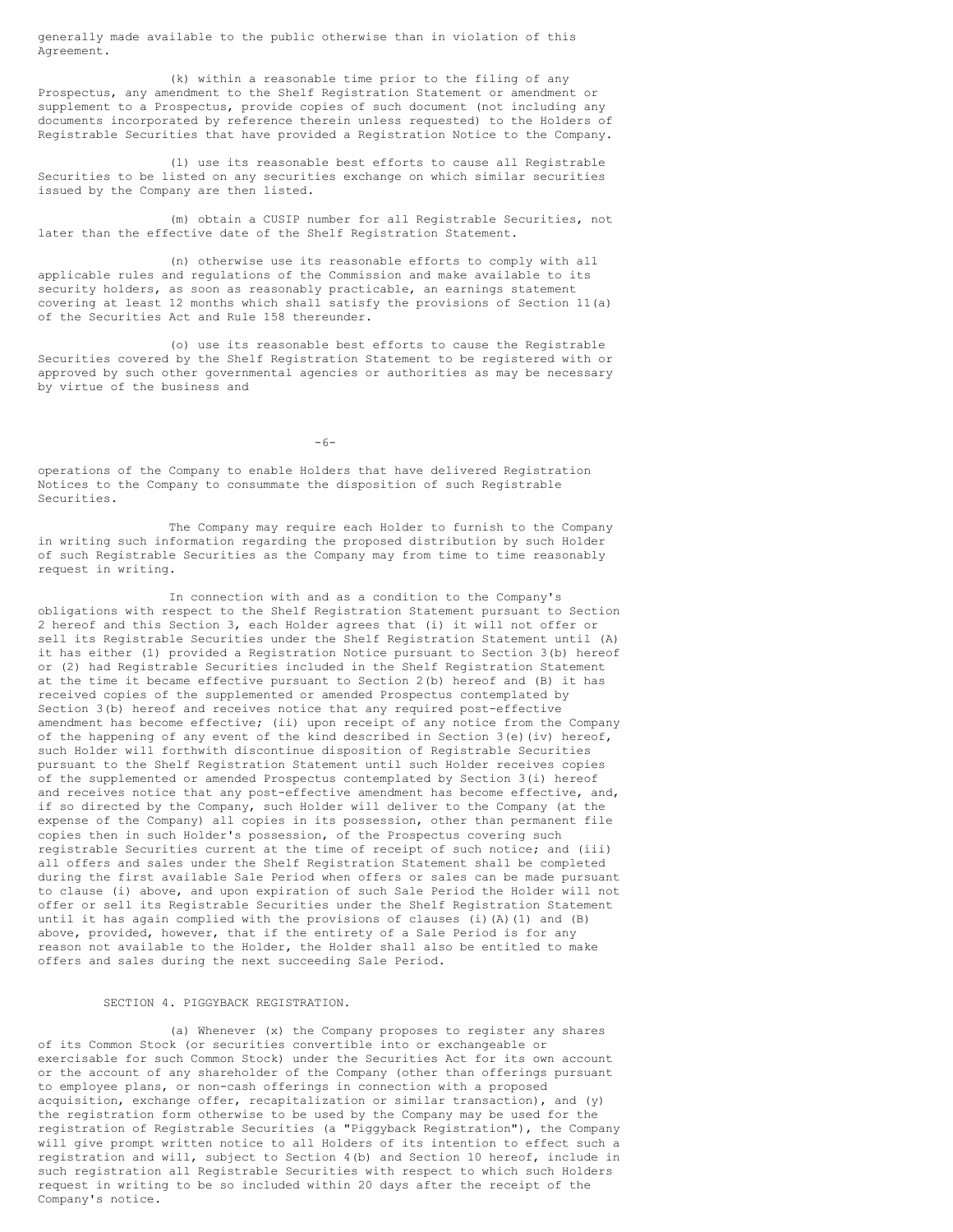(b) If a registration pursuant to this Section 4 involves an underwritten offering and the managing underwriter advises the Company in good faith that in its opinion the number of securities requested to be included in such registration exceeds the number which can be sold in such offering without having an adverse effect on such offering, including the price at which such securities can be sold, then the Company will be required to include in such

 $-7-$ 

registration the maximum number of shares that such underwriter advises can be so sold, allocated (x) first, to the securities the Company proposes to sell, (y) second, among the shares of Common Stock requested to be included in such registration by the Holders, considered in the aggregate (if such registration was initiated by the Company), and any other shareholder of the Company with shares of Common Stock eligible for registration, pro rata, on the basis of the number of shares of Common Stock such holder requests be included in such registration, and (z) third, among other securities, if any, requested and otherwise eligible to be included in such registration.

(c) Nothing contained herein shall prohibit the Company from determining, at any time, not to file a registration statement or, if filed, to withdraw such registration or terminate or abandon the registration related thereto.

## SECTION 5. REQUESTED REGISTRATION.

(a) RIGHT TO REQUEST REGISTRATION. Upon the written request of Holders owning 10% or more of the outstanding Registrable Securities then owned in the aggregate by such Holders (the "Requesting Holders') (computed for these purposes as if all outstanding shares of Preferred Stock and all shares of Preferred Stock thereafter issuable pursuant to the Development Agreements have been converted into shares of Common Stock), requesting that the Company effect the registration under the Securities Act of at least the Minimum Registration Amount, the Company shall use its best efforts to effect, as expeditiously as possible, following the prompt (but in no event later than 15 days following the receipt of such written request) delivery of notice to all Holders, the registration under the Securities Act of such number of shares of Registrable Securities owned by the Requesting Holders and requested by the Requesting Holders to be so registered (subject to Section 5(c) hereof), together with (x) all other shares of Common Stock entitled to registration, and (y) securities of the Company which the Company elects to register and offer for its own account, provided, however, that the Company shall not be required to (i) subject to Section 5(b) below, effect more than a total of three such registrations pursuant to this Agreement or (ii) file a registration statement relating to a registration request pursuant hereto within a period of six months after the effective date of any other registration statement of the Company requested hereunder (other than pursuant to Section 2) or pursuant to which the Requesting Holders shall have been given an opportunity to participate pursuant to Section 4 hereof and which opportunity they declined or which registration statement under Section 4 hereof included shares of Registrable Securities (so long as such registration statement became and was effective for sufficient time to permit the sales contemplated thereby); provided, further, that the Company shall not be required to file a registration statement relating to an offering of Common Stock on a delayed or continuous basis pursuant to Rule 415 (or any successor to similar effect) promulgated under the Securities Act if the Company is not, at the time, eligible to register shares of Common Stock on form S-3 (or a successor form).

Notwithstanding the foregoing, if the Board of Directors of the Company determines in its good faith judgment, (x) after consultation with a nationally recognized investment banking firm, that there will be an adverse effect on a then contemplated public offering of the Company's securities, (y) that the disclosures that would be required to be made by the Company in connection with such registration would be materially harmful to the Company because of

 $-8-$ 

transactions then being considered by, or other events then concerning the Company, or (z) the registration at the time would require the inclusion of pro forma or other information, which requirements the Company is reasonably unable to comply with, then the Company may defer the filing (but not the preparation) of the registration statement which is required to effect any registration pursuant to this Section 5 for a reasonable period of time, but not in excess of 90 calendar days (or any longer period agreed to by the Holders), provided that at all times the Company is in good faith using all reasonable efforts to file such registration statement as soon as practicable.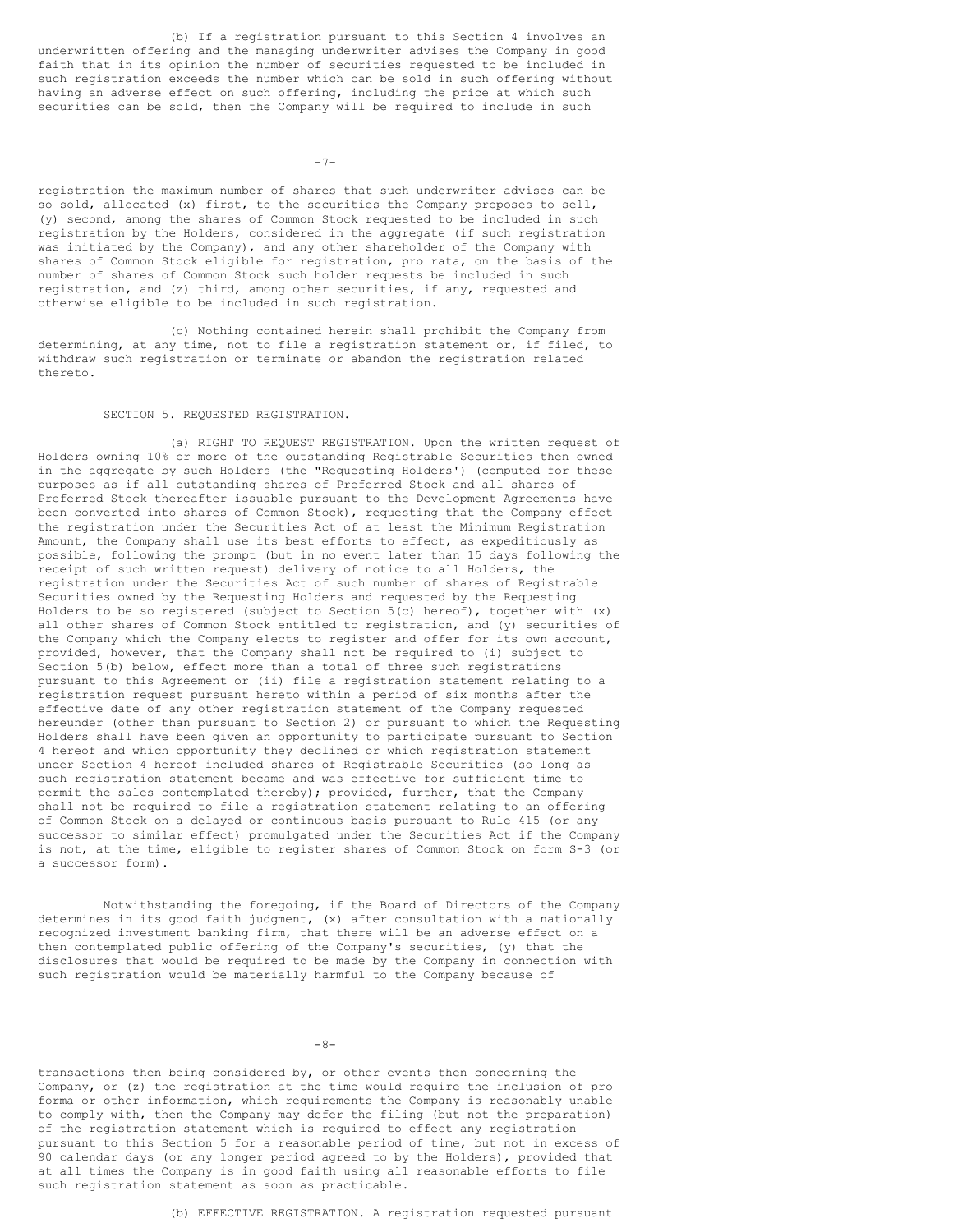to this Section 5 shall not be deemed to have been effected (and, therefore, not requested for purposes of Section 5(a) above) (w) unless the registration statement relating thereto has become effective under the Securities Act, (x) if after it has become effective such registration is interfered with by any stop order, injunction or other order or requirement of the Commission or other governmental agency or court for any reason other than a misrepresentation or an omission by a Holder and, as a result thereof, the shares of Registrable Securities requested to be registered cannot be completely distributed in accordance with the plan of distribution, (y) if the conditions to closing specified in the purchase agreement or underwriting agreement entered into in connection with such registration are not satisfied or waived other than by reason of some act or omission by a participating Holder or (z) if with respect to what would otherwise be deemed the third, or last, request under Section 5(a) hereof, less than all of the shares of Common Stock that the Holders requested be registered were actually registered due to the operation of Section 5(c) hereof, provided that clause (z) above may not be invoked by the Holders unless (I) such request includes at least the Minimum Registrable Amount, or (II) if such request includes an amount that is less than the Minimum Registrable Amount, Rule 144 under the Securities Act is not available to the Holders for the sale in any three (3) month period of all of the shares of Common Stock owned by the Holders; and provided further that clause (z) above may be invoked only at the request of Holders meeting the foregoing requirements and owning more than 10% of the shares of Registrable Securities then owned (computed as aforesaid) in the aggregate by the Holders.

(c) PRIORITY. If a requested registration pursuant to this Section 5 involves an underwritten offering and the managing underwriter shall advise the Company that in its opinion the number of securities requested to be included in such registration exceeds the number which can be sold in such offering without having an adverse effect on such offering, including the price at which such securities can be sold, then the Company will be required to include in such registration the maximum number of shares that such underwriter advises can be so sold, allocated (x) first, among all shares of Common Stock requested by Holders to be included in such registration, pro rata on the basis of the number of shares of Common Stock then owned by each of them (or, if such holder requests that less than all of the shares of Common Stock owned by such holder be included in such registration such lesser number of shares) (y) second, to any securities requested to be included in such registration by any other shareholder of the Company having registration rights and (z) third, to any securities the Company proposes to sell.

#### $-9-$

### SECTION 6. REGISTRATION PROCEDURES.

If and whenever the Company is required to use its best efforts to effect or cause the registration of any Registrable Securities under the Securities Act as provided in this Agreement pursuant to Section 4 or 5 hereof, the Company shall:

(a) prepare and file with the Commission as expeditiously as possible but in no event later than 90 days after receipt of a request for registration with respect to such Registrable Shares, a registration statement on any form for which the Company then qualifies or which counsel for the Company shall deem appropriate, which form shall be available for the sale of the Registrable Securities in accordance with the intended methods of distribution thereof, and use its best efforts to cause such registration statement to become effective; provided that before filing with the Commission a registration statement or prospectus or any amendments or supplements thereto, including documents incorporated by reference after the initial filing of any registration statement, the Company shall (x) furnish to each participating Holder and to one firm of attorneys selected collectively by the participating Holders and the holders of other securities covered by such registration statement, but in no event to more than one such counsel for all such selling securityholders, copies of all such documents proposed to be filed, which documents shall be subject to the review of the participating Holders and such counsel, and (y) notify the participating Holders of any stop order issued or threatened by the Commission and take all reasonable actions required to prevent the entry of such stop order or to remove it if entered;

(b) prepare and file with the Commission such amendments and supplements to such registration statement and the prospectus used in connection therewith as may be necessary to keep such registration statement effective for a period of not less than 180 days or such shorter period which shall terminate when all Registrable Securities covered by such registration statement have been sold (but not before the expiration of the 90-day period referred to in Section 4(3) of the Securities Act and Rule 174 thereunder, or any successor thereto, if applicable), and comply with the provisions of the Securities Act with respect to the disposition of all securities covered by such registration statement during such period in accordance with the intended methods of disposition by the sellers thereof set forth in such registration statement;

(c) furnish, without charge, to the participating Holders and each underwriter, if any, such number of copies of such registration statement,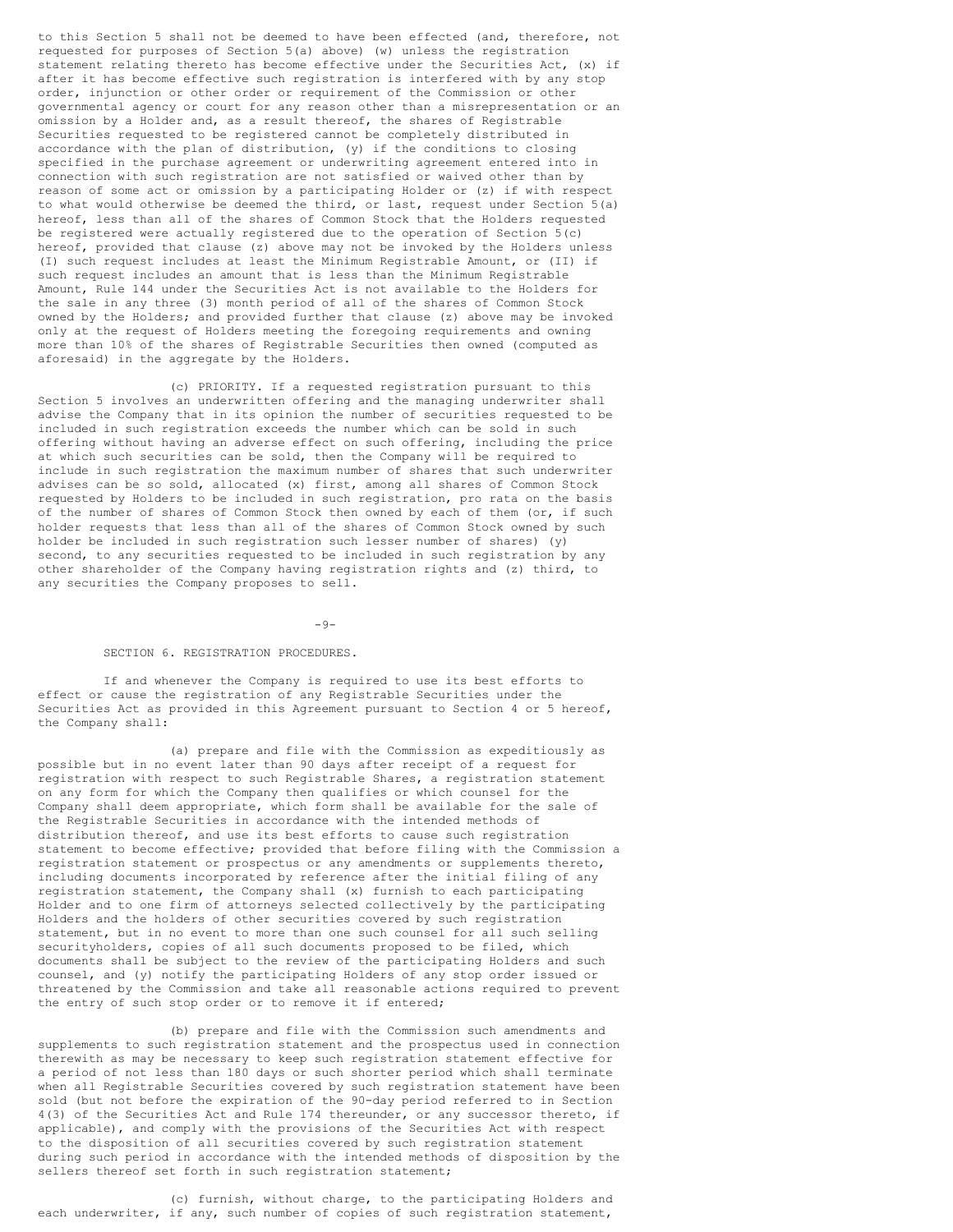each amendment and supplement thereto (including one conformed copy to each participating Holder and one signed copy to each managing underwriter and in each case including all exhibits thereto), and the prospectus included in such registration statement (including each preliminary prospectus), in conformity with the requirements of the Securities Act, and such other documents as the participating Holders may reasonably request in order to facilitate the disposition of the Registrable Securities registered thereunder;

(d) use its best efforts to register or qualify such Registrable Securities covered by such registration statement under such other securities or blue sky laws of such jurisdiction as the participating Holders, and the managing underwriter, if any, reasonably requests and do any and all other acts and things which may be reasonable necessary or advisable to enable the participating Holders and each underwriter, if any to consummate the disposition in such jurisdiction of the Registrable Securities registered thereunder, provided that the Company shall not be required to (x) qualify generally to do business in any jurisdiction where

 $-10-$ 

it would not otherwise be required to quality but for this Section  $6(d)$ , (y) subject itself to taxation in any such jurisdiction or (z) consent to general service of process in any such jurisdiction;

(e) immediately notify the managing underwriter, if any, and the Holders at any time when a prospectus relating thereto is required to be delivered under the Securities Act, of the happening of any event which comes to the Company's attention if as a result of such event the prospectus included in such registration statement contains an untrue statement of a material fact or omits to state any material fact required to be stated therein or necessary to make the statements therein not misleading, and the Company shall promptly prepare and furnish to the participating Holders and any other holder of securities covered by such registration statement and prospectus a supplement or amendment to such prospectus so that as thereafter delivered, such prospectus shall not contain an untrue statement of a material fact or omit to state any material fact required to be stated therein or necessary to make the statements therein not misleading; provided, however. that if the Company determines in good faith that the disclosure that would be required to be made by the Company would be materially harmful to the Company because of transactions then being considered by, or other events then concerning, the Company, or a supplement or amendment to such prospectus at such time would require the inclusion of pro forma or other information, which requirement the Company is reasonably unable to comply with, then the Company may defer for a reasonable period of time, not to exceed 90 days, furnishing to the participating Holders and any other holder of securities covered by such registration statement and prospectus a supplement or amendment to such prospectus, provided, further, that at all times the Company is in good faith using all reasonable efforts to file such amendment as soon as practicable;

(f) use its best efforts to cause all such securities being registered to be listed on each securities exchange on which similar securities issued by the Company are then listed, and enter into such customary agreements including a listing. application and indemnification agreement in customary form (provided that the applicable listing requirements are satisfied), and to provide a transfer agent and register for such Registrable Shares covered by such registration statement no later than the effective date of such registration statement;

(g) make available for inspection by any of the participating Holders and any holder of securities covered by such registration statement, any underwriter participating in any distribution pursuant to such registration statement, and any attorney, accountant or other agent retained by such persons (collectively, the "Inspectors"), all financial and other records of the Company and its subsidiaries (collectively, 'Records'), if any, as shall be reasonably necessary to enable them to exercise their due diligence responsibility, and cause the Company's and its subsidiaries' officers, directors and employees to supply all information and respond to all inquiries reasonably requested by any such Inspector in connection with such registration statement. Notwithstanding the foregoing, the Company shall have no obligation to disclose any Records to the Inspector in the event the Company determines that such disclosure is reasonably likely to have an adverse effect on the Company's ability to asset the existence of an attorney-client privilege with respect thereto;

(h) if requested use its best efforts to obtain a "cold comfort" letter and a "bring-down cold comfort" letter from the Company's independent public accountants in customary form and covering such matters of the type customarily covered by such letters;

-11-

(i) enter into a form of underwriting agreement that contains customary terms and provisions for similar securities offerings;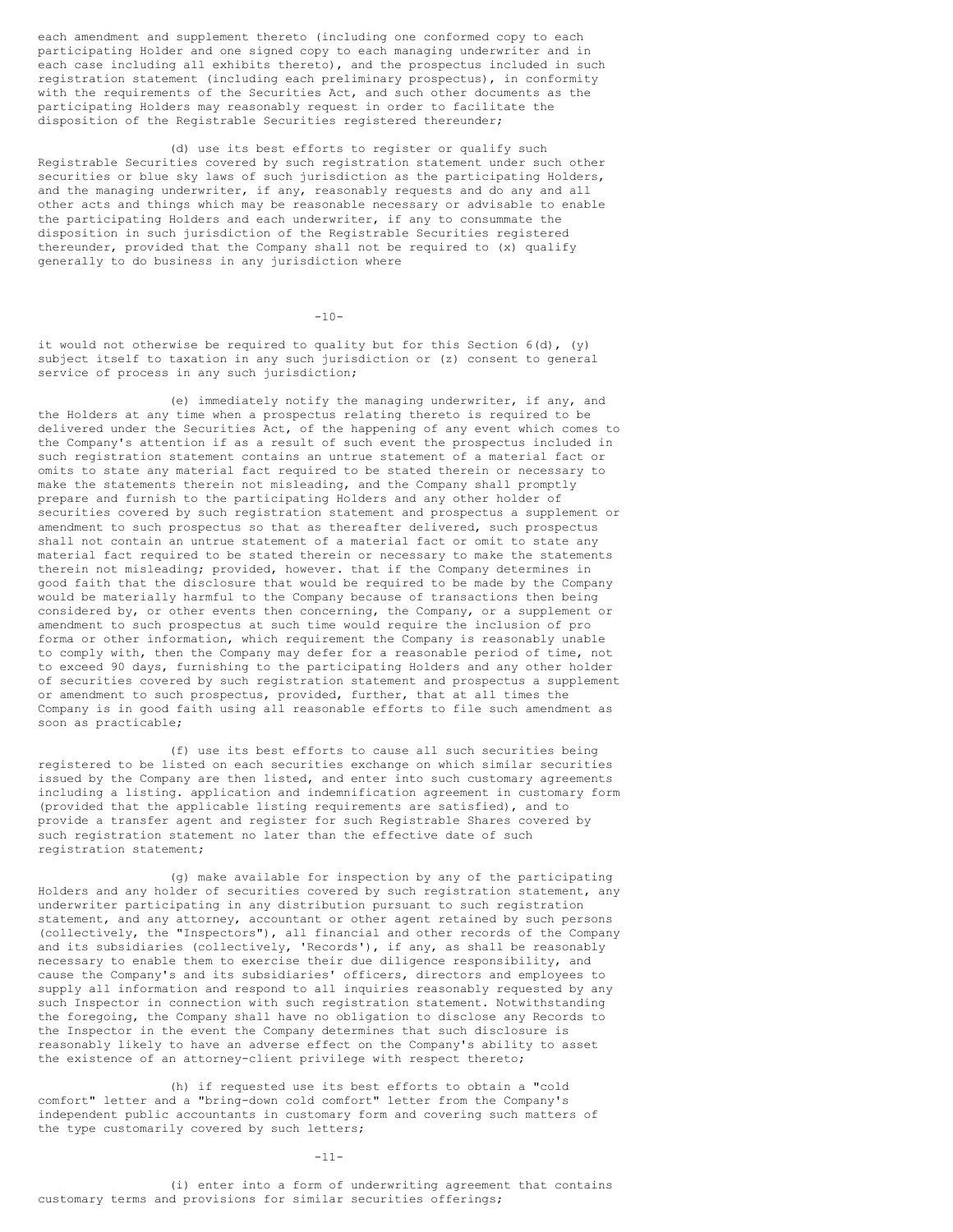(j) make available senior management personnel to participate in. and cause them to cooperate with the underwriters in connection with. "road show" and other customary marketing activities, including "one-on-one" meetings with prospective purchasers of the Registrable Securities; and

(k) otherwise use its best efforts to comply with all applicable rules and regulations of the Commission, and make available to its security holders. as soon as reasonably practicable. an earning statement covering a period of at least 12 months, beginning with the first: month after the effective date of the registration statement (as the term "effective date" is defined in Rule 158(c) under the Securities Act), which earning statement shall satisfy the provisions of Section 11(a) of the Securities Act and Rule 158 thereunder.

It shall be a condition precedent to the obligation of the Company to take any action pursuant to this Agreement in respect of Registrable Securities which are to be registered at the request of any of the participating Holders that the participating Holders shall furnish to the Company such information regarding the securities held by the participating Holders and the intended method of disposition thereof as the Company shall reasonably request and as shall be required in correction with the action taken by the Company.

Each of the Holders agrees that, upon receipt of any notice from the Company of the happening of any event of the kind described in Section 6(e) hereof, the Holders shall discontinue disposition of Registrable Shares pursuant to the registration statement covering such Registrable Securities until receipt of the copies of the supplemented or amended prospectus contemplated by Section 6(c) hereof or until otherwise notified by the Company, and, if so directed by the Company, the participating Holders shall deliver to the Company (at the Company's expense) all copies (including, without limitation, any and all drafts), other than permanent file copies, then in any participating Holder's possession, of the prospectus coveting such Registrable Securities at the time of receipt of such notice. In the event the Company shall give any such notice, the period specified in Section 6(b) hereof shall be extended by the greater of (x) three months and (y) the number of days during the period from and including the date of the giving of such notice pursuant to Section 6(e) hereof to and including the date when each of the participating Holders shall have received the copies of the supplemented or amended prospectus contemplated by Section 6(e) hereof.

## SECTION 7. SELECTION OF UNDERWRITERS.

If any offering pursuant to a registration statement is to be an underwritten offering, the Company will select a managing underwriter or underwriters to administer the offering; provided that in the case of a registration statement pursuant to Section 5 hereof, the Holders holding more than 50% of the shares of Registrable Securities held by the Holders to be included in such underwritten offering shall select the managing underwriter or underwriters, subject to the consent of the Company which shall not be unreasonably withheld.

#### $-12-$

### SECTION 8. REGISTRATION EXPENSES.

The Company shall pay, in connection with any registration pursuant to Section 2. 4 or 5, the following registration expenses incurred in connection therewith: (i) all Commission, stock exchange or NASD registration and filing fees, (ii) all fees and expenses. of compliance with securities or blue sky laws (including reasonable fees and disbursements of counsel in connection with the blue sky qualifications of the Registrable Securities), (iii) printing expenses, (iv) internal expenses (including without limitation, all salaries and expenses of its officers and employees performing legal or accounting duties), (v) the fees and expenses incurred in connection with the listing of the Registrable Securities on any national securities exchange or interdealer quotation system, (vi) the reasonable fees and disbursements of counsel for the Company and customary fees and expenses for independent certified public accountants retained by the Company (including the expenses of any comfort letters or costs associated with the delivery by independent certified public accountants of a comfort letter or comfort letters), (vii) the reasonable fees and disbursements of not more than one firm of attorneys acting as legal counsel for (x) all of the selling shareholders, collectively, in respect of a registration pursuant to Section 2 hereof or (y) all of the participating Holders, collectively, in respect of a registration pursuant to Sections 4 or 5 hereof, (viii) the fees and expenses of any registrar and transfer agent for the Common Stock, (ix) the underwriting fees, discounts and commissions applicable to any shares of Common Stock sold for the account of the Company and (x) all expenses of any Person in preparing or assisting in preparing, word processing, printing and distributing any registration statement, prospectus, certificates and other documents relating to the performance of and compliance with this Agreement. Except as otherwise provided in clause (ix) of this Section 8, the Company shall have no obligation to pay any underwriting fees, discounts or commissions attributable to the sale of Registrable Shares.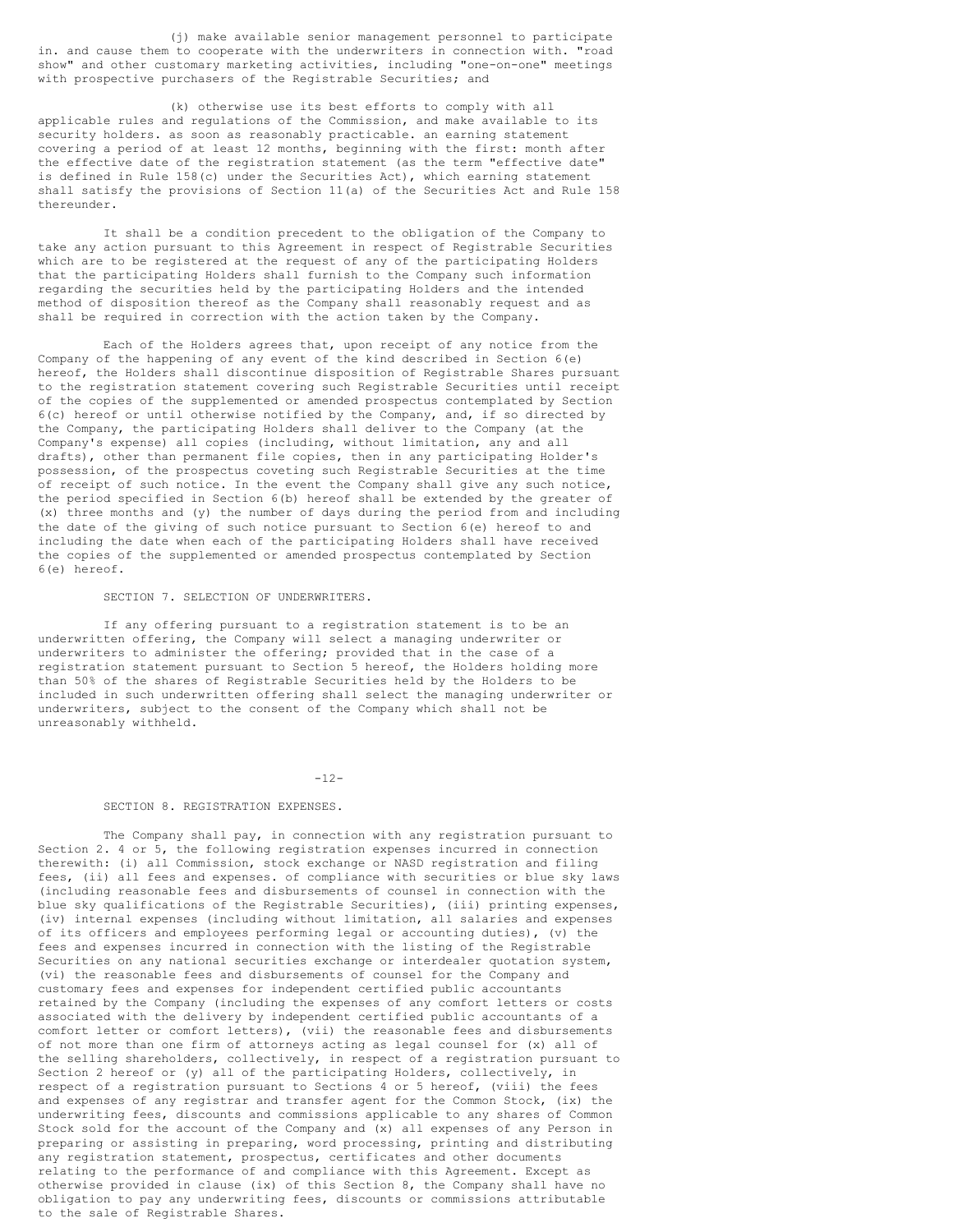#### SECTION 9. INDEMNIFICATION; CONTRIBUTION.

(a) The Company agrees to indemnify and hold harmless each seller of Registrable Securities covered by a Registration Statement filed pursuant to this Agreement, and such seller's partners, directors, officers, employees and any Person who controls such seller under the Securities Act (each, an "Indemnitee") from and against any and all losses, claims, damages, liabilities and expenses (including reasonable costs of investigation) arising out of or based upon any untrue statement or alleged untrue statement of a material fact contained in any prepricing prospectus, registration statement or prospectus or in any amendment or supplement thereto, or arising out of or based upon any omission or alleged omission to state therein a material fact required to be stated therein or necessary to make the statements therein not misleading, except insofar as such losses, claims, damages, liabilities or expenses rise out of or are based upon any untrue statement or omission or alleged untrue statement or omission which has been made therein or omitted therefrom in reliance upon and in conformity with the information relating to a participating Holder furnished in writing to the Company by or on behalf of a participating Holder expressly for use in connection therewith. The foregoing indemnity agreement shall be in addition to any liability which the Company may otherwise have.

(b) If any action, suit or proceeding shall be brought against an Indemnitee in respect of which indemnity may be sought against the Company, such Indemnitee shall promptly notify the Company, and the Company shall assume the defense thereof, including the

 $-13-$ 

employment of counsel and payment of all fees and expenses. The Indemnitee shall have the right to employ separate counsel in any such action, suit or proceeding and to participate in the defense thereof, but the fees and expenses of such counsel shall be at the expense of such Indemnitee unless (x) the Company has agreed in writing to pay such fees and expenses, (y) the Company has failed to assume the defense and employ counsel, or (z) the named parties to any such action, suit or proceeding (including any impleaded parties) include both such Indemnitee and the Company, and such Indemnitee shall have been advised by its counsel that representation of such Indemnitee and the Company by the same counsel would be inappropriate under applicable standards of professional conduct (whether or not such representation by the same counsel has been proposed) due to actual or potential differing interests between them (in which case the Company shall not have the right to assume the defense of such action, suit or proceeding on behalf of such Indemnitee). It is understood, however, that the Company shall, in connection with any one such action, suit or proceeding or separate but substantially similar or related actions, suits or proceedings in the same jurisdiction arising out of the same general allegations or circumstances, be liable for the reasonable fees and expenses of only one separate firm of attorneys (in addition to any local counsel) at any time for all such Indemnitees not having actual or potential differing interests among themselves, and that all such fees and expenses shall be reimbursed as they are incurred. The Company shall not be liable for any settlement of any such action, suit or proceeding effected without its written consent, but if settled with such written consent, or if them be a final judgment for the plaintiff in any such action, suit or proceeding, the Company agrees to indemnify and hold harmless such Indemnitee, to the extent provided in the preceding paragraph, from and against any loss, claim, damage, liability or expense by reason of such settlement or judgment.

(c) Each of the participating Holders, severally and not jointly, agree to indemnify and hold harmless the Company, its directors, its officers who sign the registration statement, and any person who controls the Company within the meaning of Section 15 of the Securities Act or Section 20 of the Exchange Act, to the same extent as the foregoing indemnity from the Company to an Indemnitee, but only with respect to information relating to such Holder furnished in writing by or on behalf of such Holder expressly for use in the registration statement, prospectus or any prepricing prospectus, or any amendment or supplement thereto. If any action, suit or proceeding shall be brought against the Company, any of its directors, any such officer, or any such controlling person based on the registration statement, prospectus or any prepricing prospectus, or any amendment or supplement thereto, and in respect of which indemnity may be sought against any Holder pursuant to this Section  $9(c)$ , such Holder shall have the rights and duties given to the Company by Section 9(b) hereof (except that if the Company shall have assumed the defense thereof such Holder shall not be required to do so, but may employ separate counsel therein and participate in the defense thereof, but the fees and expenses of such counsel shall be at the Holder's expense), and the Company, its directors, any such officer, and any such controlling person shall have the rights and duties given to an Indemnitee by Section 9(b) hereof. The foregoing indemnity agreement shall be in addition to any liability which the participating Holders may otherwise have.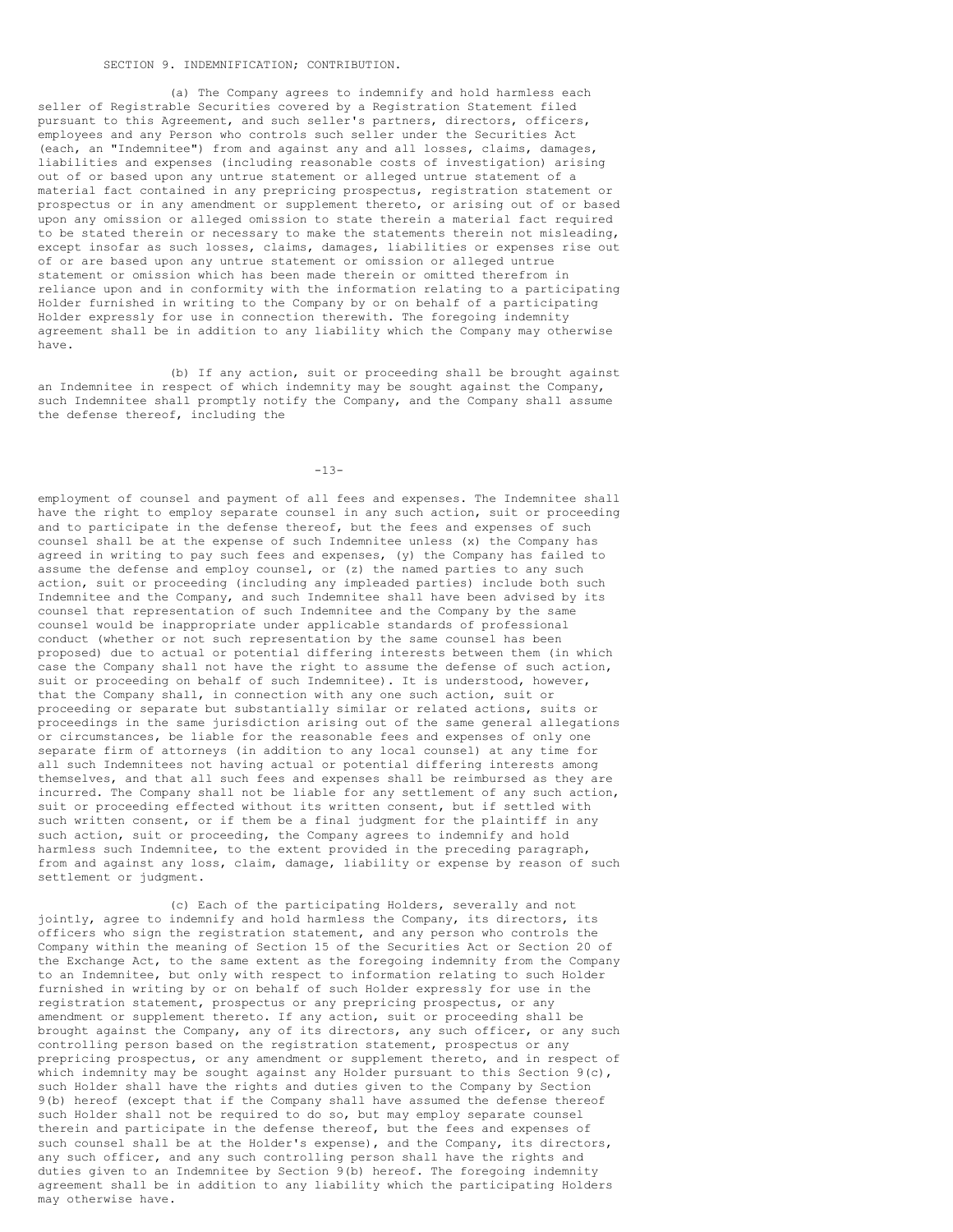(d) If the indemnification provided for in this Section 9 is unavailable to an indemnified party under paragraphs (a) or (c) hereof in respect of any losses, claims, damages, liabilities or expenses referred to therein, then an indemnifying party, in lieu of indemnifying such indemnified party, shall contribute to the amount paid or payable by such indemnified party as a result of such losses, claims, damages, liabilities or expenses in such proportion as is appropriate to reflect the relative fault of the Company and of the participating Holders in

 $-14-$ 

connection with the statements or omissions that resulted in such losses, claims, damages, liabilities or expenses. The relative fault of the Company on the one hand and a participating Holder on the other hand shall be determined by reference to, among other things, whether the untrue or alleged untrue statement of a material fact or the omission or alleged -omission to state a material fact relates to information supplied by the Company on the one hand or by such participating Holder on the other hand and the parties' relative intent, knowledge, access or information and opportunity to correct or prevent such statement or omission.

(e) The Company and the participating Holders agree that it would not be just and equitable if contribution pursuant to this Section 9 were determined by a pro rata allocation or by any other method of allocation that does not take account of the equitable considerations referred to in Section 9(d) hereof. The amount paid or payable by an indemnified party as a result of the losses, claims, damages, liabilities and expenses referred to in Section 9(d) hereof shall be deemed to include, subject to the limitations set forth above, any legal or other expenses reasonably incurred by such indemnified party in connection with investigating any claim or defending any such action, suit or proceeding. Notwithstanding the provisions of this Section 9, no participating Holder shall be required to contribute any amount in excess of the amount by which the proceeds to such participating Holder exceeds the amount of any damages which such participating Holder has otherwise been required to pay by reason of such untrue or alleged untrue statement or omission or alleged omission. No person guilty of fraudulent misrepresentation (within the meaning of Section 11(f) of the Securities Act) shall be entitled to contribution from any person who was not guilty of such fraudulent misrepresentation.

(f) No indemnifying party shall, without the prior written consent of the indemnified party, effect any settlement of any pending or threatened action, suit or proceeding in respect of which any indemnified party is or could have been a party and indemnity could have been sought hereunder by such indemnified party, unless such settlement includes an-unconditional release of such indemnified party from all liability on claims that are the subject matter of such action, suit or proceeding.

(g) Any losses, claims, damages, liabilities or expenses for which an indemnified party is entitled to indemnification or contribution under this Section 9 shall be paid by the indemnifying party to the indemnified party as such losses, claims, damages, liabilities or expenses are incurred. The indemnity and contribution agreements contained in this Section 9 shall remain operative and in full force and effect, regardless of (i) any investigation made by or on behalf of an Indemnitee, the Company, its directors or officers, or any person controlling the Company, and (ii) any termination of this Agreement.

## SECTION 10. PARTICIPATION IN UNDERWRITTEN REGISTRATIONS.

A Holder may not participate in any underwritten offering pursuant to Section 4 or 5 hereof unless such Holder (i) agrees to sell its Registrable Securities on the basis provided in any underwriting arrangements which, to the extent applicable solely to the participating Holders, are approved by the participating Holders in their reasonable discretion or which, to the extent applicable to the Company and the participating Holders, are approved by the Company in its reasonable discretion and (ii) completes and executes all questionnaires, powers of attorney, indemnities, underwriting agreements and other documents (including lock-up

## $-15-$

agreements) reasonably required under the terms of such underwriting arrangements which are not in consistent with the terms of this Agreement.

### SECTION 11. OTHER REGISTRATION RIGHTS.

The Company agrees that it shall not enter into any agreement which provides registration rights to any Person that are inconsistent with the provisions contained in this Agreement. If the Company does become a party to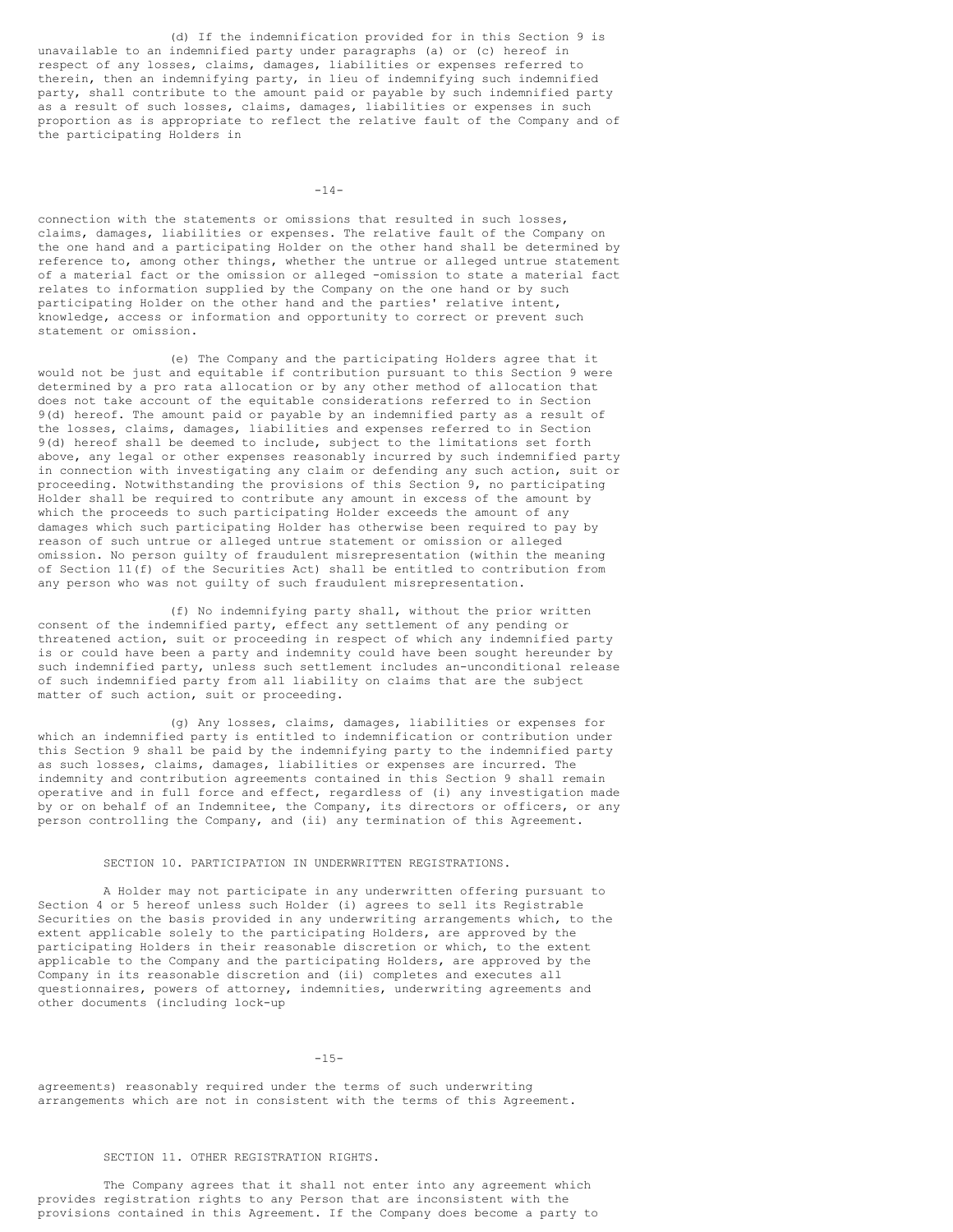such an agreement, the Company agrees that to the extent that the provisions of such agreement conflict with this Agreement, the provisions of this Agreement shall control.

SECTION 12. RULE 144 SALES.

(a) The Company covenants that it will file the reports required to be filed by the Company under the Securities Act and the Exchange Act, so as to enable any Holder to sell Registrable Securities pursuant to Rule 144 under the Securities Act.

(b) In connection with any sale, transfer or other disposition by any Holder of any Registrable Securities pursuant to Rule 144 under the Securities Act, the Company shall cooperate with such Holder to facilitate the timely preparation and delivery of certificates representing Registrable Securities to be sold and not bearing any Securities Act legend, and enable certificates for such Registrable Securities to be for such number of shares and registered in such names as the selling Holders may reasonably request at least two business days prior to any sale of Registrable Securities.

### SECTION 13. MISCELLANEOUS.

(a) AMENDMENTS AND WAIVERS. The provisions of this Agreement, including the provisions of this sentence, may not be amended, modified or supplemented, and waivers or consents to departures from the provisions hereto may not be given without the written consent of the Company and Holders constituting Majority Holders; provided, however, that no amendment, modification or supplement or waiver or consent to the departure with respect to the provisions of Sections 1 through 12, inclusive, hereof or which would impair the rights of any Holder under such provisions, shall be effective as against any Holder. Notice of any amendment, modification or supplement to this Agreement adopted in accordance with this Section 13(a) shall be provided by Company to each Holder at least thirty (30) days prior to the effective date of such amendment, modification or supplement.

(b) NOTICES. All notices and other communications provided for or permitted hereunder shall be made in writing by hand delivery, registered first-class mail, telex, telecopier or any courier guaranteeing overnight delivery, (i) if to a Holder, at the most current address given by such Holder to the Company by of a notice given in accordance with the provisions of this Section 13(b), which address initially is, with respect to each Holder, the address set forth in the Contribution Agreement, the Asset Contribution Agreement or the Development Agreements, or (ii) if to the Company, at One Logan Square, Suite 1105, Philadelphia, PA 19103.

 $-16-$ 

All such notices and communications shall be deemed to have been duly given: at the time delivered by hand, if personally delivered; five business days after being deposited in the mail, postage prepaid, if mailed: when answered back, if telexed; when receipt is acknowledged, if telecopied; or at the time delivered if delivered by an air courier guaranteeing overnight delivery.

(c) SUCCESSORS AND ASSIGNS. This Agreement shall inure to the benefit of and be binding upon the successors, assigns and transferees of each of the Company and the Holders, including without limitation and without the need for an express assignment, subsequent Holders. If any successor, assignee or transferee of any Holder shall acquire Registrable Securities, in any manner, whether by operation of law or otherwise, such Registrable Securities shall be held subject to all of the terms of this Agreement, and by taking and holding such Registrable Securities such Person shall be entitled to receive the benefits hereof and shall be conclusively deemed to have agreed to be bound by all of the terms and provisions hereof.

(d) HEADINGS. The headings in this Agreement are for the convenience of reference only and shall not limit or otherwise affect the meaning hereof.

(e) GOVERNING LAW. THIS AGREEMENT SHALL BE GOVERNED BY AND CONSTRUED IN ACCORDANCE WITH THE LAWS OF THE STATE OF DELAWARE WITHOUT GIVING EFFECT TO THE CONFLICTS OF LAW PROVISIONS THEREOF.

(f) SPECIFIC PERFORMANCE. The Company and the Holders acknowledge that there would be no adequate remedy at law if any party fails to perform any of its obligations hereunder, and accordingly agree that the Company and each Holder, in addition to any other remedy to which it may be entitled at law or in equity, shall be entitled to compel specific performance of the obligations of another under this Agreement in accordance with the terms and conditions of this Agreement in any court of the United States or any State thereof having jurisdiction.

(g) ENTIRE AGREEMENT. This Agreement is intended by the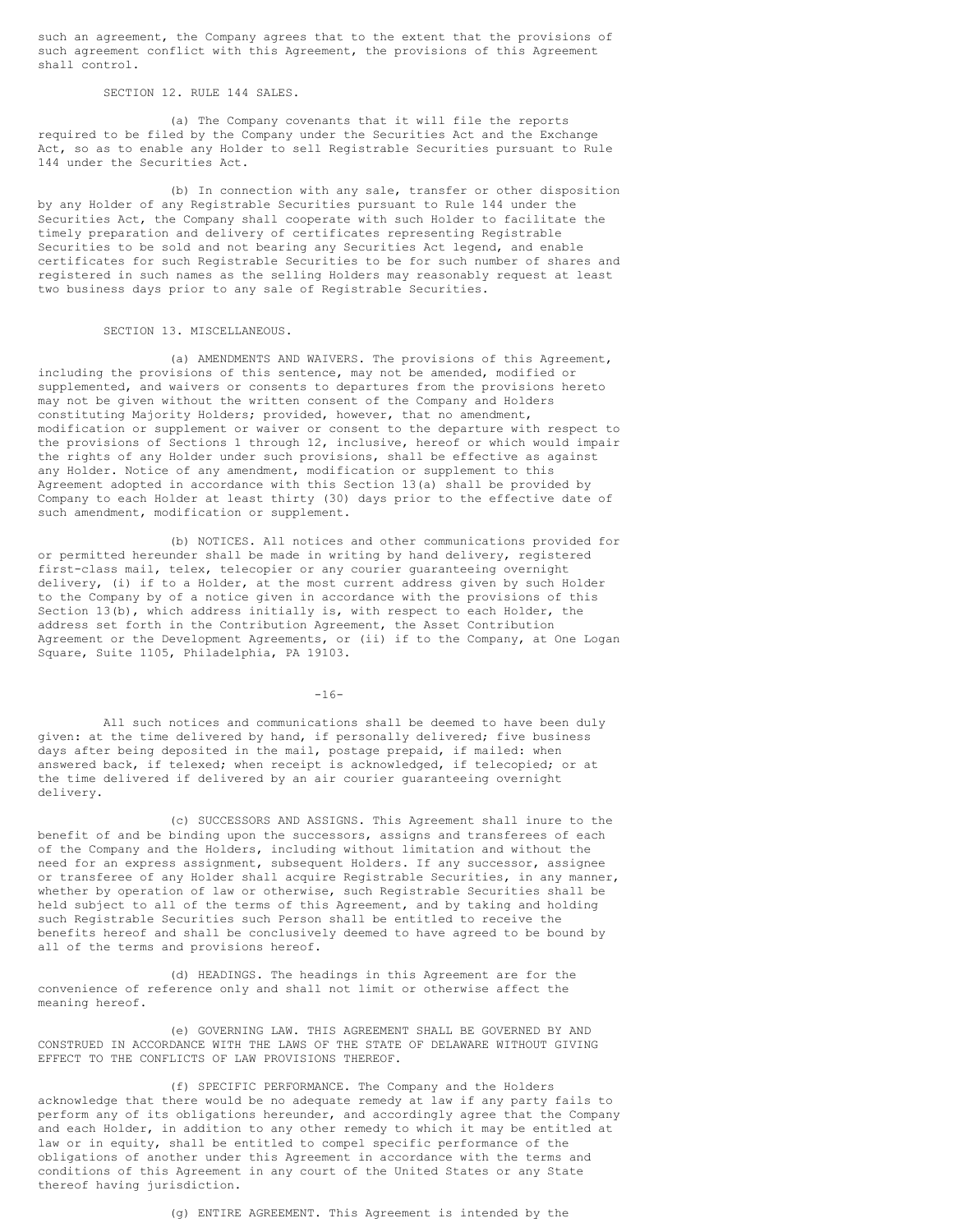Company as a final expression of its agreement and is intended to be a complete and exclusive statement of the agreement and understanding of the Company in respect of the subject matter contained herein. This Agreement supersedes all prior agreements and understandings of the Company with respect to such subject matter.

(h) Notwithstanding any other provision of this Agreement to the contrary, the total number of days that the Holders shall be precluded from the disposition of Registrable Securities under an effective Registration Statement coupled with the total number of days that the Company may defer the filing of the registration statement hereunder shall not exceed 180 in any 12-month period during the first two years from the date of this Agreement, and shall not exceed 120 days in any 12-month period thereafter.

 $-17-$ 

IN WITNESS WHEREOF, the Company has executed this Agreement as of the date first written above.

CORPORATE OFFICE PROPERTIES TRUST

By: /s/Clay W. Hamlin, III -------------------------------------------- Clay W. Hamlin, III President and Chief Executive Officer

-18-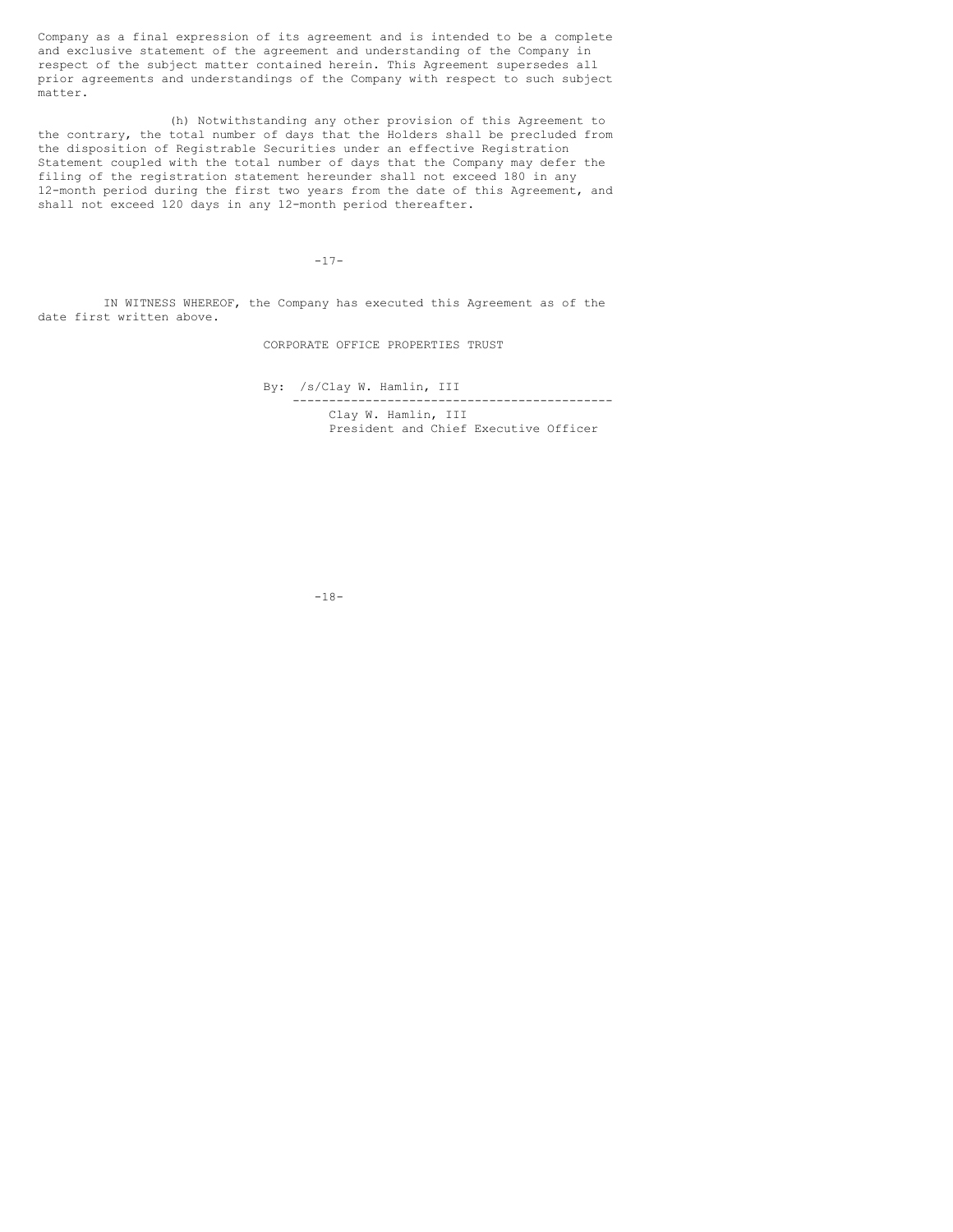This Agreement for Services ("Agreement") is made as of this 28th day of September, 1998, between Corporate Office Properties Trust (COPT) and Corporate Office Properties, L.P. (COPLP) jointly ("Customer") and Corporate Office Management, Inc. ("Provider").

In consideration of the mutual agreements set forth herein and for other good and valuable consideration passing between the parties, Provider agrees to provide the services requested by the Customer in strict compliance with the terms and conditions hereinafter set forth.

- 1. Project. The existing, proposed, or other projects to which the Provider's service shall relate (the "Projects") shall be defined by Customer at time of request along with a description of required services and schedule.
- 2. Services. The services or tasks that can be performed by the Provider (the "Services") at the request of the Customer are set forth in Exhibit A attached hereto, entitled Scope of Services.
- 3. Payment. All services performed by the Provider by Provider's own personnel, shall be charged on a time basis by functional group as outlined on Exhibit B attached hereto and made a part hereof. Provider will charge seventy five (75%) percent of rates for the period through December 31, 1999 and one hundred (100%) thereafter. Provider shall be entitled to the payments set forth in Exhibit B provided that Provider has performed the Services required and provided that Provider is in full compliance with all other terms and conditions of this Agreement. All other services provided by the Provider requiring the use of Consultants shall be subject to the payment schedule attached as Exhibit C. Additionally, all reimbursables shall be charged in accordance with the terms defined in the Payment Schedule noted as Exhibit C. Provided Provider is in compliance with all terms and conditions of this Agreement, Customer will make payment to Provider not later than Thirty (30) days after the submission of appropriate invoice.
- 4. Expenses. Provider shall be entitled to reimbursement for out-of-pocket expenses as set forth in Exhibit C. In the event that expense reimbursement is so provided, such reimbursement shall be made at the same time that payment of compensation is due Provider pursuant to this Agreement.
- 5. Cooperation. Notwithstanding any other provisions of this Agreement including the Exhibits hereto, Provider shall consult with and request necessary information of Customer as frequently as reasonably required in the performance of this Agreement, and

Provider shall cooperate with the Customer and any other person or organization designated by Customer as involved in the Projects, and shall perform this Agreement as designated by Customer all to the general satisfaction of Customer. Upon request by Provider, Customer will furnish readily available and existing information related to the performance of Services hereunder.

- 6. Ownership of Work Product. All tangible work product produced by Provider in connection with the performance of this Agreement, including but not limited to, accounting records, tenant information, legal documents, reports, correspondence, and minutes of meeting, shall be the property of the Customer upon payment for services by Customer and any such materials in the possession of the Provider upon termination of this Agreement for any reason shall be promptly delivered to Customer.
- 7. Additional Services. Upon request of Customer, Provider shall perform services beyond the Scope of Services required by this Agreement. Provider shall perform such services for the hourly rates set forth in Exhibit B attached hereto.
- 8. Termination. Both Customer and Provider shall have the absolute right to terminate this Agreement for any reason upon thirty (30) calendar days written notice to each other. In the event of such termination, Provider shall be paid pro rata for Services actually performed since the last payment. In the event Exhibit C provides for expense reimbursement, Provider shall also be paid actual reimbursable expenses incurred through the date of termination. Such payment shall be made by Customer no later than fifteen (15) days from the date of termination, provided Provider has complied with all terms and conditions of this Agreement. Upon such termination and payment, Customer shall have no liability to Provider in any manner arising out of this Agreement and Provider hereby waives and releases any and all claims against Customer arising out of this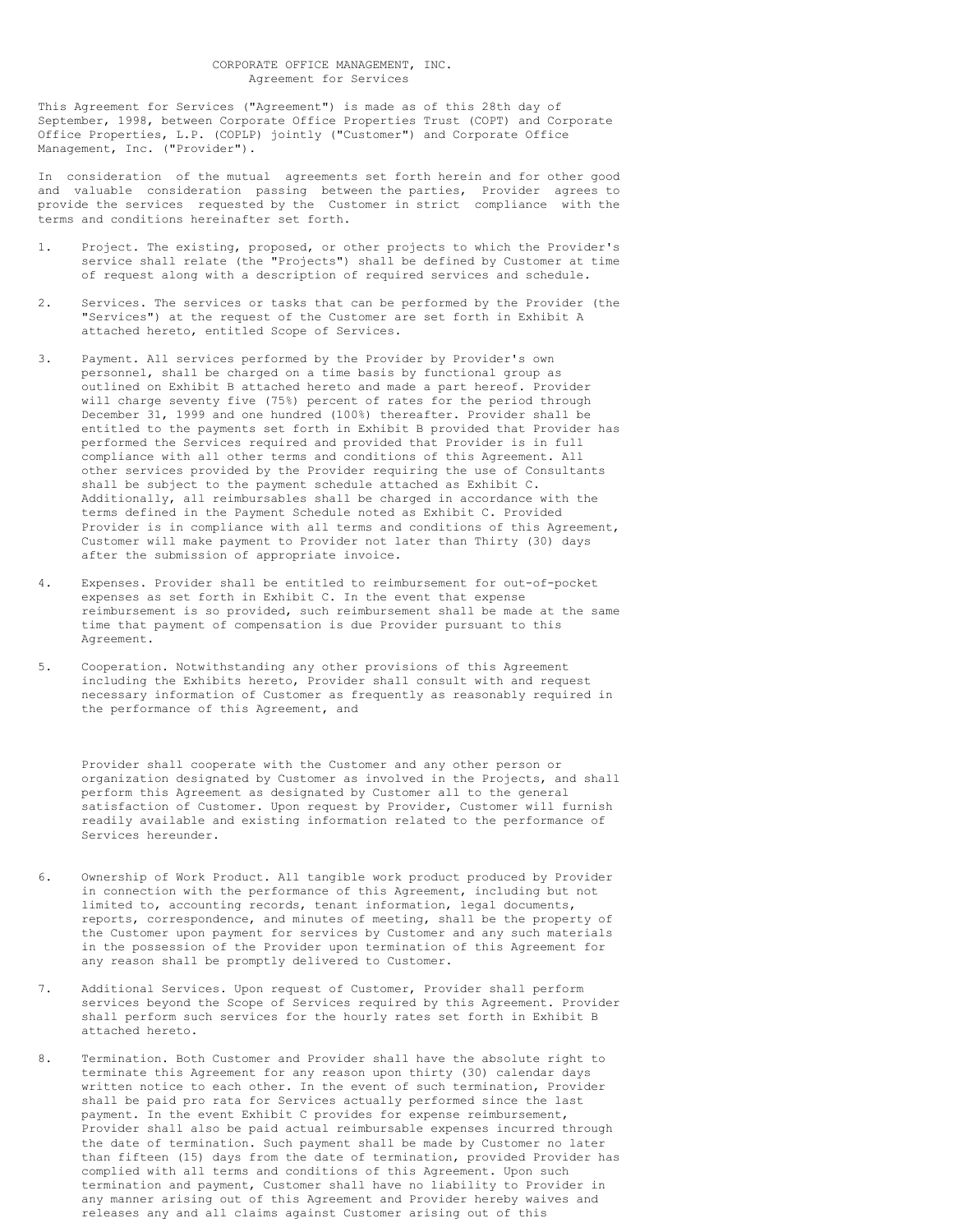Agreement.

Customer may also terminate this Agreement for default by the Provider. In the event that Provider shall, be found to have in the sole judgment of Owner, become insolvent, or file or have filed against it, any petition in bankruptcy, make an assignment for the benefit of creditors, or commence or have commenced against it any proceeding, or enter into any other proceeding or arrangement for relief of debtors or fail to adhere to the schedules set forth in requests, or as it may be modified by written agreement, or fail to pursue the work in accordance with this contract, or fail to supply a sufficient number of skilled personnel (including failure occasioned by labor dispute), or interfere with or disrupt or threaten Customer's premises or furnishing services in connection with the Projects (including interference or disruption arising from a labor dispute), or fail to comply with the terms and conditions of this Agreement, then any such event shall constitute a default by Provider hereunder and any such event shall be deemed a breach of this Agreement. Customer shall give to Provider written notice of such default. Upon receipt of such notice, Provider shall have two (2) days in which to cure such default. If, such default cannot be cured or is not cured within two (2) days after such notice, Customer may terminate this Agreement, and enter into agreements with others to complete the Services required hereunder The cost of such completion, as well as other costs, damages or expenses, including legal fees, incurred as a result of such default, shall be charged against

### - -------------------------------------------------------------------------------- Page 2

any unpaid amounts due Provider under this Agreement. The rights and remedies of Customer hereunder are in addition to any and all rights and remedies available to Customer under this Agreement.

9. Indemnity and Insurance. Provider agrees to indemnify and hold harmless Customer, its officers, directors, agents and employees, from and against claims, suites, judgement, damages, losses and expenses, from the negligent professional act of omission of Provider, its officers, directors, agents, employees or subcontracts, in the performance of this Agreement. Provider shall bear proportional costs of defending any actions or proceedings brought against Customer, its officers, directors, agents and employees, arising in whole or in part out of any such negligent professional acts or omission.

Provider shall carry all insurance required by law. In addition, Provider shall carry insurance, for the benefit of the Customer, in such forms, amounts, and with such companies, as are acceptable to the Customer, covering bodily injury, sickness, disease or death of any employee of Provider or any other person or damage to property to Customer or others arising out of Providers performance of this Agreement or bodily injury or death of any person or property damage arising out of the ownership, maintenance or use of a motor vehicle in any manner arising out of or relating to the performance of this Agreement.

10. Notices. All notices and communications concerning this contract shall be effective only if delivered to the authorized representatives of Customer and Provider, designated below, personally or at the addresses set forth below:

Customer's Representative

Clay W. Hamlin, III Chief Executive Officer Corporate Office Properties Trust 401 City Avenue; Suite 615 Bala Cynwyd, Pennsylvania 19004-1126

Provider's Representative

Mr. Randall M. Griffin President Corporate Office Management, Inc. 8815 Centre Park Drive, Suite 400 Columbia, MD 21045

- 11. Access to Records. Customer and Provider agree to provide access to their books, documents and records to appropriate governmental officials as maybe required.
- 12. Assignment. Provider shall not assign any of its rights under this Agreement nor shall Provider retain any persons or entities not directly employed by the Provider's

- --------------------------------------------------------------------------------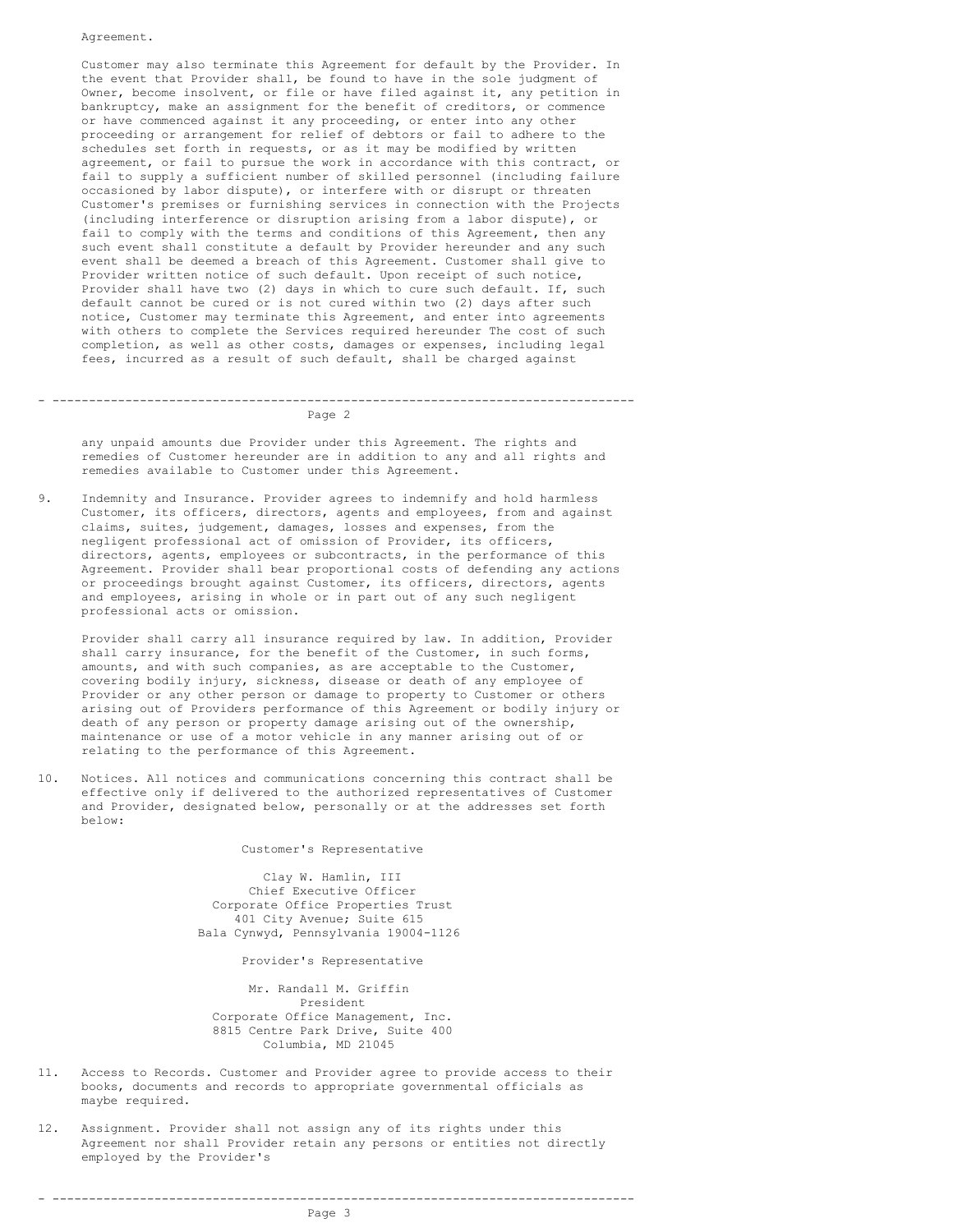organization to perform any services under this Agreement without the prior consent of Customer.

- 13. Waiver and Severability. No provision of this Agreement shall be deemed to have been waived unless such waiver be in writing. Any waiver shall extend only to the particular case and only in the manner specified, and shall not be construed in any way to be a waiver of any further or other rights hereunder. The invalidity or unenforceability of any provision of this Agreement, or any application thereof, shall not affect or impair any other provision or the validity or enforceability of the remainder of this Agreement, or any other application thereof.
- 14. Governing Law. This Agreement shall be governed by the laws of the State of Maryland. Customer and Provider have caused this Agreement to be executed by their duly authorized representatives as of the date set forth in the first paragraph hereof.

| Witness:                                                       |                     |                                 | Customer: Corporate Office<br>Properties Trust                                                                                                     |
|----------------------------------------------------------------|---------------------|---------------------------------|----------------------------------------------------------------------------------------------------------------------------------------------------|
| /s/ Roger A. Waesche, Jr.                                      |                     |                                 | /s/ Clay W. Hamlin III<br>---------------------------------                                                                                        |
|                                                                | By:                 | Clay W. Hamlin, III             | Chief Executive Officer                                                                                                                            |
| Witness:                                                       |                     |                                 | Customer: Corporate Office<br>Properties, L.P.                                                                                                     |
| /s/ Roger A. Waesche, Jr.<br>--------------------------------- |                     |                                 | /s/ Clay W. Hamlin III<br>------------------------------------                                                                                     |
|                                                                | By:                 | Clay W. Hamlin, III             | Chief Executive Officer of Corporate<br>Properties Trust, General Partner                                                                          |
| Witness:                                                       |                     |                                 | Provider: Corporate Office<br>Management, Inc.                                                                                                     |
| /s/ Roger A. Waesche, Jr.                                      |                     |                                 | /s/ Randall M. Griffin<br>----------------------------------                                                                                       |
|                                                                | By:                 | Randall M. Griffin<br>President |                                                                                                                                                    |
| -----------------------------                                  | Page 4              |                                 | ------------------------------------                                                                                                               |
|                                                                |                     |                                 |                                                                                                                                                    |
|                                                                | Exhibit A           | Scope of Available Services     |                                                                                                                                                    |
| Accounting                                                     |                     |                                 | General ledger maintenance, monthly financial<br>reporting, quarterly and annual SEC filings, SEC<br>8-K filings, tax compliance, REIT compliance. |
| Asset Management                                               | budgeting.          |                                 | Property management oversight, leasing,                                                                                                            |
| Acquisitions                                                   |                     |                                 | Analysis, Investment Committee approval,<br>coordination with Corporate Office Services.                                                           |
| Corporate                                                      | strategic planning. |                                 | Oversight of all activities, including management<br>of overall operations and organizational                                                      |
| Finance                                                        | analysis.           |                                 | Sourcing debt and equity capital, financial                                                                                                        |
| Investor Relations                                             |                     |                                 | Interaction with investment community.                                                                                                             |
| Information Technology                                         |                     |                                 | Hardware and software procurement and management.                                                                                                  |
| Legal                                                          | matter work.        |                                 | Lease preparation, contract preparation,<br>financial document review, SEC and corporate                                                           |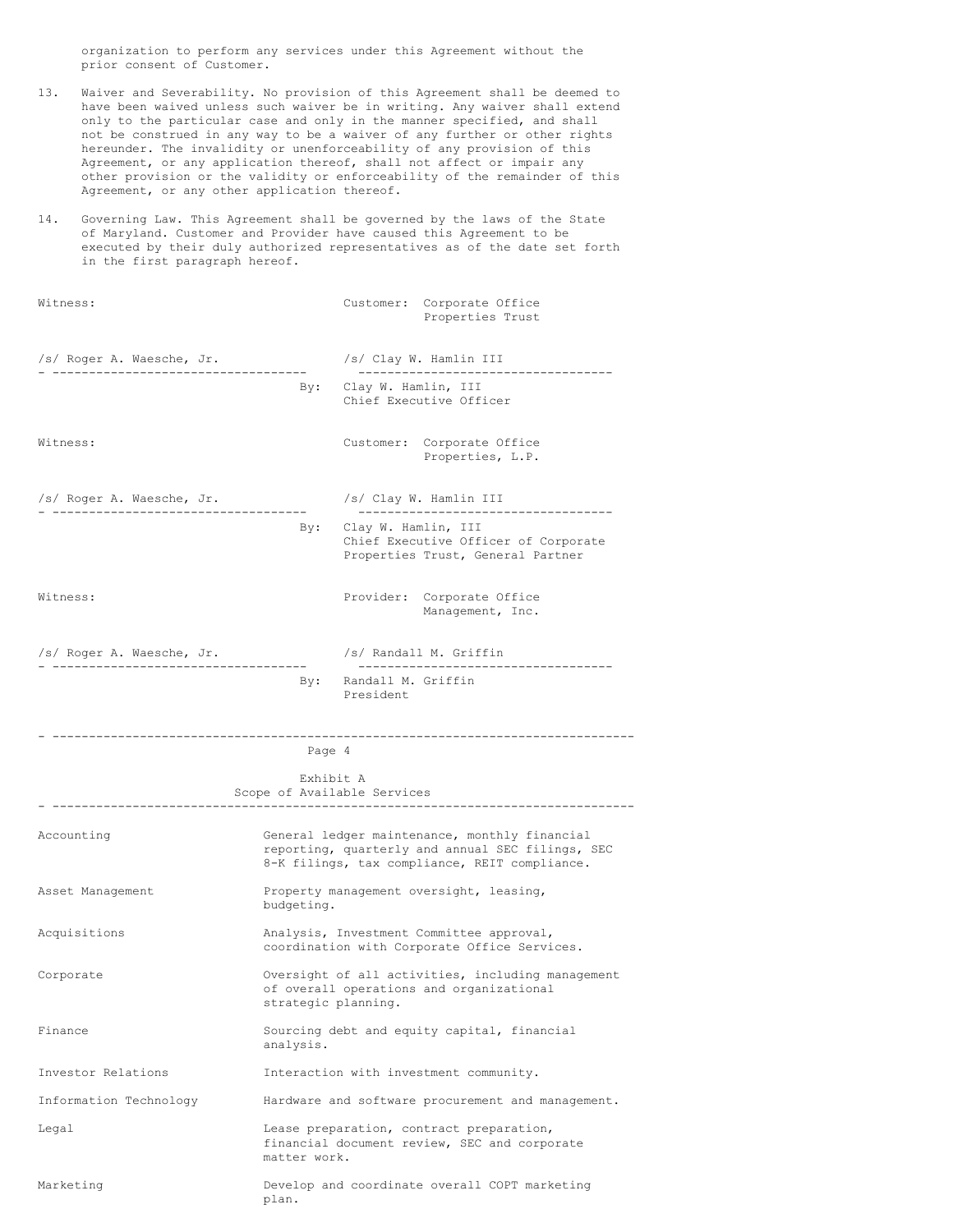### - -------------------------------------------------------------------------------- Page 5

EXHIBIT B

## PAYMENT SCHEDULE

Provider shall be reimbursed for services rendered based upon the following allocations of all operational expenses:

| Department             | September 28 through<br>December 31, 1998 Thereafter |        |
|------------------------|------------------------------------------------------|--------|
|                        |                                                      |        |
| Accounting             | 50%                                                  | $90\%$ |
| Asset Management       | 85%                                                  | 100%   |
| Acquisitions           | 100%                                                 | 100%   |
| Corporate              | 70%                                                  | 90%    |
| Finance                | 55%                                                  | 85%    |
| Investor Relations     | 100%                                                 | 100%   |
| Information Technology | 85%                                                  | 90%    |
| Legal                  | 75%                                                  | 95%    |
| Marketing              | 100%                                                 | 100%   |

- --------------------------------------------------------------------------------

Page 6

## EXHIBIT C PAYMENT SCHEDULE

The following shall be used for all services not provided directly by Corporate Office Management, Inc. personnel:

A. Contracted Consultants shall be charged per original invoice.

B. Reimbursables: Included in rate charges on Exhibit B.

- -------------------------------------------------------------------------------- Page 7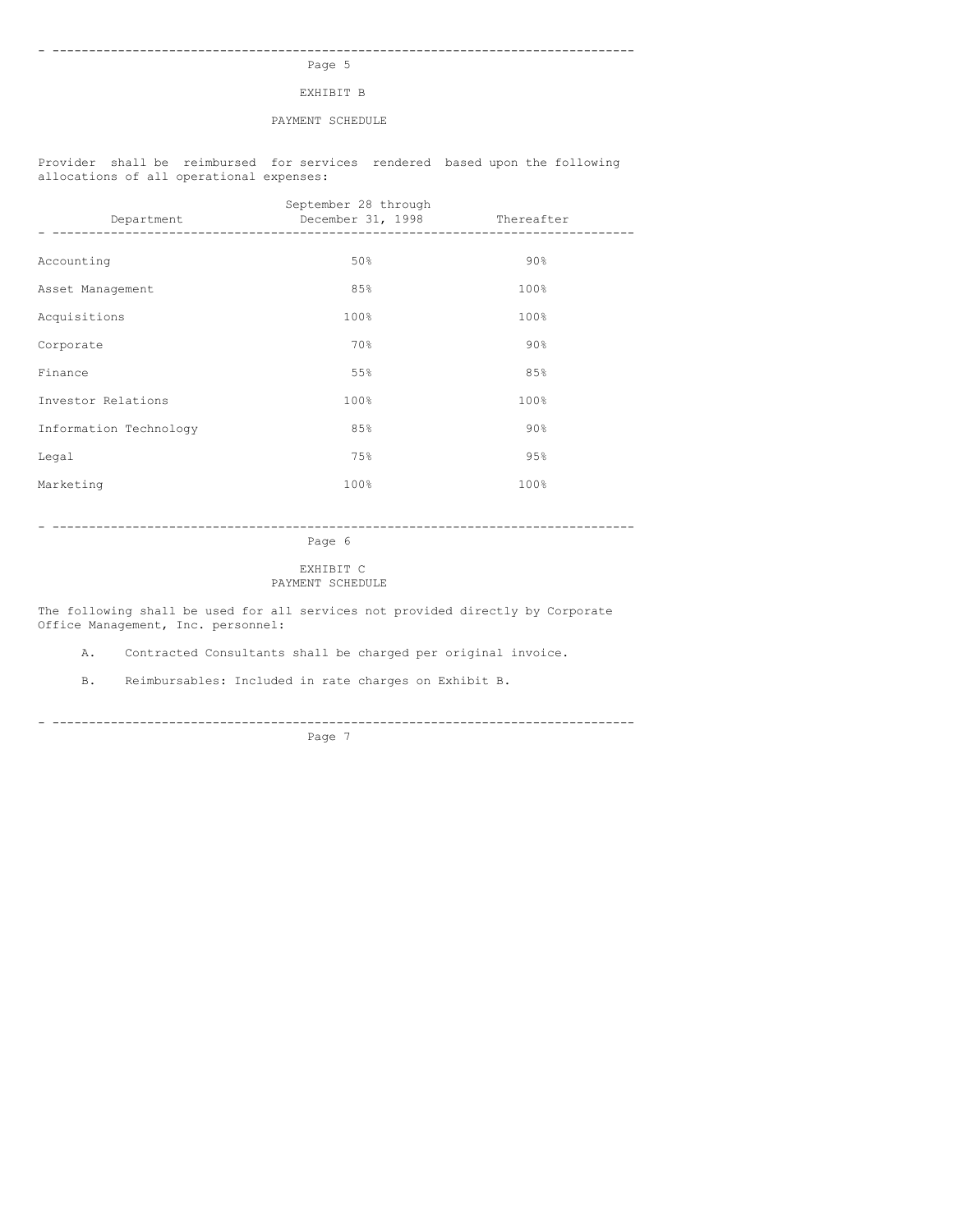THIS AGREEMENT OF LEASE (the "Lease") is made this 28th day of September, 1998, by and between ST. BARNABAS LIMITED PARTNERSHIP, a Maryland limited partnership ("Landlord") and CONSTELLATION PROPERTIES, INC., a Maryland corporation ("Tenant"), WITNESSETH that the parties hereby agree as follows:

1. Premises. Landlord is the owner of the One Constellation Centre Office Building (the "Building"), an office building located at 6009 Oxon Hill Road, Oxon Hill, Maryland 20745.

Landlord does hereby lease unto Tenant, and Tenant does hereby rent from Landlord, that portion of the Building located on the fourth, fifth and sixth floors designated as Suites 400, 500 and 600 containing the agreed upon equivalent of 48,863 square feet of rentable area (the "Premises") described on the schedule attached hereto as Exhibit "A" and made a part hereof. In addition thereto, Tenant shall have the right to use, on a non-exclusive basis, and in common with the other tenants of the Building the Common Areas of the Building (as that term is defined in Section 5.2.6 hereof).

2. Term. This Lease shall commence on September 28, 1998 (the "Commencement Date") and shall be for a term (the "Term") of two (2) years, expiring on September 28, 2000.

3. Security Deposit and Advance Rent. Intentionally Left Blank.

4. Use. Tenant shall have the right to use and occupy the Premises of this Lease, if at all, solely for general office purposes in accordance with applicable zoning regulations and for no other purpose.

#### 5. Rent.

5.1 Base Rent. As rent for the Premises during each year of the Term, Tenant shall pay to Landlord an annual base rent of Nine Hundred Three Thousand Nine Hundred Sixty-Five Dollars and Fifty-Two Cents (\$903,965.52) (the "Base Rent") in equal monthly installments of Seventy-Five Thousand Three Hundred Thirty Dollars and Forty-Six Cents (\$75,330.46) each, in advance on the first day of each calendar month during the Term, and without deduction, setoff or demand.

5.2 Definitions. For the purposes hereof, the following definitions shall apply:

1

5.2.1 "Property" shall mean the Building, the land upon which same is situated and all fixtures and equipment thereon or therein, all commonly owned or shared appurtenances, including but not limited to, parking areas, walkways, landscaping and utilities, whether located on the land upon which the Building is situated or elsewhere.

5.2.2 "Building Expenses" shall be all those expenses paid or incurred by Landlord in connection with the owning, maintaining, operating and repairing of the Property or any part thereof, in a manner deemed reasonable and appropriate by Landlord and shall include, without limitation, the following:

1. All costs and expenses of operating, repairing, lighting, cleaning, and insuring (including liability for personal injury, death and property damage and workers' compensation insurance covering personnel) the Property or any part thereof, as well as all costs incurred in removing snow, ice and debris therefrom and of policing and regulating traffic with respect thereto, and depreciation of all machinery and equipment used therein or thereon, replacing or repairing of pavement, parking areas, curbs, walkways, drainage, lighting facilities, landscaping (including replanting and replacing flowers and other planting);

2. Electricity, steam and fuel used in lighting, heating, ventilating and air conditioning;

3. Maintenance and repair of mechanical and electrical equipment including heating, ventilating and air conditioning equipment;

4. Window cleaning and janitor service, including equipment, uniforms, and supplies and sundries;

5. Maintenance of elevators, stairways, rest rooms, lobbies, hallways and other Common Areas;

6. Repainting and redecoration of all Common Areas;

- 7. Sales or use taxes on supplies or services;
- 8. Management fees, wages, salaries and compensation of all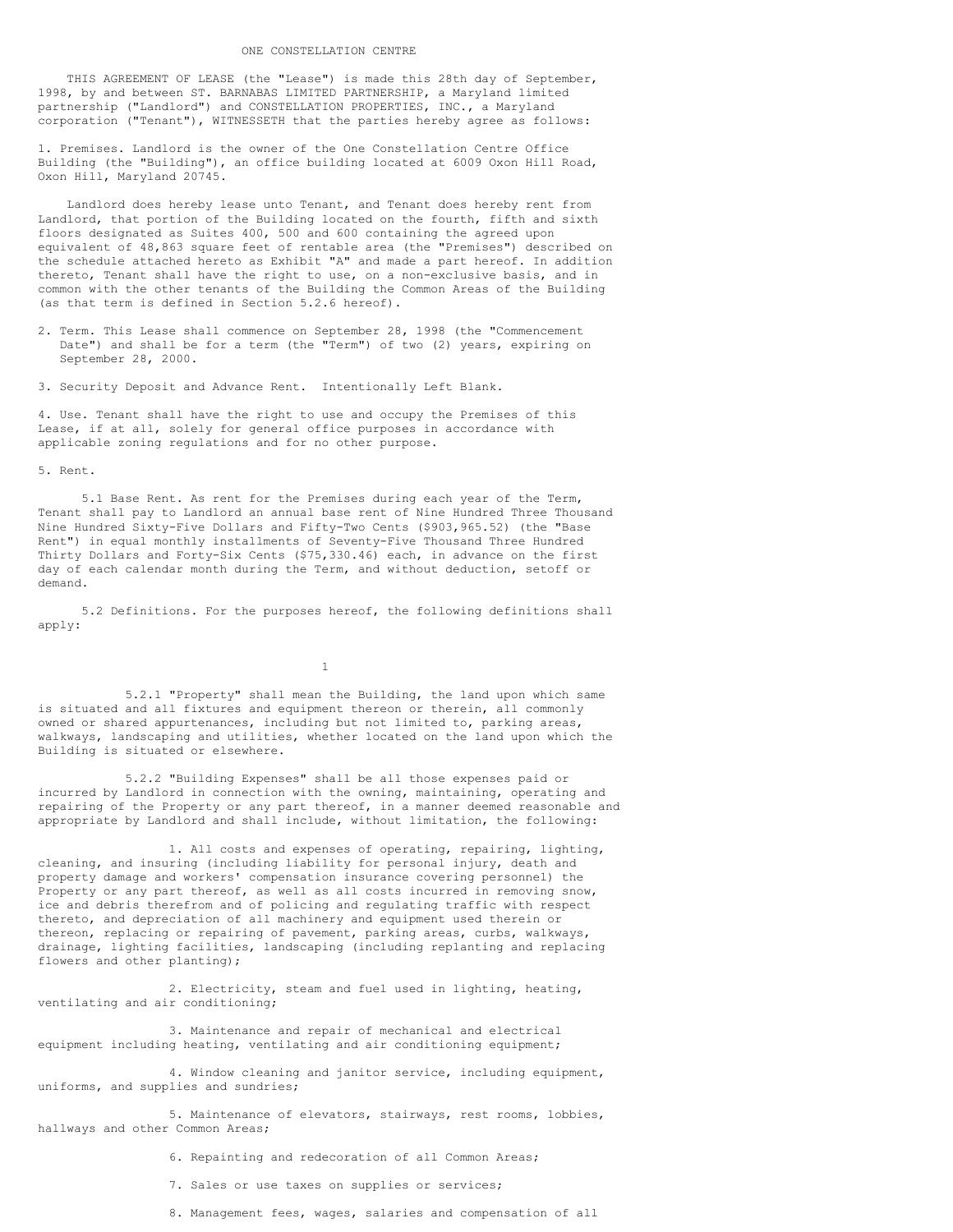persons engaged in the maintenance, operation or repair of the Property (including Landlord's share of all payroll taxes);

9. Legal, accounting and engineering fees and expenses, except for those related to disputes with tenants or which are a result of and/or are based on Landlord's negligence or other tortious conduct;

 $\overline{2}$ 

10. Costs and expenses that may result from compliance with any governmental laws or regulations that were not applicable to the Common Areas at the time same were originally constructed;

11. Condominium fees and assessments paid to Constellation Centre Condominium; and

12. All other expenses which under generally accepted accounting principles would be considered as an expense of maintaining, operating, or repairing the Property. Notwithstanding the foregoing, all expenses (whether or not such expenses are enumerated on items 1 through 11 of this Section 5.2.2) which would be considered capital in nature under generally accepted accounting principles shall be excluded from "Building Expenses."

5.2.3 "Taxes" shall mean all real property taxes including currently due installments of assessments, sewer rents, ad valorem charges, water rates, rents and charges, front foot benefit charges, and all other governmental impositions in the nature of any of the foregoing. Excluded from Taxes are (i) federal, state or local income taxes, (ii) franchise, gift, transfer, excise, capital stock, estate or inheritance taxes, and (iii) penalties or interest charged for late payment of Taxes. If at any time during the Term the method of taxation prevailing at the commencement of the Term shall be altered so as to cause the whole or any part of the items listed in the first sentence of this subparagraph 5.2.3 to be levied, assessed or imposed, wholly or partly as a capital levy, or otherwise, on the rents received from the Building, wholly or partly in lieu of imposition of or in addition to the increase of taxes in the nature of real estate taxes issued against the Property, then the charge to the Landlord resulting from such altered additional method of taxation shall be deemed to be within the definition of "Taxes."

5.2.4 "Base Year Building Expenses" shall mean the actual Building Expenses incurred by Landlord during 1998 per rentable square foot.

5.2.5 "Base Year Taxes" shall mean the actual Taxes incurred by Landlord during the 1998-1999 tax year per rentable square foot.

5.2.6 "Common Areas" shall mean those areas and facilities which may be from time to time furnished to the Building by Landlord for the non-exclusive general common use of tenants and other occupants of the Building, their officers, employees, and invitees, including (without limitation) the hallways, stairs, parking facilities, washrooms, and elevators.

5.3 Rent Adjustments for Taxes.

5.3.1 At or after the time that Taxes are due and payable, Landlord shall total the Taxes and shall allocate such Taxes to the rentable area within the Building in the following

3

manner: Taxes shall be totaled and such total shall be divided by the total rentable square feet in the Building thereby deriving the "Cost of Taxes Per Square Foot" of rentable area.

5.3.2 In the event that the Cost of Taxes Per Square Foot assessed for any tax year which is wholly or partly within the Term are greater than the Base Year Taxes, Tenant shall pay to Landlord, as additional rent at the time such Taxes are due and payable, the amount of such excess times the number of rentable square feet in the Premises. Any additional rent due Landlord under this Section 5.3 shall be due and payable within thirty (30) days after Landlord shall have submitted a written statement to Tenant showing the amount due. Landlord may, in its discretion, make a reasonable estimate of such additional rent with respect to Taxes, and require Tenant to pay each month during such year 1/12 of such amount, at the time of payment of monthly installments of Base Rent. In such event, Tenant shall pay, or Landlord shall refund or credit to Tenant's account, any underpayment or overpayment of such additional rent within thirty (30) days of Landlord's annual written statement of Taxes due. Tenant shall have the right to examine, at Tenant's sole expense, Landlord's records with respect to any such increases in rent; provided, however, that unless Tenant shall have given Landlord written notice of exception to any such statement within thirty (30) days after delivery thereof, the same shall be conclusive and binding on Tenant. No credit shall be given to Tenant if the cost of Taxes Per Square Foot are less than the Base Year Taxes.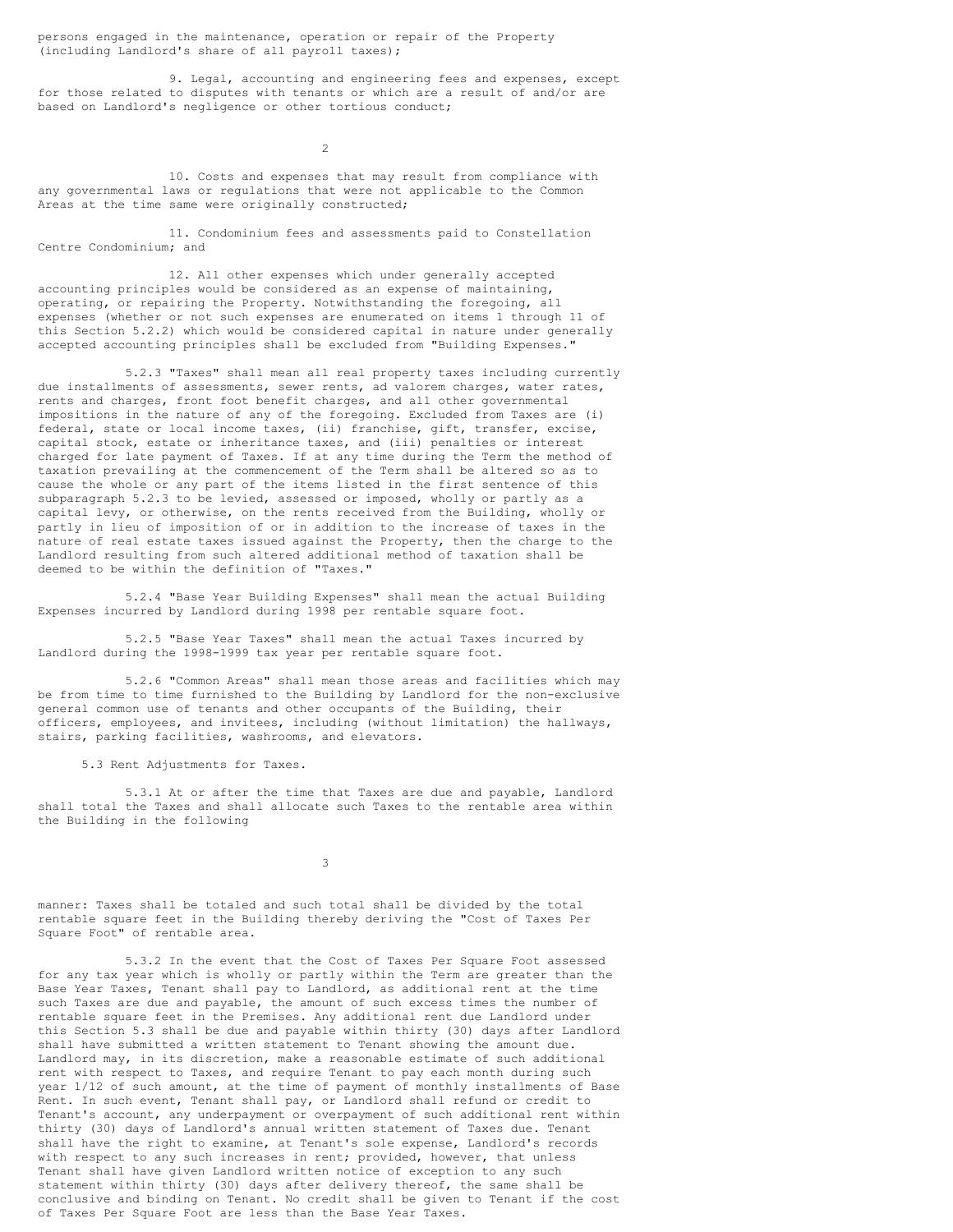As of the date of this Lease, the tax year is a fiscal year commencing July 1. If the appropriate authorities shall hereafter change the tax year to a calendar year, or to a fiscal year commencing on a date other than July 1, appropriate adjustments shall be made in the computation of any additional rent due hereunder.

All reasonable expenses incurred by Landlord (including attorneys', appraisers' and consultants' fees, and other costs) in contesting any increase in Taxes or any increase in the assessment of the Property shall be included as an item of Taxes for the purpose of computing additional rent due hereunder.

## 5.4 Rent Adjustments for Building Expenses.

5.4.1 After the end of each calendar year, Landlord shall compute the Building Expenses for such year and shall allocate such costs to the rentable area within the Building in the following manner: Building Expenses shall be totaled and such total shall be divided by the total rentable square feet in the Building thereby deriving the "Cost of Building Expenses Per Square Foot" of rentable area.

5.4.2 In the event that the cost of Building Expenses Per Square Foot of rentable area for any year which is wholly or partly within the Term are greater than the Base Year Building Expenses, Tenant shall pay to Landlord, as additional rent, the amount of such excess times the number of rentable square feet in the Premises, as set forth in Section 1 above. If

4

occupancy of the Building during any calendar year is less than ninety percent (90%), then Building Expenses for that calendar year shall be "grossed up" to that amount of Building Expenses that, using reasonable projections, would normally be expected to be incurred during the calendar year in question if the Building was ninety percent (90%) occupied during the applicable calendar year period, as determined under generally accepted accounting principles; it being understood that the written statement submitted to Tenant shall provide a reasonably detailed description of how the Building Expenses were grossed up and that only those component expenses that are affected by variations in occupancy levels shall be grossed up. Such additional rent shall be computed on a year-to-year basis. Any such additional rent shall be due within thirty (30) days after the Landlord has submitted a written statement to Tenant showing the amount due. Landlord may, in its discretion, make a reasonable estimate of such additional rent with respect to any calendar year, and require Tenant to pay each month during such year 1/12 of such amount, at the time of payment of monthly installments of Base Rent. In such event, Tenant shall pay, or Landlord shall refund or credit to Tenant's account, any underpayment or overpayment of such additional rent within thirty (30) days of Landlord's written statement of actual Building Expenses for the Calendar year. Tenant shall have the right to examine, at Tenant's sole expense, Landlord's records with respect to any such increases in rent; provided, however, that unless Tenant shall have given Landlord written notice of exception to any such statement within thirty (30) days after delivery thereof, the same shall be conclusive and binding on Tenant. No credit shall be given to the Tenant if the cost of Building Expenses Per Square Foot are less than the Base Year Building Expenses. Notwithstanding anything to the contrary contained herein Landlord shall use diligent efforts to keep Building Expenses at reasonable amounts, while maintaining the Building as a first class office building.

5.5 Additional Rent Payments. Tenant's obligation to pay any additional rent accruing during the Term pursuant to Sections 5.3 and 5.4 hereof shall apply pro rata to the proportionate part of a tax year as to Taxes, and calendar year, as to Building Expenses, in which this Lease begins or ends, for the portion of each such year during which this Lease is in effect. Such obligation to make payments of such additional rent shall survive the expiration or sooner termination of the Term, whether or not this Lease is superseded by a subsequent lease of the Premises or of any other space or Tenant leaves the Building; any such superseding lease shall not serve to supersede Tenant's obligation for any such additional rent unless it makes express reference thereto and recites that such additional rent is abated in consideration of the superseding lease.

5.6 Payments. All payments or installments of any rent hereunder and all sums whatsoever due under this Lease (including but not limited to court costs and attorneys fees) shall be deemed rent, shall be paid to Landlord at the address designated by Landlord, and if not paid when due, shall be subject to a late charge of \$35.00 for each late payment and shall bear interest at the rate of 18% per annum (but not more than the maximum allowable legal rate applicable to Tenant) until paid. Additionally, if any of Tenant's checks for payment of rent or additional rent are returned to Landlord for insufficient funds, Tenant shall pay to Landlord as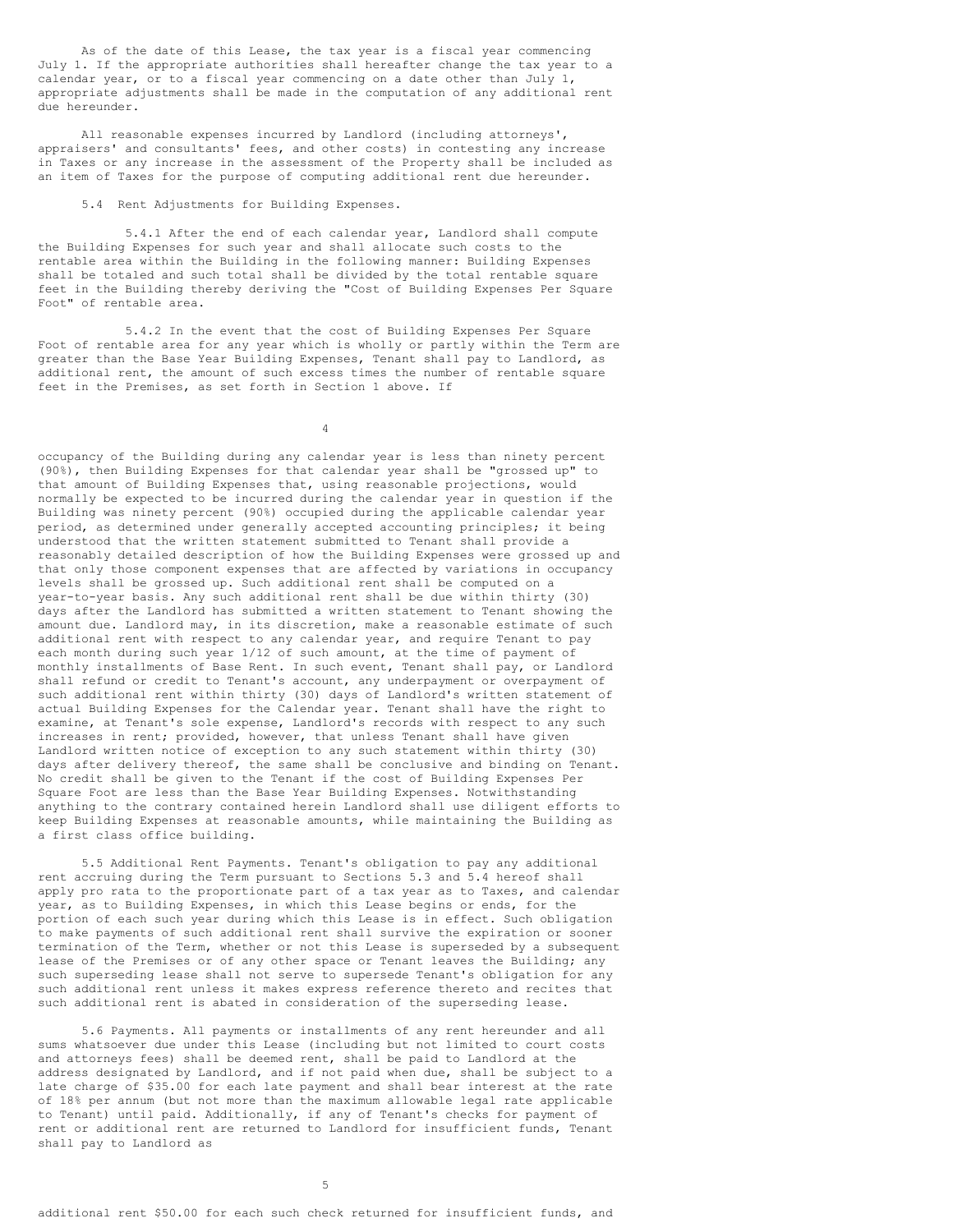if two or more of Tenant's checks in payment of rent or additional rent due hereunder are returned for insufficient funds in any calendar year, Landlord reserves the right upon ten (10) days advance written notice to Tenant to thereafter require Tenant to pay all rent and additional rent and other sums whatsoever due under this Lease in cash, by money order or by certified check or cashier's check. If an attorney is employed to enforce Landlord's rights under this Lease, Tenant shall pay all fees and expenses of such attorney whether or not legal proceedings are instituted by Landlord. However, where legal proceedings are instituted by Landlord against Tenant, and said legal proceedings result in a monetary judgment in favor of Landlord, those reasonable attorney fees for which Tenant shall be liable to Landlord shall not be less than fifteen percent (15%) of such monetary judgment. Time is of the essence in this Lease.

6. Requirements of Applicable Law. Landlord warrants that on the Commencement Date, the Premises shall comply with all applicable laws, ordinances, rules and regulations of governmental authorities having jurisdiction over the Property ("Applicable Laws"). Tenant, at its sole cost and expense, shall thereafter comply promptly with all Applicable Laws now in force or which may hereafter be in force, which impose any duty upon Landlord or Tenant with respect to the use, occupancy or alteration of the Premises or any part thereof and for the prevention of fires; provided, however, that Landlord and not Tenant shall correct all structural defects in the Building necessary to comply with Applicable Laws, and make all repairs, changes or alterations necessary because the Building was not constructed in compliance with any of said Applicable Laws.

7. Certificate of Occupancy. Tenant will not use or occupy the Premises in violation of any certificate of occupancy, permit, or other governmental consent issued for the Building. If any governmental authority, after the commencement of the Term, shall contend or declare that the Premises are being used for a purpose which is in violation of such certificate of occupancy, permit, or consent, then Tenant shall, upon five (5) days' notice from Landlord, immediately discontinue such use of the Premises. If thereafter the governmental authority asserting such violation threatens, commences or continues criminal or civil proceedings against Landlord for Tenant's failure to discontinue such use, in addition to any and all rights, privileges and remedies given to Landlord under this Lease for default therein, Landlord shall have the right to terminate this Lease forthwith. Tenant shall indemnify and hold Landlord harmless of and from any and all liability for any such violation or violations.

8. Contest-Statute, Ordinance, Etc. Tenant may, after notice to Landlord, by appropriate proceedings conducted promptly at Tenant's own expense in Tenant's name and whenever necessary in Landlord's name, contest in good faith the validity or enforcement of any such statute, ordinance, law, order, regulation or requirement and may similarly contest any assertion of violation of any certificate of occupancy, permit, or any consent issued for the Building. Tenant may, pending such contest, defer compliance therewith if, in the opinion of counsel for Landlord, such deferral shall not subject either the Landlord or the Premises or the

6

Property (or any part thereof) to any penalty, fine or forfeiture, and if Tenant shall post a bond with corporate surety approved by Landlord sufficient, in Landlord's opinion, fully to indemnify Landlord from loss.

9. Tenant's Improvements. Tenant shall make such improvements to the Premises as it may deem necessary at its sole cost and expense. Tenant shall not make any alterations, decorations, installations, additions or improvements to the Premises, including but not limited to, the installation of any fixtures, amenities, equipment, appliances, or other apparatus, without Landlord's prior written consent, and then only by contractors or mechanics employed or approved by Landlord. All such work, alterations, decorations, installations, additions or improvements shall be done at Tenant's sole expense and at such times and in such manner as Landlord may from time to time designate. Landlord's consent to and/or approval of Tenant's plans and specifications for the aforesaid improvements shall create no responsibility or liability on the part of Landlord for their completeness, design sufficiency, or compliance with all laws, rules and regulations of governmental agencies or authorities. All alterations, decorations, installations, additions or improvements made by either of the parties hereto upon the Premises, except movable office furniture put in at the expense of Tenant and other items as mutually agreed upon in writing, shall be the property of Landlord and shall remain upon and be surrendered with the Premises at the termination of this Lease without molestation or injury.

### 10. Repairs and Maintenance.

10.1 Tenant's Care of the Premises and Building. During the Term, Tenant shall:

(i) keep the Premises and the fixtures, appurtenances and improvements therein in good order and condition;

(ii) make repairs and replacements to the Premises required because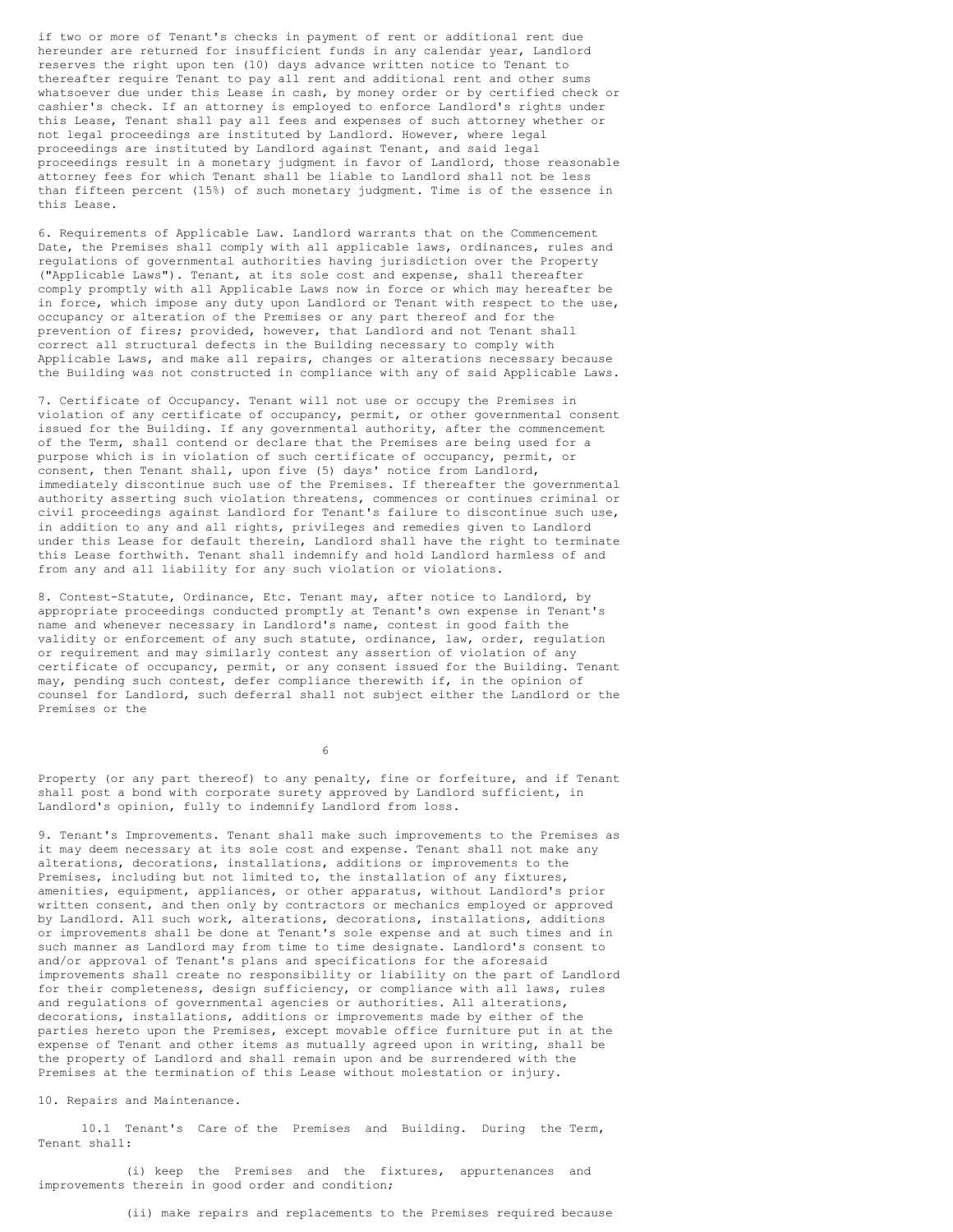of Tenant's misuse or primary negligence, except to the extent that the repairs or replacements are covered by Landlord's insurance as required hereunder;

(iii) repair and replace special equipment or decorative treatments installed by or at Tenant's request and that serve the Premises only, except to the extent the repairs or replacements are needed because of Landlord's misuse or primary negligence, and are not covered by Tenant's insurance as required hereunder;

(iv) pay for all damage to the Building, its fixtures and appurtenances, as well as all damages sustained by Tenant or occupants of the Building due to any waste, misuse or neglect of the Premises, its fixtures and appurtenances by Tenant, except to the extent that the repair of such damage is covered by Landlord's insurance as required hereunder; and

(v) not commit waste.

7

In addition Tenant shall not place a load upon any floor of the Premises exceeding the floor load per square foot area which such floor was designed to carry and which may be allowed under Applicable Laws. Landlord reserves the right to prescribe the weight and position of all heavy equipment brought onto the Premises and prescribe any reinforcing required under the circumstances, all such reinforcing to be at Tenant's expense.

10.2 Landlord's Repairs. Except for the repairs and replacements that Tenant is required to make pursuant to Section 10.1 above, Landlord shall make all other repairs and replacements to the Premises, Common Areas and Building (including Building fixtures and equipment) as shall be reasonably deemed necessary to maintain the Building in a condition comparable to other first class suburban office buildings in the Baltimore-Washington corridor area. This maintenance shall include the roof, foundation, exterior walls, interior structural walls, all structural components, and all systems such as mechanical, electrical, multi-tenant HVAC, and plumbing. The costs associated with such repairs shall be deemed a part of Building Expenses; provided, however, that costs of all of such repairs which would be considered capital in nature under generally accepted accounting principles shall be paid by Landlord. There shall be no allowance to Tenant for a diminution of rental value, no abatement of rent, and no liability on the part of Landlord by reason of inconvenience, annoyance or injury to business arising from Landlord, Tenant or others making any repairs or performing maintenance as provided for herein.

10.3 Time for Repairs. Repairs or replacements required pursuant to Sections 10.1 and 10.2 above shall be made within a reasonable time (depending on the nature of the repair or replacement needed - generally no more than fifteen (15) days) after receiving notice or having actual knowledge of the need for a repair or replacement.

10.4 Surrender of the Premises. Upon the termination of this Lease, Tenant shall surrender the Premises to Landlord in the same broom clean condition that the Premises were in on the Commencement Date except for:

(i) ordinary wear and tear;

(ii) damage by the elements, fire, and other casualty unless Tenant would be required to repair under the provisions of this Lease;

(iii) damage arising from any cause not required to be repaired or replaced by Tenant; and

(iv) alterations as permitted by this Lease unless consent was conditioned on their removal.

8

On surrender, Tenant shall remove from the Premises its personal property, trade fixtures and any alterations required to be removed pursuant to the terms of this Lease and repair any damage to the Premises caused by this removal. Any items not removed by Tenant as required above shall be considered abandoned. Landlord may dispose of abandoned items as Landlord chooses and bill Tenant for the cost of their disposal.

11. Conduct on Premises. Tenant shall not do, or permit anything to be done in the Premises, or bring or keep anything therein which will, in any way, increase the rate of fire insurance on the Building, or invalidate or conflict with the fire insurance policies on the Building, fixtures or on property kept therein, or obstruct or interfere with the rights of the Landlord or of other tenants, or in any other way injure or annoy Landlord or the other tenants, or subject Landlord to any liability for injury to persons or damage to property, or interfere with the good order of the Building, or conflict with Applicable Laws, or the Maryland Fire Underwriters Rating Bureau. Tenant agrees that any increase of fire insurance premiums on the Building or contents caused by the occupancy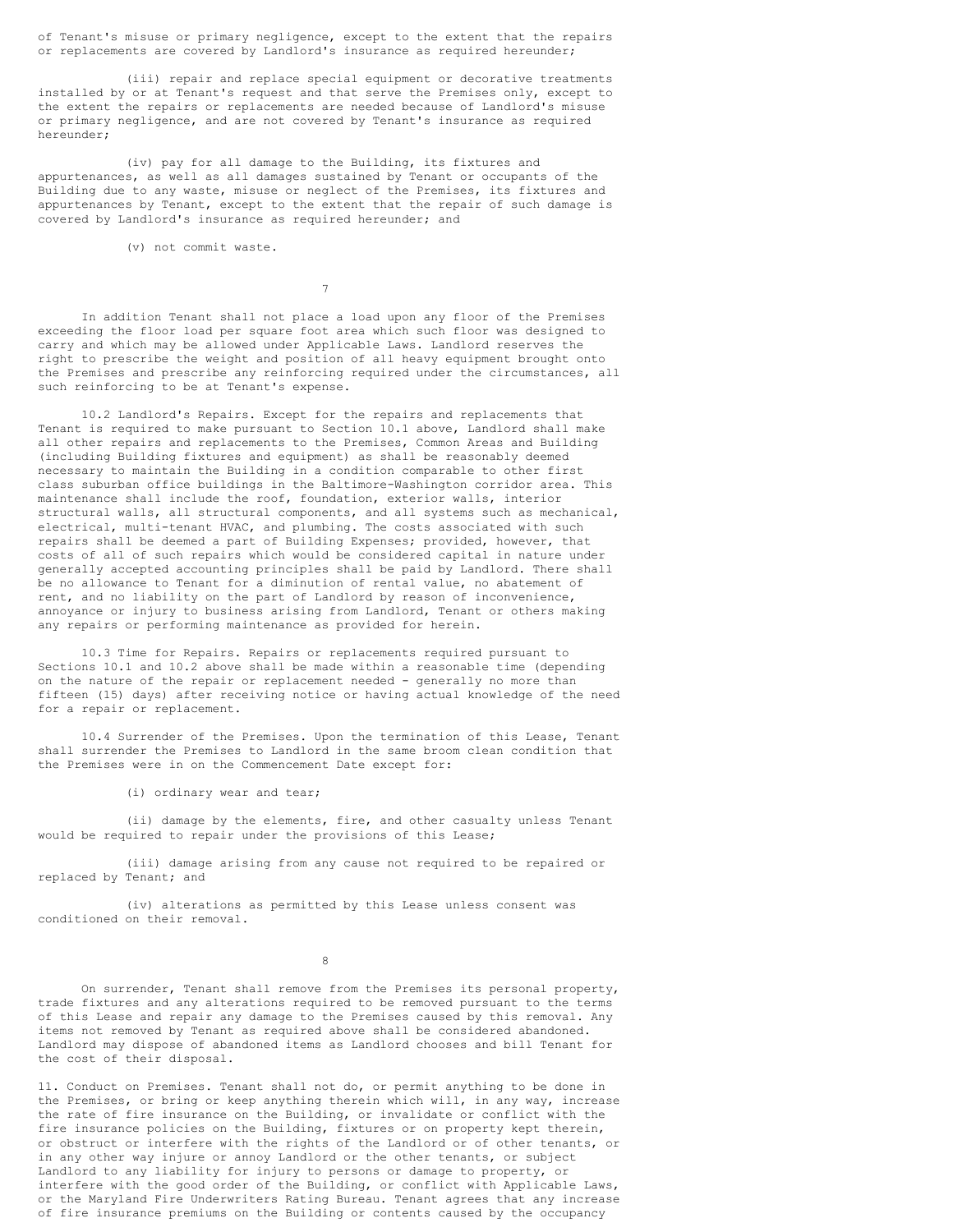of Tenant and any expense or cost incurred in consequence of negligence or carelessness or the willful action of Tenant, Tenant's employees, agents, servants, or invitees shall, as they accrue be added to the rent heretofore reserved and be paid as a part thereof; and Landlord shall have all the rights and remedies for the collection of same as are conferred upon the Landlord for the collection of rent provided to be paid pursuant to the terms of this Lease.

## 12. Insurance.

12.1 Tenant's Insurance. Tenant shall keep in force at its own expense, so long as this Lease remains in effect, (a) public liability insurance, including insurance against assumed or contractual liability under this Lease, with respect to the Premises, to afford protection with limits, per person and for each occurrence, of not less than Two Million Dollars (\$2,000,000), combined single limit, with respect to personal injury and death and property damage, such insurance to provide for only a reasonable deductible, (b) all-risk property and casualty insurance, including theft, written at replacement cost value and with replacement cost endorsement, covering all of Tenant's personal property in the Premises and all improvements installed in the Premises by or on behalf of Tenant whether pursuant to the terms of Section 34, Section 9, or otherwise, such insurance to provide for only a reasonable deductible, (c) if, and to the extent, required by law, workmen's compensation or similar insurance offering statutory coverage and containing statutory limits, and (d) shall insure all plate and other interior glass in the Premises for and in the name of the Landlord. Such policies shall be maintained in companies and in form reasonably acceptable to Landlord and shall be written as primary policy coverage and not contributing with, or in excess of, any coverage which Landlord shall carry. Tenant shall deposit the policy or policies of such required insurance or certificates thereof with Landlord prior to the Commencement Date, which policies shall name Landlord or its designee and, at the request of Landlord, its mortgagees, as additional named insured and shall also contain a provision stating that such policy or policies shall not be canceled except after thirty (30) day's written notice to Landlord or its designees. All such policies of insurance shall be effective as of

 $\alpha$ 

the date Tenant occupies the Premises and shall be maintained in force at all times during the Term of this Lease and all other times during which Tenant shall occupy the Premises. In addition to the foregoing insurance coverage, Tenant shall require any contractor retained by it to perform work on the Premises to carry and maintain, at no expense to Landlord, during such times as contractor is working in the Premises, a non-deductible (i) comprehensive general liability insurance policy, including, but not limited to, contractor's liability coverage, contractual liability coverage, completed operations coverage, broad form property damage endorsement and contractor's protective liability coverage, to afford protection with limits per person and for each occurrence, of not less than Two Hundred Thousand Dollars (\$200,000.00), combined single limit, with respect to personal injury and death and property damage, such insurance to provide for no deductible, and (ii) workmen's compensation insurance or similar insurance in form and amounts as required by law. In the event of damage to or destruction of the Premises and the termination of this Lease by Landlord pursuant to Section 17 herein, Tenant shall pay Landlord all of its insurance proceeds relating to improvements made in the Premises by or on behalf of Tenant whether pursuant to the terms of Section 9 or otherwise. If Tenant fails to comply with its covenants made in this Section, if such insurance would terminate or if Landlord has reason to believe such insurance is about to be terminated, Landlord may at its option cause such insurance as it in its sole judgment deems necessary to be issued, and in such event Tenant agrees to pay promptly upon Landlord's demand, as additional rent the premiums for such insurance.

12.2 Landlord's Insurance. Landlord shall keep in force at its own expense (a) contractual and comprehensive general liability insurance, including public liability and property damage, with a minimum combined single limit of liability of Two Million Dollars (\$2,000,000.00) for personal injuries or death of persons occurring in or about the Building and Premises, and (b) all-risk property and casualty insurance written at replacement cost value covering the Building and all of Landlord's improvements in and about same.

12.3 Waiver of Subrogation. Each party hereto waives claims arising in any manner in its favor and against the other party and agrees that neither party hereto shall be liable to the other party or to any insurance company (by way of subrogation or otherwise) insuring the other party for any loss or damage to the Building, the Premises or other tangible property, or any resulting loss of income, or losses under worker's compensation laws and benefits, or against liability on or about the Building, even though such loss or damage might have been occasioned by the negligence of such party, its agents or employees if any such loss or damage is covered by insurance benefiting the party suffering such loss or damage as was required to be covered by insurance carried pursuant to this Lease. Landlord shall cause each insurance policy carried by it insuring against liability on or about the Building or insuring the Premises and the Building or income resulting therefrom against loss by fire or any of the casualties covered by the all-risk insurance carried by it hereunder to be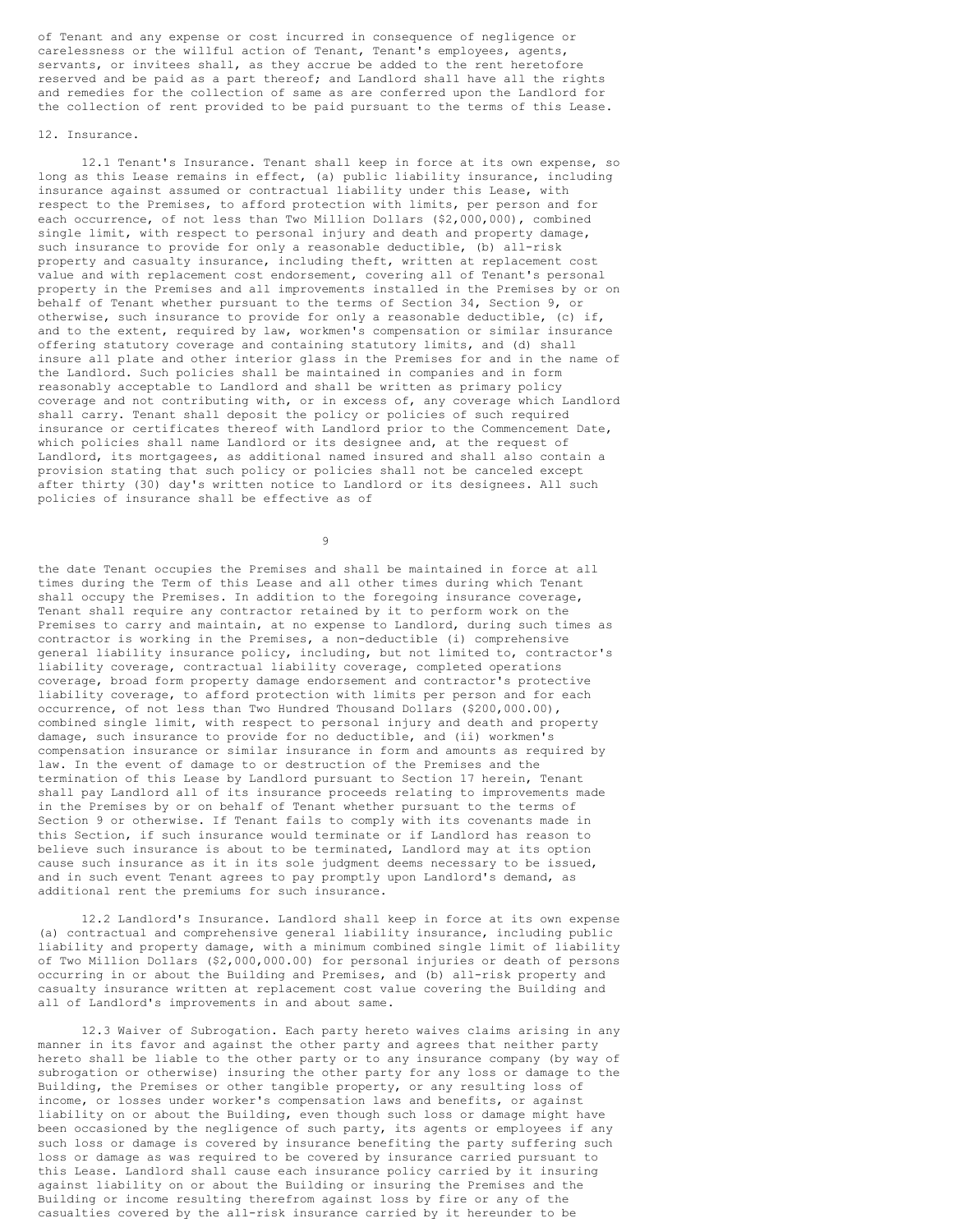written in such a manner as to provide that the insurer waives all right of recovery by way of subrogation against Tenant in connection with any loss or damage covered by such policies. Tenant shall cause each insurance policy carried by it insuring against liability or insuring the Premises (including the contents thereof and Tenant's

 $1<sub>0</sub>$ 

Improvements installed therein by Tenant or on its behalf) against loss by fire or any of the casualties covered by the all-risk insurance required hereunder to be written in such a manner as to provide that the insurer waives all right of recovery by way of subrogation against Landlord in connection with any loss or damage covered by such policies.

13. Rules and Regulations. Tenant agrees to be bound by the rules and regulations set forth on the schedule attached hereto as Exhibit "B" and made a part hereof. Landlord shall have the right, from time to time, to issue additional or amended rules and regulations regarding the use of the Building, so long as said rules shall be reasonable and non-discriminatory between tenants. When so issued the same shall be considered a part of this Lease and Tenant covenants that said additional or amended rules and regulations shall likewise be faithfully observed by Tenant, the employees of Tenant and all persons invited by Tenant into the Building, provided, that said additional or amended rules are made applicable to all office tenants similarly situated as Tenant. Landlord shall not be liable to Tenant for the violation of any of the said rules and regulations, or the breach of any covenant or condition in any lease, by any other tenant in the Building.

14. Mechanics' Liens. Tenant shall not do or suffer to be done any act, matter or thing whereby Tenant's interest in the Premises, or any part thereof, may be encumbered by any mechanics' lien. Tenant shall discharge, within ten (10) days after the date of filing, any mechanics' liens filed against Tenant's interest in the Premises, or any part thereof, purporting to be for labor or material furnished or to be furnished to Tenant. Landlord shall not be liable for any labor or materials furnished or to be furnished to Tenant upon credit, and no mechanics' or other lien for labor or materials shall attach to or affect the reversionary or other estate or interest of Landlord in and to the Premises, or the Property.

15. Tenant's Failure to Repair. In the event that Tenant fails after reasonable prior written notice from Landlord, to keep the Premises in a good state of condition and repair pursuant to Section 10 above, or to do any act or make any payment required under this Lease or otherwise fails to comply herewith, Landlord may, at its option (but without being obliged to do so) immediately, or at any time thereafter and without notice, perform the same for the account of Tenant, including the right to enter upon the Premises at all reasonable hours to make such repairs, or do any act or make any payment or compliance which Tenant has failed to do, and upon demand, Tenant shall reimburse Landlord for any such expense incurred by Landlord including but not limited to any costs, damages and counsel fees. Any moneys expended by Landlord, as aforesaid, shall be deemed additional rent, collectible as such by Landlord. All rights given to Landlord in this section shall be in addition to any other right or remedy of Landlord herein contained.

16. Property -- Loss, Damage. Landlord, its agents and employees shall not be liable to Tenant for (i) any damage or loss of property of the Tenant placed in the custody of persons employed to provide services for or stored in or about the Premises and/or the Building, unless such damage or loss is the result of the negligence of Landlord, (ii) any injury or damage to persons, property or the business of Tenant resulting from a latent defect in or material change in the condition of

11

the Building, and (iii) interference with the light, air, or other incorporeal hereditaments of the Premises.

17. Destruction -- Fire or Other Casualty. In case of partial damage to the Premises by fire or other casualty insured against by Landlord, Tenant shall give immediate notice thereof to Landlord, who shall thereupon cause damage to all property owned by it to be repaired with reasonable speed at expense of Landlord, due allowance being made for reasonable delay which may arise by reason of adjustment of loss under insurance policies on the part of Landlord and/or Tenant, and for reasonable delay on account of "labor troubles" or any other cause beyond Landlord's control, and to the extent that the Premises are rendered untenantable the rent shall proportionately abate from the date of such casualty, provided the damage above mentioned occurred without the fault or neglect of Tenant, Tenant's servants, employees, agents or visitors. If such partial damage is due to the fault or neglect of Tenant, or Tenant's servants, employees, agents, or invitees, the damage shall be repaired by Landlord to the extent of Landlord's insurance coverage, but there shall be no apportionment or abatement of rent. In the event the damage shall be so extensive to the whole Building as to render it uneconomical, in Landlord's opinion, to restore for its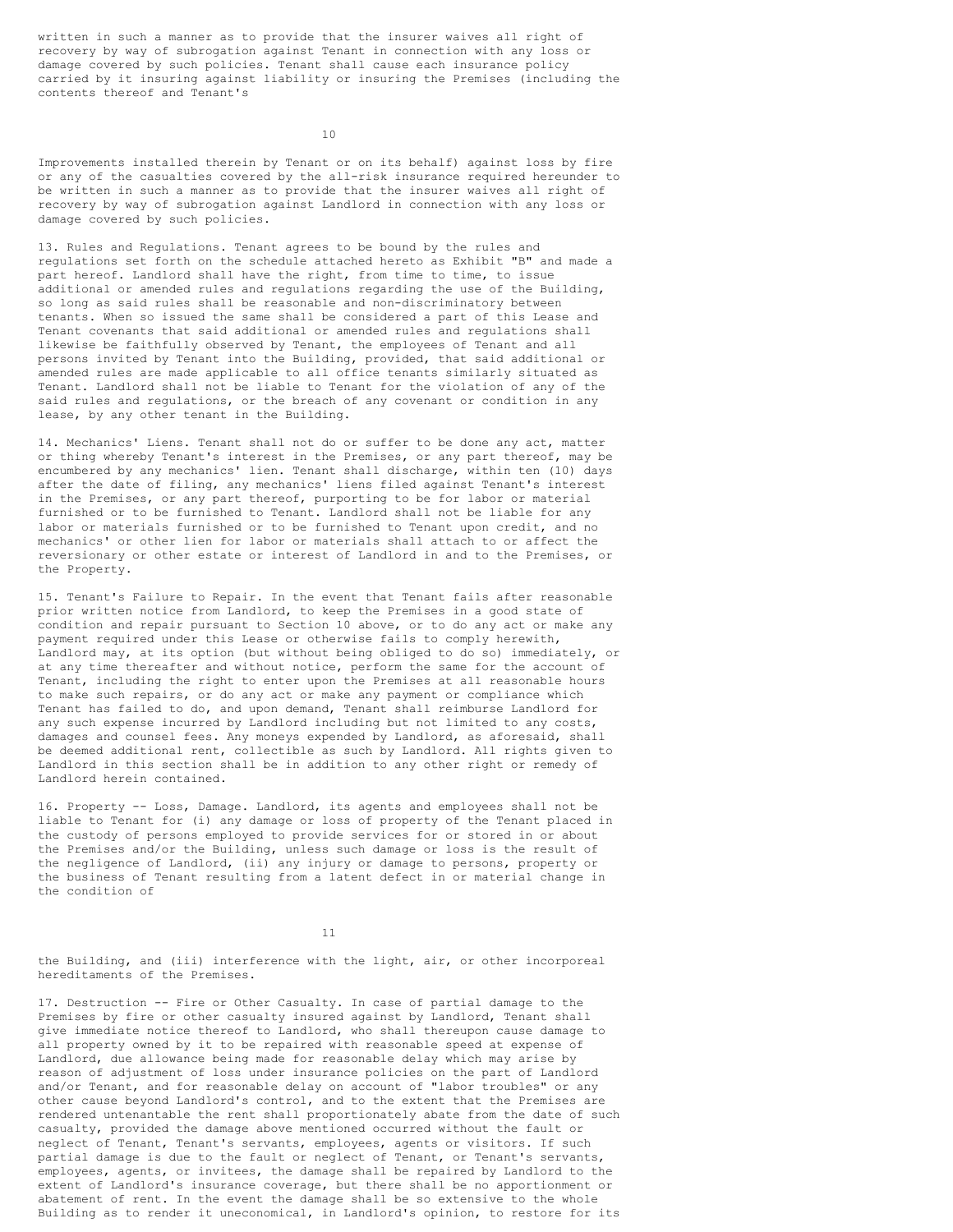present uses and Landlord shall decide not to repair or rebuild the Building, this Lease, at the option of Landlord, shall be terminated upon written notice to Tenant and the rent shall, in such event, be paid to or adjusted as of the date of such damage, and the terms of this Lease shall expire by lapse of time and conditional limitation upon the third day after such notice is mailed, and Tenant shall thereupon vacate the Premises and surrender the same to Landlord, but no such termination shall release Tenant from any liability to Landlord arising from such damage or from any breach of the obligations imposed on Tenant hereunder, or from any obligations accrued hereunder prior to such termination.

18. Eminent Domain. If (1) the whole or more than fifty percent (50%) of the floor area of the Premises shall be taken or condemned by Eminent Domain for any public or quasi-public use or purpose, and either party shall elect, by giving written notice to the other, or (2) more than twenty-five percent  $(25\%)$  of the floor area of the Building shall be so taken, and Landlord shall elect, in its sole discretion, by giving written notice to the Tenant, any said written notice to be given not more than sixty (60) days after the date on which title shall vest in such condemnation proceeding, to terminate this Lease, then, in either such event, the Term of this Lease shall cease and terminate as of the date of title vesting. In case of any taking or condemnation, whether or not the Term of this Lease shall cease and terminate, the entire award shall be the property of Landlord, and Tenant hereby assigns to Landlord all its right, title and interest in and to any such award, except that Tenant shall be entitled to claim, prove and receive in the proceedings such awards as may be allowed for moving expenses, loss of profit and fixtures and other equipment installed by it which shall not, under the terms of this Lease, be or become the property of Landlord at the termination hereof, but only if such awards shall be made by the condemnation, court or other authority in addition to, and be stated separately from, the award made by it for the Property or part thereof so taken.

12

19. Sublease, Assignment and Recapture Provisions.

19.1 Tenant shall not have the right to assign this Lease or sublet all or any portion of the Premises without Landlord's prior written consent, which consent may be given or withheld by Landlord in its reasonable discretion. In the event of an approved assignment, such assignee shall assume in writing all of Tenant's obligations under this Lease and Tenant shall have no further liability hereunder. Any assignment or subletting shall be under and subject to Landlord's Recapture Option (as defined below).

19.2 At any time and from time to time during the Term, Landlord may elect to terminate this Lease as to any or any portion of the Premises.

(a) Landlord shall exercise its rights under Section 19.2 (the "Recapture Option"), if at all, by giving Tenant notice thereof in writing (the "Recapture Notice"). The Recapture Notice shall set forth (i) the space as to which the Recapture Option is being exercised (the "Recaptures Space"); (ii) Landlord's determination of the number of square feet in the Recapture Space; and (iii) the date upon which such termination is effective (the "Recapture Date"). The parties acknowledge and agree that the Recapture Date shall be the date that the replacement tenant takes possession of the Recaptured Space and begins to pay rent thereon. Upon receipt of a Recapture Notice, and prior to the Recapture Date, Tenant shall surrender possession of the Recapture Space to Landlord in the condition required under Section 10.4 of this Lease.

(b) The Recapture Option shall not be exhausted by one (1) exercise thereof (unless Landlord exercises the Recapture Option for the entire Premises) and Landlord may exercise the Recapture Option on any number of occasions during the Term.

(c) If Landlord exercises the Recapture Option, effective as of the Recapture Date:

(i) this Lease shall terminate as the Recaptured Space;

(ii) the Premises shall be reduced by the number of square feet in the Recaptured Space;

(iii) The Base Rent shall be reduced by an amount equal to the product of \$18.50 and the square footage of the Recaptured Space;

(iv) the monthly installments of Base Rent shall be adjusted based upon the new Base Rent, and if the Recaptured Date is any day other than the first day of a calendar month, Landlord and Tenant shall prorate the Base Rent on a per diem basis;

13

(v) if Tenant has paid any Taxes with respect to the recaptured Space for any period after the Recapture Date, Landlord shall pay Tenant the amount of such Taxes; and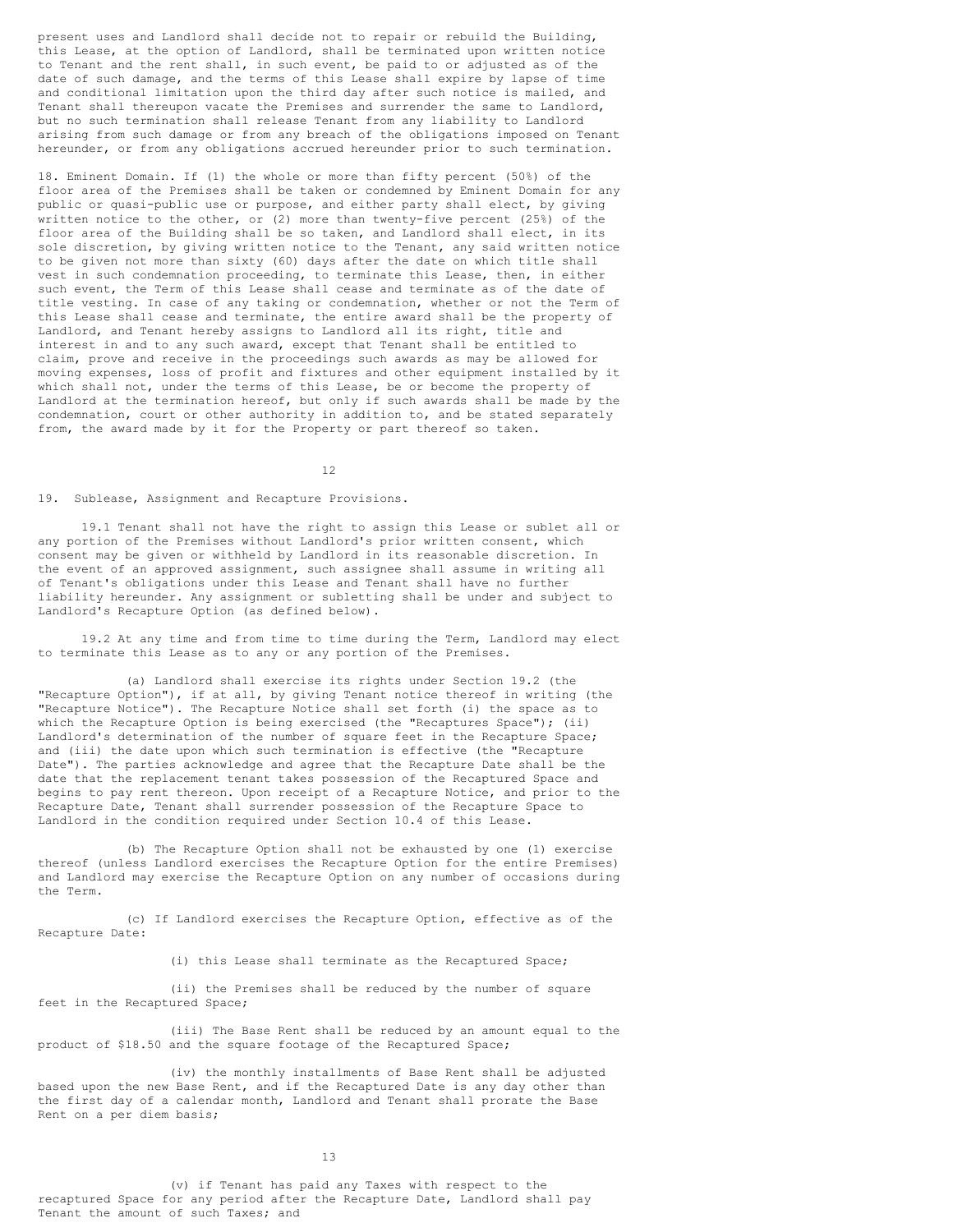(vi) effective as of the Recapture Date, Tenant's proportionate share of Taxes and Building Expenses shall be adjusted to reflect the reduction in the size of the Premises.

Promptly following each Recapture Date, Landlord and Tenant shall enter into an amendment to this Lease, setting forth the new Base Rent and Tenant's proportionate share for payment of Taxes and Building Expenses.

20. Default; Remedies; Bankruptcy of Tenant. Any one or more of the following events shall constitute an "Event of Default" hereunder, at Landlord's election: (a) the sale of Tenant's interest in the Premises under attachment, execution or similar legal process or, the adjudication of Tenant as a bankrupt or insolvent, unless such adjudication is vacated within thirty (30) days; (b) the filing of a voluntary petition proposing the adjudication of Tenant as a bankrupt or insolvent, or the reorganization of Tenant, or an arrangement by Tenant with its creditors, whether pursuant to the Federal Bankruptcy Code or any similar federal or state proceeding, unless such petition is filed by a party other than Tenant and is withdrawn or dismissed within thirty (30) days after the date of its filing; (c) the admission, in writing, by Tenant of its inability to pay its debts when due; (d) the appointment of a receiver or trustee for the business or property of Tenant, unless such appointment is vacated within thirty (30) days of its entry; (e) the making by Tenant of an assignment for the benefit of its creditors, or if, in any other manner, Tenant's interest in this Lease shall pass to another by operation of law; (f) the failure of Tenant to pay any rent, additional rent or other sum of money when due and such failure continues for a period of seven (7) days after receipt of written notice that the same is past due hereunder; (q) the default by Tenant in the performance or observance of any covenant or agreement of this Lease (other than a default involving the payment of money), which default is not cured within thirty (30) days after the giving of notice thereof by Landlord, unless such default is of such nature that it cannot be cured within such thirty (30) day period, in which case no Event of Default shall occur so long as Tenant shall commence the curing of the default within such thirty (30) day period and shall thereafter diligently prosecute the curing of same.

Upon the occurrence and continuance of an Event of Default, Landlord, with such notice to Tenant as provided for by law or as expressly provided for herein, may do any one or more of the following: (a) sell, at public or private sale, all or any part of the goods, chattels, fixtures and other personal property belonging to Tenant which are or may be put into the Premises during the Term, whether or not exempt from sale under execution or attachment (it being agreed that said property shall at all times be bound with a lien in favor of Landlord and shall be chargeable for all rent and for the fulfillment of the other covenants and agreements herein contained), and apply the proceeds of such sale, first, to the payment of all costs and expenses of conducting the

14

sale or caring for or storing said property; second, toward the payment of any indebtedness, including, without limitation, indebtedness for rent, which may be or may become due from Tenant to Landlord; and third, to pay the Tenant, on demand in writing, any surplus remaining after all indebtedness of Tenant to Landlord has been fully paid; (b) perform, on behalf and at the expense of Tenant, any obligation of Tenant under this Lease which Tenant has failed to perform and of which Landlord shall have given Tenant notice, the cost of which performance by Landlord, together, with interest thereon at the rate of eighteen percent (18%) per annum, from the date of such expenditure, shall be deemed additional rent and shall be payable by Tenant to Landlord upon demand; (c) elect to terminate this Lease and the tenancy created hereby by giving notice of such election to Tenant in which event Tenant shall be liable for Base Rent, Additional Rent, and other indebtedness that otherwise would have been payable by Tenant during the remainder of the Term had there been no Event of Default, and on notice reenter the Premises, by summary proceedings or otherwise, and remove Tenant and all other persons and property from the Premises, and store such property in a public warehouse or elsewhere at the cost and for the account of Tenant, without resort to legal process and without Landlord being deemed guilty of trespass or becoming liable for any loss or damage occasioned thereby; and also the right, but not the obligation, to re-let the Premises for any unexpired balance of the Term, and collect the rent therefor. In the event of such re-letting by Landlord, the re-letting shall be on such terms, conditions and rental as Landlord may deem proper, and the proceeds that may be collected from the same, less the expense of re-letting (including reasonable leasing fees and commissions and reasonable costs of renovating the Premises), shall be applied upon the Tenant's rental obligation as set forth in this Lease for the unexpired portion of the Term. Tenant shall be liable for any balance that may be due under this Lease, although Tenant shall have no further right of possession of the Premises; and (d) exercise any other legal or equitable right or remedy which it may have at law or in equity. Notwithstanding the provisions of clause (b) above and regardless of whether an Event of Default shall have occurred, Landlord may exercise the remedy described in clause (b) without any notice to Tenant if Landlord, in its good faith judgment, believes it would be materially injured by the failure to take rapid action, or if the unperformed obligation of Tenant constitutes an emergency.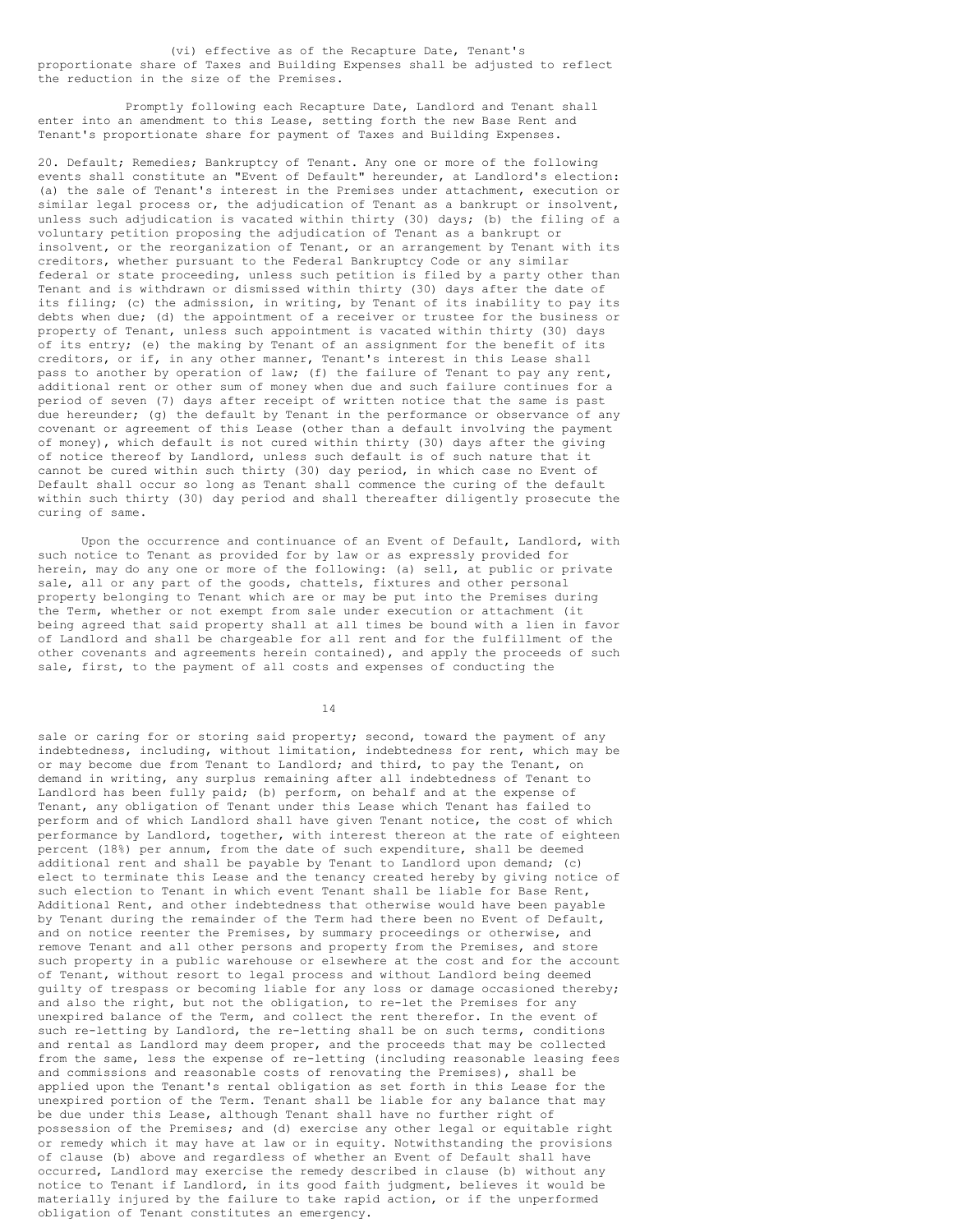To the extent permitted by law, Tenant hereby expressly waives any and all rights of redemption, granted by or under any present or future laws in the event of Tenant's being evicted or dispossessed for any cause, or in the event of Landlord's obtaining possession of the Premises, by reason of the violation by Tenant of any of the covenants and conditions of this Lease, or otherwise. Landlord and Tenant hereby expressly waive trial by jury in any action or proceeding or counterclaim brought by either party hereto against the other party on any and every matter, directly or indirectly arising out of or with respect to this Lease, including, without limitation, the relationship of Landlord and Tenant, the use and occupancy by Tenant of the Premises, any statutory remedy and/or claim of injury or damage regarding this Lease.

15

Any costs and expenses incurred by Landlord (including, without limitation, reasonable attorneys' fees) in enforcing any of its rights or remedies under this Lease shall be deemed to be additional rent and shall be repaid to Landlord by Tenant upon demand.

Notwithstanding any of the other provisions of this Lease, in the event Tenant shall voluntarily or involuntarily come under the jurisdiction of the Federal Bankruptcy Code and thereafter Tenant or its trustee in bankruptcy, under the authority of and pursuant to applicable provisions thereof, shall have the power and so using same determine to assign this Lease, Tenant agrees that (i) Tenant or its trustee shall provide to Landlord sufficient information enabling it to independently determine whether Landlord will incur actual and substantial detriment by reason of such assignment and (ii) "adequate assurance of future performance" under this Lease, as that term is generally defined under the Federal Bankruptcy Code, shall be provided to Landlord by Tenant and its assignee as a condition of said assignment.

21. Damages. If this Lease is terminated by Landlord pursuant to Section 20, Tenant shall, nevertheless, remain liable for all rent and damages which may be due or sustained prior to such termination, and all reasonable costs, fees and expenses including, but not limited to, attorneys' fees, costs and expenses incurred by Landlord in pursuit of its remedies hereunder, or in renting the Premises to others from time to time and additional damages (the "Liquidated Damages"), which shall be an amount equal to the total rent which, but for termination of this Lease, would have become due during the remainder of the Term, less the amount of rent, if any, which Landlord shall receive during such period from others to whom the Premises may be rented (other than any additional rent received by Landlord as a result of any failure of such other person to perform any of its obligations to Landlord), in which case such Liquidated Damages shall be computed and payable in monthly installments, in advance on the first day of each calendar month following termination of the Lease and continuing until the date on which the Term would have expired but for such termination, and any suit or action brought to collect any such Liquidated Damages for any month shall not in any manner prejudice the right of Landlord to collect any Liquidated Damages for any subsequent month by a similar proceeding.

If this Lease is terminated pursuant to Section 20, Landlord may relet the Premises or any part thereof, alone or together with other premises, for such term(s) which may be greater or less than the period which otherwise would have constituted the balance of the Term and on such terms and conditions (which may include concessions, free rent and/or alterations of the Premises) as Landlord, in its sole discretion, may determine, but Landlord shall not be liable for, nor shall Tenant's obligations hereunder be diminished by reason of, any failure by Landlord to relet the Premises or any failure by Landlord to collect any rent due upon such reletting.

22. Services and Utilities. Landlord shall provide the following listed services and utilities, namely:

16

(a) heating, ventilation, and air conditioning ("HVAC") for the Premises during "Normal Business Hours" (as defined below) to maintain temperatures for comfortable use and occupancy;

(b) electric energy in accordance with Section 23 following;

(c) automatic passenger elevators providing adequate service leading to the floor on which the Premises are located;

(d) evening, unescorted janitorial services to the Premises including removal of trash;

(e) hot and cold water sufficient for drinking, lavatory toilet and ordinary cleaning purposes from fixtures either within the Premises (if provided pursuant to this Lease) or on the floor on which the Premises are located;

(f) replacement of lighting tubes, lamp ballasts and bulbs;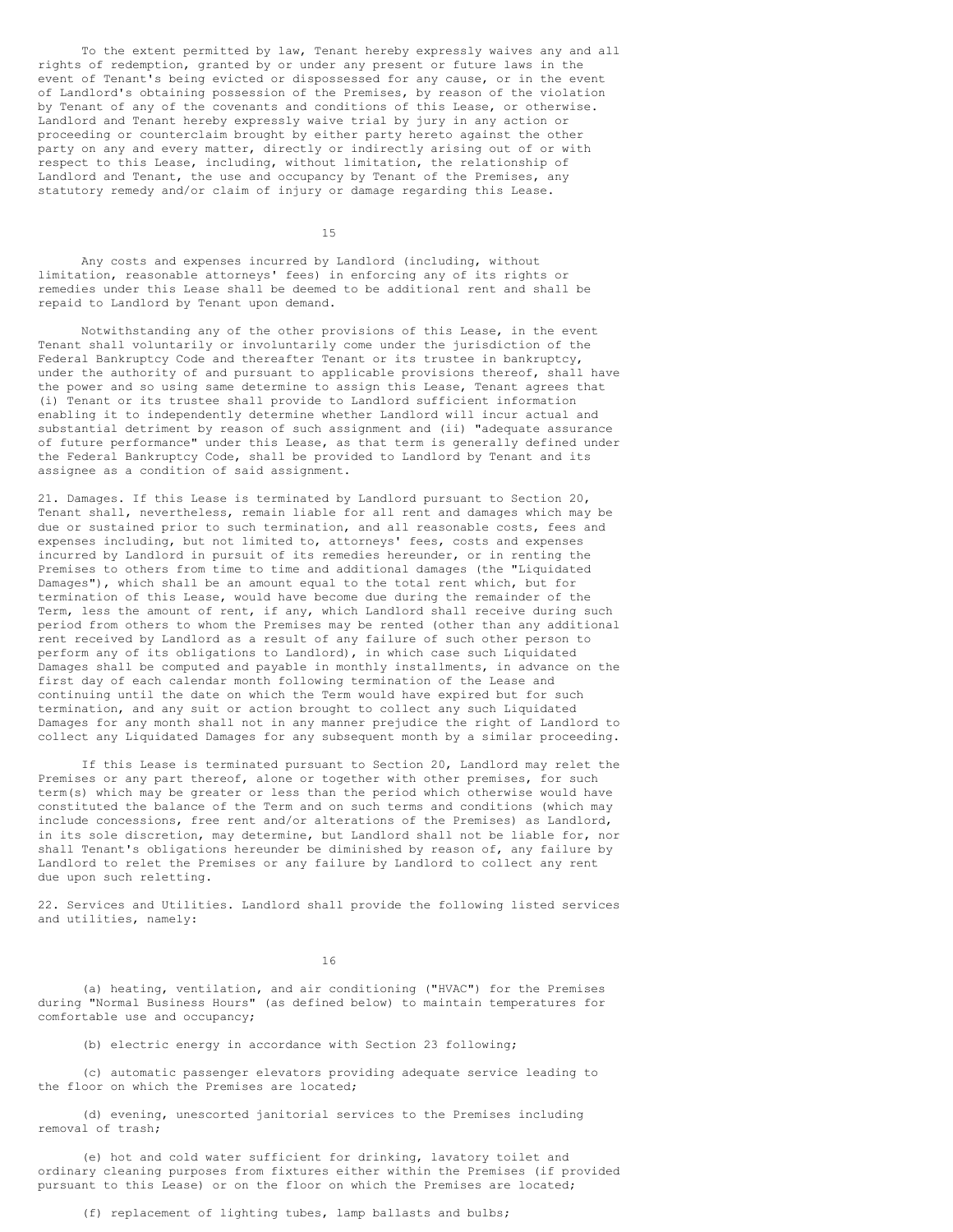(h) maintenance of Common Areas in a manner comparable to other first class suburban office buildings in the Baltimore-Washington corridor.

Notwithstanding the foregoing, if at any time during the Term and any extension or renewal thereof, Landlord shall, after reasonable investigation determine that trash and similar waste generated by Tenant and/or emanating from the Premises is in excess of that of other standard office tenants within the Building leasing a premises of the same or similar size to that of the Premises, Landlord shall bill Tenant and Tenant shall pay to Landlord as additional rent hereunder within thirty (30) days of the date of Landlord's invoice for the same, those costs and expenses of trash removal which are reasonably attributable to such excess trash and similar waste generated by Tenant and/or emanating from the Premises. As used herein, the term "Normal Business Hours" is defined from 8:00 a.m. to 6:00 p.m. on business days and from 8:00 a.m. to 1:00 p.m. on Saturdays. Landlord shall have no responsibility to provide any services under (a) above except during Normal Business Hours unless arrangements for after-hours services have been made pursuant to terms and conditions acceptable to Landlord and embodied in a separate written agreement between Landlord and Tenant. Landlord reserves the right to stop service of the HVAC, elevator, plumbing and electric systems, when necessary, by reason of accident, or emergency, or for repairs, alterations, replacements, or improvements, which in the judgment of Landlord are desirable or necessary to be made, until said repairs, alterations, replacements, or improvements shall have been completed. Landlord shall have no responsibility or liability for failure to supply HVAC, elevator, plumbing, cleaning, and electric service, during said period or when prevented from so doing by laws, orders, or regulations of any Federal, State, County or Municipal authority or by strikes, accidents or by any other cause

17

whatsoever beyond Landlord's control. Landlord's obligations to supply HVAC are subject to applicable laws and regulations as to energy conservation and other such restrictions. In the event that Tenant should require supplemental HVAC for the Premises, any maintenance repair and/or replacement required for such supplemental service shall be performed by Landlord but the cost of such maintenance repair and/or replacement (including labor and materials) shall be paid by Tenant as additional rent.

23. Electric Current. Throughout the Term, Landlord shall furnish Tenant without additional charge during Normal Business Hours (as defined in Section 22) a reasonable amount of electric current at 110 volts ("Normal Usage Amount") for lighting purposes within the Premises and the powering of a normal amount of office equipment and appliances. As used herein, the term "Normal Usage Amount" is means electric power supplied at the rate of three (3) watts per square foot of Premises. In this regard, Tenant shall:

(1) If Landlord reasonably determines based upon engineering studies of electrical load consumed that Tenant is materially exceeding the Normal Usage Amount Tenant shall pay to Landlord such amounts as additional rent as shall equitably reimburse Landlord for the cost of the extra electric power so consumed by Tenant;

(2) If Tenant desires to operate its business in the Premises at other than normal business hours it shall pay for same at rates mutually agreed upon by separate agreement between the parties, it being understood that Landlord shall have no obligation to supply Normal Usage Amount to Tenant for after hours usage until such a mutual agreement is reached;

(3) If Tenant shall desire to place and install in the Premises electric equipment or appliances other than normal and typical to general office usage it shall pay for such installations including any additional electric lines and facilities required and shall pay for the electric power used in such equipment if same exceeds Normal Usage Amount.

24. Telephone. Landlord has arranged for the installation of telephone service within the Building. Tenant shall be responsible for contacting the utility company supplying said telephone service and arranging to have such telephone facilities as it may desire to be extended and put into operation in the Premises. All telephone and telecommunications services desired by Tenant shall be ordered and utilized at the sole expense of Tenant. All costs related to installation and the provision of such service shall be borne and paid for directly by Tenant.

In the event Tenant wishes to utilize the services of a telephone or telecommunications provider whose equipment is not servicing the Building at such time Tenant wishes to install its telecommunications equipment serving the Premises ("Provider"), no such Provider shall be permitted to install its lines or other equipment without first securing the prior written consent of Landlord, which consent shall not be unreasonably withheld. Prior to the commencement of any work in or about the Building by the Provider, the Provider shall agree to abide by such rules and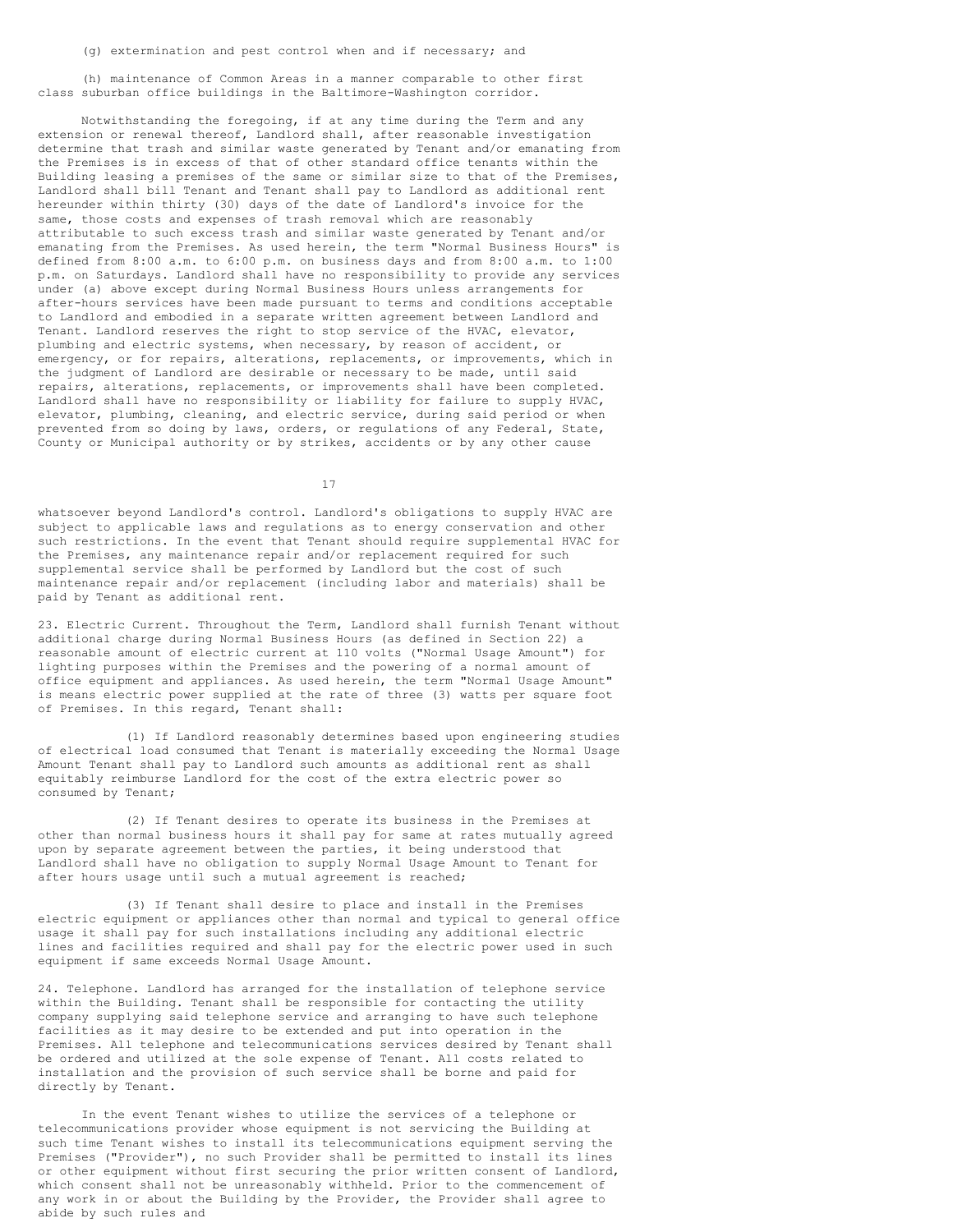regulations, job site rules, and such other requirements as reasonably determined by Landlord to be necessary to protect the interest of the Building and Property, the other tenants and occupants of the Building and the Landlord, including, without limitation, providing security in such form and amount as reasonable determined by Landlord. Each Provider must be duly licensed, insured and reputable. Landlord shall incur no expense whatsoever with respect to any aspect of Provider's provision of its services, including without limitation, the costs of installation, materials and service.

25. Acceptance of Premises. Tenant shall have reasonable opportunity, provided it does not thereby interfere with Landlord's work, to examine the Premises to determine the condition thereof. Upon taking possession of the Premises, Tenant shall be deemed to have accepted same as being satisfactory and in the condition called for hereunder, except for latent defects and punch list items previously noted to Landlord.

26. Inability to Perform. This Lease and the obligation of Tenant to pay rent hereunder and perform all of the other covenants and agreements hereunder on the part of Tenant to be performed shall in no way be affected, impaired or excused because Landlord is unable to fulfill any of its obligations under this Lease or to supply, or is delayed in supplying, any service to be supplied by it under the terms of this Lease or is unable to make, or is delayed in making any repairs, additions, alterations, or decorations or is unable to supply, or is delayed in supplying, any equipment or fixtures if Landlord is prevented or delayed from so doing by reason of strikes or labor troubles or any outside cause whatsoever including, but not limited to, governmental preemption in connection with a National Emergency, or by reason of any rule, order or regulation of any department or subdivision of any government agency or by reason of the conditions of supply and demand which have been or are affected by war or other emergency. Similarly, Landlord shall not be liable for any interference with any services supplied to Tenant by others if such interference is caused by any of the reasons listed in this Section 26. Nothing contained in this Section shall be deemed to impose any obligation on Landlord not expressly imposed by other sections of this Lease.

27. No Waivers. The failure of Landlord to insist, in any one or more instances, upon a strict performance of any of the covenants of this Lease, or to exercise any option herein contained, shall not be construed as a waiver, or a relinquishment for the future, of such covenant or option, but the same shall continue and remain in full force and effect. The receipt by Landlord of rent, with knowledge of the breach of any covenant hereof, shall not be deemed a waiver of such breach, and no waiver by Landlord of any provision hereof shall be deemed to have been made unless expressed in writing and signed by Landlord.

28. Access to Premises and Change in Services. Landlord shall have the right, without abatement of rent, to enter the Premises at any hour to examine the same, or to make such repairs and alterations as Landlord shall deem necessary for the safety and preservation of the Building, and also to exhibit the Premises to be let; provided, however, that except in the case of

19

emergency such entry shall only be after notice first given to Tenant if Tenant is occupying the Premises. If, during the last month of the Term, Tenant shall have removed all or substantially all of Tenant's property therefrom, Landlord may immediately enter and alter, renovate and redecorate the Premises, without elimination or abatement of rent, or incurring liability to Tenant for any compensation, and such acts shall have no effect upon this Lease. Nothing herein contained, however, shall be deemed or construed to impose upon Landlord any obligation, responsibility or liability whatsoever, for the care, supervision or repair, of the Building or any part thereof, other than as herein elsewhere expressly provided. Landlord shall also have the right at any time, without the same constituting an actual or constructive eviction and without incurring any liability to Tenant therefor, to change the arrangement and/or location of entrances or passageways, doors and doorways, and corridors, stairs, toilets, elevators, or other public parts of the Building, and to change the name by which the Building is commonly known and/or its mailing address.

29. Estoppel Certificates. Tenant agrees at any time and from time to time upon not less than ten (10) days' prior notice by Landlord to execute, acknowledge and deliver to Landlord a statement in writing certifying that this Lease is unmodified and in full force (or if there have been modifications, that the same is in full force and effect as modified and stating the modifications) and the dates to which the rent and other charges have been paid in advance, if any, and stating whether or not to the best knowledge of the signer of such certificate Landlord is in default in performance of any covenant, agreement or condition contained in this Lease and, if so, specifying each such default of which the signer may have knowledge, it being intended that any such statement delivered hereunder may be relied upon by third parties not a party to this Lease.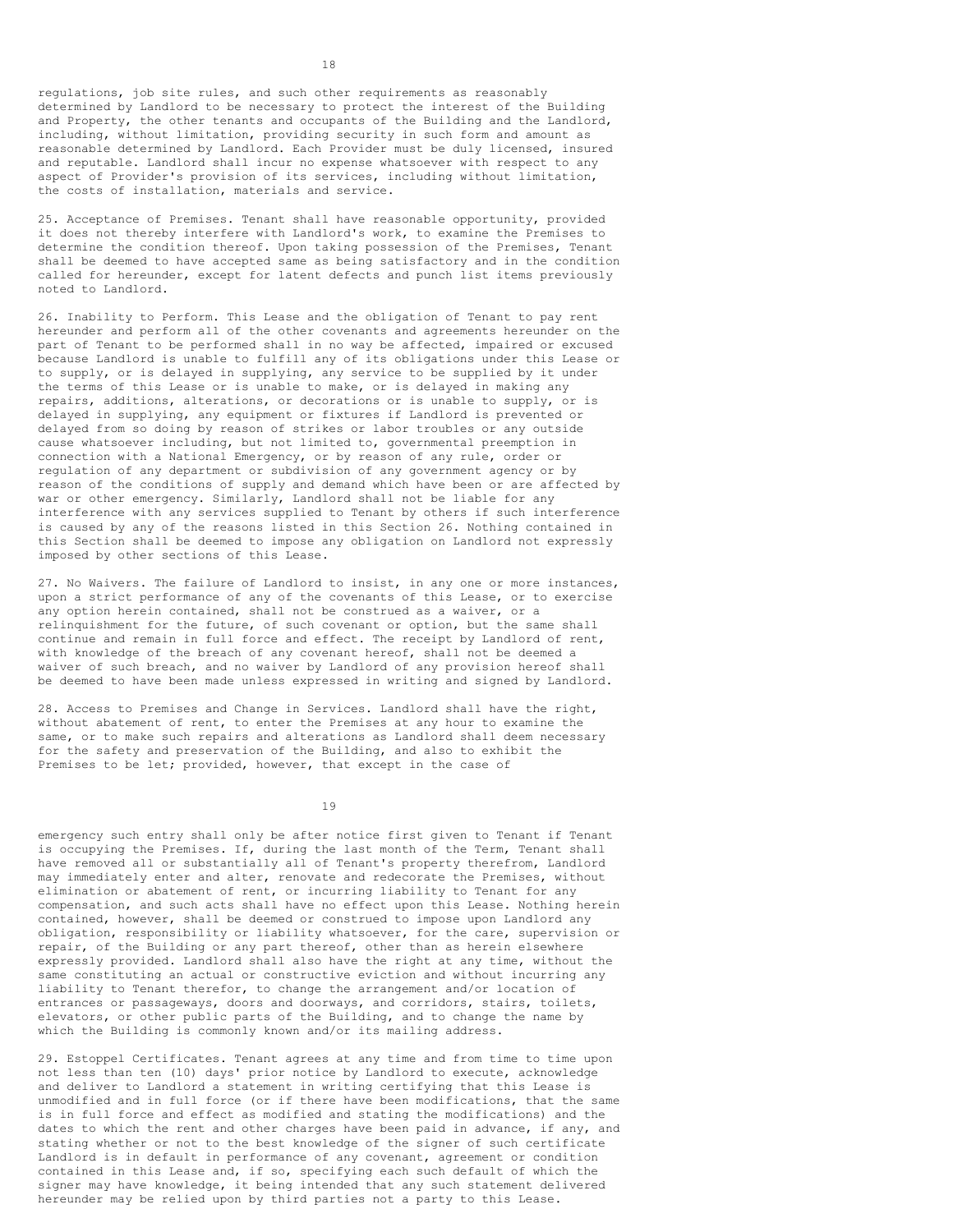Tenant agrees to execute the Estoppel Certificate in the form attached hereto as Exhibit "D" upon acceptance of the Premises.

30. Subordination. Tenant accepts this Lease, and the tenancy created hereunder, subject and subordinate to any mortgages, overleases, leasehold mortgages or other security interests now or hereafter a lien upon or affecting the Building or the Property or any part thereof. Tenant shall, at any time hereafter, on request, execute any instruments or leases or other documents that may be required by any mortgage or mortgagee or overlandlord (herein a "Mortgagee") for the purpose of subjecting or subordinating this Lease and the tenancy created hereunder to the lien of any such mortgage or mortgages or underlying lease, and the failure of Tenant to execute any such instruments, releases or documents shall constitute a default hereunder.

31. Attornment. Upon any termination of Landlord's interest in the Premises, Tenant shall, upon request, attorn to the person or organization then holding title to the reversion of the Premises (the "Successor") and to all subsequent Successors, and shall pay to the Successor all of the rents and other monies required to be paid by the Tenant hereunder and perform all of the other terms, covenants, conditions and obligations in this Lease contained; provided, however, that if in

 $20$ 

connection with such attornment Tenant shall so request from such Successor in writing, such Successor shall execute and deliver to Tenant an instrument wherein such Successor agrees that as long as Tenant performs all of the terms, covenants and conditions of this Lease, on Tenant's part to be performed, Tenant's possession under the provisions of this Lease shall not be disturbed by such Successor.

32. Notices. All notices, demands and requests required under this Lease shall be in writing. All such notices, demands and requests shall be deemed to have been properly given if either sent by United States registered or certified mail, or overnight by any nationally recognized overnight delivery service, postage prepaid, addressed (i) if to the Landlord at 8815 Centre Park Drive, Suite 400, Columbia, Maryland 21045, with copies sent to General Counsel, 8815 Centre Park Drive, Suite 400, Columbia, Maryland 21045 or (ii) if to Tenant at the Premises.

Any party may designate a change of address by written notice to the above parties, given at least ten (10) days before such change of address is to become effective.

33. Relocation. Intentionally Left Blank.

34. Tenant's Space. Tenant accepts the Premises in "as is" condition as of the date of this Lease.

35. Quiet Enjoyment. Tenant, upon the payment of rent and the performance of all the terms of this Lease, shall at all times during the Term and during any extension or renewal term peaceably and quietly enjoy the Premises without any disturbance from the Landlord or any other person claiming through the Landlord.

36. Vacation of Premises. Tenant shall vacate the Premises at the end of the Term of this Lease. If Tenant fails to vacate at such time there shall be payable to Landlord an amount equal to double the monthly rent stated in Section 5 for each month or part of a month that Tenant holds over, plus all other payments provided for herein, and the payment and acceptance of such payments shall not constitute an extension or renewal of this Lease. In event of any such holdover, Landlord shall also be entitled to all remedies provided by law for the speedy eviction of tenants, and to the payment of all attorneys' fees and expenses incurred in connection therewith.

37. Partners' Liability. It is understood that the Owner of the Building is a Maryland Limited Partnership. All obligations of said Owner hereunder are limited to the net assets of the Owner from time to time. No general or limited partner of Owner, or of any successor partnership, whether now or hereafter a partner, shall have any personal responsibility or liability for the obligations of Owner hereunder.

38. Separability. If any term or provision of this Lease or the application thereof to any person or circumstances shall, to any extent, be invalid or unenforceable, the remainder of this Lease or

21

the application of such term or provision of such term or provision to persons or circumstances other than those as to which it is held invalid or unenforceable, shall not be affected thereby, and each term and provision of this Lease shall be valid and be enforced to the fullest extent permitted by law.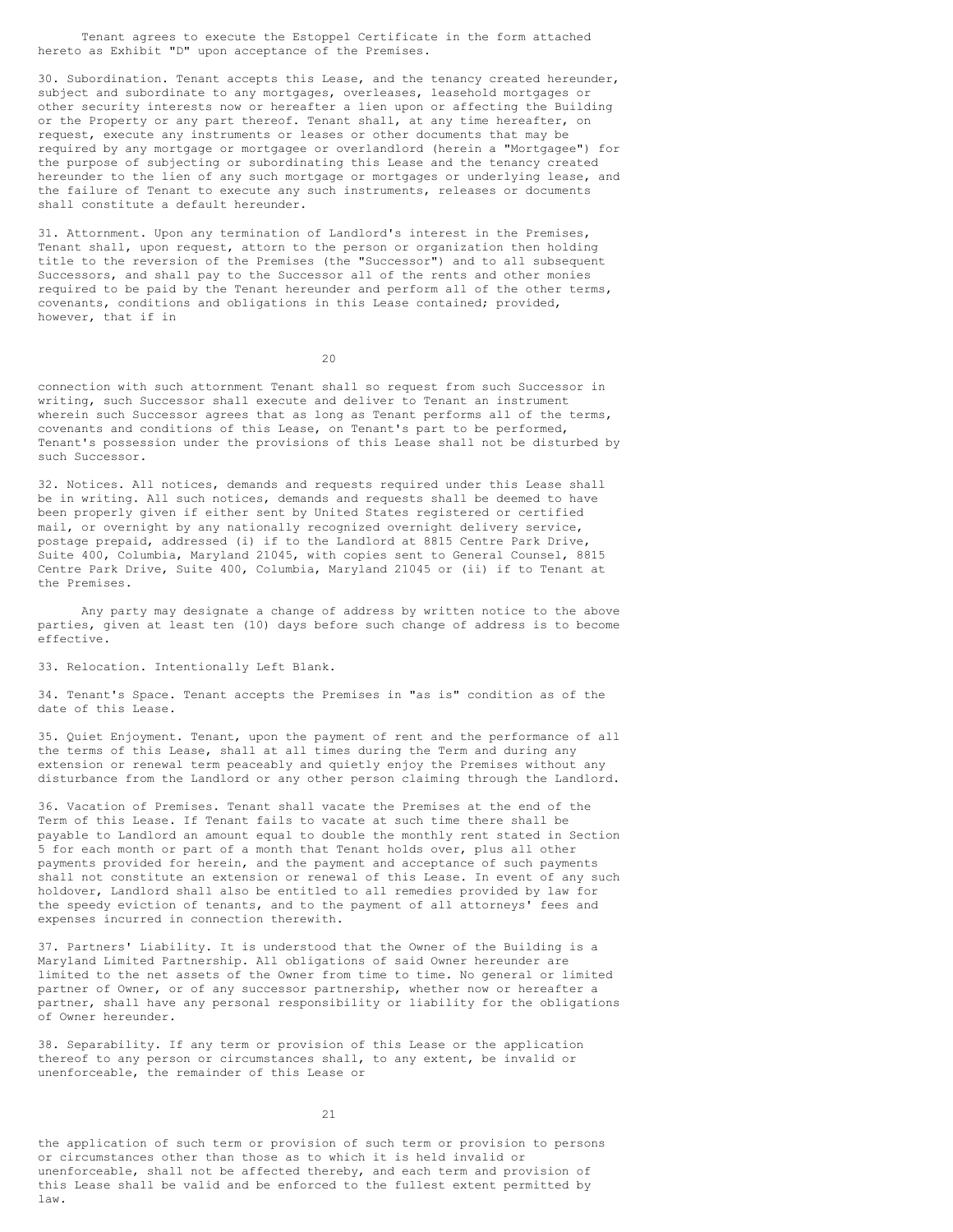39. Indemnification. Tenant shall indemnify and hold harmless Landlord and all of its and their respective partners, directors, officers, agents and employees from any and all liability, loss, cost or expense arising from all third-party claims resulting from or in connection with:

(i) the conduct or management of the Premises or of any business therein, or any work or thing whatsoever done, or any condition created in or about the Premises during the Term of this Lease or during the period of time, if any, prior to the Commencement Date that Tenant may have been given access to the Premises;

(ii) any act, omission or negligence of Tenant or any of its subtenants or licensees or its or their partners, directors, officers, agents, employees, invitees or contractors;

(iii) any accident, injury or damage whatever occurring in, at or upon the Premises; and

(iv) any breach or default by Tenant in the full and prompt payment and performance of Tenant's obligations under this Lease;

together with all costs and expenses reasonably incurred or paid in connection with each such claim or action or proceeding brought thereon, including, without limitation, all reasonable attorney's fees and expenses.

In case any action or proceeding is brought against Landlord and/or any of its and their respective partners, directors, officers, agents or employees and such claim is a claim from which Tenant is obligated to indemnify Landlord pursuant to this Section 39, Tenant, upon notice from Landlord shall resist and defend such action or proceeding (by counsel reasonably satisfactory to Landlord). The obligations of Tenant under this Section shall survive termination of this Lease.

40. Captions. All headings anywhere contained in this Lease are intended for convenience or reference only and are not to be deemed or taken as a summary of the provisions to which they pertain or as a construction thereof.

41. Brokers. Tenant represents that Tenant has not dealt either directly or indirectly with any broker in connection with this Lease, and no broker is entitled to any commissions in connection with this Lease.

22

42. Recordation. Tenant shall not, without Landlord's prior written consent, record this Lease or any memorandum of this Lease or offer this Lease or any memorandum of this Lease for recordation. If at any time Landlord or any mortgagee of Landlord's interest in the Premises shall require the recordation of this Lease or any memorandum of this Lease, such recordation shall be at Landlord's expense. If at any time Tenant shall require the recordation of this Lease or any memorandum of this Lease, such recordation shall be at Tenant's expense. If the recordation of this Lease or any memorandum of this Lease shall be required by any valid governmental order, or if any government authority having jurisdiction in the matter shall assess and be entitled to collect transfer taxes or documentary stamp taxes, or both transfer taxes and documentary stamp taxes on this Lease or any memorandum of this Lease, Tenant shall execute such acknowledgments as may be necessary to effect such recordations and pay, upon request of Landlord, one half of all recording fees, transfer taxes and documentary stamp taxes payable on, or in connection with this Lease or any memorandum of this Lease or such recordation.

43. Successors and Assigns. The covenants, conditions and agreements contained in this Lease shall bind and inure to the benefit of Landlord and Tenant, and their respective heirs, personal representatives, successors and assigns (subject, however, to the terms of Article 19 hereof).

44. Integration of Agreements. This writing is intended by the parties as a final expression of their agreement and is a complete and exclusive statement of its terms, and all negotiations, considerations and representations between the parties are incorporated. No course of prior dealings between the parties or their affiliates shall be relevant or admissible to supplement, explain, or vary any of the terms of this Lease. Acceptance of, or acquiescence to, a course of performance rendered under this Lease or any prior agreement between the parties or their affiliates shall not be relevant or admissible to determine the meaning of any of the terms or covenants of this Lease. Other than as specifically set forth in this Lease, no representations, understandings, or agreements have been made or relied upon in the making of this Lease.

45. Hazardous Material; Indemnity. Tenant shall not cause or permit any Hazardous Material (as hereinafter defined) to be brought upon, kept, or used in or about the Premises by Tenant, its agents, employees, contractors or invitees, without the prior written consent of Landlord (which Landlord shall not unreasonably withhold as long as Tenant demonstrates to Landlord's reasonable satisfaction that such Hazardous Material is necessary or useful to Tenant's business and shall be used, kept and stored in a manner that complies with all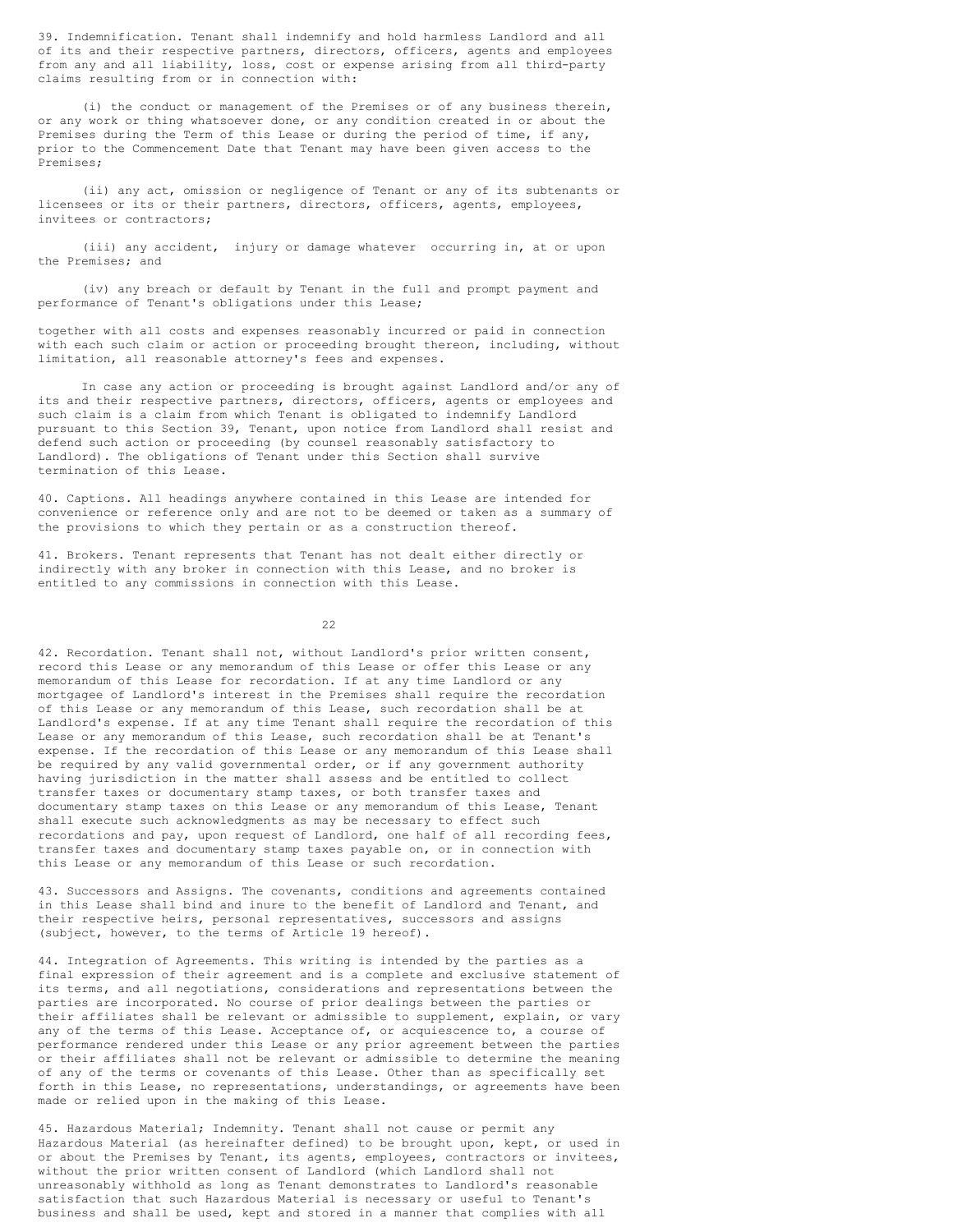laws regulating any such Hazardous Material so brought upon or used or kept in or about the Premises). If Tenant breaches the obligations stated in the preceding sentence, or if the presence of Hazardous Material on the Premises caused or permitted by Tenant results in contamination of the Premises, the Building and/or the Property, or if contamination of the Premises, the Building and/or the Property by Hazardous Material otherwise occurs, for which Tenant is legally liable to Landlord for damage resulting therefrom, then Tenant shall indemnify, defend and hold Landlord and its Mortgagee(s) harmless from any and all claims, judgments, damages, penalties, fines, costs, liabilities or losses (including, without limitation, diminution in value of the Premises, the Building and/or the

23

Property, damages for the loss or restriction on use of rentable or usable space or of any amenity of the Premises, the Building and/or the Property, damages arising from any adverse impact on marketing of space, and sums paid in settlement of claims, attorneys' fees, consultant fees and expert fees) which arise during or after the Term as a result of such contamination. This indemnification of Landlord and its Mortgagee(s) by Tenant includes, without limitation, costs incurred in connection with any investigation of site conditions or any cleanup, remedial, removal, or restoration work required by any federal, state or local governmental agency or political subdivision because of Hazardous Material present in the soil or ground water on or under the Building. Without limiting the foregoing, if the presence of any Hazardous Material on the Premises, the Building and/or the Property caused or permitted by Tenant results in any contamination of the Premises, the Building and/or the Property, Tenant shall promptly take all actions at its sole expense as are necessary to return the Premises, the Building and/or the Property to the condition existing prior to the introduction of any such Hazardous Material to the Premises, the Building and/or the Property; provided that Landlord's approval of such actions shall first be obtained, which approval shall not be unreasonably withheld so long as such actions would not potentially have any material adverse long-term or short-term effect on the Premises or the Building.

As used herein, the term "Hazardous Material" means any hazardous or toxic substance, material or waste which is or becomes regulated by any local governmental authority, the State of Maryland or the United States Government. The term "Hazardous Material" includes, without limitation, any material or substance that is (i) defined as a "hazardous substance" under the laws of the State of Maryland, (ii) petroleum, (iii) asbestos, (iv) designated as a "hazardous substance" pursuant to Section 311 of the Federal Water Pollution Control Act (33 U.S.C. Section 1321), (v) defined as a "hazardous waste" pursuant to Section 1004 of the Federal Resource Conservation and Recovery Act, 42 U.S.C. Section 6901 et seq. (42 U.S.C. Section 6903), (vi) defined as a "hazardous substance" pursuant to Section 101 of the Comprehensive Environmental Response, Compensation and Liability Act, 42 U.S.C. Section 9601 et seq. (42 U.S.C. Section 9601), or (vii) defined as a "regulated substance" pursuant to Subchapter IX, Solid Waste Disposal Act (Regulation of Underground Storage Tanks), 42 U.S.C. Section 6991 et seq.

46. Americans With Disabilities Act. Notwithstanding any other provisions contained in this Lease and with the purpose of superseding any such provisions herein that might be construed to the contrary, it is the intent of the Landlord and Tenant that at all times while this Lease shall be in effect that the following provisions shall be deemed their specific agreement as to how the responsibility for compliance (and cost) with the Americans With Disabilities Act and amendments to same ("ADA"), both as to the Premises and the Property, shall be allocated between them, namely:

1. Landlord and Tenant agree to cooperate together in the initial design, planning and preparation of specifications for construction of the Premises so that same shall be in compliance with the ADA. Any costs associated with assuring that the plans and specifications

24

for the construction of the Premises are in compliance with the ADA shall be borne by the party whose responsibility it is hereunder to bear the cost of preparation of the plans and specifications. Similarly those costs incurred in the initial construction of the Premises so that same are built in compliance with the ADA shall be included within Tenant's Improvements and handled in the manner as provided for in other Sections of this Lease.

2. Modifications, alterations and/or other changes required to and within the Common Areas which are not capital in nature shall be the responsibility of Landlord to perform and the cost of same shall be considered a part of the Building Expenses and treated as such.

3. Modifications, alterations and/or other changes required to and within the Common Areas which are capital in nature shall be the responsibility of Landlord and at its cost and expense.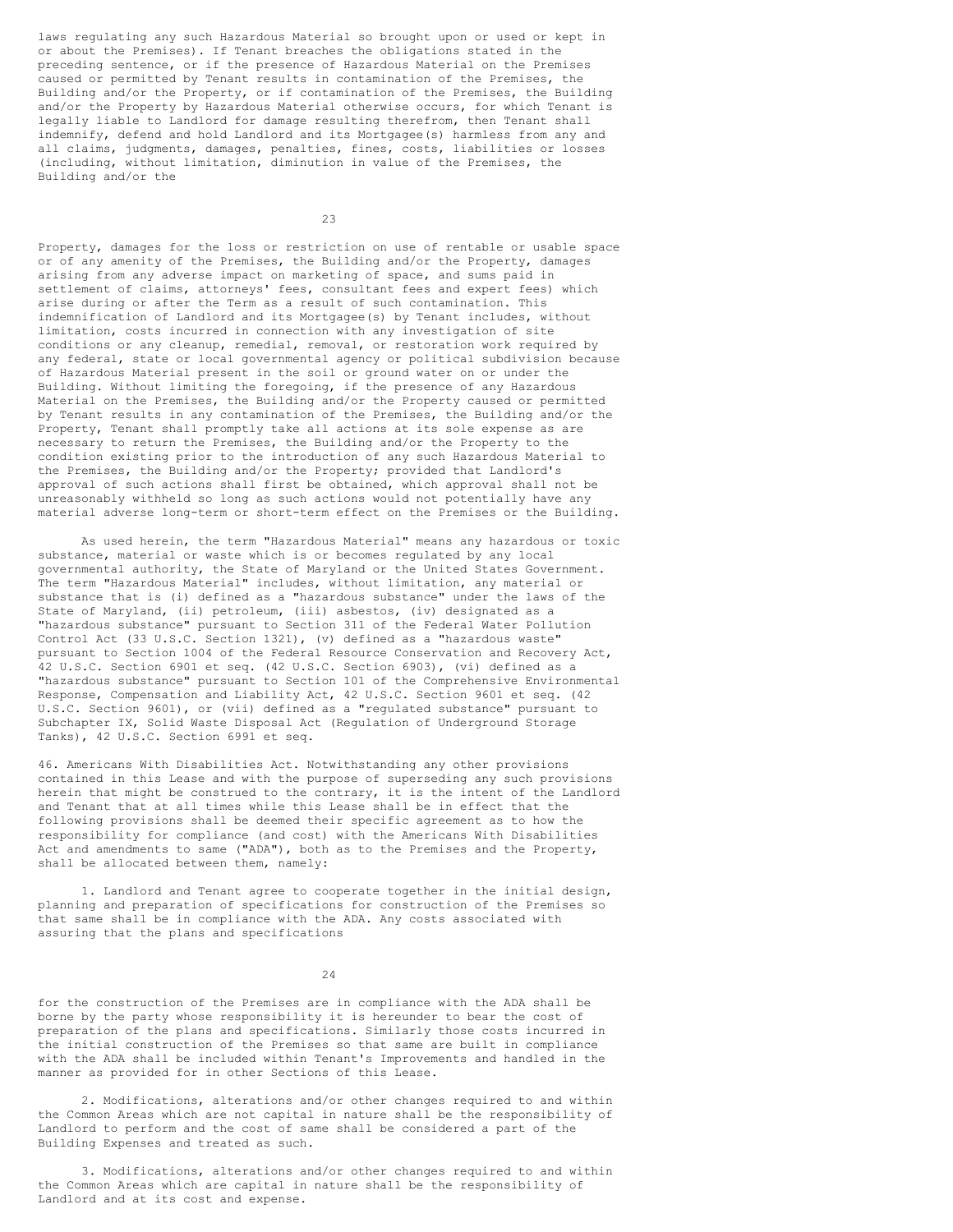4. Modifications, alterations and/or other changes required to and within the Premises (after the initial construction of same), whether capital in nature or non-capital in nature, shall be the responsibility of Tenant and at its cost and expense; unless said changes are structural in nature and result from the original design of the Building, in which instance they shall be the responsibility of Landlord and at its cost and expense.

Each party hereto shall indemnify and hold harmless the other party from any and all liability, loss, cost or expense arising as a result of a party not fulfilling its obligations as to compliance with the ADA as set forth in this Section 46.

47. Several Liability. If the Tenant shall be one or more individuals, corporations or other entities, whether or not operating as a partnership or joint venture, then each such individual, corporation, entity, joint venturer or partner shall be deemed to be both jointly and severally liable for the payment of the entire rent and other payments specified herein.

25

IN WITNESS WHEREOF, Landlord and Tenant have respectively affixed their hands and seals to this Lease as of the day and year first above written.

LANDLORD:

ST. BARNABAS LIMITED PARTNERSHIP, a Maryland limited partnership

By: COPT COLUMBIA, LLC, General Partner

By: Corporate Office Properties, L.P., a Delaware limited partnership, its sole member

> By: Corporate Office Properties Trust, its sole general partner

> > By: /s/ Clay W. Hamlin, III ------------------------ Clay W. Hamlin, III President and Chief Executive Officer

TENANT:

CONSTELLATION PROPERTIES, INC., a Maryland corporation

By: /s/ Dan R. Skowronski (SEAL) --------------------- Dan R. Skowronski Secretary

26

### EXHIBIT "A"

to Agreement of Lease by and between St. Barnabas Limited Partnership, Landlord and Constellation Properties, Inc., Tenant

FLOOR PLAN

[GRAPHIC OMITTED]

#### EXHIBIT "A"

to Agreement of Lease by and between St. Barnabas Limited Partnership, Landlord and Constellation Properties, Inc., Tenant

FLOOR PLAN

### [GRAPHIC OMITTED]

#### EXHIBIT "A"

to Agreement of Lease by and between St. Barnabas Limited Partnership, Landlord and Constellation Properties, Inc., Tenant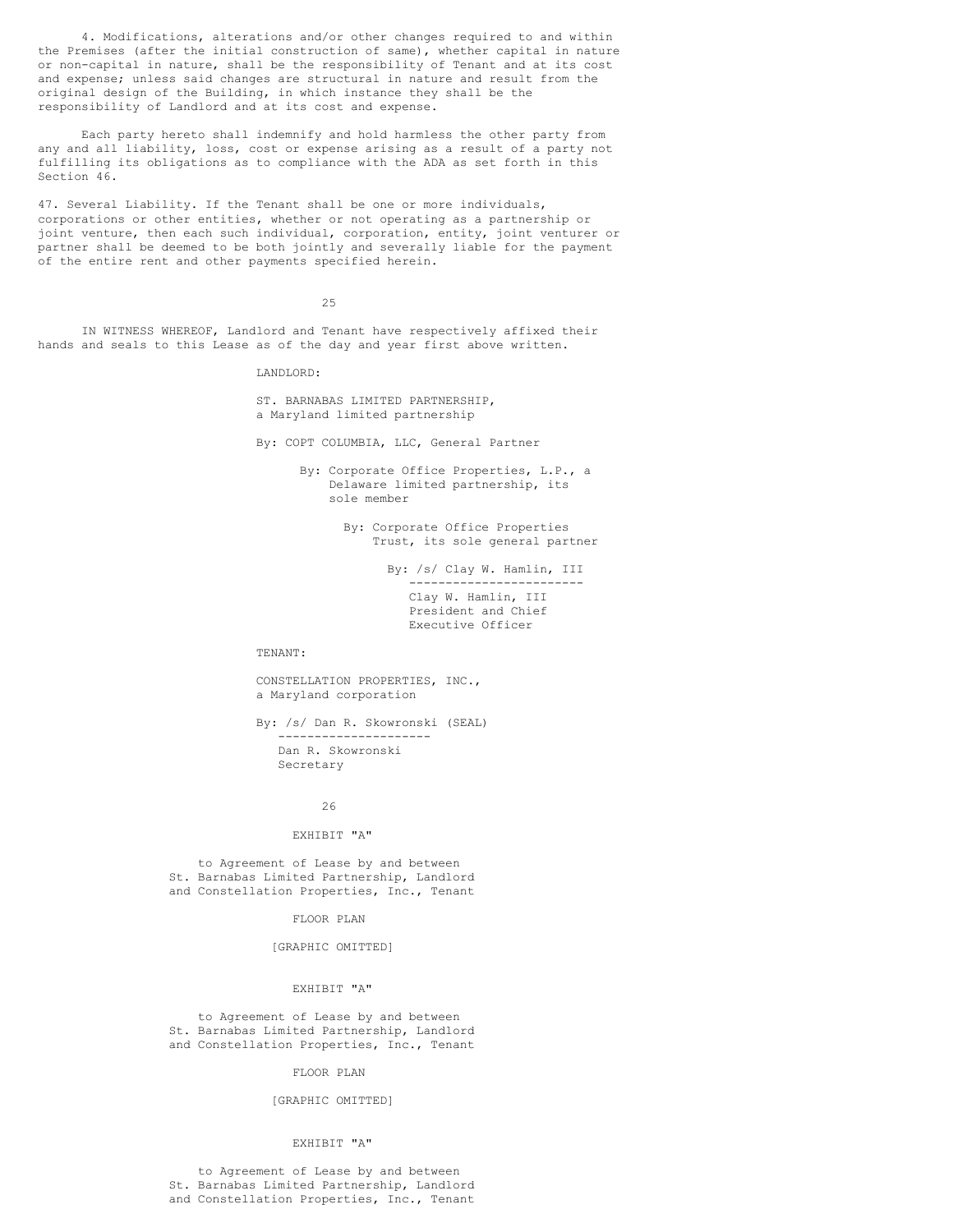### FLOOR PLAN

### [GRAPHIC OMITTED]

## EXHIBIT "B"

to Agreement of Lease by and between St. Barnabas Limited Partnership, Landlord and Constellation Properties, Inc., Tenant

## RULES AND REGULATIONS

To the extent that any of the following Rules and Regulations, or any Rules and Regulations subsequently enacted conflict with the provisions of the Lease, the provisions of the Lease shall control.

1. Tenant shall not obstruct or permit its agents, clerks or servants to obstruct, in any way, the sidewalks, entry passages, corridors, halls, stairways or elevators of the Building, or use the same in any other way than as a means of passage to and from the offices of Tenant; bring in, store, test or use any materials in the Building which could cause a fire or an explosion or produce any fumes or vapor; make or permit any improper noises in the Building; smoke in the elevators; throw substances of any kind out of the windows or doors, or down the passages of the Building, in the halls or passageways; sit on or place anything upon the window sills; or clean the windows.

2. Waterclosets and urinals shall not be used for any purpose other than those for which they were constructed; and no sweepings, rubbish, ashes, newspaper or any other substances of any kind shall be thrown into them. Waste and excessive or unusual use of electricity or water is prohibited.

3. Tenant shall not (i) obstruct the windows, doors, partitions and lights that reflect or admit light into the halls or other places in the Building, or (ii) inscribe, paint, affix, or otherwise display signs, advertisements or notices in, on, upon or behind any windows or on any door, partition or other part of the interior or exterior of the Building without the prior written consent of Landlord which shall not be unreasonably withheld. If such consent be given by Landlord, any such sign, advertisement, or notice shall be inscribed, painted or affixed by Landlord, or a company approved by Landlord, but the cost of the same shall be charged to and be paid by Tenant, and Tenant agrees to pay the same promptly, on demand.

4. No contract of any kind with any supplier of towels, water, ice, toilet articles, waxing, rug shampooing, venetian blind washing, furniture polishing, lamp servicing, cleaning of electrical fixtures, removal of waste paper, rubbish or garbage, or other like service shall be entered into by Tenant, nor shall any vending machine of any kind be installed in the Building, without the prior written consent of Landlord, which consent of Landlord shall not be unreasonably withheld.

5. When electric wiring of any kind is introduced, it must be connected as directed by Landlord, and no stringing or cutting of wires will be allowed, except with the prior written consent of Landlord which shall not be unreasonably withheld, and shall be done only by contractors approved by Landlord. The number and location of telephones, telegraph instruments, electric appliances, call boxes, etc., shall be subject to Landlord's approval. No tenants shall lay linoleum or other similar floor covering so that the same shall be in direct contact with the floor of the Premises; and if linoleum or other similar floor covering is desired to be used, an interlining of builder's deadening felt shall be first affixed to the floor by a paste or other material, the use of cement or other similar adhesive material being expressly prohibited.

6. No additional lock or locks shall be placed by Tenant on any door in the Building, without prior written consent of Landlord. Two keys will be furnished Tenant by Landlord; two additional keys will be supplied to Tenant by Landlord, upon request, without charge; any additional keys requested by Tenant shall be paid for by Tenant. Tenant, its agents and employees, shall not have any duplicate keys made and shall not change any locks. All keys to doors and washrooms shall be returned to Landlord at the termination of the tenancy, and in the event of any loss of any keys furnished, Tenant shall pay Landlord the cost thereof.

7. Tenant shall not employ any person or persons other than Landlord's janitors for the purpose of cleaning the Premises, without prior written consent of Landlord which shall not be unreasonably withheld. Landlord shall not be responsible to Tenant for any loss of property from the Premises however occurring, or for any damage done to the effects of Tenant by such janitors or any of its employees, or by any other person or any other cause.

8. No bicycles, vehicles or animals of any kind shall be brought into or kept in or about the Premises.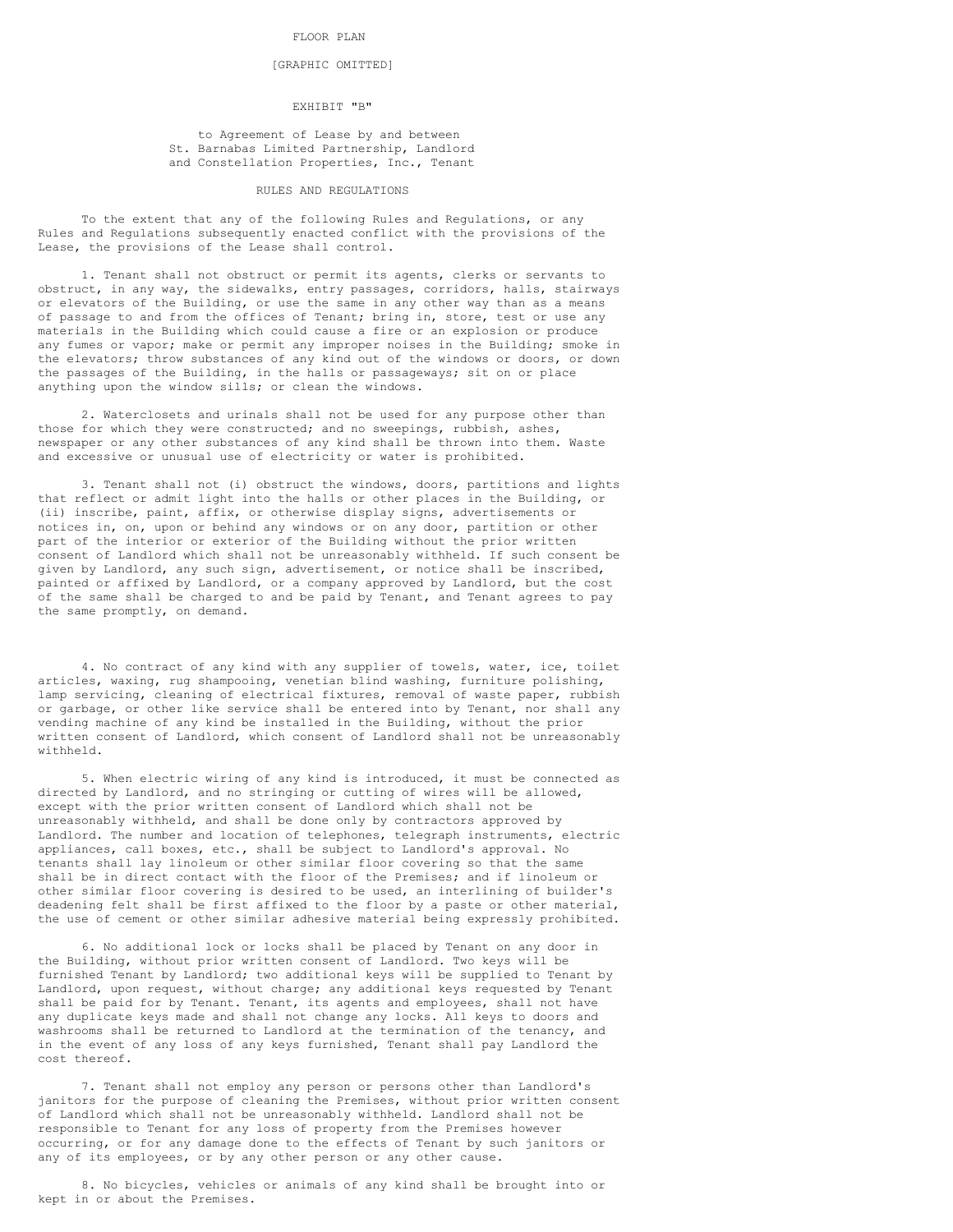9. Tenant shall not conduct, or permit any other person to conduct, any auction upon the Premises; manufacture or store goods, wares or merchandise upon the Premises, without the prior written approval of Landlord, except the storage of usual supplies and inventory to be used by Tenant in the conduct of its business; permit the Premises to be used for gambling; make any unusual noises in the Building; permit to be played any musical instrument in the Premises; permit to be played any radio, television, recorded or wired music in such a loud manner as to disturb or annoy other tenants; or permit any unusual odors to be produced upon the Premises. Tenant shall not permit any portion of the Premises to be used for the storage,

manufacture, or sale of intoxicating beverages, narcotics, tobacco in any form, or as a barber or manicure shop.

10. No awnings or other projections shall be attached to the outside walls of the Building. No curtains, blinds, shades or screens shall be attached to or hung in, or used in connection with, any window or door of the Premises, without the prior written consent of Landlord which consent shall not be unreasonably withheld. Such curtains, blinds and shades must be of a quality, type, design, and color, and attached in a manner reasonably approved by Landlord.

11. Canvassing, soliciting and peddling in the Building are prohibited, and Tenant shall cooperate to prevent the same.

12. There shall not be used in the Premises or in the Building, either by Tenant or by others in the delivery or receipt of merchandise, any hand trucks except those equipped with rubber tires and side guards, and no hand trucks will be allowed in passenger elevators.

13. Tenant, before closing and leaving its Premises, shall ensure that all entrance doors to same are locked.

14. Landlord shall have the right to prohibit any advertising by Tenant which in Landlord's opinion tends to impair the reputation of the Building or its desirability as a building for offices, and upon written notice from Landlord, Tenant shall refrain from or discontinue such advertising.

15. Landlord hereby reserves to itself any and all rights not granted to Tenant hereunder, including, but not limited to, the following rights which are reserved to Landlord for its purposes in operating the Building:

(a) the exclusive right to the use of the name of the Building for all purposes, except that Tenant may use the name as its business address and for no other purpose;

(b) the right to change the name or address of the Building, without incurring any liability to Tenant for so doing;

(c) the right to install and maintain a sign or signs on the exterior of the Building;

(d) the exclusive right to use or dispose of the use of the roof of the Building;

(e) the right to limit the space on the directory of the Building to be allotted to Tenant;

(f) the right to grant to anyone the right to conduct any particular business or undertaking in the Building.

16. As used herein the term "Premises" shall mean and refer to the "Premises" as defined in Section 1 of the Lease.

17. Tenant shall not operate space heaters or other heating or ventilating equipment without the express prior written consent of Landlord in each instance first obtained. Tenant shall not install or operate any electrical equipment, appliances or lighting fixtures in the Premises which are not listed and labeled by Underwriter's Laboratories or other testing organization acceptable to Landlord.

## EXHIBIT "C"

to Agreement of Lease by and between St. Barnabas Limited Partnership, Landlord and Constellation Properties, Inc., Tenant

# SCHEDULE OF TENANT IMPROVEMENTS

# Landlord shall deliver the Premises in "as is" condition and shall not be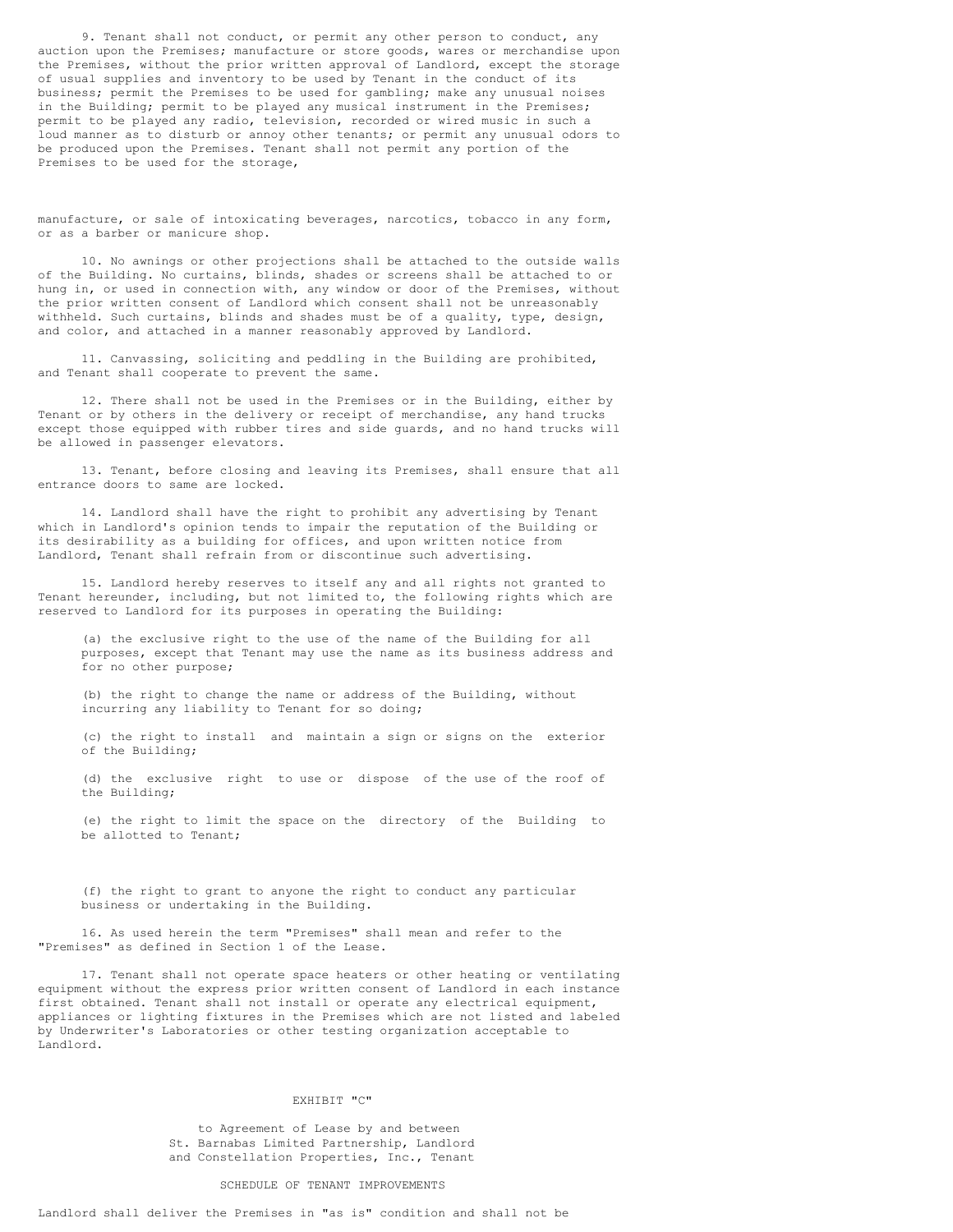EXHIBIT "D"

to Agreement of Lease by and between St. Barnabas Limited Partnership, Landlord and Constellation Properties, Inc., Tenant

### ESTOPPEL CERTIFICATE

Premises: One Constellation Centre 6009 Oxon Hill Road Oxon Hill, Maryland 20745

Lease dated: , 199 , between ST. BARNABAS LIMITED PARTNERSHIP, Landlord, and CONSTELLATION PROPERTIES, INC., Tenant.

The undersigned, the Tenant under the above Lease, hereby certifies to \_\_\_\_\_\_\_\_\_\_\_\_\_\_\_\_\_\_\_\_\_\_\_\_\_\_\_ to induce\_\_\_\_\_\_\_\_\_\_\_\_\_ to loan certain funds to Landlord/ [100] to invest certain funds in the Landlord pursuant to Landlord/<br>Landlord's Limited Partnership Agreement, that said Lease is presently in full force and effect and unmodified; that the term thereof commenced on\_\_\_\_\_\_\_\_\_\_\_\_\_\_\_\_\_\_\_\_\_\_, 19 \_\_\_\_\_ and full rental is now accruing thereunder; in addition to the minimum rent payable under the Lease, Tenant is paying the additional rents as required thereby; that the undersigned accepted possession of said premises on  $\qquad \qquad$ , and that any improvements required by the terms of said Lease to be made by the Landlord have been completed to the satisfaction of the undersigned; that no rent under said Lease has been paid and that the undersigned, as of this date, has no charge, lien or claim of offset under said Lease or otherwise, against rents or other charges due or to become due thereunder, except as to the security deposits, if any, listed below and to the knowledge of the undersigned, there is no default by the Landlord under the Lease.

Tenant Deposit held by Landlord: \$

WITNESS OR ATTEST: TENANT:

- -----------------

 $\texttt{By:}\qquad \qquad \texttt{(SEAL)}$ ------------------- Title: ----------------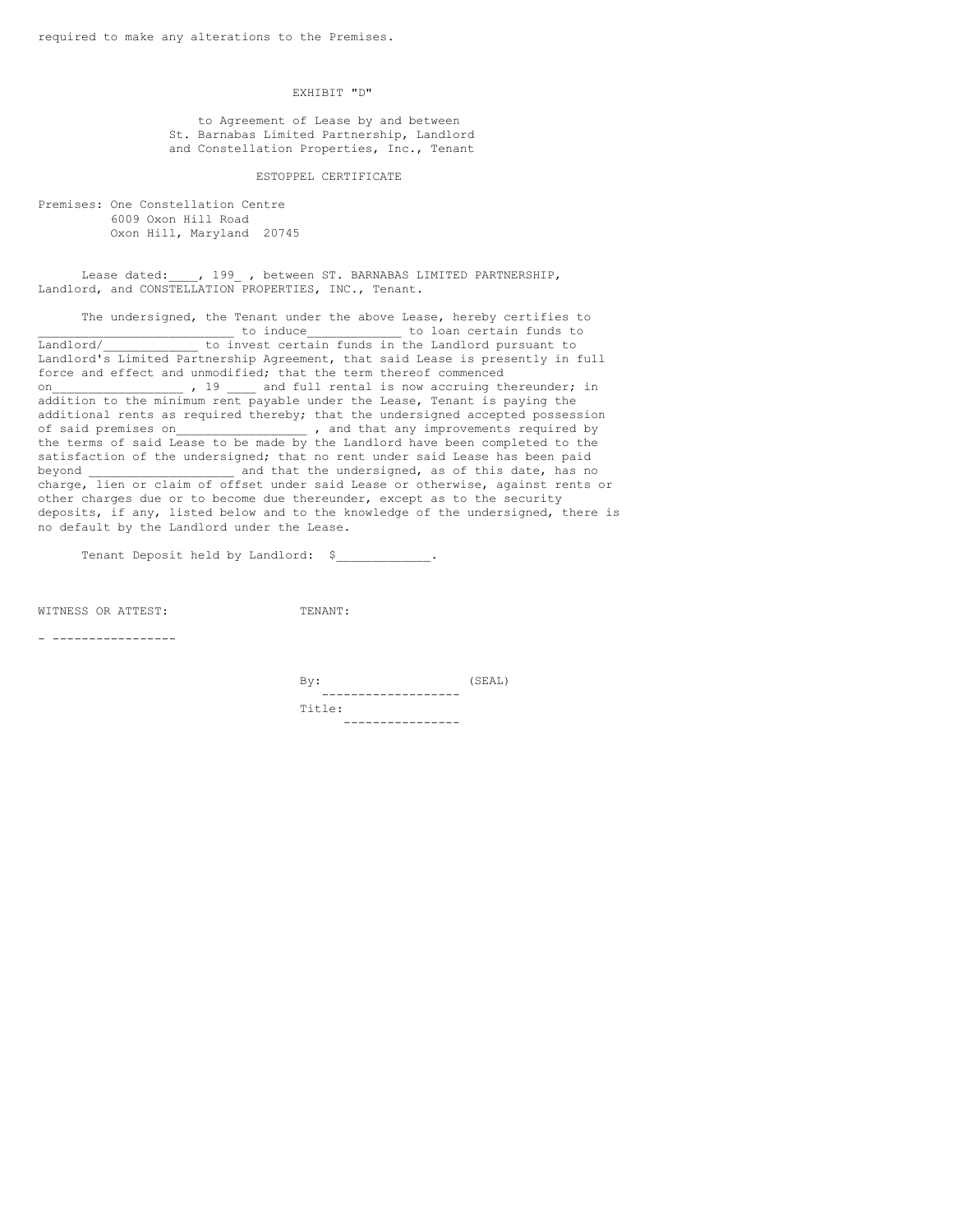THIS FIRST AMENDMENT TO AGREEMENT OF LEASE (this "Amendment") is made this 31st day of December, 1998, and is effective as of October 13, 1998, by ST. BARNABAS, LLC, a Maryland limited liability company, successor-in-interest to St. Barnabas Limited Partnership ("Landlord") and CONSTELLATION PROPERTIES, INC., a Maryland corporation ("Tenant").

### W I T N E S S E T H:

WHEREAS, Landlord and Tenant entered into that Agreement of Lease dated September 28, 1998 (the "Lease"), by the terms of which Tenant has leased from Landlord and Landlord leased to Tenant that certain premises located on the fourth, fifth and sixth floors containing an agreed upon equivalent of 48,863 square feet of rentable area (the "Original Premises") and located within the office building known as One Constellation Centre, 6009 Oxon Hill Road, Oxon Hill, Maryland 20745 (the "Building"), all as more particularly described in the Lease; and

WHEREAS, as contemplated by Section 19.2 of the Lease, Landlord has notified Tenant that it desires to recapture two (2) separate areas of the Original Premises (as described below) and Landlord and Tenant mutually desire to amend the Lease with respect to the size of the Original Premises and other matters as more particularly set forth below.

NOW, THEREFORE, in consideration of the above Recitals and the mutual covenants and conditions contained herein, and for other good and valuable consideration, the receipt and sufficiency of which is hereby acknowledged, Landlord and Tenant agree as follows:

1. Effective Date. The Effective Date of this Amendment shall be October 13, 1998.

2. Reduction of Premises.

2.1 As of October 13, 1998, the Original Premises shall be reduced by the space known as Suite 414, which contains 2,621 rentable square feet (the "Recapture Space #1") as shown on Exhibit A attached hereto and made a part hereof.

2.2 As of December 1, 1998, the Original Premises shall be reduced by the space known as Suite 412, which contains 2,654 rentable square feet (the "Recapture Space #2") as shown on Exhibit B attached hereto and made a part hereof.

### Definition of "Premises".

3.1 For the period commencing on October 13, 1998 and ending on November 30, 1998, any references in the Lease to the "Premises" shall refer to 46,242 rentable square feet.

3.2 For the period commencing on December 1, 1998 and continuing through the expiration of the Term, any references in the Lease to the "Premises" shall refer to 43,588 rentable square feet.

3.3 Landlord shall use such varying definitions of "Premises" to compute Tenant's liability for any additional rent hereunder, including, without limitation, Building Expenses and Taxes.

3. Amendment of Section 5.1--Base Rent. Section 5.1 of the Lease is deleted in its entirety and the following is inserted in lieu thereof:

5.1 Base Rent. As rent for the Premises during each year of the Term, Tenant shall pay to Landlord an annual base rent, in equal monthly installments, in advance on the first day of each calendar month during the Term, and without deduction, setoff or demand, in accordance with the following schedule

| Lease Year                           | Annual Base Rent             | Monthly Installment of Base Rent |
|--------------------------------------|------------------------------|----------------------------------|
|                                      | (Or pro rata share thereof)  |                                  |
| $9/28/98 - 10/12/98$ \$903,965.52    |                              | \$75,330.46                      |
| 10/13/98-11/30/98<br>12/1/98-9/28/00 | \$855,477.00<br>\$806,378.04 | \$71,289.75<br>\$67,198.17       |

Landlord shall credit any overpayment of Base Rent due hereunder against the next installment of Base Rent due under the terms of the Lease.

4. Ratification of Lease. All other terms, covenants and conditions of the Lease shall remain the same and continue in full force and effect, and shall be deemed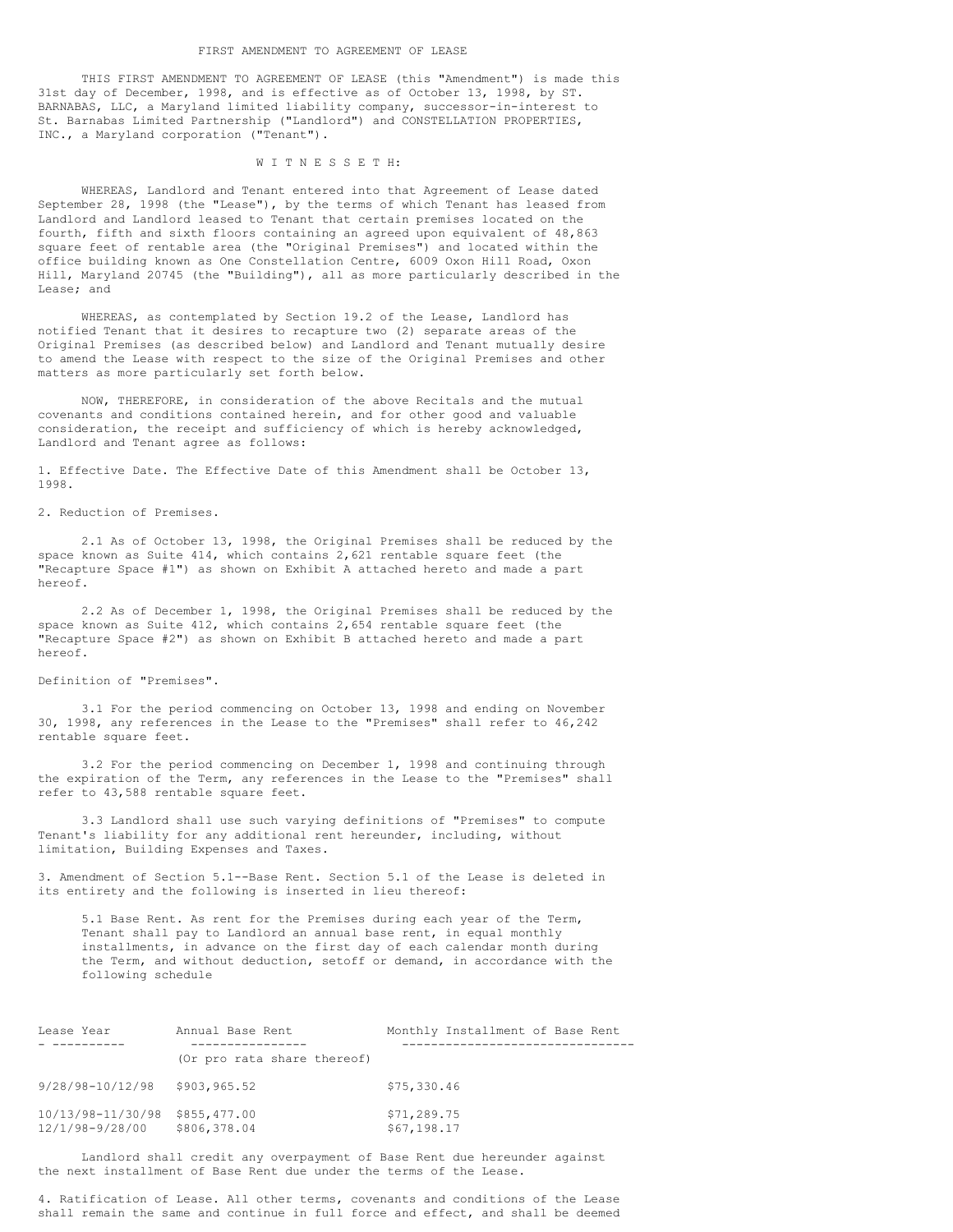unchanged, except as such terms, covenants and conditions of the Lease have been amended or modified by this Amendment, and this Amendment shall constitute a part of the Lease.

IN WITNESS WHEREOF, Landlord and Tenant have respectively affixed their hands and seals to this Amendment as of the day and year written below their respective signatures.

| WITNESS:              | LANDLORD:<br>ST. BARNABAS, LLC                    |
|-----------------------|---------------------------------------------------|
| /s/ Karen [ILLEGIBLE] | By: /s/ Roger A. Waesche, Jr. (SEAL)              |
|                       | Roger A. Waesche, Jr.<br>Senior Vice President    |
| WITNESS:              | TENANT:<br>CONSTELLATION PROPERTIES, INC.         |
| /s/ Dawn Novak        | By: /s/ Steven D. Kesler (SEAL)                   |
|                       | Name: Steven D. Kesler<br>----------------------- |
|                       | Title: President                                  |

# STATE OF MARYLAND, COUNTY OF Baltimore, TO WIT:

I HEREBY CERTIFY, that on this 31st day of December, 1998, before me, the undersigned Notary Public of said State, personally appeared ROGER A. WAESCHE, JR. who acknowledged himself to be a Senior Vice President of ST. BARNABAS, LLC, a Maryland limited liability company known to me (or satisfactorily proven) to be the person whose name is subscribed to the within instrument, and acknowledged that he executed the same for the purposes therein contained as the duly authorized Senior Vice President by signing the name of the limited liability company by himself as Senior Vice President.

WITNESS my hand and Notarial Seal.

/s/ Zarae Pitts -------------------------------- Notary Public

ZARAE PITTS NOTARY PUBLIC STATE OF MARYLAND My Commission Expires: My Commission Expires November 25, 2002 ---------------------------------------

 $\mathcal{D}$ 

### STATE OF MARYLAND, County of Herford , TO WIT:

I HEREBY CERTIFY, that on this 30th day of December, 1998, before me, the undersigned Notary Public of said State, personally appeared Steven D. Kesler, known to me (or satisfactorily proven) to be the person whose name is subscribed to the within instrument, and acknowledged himself/herself to be the President of CONSTELLATION PROPERTIES, INC., a Maryland corporation, that he/she, as such, being authorized so to do, executed the foregoing instrument on behalf of said Corporation by himself/herself as such President.

WITNESS my hand and Notarial Seal.

/s/ Janet R. Cunningham --------------------------- Notary Public

My Commission Expires: May 1, 2000

Janet R. Cunningham, Notary Public Herford County State of Maryland My Commission Expires May 1, 2000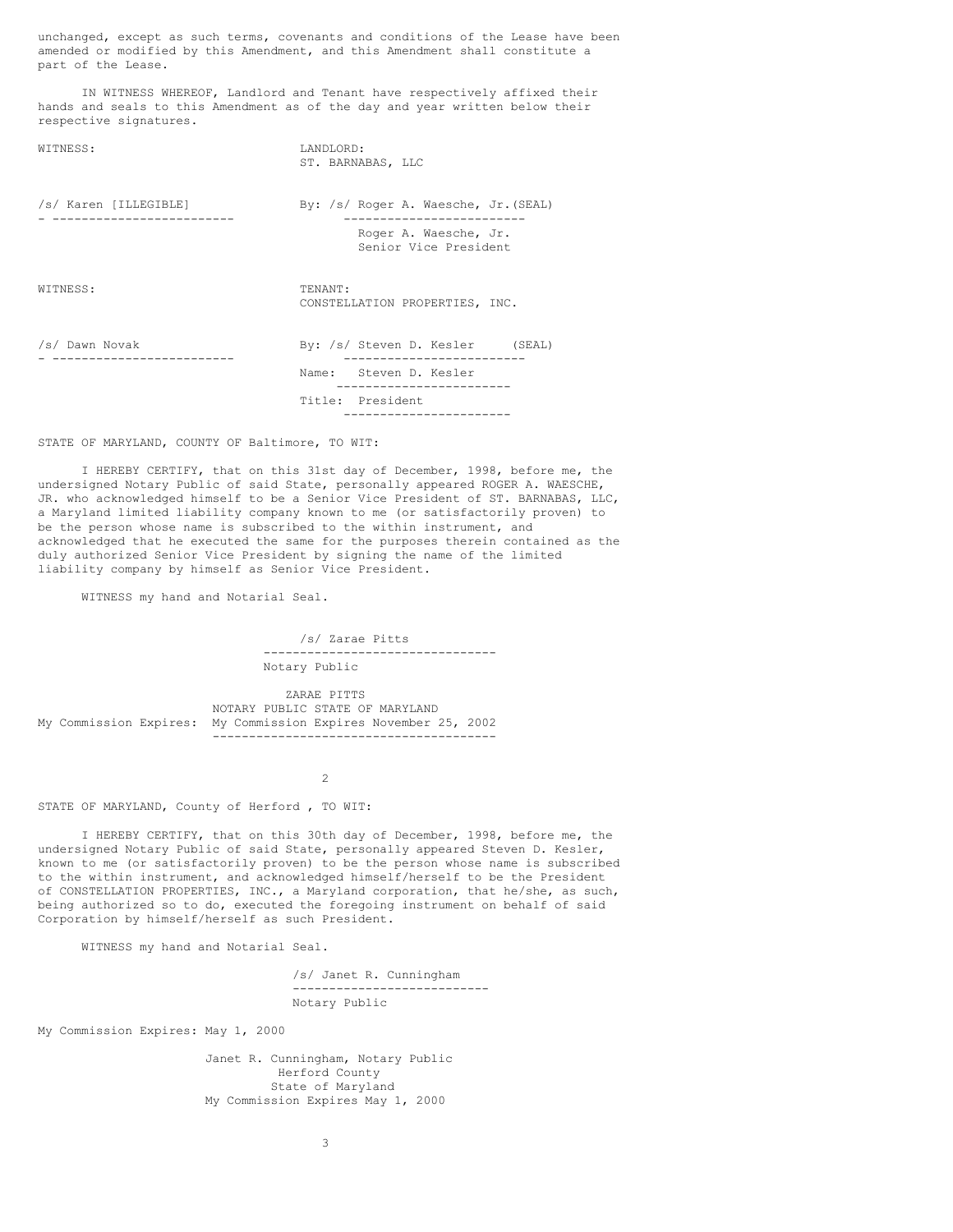THIS AGREEMENT OF LEASE, made this 3rd day of August, 1998, by and between CONSTELLATION REAL ESTATE, INC., a Maryland corporation, Agent for Owner (the "Landlord") and CONSTELLATION PROPERTIES, INC., a Maryland corporation (the "Tenant"), witnesseth that the parties hereby agree as follows:

1. Premises. Landlord is the owner of the Three Centre Park Office Building (the "Building"), an office building located at 8815 Centre Park Drive, Columbia, Maryland 21045.

Landlord does hereby lease unto Tenant, and Tenant does hereby rent from Landlord a total area containing an agreed upon equivalent of 3,299 square feet of rentable area which is comprised of (i) that portion of the Building on the first floor designated as Suite 104 containing the agreed upon equivalent of 3,213 square feet of rentable area and (ii) that portion of the Building on the second floor designated as "Shower Area" containing the agreed upon equivalent of 86 square feet of rentable area (collectively, the "Premises") described on the schedule attached hereto as Exhibit "A" and made a part hereof. In addition thereto, Tenant shall have the right to use, on a non-exclusive basis, and in common with the other tenants of the Building the Common Areas of the Building (as that term is defined in Section 5.2.6 hereof).

#### 2. Term.

2.1 This Lease shall commence April 20, 1998 (the "Commencement Date") and shall be for a term (the "Initial Term") of three (3) years, which shall expire on April 30, 2001.

2.2 Provided Tenant is not in default of any term, covenant or condition of this Lease, Tenant shall have the option to extend the Initial Term of this Lease for one (1) additional period of two (2) years (the "Renewal Term") to commence immediately upon the expiration of the Initial Term.

Tenant's rental of the Premises during the Renewal Term shall be upon the same terms, covenants and conditions contained in this Lease, except that Tenant shall pay to Landlord as Base Rent that amount equal to the "Prevailing Market Rate" for the Premises for the Renewal Term as hereinafter defined (including annual adjustments). For purposes of this Section 2.2, the term "Prevailing Market Rate" shall mean the then prevailing market rate being charged for comparable space in comparable office buildings within a ten (10) mile radius of the Premises, with consideration given for construction allowances, commissions, free rent, and other concessions or premiums. In order to exercise its option granted herein, Tenant shall notify Landlord in writing of its intent to renew not less than one hundred and eighty (180) days prior to the expiration of the Initial Term. Within thirty (30) days following the exercise by Tenant of its option to extend the Lease for the Renewal Term, Landlord shall notify Tenant in writing of its determination of the Prevailing Market Rate for the Renewal Term as reasonably determined by Landlord ("Landlord's Notice"). Within ten (10) days after receipt of Landlord's Notice, Tenant shall notify Landlord in writing of Tenant's acceptance or rejection of such rate. If Tenant shall accept such Prevailing Market Rate, Landlord and Tenant shall enter into an amendment to this Lease acknowledging such renewal and setting forth any terms at variance with the terms of this Lease. If within the ten (10) day period, Tenant shall reject such Prevailing Market Rate as determined by Landlord for the Renewal Term, then within twenty (20) days thereafter, Landlord and Tenant shall meet at a mutually acceptable time and place and shall use their reasonable efforts to agree upon the Prevailing Market Rate. If Landlord and Tenant shall fail to agree upon such Prevailing Market Rate within the twenty (20) day period, then Tenant's option to extend the Lease for the Renewal Term shall be void and inoperable. If Tenant shall fail to respond to Landlord's Notice as provided above, or if Tenant shall fail to deliver the requisite notice exercising its option to extend by the date prescribed above, then Tenant's option to extend the Term for the Renewal Term shall be void and inoperable.

2.3 As used herein, the word "Term" shall refer to the Initial Term and the Renewal Term, if any.

3. Security Deposit and Advance Rent. Intentionally Left Blank.

4. Use. Tenant shall use and occupy the Premises continuously during the Term of this Lease solely for general office purposes in accordance with applicable zoning regulations and for no other purpose. Tenant acknowledges that (a) violation of the foregoing continuous occupancy and use covenant shall be a material breach of this Lease, and (b) Landlord considers such continuous use and occupancy covenant a valuable contractual interest with which no other landlord should interfere by attempting to induce Tenant to move to another building. Tenant recognizes that its occupancy of the Premises continuously throughout the Term of this Lease provides Landlord a significant benefit in the perception of the Building by other prospective tenants who will negotiate with Landlord for space in the Building in the future as well as the perception of other existing tenants who will be negotiating with Landlord to renew their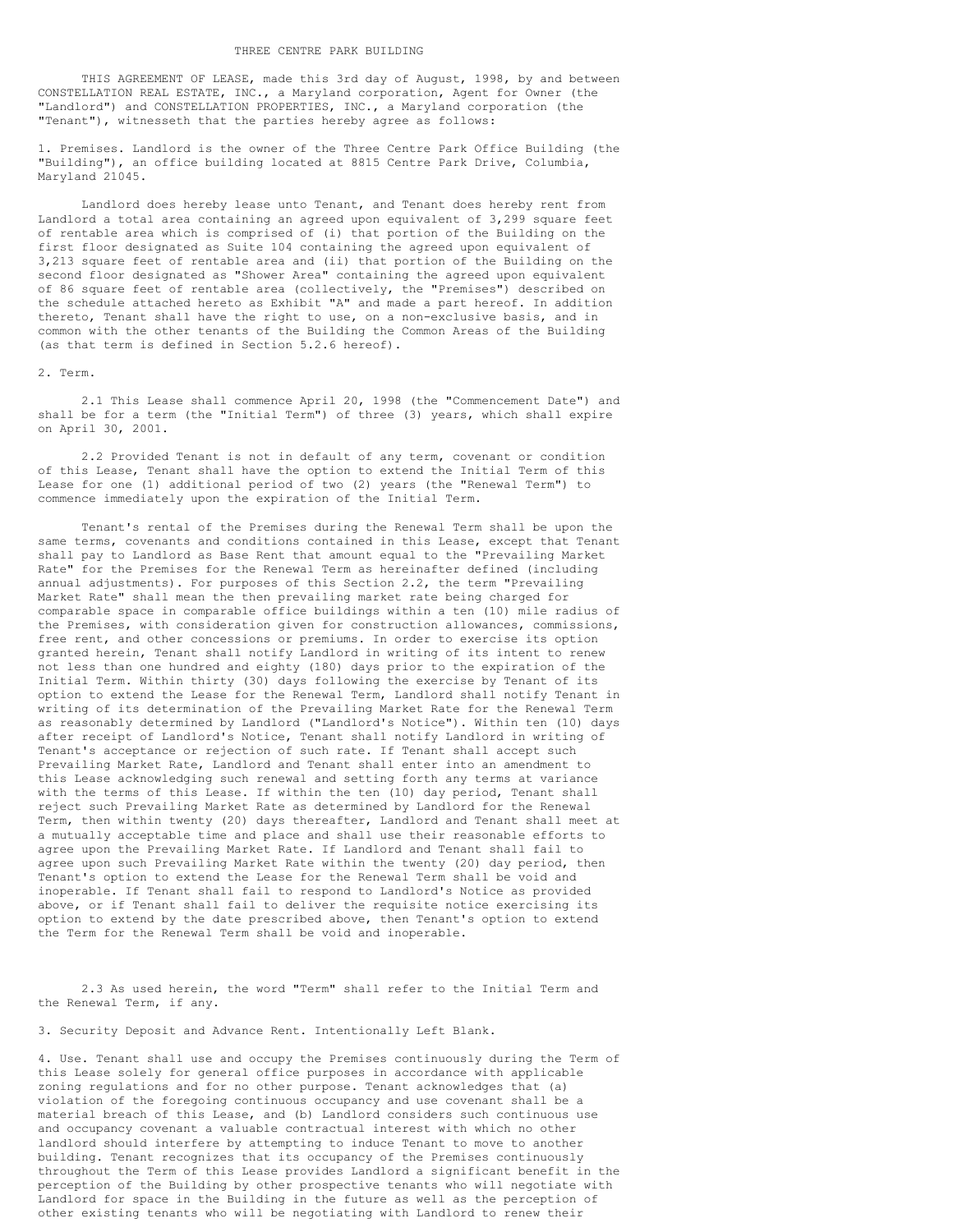leases and remain in the Building.

5. Rent.

5.1 Commencing on the Commencement Date, as rent for the Premises during each year of the Term, Tenant shall pay to Landlord an annual base rent ("Base Rent") in equal monthly installments in accordance with the following schedule, in advance on the first day of each calendar month during the Term, and without deduction, set off or demand.

| Rental Year  | Annual Base Rent | Monthly Base Rent |
|--------------|------------------|-------------------|
|              |                  |                   |
| $\mathbf{1}$ | \$65,980.00      | \$5,498.33        |
| 2            | \$67,959.40      | \$5,663.28        |
| 3            | \$69,998.14      | \$5,833.18        |

In addition to the Base Rent, if the Term should commence on a day other than the first day of a calendar month, Tenant shall pay to Landlord upon the Commencement Date, a sum equaling that percentage of the monthly rent installment which equals the percentage of such calendar month falling within the Term.

5.2 Definitions. For the purposes hereof, the following definitions shall apply:

5.2.1 "Property" shall mean the Building, the land upon which same is situated and all fixtures and equipment thereon or therein, all commonly owned or shared appurtenances, including but not limited to, parking areas, walkways, landscaping and utilities, whether located on the land upon which the Building is situated or elsewhere.

5.2.2 "Building Expenses" shall be all those expenses paid or incurred by Landlord in connection with the owning, maintaining, operating and repairing of the Property or any part thereof, in a manner deemed reasonable and appropriate by Landlord and shall include, without limitation, the following:

(a) All costs and expenses of operating, repairing, lighting, cleaning, and insuring (including liability for personal injury, death and property damage and workers' compensation insurance covering personnel) the Property or any part thereof, as well as all costs incurred in removing snow, ice and debris therefrom and of policing and regulating traffic with respect thereto, and depreciation of all machinery and equipment used therein or thereon, replacing or repairing of pavement, parking areas, curbs, walkways, drainage, lighting facilities, landscaping (including replanting and replacing flowers and other planting);

(b) Electricity, steam and fuel used in lighting, heating, ventilating and air conditioning;

2

(c) Maintenance and repair of mechanical and electrical equipment including heating, ventilating and air conditioning equipment;

(d) Window cleaning and janitor service, including equipment, uniforms, and supplies and sundries;

(e) Maintenance of elevators, stairways, rest rooms, lobbies, hallways and other Common Areas;

(f) Repainting and redecoration of all Common Areas;

(g) Sales or use taxes on supplies or services;

(h) Management fees, wages, salaries and compensation of all persons engaged in the maintenance, operation or repair of the Property (including Landlord's share of all payroll taxes);

(i) Legal, accounting and engineering fees and expenses, except for those related to disputes with tenants or which are a result of and/or are based on Landlord's negligence or other tortious conduct;

(j) Costs and expenses that may result from compliance with any governmental laws or regulations that were not applicable to the Common Areas at the time same were originally constructed; and

(k) All other expenses which under generally accepted accounting principles would be considered as an expense of maintaining, operating, or repairing the Property. Notwithstanding the foregoing, all expenses (whether or not such expenses are enumerated on items 1 through 10 of this Section 5.2.2) which would be considered capital in nature under generally accepted accounting principles ("GAAP") shall be excluded from "Building Expenses," unless such expenses are amortized in accordance with GAAP.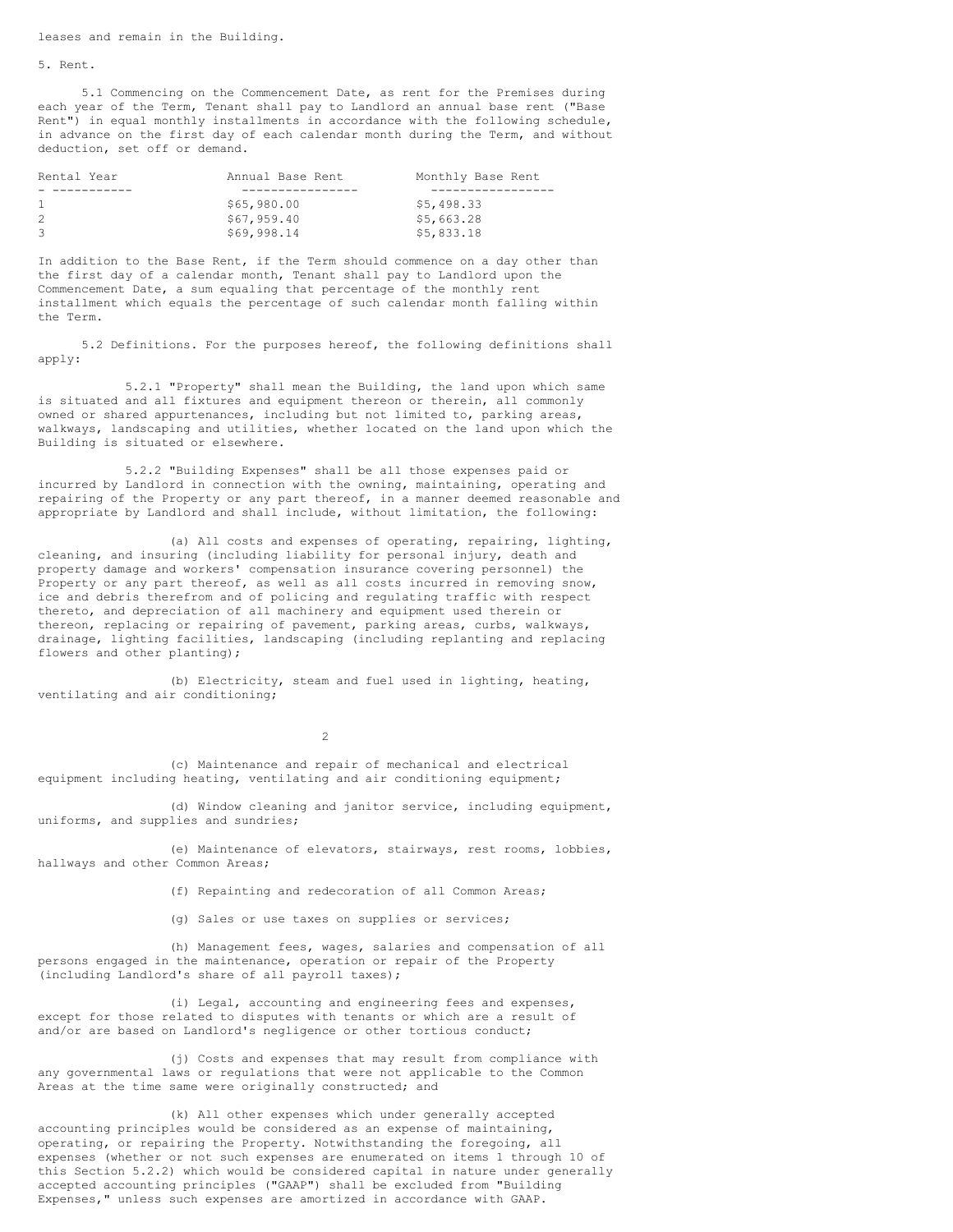Notwithstanding anything herein to the contrary, none of the following items shall be included in the computation of Building Expenses:

(a) Wages, salaries, fees, and fringe benefits paid to administrative or executive personnel or officers or partners of Landlord unless employed at competitive rates as independent contractors;

(b) Any charge for depreciation of the Building or equipment and any interest or other financing charge;

(c) Any charge for Landlord's income taxes, excess profit taxes, franchise taxes, or similar taxes on Landlord's business;

(d) All costs relating to activities for the solicitation and execution of leases of space in the Building;

(e) All costs for which Tenant or any other tenant in the Building is being charged other than pursuant to Sections 5.3 and 5.4;

(f) The cost of any electric current furnished to the Premises or any rentable area of the Building for purposes other than the operation of Building equipment and machinery and the lighting of public toilets, stairways, shaftways, and Building machinery or fan rooms;

(g) The cost of correcting defects in the construction of the Building or in the Building equipment, except that conditions (not occasioned by construction defects) resulting from ordinary wear and tear will not be deemed defects for the purpose of this section;

3

(h) The cost of any repair made by Landlord because of the total or partial destruction of the Building or the condemnation of a portion of the Building;

(i) Any insurance premium to the extent that Landlord is entitled to be reimbursed for it by Tenant pursuant to this Lease or by any tenant of the Building pursuant to a similar lease other than pursuant to clauses comparable to this section;

(j) The cost of any items for which Landlord is reimbursed by insurance or otherwise compensated by parties other than tenants of the Building pursuant to clauses similar to this section;

(k) Any operating expense representing an amount paid to a related corporation, entity, or person that is in excess of the amount that would be paid in the absence of such relationship;

(l) The cost of any work or service performed for or facilities furnished to any tenant of the Building to a greater extent or in a manner more favorable to such tenant than that performed for or furnished to Tenant;

(m) The cost of alterations of space in the Building leased to other tenants;

(n) The cost of overtime or other expense to Landlord during its defaults or performing work expressly provided in this Lease to be borne at Landlord's expense;

(o) Amounts paid (including interest and penalties) in order to comply with or cure violations of statutes, laws, or ordinances by Landlord or any part of the Building, except as provided in Section 6;

5.2.3 "Taxes" shall mean all real property taxes including currently due installments of assessments, sewer rents, ad valorem charges, water rates, rents and charges, front foot benefit charges, and all other governmental impositions in the nature of any of the foregoing. Excluded from Taxes are (i) federal, state or local income taxes, (ii) franchise, gift, transfer, excise, capital stock, estate or inheritance taxes, and (iii) penalties or interest charged for late payment of Taxes. If at any time during the Lease Term the method of taxation prevailing at the commencement of the Term shall be altered so as to cause the whole or any part of the items listed in the first sentence of this Subparagraph 5.2.3 to be levied, assessed or imposed, wholly or partly as a capital levy, or otherwise, on the rents received from the Building, wholly or partly in lieu of imposition of or in addition to the increase of taxes in the nature of real estate taxes issued against the Property, then the charge to Landlord resulting from such altered additional method of taxation shall be deemed to be within the definition of "Taxes."

5.2.4 "Base Year Building Expenses" shall mean the actual Building Expenses per rentable square foot incurred by Landlord in 1998.

5.2.5 "Base Year Taxes" shall mean the actual Taxes incurred by Landlord per rentable square foot for the 1998-1999 tax year.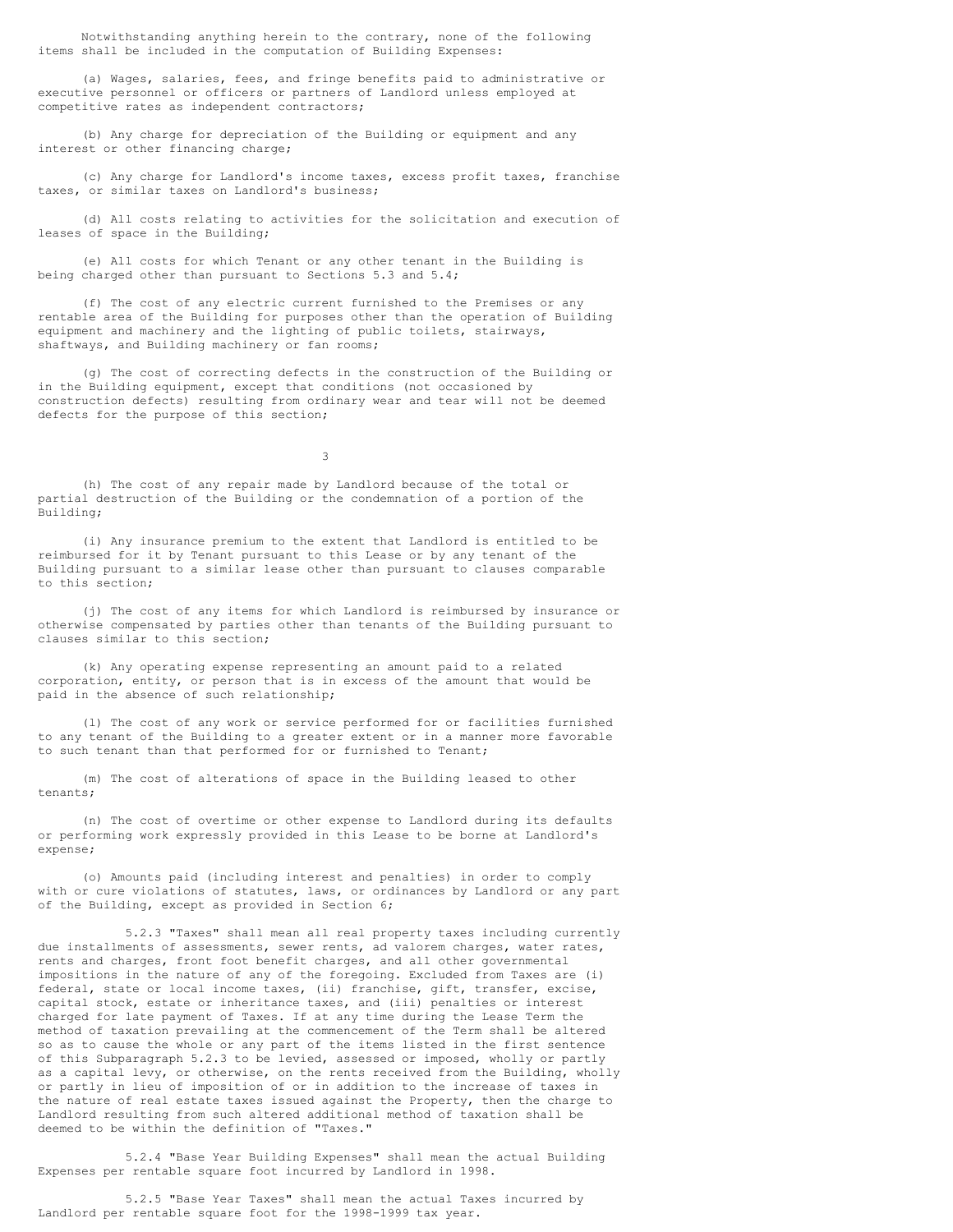5.2.6 "Common Areas" shall mean those areas and facilities which may be from time to time furnished to the Building by Landlord for the non-exclusive general common use of tenants and other occupants of the Building, their officers, employees, and invitees, including (without limitation) the hallways, stairs, parking facilities, washrooms, and elevators.

5.2.7 "Lease Year" shall mean the first twelve (12) month period following the Commencement Date and each succeeding twelve (12) month period thereafter up to the end of the Term; provided, however, that if the Commencement Date shall occur on a day other than the first day of a calendar month, then the first Lease Year shall include that portion of a calendar month in which the Commencement Date occurs in addition to the first twelve (12) month period.

4

# 5.3 Rent Adjustments for Taxes.

5.3.1 At or after the time that Taxes are due and payable, Landlord shall total the Taxes and shall allocate such Taxes to the rentable area within the Building in the following manner: Taxes shall be totaled and such total shall be divided by the total rentable square feet in the Building thereby deriving the "Cost of Taxes Per Square Foot" of rentable area.

5.3.2 In the event that the Cost of Taxes Per Square Foot assessed for any tax year which is wholly or partly within the Lease Term are greater than the Base Year Taxes, Tenant shall pay to Landlord, as additional rent at the time such Taxes are due and payable, the amount of such excess times the number of rentable square feet in the Premises. Any additional rent due Landlord under this Section 5.3 shall be due and payable within thirty (30) days after Landlord shall have submitted a written statement to Tenant showing the amount due. For Tenant's obligation for such additional rent at the beginning or end of the Lease, see Section 5.6. Landlord may, in its discretion, make a reasonable estimate of such additional rent with respect to Taxes, and require Tenant to pay each month during such year 1/12 of such amount, at the time of payment of monthly installments of Base Rent. In such event, Tenant shall pay, or Landlord shall refund or credit to Tenant's account, any underpayment or overpayment of such additional rent within thirty (30) days of Landlord's annual written statement of Taxes due. Tenant shall have the right to examine, at Tenant's sole expense, Landlord's records with respect to any such increases in rent; provided, however, that unless Tenant shall have given Landlord written notice of exception to any such statement within thirty (30) days after delivery thereof, the same shall be conclusive and binding on Tenant. No credit shall be given to Tenant if the cost of Taxes Per Square Foot are less than the Base Year Taxes.

As of the date of this Lease, the tax year is a fiscal year commencing July 1. If the appropriate authorities shall hereafter change the tax year to a calendar year, or to a fiscal year commencing on a date other than July 1, appropriate adjustments shall be made in the computation of any additional rent due hereunder.

All reasonable expenses incurred by Landlord (including attorneys', appraisers' and consultants' fees, and other costs) in contesting any increase in Taxes or any increase in the assessment of the Property shall be included as an item of Taxes for the purpose of computing additional rent due hereunder.

# 5.4 Rent Adjustments for Building Expenses.

5.4.1 After the end of each calendar year, Landlord shall compute the Building Expenses for such year and shall allocate such costs to the rentable area within the Building in the following manner: Building Expenses shall be totaled and such total shall be divided by the total rentable square feet in the Building thereby deriving the "Cost of Building Expenses Per Square Foot" of rentable area.

5.4.2 In the event that the cost of Building Expenses Per Square Foot of rentable area for any year which is wholly or partly within the Term are greater than the Base Year Building Expenses, Tenant shall pay to Landlord, as additional rent, the amount of such excess times the number of rentable square feet in the Premises, as set forth in Section 1 above. If occupancy of the Building during any calendar year is less than ninety-five percent (95%), then Building Expenses for that calendar year shall be "grossed up" to that amount of Building Expenses that, using reasonable projections, would normally be expected to be incurred during the calendar year in question if the Building was ninety-five percent (95%) occupied during the applicable calendar year period, as determined under generally accepted accounting principles; it being understood that the written statement submitted to Tenant shall provide a reasonably detailed description of how the Building Expenses were grossed up and that only those component expenses that are affected by variations in occupancy levels shall be grossed up. Such additional rent shall be computed on a year-to-year basis. Any such additional rent shall be due within thirty (30) days after Landlord has submitted a written statement to Tenant showing the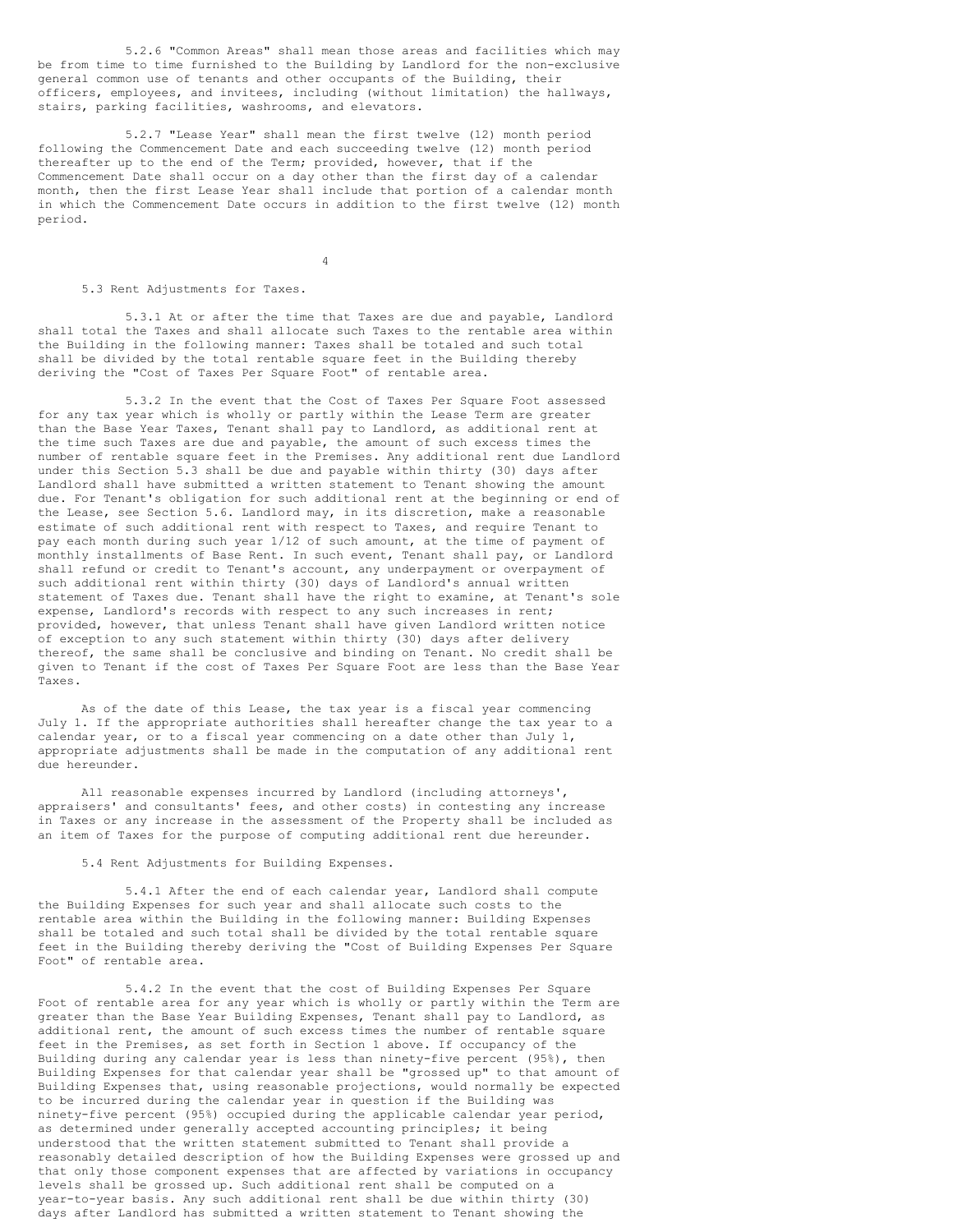amount due. Landlord may, in its discretion, make a reasonable estimate of such additional rent with respect to any calendar year, and require

5

Tenant to pay each month during such year 1/12 of such amount, at the time of payment of monthly installments of Base Rent. In such event, Tenant shall pay, or Landlord shall refund or credit to Tenant's account, any underpayment or overpayment of such additional rent within thirty (30) days of Landlord's written statement of actual Building Expenses for the Calendar year. Tenant, at Tenant's sole expense, shall have the right to examine Landlord's records with respect to any such increases in rent; provided, however, that unless Tenant shall have given Landlord written notice of exception to any such statement within thirty (30) days after delivery thereof, the same shall be conclusive and binding on Tenant. No credit shall be given to Tenant if the cost of Building Expenses Per Square Foot are less than the Base Year Building Expenses. Notwithstanding anything to the contrary contained herein Landlord shall use diligent efforts to keep Building Expenses at reasonable amounts, while maintaining the Building as a first class office building.

5.5 Additional Rent Payments. Tenant's obligation to pay any additional rent accruing during the Lease Term pursuant to Sections 5.3 and 5.4 hereof shall apply pro rata to the proportionate part of a tax year as to Taxes, and calendar year, as to Building Expenses, in which this Lease begins or ends, for the portion of each such year during which this Lease is in effect. Such obligation to make payments of such additional rent shall survive the expiration or sooner termination of the Lease Term, whether or not this Lease is superseded by a subsequent lease of the Premises or of any other space or Tenant leaves the Building; any such superseding lease shall not serve to supersede Tenant's obligation for any such additional rent unless it makes express reference thereto and recites that such additional rent is abated in consideration of the superseding lease.

5.6 Payments. All payments or installments of any rent hereunder and all sums whatsoever due under this Lease (including but not limited to court costs and attorneys fees) shall be deemed rent, shall be paid to Landlord at the address designated by Landlord, and if not paid when due, shall be subject to a late charge of \$35.00 for each late payment and shall bear interest at the rate of 18% per annum (but not more than the maximum allowable legal rate applicable to Tenant) until paid. Additionally, if any of Tenant's checks for payment of rent or additional rent are returned to Landlord for insufficient funds, Tenant shall pay to Landlord as additional rent \$50.00 for each such check returned for insufficient funds, and if two or more of Tenant's checks in payment of rent or additional rent due hereunder are returned for insufficient funds in any calendar year, Landlord reserves the right upon ten (10) days advance written notice to Tenant to thereafter require Tenant to pay all rent and additional rent and other sums whatsoever due under this Lease in cash, by money order or by certified check or cashier's check. If an attorney is employed to enforce Landlord's rights under this Lease, Tenant shall pay all fees and expenses of such attorney whether or not legal proceedings are instituted by Landlord. However, where legal proceedings are instituted by Landlord against Tenant, and said legal proceedings result in a monetary judgment in favor of Landlord, those reasonable attorney fees for which Tenant shall be liable to Landlord shall not be less than fifteen percent (15%) of such monetary judgment. Time is of the essence in this Lease.

6. Requirements of Applicable Law. Landlord warrants that on the Commencement Date, the Premises shall comply with all applicable laws, ordinances, rules and regulations of governmental authorities having jurisdiction over the Property ("Applicable Laws"). Tenant, at its sole cost and expense, shall thereafter comply promptly with all Applicable Laws now in force or which may hereafter be in force, which impose any duty upon Landlord or Tenant with respect to the Tenant's specific use, occupancy or alteration of the Premises or any part thereof and for the prevention of fires; provided, however, that Landlord and not Tenant shall correct all structural defects in the Building necessary to comply with Applicable Laws, and make all repairs, changes or alterations necessary because the Building was not constructed in compliance with any of said Applicable Laws.

7. Certificate of Occupancy. Tenant shall not use or occupy the Premises in violation of any certificate of occupancy, permit, or other governmental consent issued for the Building. If any governmental authority, after the commencement of the Lease Term, shall contend or declare that the Premises are being used for a purpose which is in violation of such certificate of occupancy, permit, or consent, then Tenant shall, upon five (5) days' notice from Landlord, immediately discontinue such use of the Premises. If thereafter the governmental authority asserting such violation threatens, commences or continues criminal or civil proceedings against Landlord for

6

Tenant's failure to discontinue such use, in addition to any and all rights, privileges and remedies given to Landlord under this Lease for default therein,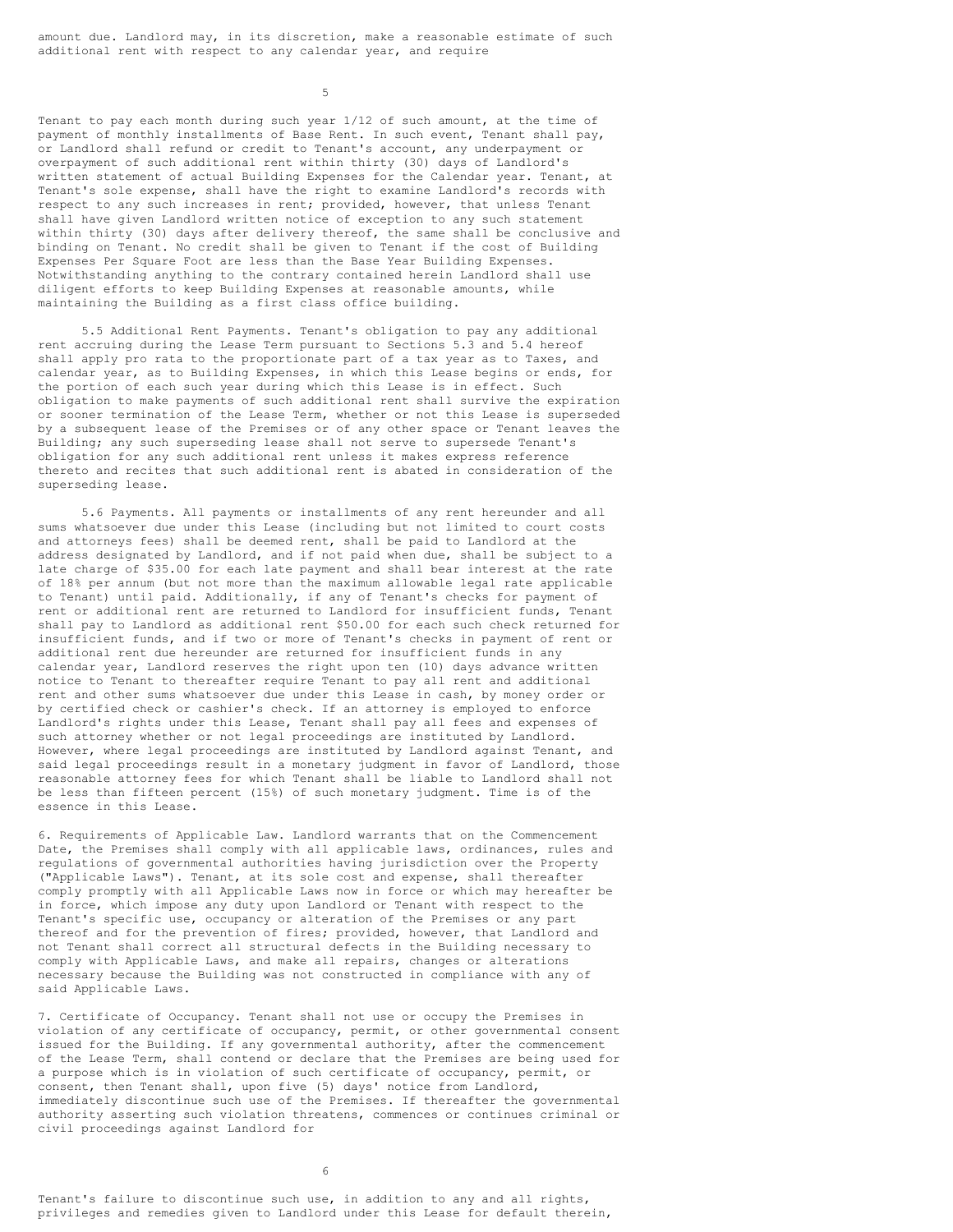Landlord shall have the right to terminate this Lease forthwith. Tenant shall indemnify and hold Landlord harmless of and from any and all liability for any such violation or violations.

8. Contest-Statute, Ordinance, Etc. Tenant may, after notice to Landlord, by appropriate proceedings conducted promptly at Tenant's own expense in Tenant's name and whenever necessary in Landlord's name, contest in good faith the validity or enforcement of any such statute, ordinance, law, order, regulation or requirement and may similarly contest any assertion of violation of any certificate of occupancy, permit, or any consent issued for the Building. Tenant may, pending such contest, defer compliance therewith if, in the opinion of counsel for Landlord, such deferral shall not subject either Landlord or the Premises or the Property (or any part thereof) to any penalty, fine or forfeiture, and if Tenant shall post a bond with corporate surety approved by Landlord sufficient, in Landlord's opinion, fully to indemnify Landlord from loss.

9. Tenant's Improvements. Except to the extent that Landlord is responsible for making improvements to the Premises pursuant to Section 34 of this Lease, Tenant shall make such improvements to the Premises as it may deem necessary at its sole cost and expense. Tenant shall not make any alterations, decorations, installations, additions or improvements to the Premises, including but not limited to, the installation of any fixtures, amenities, equipment, appliances, or other apparatus, without Landlord's prior written consent which consent shall not be unreasonable withheld or delayed), and then only by contractors or mechanics employed or approved by Landlord. All such work, alterations, decorations, installations, additions or improvements shall be done at Tenant's sole expense and at such times and in such manner as Landlord may from time to time designate, subject to Force Majeure Events (as defined in Section 48). Landlord's consent to and/or approval of Tenant's plans and specifications for the aforesaid improvements shall create no responsibility or liability on the part of Landlord for their completeness, design sufficiency, or compliance with all laws, rules and regulations of governmental agencies or authorities. All alterations, decorations, installations, additions or improvements made by either of the parties hereto upon the Premises, except movable office furniture put in at the expense of Tenant and other items as mutually agreed upon in writing, shall be the property of Landlord and shall remain upon and be surrendered with the Premises at the termination of this Lease without molestation or injury.

10. Repairs and Maintenance.

10.1 Tenant's Care of the Premises and Building. During the Lease Term Tenant shall:

(i) keep the Premises and the fixtures, appurtenances and improvements therein in good order and condition;

(ii) make repairs and replacements to the Premises required because of Tenant's misuse or primary negligence, except to the extent that the repairs or replacements are covered by Landlord's insurance as required hereunder;

(iii) repair and replace special equipment or decorative treatments installed by or at Tenant's request and that serve the Premises only, except to the extent the repairs or replacements are needed because of Landlord's misuse or primary negligence, and are not covered by Tenant's insurance as required hereunder;

(iv) pay for all damage to the Building, its fixtures and appurtenances, as well as all damages sustained by Tenant or occupants of the Building due to any waste, misuse or neglect of the Premises, its fixtures and appurtenances by Tenant, except to the extent that the repair of such damage is covered by Landlord's insurance as required hereunder; and

(v) not commit waste.

7

In addition Tenant shall not place a load upon any floor of the Premises exceeding the floor load per square foot area which such floor was designed to carry and which may be allowed under Applicable Laws. Landlord reserves the right to prescribe the weight and position of all heavy equipment brought onto the Premises and prescribe any reinforcing required under the circumstances, all such reinforcing to be at Tenant's expense.

10.2 Landlord's Repairs. Except for the repairs and replacements that Tenant is required to make pursuant to Section 10.1 above, Landlord shall make all other repairs and replacements to the Premises, Common Areas and Building (including Building fixtures and equipment) as shall be reasonably deemed necessary to maintain the Building in a condition comparable to other first class suburban office buildings in the Baltimore-Washington corridor area. This maintenance shall include the roof, foundation, exterior walls, interior structural walls, all structural components, and all systems such as mechanical, electrical, multi-tenant HVAC, and plumbing. The costs associated with such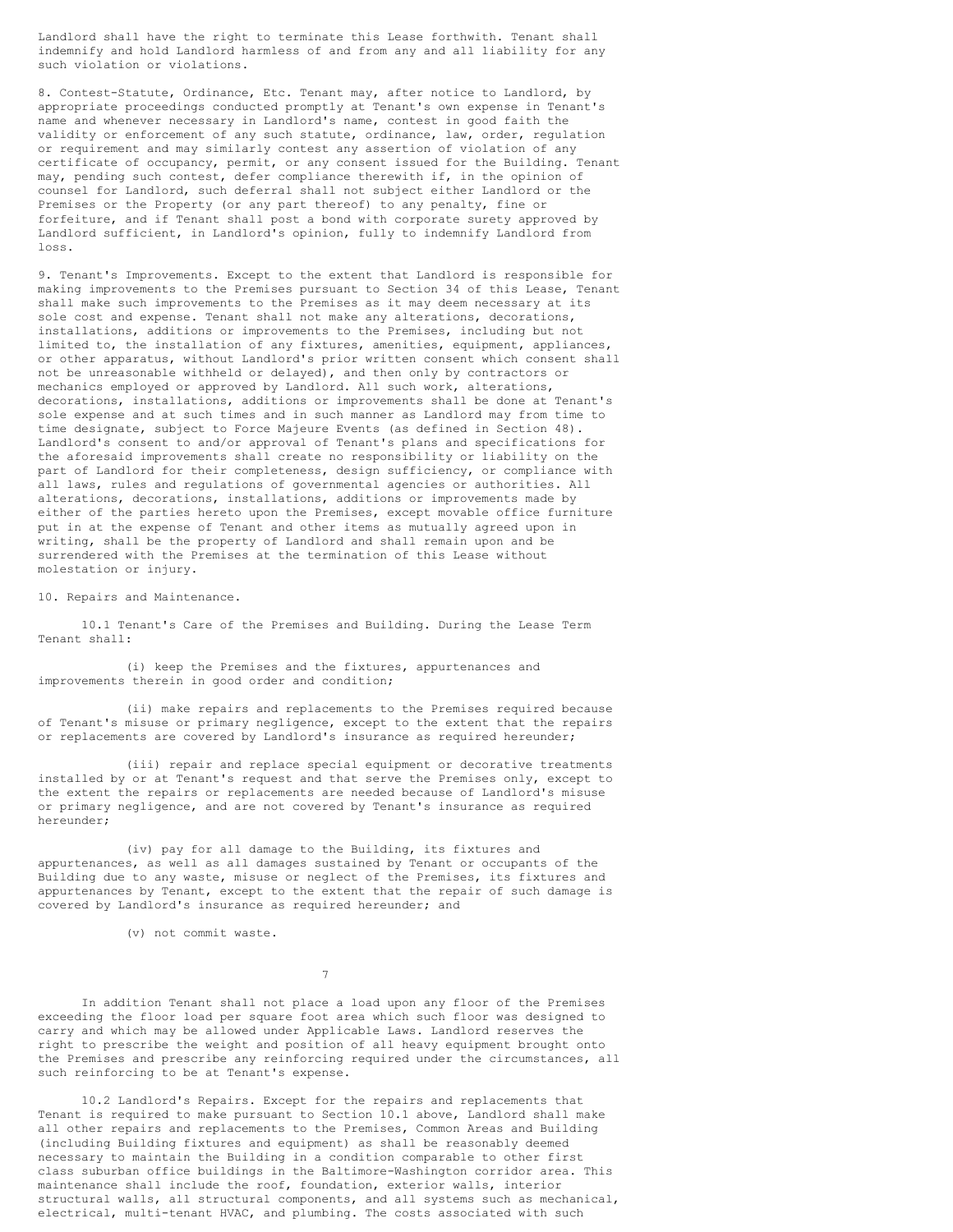repairs shall be deemed a part of Building Expenses; provided, however, that costs of all of such repairs which would be considered capital in nature under generally accepted accounting principles and any other items excluded from the definition of Building Expenses shall be paid by Landlord. There shall be no allowance to Tenant for a diminution of rental value, no abatement of rent, and no liability on the part of Landlord by reason of inconvenience, annoyance or injury to business arising from Landlord, Tenant or others making any repairs or performing maintenance as provided for herein.

10.3 Time for Repairs. Repairs or replacements required pursuant to Section 10.1 and 10.2 above shall be made within a reasonable time (depending on the nature of the repair or replacement needed - generally no more than fifteen (15) days) after receiving notice or having actual knowledge of the need for a repair or replacement, and subject to reasonable delays for Force Majeure Events (as defined in Section 48).

10.4 Surrender of the Premises. Upon the termination of this Lease, Tenant shall surrender the Premises to Landlord in the same broom clean condition that the Premises were in on the Commencement Date except for:

(i) ordinary wear and tear;

(ii) damage by the elements, fire, and other casualty unless Tenant would be required to repair under the provisions of this Lease;

(iii) damage arising from any cause not required to be repaired or replaced by Tenant; and

(iv) alterations as permitted by this Lease unless consent was conditioned on their removal.

On surrender Tenant shall remove from the Premises its personal property, trade fixtures and any alterations required to be removed pursuant to the terms of this Lease and repair any damage to the Premises caused by this removal. Any items not removed by Tenant as required above shall be considered abandoned. Landlord may dispose of abandoned items as Landlord chooses and bill Tenant for the cost of their disposal.

11. Conduct on Premises. Tenant shall not do, or permit anything to be done in the Premises, or bring or keep anything therein which shall, in any way, increase the rate of fire insurance on the Building, or invalidate or conflict with the fire insurance policies on the Building, fixtures or on property kept therein, or obstruct or interfere with the rights of Landlord or of other tenants, or in any other way injure or annoy Landlord or the other tenants, or subject Landlord to any liability for injury to persons or damage to property, or interfere with the good order of the Building, or conflict with Applicable Laws, or the Maryland Fire Underwriters Rating Bureau. Tenant agrees that any increase of fire insurance premiums on the Building or contents caused by the occupancy of Tenant and any expense or cost incurred in consequence of negligence or carelessness or the willful action

8

of Tenant, Tenant's employees, agents, servants, or invitees shall, as they accrue be added to the rent heretofore reserved and be paid as a part thereof; and Landlord shall have all the rights and remedies for the collection of same as are conferred upon Landlord for the collection of rent provided to be paid pursuant to the terms of this Lease.

### 12. Insurance.

12.1 Tenant's Insurance. Tenant shall keep in force at its own expense, so long as this Lease remains in effect, (a) public liability insurance, including insurance against assumed or contractual liability under this Lease, with respect to the Premises, to afford protection with limits, per person and for each occurrence, of not less than One Million Dollars (\$1,000,000), combined single limit, with respect to personal injury and death and property damage, such insurance to provide for only a reasonable deductible, (b) all-risk property and casualty insurance, including theft, written at replacement cost value and with replacement cost endorsement, covering all of Tenant's personal property in the Premises and all improvements and installed in the Premises by or on behalf of Tenant whether pursuant to the terms of Section 34, Section 9, or otherwise, such insurance to provide for only a reasonable deductible, (c) if, and to the extent, required by law, workmen's compensation or similar insurance offering statutory coverage and containing statutory limits, and (d) shall insure all plate and other interior glass in the Premises for and in the name of Landlord. Such policies shall be maintained in companies and in form reasonably acceptable to Landlord and shall be written as primary policy coverage and not contributing with, or in excess of, any coverage which Landlord shall carry. Tenant shall deposit the policy or policies of such required insurance or certificates thereof with Landlord prior to the Commencement Date, which policies shall name Landlord or its designee and, at the request of Landlord, its mortgagees, as additional named insured and shall also contain a provision stating that such policy or policies shall not be canceled except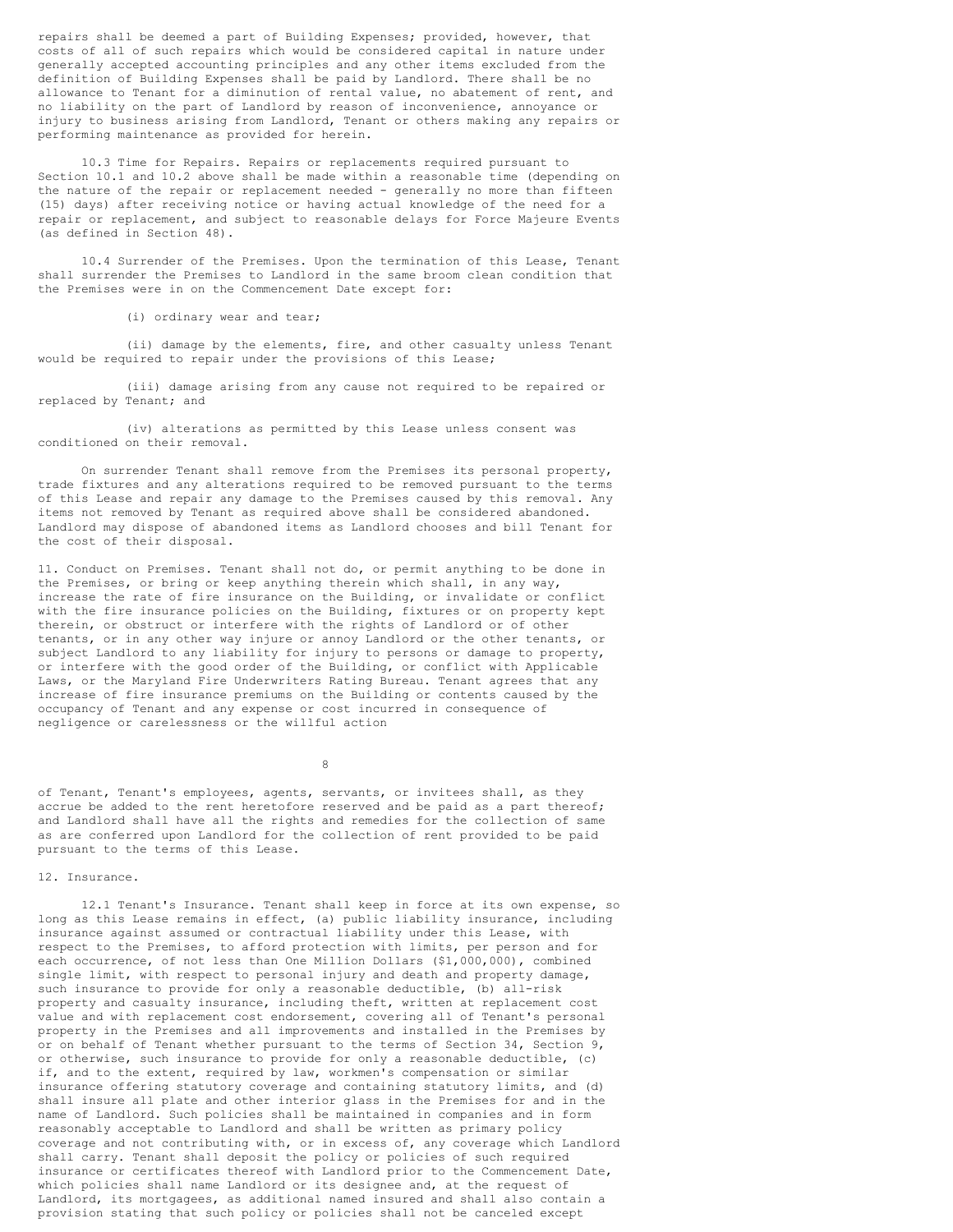after thirty (30) day's written notice to Landlord or its designees. All such policies of insurance shall be effective as of the date Tenant occupies the Premises and shall be maintained in force at all times during the Term of this Lease and all other times during which Tenant shall occupy the Premises. In addition to the foregoing insurance coverage, Tenant shall require any contractor retained by it to perform work on the Premises to carry and maintain, at no expense to Landlord, during such times as contractor is working in the Premises, a non-deductible (i) comprehensive general liability insurance policy, including, but not limited to, contractor's liability coverage, contractual liability coverage, completed operations coverage, broad form property damage endorsement and contractor's protective liability coverage, to afford protection with limits per person and for each occurrence, of not less than Two Hundred Thousand Dollars (\$200,000.00), combined single limit, with respect to personal injury and death and property damage, such insurance to provide for no deductible, and (ii) workmen's compensation insurance or similar insurance in form and amounts as required by law. In the event of damage to or destruction of the Premises and the termination of this Lease by Landlord pursuant to Section 17 herein, Tenant agrees that it shall pay Landlord all of its insurance proceeds relating to improvements made in the Premises by or on behalf of Tenant whether pursuant to the terms of Section 34, Section 9, or otherwise. If Tenant fails to comply with its covenants made in this Section, if such insurance would terminate or if Landlord has reason to believe such insurance is about to be terminated, Landlord may at its option cause such insurance as it in its sole judgment deems necessary to be issued, and in such event Tenant agrees to pay promptly upon Landlord's demand, as additional rent the premiums for such insurance.

12.2 Landlord's Insurance. Landlord shall keep in force at its own expense (a) contractual and comprehensive general liability insurance, including public liability and property damage, with a minimum combined single limit of liability of Two Million Dollars (\$2,000,000.00) for personal injuries or death of persons occurring in or about the Building and Premises, and (b) all-risk property and casualty insurance written at replacement cost value covering the Building and all of Landlord's improvements in and about same.

12.3 Waiver of Subrogation. Each party hereto waives claims arising in any manner in its favor and against the other party and agrees that neither party hereto shall be liable to the other party or to any insurance company (by way of subrogation or otherwise) insuring the other party for any loss or damage to the Building, the Premises or other tangible property, or any resulting loss of

9

income, or losses under worker's compensation laws and benefits, or against liability on or about the Building, even though such loss or damage might have been occasioned by the negligence of such party, its agents or employees if any such loss or damage is covered by insurance benefiting the party suffering such loss or damage as was required to be covered by insurance carried pursuant to this Lease. Landlord shall cause each insurance policy carried by it insuring against liability on or about the Building or insuring the Premises and the Building or income resulting therefrom against loss by fire or any of the casualties covered by the all-risk insurance carried by it hereunder to be written in such a manner as to provide that the insurer waives all right of recovery by way of subrogation against Tenant in connection with any loss or damage covered by such policies. Tenant shall cause each insurance policy carried by it insuring against liability or insuring the Premises (including the contents thereof and Tenant's Improvements installed therein by Tenant or on its behalf) against loss by fire or any of the casualties covered by the all-risk insurance required hereunder to be written in such a manner as to provide that the insurer waives all right of recovery by way of subrogation against Landlord in connection with any loss or damage covered by such policies.

13. Rules and Regulations. Tenant shall be bound by the rules and regulations set forth on the schedule attached hereto as Exhibit "B" and made a part hereof. Landlord shall have the right, from time to time, to issue additional or amended rules and regulations regarding the use of the Building, so long as said rules shall be reasonable and non-discriminatory between tenants. When so issued the same shall be considered a part of this Lease and Tenant covenants that said additional or amended rules and regulations shall likewise be faithfully observed by Tenant, the employees of Tenant and all persons invited by Tenant into the Building, provided, that said additional or amended rules are made applicable to all office tenants similarly situated as Tenant. Landlord shall not be liable to Tenant for the violation of any of the said rules and regulations, or the breach of any covenant or condition in any lease, by any other tenant in the Building.

14. Mechanics' Liens. Tenant shall not do or suffer to be done any act, matter or thing whereby Tenant's interest in the Premises, or any part thereof, may be encumbered by any mechanics' lien. Tenant shall discharge, within ten (10) days after the date of filing, any mechanics' liens filed against Tenant's interest in the Premises, or any part thereof, purporting to be for labor or material furnished or to be furnished to Tenant. Landlord shall not be liable for any labor or materials furnished or to be furnished to Tenant upon credit, and no mechanics' or other lien for labor or materials shall attach to or affect the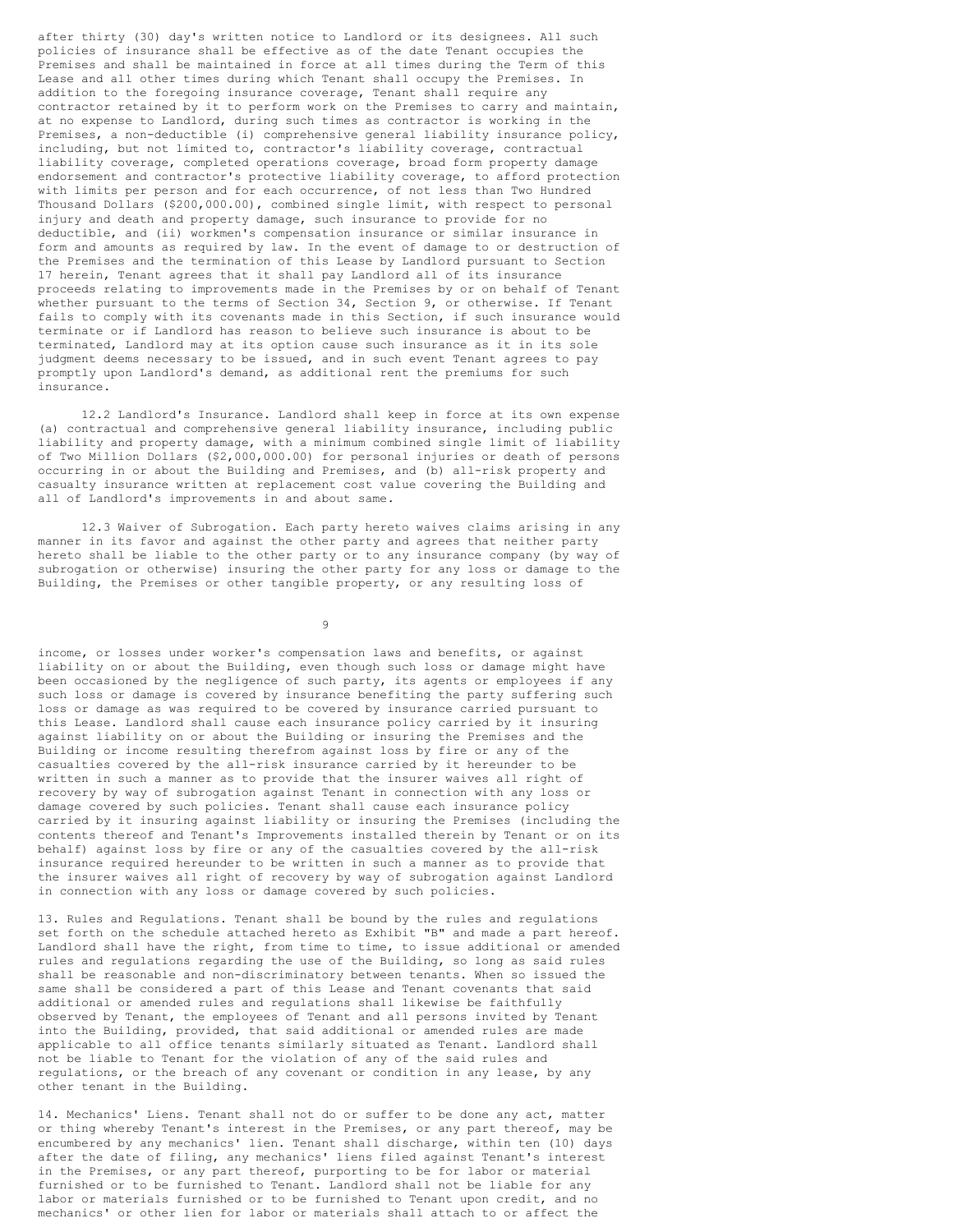reversionary or other estate or interest of Landlord in and to the Premises, or the Property.

15. Tenant's Failure to Repair. In the event that Tenant fails after reasonable prior written notice from Landlord, to keep the Premises in a good state of condition and repair pursuant to Section 10 above, or to do any act or make any payment required under this Lease or otherwise fails to comply herewith, Landlord may, at its option (but without being obliged to do so) immediately, or at any time thereafter and without notice, perform the same for the account of Tenant, including the right to enter upon the Premises at all reasonable hours to make such repairs, or do any act or make any payment or compliance which Tenant has failed to do, and upon demand, Tenant shall reimburse Landlord for any such expense incurred by Landlord including but not limited to any costs, damages and counsel fees. Any moneys expended by Landlord, as aforesaid, shall be deemed additional rent, collectible as such by Landlord. All rights given to Landlord in this section shall be in addition to any other right or remedy of Landlord herein contained.

16. Property -- Loss, Damage. Landlord, its agents and employees shall not be liable to Tenant for (i) any damage or loss of property of Tenant placed in the custody of persons employed to provide services for or stored in or about the Premises and/or the Building, unless such damage or loss is the result of the negligence of Landlord, (ii) any injury or damage to persons, property or the business of Tenant resulting from a latent defect in or material change in the condition of the Building, and (iii) interference with the light, air, or other incorporeal hereditaments of the Premises.

17. Destruction -- Fire or Other Casualty. In case of partial damage to the Premises by fire or other casualty insured against by Landlord, Tenant shall give immediate notice thereof to Landlord, who shall thereupon cause damage to all property owned by it to be repaired with reasonable speed

10

at expense of Landlord, due allowance being made for reasonable delay which may arise by reason of adjustment of loss under insurance policies on the part of Landlord and/or Tenant, and for reasonable delay on account of Force Majeure Events (as defined in Section 48), and to the extent that the Premises are rendered untenantable the rent shall proportionately abate from the date of such casualty, provided the damage above mentioned occurred without the fault or neglect of Tenant, Tenant's servants, employees, agents or visitors. If such partial damage is due to the fault or neglect of Tenant, or Tenant's servants, employees, agents, or invitees, the damage shall be repaired by Landlord to the extent of Landlord's insurance coverage, but there shall be no apportionment or abatement of rent. In the event the damage shall be so extensive to the whole Building as to render it uneconomical, in Landlord's opinion, to restore for its present uses and Landlord shall decide not to repair or rebuild the Building, this Lease, at the option of Landlord, shall be terminated upon written notice to Tenant and the rent shall, in such event, be paid to or adjusted as of the date of such damage, and the terms of this Lease shall expire by lapse of time and conditional limitation upon the third day after such notice is mailed, and Tenant shall thereupon vacate the Premises and surrender the same to Landlord, but no such termination shall release Tenant from any liability to Landlord arising from such damage or from any breach of the obligations imposed on Tenant hereunder, or from any obligations accrued hereunder prior to such termination. Notwithstanding anything herein to the contrary, Tenant shall have the right to terminate this Lease by giving Landlord thirty (30) days' advance written notice if (i) Landlord advises Tenant that Landlord estimates that the Premises will be restored within a period in excess of one hundred twenty (120) days after the casualty, or (ii) Landlord in fact does not complete the restoration within one hundred twenty (120) days after the casualty, subject to extension for Force Majeure Events (as defined in Section 48).

18. Eminent Domain. If (1) the whole or more than fifty percent (50%) of the floor area of the Premises shall be taken or condemned by Eminent Domain for any public or quasi-public use or purpose, and either party shall elect, by giving written notice to the other, or (2) more than twenty-five percent (25%) of the floor area of the Building shall be so taken, and Landlord shall elect, in its sole discretion, by giving written notice to Tenant, any said written notice to be given not more than sixty (60) days after the date on which title shall vest in such condemnation proceeding, to terminate this Lease, then, in either such event, the Term of this Lease shall cease and terminate as of the date of title vesting. In case of any taking or condemnation, whether or not the Term of this Lease shall cease and terminate, the entire award shall be the property of Landlord, and Tenant hereby assigns to Landlord all its right, title and interest in and to any such award, except that Tenant shall be entitled to claim, prove and receive in the proceedings such awards as may be allowed for moving expenses, loss of profit and fixtures and other equipment installed by it which shall not, under the terms of this Lease, be or become the property of Landlord at the termination hereof, but only if such awards shall be made by the condemnation, court or other authority in addition to, and be stated separately from, the award made by it for the Property or part thereof so taken.

19. Assignment. So long as Tenant is not in default of any of the terms and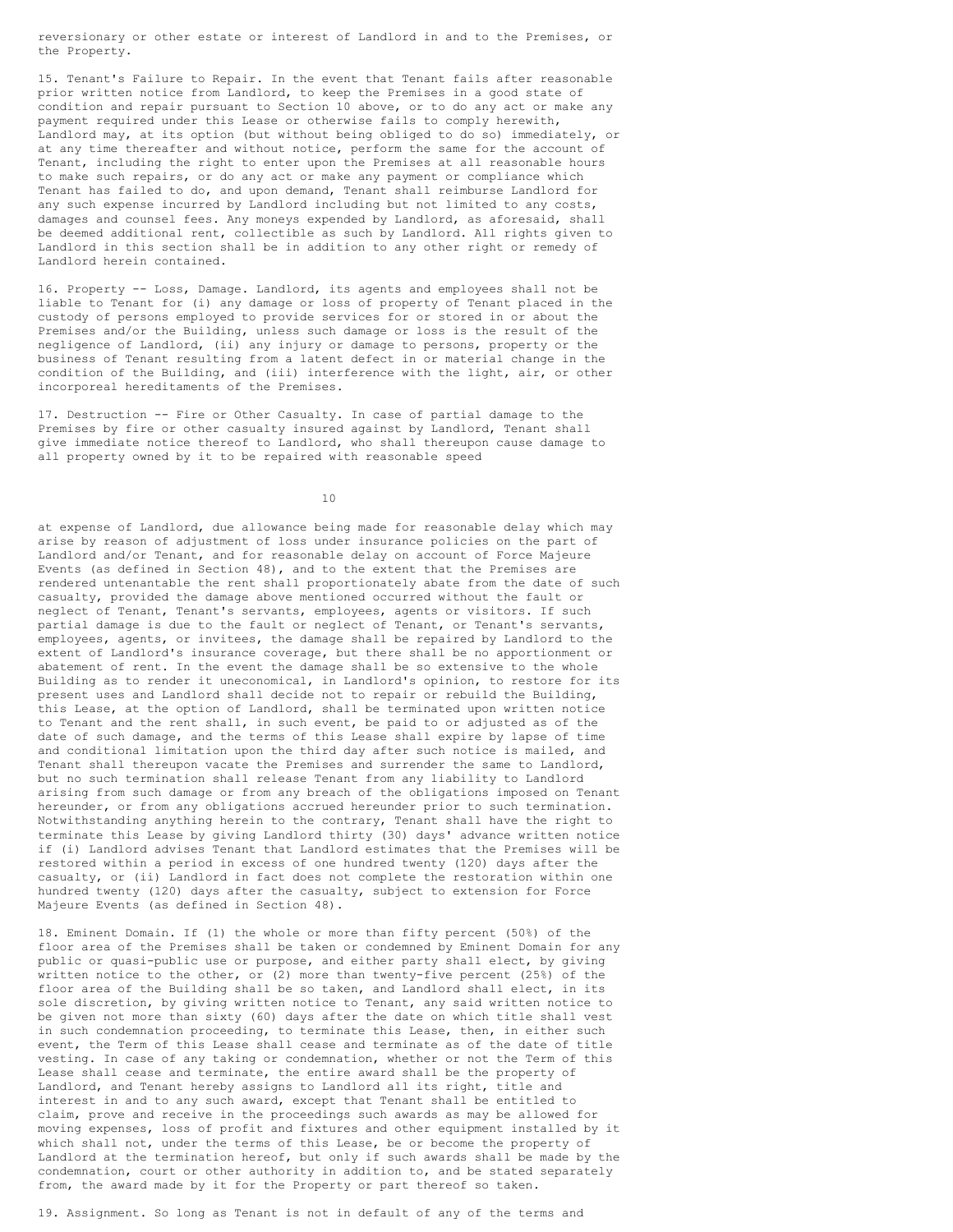conditions hereof, and further provided that Tenant has fully and faithfully performed all of the terms and conditions of this Lease, Landlord shall not unreasonably withhold its consent to an assignment of this Lease or sublease of the Premises for any of the then remaining portion of the unexpired Term provided: (i) the net assets of the assignee or sublessee shall not be less than the net assets of Tenant at the time of the signing of this Lease; (ii) in the event of an assignment, such assignee shall assume in writing all of Tenant's obligations under this Lease; (iii) in the event of a sublease, such sublease shall in all respects be subject to and in conformance with the terms of this Lease; and (iv) in all events Tenant continues to remain liable on this Lease for the performance of all terms, including but not limited to, payment of all rent due hereunder. Landlord and Tenant acknowledge and agree that it shall not be unreasonable for Landlord to withhold its consent to an assignment if in Landlord's sole business judgment, the assignee lacks sufficient business experience or net worth to successfully operate its business within the Premises in accordance with the terms, covenants and conditions of this Lease. If this Lease be assigned, or if the Premises or any part thereof be underlet or occupied by anybody other than Tenant, Landlord may, after default by Tenant, collect rent from the assignee, undertenant or occupant and apply the net amount collected to the rent herein reserved, but no such collection shall be deemed a waiver of this covenant, or the acceptance of the assignee, undertenant or occupant as tenant, or a release of Tenant from the further observance and performance by Tenant of the

11

covenants herein contained. No assignment or sublease, regardless of whether Landlord's consent has been granted or withheld, shall be deemed to release Tenant from any of its obligations nor shall the same be deemed to release any person guaranteeing the obligations of Tenant hereunder from their obligations as guarantor. Notwithstanding anything herein to the contrary, Tenant shall have the right to transfer, assign or sublet its rights under this Lease to Baltimore Gas & Electric ("BGE") or to any subsidiary or affiliate of BGE without obtaining Landlord's prior written consent, but rather upon written notice to Landlord.

20. Default; Remedies; Bankruptcy of Tenant. Any one or more of the following events shall constitute an "Event of Default" hereunder, at Landlord's election: (a) the sale of Tenant's interest in the Premises under attachment, execution or similar legal process or, the adjudication of Tenant as a bankrupt or insolvent, unless such adjudication is vacated within thirty (30) days; (b) the filing of a voluntary petition proposing the adjudication of Tenant (or any guarantor of Tenant's obligations hereunder) as a bankrupt or insolvent, or the reorganization of Tenant (or any such guarantor), or an arrangement by Tenant (or any such guarantor) with its creditors, whether pursuant to the Federal Bankruptcy Code or any similar federal or state proceeding, unless such petition is filed by a party other than Tenant (or any such guarantor) and is withdrawn or dismissed within thirty (30) days after the date of its filing; (c) the admission, in writing, by Tenant (or any such guarantor) of its inability to pay its debts when due; (d) the appointment of a receiver or trustee for the business or property of Tenant (or any such guarantor), unless such appointment is vacated within thirty (30) days of its entry; (e) the making by Tenant (or any such guarantor) of an assignment for the benefit of its creditors, or if, in any other manner, Tenant's interest in this Lease shall pass to another by operation of law; (f) the failure of Tenant to pay any rent, additional rent or other sum of money when due and such failure continues for a period of seven (7) days after receipt of written notice that the same is past due hereunder; and (g) subject to reasonable delays for the occurrence of Force Majeure Events, the default by Tenant in the performance or observance of any covenant or agreement of this Lease (other than a default involving the payment of money), which default is not cured within thirty (30) days after the giving of notice thereof by Landlord, unless such default is of such nature that it cannot be cured within such thirty (30) day period, in which case no Event of Default shall occur so long as Tenant shall commence the curing of the default within such thirty (30) day period and shall thereafter diligently prosecute the curing of same.

Upon the occurrence and continuance of an Event of Default, Landlord, with such notice to Tenant as provided for by law or as expressly provided for herein, may do any one or more of the following: (a) sell, at public or private sale, all or any part of the goods, chattels, fixtures and other personal property belonging to Tenant which are or may be put into the Premises during the Lease Term, whether or not exempt from sale under execution or attachment (it being agreed that said property shall at all times be bound with a lien in favor of Landlord and shall be chargeable for all rent and for the fulfillment of the other covenants and agreements herein contained), and apply the proceeds of such sale, first, to the payment of all costs and expenses of conducting the sale or caring for or storing said property; second, toward the payment of any indebtedness, including, without limitation, indebtedness for rent, which may be or may become due from Tenant to Landlord; and third, to pay Tenant, on demand in writing, any surplus remaining after all indebtedness of Tenant to Landlord has been fully paid; (b) perform, on behalf and at the expense of Tenant, any obligation of Tenant under this Lease which Tenant has failed to perform and of which Landlord shall have given Tenant notice, the cost of which performance by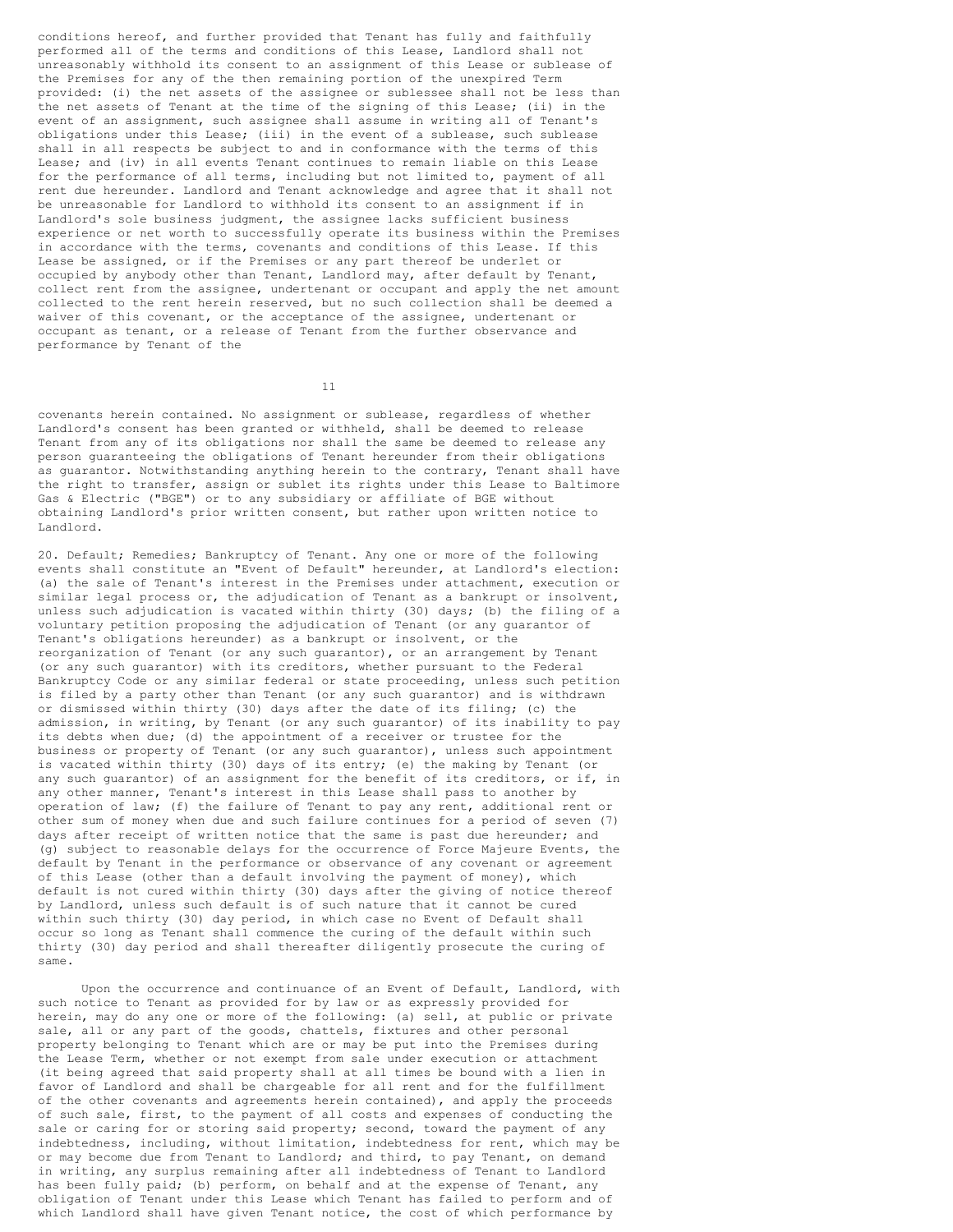Landlord, together, with interest thereon at the rate of eighteen percent (18%) per annum, from the date of such expenditure, shall be deemed additional rent and shall be payable by Tenant to Landlord upon demand; (c) elect to terminate this Lease and the tenancy created hereby by giving notice of such election to Tenant in which event Tenant shall be liable for Base Rent, Additional Rent, and other indebtedness that otherwise would have been payable by Tenant during the remainder of the Term had there been no Event of Default, and on notice reenter the Premises, by summary proceedings or otherwise, and remove Tenant and all other persons and property from the Premises, and store such property in a public warehouse or elsewhere at the cost and for the account of Tenant, without resort to legal process and without Landlord being deemed guilty of trespass or becoming liable for any loss or damage occasioned thereby; and also the right, but not the obligation, to re-let the Premises for any unexpired balance of the Lease Term, and collect the rent therefor. In the event of such re-letting by Landlord, the re-

12

letting shall be on such terms, conditions and rental as Landlord may deem proper, and the proceeds that may be collected from the same, less the expense of re-letting (including reasonable leasing fees and commissions and reasonable costs of renovating the Premises), shall be applied upon Tenant's rental obligation as set forth in this Lease for the unexpired portion of the Lease Term. Tenant shall be liable for any balance that may be due under this Lease, although Tenant shall have no further right of possession of the Premises; and (d) exercise any other legal or equitable right or remedy which it may have at law or in equity. Notwithstanding the provisions of clause (b) above and regardless of whether an Event of Default shall have occurred, Landlord may exercise the remedy described in clause (b) without any notice to Tenant if Landlord, in its good faith judgment, believes it would be materially injured by the failure to take rapid action, or if the unperformed obligation of Tenant constitutes an emergency.

Landlord and Tenant hereby expressly waive trial by jury in any action or proceeding or counterclaim brought by either party hereto against the other party on any and every matter, directly or indirectly arising out of or with respect to this Lease, including, without limitation, the relationship of Landlord and Tenant, the use and occupancy by Tenant of the Premises, any statutory remedy and/or claim of injury or damage regarding this Lease.

Any costs and expenses incurred by Landlord (including, without limitation, reasonable attorneys' fees) in enforcing any of its rights or remedies under this Lease shall be deemed to be additional rent and shall be repaid to Landlord by Tenant upon demand.

Notwithstanding any of the other provisions of this Lease, in the event Tenant shall voluntarily or involuntarily come under the jurisdiction of the Federal Bankruptcy Code and thereafter Tenant or its trustee in bankruptcy, under the authority of and pursuant to applicable provisions thereof, shall have the power and so using same determine to assign this Lease, Tenant agrees that (i) Tenant or its trustee shall provide to Landlord sufficient information enabling it to independently determine whether Landlord will incur actual and substantial detriment by reason of such assignment and (ii) "adequate assurance of future performance" under this Lease, as that term is generally defined under the Federal Bankruptcy Code, shall be provided to Landlord by Tenant and its assignee as a condition of said assignment.

21. Damages. If this Lease is terminated by Landlord pursuant to Section 20, Tenant shall, nevertheless, remain liable for all rent and damages which may be due or sustained prior to such termination, and all reasonable costs, fees and expenses including, but not limited to, attorneys' fees, costs and expenses incurred by Landlord in pursuit of its remedies hereunder, or in renting the Premises to others from time to time and additional damages (the "Liquidated Damages"), which shall be an amount equal to the total rent which, but for termination of this Lease, would have become due during the remainder of the Term, less the amount of rent, if any, which Landlord shall receive during such period from others to whom the Premises may be rented (other than any additional rent received by Landlord as a result of any failure of such other person to perform any of its obligations to Landlord), in which case such Liquidated Damages shall be computed and payable in monthly installments, in advance on the first day of each calendar month following termination of the Lease and continuing until the date on which the Lease Term would have expired but for such termination, and any suit or action brought to collect any such Liquidated Damages for any month shall not in any manner prejudice the right of Landlord to collect any Liquidated Damages for any subsequent month by a similar proceeding.

If this Lease is terminated pursuant to Section 20, Landlord may relet the Premises or any part thereof, alone or together with other premises, for such term(s) which may be greater or less than the period which otherwise would have constituted the balance of the Term and on such terms and conditions (which may include concessions, free rent and/or alterations of the Premises) as Landlord, in its sole discretion, may determine, but Landlord shall not be liable for, nor shall Tenant's obligations hereunder be diminished by reason of, any failure by Landlord to relet the Premises or any failure by Landlord to collect any rent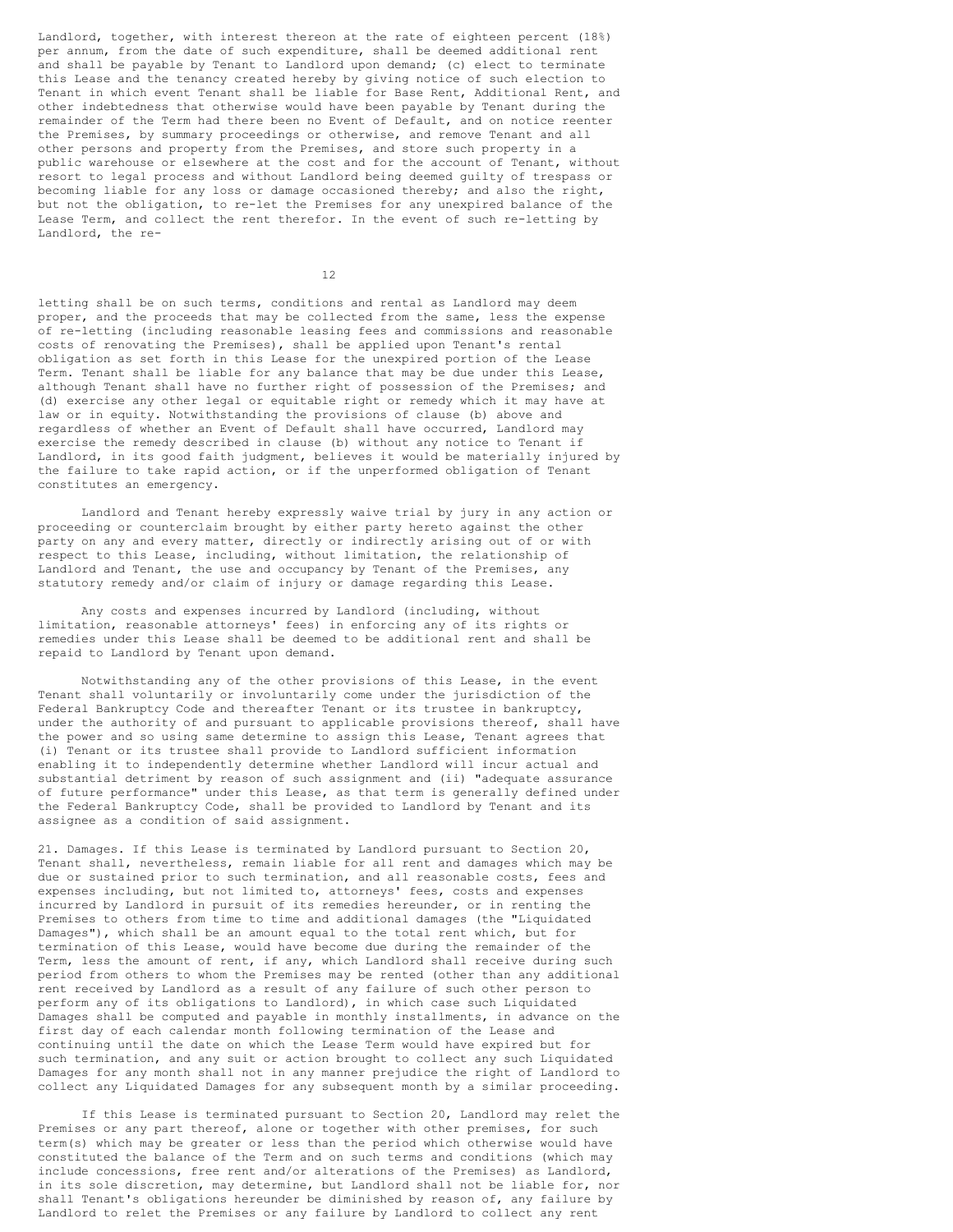22. Services and Utilities. Landlord shall provide the following listed services and utilities, namely:

(a) heating, ventilation, and air conditioning ("HVAC") for the Premises during "Normal Business Hours" (as defined below) to maintain temperatures for comfortable use and occupancy;

(b) electric energy in accordance with Section 23 following;

(c) automatic passenger elevators providing adequate service leading to the floor on which the Premises are located;

(d) evening, unescorted janitorial services to the Premises including removal of trash;

(e) hot and cold water sufficient for drinking, lavatory toilet and ordinary cleaning purposes from fixtures either within the Premises (if provided pursuant to this Lease) or on the floor on which the Premises are located;

(f) replacement of lighting tubes, lamp ballasts and bulbs;

(g) extermination and pest control when and if necessary; and

(h) maintenance of Common Areas in a manner comparable to other first class suburban office buildings in the Baltimore-Washington corridor.

Notwithstanding the foregoing, if at any time during the Term and any extension or renewal thereof, Landlord shall, after reasonable investigation determine that trash and similar waste generated by Tenant and/or emanating from the Premises is in excess of that of other standard office tenants within the Building leasing a premises of the same or similar size to that of the Premises, Landlord shall bill Tenant and Tenant shall pay to Landlord as additional rent hereunder within thirty (30) days of the date of Landlord's invoice for the same, those costs and expenses of trash removal which are reasonably attributable to such excess trash and similar waste generated by Tenant and/or emanating from the Premises. "Normal Business Hours" as used herein is defined from 8:00 a.m. to 6:00 p.m. on business days and from 8:00 a.m. to 1:00 p.m. on Saturdays. Landlord shall have no responsibility to provide any services under (a) above except during Normal Business Hours unless arrangements for after-hours services have been made pursuant to terms and conditions acceptable to Landlord and embodied in a separate written agreement between Landlord and Tenant. Landlord reserves the right to stop service of the HVAC, elevator, plumbing and electric systems, when necessary, by reason of accident, or emergency, or for repairs, alterations, replacements, or improvements, which in the judgment of Landlord are desirable or necessary to be made, until said repairs, alterations, replacements, or improvements shall have been completed. Landlord shall have no responsibility or liability for failure to supply HVAC, elevator, plumbing, cleaning, and electric service, during said period or when prevented from so doing by laws, orders, or regulations of any Federal, State, County or Municipal authority or by strikes, accidents or by any other cause whatsoever beyond Landlord's control. Landlord's obligations to supply HVAC are subject to applicable laws and regulations as to energy conservation and other such restrictions. In the event that Tenant should require supplemental HVAC for the Premises, any maintenance repair and/or replacement required for such supplemental service shall be performed by Landlord but the cost of such maintenance repair and/or replacement (including labor and materials) shall be paid by Tenant as additional rent.

23. Electric Current. Throughout the Term Landlord shall furnish Tenant without additional charge during Normal Business Hours (as defined in Section 22) a reasonable amount of electric current at 110 volts ("Normal Usage Amount") for lighting purposes within the Premises and the powering of a normal amount of office equipment and appliances. "Normal Usage Amount" is defined for purposes of this Lease to mean electric power supplied at the rate of three (3) watts per square foot of Premises. In this regard Tenant agrees as follows:

14

(1) If Landlord reasonably determines based upon engineering studies of electrical load consumed that Tenant is materially exceeding the Normal Usage Amount Tenant shall pay to Landlord such amounts as additional rent as will equitably reimburse Landlord for the cost of the extra electric power so consumed by Tenant;

(2) If Tenant desires to operate its business in the Premises at other than normal business hours it shall pay for same at rates mutually agreed upon by separate agreement between the parties, it being understood that Landlord shall have no obligation to supply Normal Usage Amount to Tenant for after hours usage until such a mutual agreement is reached;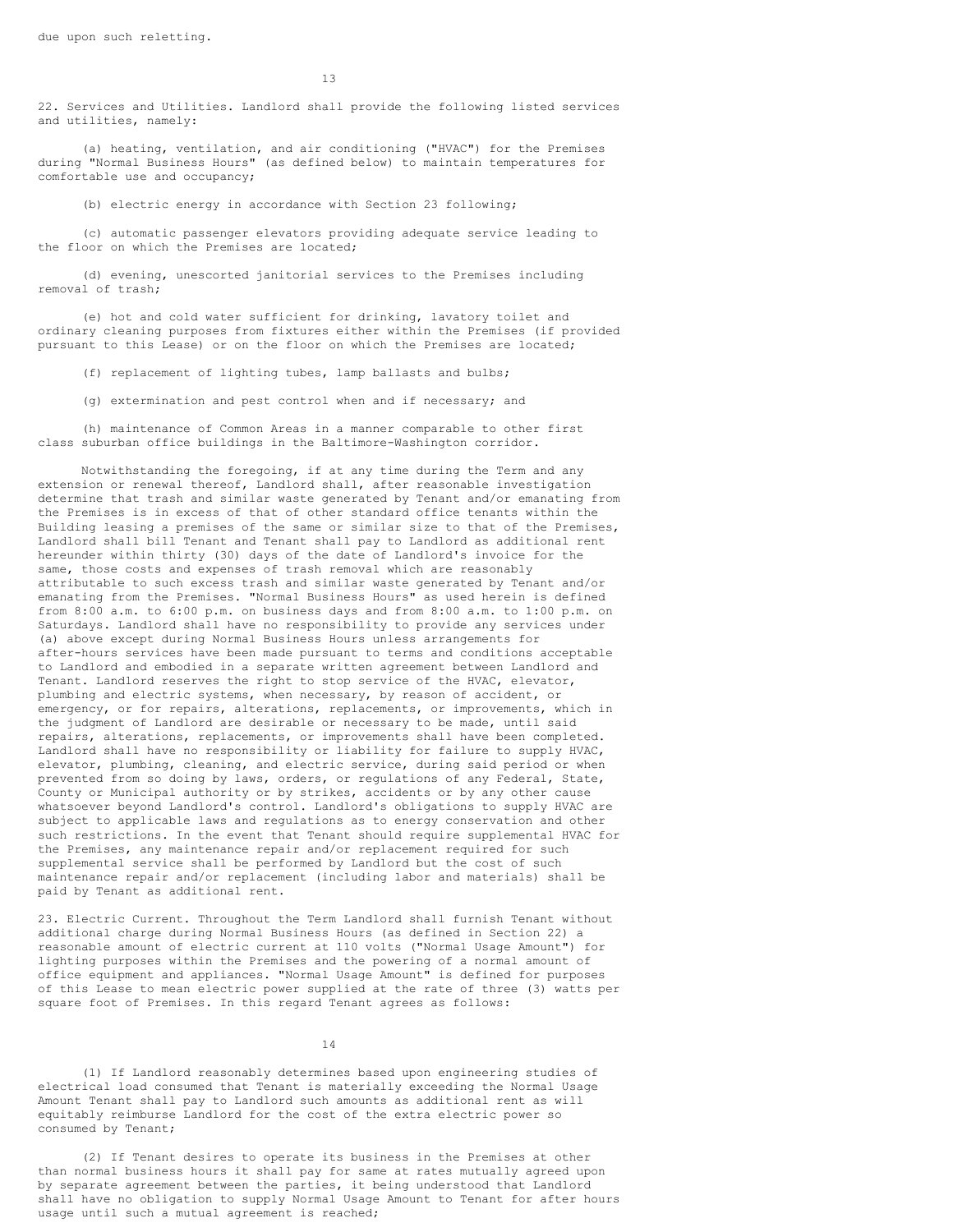(3) If Tenant shall desire to place and install in the Premises electric equipment or appliances other than normal and typical to general office usage it shall pay for such installations including any additional electric lines and facilities required and shall pay for the electric power used in such equipment if same exceeds Normal Usage Amount.

24. Telephone. Landlord has arranged for the installation of telephone service within the Building. Tenant shall be responsible for contacting the utility company supplying said telephone service and arranging to have such telephone facilities as it may desire to be extended and put into operation in the Premises. Tenant acknowledges and agrees that all telephone and telecommunications services desired by Tenant shall be ordered and utilized at the sole expense of Tenant. All costs related to installation and the provision of such service shall be borne and paid for directly by Tenant.

In the event Tenant wishes to utilize the services of a telephone or telecommunications provider whose equipment is not servicing the Building at such time Tenant wishes to install its telecommunications equipment serving the Premises ("Provider"), no such Provider shall be permitted to install its lines or other equipment without first securing the prior written consent of Landlord, which consent shall not be unreasonably withheld. Prior to the commencement of any work in or about the Building by the Provider, the Provider shall agree to abide by such rules and regulations, job site rules, and such other requirements as reasonably determined by Landlord to be necessary to protect the interest of the Building and Property, the other tenants and occupants of the Building and Landlord, including, without limitation, providing security in such form and amount as reasonable determined by Landlord. Each Provider must be duly licensed, insured and reputable. Landlord shall incur no expense whatsoever with respect to any aspect of Provider's provision of its services, including without limitation, the costs of installation, materials and service.

25. Acceptance of Premises. Tenant shall have reasonable opportunity, provided it does not thereby interfere with Landlord's work, to examine the Premises to determine the condition thereof. Upon taking possession of the Premises, Tenant shall be deemed to have accepted same as being satisfactory and in the condition called for hereunder, except for latent defects and punch list items previously noted to Landlord.

26. Inability to Perform. This Lease and the obligation of Tenant to pay rent hereunder and perform all of the other covenants and agreements hereunder on the part of Tenant to be performed shall in no way be affected, impaired or excused because Landlord is unable to fulfill any of its obligations under this Lease or to supply, or is delayed in supplying, any service to be supplied by it under the terms of this Lease or is unable to make, or is delayed in making any repairs, additions, alterations, or decorations or is unable to supply, or is delayed in supplying, any equipment or fixtures if Landlord is prevented or delayed from so doing by reason of strikes or labor troubles or any outside cause whatsoever including, but not limited to, governmental preemption in connection with a National Emergency, or by reason of any rule, order or regulation of any department or subdivision of any government agency or by reason of the conditions of supply and demand which have been or are affected by war or other emergency. Similarly, Landlord shall not be liable for any interference with any services supplied to Tenant by others if such interference is caused by any of the reasons listed in this Section 26. Nothing contained in this Section 26 shall be deemed to impose any obligation on Landlord not expressly imposed by other sections of this Lease.

15

27. No Waivers. The failure of Landlord to insist, in any one or more instances, upon a strict performance of any of the covenants of this Lease, or to exercise any option herein contained, shall not be construed as a waiver, or a relinquishment for the future, of such covenant or option, but the same shall continue and remain in full force and effect. The receipt by Landlord of rent, with knowledge of the breach of any covenant hereof, shall not be deemed a waiver of such breach, and no waiver by Landlord of any provision hereof shall be deemed to have been made unless expressed in writing and signed by Landlord.

28. Access to Premises and Change in Services. Landlord shall have the right, without abatement of rent, to enter the Premises at any hour to examine the same, or to make such repairs and alterations as Landlord shall deem necessary for the safety and preservation of the Building, and also to exhibit the Premises to be let; provided, however, that except in the case of emergency such entry shall only be after notice first given to Tenant. If, during the last month of the Lease Term, Tenant shall have removed all or substantially all of Tenant's property therefrom, Landlord may immediately enter and alter, renovate and redecorate the Premises, without elimination or abatement of rent, or incurring liability to Tenant for any compensation, and such acts shall have no effect upon this Lease. Nothing herein contained, however, shall be deemed or construed to impose upon Landlord any obligation, responsibility or liability whatsoever, for the care, supervision or repair, of the Building or any part thereof, other than as herein elsewhere expressly provided. Landlord shall also have the right at any time, without the same constituting an actual or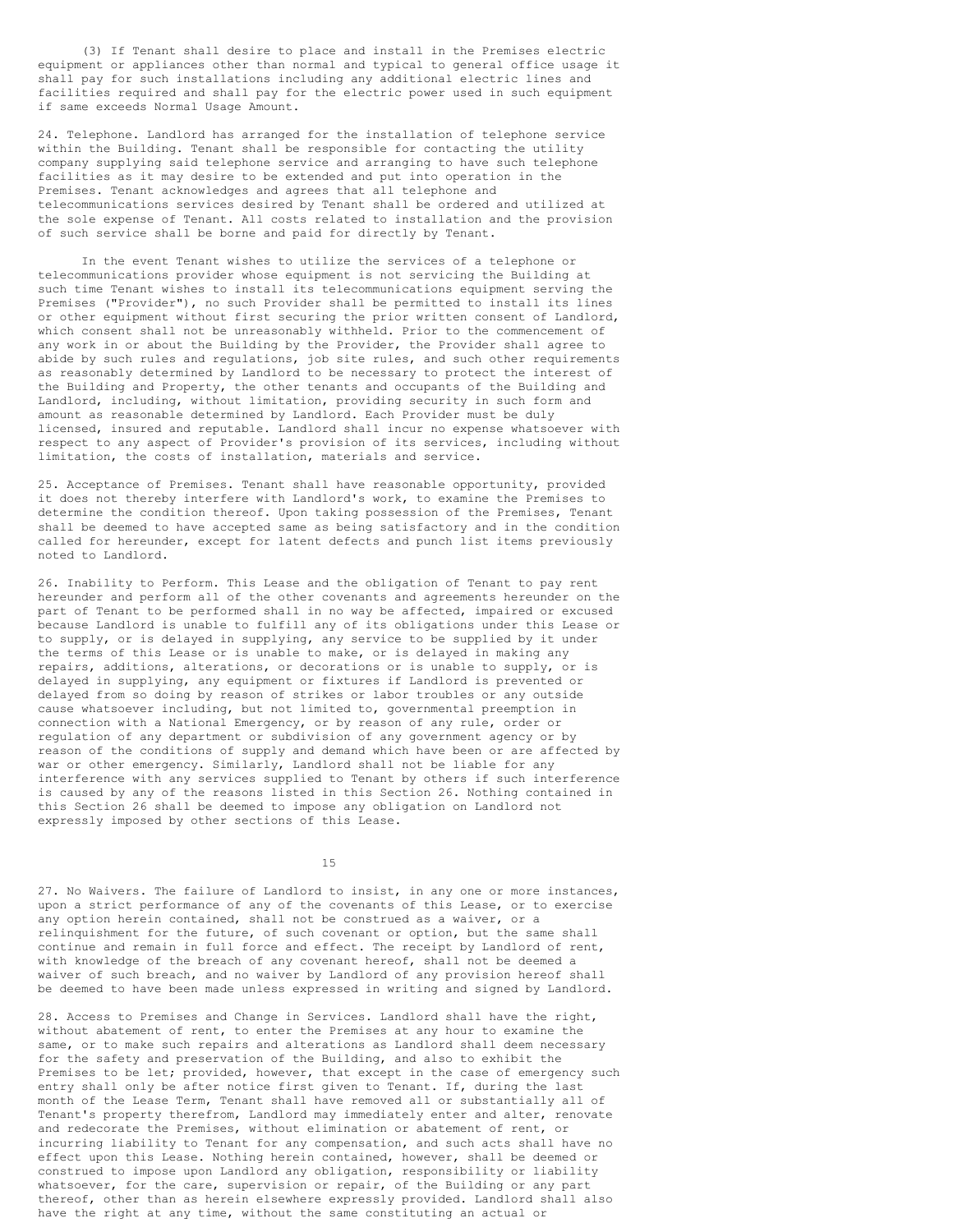constructive eviction and without incurring any liability to Tenant therefor, to change the arrangement and/or location of entrances or passageways, doors and doorways, and corridors, stairs, toilets, elevators, or other public parts of the Building, and to change the name by which the Building is commonly known and/or its mailing address.

29. Estoppel Certificates. Tenant agrees at any time and from time to time upon not less than ten (10) days' prior notice by Landlord to execute, acknowledge and deliver to Landlord a statement in writing certifying that this Lease is unmodified and in full force (or if there have been modifications, that the same is in full force and effect as modified and stating the modifications) and the dates to which the rent and other charges have been paid in advance, if any, and stating whether or not to the best knowledge of the signer of such certificate Landlord is in default in performance of any covenant, agreement or condition contained in this Lease and, if so, specifying each such default of which the signer may have knowledge, it being intended that any such statement delivered hereunder may be relied upon by third parties not a party to this Lease. Tenant agrees to execute the Estoppel Certificate substantially in the form attached hereto as Exhibit "D" upon acceptance of the Premises.

30. Subordination. Tenant accepts this Lease, and the tenancy created hereunder, subject and subordinate to any mortgages, overleases, leasehold mortgages or other security interests now or hereafter a lien upon or affecting the Building or the Property or any part thereof. Tenant shall, at any time hereafter, on request, execute any instruments or leases or other documents that may be reasonably required by any mortgage or mortgagee or overlandlord (herein a "Mortgagee") for the purpose of subjecting or subordinating this Lease and the tenancy created hereunder to the lien of any such mortgage or mortgages or underlying lease, and the failure of Tenant to execute any such instruments, releases or documents shall constitute a default hereunder.

31. Attornment. Tenant agrees that upon any termination of Landlord's interest in the Premises, Tenant shall, upon request, attorn to the person or organization then holding title to the reversion of the Premises (the "Successor") and to all subsequent Successors, and shall pay to the Successor all of the rents and other monies required to be paid by Tenant hereunder and perform all of the other terms, covenants, conditions and obligations in this Lease contained; provided, however, that if in connection with such attornment Tenant shall so request from such Successor in writing, such Successor shall execute and deliver to Tenant an instrument wherein such Successor agrees that as long as Tenant performs all of the terms, covenants and conditions of this Lease, on Tenant's part to be performed, Tenant's possession under the provisions of this Lease shall not be disturbed by such Successor.

16

32. Notices. All notices, demands and requests required under this Lease shall be in writing. All such notices, demands and requests shall be deemed to have been properly given if either sent by United States registered or certified mail, or overnight by any nationally recognized overnight delivery service, postage prepaid, addressed (i) if to Landlord at 8815 Centre Park Drive, Suite 400, Columbia, Maryland 21045, with copies sent to John Harris Gurley, Esquire, 8815 Centre Park Drive, Suite 400, Columbia, Maryland 21045 or (ii) if to Tenant at the Premises, with a copy to Constellation Properties, Inc., 250 West Pratt Street, 24th Floor, Baltimore, Maryland 21201, Attn: General Counsel. Any party may designate a change of address by written notice to the above parties, given at least ten (10) days before such change of address is to become effective.

33. Relocation. Landlord reserves the right at any time prior to the Commencement Date or during the Lease Term upon sixty (60) days' prior written notice to relocate Tenant within the Building provided: (1) that Tenant approves the location and size of the new premises and (2) Landlord pays all reasonable moving costs and relocation costs incurred by Tenant in connection with such move, including, without limitation, costs of reprinting a reasonable amount of stationery, reconnecting computers and telecommunication equipment. If Landlord exercises this right, the written notice to Tenant shall include a drawing showing the size and location of the new premises. If Tenant approves the new location, the parties shall execute an amendment to this Lease which will specify the change in premises, but this Lease shall in no other respect be amended and the rent payable hereunder shall not abate except for the period actually involved in the moving of Tenant. If Tenant does not send Landlord written notice of its disapproval of the proposed relocation within said sixty (60) day period, Tenant shall be conclusively presumed to have approved the same. If Tenant shall send a notice disapproving the proposed relocation during said sixty (60) day period, then Landlord, at its option, may (i) rescind the notice of relocation (in which event this Lease shall continue to the same extent as if no such notice had been sent), or (ii) terminate this Lease upon sixty (60) days' written notice (in which event the rights of the parties shall be the same as if the Lease had terminated by expiration of the Lease Term). Landlord shall make its election within ten (10) days following the first said sixty (60) day period and shall give Tenant written notice thereof specifying its election.

34. Tenant's Space. Attached hereto as Exhibit "C" is a copy of Landlord's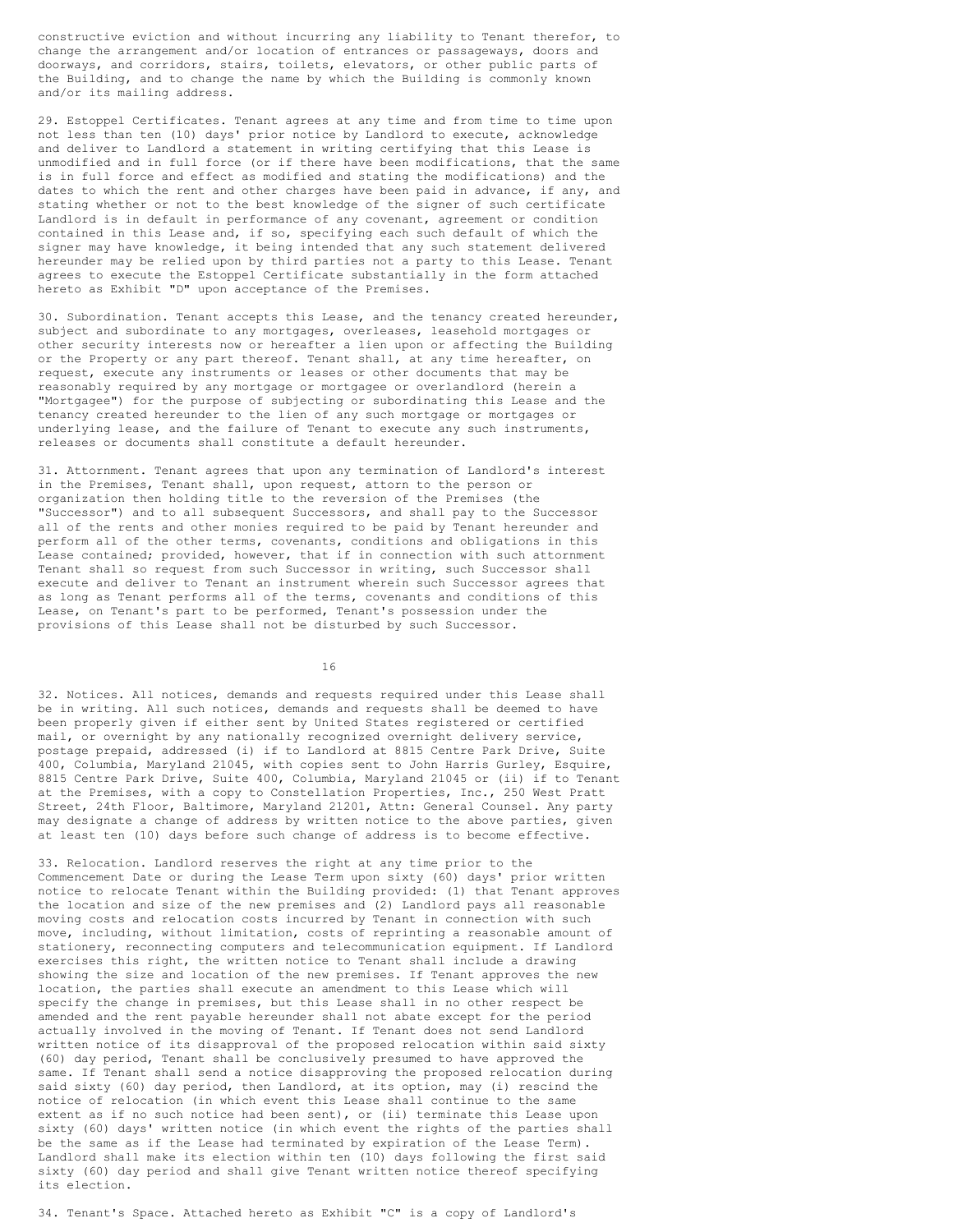"Tenant Improvements," specifying the materials and manner in which, at Landlord's expense, Landlord shall finish the Premises. Landlord shall cause all work necessary to complete the Premises in accordance with Exhibit "C" to be completed on or before the Commencement Date. All costs incurred for work and material, other than as described in "Tenant Improvements" shall be paid by Tenant immediately upon demand by Landlord. The cost of such work shall include all costs of labor and materials incurred by Landlord in the performance of such work, plus ten percent (10%) for overhead and ten percent (10%) for profit. At Tenant's request, Landlord shall fully cooperate with Tenant to establish such costs or estimates thereof in advance of performing the work.

35. Quiet Enjoyment. Tenant, upon the payment of rent and the performance of all the terms of this Lease, shall at all times during the Lease Term and during any extension or renewal term peaceably and quietly enjoy the Premises without any disturbance from Landlord or any other person claiming through Landlord.

36. Vacation of Premises. Tenant shall vacate the Premises at the end of the Term of this Lease or any extension or renewal thereof. If Tenant fails to vacate at such time there shall be payable to Landlord an amount equal to double the monthly rent stated in paragraph 5 for each month or part of a month that Tenant holds over, plus all other payments provided for herein, and the payment and acceptance of such payments shall not constitute an extension or renewal of this Lease. In event of any such holdover, Landlord shall also be entitled to all remedies provided by law for the speedy eviction of tenants, and to the payment of all attorneys' fees and expenses incurred in connection therewith.

37. Partners' Liability. It is understood that the Owner of the Building is a Maryland Limited Partnership. All obligations of said Owner hereunder are limited to the net assets of the Owner from time to time. No General or Limited Partner of Owner, or of any successor partnership, whether now

17

or hereafter a partner, shall have any personal responsibility or liability for the obligations of Owner hereunder.

38. Separability. If any term or provision of this Lease or the application thereof to any person or circumstances shall, to any extent, be invalid or unenforceable, the remainder of this Lease or the application of such term or provision of such term or provision to persons or circumstances other than those as to which it is held invalid or unenforceable, shall not be affected thereby, and each term and provision of this Lease shall be valid and be enforced to the fullest extent permitted by law.

39. Indemnification. Except for claims or damages resulting from Landlord's gross negligence, Tenant shall indemnify and hold harmless Landlord and all of its and their respective partners, directors, officers, agents and employees from any and all liability, loss, cost or expense arising from all third-party claims resulting from or in connection with:

(i) the conduct or management of the Premises or of any business therein, or any work or thing whatsoever done, or any condition created in or about the Premises during the Term of this Lease or during the period of time, if any, prior to the Commencement Date that Tenant may have been given access to the Premises;

(ii) any act, omission or negligence of Tenant or any of its subtenants or licensees or its or their partners, directors, officers, agents, employees, invitees or contractors;

(iii) any accident, injury or damage whatever occurring in, at or upon the Premises; and

(iv) any breach or default by Tenant in the full and prompt payment and performance of Tenant's obligations under this Lease;

together with all costs and expenses reasonably incurred or paid in connection with each such claim or action or proceeding brought thereon, including, without limitation, all reasonable attorney's fees and expenses.

In case any action or proceeding is brought against Landlord and/or any of its and their respective partners, directors, officers, agents or employees and such claim is a claim from which Tenant is obligated to indemnify Landlord pursuant to this Section 39, Tenant, upon notice from Landlord shall resist and defend such action or proceeding (by counsel reasonably satisfactory to Landlord). The obligations of Tenant under this Section shall survive termination of this Lease.

40. Captions. All headings anywhere contained in this Lease are intended for convenience or reference only and are not to be deemed or taken as a summary of the provisions to which they pertain or as a construction thereof.

41. Brokers. Tenant represents that Tenant has not dealt directly or indirectly with any broker in connection with this Lease, and Tenant warrants that no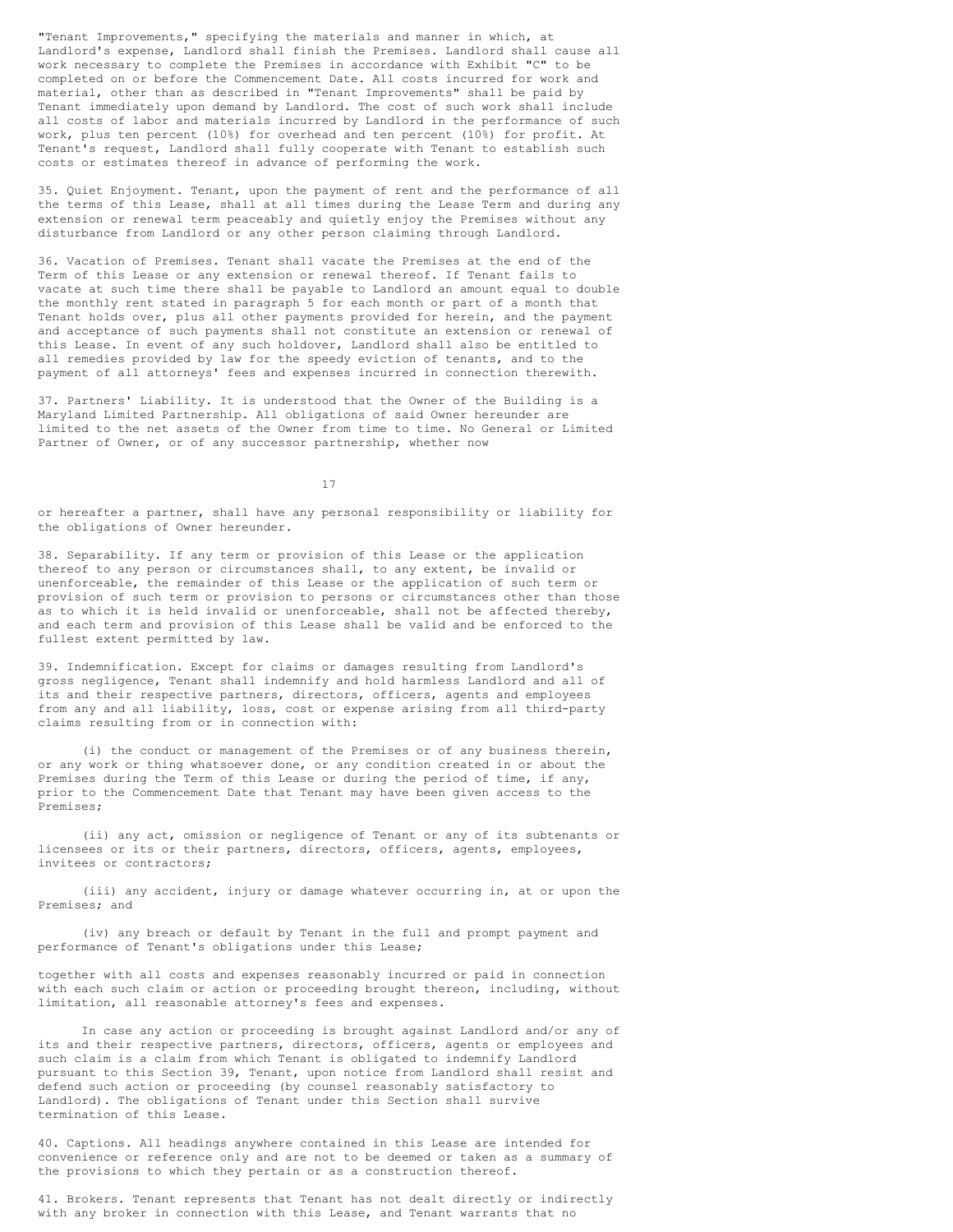broker negotiated this Lease or is entitled to any commissions in connection with this Lease.

42. Recordation. Tenant covenants that it shall not, without Landlord's prior written consent, record this Lease or any memorandum of this Lease or offer this Lease or any memorandum of this Lease for recordation. If at any time Landlord or any mortgagee of Landlord's interest in the Premises shall require the recordation of this Lease or any memorandum of this Lease, such recordation shall be at Landlord's expense. If at any time Tenant shall require the recordation of this Lease or any memorandum of this Lease, such recordation shall be at Tenant's expense. If the recordation of this Lease or any memorandum of this Lease shall be required by any valid governmental order, or if any government authority having jurisdiction in the matter shall assess and be entitled to collect transfer taxes or documentary stamp taxes, or both transfer taxes and documentary stamp taxes on this Lease or any memorandum of this Lease, Tenant shall execute such acknowledgments as may be necessary to effect such recordations and pay, upon request of

18

Landlord, one half of all recording fees, transfer taxes and documentary stamp taxes payable on, or in connection with this Lease or any memorandum of this Lease or such recordation.

43. Successors and Assigns. The covenants, conditions and agreements contained in this Lease shall bind and inure to the benefit of Landlord and Tenant, and their respective heirs, personal representatives, successors and assigns (subject, however, to the terms of Article 19 hereof).

44. Integration of Agreements. This writing is intended by the Parties as a final expression of their agreement and is a complete and exclusive statement of its terms, and all negotiations, considerations and representations between the Parties are incorporated. No course of prior dealings between the Parties or their affiliates shall be relevant or admissible to supplement, explain, or vary any of the terms of this Lease. Acceptance of, or acquiescence to, a course of performance rendered under this Lease or any prior agreement between the Parties or their affiliates shall not be relevant or admissible to determine the meaning of any of the terms or covenants of this Lease. Other than as specifically set forth in this Lease, no representations, understandings, or agreements have been made or relied upon in the making of this Lease.

45. Hazardous Material; Indemnity. Tenant shall not cause or permit any Hazardous Material (as hereinafter defined) to be brought upon, kept, or used in or about the Premises by Tenant, its agents, employees, contractors or invitees, without the prior written consent of Landlord (which Landlord shall not unreasonably withhold as long as Tenant demonstrates to Landlord's reasonable satisfaction that such Hazardous Material is necessary or useful to Tenant's business and shall be used, kept and stored in a manner that complies with all laws regulating any such Hazardous Material so brought upon or used or kept in or about the Premises). If Tenant breaches the obligations stated in the preceding sentence, or if the presence of Hazardous Material on the Premises caused or permitted by Tenant results in contamination of the Premises, the Building and/or the Property, or if contamination of the Premises, the Building and/or the Property by Hazardous Material otherwise occurs, for which Tenant is legally liable to Landlord for damage resulting therefrom, then Tenant shall indemnify, defend and hold Landlord and its Mortgagee(s) harmless from any and all claims, judgments, damages, penalties, fines, costs, liabilities or losses (including, without limitation, diminution in value of the Premises, the Building and/or the Property, damages for the loss or restriction on use of rentable or usable space or of any amenity of the Premises, the Building and/or the Property, damages arising from any adverse impact on marketing of space, and sums paid in settlement of claims, attorneys' fees, consultant fees and expert fees) which arise during or after the Term as a result of such contamination. This indemnification of Landlord and its Mortgagee(s) by Tenant includes, without limitation, costs incurred in connection with any investigation of site conditions or any cleanup, remedial, removal, or restoration work required by any federal, state or local governmental agency or political subdivision because of Hazardous Material present in the soil or ground water on or under the Building. Without limiting the foregoing, if the presence of any Hazardous Material on the Premises, the Building and/or the Property caused or permitted by Tenant results in any contamination of the Premises, the Building and/or the Property, Tenant shall promptly take all actions at its sole expense as are necessary to return the Premises, the Building and/or the Property to the condition existing prior to the introduction of any such Hazardous Material to the Premises, the Building and/or the Property; provided that Landlord's approval of such actions shall first be obtained, which approval shall not be unreasonably withheld so long as such actions would not potentially have any material adverse long-term or short-term effect on the Premises or the Building.

As used herein, the term "Hazardous Material" means any hazardous or toxic substance, material or waste which is or becomes regulated by any local governmental authority, the State of Maryland or the United States Government. The term "Hazardous Material" includes, without limitation, any material or substance that is (i) defined as a "hazardous substance" under the laws of the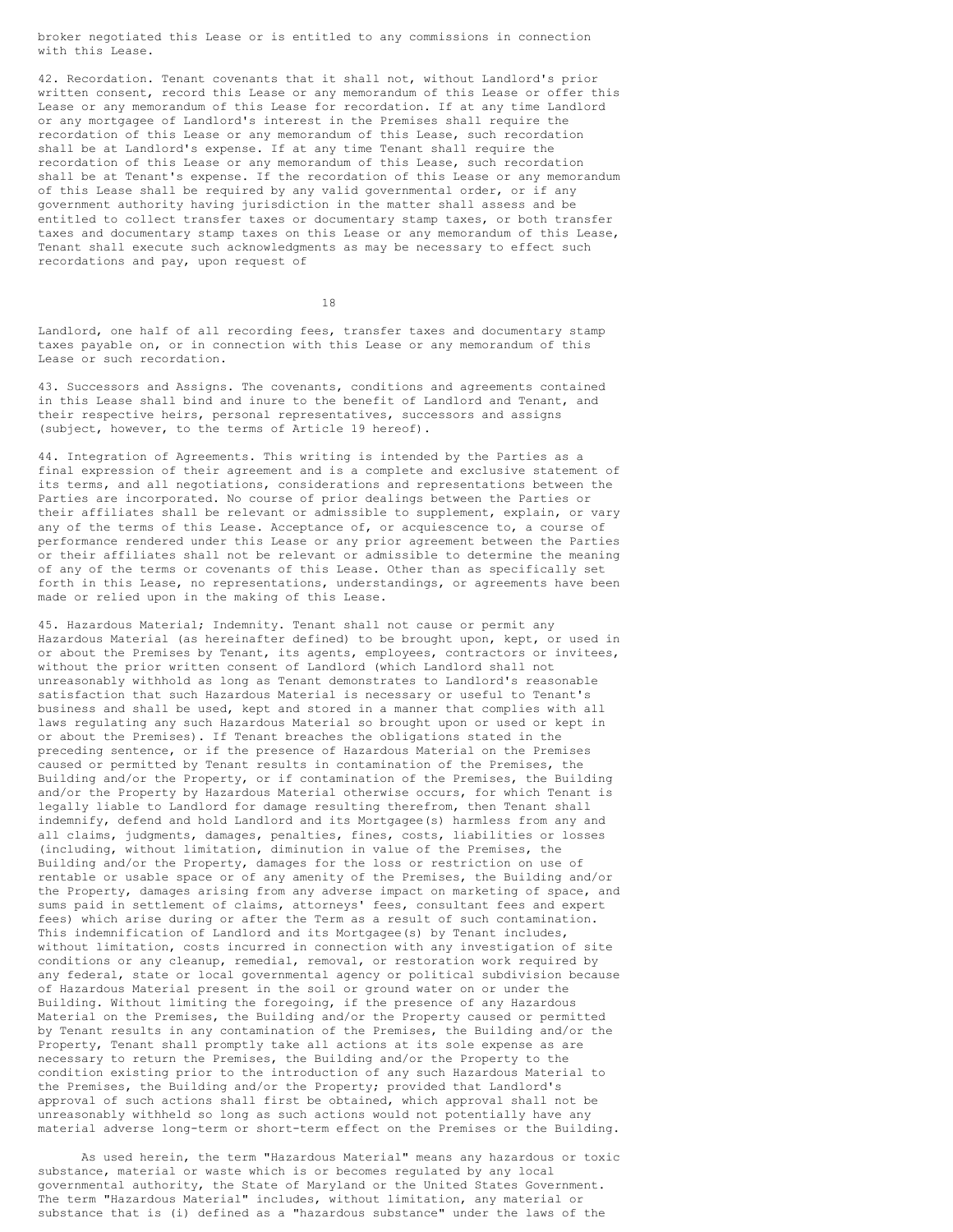State of Maryland, (ii) petroleum, (iii) asbestos, (iv) designated as a "hazardous substance" pursuant to Section 311 of the Federal Water Pollution Control Act (33 U.S.C. Section 1321), (v) defined as a "hazardous waste" pursuant to Section 1004 of the Federal Resource Conservation and Recovery Act, 42 U.S.C. Section 6901 et seq. (42 U.S.C. Section 6903), (vi) defined as a "hazardous substance" pursuant to Section 101 of the Comprehensive Environmental Response, Compensation

19

and Liability Act, 42 U.S.C. Section 9601 et seq. (42 U.S.C. Section 9601), or (vii) defined as a "regulated substance" pursuant to Subchapter IX, Solid Waste Disposal Act (Regulation of Underground Storage Tanks), 42 U.S.C. Section 6991 et seq.

46. Americans With Disabilities Act. Notwithstanding any other provisions contained in this Lease and with the purpose of superseding any such provisions herein that might be construed to the contrary, it is the intent of Landlord and Tenant that at all times while this Lease shall be in effect that the following provisions shall be deemed their specific agreement as to how the responsibility for compliance (and cost) with the Americans With Disabilities Act and amendments to same ("ADA"), both as to the Premises and the Property, shall be allocated between them, namely:

46.1 Landlord and Tenant agree to cooperate together in the initial design, planning and preparation of specifications for construction of the Premises so that same shall be in compliance with the ADA. Any costs associated with assuring that the plans and specifications for the construction of the Premises are in compliance with the ADA shall be borne by the party whose responsibility it is hereunder to bear the cost of preparation of the plans and specifications. Similarly those costs incurred in the initial construction of the Premises so that same are built in compliance with the ADA shall be included within Tenant's Improvements and handled in the manner as provided for in other Sections of this Lease.

46.2 Modifications, alterations and/or other changes required to and within the Common Areas which are not capital in nature shall be the responsibility of Landlord to perform and the cost of same shall be considered a part of the Building Expenses and treated as such.

46.3 Modifications, alterations and/or other changes required to and within the Common Areas which are capital in nature shall be the responsibility of Landlord and at its cost and expense.

46.4 Modifications, alterations and/or other changes required to and within the Premises (after the initial construction of same), whether capital in nature or non-capital in nature, shall be the responsibility of Tenant and at its cost and expense; unless said changes are structural in nature and result from the original design of the Building, in which instance they shall be the responsibility of Landlord and at its cost and expense.

Each party hereto shall indemnify and hold harmless the other party from any and all liability, loss, cost or expense arising as a result of a party not fulfilling its obligations as to compliance with the ADA as set forth in this Section 46.

47. Several Liability. If Tenant shall be one or more individuals, corporations or other entities, whether or not operating as a partnership or joint venture, then each such individual, corporation, entity, joint venturer or partner shall be deemed to be both jointly and severally liable for the payment of the entire rent and other payments specified herein.

48. Force Majeure. If either party is delayed in performing its obligations hereunder by events outside the scope of its control, including, without limitation, weather conditions, war, labor troubles, moratoria, shortage of supplies (collectively, "Force Majeure Events"), then such party shall notify the other party in writing within thirty (30) days after the occurrence of the Force Majeure Event.

20

IN WITNESS WHEREOF, Landlord and Tenant have respectively affixed their hands and seals to this Lease as of the day and year first above written.

WITNESS OR ATTEST: LANDLORD:

CONSTELLATION REAL ESTATE, INC., Agent for Owner

- ------------------------- -------------------------

/s/ Karen Singer By: /s/ Roger A. Waesche, Jr.(SEAL)

Roger A. Waesche, Jr.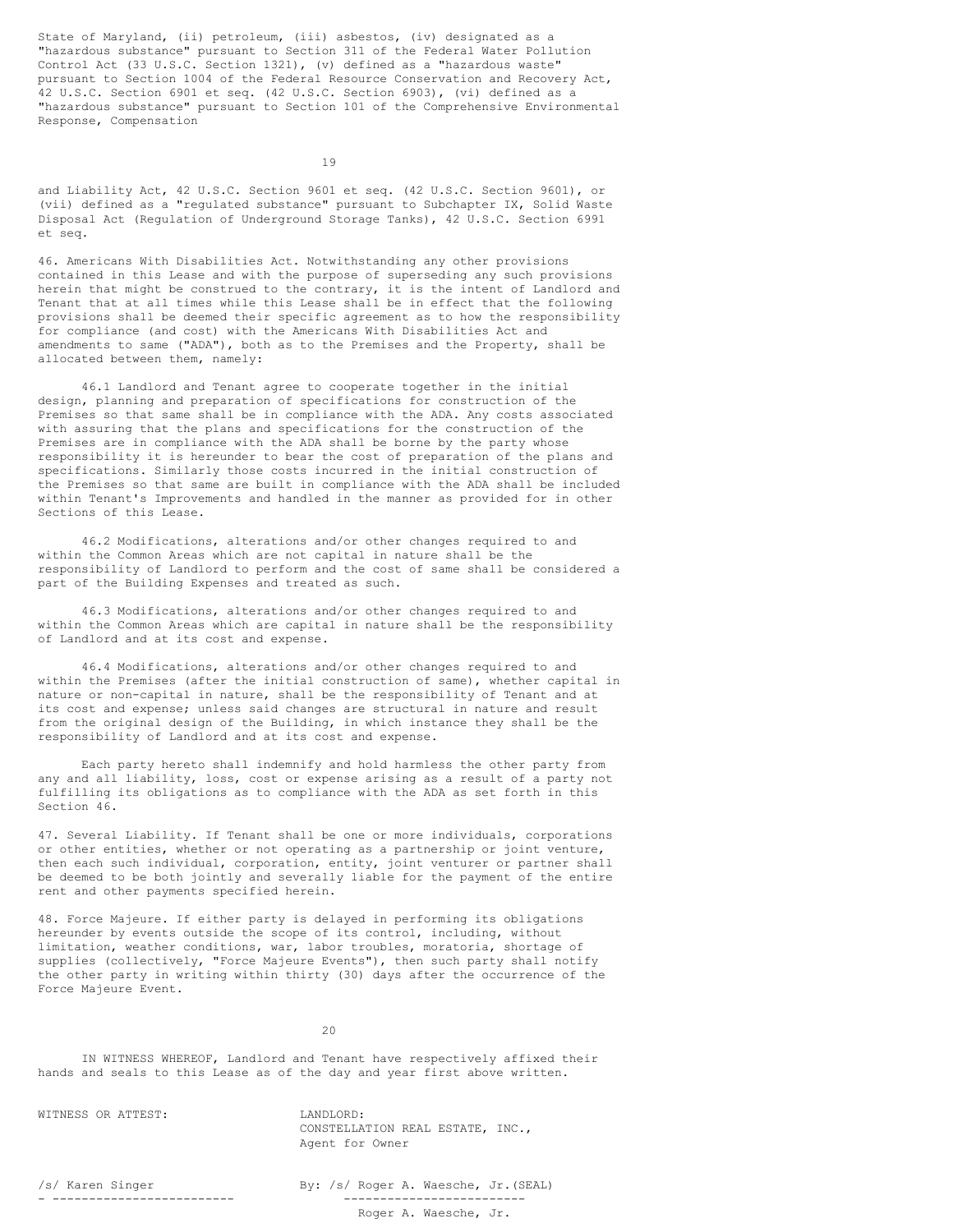### Sr. Vice President

| WITNESS OR ATTEST: | TENANT:                  |  | CONSTELLATION PROPERTIES, INC. |        |  |
|--------------------|--------------------------|--|--------------------------------|--------|--|
|                    | By: /s/ Steven D. Kesler |  |                                | (SEAL) |  |
|                    | Name: Steven D. Kesler   |  |                                |        |  |
|                    | Title: Vice President    |  |                                |        |  |
|                    |                          |  |                                |        |  |

STATE OF MARYLAND, Howard County, TO WIT:

I HEREBY CERTIFY, that on this 3rd day of August, 1998, before me, the undersigned Notary Public of said State, personally appeared Roger A. Waesche, Jr. who acknowledged himself to be the Vice President of CONSTELLATION REAL ESTATE, INC., a Maryland corporation, known to me (or satisfactorily proven) to be the person whose name is subscribed to the within instrument, and acknowledged that he executed the same on behalf of said corporation for the purposes therein contained as the duly authorized Vice President of said corporation by signing the name of the corporation by himself as such Vice President.

WITNESS my hand and Notarial Seal.

/s/ Pamela Goodman --------------------- Notary Public

PAMELA GOODMAN

My Commission Expires: NOTARY PUBLIC STATE OF MARYLAND My Commission Expires August 21, 2000

STATE OF MARYLAND, County of Harford, TO WIT:

I HEREBY CERTIFY, that on this 31st day of July, 1998, before me, the undersigned Notary Public of said State, personally appeared Steven D. Kesler, known to me (or satisfactorily proven) to be the person whose name is subscribed to the within instrument, and acknowledged himself to be the Vice President of CONSTELLATION PROPERTIES, INC., a Maryland corporation, and that he, as such Vice President, being authorized so to do, executed the foregoing instrument on behalf of said Corporation by himself as such Vice President.

WITNESS my hand and Notarial Seal.

/s/ Janet R. Cunningham --------------------------- Notary Public

My Commission Expires: May 1, 2000

Janet R. Cunningham, Notary Public Harford County State of Maryland My Commission Expires May 1, 2000

21

EXHIBIT "A" to Agreement of Lease by and between Constellation Real Estate, Inc., Agent for Owner, Landlord and Constellation Properties, Inc., Tenant

FLOOR PLAN

[SHOWER AREA - THREE CENTRE PARK]

[FLOOR PLAN OMITTED]

EXHIBIT "A"

to Agreement of Lease by and between Constellation Real Estate, Inc., Agent for Owner, Landlord and Constellation Properties, Inc., Tenant

FLOOR PLAN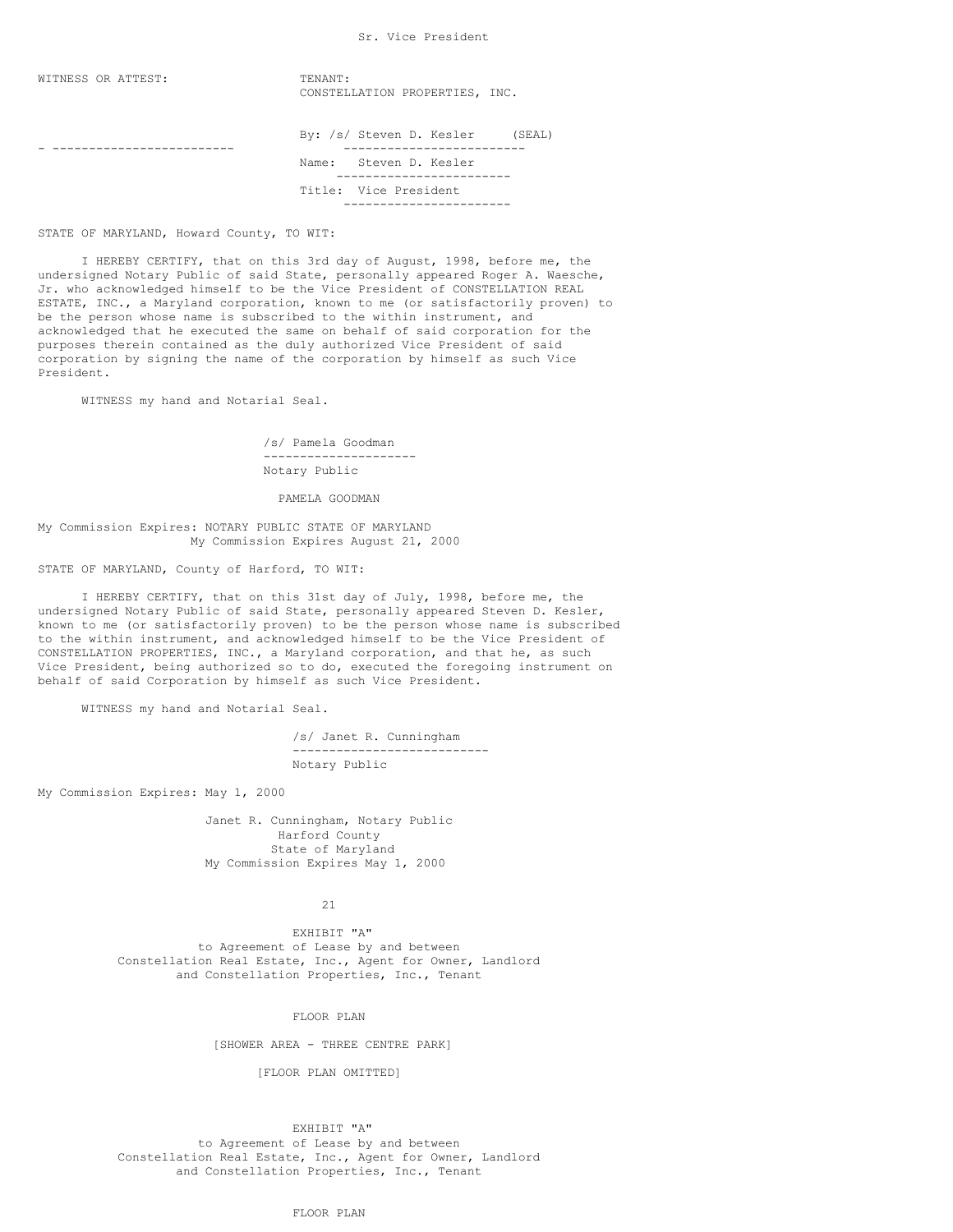[FLOOR PLAN OMITTED]

## EXHIBIT "B" to Agreement of Lease by and between Constellation Real Estate, Inc., Agent for Owner, Landlord and Constellation Properties, Inc., Tenant

## RULES AND REGULATIONS

To the extent that any of the following Rules and Regulations, or any Rules and Regulations subsequently enacted conflict with the provisions of the Lease, the provisions of the Lease shall control.

1. Tenant shall not obstruct or permit its agents, clerks or servants to obstruct, in any way, the sidewalks, entry passages, corridors, halls, stairways or elevators of the Building, or use the same in any other way than as a means of passage to and from the offices of Tenant; bring in, store, test or use any materials in the Building which could cause a fire or an explosion or produce any fumes or vapor; make or permit any improper noises in the Building; smoke in the elevators; throw substances of any kind out of the windows or doors, or down the passages of the Building, in the halls or passageways; sit on or place anything upon the window sills; or clean the windows.

2. Waterclosets and urinals shall not be used for any purpose other than those for which they were constructed; and no sweepings, rubbish, ashes, newspaper or any other substances of any kind shall be thrown into them. Waste and excessive or unusual use of electricity or water is prohibited.

3. Tenant shall not (i) obstruct the windows, doors, partitions and lights that reflect or admit light into the halls or other places in the Building, or (ii) inscribe, paint, affix, or otherwise display signs, advertisements or notices in, on, upon or behind any windows or on any door, partition or other part of the interior or exterior of the Building without the prior written consent of Landlord which shall not be unreasonably withheld. If such consent be given by Landlord, any such sign, advertisement, or notice shall be inscribed, painted or affixed by Landlord, or a company approved by Landlord, but the cost of the same shall be charged to and be paid by Tenant, and Tenant agrees to pay the same promptly, on demand.

4. No contract of any kind with any supplier of towels, water, ice, toilet articles, waxing, rug shampooing, venetian blind washing, furniture polishing, lamp servicing, cleaning of electrical fixtures, removal of waste paper, rubbish or garbage, or other like service shall be entered into by Tenant, nor shall any vending machine of any kind be installed in the Building, without the prior written consent of Landlord, which consent of Landlord shall not be unreasonably withheld.

5. When electric wiring of any kind is introduced, it must be connected as directed by Landlord, and no stringing or cutting of wires shall be allowed, except with the prior written consent of Landlord which shall not be unreasonably withheld, and shall be done only by contractors approved by Landlord. The number and location of telephones, telegraph instruments, electric appliances, call boxes, etc., shall be subject to Landlord's approval. No tenants shall lay linoleum or other similar floor covering so that the same shall be in direct contact with the floor of the Premises; and if linoleum or other similar floor covering is desired to be used, an interlining of builder's deadening felt shall be first affixed to the floor by a paste or other material, the use of cement or other similar adhesive material being expressly prohibited.

6. No additional lock or locks shall be placed by Tenant on any door in the Building, without prior written consent of Landlord. Two keys will be furnished Tenant by Landlord; two additional keys will be supplied to Tenant by Landlord, upon request, without charge; any additional keys requested by Tenant shall be paid for by Tenant. Tenant, its agents and employees, shall not have any duplicate keys made and shall not change any locks. All keys to doors and washrooms shall be

Exhibit "B"-Page 1

returned to Landlord at the termination of the tenancy, and in the event of any loss of any keys furnished, Tenant shall pay Landlord the cost thereof.

7. Tenant shall not employ any person or persons other than Landlord's janitors for the purpose of cleaning the Premises, without prior written consent of Landlord which shall not be unreasonably withheld. Landlord shall not be responsible to Tenant for any loss of property from the Premises however occurring, or for any damage done to the effects of Tenant by such janitors or any of its employees, or by any other person or any other cause.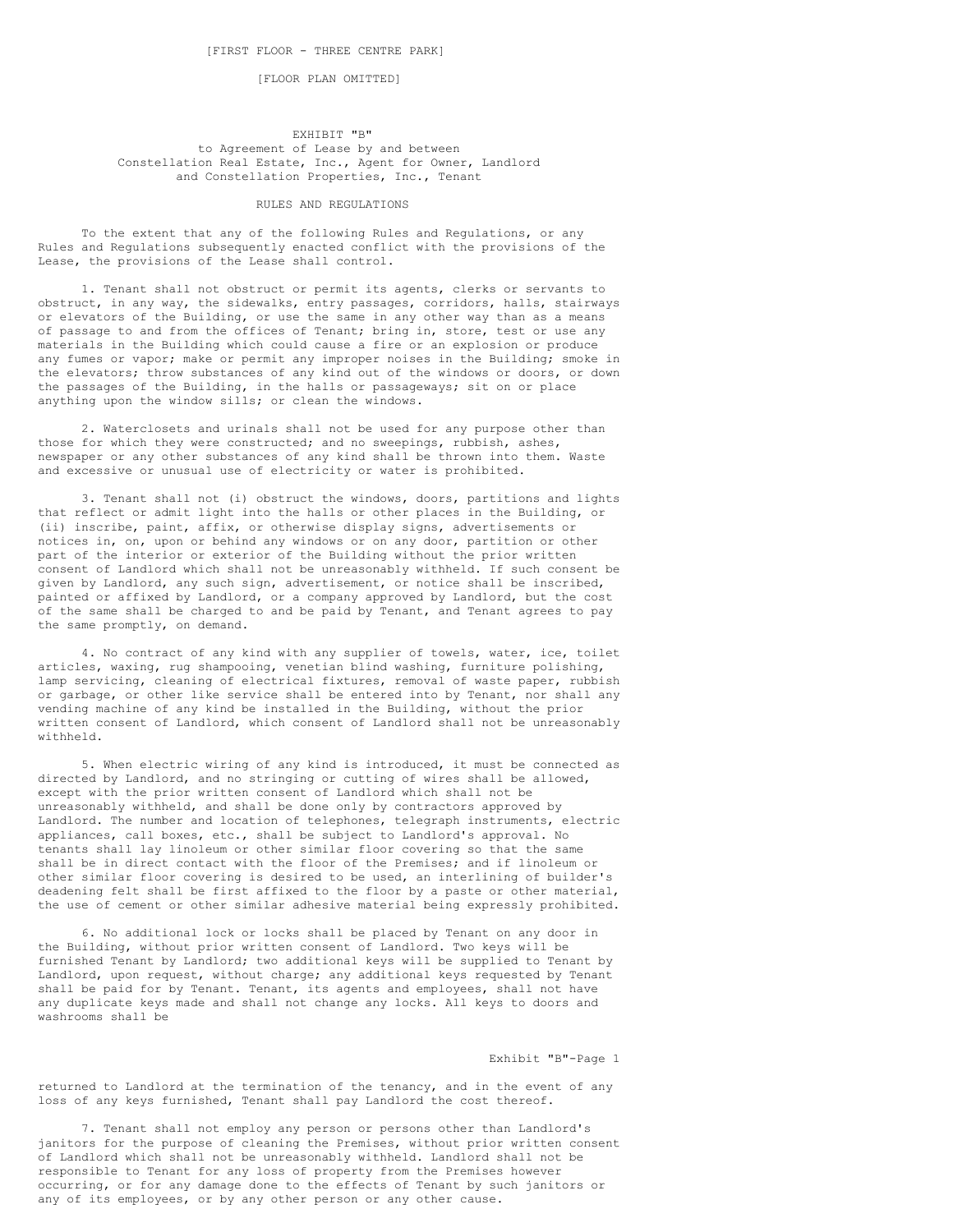8. No bicycles, vehicles or animals of any kind shall be brought into or kept in or about the Premises.

9. Tenant shall not conduct, or permit any other person to conduct, any auction upon the Premises; manufacture or store goods, wares or merchandise upon the Premises, without the prior written approval of Landlord, except the storage of usual supplies and inventory to be used by Tenant in the conduct of its business; permit the Premises to be used for gambling; make any unusual noises in the Building; permit to be played any musical instrument in the Premises; permit to be played any radio, television, recorded or wired music in such a loud manner as to disturb or annoy other tenants; or permit any unusual odors to be produced upon the Premises. Tenant shall not permit any portion of the Premises to be used for the storage, manufacture, or sale of intoxicating beverages, narcotics, tobacco in any form, or as a barber or manicure shop.

10. No awnings or other projections shall be attached to the outside walls of the Building. No curtains, blinds, shades or screens shall be attached to or hung in, or used in connection with, any window or door of the Premises, without the prior written consent of Landlord which consent shall not be unreasonably withheld. Such curtains, blinds and shades must be of a quality, type, design, and color, and attached in a manner reasonably approved by Landlord.

11. Canvassing, soliciting and peddling in the Building are prohibited, and Tenant shall cooperate to prevent the same.

12. There shall not be used in the Premises or in the Building, either by Tenant or by others in the delivery or receipt of merchandise, any hand trucks except those equipped with rubber tires and side guards, and no hand trucks will be allowed in passenger elevators.

13. Tenant, before closing and leaving its Premises, shall ensure that all entrance doors to same are locked.

14. Landlord shall have the right to prohibit any advertising by Tenant which in Landlord's opinion tends to impair the reputation of the Building or its desirability as a building for offices, and upon written notice from Landlord, Tenant shall refrain from or discontinue such advertising.

15. Landlord hereby reserves to itself any and all rights not granted to Tenant hereunder, including, but not limited to, the following rights which are reserved to Landlord for its purposes in operating the Building:

(a) the exclusive right to the use of the name of the Building for all purposes, except that Tenant may use the name as its business address and for no other purpose;

(b) the right to change the name or address of the Building, without incurring any liability to Tenant for so doing;

(c) the right to install and maintain a sign or signs on the exterior of the Building;

(d) the exclusive right to use or dispose of the use of the roof of the Building;

(e) the right to limit the space on the directory of the Building to be allotted to Tenant;

Exhibit "B"-Page 2

(f) the right to grant to anyone the right to conduct any particular business or undertaking in the Building.

16. As used herein the term "Premises" shall mean and refer to the "Premises" as defined in Section 1 of the Lease.

17. Tenant shall not operate space heaters or other heating or ventilating equipment without the express prior written consent of Landlord in each instance first obtained. Tenant shall not install or operate any electrical equipment, appliances or lighting fixtures in the Premises which are not listed and labeled by Underwriter's Laboratories or other testing organization acceptable to Landlord.

Exhibit "B"-Page 3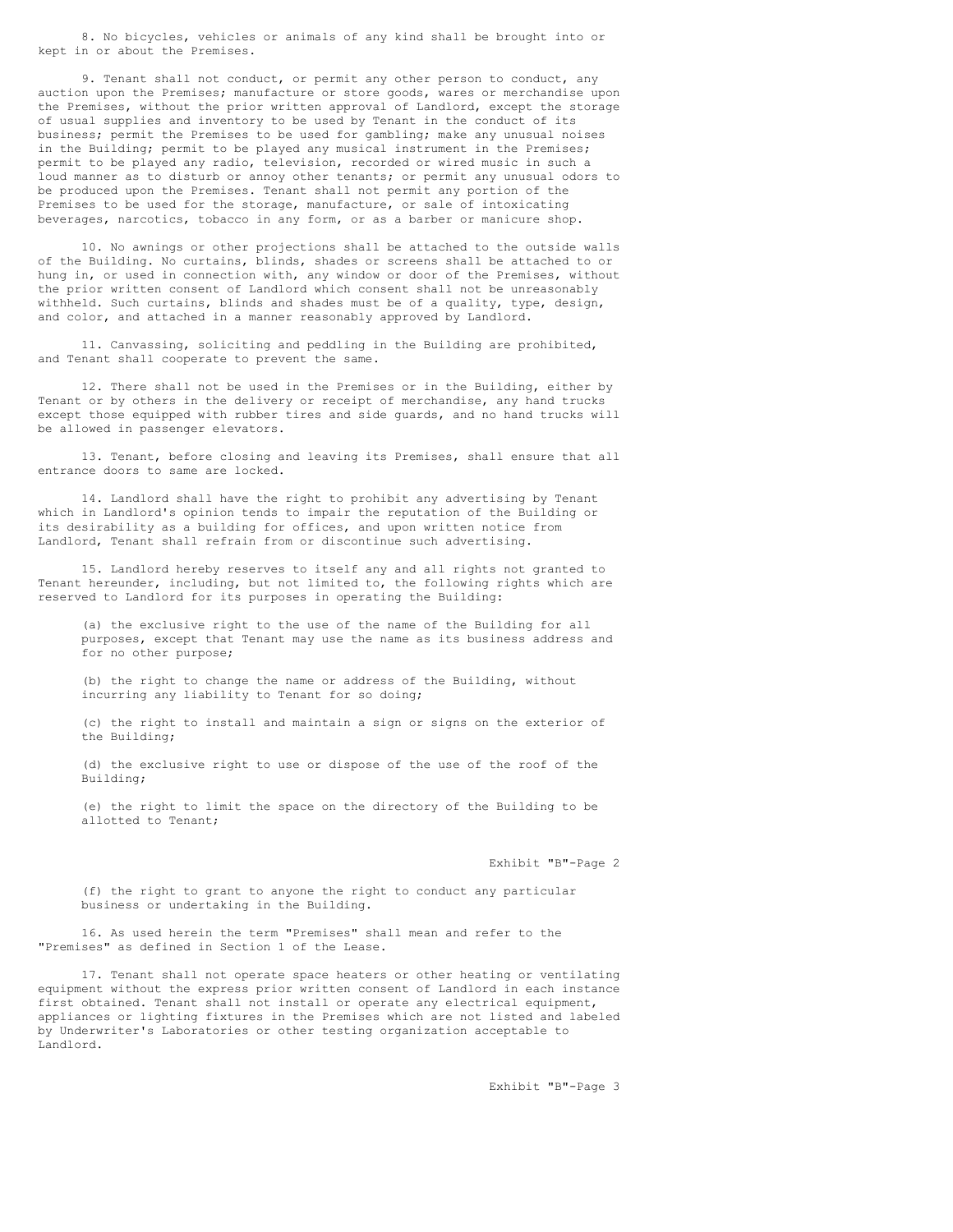THIS FIRST AMENDMENT TO AGREEMENT OF LEASE ( the "Amendment") is made as of this 30 day of December 30, 1998, and is effective as of December 14, 1998, by and between THREE CENTRE PARK, LLC, a Maryland limited liability company ("Landlord"), and CONSTELLATION PROPERTIES, INC., a Maryland corporation ("Tenant").

## WITNESSETH:

WHEREAS, Landlord (through its then agent, Constellation Real Estate, Inc.) and Tenant have heretofore entered into that certain Agreement of Lease dated August 3, 1998 (the "Lease"), by the terms of which Landlord leases to Tenant and Tenant rents from Landlord that certain premises containing an agreed upon equivalent of 3,299 square feet of rentable area known as Suites 104 and the second floor "Shower Area" as shown on Exhibit "A" attached to and made a part of the Lease (collectively the "Original Premises"), said areas being located on the first and second floors of Landlord's Building located at 8815 Centre Park Drive, Columbia, Maryland 21045 (the "Building"), all as more particularly set forth in the Lease for a term which expires on April 30, 2001;

WHEREAS, Landlord and Tenant mutually desire to amend the Lease with respect to the size of the Premises and other matters as more particularly set forth below.

NOW, THEREFORE, in consideration of the above Recitals, and other good and valuable consideration, the receipt and sufficiency of which is hereby acknowledged, Landlord and Tenant agree as follows:

1. Expansion of Premises. The Original Premises shall be increased in size by an agreed upon 985 square feet of rentable area located contiguous to the Original Premises on the first floor of the Building as shown on Schedule "A" attached hereto and made a part hereof (the "Expansion Space"). From and after December 14, 1998, in each instance within the Lease wherein reference is made to the Premises, the same shall be construed to mean the aggregate of the Original Premises and the Expansion Space containing in the aggregate an agreed upon 4,284 rentable square feet of area.

2. Improvement of Expansion Space. Tenant accepts the Expansion Space in "As Is" condition as of the date of this Amendment. If Tenant desires to make improvements to the Expansion Space, Landlord, at Tenant's expense, shall improve the Expansion Space in accordance with the plans and specifications to be agreed upon the Landlord and Tenant.

3. Adjustment to Base Rent. Effective as of December 14, 1998, Tenant shall pay Landlord Annual Base Rent in connection with both the Original Premises and the Expansion Space, as set forth on the schedule below, in advance in equal monthly installments without deduction, setoff or demand:

| Period of Term       | Annual Base Rent | Monthly Installment of Base Rent |
|----------------------|------------------|----------------------------------|
| $4/20/98 - 12/13/98$ | \$65,980.00      | \$5,498.33                       |
| $12/14/98 - 4/30/99$ | \$87,157.44      | \$7,263.12                       |
| $5/1/99 - 4/30/00$   | \$89,767.32      | \$7,480.61                       |
| $5/1/00 - 4/30/01$   | \$92,466.00      | \$7,705.50                       |

Within fifteen (15) days after receipt of an invoice from Landlord, Tenant shall pay to Landlord an amount equal to that percentage of the monthly Expansion Space Base Rent installment which equals the percentage of such calendar month falling within the Term.

4. Amendment of Definition of "Base Year Building Expenses" and "Base Year Taxes".

4.1 Amendment of Section 5.2.4. Commencing on December 14, 1998, with respect to the Expansion Space only, "Base Year Building Expenses" shall mean the actual Building Expenses incurred by Landlord in calendar year 1999, per rentable square foot of the Building.

4.2 Amendment of Section 5.2.5 Commencing on December 14, 1998, with respect to the Expansion Space only, "Base Year Taxes" shall mean the actual Taxes incurred for the 1999-2000 tax year per rentable square foot of the Building.

5. Ratification of Lease. All other terms, covenants and conditions of the Lease shall remain the same and continue in full force and effect, and shall be deemed unchanged, except as such terms, covenants and conditions of the Lease have been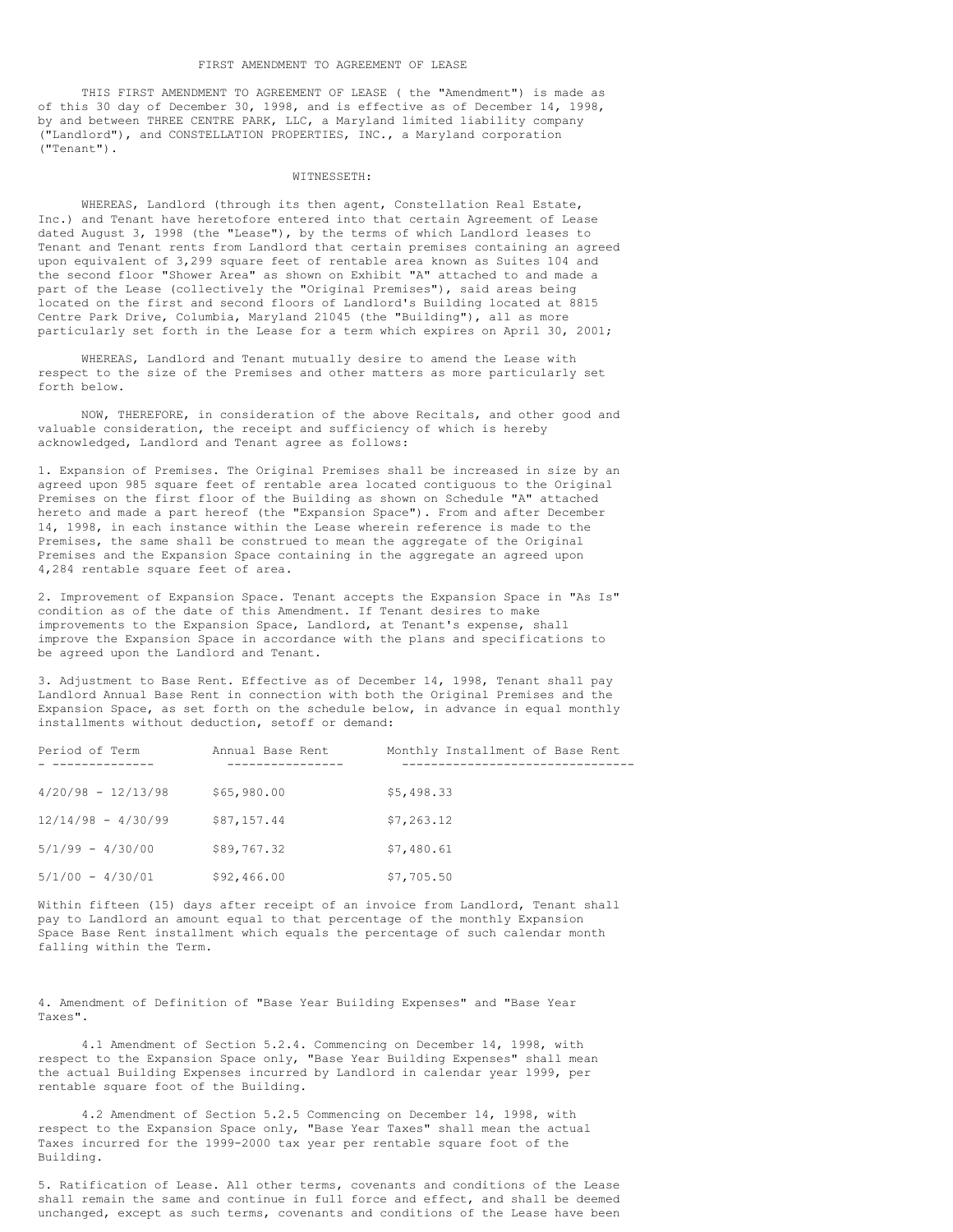amended or modified by this First Amendment to Agreement of Lease, and this First Amendment to Agreement of Lease shall, by this reference, constitute a part of the Lease.

WITNESS OR ATTEST: LANDLORD: THREE CENTRE PARK, LLC /s/ Karen [ILLEGIBLE] By: /s/ Roger A. Waesche, Jr. (SEAL) - ------------------------- -------------------------- Roger A. Waesche, Jr. Senior Vice President WITNESS OR ATTEST: TENANT: CONSTELLATION PROPERTIES, INC. a Maryland corporation /s/ Dawn Novak By: /s/ Steven D. Kesler (SEAL) - ------------------------- -------------------------- Printed Name: Steven D. Kesler ---------------- Title: President ------------------------

STATE OF Maryland, Cty of Baltimore, TO WIT:

I HEREBY CERTIFY, that on this 31st day of December, 1998, before me, the undersigned Notary Public of said State, personally appeared ROGER A. WAESCHE, JR., who acknowledged himself to be Senior Vice President of THREE CENTRE PARK, LLC, a Maryland limited liability company, known to me (or satisfactorily proven) to be the person whose name is subscribed to the within instrument, and acknowledged that he executed the same for the purposes therein contained as the duly authorized Agent by signing the name of the limited liability company by himself as Senior Vice President.

WITNESS my hand and Notarial Seal.

/s/ Zarae Pitts -------------------------------- Notary Public

ZARAE PITTS My Commission Expires: NOTARY PUBLIC STATE OF MARYLAND My Commission Expires November 25, 2002

2

STATE OF MARYLAND, CITY/COUNTY OF Harford, TO WIT:

I HEREBY CERTIFY, that on this 30th day of December, 1998, before me, the undersigned Notary Public of said State, personally appeared Steven D. Kesler, who acknowledged himself/herself to be President of CONSTELLATION PROPERTIES, INC., a Maryland corporation, known to me (or satisfactorily proven) to be the person whose name is subscribed to the within instrument, and acknowledged that he/she executed the same for the purposes therein contained as the duly authorized President of said corporation by signing the name of the corporation by himself/herself as President.

WITNESS my hand and Notarial Seal.

/s/ Janet R. Cunningham --------------------------- Notary Public

My Commission Expires: May 1, 2000 Janet R. Cunningham, Notary Public Herford County State of Maryland My Commission Expires May 1, 2000

3

First Amendment to Lease by and between Three Centre Park, LLC, Landlord and Constellation Properties, Inc, Tenant

SCHEDULE "A"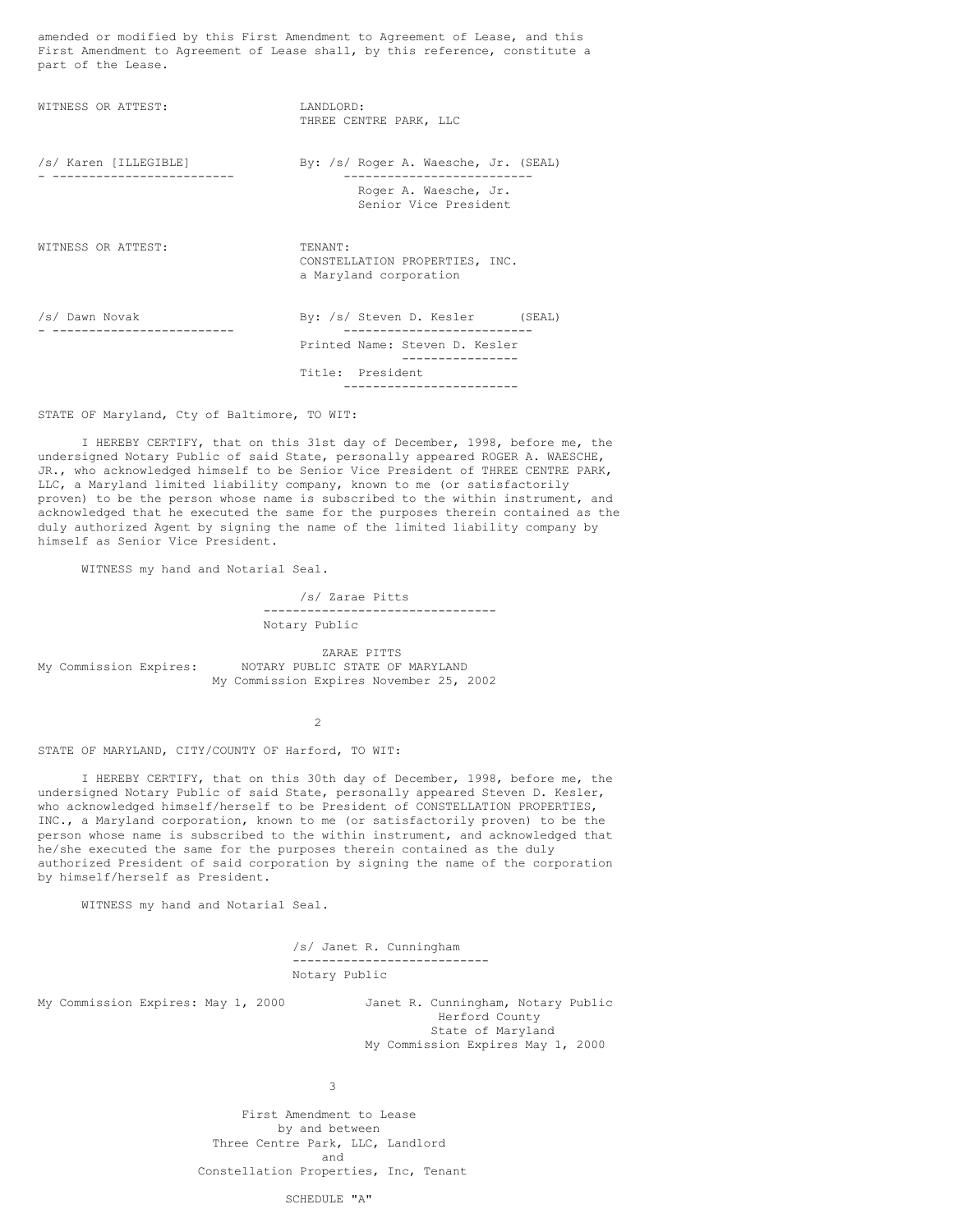[FLOOR PLAN OMITTED]

DESCRIPTION OF EXPANSION SPACE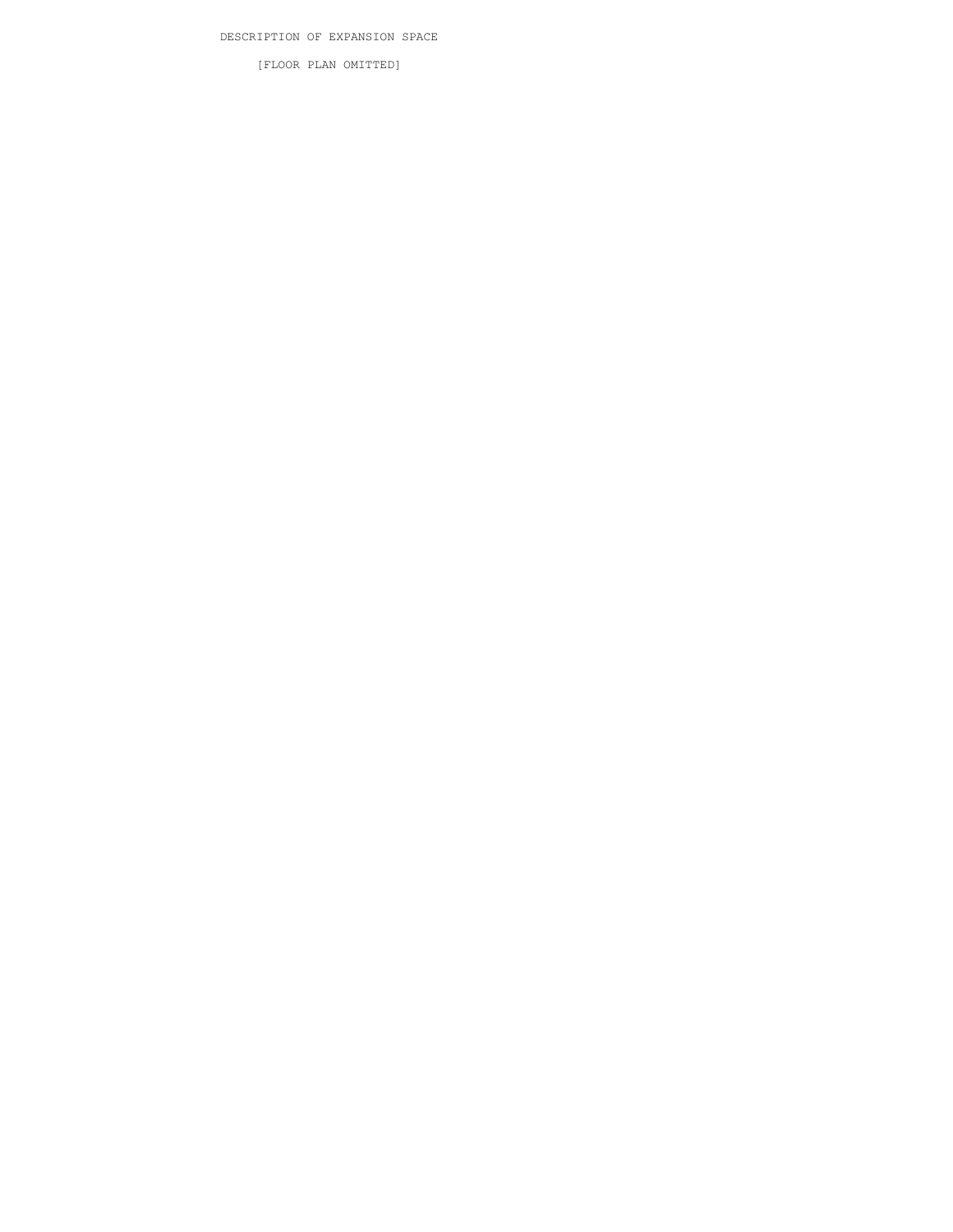#### LOCATION:

7609 Energy Parkway Baltimore, Maryland 21226 Suite 101, Office and Research

CONSTELLATION PROPERTIES, INC.

# TENANT: BALTIMORE GAS AND ELECTRIC COMPANY

DATE: April 27, 1993

### PROJECT NO. 0101.9 BRANDON I SUITE NO. 101

TABLE OF CONTENTS

| 1.  |                                       |  |  |  |  |  |  | 1              |
|-----|---------------------------------------|--|--|--|--|--|--|----------------|
| 2.  |                                       |  |  |  |  |  |  | $\mathbf{1}$   |
| 3.  |                                       |  |  |  |  |  |  | $\mathbf{1}$   |
| 4.  |                                       |  |  |  |  |  |  | $\overline{c}$ |
| 5.  |                                       |  |  |  |  |  |  | $\overline{2}$ |
| 6.  | Payment, Late Charge, Time of Essence |  |  |  |  |  |  | 3              |
| 7.  | Advance Rent/Security Deposit         |  |  |  |  |  |  | 3              |
| 8.  | Improvements to the Premises.         |  |  |  |  |  |  | 3              |
| 9.  |                                       |  |  |  |  |  |  | 6              |
| 10. |                                       |  |  |  |  |  |  | 8              |
| 11. |                                       |  |  |  |  |  |  | 8              |
| 12. | Access by Landlord                    |  |  |  |  |  |  | 9              |
| 13. |                                       |  |  |  |  |  |  | 9              |
| 14. | Assignment or Subletting              |  |  |  |  |  |  | $\mathsf{Q}$   |
| 15. |                                       |  |  |  |  |  |  | Q              |
| 16. | Office Appearance Outside             |  |  |  |  |  |  | 9              |
| 17. | Damage to Leased Premises             |  |  |  |  |  |  | 10             |
| 18. |                                       |  |  |  |  |  |  | 10             |
| 19. | Rules and Regulations                 |  |  |  |  |  |  | 10             |
| 20. |                                       |  |  |  |  |  |  | 10             |
| 21. |                                       |  |  |  |  |  |  | 12             |
| 22. |                                       |  |  |  |  |  |  | 12             |
| 23. |                                       |  |  |  |  |  |  | 13             |
| 24. |                                       |  |  |  |  |  |  | 13             |
| 25. | Holdover Provision                    |  |  |  |  |  |  | 13             |
| 26. |                                       |  |  |  |  |  |  | 13             |
| 27. |                                       |  |  |  |  |  |  | 14             |
| 28. |                                       |  |  |  |  |  |  | 1.5            |
| 29. |                                       |  |  |  |  |  |  | 1.5            |
| 30. |                                       |  |  |  |  |  |  | 15             |
| 31. |                                       |  |  |  |  |  |  | 15             |
| 32. | Estoppel Certificates                 |  |  |  |  |  |  | 1.5            |
| 33. | Covenants, Terms and Conditions       |  |  |  |  |  |  | 16             |
| 34. |                                       |  |  |  |  |  |  | 16             |
| 35. |                                       |  |  |  |  |  |  | 16             |
| 36. | Hazardous Material; Indemnity         |  |  |  |  |  |  | 16             |
| 37. |                                       |  |  |  |  |  |  | 18             |
| 38. |                                       |  |  |  |  |  |  | 18             |
| 39. |                                       |  |  |  |  |  |  | 18             |
| 40. |                                       |  |  |  |  |  |  | 18             |
| 41. |                                       |  |  |  |  |  |  | 18             |
| 42. |                                       |  |  |  |  |  |  | 19             |
| 43. | Tenant's Right of First Refusal       |  |  |  |  |  |  | 19             |
|     |                                       |  |  |  |  |  |  |                |

#### LEASE AGREEMENT

This Lease Agreement, made this 27th day of April, 1993, by and between CONSTELLATION PROPERTIES, INC., hereinafter called "Landlord", and BALTIMORE GAS AND ELECTRIC COMPANY, a Maryland corporation, hereinafter called "Tenant",

#### W I T N E S S E T H:

# 1. Premises. In consideration of the mutual promises herein contained, the

#### Page ----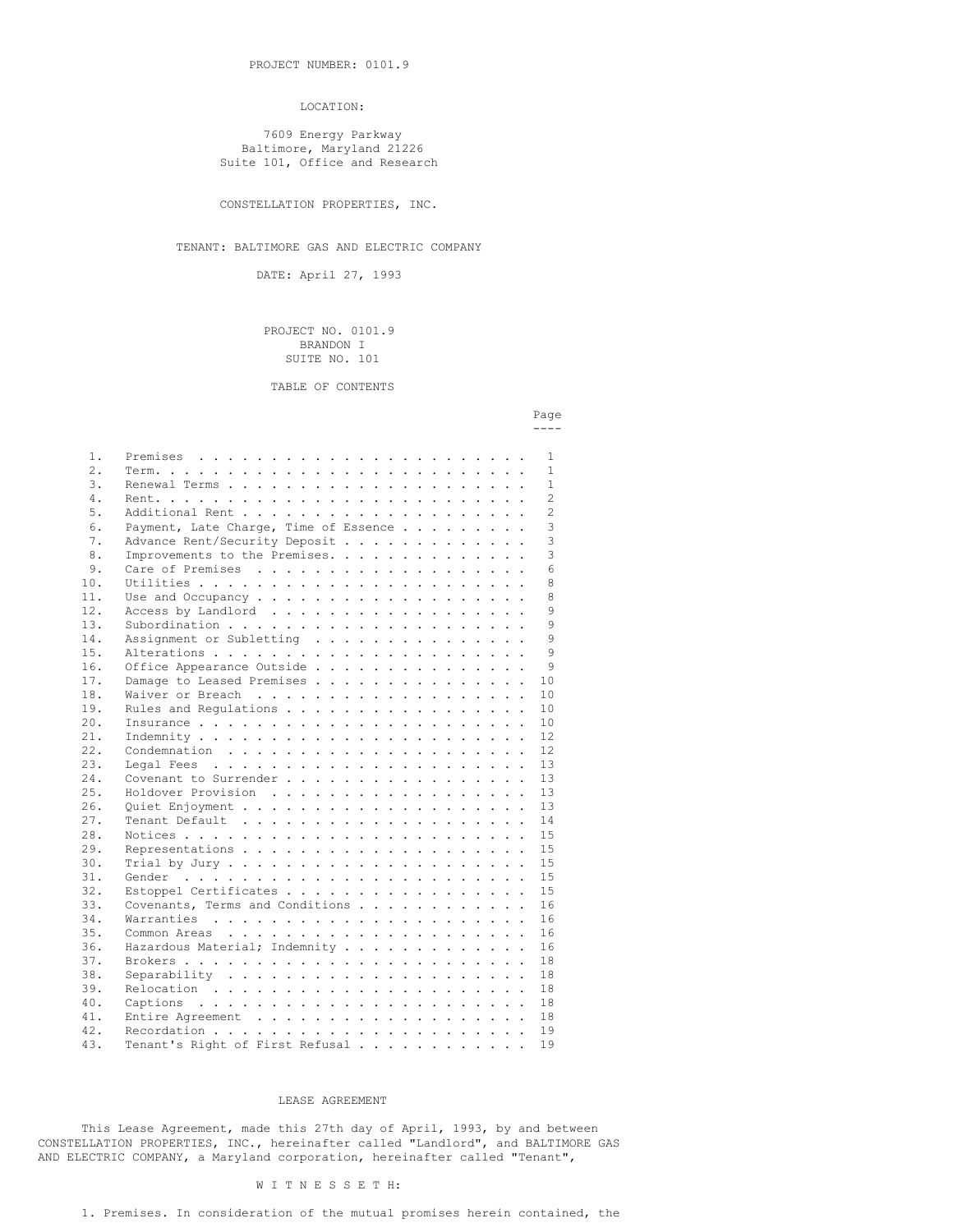Landlord hereby rents to the Tenant, and the latter does hereby rent from the former, the premises designated as Suite 101, containing the gross floor area of 7,470 rentable square feet of area as described in Schedule "A" (hereafter called the "Premises" or the "Leased Premises"), and located within the building owned by Landlord located at 7609 Energy Parkway, Baltimore, Maryland 21226 (the "Building").

2. Term. This Lease shall be for a term (the "Lease Term" or "Term") of three (3) years, plus the portion of a calendar month, if any, from the commencement date to the last day of the calendar month in which such commencement date occurs. As used in this Lease, the term "Commencement Date" as advanced or postponed pursuant to the terms hereof, shall be defined as the earliest to occur of, (a) July 1, 1993, (b) Tenant's occupancy of the Premises, or (c) one hundred and twenty (120) days from the full execution of this Lease.

3. Renewal Terms. Provided Tenant is not in default of any term, covenant or condition of this Lease, Tenant shall have the option to extend the Term of this Lease for three (3) additional one (1) year periods (the "First Renewal Term", "Second Renewal Term" and "Third Renewal Term", respectively and sometimes individually referred to as a "Renewal Term") to commence immediately upon the expiration of the then-current Term or Renewal Term, upon the same terms, covenants and conditions contained in this Lease, except that annual Base Rent payable during each Renewal Term shall equal the following dollar amounts, namely:

|                     |                  | Monthly Installment |
|---------------------|------------------|---------------------|
| Renewal Term        | Annual Base Rent | of Annual Base Rent |
|                     |                  |                     |
| First Renewal Term  | \$44,649.81      | \$3,720.82          |
| Second Renewal Term | \$45,989.30      | \$3,832.44          |
| Third Renewal Term  | \$47,368.98      | \$3,947.42          |

Tenant shall exercise its options to renew the Term of this Lease by delivery of written notice thereof to Landlord at least ninety (90) days prior to the expiration of the then-current Term or Renewal Term. The options to extend the Term of this Lease as herein set forth shall, however, be void if Tenant is not in

possession of the Premises at the time of giving the requisite notice, or if Tenant is in default under any of the Terms of this Lease at that time, or if the Tenant does not deliver the requisite notice within the time period specified above. The options herein granted shall not be severed from this Lease or separately sold, assigned or transferred.

4. Rent. As used in this Lease, the term "Lease Year" shall mean the first twelve (12) month period following the Commencement Date, and each succeeding twelve (12) month period thereafter up to the end of the Term; provided, however, that if the Commencement Date shall occur on a day other than the first day of a calendar month, then the first Lease Year shall include that portion of a calendar month from the Commencement Date to the last day of the calendar month in which the Commencement Date occurs, and shall expire twelve (12) months after the first day of the first full calendar month of the Term.

As rent for the Premises during the Term, Tenant shall pay to Landlord an annual base rent (herein "Base Rent") set forth on the schedule below, in advance, in monthly installments on the first day of each calendar month during each respective Lease Year as set forth below, and without deduction, setoff or demand except as otherwise specifically set forth herein:

|                   |                  | Monthly Installment |
|-------------------|------------------|---------------------|
| Lease Year        | Annual Base Rent | of Annual Base Rent |
|                   |                  |                     |
|                   |                  |                     |
| First Lease Year  | \$40,860.90      | \$3,405.08          |
| Second Lease Year | \$42,086.73      | \$3,507.23          |
| Third Lease Year  | \$43,349.33      | \$3,612.44          |
|                   |                  |                     |

If the Commencement Date shall occur on a day other than the first day of a calendar month, Tenant shall pay Landlord, on the Commencement Date, Base Rent through the first day of the next calendar month equal to the monthly installment of annual Base Rent for the first Lease Year divided by the number of days in that month times the number of days remaining in that month.

5. Additional Rent. Tenant agrees to pay as additional rent Tenant's proportionate share of all common expenses such as, but not limited to, real estate taxes, maintenance, common area expenses, and all risk building insurance. For purposes of computing Tenant's proportionate share of such common expenses, that amount determined by dividing the total actual common expenses paid or incurred by Landlord for the calendar year of 1992 (and the 1992-1993 tax year as to that portion of the common expenses comprised of real estate taxes) by the total number of rentable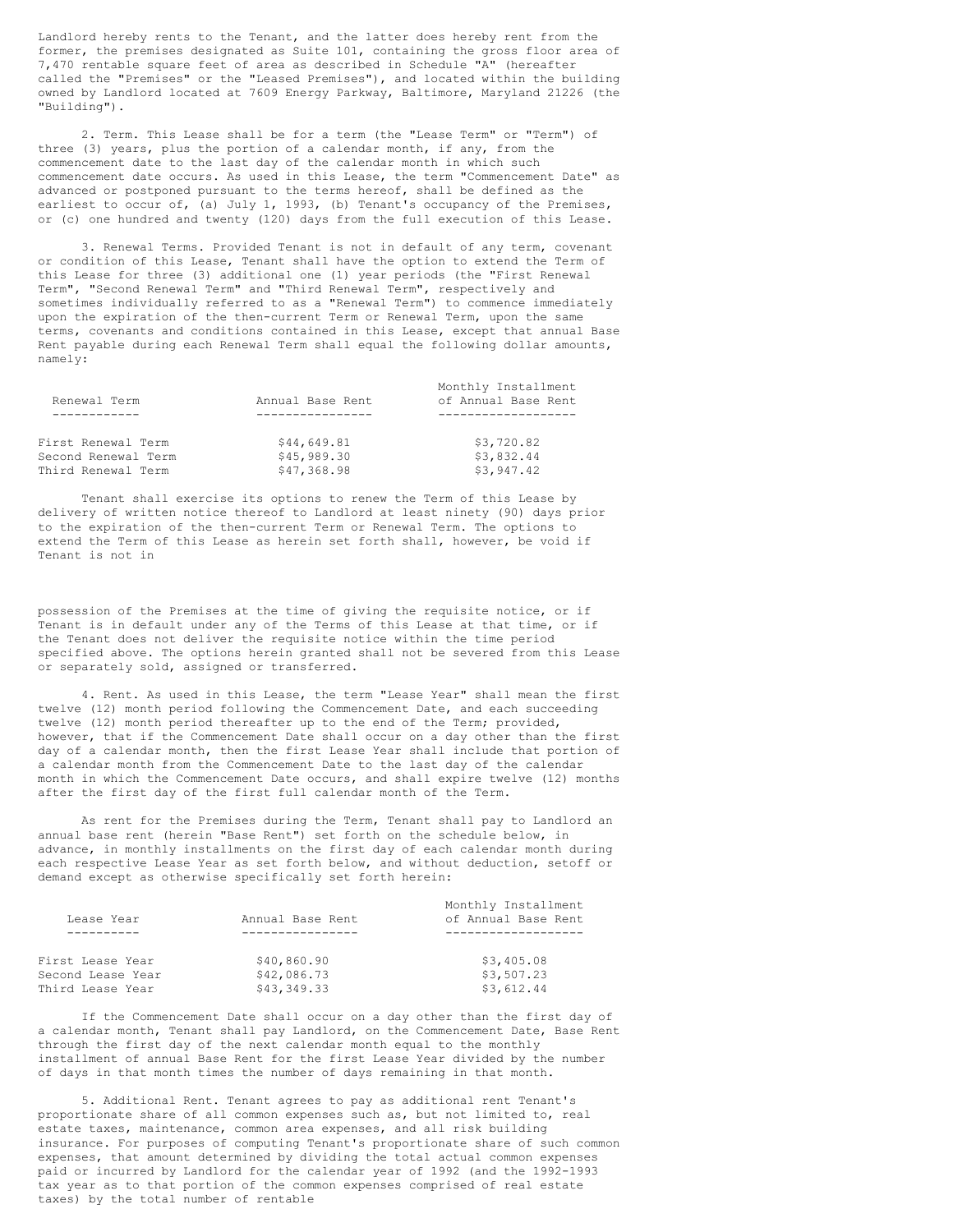square feet within the Building shall be deemed to be the base year charge for the common expenses as described above (which base year charge is included in the annual Base Rent described in Section 4 above). Such common area expenses shall include all costs and expenses that may result from compliance with any governmental laws or regulations that were not applicable to the common areas at the time same were originally constructed. Notwithstanding the foregoing, all expenses which would be considered capital in nature under generally accepted accounting principles shall be excluded from such common expenses. This estimated cost (as reflected in the base year charge for common expenses as set forth above) shall be adjusted annually to reflect actual annual common expenses for the Building's fiscal year and Tenant shall pay its proportionate share of any such adjustment. Said adjustment will be added to or subtracted from the next year's estimated monthly common expenses charge. All other net expenses, such as personal property taxes, gas and electric charges, improvements or betterments assessments and all other taxes or any charges assessed or payable during the Lease term are to be paid by the Tenant. Tenant agrees to forward any and all notices of any assessments promptly to Landlord.

6. Payment, Late Charge, Time of Essence. The Tenant covenants to pay the rent as herein provided without deduction whatsoever, and without any obligation on the Landlord to make demand for it. To any installment of Base Rent and additional rent accruing hereunder and any other sum payable hereunder, if not paid within seven (7) days of the due date, shall be added a late charge of five percent (5%) of the amount overdue for each late payment, and shall bear interest at the rate of eighteen (18%) percent per annum (but not more than the maximum allowable legal rate applicable to Tenant) until paid. Time is of the essence to this Lease.

7. Advance Rent/Security Deposit. Section Intentionally Deleted.

8. Improvements to the Premises.

8.1. Condition of the Premises. By execution of this Lease, Tenant acknowledges that it has inspected the Premises and is hereby accepting the same and all improvements thereon or therein in an "as is" condition and in the configuration as shown generally on the key plan attached hereto as Schedule "A" and by this reference made a part hereof; provided, however, that prior to delivery of possession of the Premises to Tenant, Landlord shall, at Landlord's cost and expense: (i) remove existing ceiling finishes within the Premises; (ii) remove all existing flooring finishes within the Premises leaving the existing concrete

3

flooring; (iii) perform all repairs and maintenance necessary to restore the heating, ventilating and air conditioning system ("HVAC") existing within the Premises to good working order; (iv) encase the opening for the overhead doors shown on Schedule "A" attached hereto; (v) secure any existing vents to the roof of the Premises with iron bars; and (vi) replace the existing doors within the Premises shown on Schedule "A" with glass panels consistent with the building standard materials used elsewhere within the Premises.

8.2. Delivery of Possession of the Premises. Landlord shall deliver possession of the Premises in the condition specified in Section 8.1 above by that date which is thirty (30) days from the date of execution of this Lease, but in no event later than July 1, 1993.

8.3. Tenant's Improvements. Tenant shall, at its sole cost and expense, complete all improvements and other work to be performed by Tenant to the Premises pursuant to plans and specifications submitted to Landlord and approved in writing by Landlord prior to Tenant's commencement of such work, which approval by Landlord shall not be unreasonably withheld, conditioned or delayed. Tenant shall submit its final plans and specifications for the Premises to Landlord for Landlord's approval no later than April 8, 1993. Unless Tenant shall elect that Landlord shall complete Tenant's improvements to the Premises as hereinafter set forth, Landlord's consent to and/or approval of Tenant's plans and specifications for the aforesaid improvements shall create no responsibility or liability on the part of Landlord for their completeness, design sufficiency, or compliance with all laws, rules, regulations and ordinances of governmental agencies or authorities. Such plans and specifications approved by Landlord shall be hereinafter referred to as the "Final Plans and Specifications." Promptly upon Landlord's approval of Tenant's Final Plans and Specifications, Landlord shall, at Tenant's expense, proceed on behalf of Tenant to secure all necessary building permits to complete the improvements to the Premises described and shown on the Final Plans and Specifications.

Tenant shall secure Landlord's prior written approval to any and all alterations, deviations or modifications to Tenant's Final Plans and Specifications. Prior to commencement of construction, Tenant shall deliver to Landlord certificates or policies of insurance required for all of Tenant's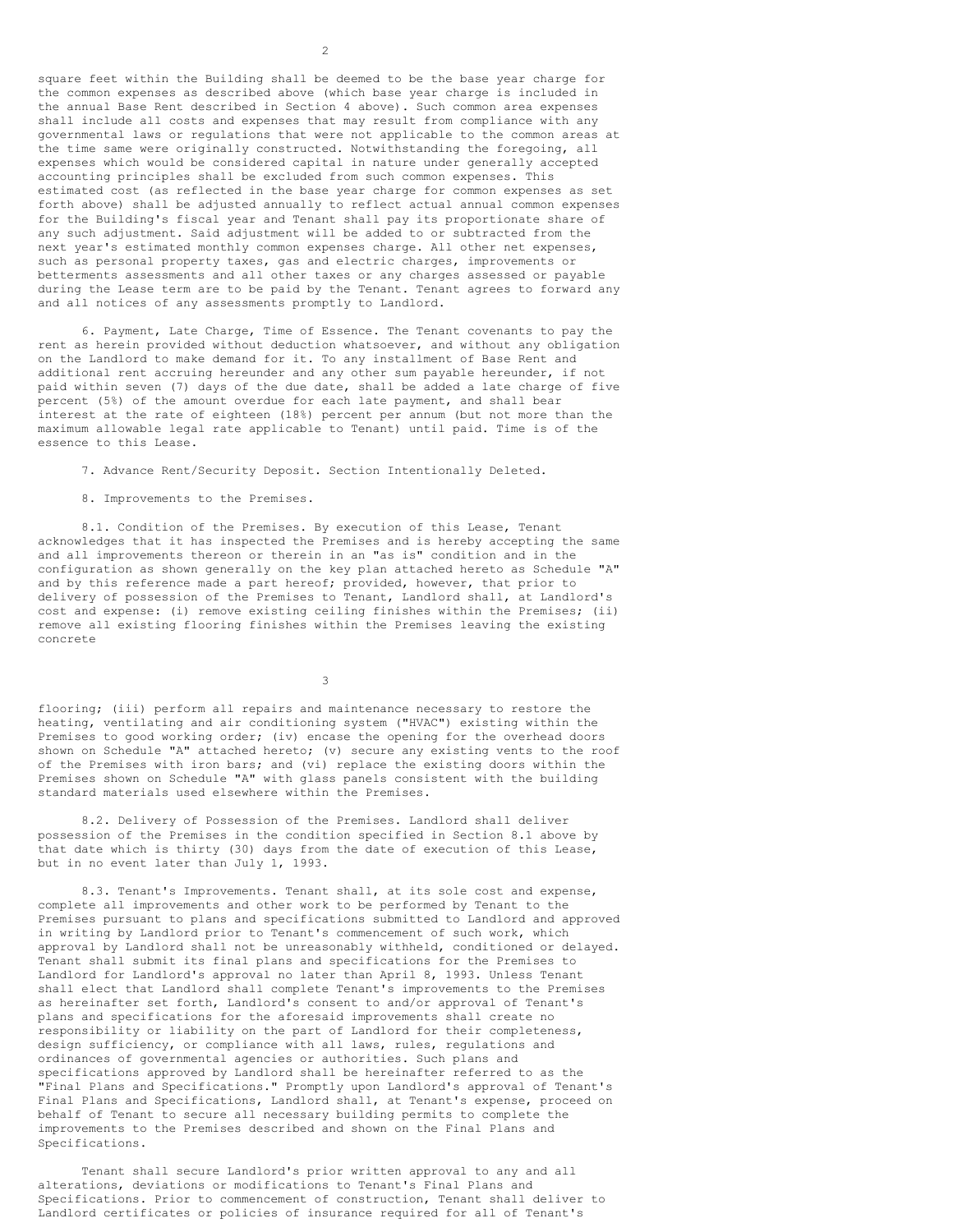contractors pursuant to the terms of Section 20 of this Lease. Tenant agrees to keep common areas within the Building and Property free and clear of equipment and building materials and, as far as practical, to confine its activities to the Premises. Tenant shall cause the improvements to

4

the Premises to be constructed in a good and workmanlike manner and in accordance with those Final Plans and Specifications approved by Landlord.

All improvements and other items of any nature placed on or installed within the Premises as a part of Tenant's construction and installation of improvements to the Premises described in this Section 8.2 (hereafter "Tenant's Work"), other than trade fixtures and personal property items (including but not limited to Tenant's cubicle partitions), shall become and at all times remain the property of Landlord and, unless otherwise specifically provided in this Lease, shall not be removed from the Premises. If Tenant is in default, Landlord shall have the benefit of any applicable lien on Tenant's property located in or on the Premises as may be permitted under the laws of the State of Maryland, and in the event such lien is asserted by Landlord in any manner or by operation of law, Tenant shall not remove or permit the removal of said property until the lien has been removed and all defaults have been cured. Tenant shall at its sole cost and expense upon the expiration or earlier termination of the Term remove from the Premises Tenant's personal property and trade fixtures and repair and restore any damage to the Premises or Building caused by the installation and/or removal of such personal property and trade fixtures. Tenant shall not do or suffer to be done any act, matter or thing whereby said improvements shall be encumbered or have a lien of any type placed against same. Notwithstanding the foregoing, Landlord hereby acknowledges and agrees to the lien held by Bankers Trust Company, Trustee, under the original indenture dated February 1, 1919, and indentures supplemental thereto. Said improvements constructed or installed within the Premises as a part of Tenant's Work shall at all times while Tenant is in possession of the Premises be maintained, repaired, and/or replaced by Tenant at Tenant's cost and expense. In addition, Tenant agrees that at the expiration or early termination of this Lease, all of said improvements constructed or installed within the Premises as a part of Tenant's Work, except for Tenant's trade fixtures and personal property, shall be surrendered to Landlord in good order and condition, reasonable wear and tear excepted.

Notwithstanding the foregoing and anything contained in this Lease to the contrary, Tenant may elect to have Landlord complete the improvements to the Premises shown on Tenant's Final Plans and Specifications by written notification thereof from Tenant to Landlord given no later than April 15, 1993. If Tenant shall elect to have Landlord complete said improvements, Landlord shall promptly after Tenant's election commence such work and shall diligently prosecute the same to completion. All alterations, modifications, and/or deviations to the Final Plans and Specifications requested by Tenant shall be made in the form of written change orders prepared at Tenant's sole cost and expense

5

and submitted by Tenant to Landlord in writing, and shall be subject to the prior approval of Landlord, which approval shall not be unreasonably withheld. The costs of all work performed by Landlord pursuant to Tenant's written change orders approved by Landlord shall include all costs of labor and materials, plus ten percent (10%) for overhead and ten percent (10%) for profit. At Tenant's request, Landlord shall fully cooperate with Tenant to establish such costs or estimates thereof in advance of performing such work. The costs of all work performed by Landlord in completing the improvements to the Premises at Tenant's request pursuant to this Section 8.3 including but not limited to (i) labor and materials for constructing and installing improvements shown on the Final Plans and Specifications, (ii) labor and materials for constructing and installing improvements shown on Tenant's requested and approved written change orders, and (iii) Landlord's overhead and profit charges on change order items in the amounts set forth in the preceding sentence (hereinafter collectively the "Completion Costs"), shall be paid by Tenant. Tenant shall pay such Completion Costs to Landlord as additional rent hereunder within thirty (30) days of the date of Landlord's invoice(s) to Tenant for the same, which invoices shall include reasonably supporting documentation.

8.4. Mechanic's Liens. Tenant shall pay promptly all persons furnishing labor or materials with respect to any work performed by Tenant or its contractors on or about the Premises. In the event any mechanic's or other lien shall at any time be filed against the Premises or Property by reason of work, labor, services or materials performed or furnished, or alleged to have been performed or furnished to Tenant or to anyone holding the Premises through or under Tenant, Tenant shall forthwith cause the same to be discharged of record or bonded to the satisfaction of Landlord. If Tenant shall fail to cause such lien forthwith to be so discharged or bonded after being notified of the filing thereof, then, in addition to any other right or remedy of Landlord, Landlord may discharge the same by paying the amount claimed to be due, and the amount so paid by Landlord, including reasonable attorney's fees incurred by Landlord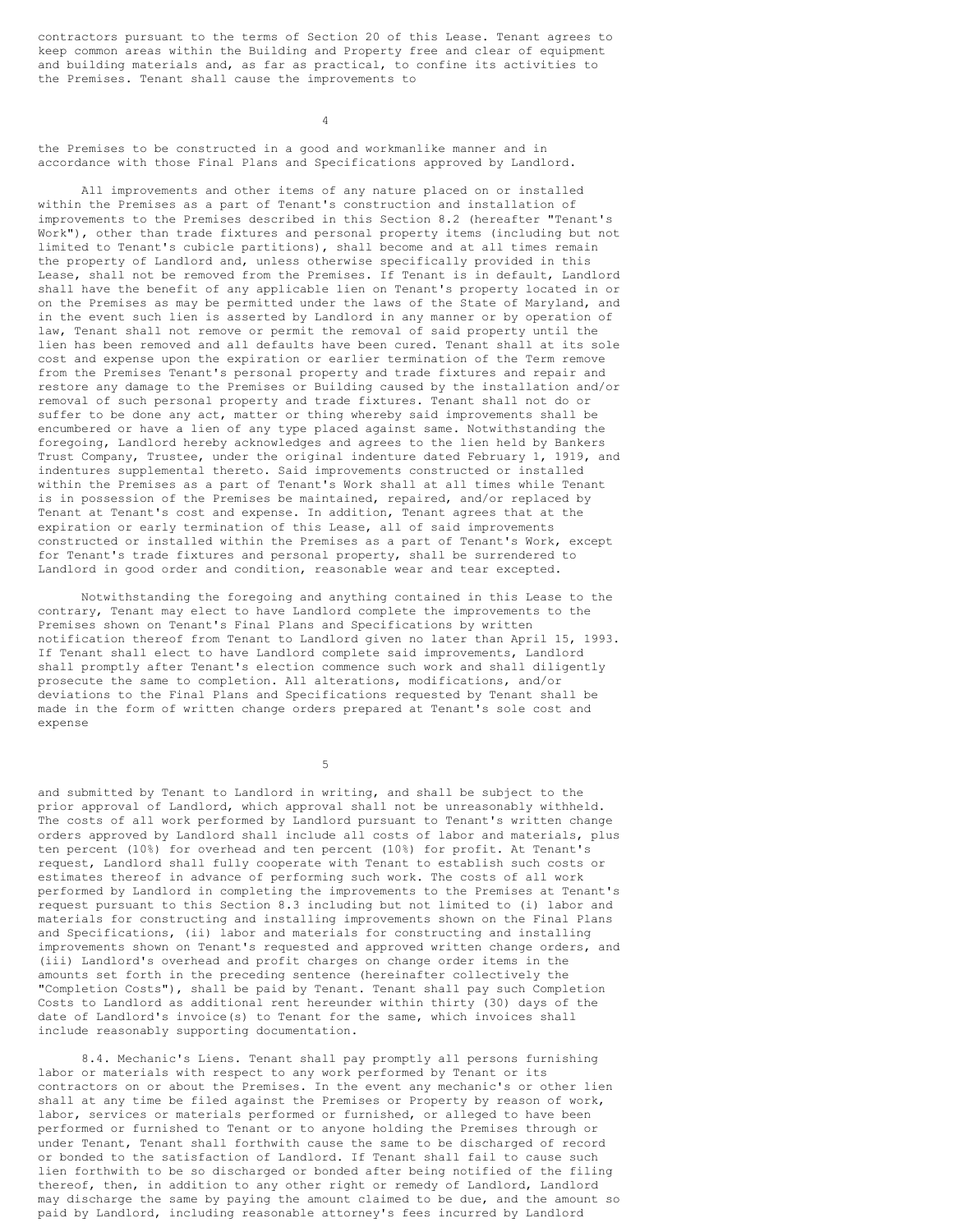either defending against such lien or in procuring the discharge of such lien shall be due and payable by Tenant to Landlord as additional rent hereunder.

9. Care of Premises.

(a) The Tenant agrees that it will maintain, at its sole expense, the Leased Premises, fixtures, and appurtenances, including exterior doors and windows, window frames, hardware and the like, and electric meters, gas meters (if and to the extent such gas meter is installed by or on behalf of Tenant at Tenant's

6

cost and expense), plumbing, heating and air conditioning equipment serving the Leased Premises and keep all in good order, clean, and repair throughout the Term of this Lease, and suffer or permit no waste or injury; that at Tenant's sole cost and expense, Tenant will comply with all laws, orders, and regulations of the Federal, State, County and City authorities now in force or which may hereafter be in force, which impose any duty upon Landlord or Tenant with respect to the use, occupancy or alteration of the Premises or any part thereof, and will not, through its own act or neglect, cause any situation to exist in or about the Leased Premises which would constitute a violation of any applicable Federal, State, County or City Code, Regulation or Ordinance governing use, occupancy, health, sanitation or fire pertaining to Tenant's use of the Leased Premises; that it will not do, or permit anything to be done, in the Leased Premises which will in any way increase the rate of fire insurance on the Building, or conflict with the fire insurance policies on the Building; that it will save harmless the Landlord from any liability arising from injury to person or property caused by any act or omission of Tenant, its agents, employees or guests; that it will repair at or before the end of the Term, or sooner if so requested by Landlord, all injury done by the installation or removal of furniture or other property and will surrender the Leased Premises at the end of the Term broom cleaned in as good condition as they were at the beginning of the Term, ordinary wear and tear excepted. In the event of any increase in insurance as a result of the failure of the Tenant to comply with the provisions of the section, the Tenant will pay the amount of such increase as additional rent within thirty (30) days after the Landlord's written demand.

The Landlord, its agents or employees shall be under no liability to the Tenant for any discontinuance of heat, air conditioning or hot water unless due to Landlord's negligence.

(b) Tenant shall not place a load upon any floor of the Leased Premises that exceeds the lesser of (i) floor load per square foot which such floor was designed to carry or (ii) the maximum floor load per square foot allowed by laws. Business machines and mechanical equipment shall be placed and maintained by Tenant, at Tenant's expense, in settings sufficient in Landlord's reasonable judgment to absorb and prevent vibration, noise and annoyance.

(c) There shall be no allowance to Tenant for any diminution of rental value and no liability on the part of Landlord by reason of inconvenience, annoyance or injury to business arising from the making by Landlord, Tenant or others of any repairs in or to the Building or the Leased Premises, or in or to the fixtures,

7

appurtenances or equipment thereof. Said repairs shall be made without substantial interference in the Leased Premises.

(d) Tenant shall provide, at its sole expense, janitorial services and trash removal services in compliance with all applicable health and safety codes. Landlord shall supply and maintain a dumpster in the Common Area at all times.

(e) Except for the repairs and replacements that Tenant is required to make pursuant to the terms of this Section 9, Landlord shall make all other repairs and replacements to the structural areas of the Premises, and to the common areas and the Building and Property (including fixtures and equipment) as shall be reasonably deemed necessary by Landlord to maintain the Building and Property. This maintenance shall include the roof, foundation, exterior walls, concrete flooring, gutter downspouts, all other structural components, landscaping, and parking areas. The costs associated with such repairs shall be deemed a part of common expenses set forth in Section 5 hereof (unless such repair or maintenance shall be due to the gross negligence or willful misconduct of Landlord); provided, however, that all of such repairs which would be considered capital in nature under generally accepted accounting principles shall be paid by Landlord.

10. Utilities. Tenant shall, at its own cost and expense, pay all charges when due for utilities for which the Premises is separately metered, including but not limited to electricity and gas. The costs of all other utilities incurred in the use of the Leased Premises, including but not limited to water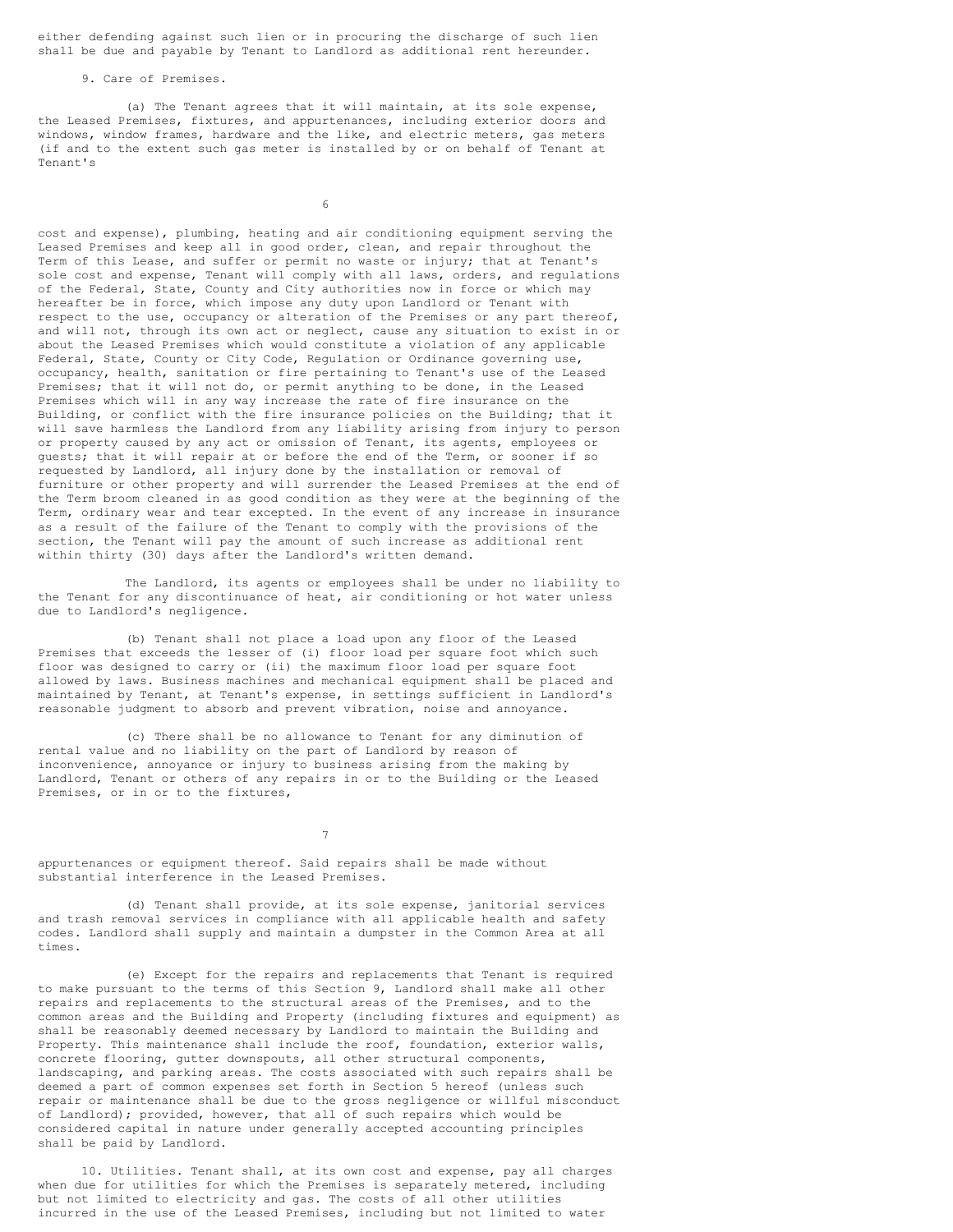and sewerage or any other utility for which the Premises shall not be separately metered, shall be paid by Tenant as additional rent hereunder pursuant to the terms of Section 5 hereof.

11. Use and Occupancy. Tenant shall have reasonable opportunity, provided it does not interfere with Landlord's work, to examine the Premises to determine the condition thereof. Upon taking possession of the Premises, Tenant shall be deemed to have accepted the same and all improvements thereon in an "as is" condition. The Leased Premises are to be used only for general office purposes and for no other purpose. Tenant will not use the Leased Premises for any unlawful purpose; Tenant covenants not to conduct nor permit to be conducted on the Leased Premises any business in violation of the existing Brandon Woods Business Park Rules and Regulations ("Rules and Regulations"), the certificate of occupancy issued for the Premises and Building, or any law of the City and/or County in which the Leased Premises are located or State or Federal law, ordinance or regulation.

8

12. Access by Landlord. The Landlord shall retain duplicate keys to all of the doors of the Leased Premises, and the Landlord or his agents shall have access to the Leased Premises upon reasonable advance notice thereof to Tenant at all reasonable hours in order to inspect same, or to make any necessary repairs within the Leased Premises or on said Building. The Landlord shall have the right to show the Leased Premises to prospective tenants at any time during the final six (6) months of the Lease term, providing it does not unduly interfere with the Tenant's use of the Leased Premises. In the event of an emergency, landlord shall have immediate access to the Leased Premises.

13. Subordination. This Lease shall be subject to and subordinate at all times only to the lien of any first mortgage and/or deed of trust and to all advances made or hereafter to be made thereunder. This subordination provision shall be self-operative and no further instrument of subordination shall be required, provided that Tenant shall be entitled to the benefit of this Lease as long as Tenant is not in default.

14. Assignment or Subletting. Tenant shall not assign, mortgage or encumber this Lease, nor sublet the Leased Premises or any part thereof without the prior written consent of the Landlord, which consent of Landlord shall not be unreasonably withheld, conditioned or delayed. In the event of the insolvency or bankruptcy of Tenant, this Lease shall, at the option of the Landlord, terminate forthwith, and this Lease shall not, by operation of law or otherwise, be considered a part of the Tenant's estate.

15. Alterations. The Tenant covenants not to make or permit any alterations, additions or improvements to said Leased Premises without the prior written consent of the Landlord, and all additions and improvements made by Tenant, except only moveable office furniture, and equipment, shall become the property of the Landlord at the termination of this Lease or the vacating of the Leased Premises. Unless such alterations or modifications are made by Landlord on behalf of Tenant, Landlord's consent to or approval of Tenant's plans and specifications for the aforesaid improvements and/or alterations shall create no liability on the part of Landlord for their completeness, design sufficiency, or compliance with all laws, rules and regulations of governmental agencies or authorities.

16. Office Appearance Outside. Tenant shall not display any merchandise, place vending machines or other obstructions outside the Leased Premises, or in any lobby or passageway adjoining the same, nor shall Tenant permit rubbish, refuse or garbage to

9

accumulate or a fire hazard to exist about the Leased Premises. All signs will conform to the Rules and Regulations.

17. Damage to Leased Premises. If the Leased Premises are partially damaged by fire or other casualty, not the fault of the Tenant, Landlord shall make repairs as speedily as conveniently possible using the insurance proceeds called for in Section 20. If the damage is so extreme as to render the Leased Premises wholly unfit for occupancy, all rents shall cease until the Leased Premises are put into repair by the Landlord. In the event of total destruction of the Building of which the Leased Premises form a part, or if in the judgment of the Landlord the damage to the Leased Premises cannot be repaired within one hundred twenty (120) days, and if the Landlord shall decide not to restore or repair the same, the Landlord may, within sixty (60) days after such fire or other casualty, by notification to the Tenant, terminate this Lease. In the event the Premises are only partially damaged and fit for occupancy, Tenant shall continue to pay rent, which rent shall be equitably adjusted based upon the portion of the Premises fit for occupancy and use. In no event shall Landlord by liable for any loss or damage sustained by Tenant by reason of fire or other accidental casualty unless caused by Landlord, its agent, employees or contractors. In the event more than fifty percent (50%) of the Building is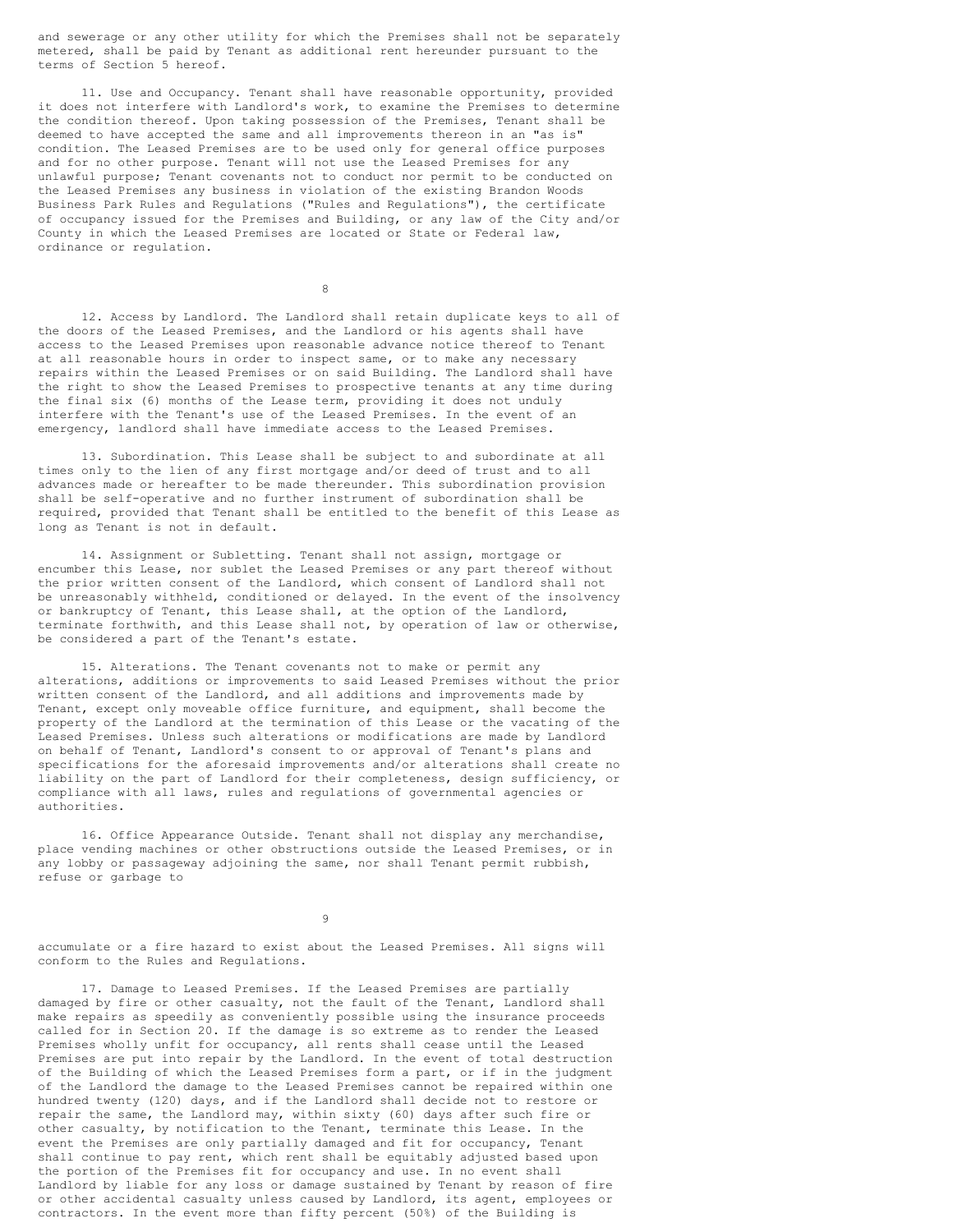destroyed and the Leased Premises is unfit for occupancy, the Tenant may terminate this Lease upon thirty (30) days' prior written notice to the Landlord.

18. Waiver or Breach. No waiver of any breach of the covenants, provisions or conditions contained in this Lease shall be construed as a waiver of the covenant itself or any subsequent breach thereof; and if any breach shall occur and afterwards be compromised, settled or adjusted, this Lease shall continue in full force and effect as if no breach had occurred.

19. Rules and Regulations. Tenant shall comply with the Rules and Regulations as set forth in Schedule "B", which is attached hereto and hereby made a part of this Agreement. Any persistent violation of said Rules and Regulations shall be a violation of this Lease, which shall, subject to the notice provisions of Section 27(b), at the sole option of the Landlord, thereupon cease and terminate, and Tenant shall be liable for all rent (past and future) and other damages to Landlord as provided in Section 27(b), and/or Landlord shall be entitled to any other remedy which it may have at law or in equity and/or otherwise provided for in this Lease.

20. Insurance. Landlord will obtain and will keep in force at Tenant's expense, so long as this Lese remains in effect, all

10

risk property insurance for the full replacement value of the Leased Premises.

During the term of this Lease Tenant will maintain and require its contractors and subcontractors to maintain the following forms of insurance:

| (i)   | Commercial General Liability<br>Including contractual liability                                             | \$2,000,000 combined<br>single limit on an<br>occurrence basis                                                      |
|-------|-------------------------------------------------------------------------------------------------------------|---------------------------------------------------------------------------------------------------------------------|
| (iii) | Business Auto Liability<br>Including all Owned, Non-Owned,<br>Hired and Leased Autos                        | \$2,000,000 combined<br>single limit                                                                                |
| (iii) | Workers Compensation<br>Including U.S. Longshore and<br>Harbor Workers' Act and Jones<br>Act, if applicable | Statutory                                                                                                           |
|       | Employers Liability                                                                                         | \$2,000,000 (each<br>accident)<br>\$2,000,000 (disease-<br>policy limit)<br>\$2,000,000 (disease-<br>each employee) |

So long as Baltimore Gas and Electric Company (or a wholly owned subsidiary of Baltimore Gas and Electric Company) shall remain the Tenant under this Lease, Tenant is permitted to self insure all or part of its obligations under this Section in lieu of procuring and maintaining the above insurance policies.

As evidence of the above insurances, Tenant shall file and require its contractors and subcontractors to file with Landlord certificates of insurance. Such certificates shall name Landlord as an additional insured (except workers compensation) and provide that Landlord shall receive sixty (60) days prior written notice of non-renewal, cancellation of or significant modification to any of the above policies.

All insurance shall be placed and maintained with insurers authorized to do business in the state where the Leased Premises are located and who have an A.M. Best rating of A or better unless otherwise approved by Landlord.

11

If Tenant fails to comply with its covenants made in this Section or if such insurance should terminate or if Landlord has reason to believe such insurance is about to terminate, Landlord may, at its option and sole judgment, cause such insurance to be issued, and in such event Tenant agrees to pay promptly upon Landlord's demand, as additional rent, the premiums for such insurance.

It shall be the Tenant's responsibility to secure insurance covering Tenant's property interest, such as personal contents within the Leased Premises and improvements and betterments.

21. Indemnity. Tenant will defend, indemnify and save Landlord (except for the negligence of the Landlord, its agent and employees) harmless from and against any and all claims, actions, damages, liabilities and expenses in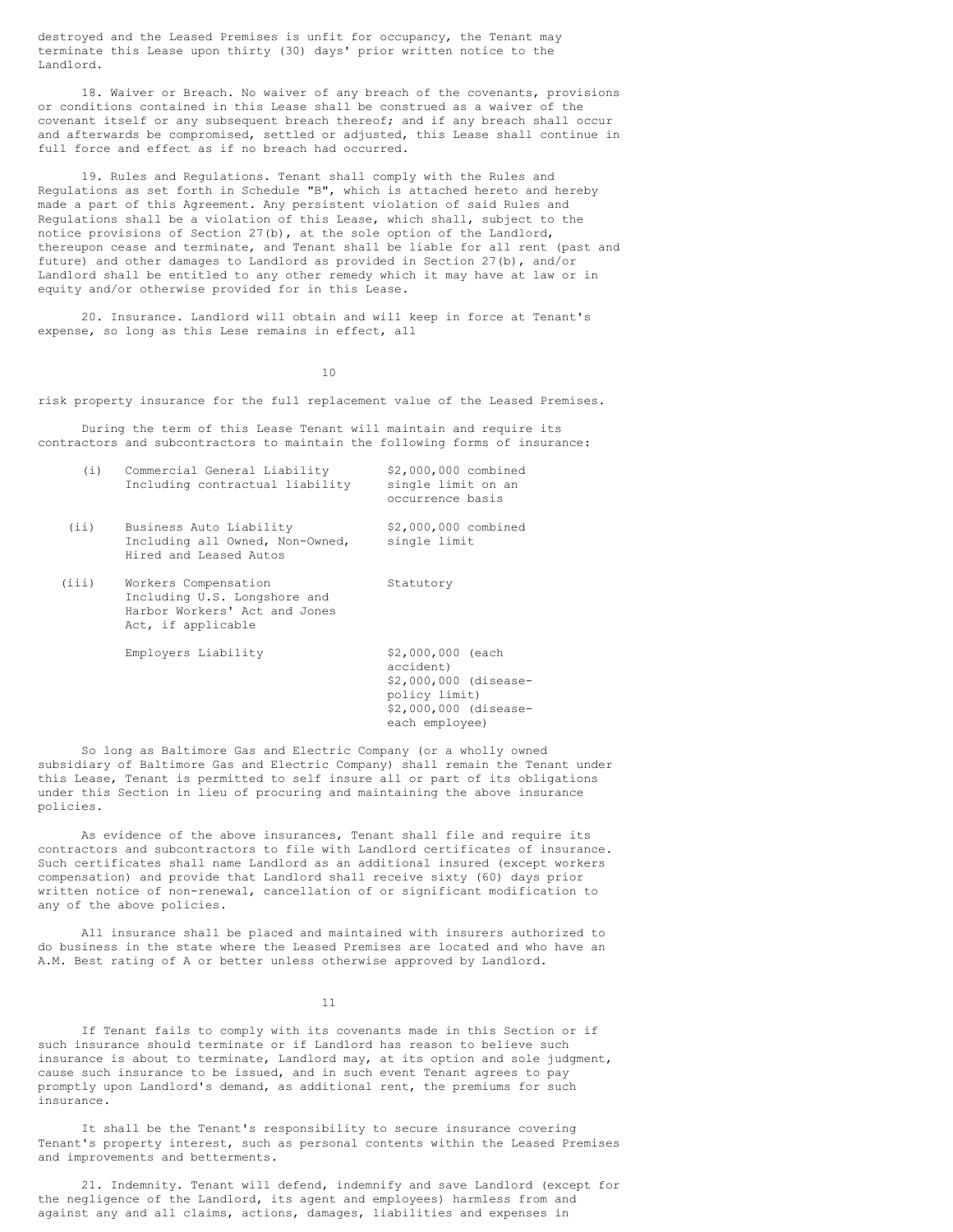connection with loss of life, personal injury and/or damage to property arising from or out of any occurrence in, upon or at the Premises, or the occupancy or use by Tenant of the Premises or any part hereof, or occasioned wholly or in part, by act or omission of Tenant, its agents, contractors, employees or invitees. In case Landlord shall, without fault on its part, be made a party to any litigation commenced by or against Tenant, then Tenant shall protect, defend and hold Landlord harmless and shall pay all costs and expenses incurred by Landlord in connection with such litigation. Tenant shall indemnify and defend Landlord for any damage to any property of Landlord caused by or arising out of or in connection with any act or omission of Tenant, its employees, agents, contractors or invitees, or Tenant's occupancy or use of the Premises or common areas, or any thing, matter or condition of, on or pertaining to the Premises, or any breach by Tenant of any term, covenant or condition of this Lease to be performed or observed by Tenant.

22. Condemnation. In the event the whole or any part of the Leased Premises shall be taken under the power of eminent domain, or sold under threat thereof, or taken in any manner for public use, the Landlord, at its option, may terminate this Lease, which Lease shall then terminate on the effective date of the condemnation or sale. The compensation awarded or paid for such taking, both as to Landlord's reversionary interest and Tenant's interest under this Lease, shall belong to and be the sole property of the Landlord. Tenant shall have no claim against the Landlord or be entitled to any award or damages other than an abatement of the rent beyond the period of termination date and compensation

12

paid for moving expenses and/or cost of removal of stock and/or trade fixtures, if allowable by the condemnor.

23. Legal Fees. Where legal proceedings are instituted by either party against the other, the prevailing party in such action shall be entitled to recover from the other party its reasonable attorney's fees, and if such prevailing party shall be Landlord, then Landlord's reasonable attorney's fees shall be paid by Tenant as additional rent hereunder.

24. Covenant to Surrender. This Lease and the tenancy hereby created shall cease and terminate at the end of the original Term hereof, without the necessity of any notice of termination from either Landlord or Tenant, and Tenant hereby waives notice to remove and agrees that Landlord shall be entitled to the benefit of law respecting summary recovery of possession of the Leased Premises from a Tenant holding over to the same extent as if statutory notice was given, provided, however, that this Lease and the tenancy hereby created shall not so cease and terminate at the end of the original Term if the Tenant shall have been granted an option or options to renew and shall be entitled to remain in possession under said option and/or options, and in said event, this Lease and the tenancy hereby created shall cease and terminate at the end of the last option period exercised under the terms of this Lease without the necessity of any notice of termination from either Landlord or Tenant, and the Tenant hereby waives notice to remove and agrees that Landlord shall be entitled to the benefit of law respecting summary recovery of possession of the Leased Premises from the Tenant holding over to the same extent as if statutory notice were given.

25. Holdover Provision. The failure of Tenant to surrender the Leased Premises on the date provided herein for the termination of the Lease term, and the subsequent holding over by Tenant without the express prior written consent of Landlord, shall result in the creation of a tenancy from month to month at a monthly rental of 150% of the base rent payable in the same manner as provided for in this Lease. This provision does not give Tenant any right to hold over at the expiration of the Term. All other terms and conditions of this Lease shall remain in full force during any month to month tenancy hereunder.

26. Quiet Enjoyment. Landlord covenants that, upon the payment of the rent herein provided, and the performance by the Tenant of all covenants herein, Tenant shall have and hold the

13

Leased Premises, free from any interference from the Landlord, except as otherwise provided for herein.

27. Tenant Default.

(a) In case of the non-payment of rent at the time provided, and after four (4) days' written notice, or in case the said Leased Premises shall be deserted, or vacated, the Landlord shall have the right to enter the same and distrain for any amount of money that may be due under this Lease, either by necessary force or otherwise, without being liable to any prosecution therefor, and to apply any proceeds to the payment of the rent due or to be due, holding the Tenant liable for any deficiency, unless Landlord is negligent.

(b) It is agreed upon any default on the part of the Tenant of any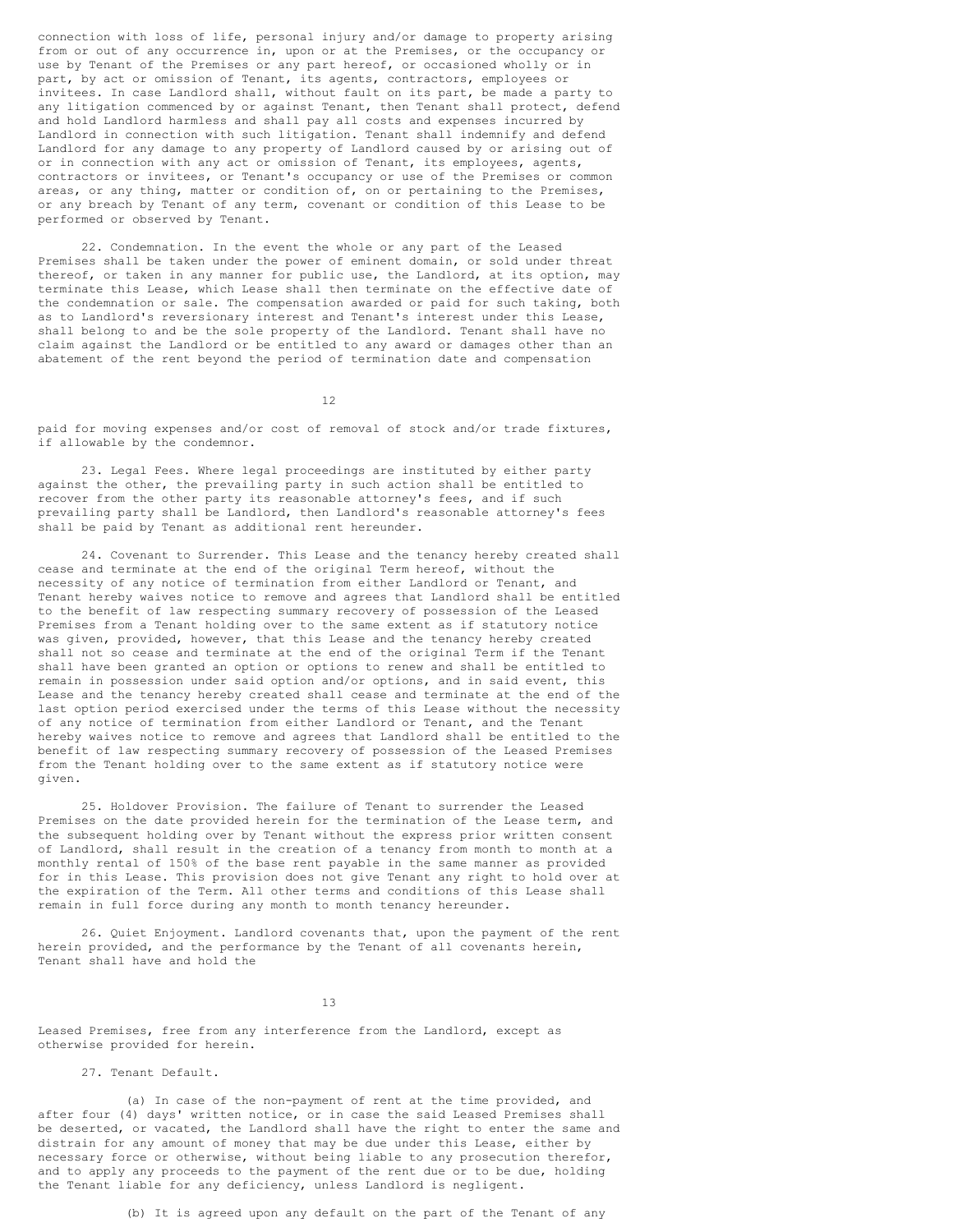provision or covenant of this Lease other than the non-payment of rent, the Landlord shall have the right, after ten (10) days' notice to the Tenant (provided that if the Tenant has commenced to repair the Premises within said ten (10) days and proceeds, with due diligence to complete same, it shall not constitute a default), to perform therefore on behalf of the Tenant at the risk and expense of the Tenant and to render a bill for the cost thereof to the Tenant, which shall be payable as rent. Upon failure of the Tenant to pay such bill within ten (10) days after sending such bill to the Tenant at the Leased Premises, the Landlord shall have the same rights against the Tenant (and with reference to the Leased Premises) as it has in the event of non-payment of rent. In addition to the above remedies, the Landlord shall have the right after ten (10) days' written notice of a violation by the Tenant of any of the covenants or provisions on the part of the Tenant contained in this Lease, to reenter and take possession of the Leased Premises without formal notice if the violation has not been corrected within said ten (10) days after notice (provided that if the Tenant has commenced to repair the Premises within said ten (10) days and proceeds, with due diligence to complete same, it shall not constitute a default), and it is further agreed that notwithstanding such reentry, the Tenant shall remain liable for all rent and other damages and losses as of the date of reentry, and shall further be liable, at the option of the Landlord, for the amount of rent reserved under the Lease for the balance of the term, less any amount of rent received by the Landlord during such period from others to whom the Premises may be rented on such terms and conditions and at such rentals as Landlord, in its sole discretion, shall deem proper, all of which shall be at the risk and expense of the Tenant. In addition, Landlord, at its option, shall have the right to repossess the Leased Premises and terminate this Lease.

14

(c) In the event Landlord terminates this Lease, under this Section 27, the Landlord may, without further notice, reenter the Leased Premises and dispossess Tenant, the legal representatives of Tenant, or other occupant of the Leased Premises, and remove their effects and hold the Premises as if this Lease has not been made. The Landlord shall also be entitled to the benefit of all provisions of law for the recovery of land and tenements held over by Tenant in Anne Arundel County, Maryland.

(d) It is expressly agreed and understood that the exercise of any one or more of said rights shall not be construed as a waiver of any other rights, it being understood that all of said rights shall be cumulative and may be exercised simultaneously.

28. Notices. All notices from Tenant to Landlord shall be sent by Certified Mail, Return Receipt Requested, and addressed to Landlord at c/o Constellation Real Estate, Inc., Attn: John Harris Gurley, Esquire, 8815 Centre Park Drive, Suite 400, Columbia, Maryland 21045. All notices from Landlord to Tenant shall be sent by Certified Mail, Return Receipt Requested, and addressed to Tenant at Baltimore Gas and Electric Company, 7152 Windsor Boulevard, Baltimore, Maryland 21244, Attention: Claude S. Cohen, Supervisor, Real Estate Operations, with a copy to the Premises. Either party may from time to time designate in writing by Certified Mail, Return Receipt Requested, a substitute address, and thereafter all notices shall be sent to such substitute address.

29. Representations. Landlord or Landlord's agents have made no representations or promises with respect to the said Building or Leased Premises except as herein expressly set forth.

30. Trial by Jury. Landlord and Tenant do hereby waive trial by jury in any action, proceeding or counterclaim brought by either of the parties hereto for the collection or payment of rent or additional rent hereunder.

31. Gender. Reference to masculine, feminine or neuter gender shall include proper gender as the case may be. If more than one Tenant is named herein, the obligations of the persons so named shall be joint and several.

32. Estoppel Certificates. Tenant agrees that at any time and from time to time, upon not less than ten (10) days' prior notice by Landlord, it will execute, acknowledge and deliver to

15

Landlord a statement in writing certifying that this Lease is unmodified and in full force and effect (or if there have been modifications) and the dates to which the rent and other charges have been paid in advance, if any, and stating whether or not, to the best knowledge of the signer of such certificate, Landlord is in default in performance of any covenant, agreement or condition contained in this Lease and, if so, specifying each such default of which the signer may have knowledge, it being intended that any such statement delivered hereunder may be relied upon by any third party not a party to this Lease.

33. Covenants, Terms and Conditions. This Lease and the covenants, terms and conditions contained herein shall inure to the benefit of and be binding on Landlord, provided that if Landlord sells or otherwise transfers title to the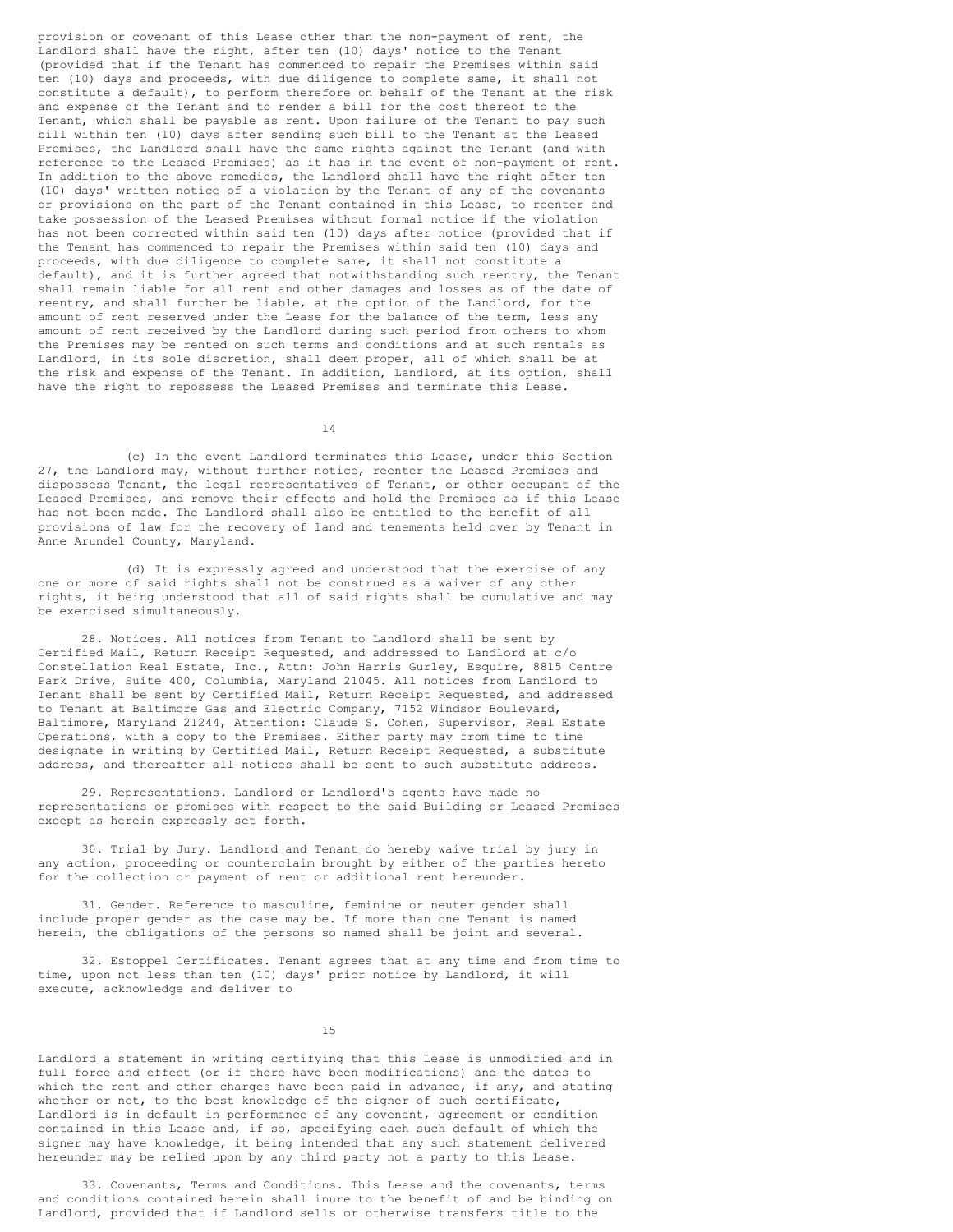Leased Premises, the Landlord shall be relieved of all covenants and obligations hereunder upon completion of such sale or transfer, and it shall be considered that the transferee has assumed and agreed to carry out all of the obligations of the Landlord hereunder. This Lease and the covenants, terms and conditions contained herein shall be binding on and inure to the benefit of Tenant, its successors and assigns, provided the transferor in fact assumes such obligations.

34. Warranties. Tenant will be subrogated to Landlord's claims, if any, against the manufacturer or supplier of any building components or equipment for breach of any warranty or representation and upon written request from Tenant, Landlord shall take all reasonable action requested by Tenant to enforce any such warranty, express or implied, issued on or applicable to any holding component or equipment which is enforceable by Landlord in its own rights, provided, however, that (a) Tenant is not in default under this Lease and (b) Landlord shall not obligated to resort to litigation to enforce any such warranty unless Tenant shall pay all expenses in connection therewith.

35. Common Areas. Landlord shall keep the common areas in and around the Building in reasonable repair, and it shall substantially clean ice and snow from the parking areas to permit substantial use thereof for the intended purposes, with reasonable diligence under the circumstances.

36. Hazardous Material; Indemnity. Tenant shall not cause or permit any Hazardous Material (as hereinafter defined) to be brought upon, kept, or used in or about the Premises by Tenant, its agents, employees, contractors or invitees, without the prior

16

written consent of Landlord (which Landlord shall not unreasonably withhold as long as Tenant demonstrates to Landlord's reasonable satisfaction that such Hazardous Material is necessary or useful to Tenant's business and will be used, kept and stored in a manner that complies with all laws regulating any such Hazardous Material so brought upon or used or kept in or about the Premises). If Tenant breaches the obligations stated in the preceding sentence, or if the presence of Hazardous Material on the Premises caused or permitted by Tenant results in contamination of the Premises, the Building and/or the Property, or if contamination of the Premises, the Building and/or the Property by Hazardous Material otherwise occurs, for which Tenant is legally liable to Landlord for damage resulting therefrom, then Tenant shall indemnify, defend and hold Landlord harmless from any and all claims, judgments, damages, penalties, fines, costs, liabilities or losses (including, without limitation, diminution in value of the Premises, the Building and/or the Property, damages for the loss or restriction on use of rentable or usable space or of any amenity of the Premises, the Building and/or the Premises, damages arising from any adverse impact on marketing of space, and sums paid in settlement of claims, attorneys' fees, consultant fees and expert fees) which arise during or after the Term as a result of such contamination. This indemnification of Landlord by Tenant includes, without limitation, costs incurred in connection with any investigation of site conditions or any cleanup, remedial, removal, or restoration work required by any federal, state or local governmental agency or political subdivision because of Hazardous Material present in the soil or ground water on or under the Building. Without limiting the foregoing, if the presence of any Hazardous Material on the Premises, the Building and/or the Property caused or permitted by Tenant results in any contamination of the Premises, the Building and/or the Property, Tenant shall promptly take all actions at its sole expense as are necessary to return the Premises, the Building and/or the Property to the condition existing prior to the introduction of any such Hazardous Material to the Premises, the Building and/or the Property; provided that Landlord's approval of such actions shall first be obtained, which approval shall not be unreasonably withheld so long as such actions would not potentially have any material adverse long-term or short-term effect on the Premises or the Building.

As used herein, the term "Hazardous Material" means any hazardous or toxic substance, material or waste which is or becomes regulated by any local governmental authority, the State of Maryland or the United States Government. The term "Hazardous

17

Material" includes, without limitation, any material or substance that is (i) defined as a "hazardous substance" under the laws of the State of Maryland, (ii) petroleum, (iii) asbestos, (iv) designated as a "hazardous substance" pursuant to Section 311 of the Federal Water Pollution Control Act (33 U.S.C. Section 1321), (v) defined as a "hazardous waste" pursuant to Section 1004 of the Federal Resource Conservation and Recovery Act, 42 U.S.C. Section 6901 et seq. (42 U.S.C. Section 6903), (vi) defined as a "hazardous substance" pursuant to Section 101 of the Comprehensive Environmental Response, Compensation and Liability Act, 42 U.S.C. Section 9601 et seq. (42 U.S.C. Section 9601), or (vii) defined as a "regulated substance" pursuant to Subchapter IX, Solid Waste Disposal Act (Regulation of Underground Storage Tanks), 42 U.S.C. Section 6991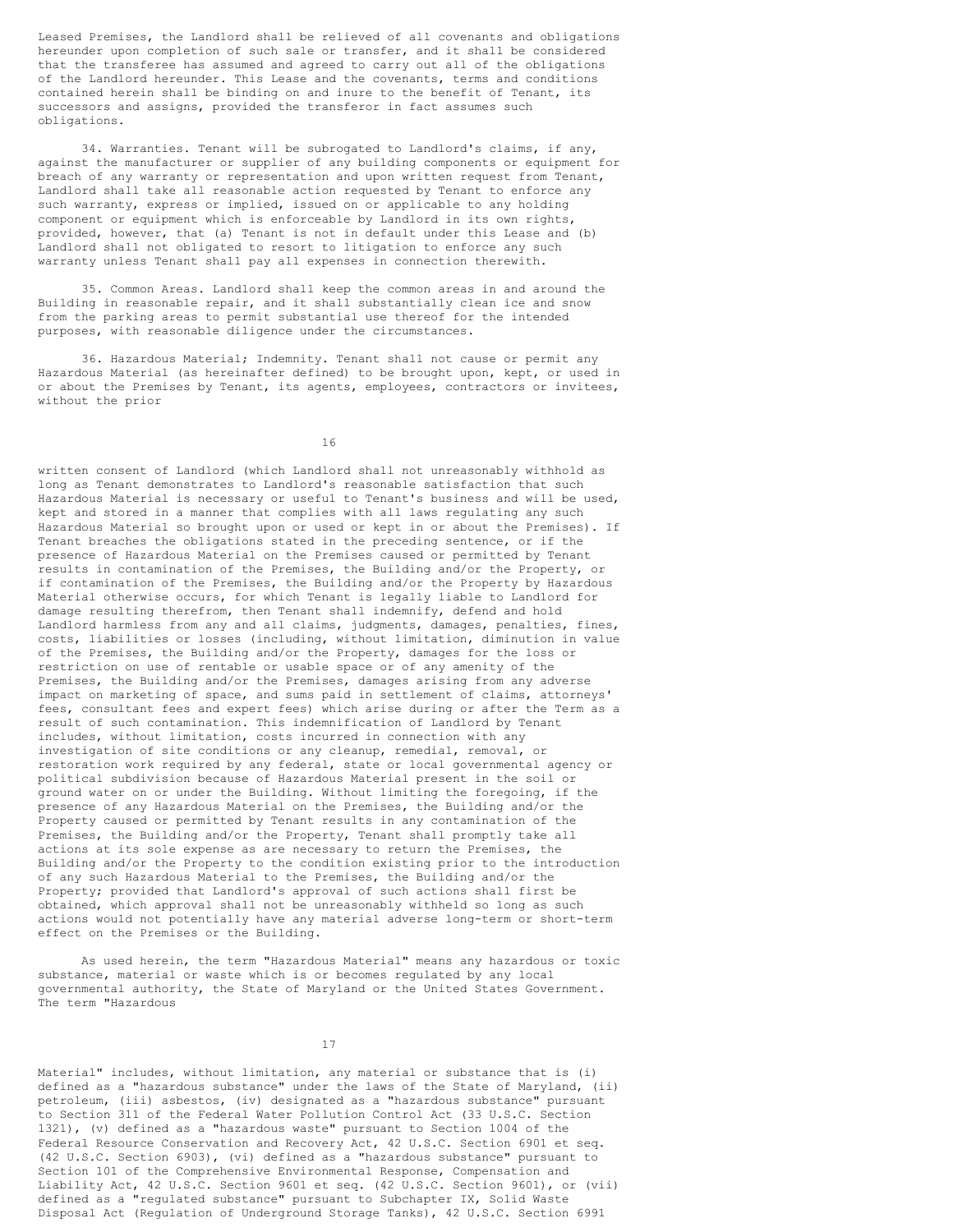37. Brokers. Tenant represents that Tenant has not dealt with any broker in connection with this Lease, and Tenant warrants that no broker negotiated this Lease or is entitled to any commissions in connection with this Lease. Similarly, Landlord represents that Landlord has not dealt with any broker in connection with this Lease, and Landlord warrants that no broker negotiated this Lease or is entitled to any commissions in connection with this Lease.

38. Separability. If any term or provision of this Lease or the application thereof to any person or circumstances shall, to any extent, be invalid or unenforceable, the remainder of this Lease or the application of such term or provision of such term or provision to persons or circumstances other than those as to which it is held invalid or unenforceable, shall not be affected thereby, and each term and provision of this Lease shall be valid and be enforced to the fullest extent permitted by law.

### 39. Relocation. Section Intentionally Deleted.

40. Captions. All headings anywhere contained in this Lease are intended for convenience or reference only and are not to be deemed or taken as a summary of the provisions to which they pertain or as a construction thereof.

41. Entire Agreement. This writing is intended by the parties hereto as a final expression of their agreement, and is a complete and exclusive statement of its terms, and all negotiations, considerations and representations between the parties hereto are incorporated herein. No course of prior

18

dealings between the parties or their affiliates shall be relevant or admissible to supplement, explain, or vary any of the terms of this Lease. Acceptance of, or acquiescence to a course of performance rendered under this Lease or any prior agreement between the parties hereto or their affiliates shall not be relevant or admissible to determine the meaning of any of the terms or covenants of this Lease. Other than as specifically set forth herein, no representations, understandings or agreements have been made or relied upon in the making of this Lease.

42. Recordation. Tenant covenants that it will not, without Landlord's prior written consent, record this Lease or any memorandum of this Lease. If at any time Tenant shall require the recordation of this Lease or any memorandum of this Lease, such recordation shall be at Tenant's expense (including but not limited to any stamps or transfer taxes which may be assessed in connection with such recordation.) If the recordation of this Lease or any memorandum of this Lease shall be required Landlord or by any mortgagee of Landlord's interest in the Premises, such recordation shall be at Landlord's expense (including any stamps or transfer taxes which may be assessed in connection with such recordation.)

43. Tenant's Right of First Refusal. Landlord agrees that during the Term and any extension or renewal thereof, Tenant shall have a continuing right-of-first refusal to lease from Landlord the 1,000 rentable square feet of space contiguous to the Premises and more particularly shown cross-hatched on Schedule C attached hereto and made a part hereof (the "Expansion Space"). At such time and from time to time as Landlord shall enter into meaningful negotiations with a third party to lease all or any portion of the Expansion Space, Landlord shall so notify Tenant to that effect in writing.

Tenant shall exercise the foregoing right-of-first refusal by delivering written notice to Landlord within thirty (30) days of Tenant's receipt of the aforesaid notice from Landlord, said notice from Tenant to indicate: (i) that Tenant agrees to exercise the aforesaid right-of-first refusal to lease the Expansion Space for the balance of the Term as renewed or extended; (ii) that rent for the Expansion Space shall be equivalent to the rent payable by Tenant for the Premises (including rent escalations) computed on a per rentable square basis for the balance of the Term as renewed or extended (without concession, abatement, improvement allowance, set-off or demand except as otherwise specifically set forth herein); (iii) Tenant shall take possession of the Expansion Space

in an "as is" condition within sixty (60) days of that date on which Tenant exercises its right-of-first refusal for the Expansion Space; and (iv) that the Expansion Space shall be leased on the same terms and conditions as set forth in this Lease. In the event that Tenant exercises the right-of-first refusal granted herein, Landlord and Tenant shall enter into an amendment to this Lease for the Expansion Space within thirty (30) calendar days of receipt by Landlord of Tenant's notice exercising said right-of-first refusal. If Tenant is in default under the terms of this Lease at the time Tenant exercises its right-of-first refusal, or if Tenant declines to exercise its right as provided above, or if Tenant fails to deliver notice thereof within the thirty (30) day

et seq.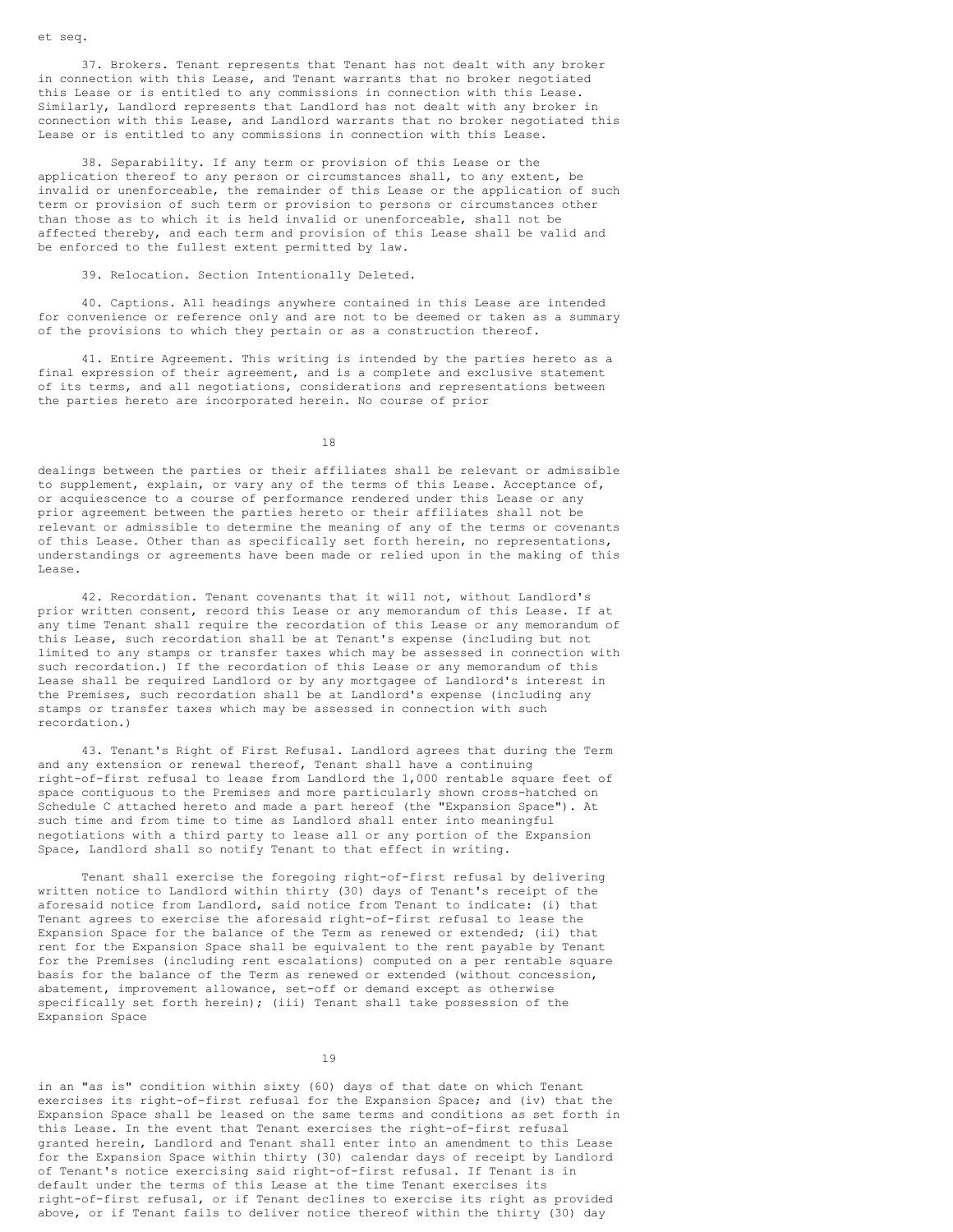period stipulated above, or if Tenant fails to execute an amendment to this Lease for the Expansion Space within said thirty (30) day period, then in any of such events, this right-of-first refusal as to the Expansion Space shall then lapse and Landlord shall be free to proceed with its meaningful negotiations; provided, however, that this right-of-first refusal shall again be operative at such time as the Expansion Space or any portion thereof shall again for whatever reason become available for Lease.

IN WITNESS WHEREOF, the parties hereto, by the properly authorized persons and with their respective seals attached, have duly executed this Lease the day and year first above written.

| ATTEST OR WITNESS: | LANDLORD:                                                     |
|--------------------|---------------------------------------------------------------|
|                    | CONSTELLATION PROPERTIES, INC.,<br>a Maryland corporation     |
| $/s/$ [ILLEGIBLE]  | By: /s/ J. Richard O'Connell (SEAL)<br>Vice President         |
|                    |                                                               |
| ATTEST OR WITNESS: | TENANT:                                                       |
|                    | BALTIMORE GAS AND ELECTRIC COMPANY,<br>a Maryland corporation |
| /s/ [ILLEGIBLE]    | By: /s/ G.D. Schwartz, Jr. (SEAL)                             |
|                    | Title: Vice President                                         |
|                    |                                                               |

 $20$ 

### STATE OF MARYLAND, COUNTY OF Baltimore:

BEFORE ME, a Notary Public of the State of Maryland, in and for the County aforesaid, personally appeared J. Richard O'Connell, Vice President of CONSTELLATION PROPERTIES, INC., a Maryland corporation, and acknowledged that he, as such Vice President, being authorized so to do, executed the foregoing document on behalf of said corporation by signing the name of the corporation by himself as such Vice President.

WITNESS my hand and notarial seal this 27th day of April, 1993.

/s/ Eileen A. Cassell -------------------------------- Notary Public

My Commission Expires: 2/2/94

STATE OF MARYLAND, COUNTY OF Baltimore:

BEFORE ME, a Notary Public of the State of Maryland, in and for the County aforesaid, personally appeared Dowell G. Schwartz, Jr., of BALTIMORE GAS AND ELECTRIC COMPANY, a Maryland corporation, and acknowledged that he, as such Vice President, being authorized so to do, executed the foregoing document on behalf of said corporation by signing the name of the corporation by himself as such Vice President.

WITNESS my hand and notarial seal this 22nd day of April, 1993.

/s/ [ILLEGIBLE] -------------------------------- Notary Public

My Commission Expires: 11-15-93

21

Schedule "A" Page 1 of 2

KEY PLAN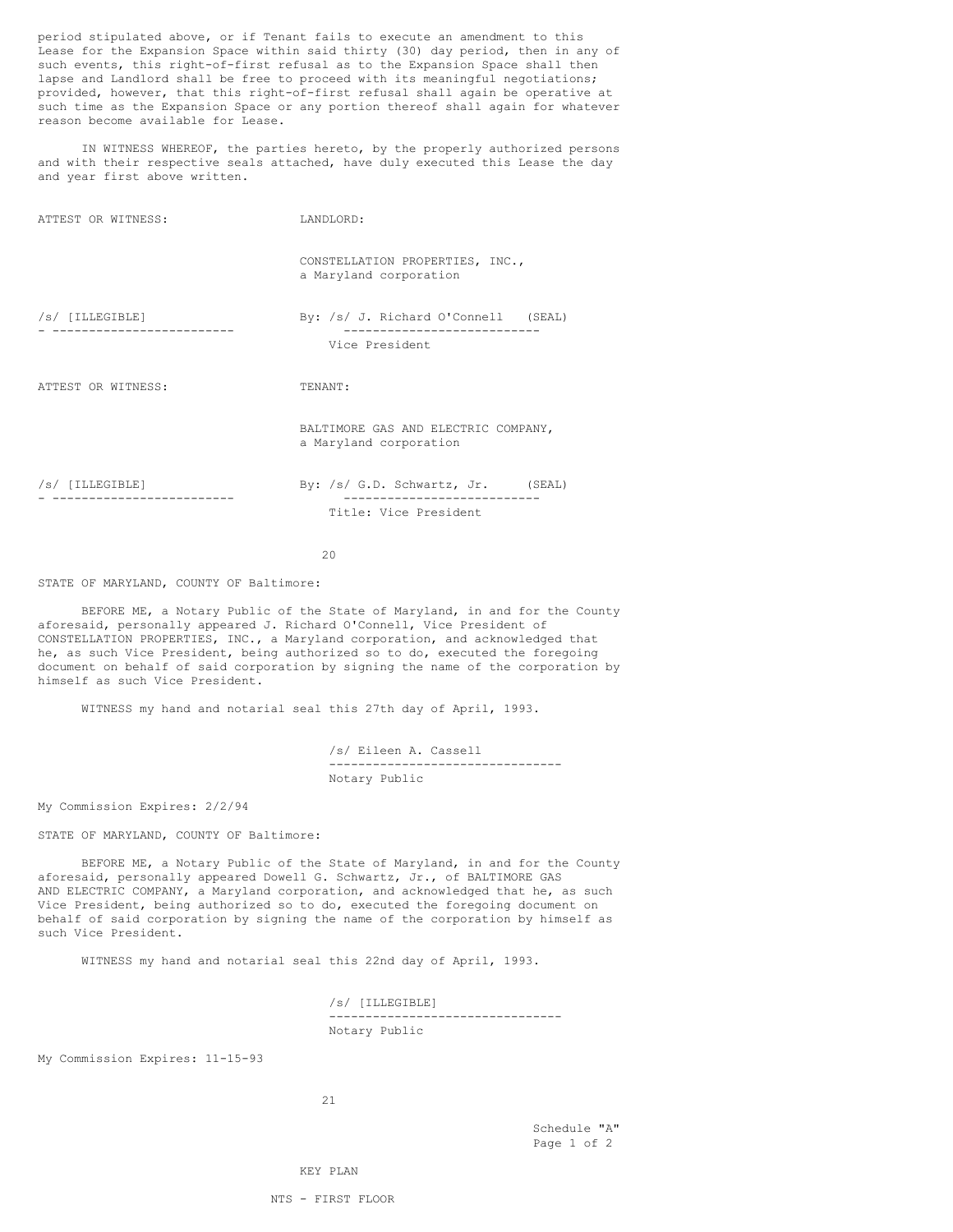Schedule "B"

### Brandon Woods Business Park Rules and Regulations

- 1. No improvements, betterments or changes to the Leased Premises including plumbing and electric wiring will be installed without prior written approval of the Landlord and shall be done only by contractors approved by Landlord. The number and location of telephones, telegraph instruments, electric appliances, call boxes, etc., shall be subject to Landlord's approval, which consent shall not be unreasonably withheld.
- 2. No sign, placard, picture, advertisement, name or notice shall be inscribed, displayed, printed or affixed on or to any part of the outside or inside of the Building without the Tenant's first obtaining the written consent of Landlord which consent of Landlord shall not be unreasonably withheld. Landlord shall have the right to remove any such sign, placard, picture, advertisement, name or notice without notice to and at the expense of Tenant. All approved signs or lettering on doors shall be printed, painted, or affixed or inscribed at the expense of Tenant by a person or company approved by the Landlord. Tenant shall not place anything or allow anything to be placed near or on the glass of any window, door, partition or wall which may appear unsightly from outside the Leased Premises, which consent shall not be unreasonably withheld.
- 3. No awnings or other projections shall be attached to the outside walls of the Building. No curtains, blinds, shades or screens shall be attached to or hung in, or used in conjunction with, any window or door of the Leased Premises, without the prior written consent of Landlord which consent of Landlord shall not be unreasonably withheld. Such curtains, blinds and shades must be of a quality, type, design, and color, and attached in a manner approved by Landlord.
- 4. The sidewalks, passages, exits, entrances, and stairways shall not be obstructed by Tenants or used by them for any purpose other than for ingress to and egress from their respective Leased Premises. All passages, exits, entrances, stairways, balconies and roof are not for the use of the general public and the Landlord shall in all cases retain the right to

## Schedule B - Page 1

control and prevent access thereto by all persons whose presence, in the sole judgment of the Landlord, shall be prejudicial to the safety, character, reputation and interests of the Building and its Tenants, provided that nothing herein contained shall be construed to prevent such access to persons with whom the Tenant normally deals in the ordinary course of business, unless such persons are engaged in illegal activities. Unless making repairs required to be made under the terms of the Lease to heating ventilation or air conditioning located thereon, neither Tenant nor any employees of invitees of the Tenant shall have access to or go upon the roof of the Building without the prior approval of the Landlord.

- 5. After regular business hours on weekdays, Saturdays, Sundays, and legal holidays, Tenant, its agents, servants, employees and invitees, shall abide by such security rules and regulations as Landlord may promulgate.
- 6. A dumpster shall be provided to the Building site by the Landlord for use by the Tenants with the cost to be borne by the Tenants on a pro rata share. Abnormal amounts of trash or garbage generated by either Tenant's initial movement into or occupancy of the Leased Premises, or the purchase of equipment or fixtures placed on the Leased Premises shall be removed by Tenant at its sole cost or expense and shall not be placed in the dumpster provided by Landlord.
- 7. Tenant shall not make or permit to be made any loud or offensive noises, keep any foul or noxious gas or substance or other disturbances of any kind in the Leased Premises or within the Building. Tenant shall be responsible for insuring that any office equipment and machinery is installed in such a manner as to absorb and prevent the transmission of vibration and noise beyond the confines of the Leased Premises so as not to disturb other tenants in the Building.
- 8. No additional lock or locks shall be placed by Tenant on any door in the Building, without the prior written consent of Landlord. One key set will be furnished Tenant by Landlord; any additional keys requested by Tenant shall be paid for by Tenant. At his expense, Tenant, its agents and employees, may have duplicate keys made and shall not change any locks. All keys shall be returned to Landlord at the termination of the tenancy. In the event of loss of any keys, at Tenant's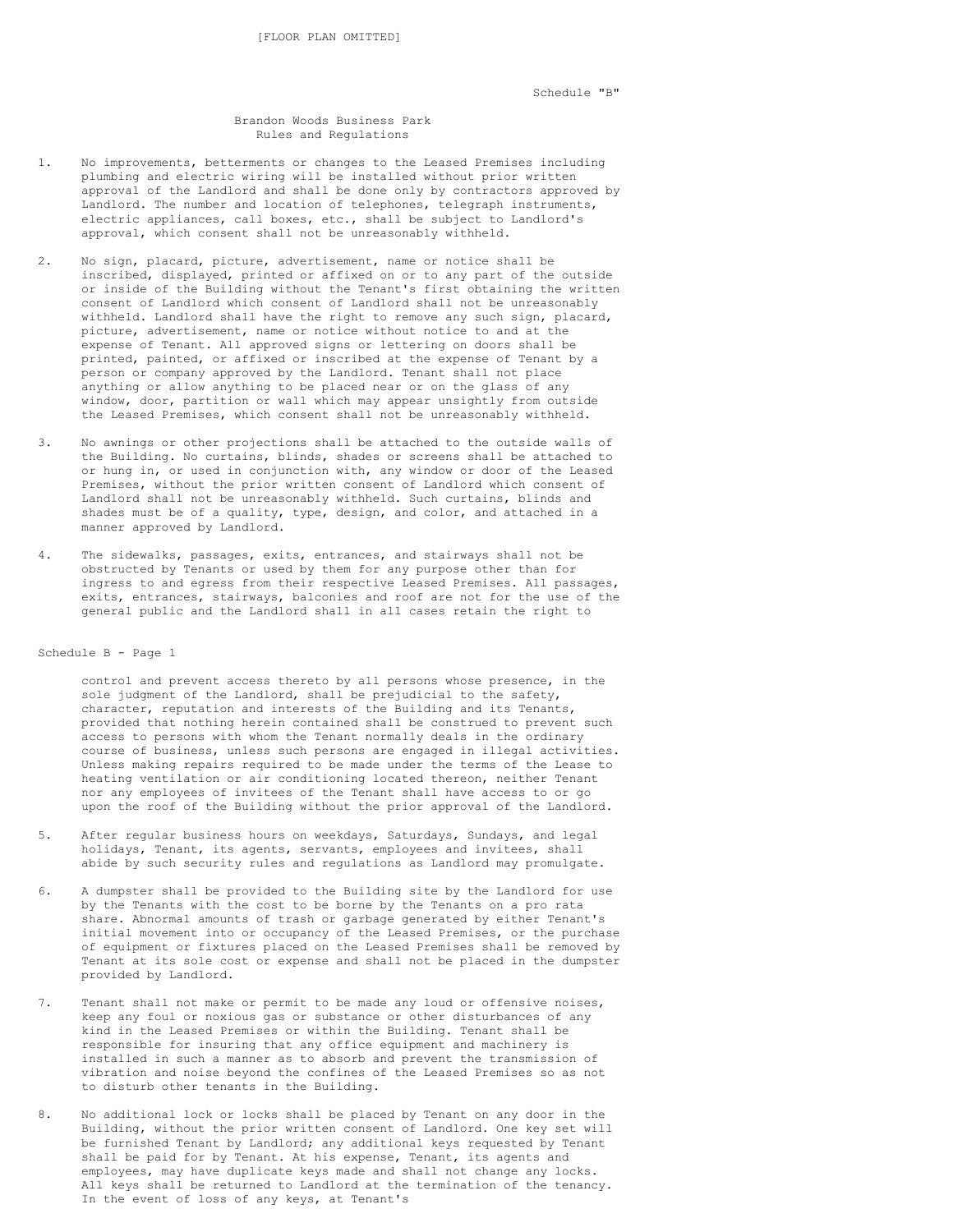option, Tenant shall pay Landlord the cost of changing locks and replacing keys.

- 9. The Tenant shall not use any other method of permanent heating or air conditioning than that provided by the Landlord, without first obtaining the written consent of the Landlord.
- 10. No animals or birds of any kind shall be kept in or permitted on or about the Leased Premises or any other part of the Building.
- 11. No public cooking shall be done or permitted by any Tenant on the Leased Premises, nor shall the Leased Premises be used for washing clothes, lodging or for any improper, objectionable or immoral purposes.
- 12. Tenant shall not be permitted to use or keep explosives, kerosene, cleaning fluid or any other illuminating, combustible or explosive material or substance of any kind in the Building or the Leased Premises.
- 13. Tenant shall not be permitted to keep food upon the Leased Premises, except in proper containers, cabinets and refrigerators and in strict accordance with all applicable rules, regulations and ordinances of all local health and sanitation authorities.
- 14. Tenant shall comply with all Tenant requirements issued and mandated by insurance companies insuring the Building.
- 15. Landlord reserves the right to institute energy management procedures when applicable.
- 16. No vending, video, amusement machine or machines of any other description shall be installed, maintained or operated upon the Leased Premises or the Building without the prior written consent of the Landlord.
- 17. No Tenant shall lay linoleum, tile, carpet or other similar floor covering so that the same shall be affixed to the floor of the Leased Premises or the Building in any manner except as approved by Landlord which approval of Landlord shall not be unreasonably withheld. The expense of repairing any damage resulting from a violation of this Rule, or of removing any floor covering shall be borne and paid for by the Tenant who

Schedule B - Page 3

violated or permitted the violation of this Rule, whether by its own actions or the actions of its contractors or employees.

- 18. Canvassing, soliciting and peddling in the Building are prohibited, and Tenant shall cooperate with Landlord to prevent these practices.
- 19. There shall not be used in the Leased Premises or in the Building, either by Tenant or by others in the delivery or receipt of merchandise, any hand trucks except those equipped with rubber tires and side guards.
- 20. Landlord shall have the right to prohibit any advertising by Tenant (including, but not limited to, advertising concerning liquidation, going out of business sales and the like) which in Landlord's opinion tends to impair the reputation of the Building or its desirability as a building for offices, and upon written notice from Landlord, Tenant shall refrain from or discontinue such advertising.
- 21. Landlord hereby reserves to itself any and all rights not granted to Tenant hereunder, including, but not limited to, the following rights which are reserved to Landlord for its purposes in operating the Building:
	- (a) the exclusive right to the use of the name of the Building for all purposes, except that Tenant may use the name as its business address and for no other purpose;
	- (b) the right to change the name or address of the Building, without incurring any liability to Tenant for so doing;
	- (c) the right to install and maintain a sign or signs on the exterior of the Building or within the Building Area;
	- (d) the exclusive right to use or dispose of the use of the roof of the Building;
	- (e) to the extent that Landlord shall hereafter install directory signage for the Building, signage on such directory shall be uniformly and democratically provided to all tenants within the Building; and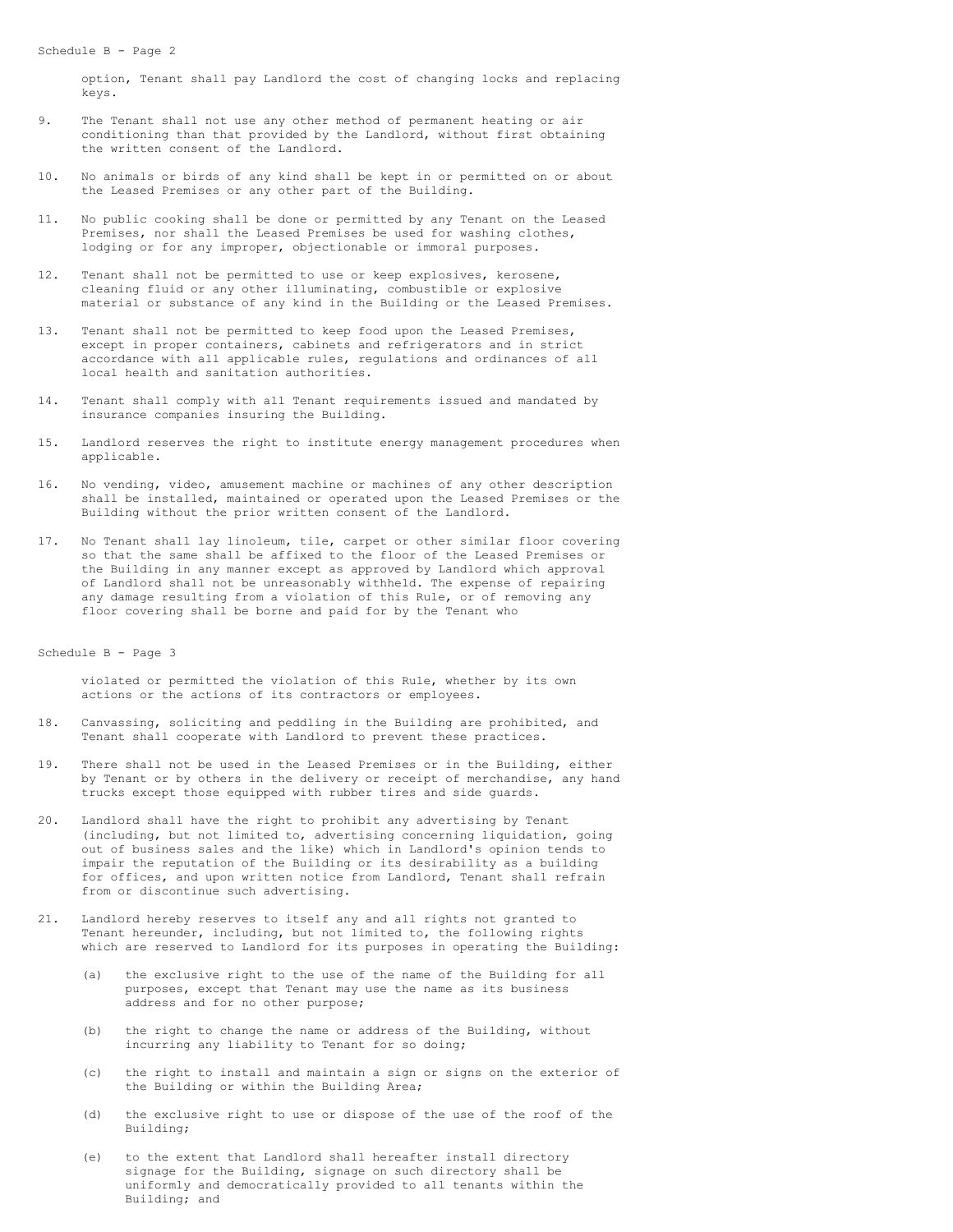### Schedule B - Page 4

- (f) the right to grant to anyone the right to conduct any particular legal business or undertaking in the Building which will not impair the reputation of the Building.
- 22. The Landlord reserves the right at any time to rescind any one or more of these Rules and Regulations, or to make such other and further reasonable Rules and Regulations as in the Landlord's judgment may, from time to time, be necessary for the safety, care and cleanliness of the Building, Building Area or any part thereof, and for the preservation of the Rules and Regulations set forth herein. All rules shall be enforced fairly and equally by Landlord.
- 23. Tenant will observe all parking policies of the Landlord including but not limited to:
	- (a) parking automobiles in Tenant's designated areas and use of visitors parking as such only;
	- (b) scheduling deliveries of goods and materials at unobtrusive times and places to minimize overall traffic patterns in parking lots;
	- (c) not allowing parking for any extended time of trucks, vans and such vehicles not considered passenger vehicles; and
	- (d) maintain a conscientious, courteous parking etiquette.

Schedule B - Page 5

Schedule "C"

DESCRIPTION OF EXPANSION SPACE

KEY PLAN

NTS - FIRST FLOOR

[FLOOR PLAN OMITTED]

Schedule "A" Page 1 of 2

KEY PLAN

NTS - FIRST FLOOR

[FLOOR PLAN OMITTED]

Schedule "A" Page 2 of 2

[FLOOR PLAN OMITTED]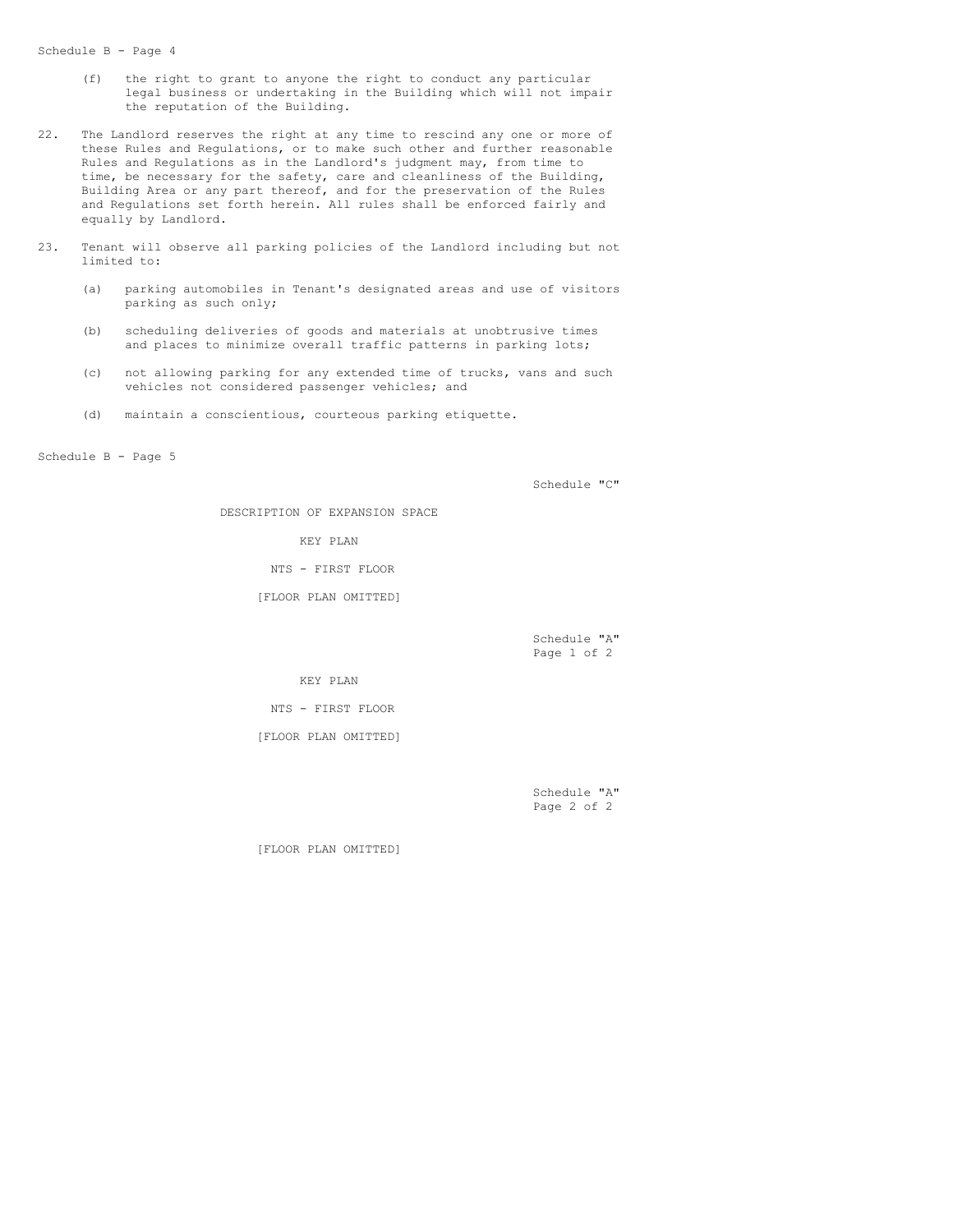THIS FIRST AMENDMENT TO LEASE AGREEMENT ("First Amendment") is made this 9th day of December, 1998 by and between COPT BRANDON, LLC ("Landlord") and BALTIMORE GAS AND ELECTRIC COMPANY, ("Tenant")

# WITNESSETH:

WHEREAS, by Lease Agreement dated April 27, 1993 (the "Original Lease") between Constellation Properties, Inc. (the "Original Landlord") and Tenant, the Original Landlord leased to Tenant and Tenant leased from Original Landlord that certain office space containing 7,470 rentable square feet (the "Leased Premises"), and located within the building owned by Original Landlord at 7609 Energy Parkway, Baltimore, Maryland 21226.

WHEREAS, effective September 28, 1998, the Original Landlord assigned all of its right, title and interest in the Original Lease to Landlord.

NOW, THEREFORE, in consideration of the sum of Five Dollars (\$5.00), paid by the Landlord and Tenant, each to the other, the mutual covenants and conditions herein contained, and for other good and valuable consideration, the receipt and sufficiency of which are hereby acknowledged, the parties hereto hereby amend the Lease as follows:

1. Paragraph Numbered 2. - Term:

This Lease Extension shall be for a term ("Term") of 19 months commencing July 1, 1999 and extending through December 31, 2000.

2. Paragraph Numbered 3. - Renewal Terms:

Delete this paragraph in its entirety.

3. Paragraph Numbered 4. - Rent

As rent for the Premises during this extension Term, Tenant shall pay to Landlord an annual base rent (herein "Base Rent") set forth on the schedule below, in advance, in monthly installments on the first day of each calendar month during each respective Lease Year as set forth below, and without deduction, setoff or demand except as otherwise specifically set forth herein:

 $<$ TABLE> <CAPTION>

|                   |                  | Monthly Installment |
|-------------------|------------------|---------------------|
| Lease Year        | Annual Base Rent | of Annual Base Rent |
|                   |                  |                     |
| $<$ S $>$         | くC>              | -100                |
| First Lease Year  | \$49,302.00      | \$4,108.50          |
| Second Lease Year | \$51,274.08      | \$4,272.84          |
| $\langle$ /TABLE> |                  |                     |

4. Paragraph Numbered 28. - Notices

Delete "Attention: Claude S. Cohen, Supervisor, Real Estate Operations" and replace with "Director, Real Estate and Facilities Planning."

5. Except as herein modified or amended, the parties hereto do hereby ratify and confirm the Lease and all terms, covenants and conditions thereof which shall continue in full force and effect. To the extent of any inconsistency between the Lease and this First Amendment, the terms of this First Amendment shall prevail.

IN WITNESS WHEREOF, this First Amendment has been executed the day and year first above written.

| WITNESS: |  |
|----------|--|
|----------|--|

COPT. BRANDON, LLC

| /s/ Karen [ILLEGIBLE] | By: /s/ Roger A. Waesche, Jr.          |
|-----------------------|----------------------------------------|
|                       | (SEAL)<br>---------------------------- |
|                       | Roger A. Waesche, Jr.                  |
|                       | Senior Vice President                  |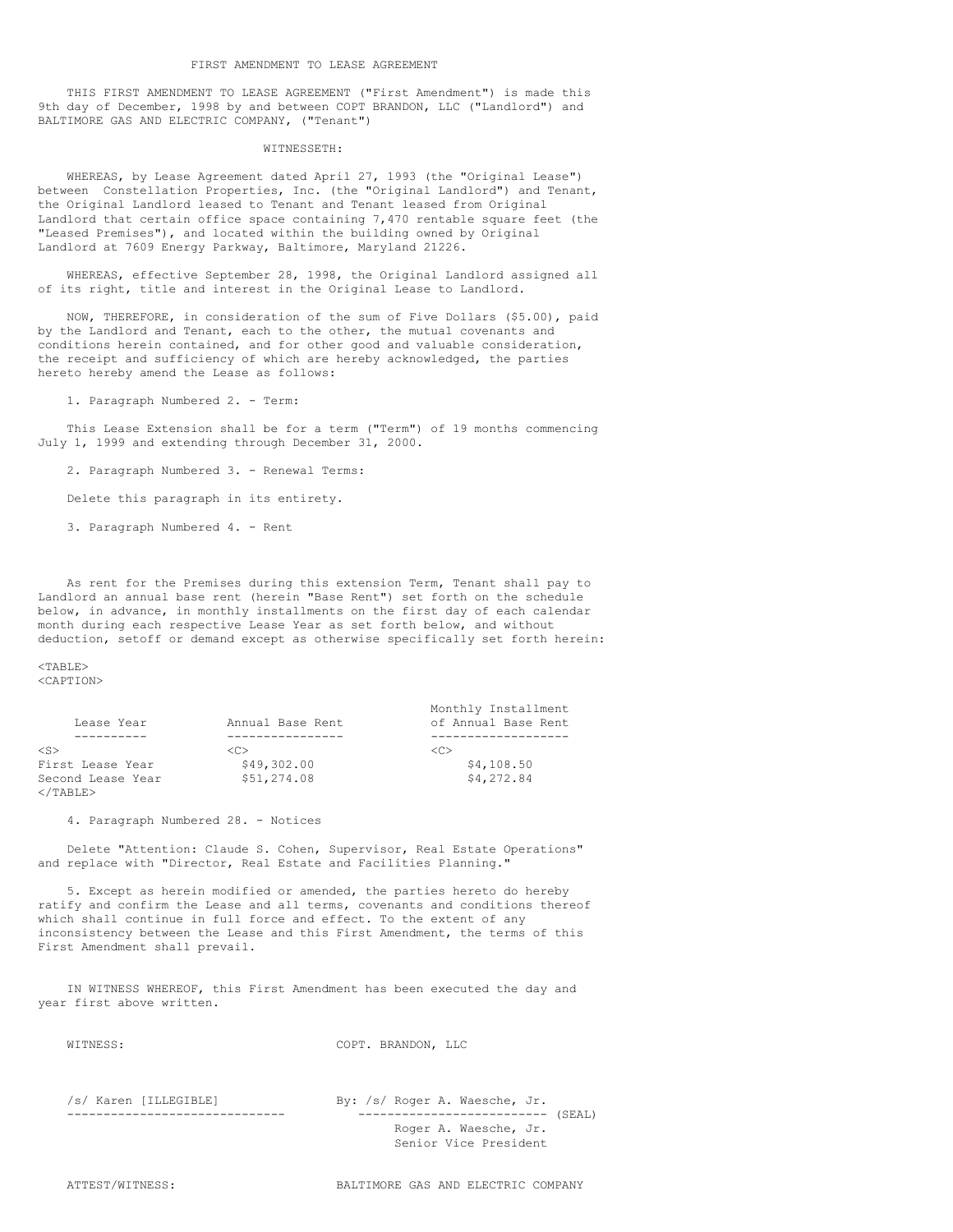- - - - - - - - - - - - - - - - - - - - - - - - - - - - - - - - - - - - - - - - - - - - - - - - - - ------ (SEAL) Stephen C. Roth Director-Real Estate and Planning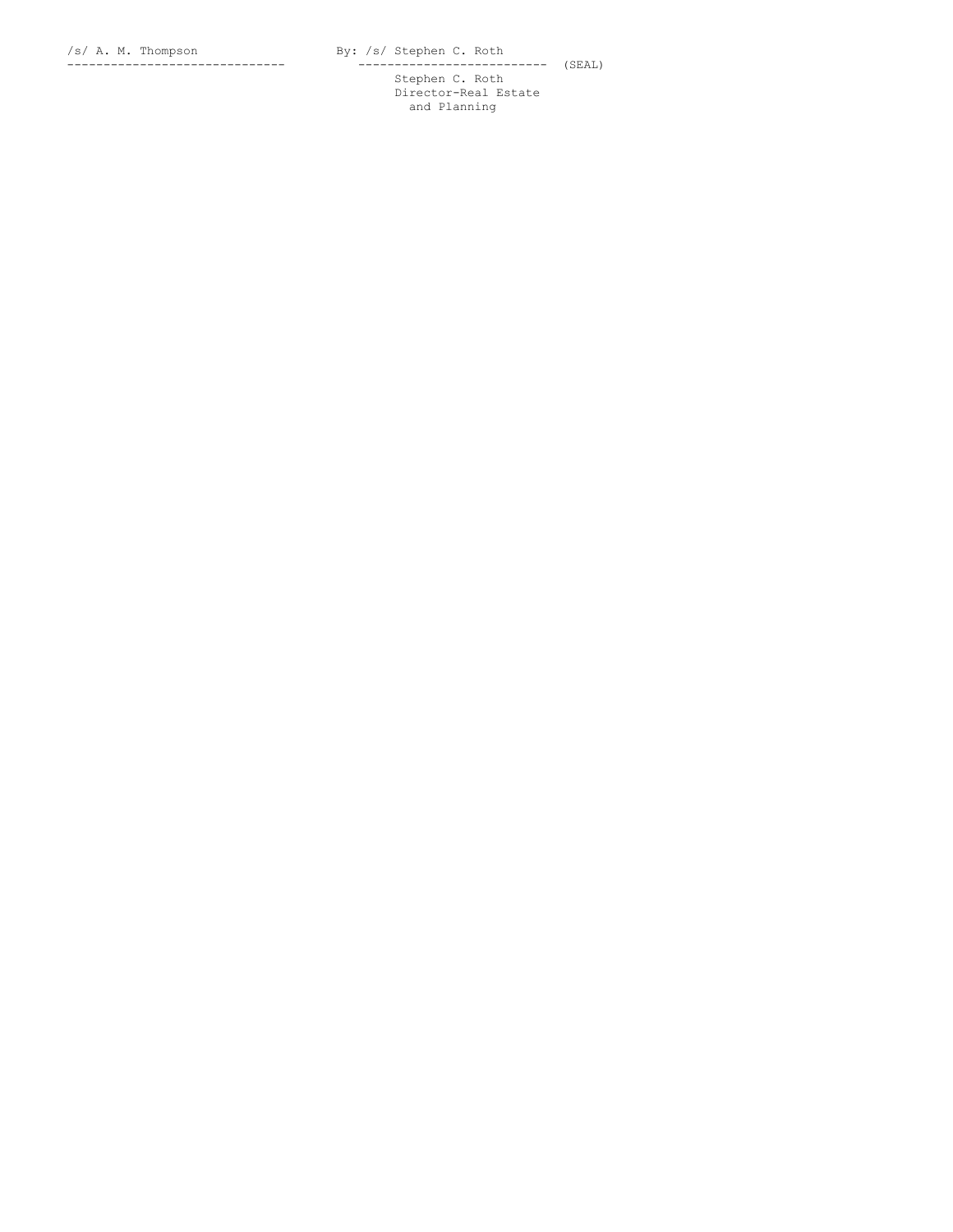CORPORATE OFFICE PROPERTIES TRUST SUBSIDIARIES OF REGISTRANT Delaware Corporate Office Properties, L.P. Corporate Office Properties Holdings, Inc. COPT Acquisitions, Inc. Maryland Airport Square II, LLC Airport Square IV, LLC Airport Square V, LLC Airport Square X, LLC Airport Square XI, LLC Airport Square XIII, LLC Airport Square XIV, LLC Airport Square XIX, LLC Airport Square XX, LLC Browns Wharf, LLC COPT Brandon, LLC Corporate Gatespring, LLC Corporate Gatespring II, LLC Gateway 44, LLC Lakeview at the Greens, LLC NBP One, LLC NBP 131-133-141, LLC NBP 134, LLC NBP 135, LLC St. Barnabus, LLC Tech Park I, LLC Tech Park II, LLC Tech Park IV, LLC Three Centre Park, LLC Tred Lightly, LLC 7200 Riverwood, LLC New Jersey South Brunswick Investors, L.P. Pennsylvania Blue Bell Investment Company, L.P. Comcourt Investors, L.P. 6385 Flank Drive, L.P.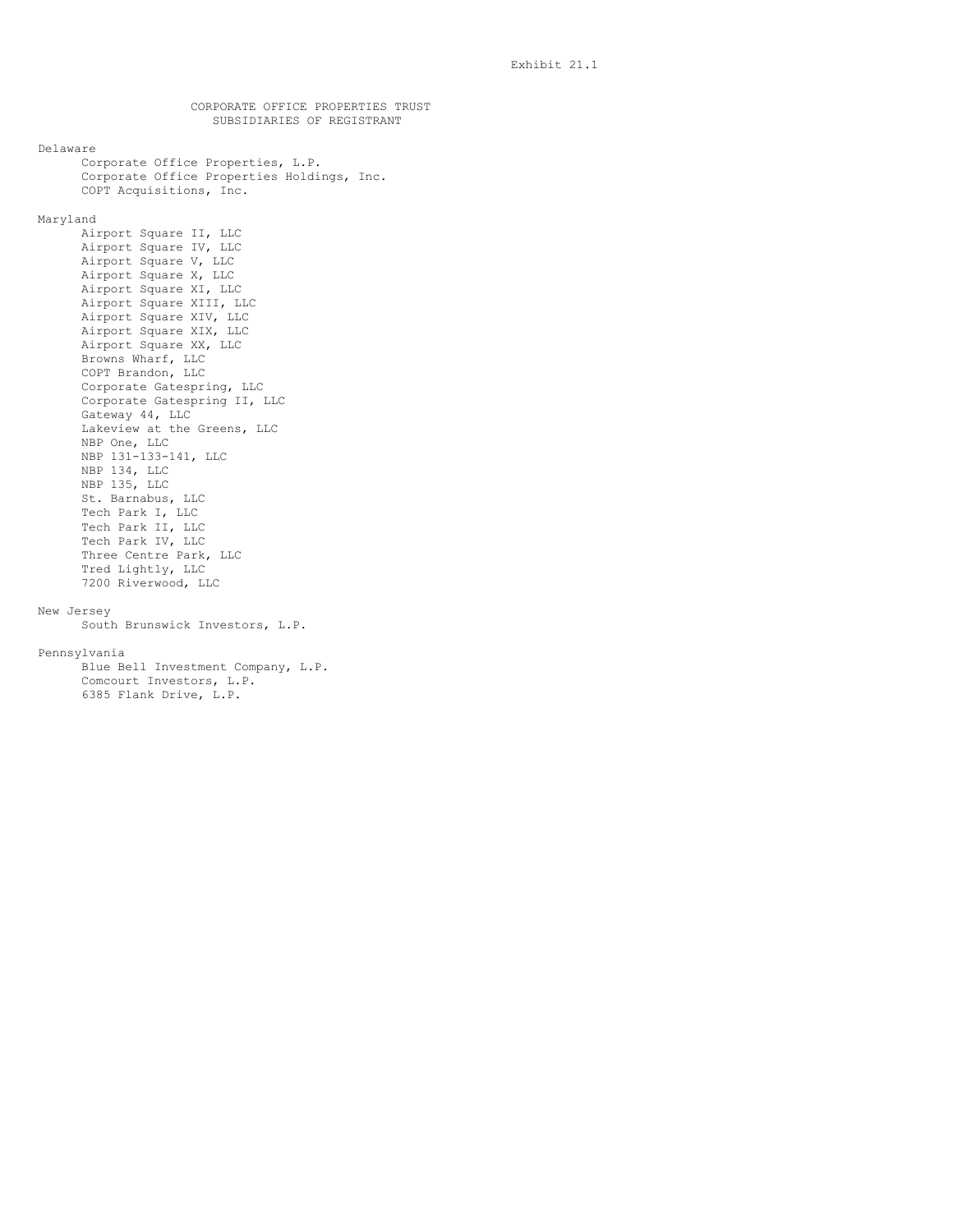We hereby consent to the incorporation by reference in the Registration Statements on Form S-3 (No. 333-71807 and 333-60379) of our report dated February 24, 1999 appearing on page F-2 of Corporate Office Properties Trust's Annual Report on Form 10-K for the year ended December 31, 1998.

PricewaterhouseCoopers LLP Washington, DC

March 29, 1999